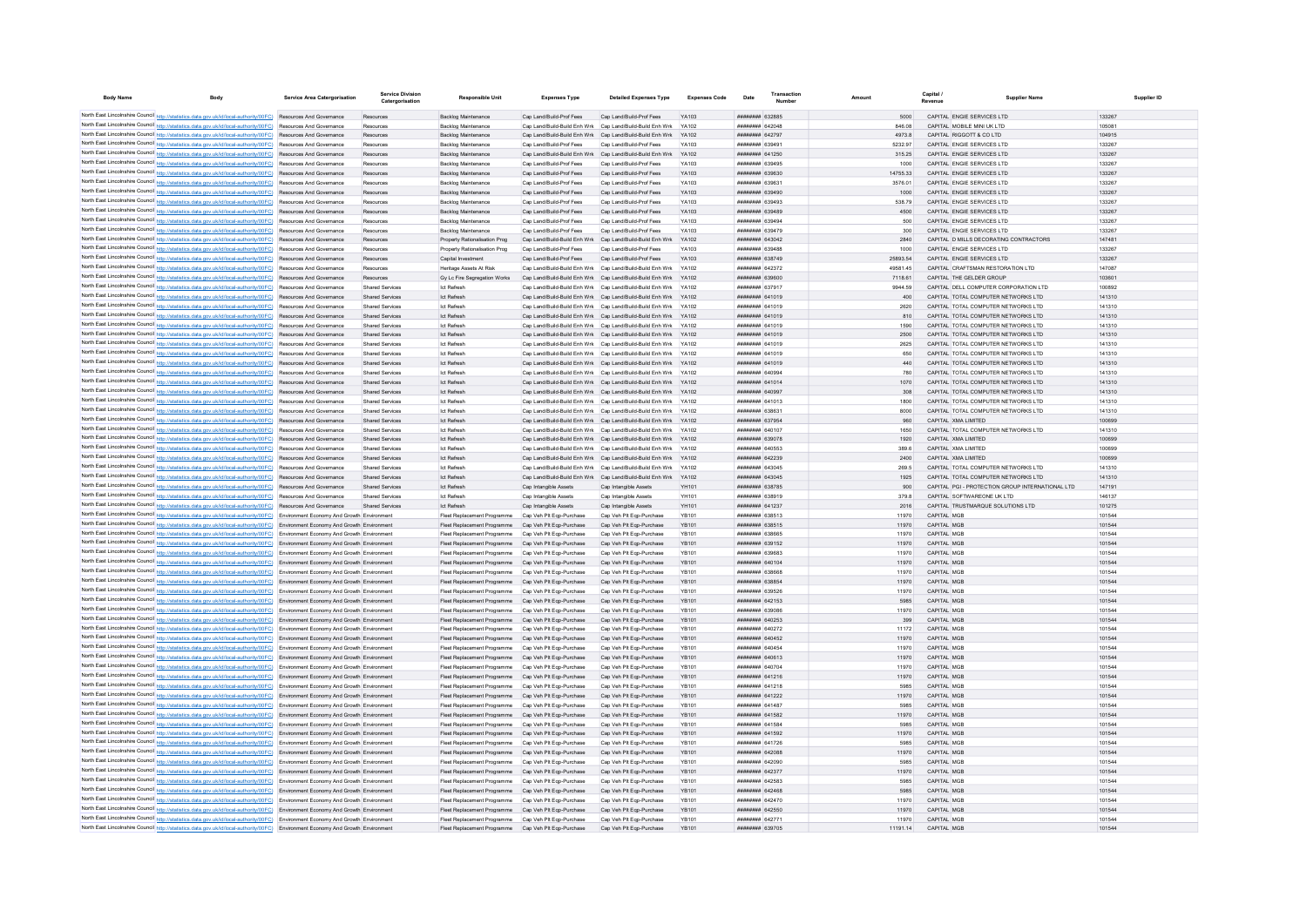| <b>Body Name</b> | <b>Body</b>                                                                                                                                                                                                                                                            | Service Area Catergorisation              | <b>Service Division</b><br>Catergorisation | <b>Responsible Unit</b>                                                                                                                        | <b>Expenses Type</b>                                 | <b>Detailed Expenses Type</b>                        | <b>Expenses Code</b>         | Date                                     | Transaction | Amount         | Capital | <b>Supplier Name</b>                                                           | Supplier ID      |
|------------------|------------------------------------------------------------------------------------------------------------------------------------------------------------------------------------------------------------------------------------------------------------------------|-------------------------------------------|--------------------------------------------|------------------------------------------------------------------------------------------------------------------------------------------------|------------------------------------------------------|------------------------------------------------------|------------------------------|------------------------------------------|-------------|----------------|---------|--------------------------------------------------------------------------------|------------------|
|                  | North East Lincolnshire Council http://statistics.data.gov.uk/id/local-authority/00FC) Environment Economy And Growth Environment                                                                                                                                      |                                           |                                            | Fleet Replacement Programme Cap Veh Plt Ego-Purchase                                                                                           |                                                      | Cap Veh Plt Ego-Purchase                             | YR101                        | <b>пппппппп</b> 638831                   |             | 12973.38       |         | CAPITAL MGB                                                                    | 101544           |
|                  | North East Lincolnshire Council http://statistics.data.gov.uk/id/local-authority/00FC) Environment Economy And Growth Environment                                                                                                                                      |                                           |                                            | Fleet Replacement Programme Cap Veh Plt Ego-Purchase                                                                                           |                                                      | Cap Veh Plt Eqp-Purchase                             | <b>YB101</b>                 | ######## 640618                          |             | 11546.64       |         | CAPITAL MGB                                                                    | 101544           |
|                  | North East Lincolnshire Council http://statistics.data.gov.uk/id/local-authority/00FC) Environment Economy And Growth Environmen                                                                                                                                       |                                           |                                            | Fleet Replacement Programme                                                                                                                    | Cap Veh Plt Egp-Purchase                             | Cap Veh Plt Egp-Purchase                             | <b>YB101</b>                 | ####### 641579                           |             | 13395.24       |         | CAPITAL MGE                                                                    | 101544           |
|                  | North East Lincolnshire Council http://statistics.data.gov.uk/id/local-authority/00FC) Environment Economy And Growth Environment                                                                                                                                      |                                           |                                            | Fleet Replacement Programme                                                                                                                    | Cap Veh Plt Eqp-Purchase                             | Cap Veh Plt Eqp-Purchase                             | <b>YB101</b>                 | ######## 642584                          |             | 9754.92        |         | CAPITAL MGB                                                                    | 101544           |
|                  | North East Lincolnshire Council http://statistics.data.gov.uk/id/local-authority/00FC) Environment Economy And Growth Environment                                                                                                                                      |                                           |                                            | Fleet Replacement Programme Cap Veh Plt Ego-Purchase                                                                                           |                                                      | Cap Veh Plt Eqp-Purchase                             | <b>YR101</b>                 | ######## 638514                          |             | 11970          |         | CAPITAL MGB                                                                    | 101544           |
|                  | North East Lincolnshire Council http://statistics.data.gov.uk/id/local-authority/00FC) Environment Economy And Growth Environment                                                                                                                                      |                                           |                                            | Fleet Replacement Programme Cap Veh Plt Ego-Purchase                                                                                           |                                                      | Cap Veh Plt Egp-Purchase                             | <b>YR101</b>                 | ######## 640105                          |             | 11970          |         | CAPITAL MGB                                                                    | 101544           |
|                  | North East Lincolnshire Council http://statistics.data.gov.uk/id/local-authority/00FC) Environment Economy And Growth Environment<br>North East Lincolnshire Council http://statistics.data.gov.uk/id/local-authority/00FC) Environment Economy And Growth Environment |                                           |                                            | Fleet Replacement Programme Cap Veh Plt Ego-Purchase<br>Fleet Replacement Programme Cap Veh Plt Eqp-Purchase                                   |                                                      | Cap Veh Plt Egp-Purchase<br>Cap Veh Pit Eqp-Purchase | YB101<br><b>YB101</b>        | плинини 638667<br>######## 638853        |             | 11970<br>11970 |         | CAPITAL MGB<br>CAPITAL MGB                                                     | 101544<br>101544 |
|                  | North East Lincolnshire Council http://statistics.data.gov.uk/id/local-authority/00FC) Environment Economy And Growth Environment                                                                                                                                      |                                           |                                            | Fleet Replacement Programme Cap Veh Plt Egp-Purchase                                                                                           |                                                      | Cap Veh Plt Ego-Purchase                             | <b>YB101</b>                 | ######## 639157                          |             | 11970          |         | CAPITAL MGB                                                                    | 101544           |
|                  | North East Lincolnshire Council http://statistics.data.gov.uk/id/local-authority/00FC) Environment Economy And Growth Environment                                                                                                                                      |                                           |                                            | Fleet Replacement Programme Cap Veh Plt Eqp-Purchase                                                                                           |                                                      | Cap Veh Plt Eqp-Purchase                             | <b>YB101</b>                 | ######## 639525                          |             | 11970          |         | CAPITAL MGB                                                                    | 101544           |
|                  | North East Lincolnshire Council http://statistics.data.gov.uk/id/local-authority/00FC) Environment Economy And Growth Environment                                                                                                                                      |                                           |                                            | Fleet Replacement Programme Cap Veh Plt Eqp-Purchase                                                                                           |                                                      | Cap Veh Plt Eqp-Purchase                             | <b>YR101</b>                 | ######## 640532                          |             | 11970          |         | CAPITAL MGB                                                                    | 101544           |
|                  | North East Lincolnshire Council http://statistics.data.gov.uk/id/local-authority/00FC) Environment Economy And Growth Environment                                                                                                                                      |                                           |                                            | Fleet Replacement Programme Cap Veh Plt Ego-Purchase                                                                                           |                                                      | Cap Veh Pit Eqp-Purchase                             | <b>YB101</b>                 | ######## 639684                          |             | 11970          |         | CAPITAL MGB                                                                    | 101544           |
|                  | North East Lincolnshire Council http://statistics.data.gov.uk/id/local-authority/00FC) Environment Economy And Growth Environment                                                                                                                                      |                                           |                                            | Fleet Replacement Programme Cap Veh Plt Ego-Purchase                                                                                           |                                                      | Cap Veh Plt Egp-Purchase                             | YB101                        | ######## 639085                          |             | 11970          |         | CAPITAL MGB                                                                    | 101544           |
|                  | North East Lincolnshire Council http://statistics.data.gov.uk/id/local-authority/00FC) Environment Economy And Growth Environment                                                                                                                                      |                                           |                                            | Fleet Replacement Programme Cap Veh Plt Ego-Purchase                                                                                           |                                                      | Cap Veh Plt Eqp-Purchase                             | <b>YB101</b>                 | ######## 640543                          |             | 11970          |         | CAPITAL MGB                                                                    | 101544           |
|                  | North East Lincolnshire Council http://statistics.data.gov.uk/id/local-authority/00FC) Environment Economy And Growth Environmen                                                                                                                                       |                                           |                                            |                                                                                                                                                | Cap Veh Plt Eqp-Purchase                             | Cap Veh Pit Eqp-Purchase                             | YB101                        | ######## 642154                          |             | 5985           |         | CAPITAL MGB                                                                    | 101544           |
|                  | North East Lincolnshire Council http://statistics.data.gov.uk/id/local-authority/00FC)                                                                                                                                                                                 | Environment Economy And Growth Environmen |                                            |                                                                                                                                                | Cap Veh Plt Eqp-Purchase                             | Cap Veh Plt Eqp-Purchase                             | <b>YB101</b>                 | ######## 640254                          |             | 11571          |         | CAPITAL MGB                                                                    | 101544           |
|                  | North East Lincolnshire Council http://statistics.data.gov.uk/id/local-authority/00FC) Environment Economy And Growth Environment<br>North East Lincolnshire Council http://statistics.data.gov.uk/id/local-authority/00FC) Environment Economy And Growth Environment |                                           |                                            | Fleet Replacement Programme<br>Fleet Replacement Programme                                                                                     | Cap Veh Plt Egp-Purchase<br>Cap Veh Plt Egp-Purchase | Cap Veh Plt Eqp-Purchase<br>Cap Veh Pit Eqp-Purchase | YR101<br><b>YB101</b>        | <b>HHHHHHH 640612</b><br>######## 641217 |             | 11970<br>11970 |         | CAPITAL MGB<br>CAPITAL MGB                                                     | 101544<br>101544 |
|                  | North East Lincolnshire Council http://statistics.data.gov.uk/id/local-authority/00FC) Environment Economy And Growth Environment                                                                                                                                      |                                           |                                            | Fleet Replacement Programme                                                                                                                    | Cap Veh Plt Egp-Purchase                             | Cap Veh Plt Egp-Purchase                             | YB101                        | ######## 641219                          |             | 5985           |         | CAPITAL MGB                                                                    | 101544           |
|                  | North East Lincolnshire Council http://statistics.data.gov.uk/id/local-authority/00FC) Environment Economy And Growth Environment                                                                                                                                      |                                           |                                            | Fleet Replacement Programme                                                                                                                    | Cap Veh Plt Eqp-Purchase                             | Cap Veh Plt Eqp-Purchase                             | <b>YB101</b>                 | ######## 641220                          |             | 11970          |         | CAPITAL MGB                                                                    | 101544           |
|                  | North East Lincolnshire Council http://statistics.data.gov.uk/id/local-authority/00FC) Environment Economy And Growth Environment                                                                                                                                      |                                           |                                            | Fleet Replacement Programme                                                                                                                    | Cap Veh Plt Eqp-Purchase                             | Cap Veh Plt Eqp-Purchase                             | YB101                        | ######## 641221                          |             | 11970          |         | CAPITAL MGB                                                                    | 101544           |
|                  | North East Lincolnshire Council http://statistics.data.gov.uk/id/local-authority/00FC) Environment Economy And Growth Environmen                                                                                                                                       |                                           |                                            | Fleet Replacement Programme Cap Veh Plt Eqp-Purchase                                                                                           |                                                      | Cap Veh Plt Eqp-Purchase                             | <b>YB101</b>                 | ######## 641488                          |             | 5985           |         | CAPITAL MGB                                                                    | 101544           |
|                  | North East Lincolnshire Council http://statistics.data.gov.uk/id/local-authority/00FC) Environment Economy And Growth Environment                                                                                                                                      |                                           |                                            | Fleet Replacement Programme                                                                                                                    | Cap Veh Plt Eqp-Purchase                             | Cap Veh Plt Eqp-Purchase                             | YR101                        | <b>пппппппп</b> 641583                   |             | 5985           |         | CAPITAL MGB                                                                    | 101544           |
|                  | North East Lincolnshire Council http://statistics.data.gov.uk/id/local-authority/00FC) Environment Economy And Growth Environment                                                                                                                                      |                                           |                                            | Fleet Replacement Programme Cap Veh Plt Eqp-Purchase                                                                                           |                                                      | Cap Veh Plt Eqp-Purchase                             | <b>YB101</b>                 | ######## 641594                          |             | 11970          |         | CAPITAL MGB                                                                    | 101544           |
|                  | North East Lincolnshire Council http://statistics.data.gov.uk/id/local-authority/00FC) Environment Economy And Growth Environment                                                                                                                                      |                                           |                                            | Fleet Replacement Programme                                                                                                                    | Cap Veh Plt Egp-Purchase                             | Cap Veh Plt Egp-Purchase                             | <b>YB101</b>                 | ######## 641719                          |             | 11970          |         | CAPITAL MGB                                                                    | 101544           |
|                  | North East Lincolnshire Council http://statistics.data.gov.uk/id/local-authority/00FC) Environment Economy And Growth Environment                                                                                                                                      |                                           |                                            | Fleet Replacement Programme                                                                                                                    | Cap Veh Plt Eqp-Purchase                             | Cap Veh Plt Eqp-Purchase                             | <b>YB101</b>                 | ######## 641720                          |             | 11970          |         | CAPITAL MGB                                                                    | 101544           |
|                  | North East Lincolnshire Council http://statistics.data.gov.uk/id/local-authority/00FC) Environment Economy And Growth Environmen                                                                                                                                       |                                           |                                            | Fleet Replacement Programme                                                                                                                    | Cap Veh Plt Eqp-Purchase                             | Cap Veh Pit Eqp-Purchase                             | YB101                        | ######## 641727                          |             | 5985           |         | CAPITAL MGE                                                                    | 101544           |
|                  | North East Lincolnshire Council http://statistics.data.gov.uk/id/local-authority/00FC) Environment Economy And Growth Environmen<br>North East Lincolnshire Council http://statistics.data.gov.uk/id/local-authority/00FC) Environment Economy And Growth Environment  |                                           |                                            | Fleet Replacement Programme<br>Fleet Replacement Programme                                                                                     | Cap Veh Plt Eqp-Purchase<br>Cap Veh Plt Eqp-Purchase | Cap Veh Plt Eqp-Purchase<br>Cap Veh Pit Eqp-Purchase | <b>YB101</b><br>YR101        | ######## 642087<br>ннинини 642089        |             | 11970<br>5985  |         | CAPITAL MGB<br>CAPITAL MGB                                                     | 101544<br>101544 |
|                  | North East Lincolnshire Council http://statistics.data.gov.uk/id/local-authority/00FC) Environment Economy And Growth Environment                                                                                                                                      |                                           |                                            | Fleet Replacement Programme Cap Veh Plt Eqp-Purchase                                                                                           |                                                      | Cap Veh Plt Eqp-Purchase                             | <b>YB101</b>                 | ######## 642378                          |             | 11970          |         | CAPITAL MGB                                                                    | 101544           |
|                  | North East Lincolnshire Council http://statistics.data.gov.uk/id/local-authority/00FC) Environment Economy And Growth Environment                                                                                                                                      |                                           |                                            | Fleet Replacement Programme Cap Veh Plt Ego-Purchase                                                                                           |                                                      | Cap Veh Plt Egp-Purchase                             | YB101                        | ######## 641718                          |             | 11970          |         | CAPITAL MGB                                                                    | 101544           |
|                  | North East Lincolnshire Council http://statistics.data.gov.uk/id/local-authority/00FC) Environment Economy And Growth Environment                                                                                                                                      |                                           |                                            | Fleet Replacement Programme Cap Veh Plt Eqp-Purchase                                                                                           |                                                      | Cap Veh Pit Eqp-Purchase                             | <b>YB101</b>                 | ######## 642586                          |             | 5985           |         | CAPITAL MGB                                                                    | 101544           |
|                  | North East Lincolnshire Council http://statistics.data.gov.uk/id/local-authority/00FC) Environment Economy And Growth Environment                                                                                                                                      |                                           |                                            | Fleet Replacement Programme Cap Veh Plt Eqp-Purchase                                                                                           |                                                      | Cap Veh Plt Eqp-Purchase                             | YB101                        | ####### 642467                           |             | 5985           |         | CAPITAL MGE                                                                    | 101544           |
|                  | North East Lincolnshire Council http://statistics.data.gov.uk/id/local-authority/00FC) Environment Economy And Growth Environment                                                                                                                                      |                                           |                                            | Fleet Replacement Programme Cap Veh Plt Eqp-Purchase                                                                                           |                                                      | Cap Veh Pit Eqp-Purchase                             | <b>YB101</b>                 | ######## 642469                          |             | 11970          |         | CAPITAL MGB                                                                    | 101544           |
|                  | North East Lincolnshire Council http://statistics.data.gov.uk/id/local-authority/00FC) Environment Economy And Growth Environment                                                                                                                                      |                                           |                                            | Fleet Replacement Programme Cap Veh Plt Eqp-Purchase                                                                                           |                                                      | Cap Veh Pit Eqp-Purchase                             | YB101                        | ######## 642551                          |             | 11970          |         | CAPITAL MGB                                                                    | 101544           |
|                  | North East Lincolnshire Council http://statistics.data.gov.uk/id/local-authority/00FC) Environment Economy And Growth Environment                                                                                                                                      |                                           |                                            | Fleet Replacement Programme Cap Veh Plt Eqp-Purchase                                                                                           |                                                      | Cap Veh Plt Eqp-Purchase                             | <b>YB101</b>                 | ######## 642728                          |             | 11970          |         | CAPITAL MGB                                                                    | 101544           |
|                  | North East Lincolnshire Council http://statistics.data.gov.uk/id/local-authority/00FC) Environment Economy And Growth Environment                                                                                                                                      |                                           |                                            | Fleet Replacement Programme Cap Veh Plt Ego-Purchase                                                                                           |                                                      | Cap Veh Plt Egp-Purchase                             | YB101                        | ######## 638832                          |             | 821.1          |         | CAPITAL MGB                                                                    | 101544           |
|                  | North East Lincolnshire Council http://statistics.data.gov.uk/id/local-authority/00FC) Environment Economy And Growth Environment                                                                                                                                      |                                           |                                            | Fleet Replacement Programme                                                                                                                    | Cap Veh Plt Eqp-Purchase<br>Cap Veh Plt Eqp-Purchase | Cap Veh Plt Eqp-Purchase<br>Cap Veh Pit Eqp-Purchase | <b>YB101</b><br>YB101        | ######## 639676<br>####### 64065         |             | 708.3<br>730.8 |         | CAPITAL MGB<br>CAPITAL MGE                                                     | 101544<br>101544 |
|                  | North East Lincolnshire Council http://statistics.data.gov.uk/id/local-authority/00FC) Environment Economy And Growth Environmen<br>North East Lincolnshire Council http://statistics.data.gov.uk/id/local-authority/00FC)                                             | Environment Economy And Growth Environmen |                                            | Fleet Replacement Programme<br>Fleet Replacement Programme                                                                                     | Cap Veh Plt Eqp-Purchase                             | Cap Veh Plt Eqp-Purchase                             | <b>YB101</b>                 | ######## 641595                          |             | 847.8          |         | CAPITAL MGB                                                                    | 101544           |
|                  | North East Lincolnshire Council http://statistics.data.gov.uk/id/local-authority/00FC) Environment Economy And Growth Environmen                                                                                                                                       |                                           |                                            | Fleet Replacement Programme                                                                                                                    | Cap Veh Plt Eqp-Purchase                             | Cap Veh Plt Eqp-Purchase                             | <b>YB101</b>                 | ######## 642673                          |             | 617.4          |         | CAPITAL MGB                                                                    | 101544           |
|                  | North East Lincolnshire Council http://statistics.data.gov.uk/id/local-authority/00FC) Environment Economy And Growth Environment                                                                                                                                      |                                           |                                            | Fleet Replacement Programme                                                                                                                    | Cap Veh Plt Eqp-Purchase                             | Cap Veh Plt Eqp-Purchase                             | <b>YB101</b>                 | ######## 641542                          |             | 500            |         | CAPITAL M6 GROUP OF COMPANIES LIMITED                                          | 144463           |
|                  | North East Lincolnshire Council http://statistics.data.gov.uk/id/local-authority/00FC) Environment Economy And Growth Environment                                                                                                                                      |                                           |                                            | Fleet Replacement Programme                                                                                                                    | Cap Veh Plt Egp-Purchase                             | Cap Veh Plt Egp-Purchase                             | YB101                        | ######## 641553                          |             | 500            |         | CAPITAL M6 GROUP OF COMPANIES LIMITED                                          | 144463           |
|                  | North East Lincolnshire Council http://statistics.data.gov.uk/id/local-authority/00FC) Environment Economy And Growth Environment                                                                                                                                      |                                           |                                            | Fleet Replacement Programme                                                                                                                    | Cap Veh Plt Eqp-Purchase                             | Cap Veh Pit Eqp-Purchase                             | <b>YB101</b>                 | ######## 642165                          |             | 500            |         | CAPITAL M6 GROUP OF COMPANIES LIMITED                                          | 144463           |
|                  | North East Lincolnshire Council http://statistics.data.gov.uk/id/local-authority/00FC) Environment Economy And Growth Environmen                                                                                                                                       |                                           |                                            | Fleet Replacement Programme                                                                                                                    | Cap Veh Plt Eqp-Purchase                             | Cap Veh Plt Eqp-Purchase                             | YB101                        | ######## 641543                          |             |                |         | CAPITAL M6 GROUP OF COMPANIES LIMITED                                          | 144463           |
|                  | North East Lincolnshire Council http://statistics.data.gov.uk/id/local-authority/00FC) Environment Economy And Growth Environmen                                                                                                                                       |                                           |                                            | Fleet Replacement Programme Cap Veh Plt Eqp-Purchase                                                                                           |                                                      | Cap Veh Plt Eqp-Purchase                             | <b>YB101</b>                 | ####### 641547                           |             | 495            |         | CAPITAL M6 GROUP OF COMPANIES LIMITED                                          | 144463           |
|                  | North East Lincolnshire Council http://statistics.data.gov.uk/id/local-authority/00FC) Environment Economy And Growth Environment                                                                                                                                      |                                           |                                            | Fleet Replacement Programme                                                                                                                    | Cap Veh Plt Eqp-Purchase                             | Cap Veh Plt Eqp-Purchase                             | YB101                        | ######## 641549                          |             | 850            |         | CAPITAL M6 GROUP OF COMPANIES LIMITED                                          | 144463           |
|                  | North East Lincolnshire Council http://statistics.data.gov.uk/id/local-authority/00FC) Environment Economy And Growth Environment                                                                                                                                      |                                           |                                            | Fleet Replacement Programme                                                                                                                    | Cap Veh Plt Eqp-Purchase                             | Cap Veh Pit Eqp-Purchase                             | <b>YB101</b><br>YB101        | ######## 641556                          |             | 825<br>850     |         | CAPITAL M6 GROUP OF COMPANIES LIMITED                                          | 144463<br>144463 |
|                  | North East Lincolnshire Council http://statistics.data.gov.uk/id/local-authority/00FC) Environment Economy And Growth Environmen<br>North East Lincolnshire Council http://statistics.data.gov.uk/id/local-authority/00FC) Environment Economy And Growth Environment  |                                           |                                            | Fleet Replacement Programme<br>Fleet Replacement Programme                                                                                     | Cap Veh Plt Eqp-Purchase<br>Cap Veh Plt Eqp-Purchase | Cap Veh Plt Eqp-Purchase<br>Cap Veh Plt Eqp-Purchase | <b>YB101</b>                 | ######## 641544<br>######## 641548       |             | 850            |         | CAPITAL M6 GROUP OF COMPANIES LIMITED<br>CAPITAL M6 GROUP OF COMPANIES LIMITED | 144463           |
|                  | North East Lincolnshire Council http://statistics.data.gov.uk/id/local-authority/00FC) Environment Economy And Growth Environmen                                                                                                                                       |                                           |                                            | Fleet Replacement Programme                                                                                                                    | Cap Veh Plt Eqp-Purchase                             | Cap Veh Pit Eqp-Purchase                             | YB101                        | ######## 641552                          |             | 825            |         | CAPITAL M6 GROUP OF COMPANIES LIMITED                                          | 144463           |
|                  | North East Lincolnshire Council http://statistics.data.gov.uk/id/local-authority/00FC) Environment Economy And Growth Environment                                                                                                                                      |                                           |                                            | Fleet Replacement Programme                                                                                                                    | Cap Veh Plt Eqp-Purchase                             | Cap Veh Pit Eqp-Purchase                             | <b>YB101</b>                 | ######## 641554                          |             | 850            |         | CAPITAL M6 GROUP OF COMPANIES LIMITED                                          | 144463           |
|                  | North East Lincolnshire Council http://statistics.data.gov.uk/id/local-authority/00FC) Environment Economy And Growth Environment                                                                                                                                      |                                           |                                            | Fleet Replacement Programme                                                                                                                    | Cap Veh Plt Eqp-Purchase                             | Cap Veh Pit Eqp-Purchase                             | <b>YB101</b>                 | <b>HHHHHHH</b> 641555                    |             | 825            |         | CAPITAL M6 GROUP OF COMPANIES LIMITED                                          | 144463           |
|                  | North East Lincolnshire Council http://statistics.data.gov.uk/id/local-authority/00FC) Environment Economy And Growth Environment                                                                                                                                      |                                           |                                            | Fleet Replacement Programme Cap Veh Plt Eqp-Purchase                                                                                           |                                                      | Cap Veh Plt Eqp-Purchase                             | <b>YR101</b>                 | <b>HHHHHHHH 641557</b>                   |             | 825            |         | CAPITAL M6 GROUP OF COMPANIES LIMITED.                                         | 144463           |
|                  | North East Lincolnshire Council http://statistics.data.gov.uk/id/local-authority/00FC) Environment Economy And Growth Environment                                                                                                                                      |                                           |                                            | Fleet Replacement Programme Cap Veh Plt Eqp-Purchase                                                                                           |                                                      | Cap Veh Plt Eqp-Purchase                             | YR101                        | <b>пппппппп</b> 641542                   |             | 340            |         | CAPITAL M6 GROUP OF COMPANIES LIMITED                                          | 144463           |
|                  | North East Lincolnshire Council http://statistics.data.gov.uk/id/local-authority/00FC) Environment Economy And Growth Environment                                                                                                                                      |                                           |                                            | Fleet Replacement Programme Cap Veh Plt Eqp-Purchase                                                                                           |                                                      | Cap Veh Pit Eqp-Purchase                             | <b>YR101</b>                 | ######## 641545                          |             | 825            |         | CAPITAL M6 GROUP OF COMPANIES LIMITED                                          | 144463           |
|                  | North East Lincolnshire Council http://statistics.data.gov.uk/id/local-authority/00FC) Environment Economy And Growth Environment                                                                                                                                      |                                           |                                            | Fleet Replacement Programme Cap Veh Plt Eqp-Purchase                                                                                           |                                                      | Cap Veh Plt Eqp-Purchase                             | YB101                        | ######## 641546                          |             | 825            |         | CAPITAL M6 GROUP OF COMPANIES LIMITED                                          | 144463           |
|                  | North East Lincolnshire Council http://statistics.data.gov.uk/id/local-authority/00FC) Environment Economy And Growth Environment                                                                                                                                      |                                           |                                            | Fleet Replacement Programme Cap Veh Plt Eqp-Purchase                                                                                           |                                                      | Cap Veh Pit Eqp-Purchase                             | <b>YB101</b>                 | ######## 641550                          |             | 825            |         | CAPITAL M6 GROUP OF COMPANIES LIMITED<br>CAPITAL M6 GROUP OF COMPANIES LIMITED | 144463<br>144463 |
|                  | North East Lincolnshire Council http://statistics.data.gov.uk/id/local-authority/00FC) Environment Economy And Growth Environment<br>North East Lincolnshire Council http://statistics.data.gov.uk/id/local-authority/00FC) Environment Economy And Growth Environment |                                           |                                            | Fleet Replacement Programme Cap Veh Plt Eqp-Purchase<br>Fleet Replacement Programme Cap Veh Plt Ego-Purchase                                   |                                                      | Cap Veh Pit Eqp-Purchase<br>Cap Veh Plt Eqp-Purchase | YB101<br><b>YR101</b>        | ####### 641551<br><b>HHHHHHH 641553</b>  |             | 825<br>510     |         | CAPITAL M6 GROUP OF COMPANIES LIMITED                                          | 144463           |
|                  | North East Lincolnshire Council http://statistics.data.gov.uk/id/local-authority/00FC) Environment Economy And Growth Environmen                                                                                                                                       |                                           |                                            | Fleet Replacement Programme Cap Veh Plt Ego-Purchase                                                                                           |                                                      | Cap Veh Plt Egp-Purchase                             | YR101                        | ######## 642166                          |             | 850            |         | CAPITAL M6 GROUP OF COMPANIES LIMITED                                          | 144463           |
|                  | North East Lincolnshire Council http://statistics.data.gov.uk/id/local-authority/00FC) Environment Economy And Growth Environment                                                                                                                                      |                                           |                                            | Fleet Replacement Programme Cap Veh Plt Ego-Purchase                                                                                           |                                                      | Cap Veh Plt Egp-Purchase                             | YR101                        | ######## 642162                          |             | 850            |         | CAPITAL M6 GROUP OF COMPANIES LIMITED                                          | 144463           |
|                  | North East Lincolnshire Council http://statistics.data.gov.uk/id/local-authority/00FC) Environment Economy And Growth Environmen                                                                                                                                       |                                           |                                            | Fleet Replacement Programme                                                                                                                    | Cap Veh Plt Egp-Purchase                             | Cap Veh Pit Egp-Purchase                             | <b>YB101</b>                 | ####### 64216                            |             |                |         | CAPITAL M6 GROUP OF COMPANIES LIMITED                                          | 144463           |
|                  | North East Lincolnshire Council http://statistics.data.gov.uk/id/local-authority/00FC)                                                                                                                                                                                 | Environment Economy And Growth Environmen |                                            | Fleet Replacement Programme                                                                                                                    | Cap Veh Plt Eqp-Purchase                             | Cap Veh Plt Eqp-Purchase                             | <b>YB101</b>                 | ######## 642161                          |             | 825            |         | CAPITAL M6 GROUP OF COMPANIES LIMITED                                          | 144463           |
|                  | North East Lincolnshire Council http://statistics.data.gov.uk/id/local-authority/00FC) Environment Economy And Growth Environmen                                                                                                                                       |                                           |                                            | Fleet Replacement Programme                                                                                                                    | Cap Veh Plt Eqp-Purchase                             | Cap Veh Plt Eqp-Purchase                             | YB101                        | ######## 642163                          |             | 825            |         | CAPITAL M6 GROUP OF COMPANIES LIMITED                                          | 144463           |
|                  | North East Lincolnshire Council http://statistics.data.gov.uk/id/local-authority/00FC) Environment Economy And Growth Environment                                                                                                                                      |                                           |                                            | Fleet Replacement Programme                                                                                                                    | Cap Veh Plt Egp-Purchase                             | Cap Veh Plt Eqp-Purchase                             | <b>YB101</b>                 | <b><i>BREARER BARRAS</i></b>             |             | 8638           |         | CAPITAL MGB                                                                    | 101544           |
|                  | North East Lincolnshire Council http://statistics.data.gov.uk/id/local-authority/00FC) Environment Economy And Growth Environment                                                                                                                                      |                                           |                                            | Fleet Replacement Programme                                                                                                                    | Cap Veh Plt Egp-Purchase                             | Cap Veh Plt Egp-Purchase                             | YB101                        | ######## 639678                          |             | 745.13         |         | CAPITAL MGB                                                                    | 101544           |
|                  | North East Lincolnshire Council http://statistics.data.gov.uk/id/local-authority/00FC) Environment Economy And Growth Environment                                                                                                                                      |                                           |                                            | Fleet Replacement Programme Cap Veh Plt Ego-Purchase                                                                                           |                                                      | Cap Veh Plt Ego-Purchase                             | <b>YB101</b>                 | ######## 640617                          |             | 768.8          |         | CAPITAL MGB                                                                    | 101544           |
|                  | North East Lincolnshire Council http://statistics.data.gov.uk/id/local-authority/00FC) Environment Economy And Growth Environment<br>North East Lincolnshire Council http://statistics.data.gov.uk/id/local-authority/00FC) Environment Economy And Growth Environment |                                           |                                            | Fleet Replacement Programme Cap Veh Plt Egp-Purchase<br>Enhancement Bereavement Serv Cap Land/Build-Build Enh Wrk Cap Land/Build-Build Enh Wrk |                                                      | Cap Veh Plt Egp-Purchase                             | <b>YB101</b><br><b>YA102</b> | ######## 641593<br>######## 642783       |             | 891.89<br>270  |         | CAPITAL MGB<br>CAPITAL PROFESSIONAL TELECOM INSTALLATIONS LTD                  | 101544<br>143057 |
|                  | North East Lincolnshire Council http://statistics.data.gov.uk/id/local-authority/00FC) Environment Economy And Growth Environmen                                                                                                                                       |                                           |                                            | Enhancement Bereavement Serv Cap Land/Build-Build Enh Wrk                                                                                      |                                                      | Cap Land/Build-Build Enh Wrk                         | YA102                        | ######## 638978                          |             | 1392.88        |         | CAPITAL CADENT GAS LIMITED                                                     | 138392           |
|                  | North East Lincolnshire Council http://statistics.data.gov.uk/id/local-authority/00FC) Environment Economy And Growth Economy & Growth                                                                                                                                 |                                           |                                            | Local Transport Plan Schemes Cap Infrastr-Build Enh Wrk                                                                                        |                                                      | Cap Infrastr-Build Enh Wrk                           | <b>YC102</b>                 | ######## 642529                          |             | 1795           |         | CAPITAL CLS CIVIL ENGINEERING LTD                                              | 146425           |
|                  | North East Lincolnshire Council http://statistics.data.gov.uk/id/local-authority/00FC) Environment Economy And Growth Economy & Growth                                                                                                                                 |                                           |                                            | Local Transport Plan Schemes                                                                                                                   | Cap Infrastr-Build Enh Wrk                           | Cap Infrastr-Build Enh Wrk                           | <b>YC102</b>                 | ######## 640140                          |             | 30357          |         | CAPITAL ENGIE SERVICES LTD                                                     | 133267           |
|                  | North East Lincolnshire Council http://statistics.data.gov.uk/id/local-authority/00FC) Environment Economy And Growth Economy & Growth                                                                                                                                 |                                           |                                            | Local Transport Plan Schemes Cap Infrastr-Build Enh Wrk                                                                                        |                                                      | Cap Infrastr-Build Enh Wrk                           | <b>YC102</b>                 | ######## 639055                          |             | 2128.2         |         | CAPITAL ONEWAY TM LIMITED                                                      | 128602           |
|                  | North East Lincolnshire Council http://statistics.data.gov.uk/id/local-authority/00FC) Environment Economy And Growth Economy & Growth                                                                                                                                 |                                           |                                            | Local Transport Plan Schemes                                                                                                                   | Cap Infrastr-Build Enh Wrk                           | Cap Infrastr-Build Enh Wrk                           | <b>YC102</b>                 | ######## 64239                           |             | 14685          |         | CAPITAL SOUTHAM SERVICES (LINCS) LTD                                           | 140951           |
|                  | North East Lincolnshire Council http://statistics.data.gov.uk/id/local-authority/00FC) Environment Economy And Growth Economy & Growth                                                                                                                                 |                                           |                                            | Local Transport Plan Schemes                                                                                                                   | Cap Infrastr-Build Enh Wrk                           | Cap Infrastr-Build Enh Wrk                           | <b>YC102</b>                 | ######## 642632                          |             | 7885           |         | CAPITAL SOUTHAM SERVICES (LINCS) LTD                                           | 140951           |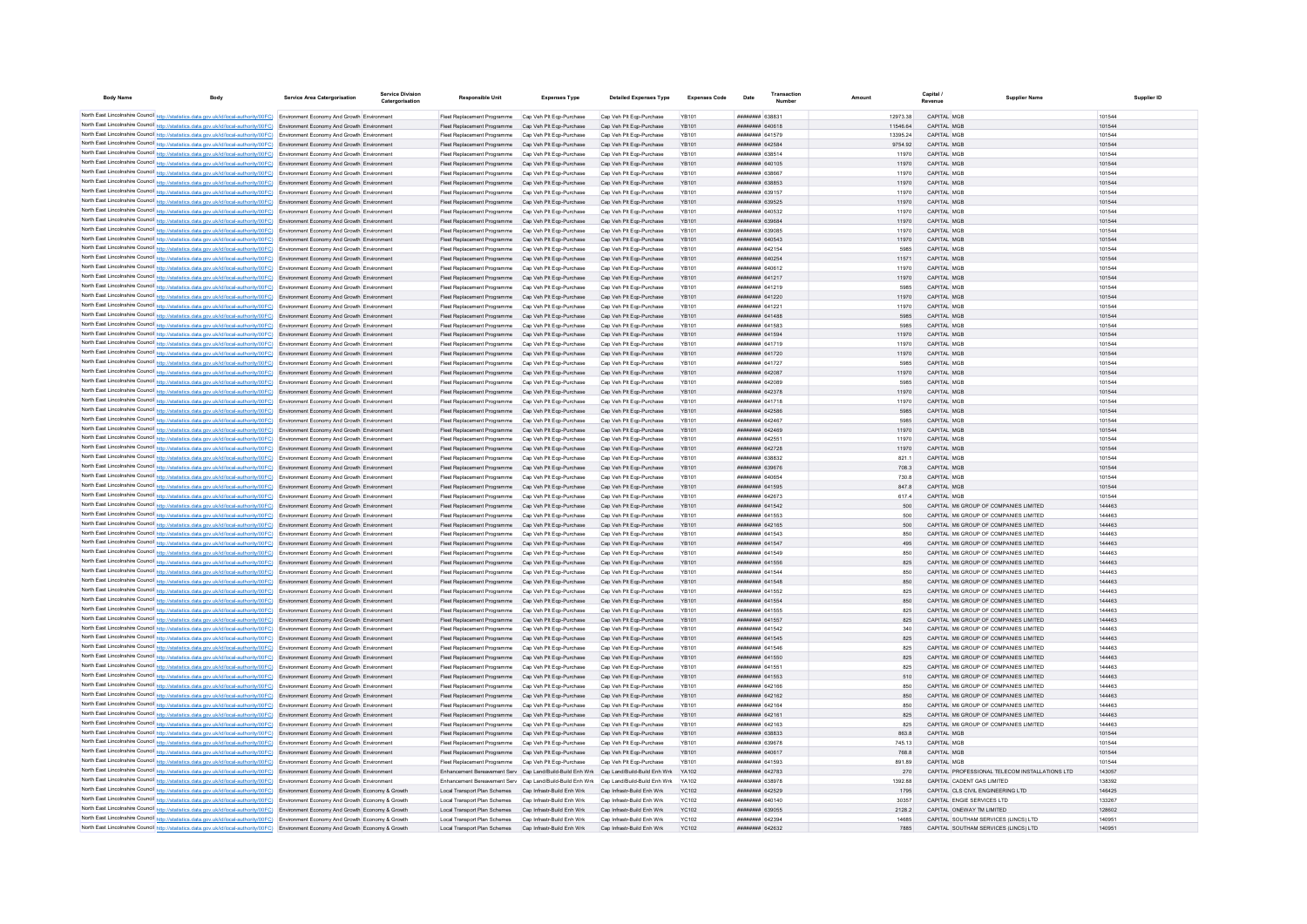| <b>Body Name</b>                           | <b>Body</b>                                                                                                                                                                                                                                                                      | Service Area Catergorisation                                                             | Service Divisio<br>Catergorisation | <b>Responsible Unit</b>                                                            | <b>Expenses Type</b>                                                                                                   | <b>Detailed Expenses Type</b>                            | <b>Expenses Code</b>         | Date                               | <b>Numbe</b> |                      | Canital<br>Revenue |                                                              | <b>Supplier Name</b> | Supplier ID |
|--------------------------------------------|----------------------------------------------------------------------------------------------------------------------------------------------------------------------------------------------------------------------------------------------------------------------------------|------------------------------------------------------------------------------------------|------------------------------------|------------------------------------------------------------------------------------|------------------------------------------------------------------------------------------------------------------------|----------------------------------------------------------|------------------------------|------------------------------------|--------------|----------------------|--------------------|--------------------------------------------------------------|----------------------|-------------|
|                                            |                                                                                                                                                                                                                                                                                  |                                                                                          |                                    |                                                                                    |                                                                                                                        |                                                          |                              |                                    |              |                      |                    |                                                              |                      |             |
|                                            | North East Lincolnshire Council http://statistics.data.gov.uk/id/local-authority/00FC) Environment Economy And Growth Economy & Growth                                                                                                                                           |                                                                                          |                                    | Local Transport Plan Schemes                                                       | Cap Infrastr-Build Enh Wrk                                                                                             | Cap Infrastr-Build Enh Wrk                               | <b>YC102</b>                 | <b>HHHHHHH</b> 630647              |              | 30620.62             |                    | CAPITAL EUROPARC SPECIALIZED SYSTEMS LTD                     | 116642               |             |
|                                            | North East Lincolnshire Council http://statistics.data.gov.uk/id/local-authority/00FC) Environment Economy And Growth Economy & Growth                                                                                                                                           |                                                                                          |                                    | Local Transport Plan Schemes Cap Infrastr-Purchase                                 |                                                                                                                        | Can Infrastr-Purchase                                    | YC101                        | <b>######## 639589</b>             |              | 2700                 |                    | CAPITAL R2P LIK SYSTEMS LTD                                  | 124772               |             |
|                                            | North East Lincolnshire Council http://statistics.data.gov.uk/id/local-authority/00FC) Environment Economy And Growth Economy & Growth                                                                                                                                           |                                                                                          |                                    | Local Transport Plan Schemes                                                       | Cap Infrastr-Purchase                                                                                                  | Can Infrastr-Purchase                                    | YC101                        | ######## 639593                    |              | 3150                 |                    | CAPITAL R2P LIK SYSTEMS LTD                                  | 124772               |             |
|                                            | North East Lincolnshire Council http://statistics.data.gov.uk/id/local-authority/00FC) Environment Economy And Growth Economy & Growth                                                                                                                                           |                                                                                          |                                    | Local Transport Plan Schemes Cap Infrastr-Purchase<br>Local Transport Plan Schemes | Cap Infrastr-Purchase                                                                                                  | Cap Infrastr-Purchase<br>Cap Infrastr-Purchase           | <b>YC101</b><br>YC101        | ######## 639589<br>######## 639593 |              | 10297.08<br>12013.26 |                    | CAPITAL R2P UK SYSTEMS LTD<br>CAPITAL R2P UK SYSTEMS LTD     | 124772<br>124772     |             |
|                                            | North East Lincolnshire Council http://statistics.data.gov.uk/id/local-authority/00FC) Environment Economy And Growth Economy & Growth                                                                                                                                           |                                                                                          |                                    |                                                                                    |                                                                                                                        |                                                          |                              |                                    |              |                      |                    |                                                              |                      |             |
|                                            | North East Lincolnshire Council http://statistics.data.gov.uk/id/local-authority/00FC) Environment Economy And Growth Economy & Growth                                                                                                                                           |                                                                                          |                                    | Local Transport Plan Schemes Cap Infrastr-Purchase                                 |                                                                                                                        | Cap Infrastr-Purchase                                    | <b>YC101</b>                 | ####### 642358                     |              | 5720.95              |                    | CAPITAL R2P UK SYSTEMS LTD                                   | 124772               |             |
|                                            | North East Lincolnshire Council http://statistics.data.gov.uk/id/local-authority/00FC) Environment Economy And Growth Economy & Growth                                                                                                                                           |                                                                                          |                                    | Local Transport Plan Schemes                                                       | Cap Land/Build-Build Enh Wrk Cap Land/Build-Build Enh Wrk<br>Cap Land/Build-Build Enh Wrk Cap Land/Build-Build Enh Wrk |                                                          | YA102<br>YA102               | ######## 640528<br>######## 640528 |              | 600<br>250           |                    | CAPITAL ROOM 9 MEDIA LTD<br>CAPITAL ROOM 9 MEDIA LTD         | 125701<br>125701     |             |
|                                            | North East Lincolnshire Council http://statistics.data.gov.uk/id/local-authority/00FC) Environment Economy And Growth Economy & Growth                                                                                                                                           |                                                                                          |                                    | Local Transport Plan Schemes<br>Local Transport Plan Schemes                       | Cap Land/Build-Build Enh Wrk Cap Land/Build-Build Enh Wrk                                                              |                                                          | YA102                        | ######## 640528                    |              | 420                  |                    | CAPITAL ROOM 9 MEDIA LTD                                     | 125701               |             |
|                                            | North East Lincolnshire Council http://statistics.data.gov.uk/id/local-authority/00FC) Environment Economy And Growth Economy & Growth<br>North East Lincolnshire Council http://statistics.data.gov.uk/id/local-authority/00FC) Environment Economy And Growth Economy & Growth |                                                                                          |                                    | Local Transport Plan Schemes                                                       | Cap Infrastr-Build Enh Wrk                                                                                             | Cap Infrastr-Build Enh Wrk                               | <b>YC102</b>                 | ######## 640171                    |              | 471.77               |                    | CAPITAL SPECIALIST SURFACING LIMITED                         | 100579               |             |
|                                            | North East Lincolnshire Council http://statistics.data.gov.uk/id/local-authority/00FC) Environment Economy And Growth Economy & Growth                                                                                                                                           |                                                                                          |                                    | Local Transport Plan Schemes                                                       | Cap Infrastr-Build Enh Wrk                                                                                             | Cap Infrastr-Build Enh Wrk                               | <b>YC102</b>                 | ######## 640555                    |              | 11198.71             |                    | CAPITAL SPECIALIST SURFACING LIMITED                         | 100579               |             |
|                                            | North East Lincolnshire Council http://statistics.data.gov.uk/id/local-authority/00FC) Environment Economy And Growth Economy & Growth                                                                                                                                           |                                                                                          |                                    | Local Transport Plan Schemes                                                       | Cap Infrastr-Build Enh Wrk                                                                                             | Cap Infrastr-Build Enh Wrk                               | <b>YC102</b>                 | ######## 64267                     |              | 1890                 |                    | CAPITAL SEVENAIRS CONSULTING LTD                             | 141944               |             |
|                                            | North East Lincolnshire Council http://statistics.data.gov.uk/id/local-authority/00FC) Environment Economy And Growth Economy & Growth                                                                                                                                           |                                                                                          |                                    | Local Transport Plan Schemes                                                       | Cap Infrastr-Build Enh Wrk                                                                                             | Cap Infrastr-Build Enh Wrk                               | <b>YC102</b>                 | ######## 642080                    |              | 450                  |                    | CAPITAL SEVENAIRS CONSULTING LTD                             | 141944               |             |
|                                            | North East Lincolnshire Council http://statistics.data.gov.uk/id/local-authority/00FC) Environment Economy And Growth Economy & Growth                                                                                                                                           |                                                                                          |                                    | Local Transport Plan Schemes                                                       | Cap Infrastr-Build Enh Wrk                                                                                             | Cap Infrastr-Build Enh Wrk                               | <b>YC102</b>                 | ######## 640673                    |              | 5525                 |                    | CAPITAL GCS CONSULTING ENGINEERS LTD                         | 146212               |             |
|                                            | North East Lincolnshire Council http://statistics.data.gov.uk/id/local-authority/00FC) Environment Economy And Growth Economy & Growth                                                                                                                                           |                                                                                          |                                    | Local Transport Plan Schemes                                                       | Cap Infrastr-Build Enh Wrk                                                                                             | Cap Infrastr-Build Enh Wrk                               | <b>YC102</b>                 | ######## 640691                    |              | 2050                 |                    | CAPITAL ONEWAY TM LIMITED                                    | 128602               |             |
|                                            | North East Lincolnshire Council http://statistics.data.gov.uk/id/local-authority/00FC) Environment Economy And Growth Economy & Growth                                                                                                                                           |                                                                                          |                                    | Local Transport Plan Schemes                                                       | Cap Infrastr-Build Enh Wrk                                                                                             | Cap Infrastr-Build Enh Wrk                               | <b>YC102</b>                 | ######## 642392                    |              | 5567.72              |                    | CAPITAL EC SURFACING LTD                                     | 125951               |             |
|                                            | North East Lincolnshire Council http://statistics.data.gov.uk/id/local-authority/00FC) Environment Economy And Growth Economy & Growth                                                                                                                                           |                                                                                          |                                    | Clee Hif Townscape Heritage                                                        | Cap Land/Build-Prof Fees                                                                                               | Cap Land/Build-Prof Fees                                 | YA103                        | ######## 641271                    |              | 9967                 |                    | CAPITAL ROYAL AIR FORCES ASSOCIATION                         | 110620               |             |
|                                            | North East Lincolnshire Council http://statistics.data.gov.uk/id/local-authority/00FC) Environment Economy And Growth Economy & Growth                                                                                                                                           |                                                                                          |                                    | Clee Hif Townscape Heritage                                                        | Cap Land/Build-Prof Fees                                                                                               | Cap Land/Build-Prof Fees                                 | YA103                        | ######## 639845                    |              | 2875                 |                    | CAPITAL OUR BIG PICTURE LTD                                  | 134087               |             |
|                                            | North East Lincolnshire Council http://statistics.data.gov.uk/id/local-authority/00FC) Environment Economy And Growth Economy & Growth                                                                                                                                           |                                                                                          |                                    | Clee Hif Townscape Heritage                                                        | Cap Land/Build-Prof Fees                                                                                               | Cap Land/Build-Prof Fees                                 | YA103                        | ######## 639627                    |              | 49825                |                    | CAPITAL ENGIE SERVICES LTD                                   | 133267               |             |
|                                            | North East Lincolnshire Council http://statistics.data.gov.uk/id/local-authority/00FC) Environment Economy And Growth Economy & Growth                                                                                                                                           |                                                                                          |                                    | Clee Hif Townscape Heritage                                                        | Cap Infrastr-Build Enh Wrk                                                                                             | Cap Infrastr-Build Enh Wrk                               | <b>YC102</b>                 | ######## 640316                    |              | 8996.27              |                    | CAPITAL CLEAR CHANNEL UK LTD                                 | 101851               |             |
|                                            | North East Lincolnshire Council http://statistics.data.gov.uk/id/local-authority/00FC) Environment Economy And Growth Economy & Growth                                                                                                                                           |                                                                                          |                                    | Clee Hif Townscape Heritage                                                        | Cap Infrastr-Build Enh Wrk                                                                                             | Cap Infrastr-Build Enh Wrk                               | YC102                        | <b>######## 637852</b>             |              | 161374 35            |                    | CAPITAL PBS CONSTRUCTION (NORTH EAST) LTD                    | 127459               |             |
|                                            | North East Lincolnshire Council http://statistics.data.gov.uk/id/local-authority/00FC) Environment Economy And Growth Economy & Growth                                                                                                                                           |                                                                                          |                                    | Clee Hif Townscape Heritage                                                        | Can Infrastr-Prof Fees                                                                                                 | Cap Infrastr-Prof Fees                                   | YC103                        | ######## 639476                    |              | 1387.08              |                    | CAPITAL ENGIE SERVICES LTD                                   | 133267               |             |
|                                            | North East Lincolnshire Council http://statistics.data.gov.uk/id/local-authority/00FC) Environment Economy And Growth Economy & Growth                                                                                                                                           |                                                                                          |                                    | Clee Hif Townscape Heritage                                                        | Cap Infrastr-Prof Fees                                                                                                 | Cap Infrastr-Prof Fees                                   | <b>YC103</b>                 | ######## 641214                    |              | 1625                 |                    | CAPITAL BEE 3D LTD                                           | 147356               |             |
|                                            | North East Lincolnshire Council http://statistics.data.gov.uk/id/local-authority/00FC) Environment Economy And Growth Economy & Growth                                                                                                                                           |                                                                                          |                                    | Clee Hif Townscape Heritage                                                        | Cap Infrastr-Prof Fees                                                                                                 | Cap Infrastr-Prof Fees                                   | <b>YC103</b>                 | ######## 639505                    |              | 1500                 |                    | CAPITAL ENGIE SERVICES LTD                                   | 133267               |             |
| North East Lincolnshire Council http://sta | tics.data.gov.uk/id/local-authority/00FC) Environment Economy And Growth Economy & Growth                                                                                                                                                                                        |                                                                                          |                                    | Gliep Junction Improvement                                                         | Cap Infrastr-Build Enh Wrk                                                                                             | Cap Infrastr-Build Enh Wrk                               | <b>YC102</b>                 | ######## 639621                    |              | 1650                 |                    | CAPITAL GCS CONSULTING ENGINEERS LTD                         | 146212               |             |
|                                            | North East Lincolnshire Council http://statistics.data.gov.uk/id/local-authority/00FC) Environment Economy And Growth Economy & Growth                                                                                                                                           |                                                                                          |                                    | Gliep Junction Improvemen                                                          | Cap Infrastr-Build Enh Wrl                                                                                             | Cap Infrastr-Build Enh Wrk                               | <b>YC102</b>                 | <b>HHHHHHH 641703</b>              |              | 2898.71              |                    | CAPITAL J MCCANN & CO LTD                                    | 100841               |             |
|                                            | North East Lincolnshire Council http://statistics.data.gov.uk/id/local-authority/00FC) Environment Economy And Growth Economy & Growth                                                                                                                                           |                                                                                          |                                    | Gllep Junction Improvement                                                         | Cap Infrastr-Build Enh Wrk                                                                                             | Cap Infrastr-Build Enh Wrk                               | <b>YC102</b>                 | ######## 639704                    |              | 509.62               |                    | CAPITAL J MCCANN & CO LTD                                    | 100841               |             |
|                                            | North East Lincolnshire Council http://statistics.data.gov.uk/id/local-authority/00FC) Environment Economy And Growth Economy & Growth                                                                                                                                           |                                                                                          |                                    | Gliep Junction Improvement                                                         | Cap Infrastr-Build Enh Wrk                                                                                             | Can Infrastr-Build Enh Wrk                               | YC102                        | ######## 638375                    |              | 716.32               |                    | CAPITAL CADENT GAS LIMITED                                   | 138392               |             |
|                                            | North East Lincolnshire Council http://statistics.data.gov.uk/id/local-authority/00FC) Environment Economy And Growth Economy & Growth                                                                                                                                           |                                                                                          |                                    | Gliep Junction Improvement                                                         | Cap Infrastr-Build Enh Wrk                                                                                             | Cap Infrastr-Build Enh Wrk                               | <b>YC102</b>                 | ######## 639473                    |              | 100000               |                    | CAPITAL JACKSON CIVILS LTD                                   | 136631               |             |
|                                            | North East Lincolnshire Council http://statistics.data.gov.uk/id/local-authority/00FC) Environment Economy And Growth Economy & Growth                                                                                                                                           |                                                                                          |                                    | Shiip Scheme                                                                       | Cap Infrastr-Build Enh Wrk                                                                                             | Cap Infrastr-Build Enh Wrk                               | <b>YC102</b>                 | ######## 639594                    |              | 298174.91            |                    | CAPITAL C R REYNOLDS (CONSTRUCTION) LTD                      | 103021               |             |
|                                            | North East Lincolnshire Council http://statistics.data.gov.uk/id/local-authority/00FC) Environment Economy And Growth Economy & Growth                                                                                                                                           |                                                                                          |                                    | Shiip Scheme                                                                       | Cap Infrastr-Prof Fees                                                                                                 | Cap Infrastr-Prof Fees                                   | <b>YC103</b>                 | ######## 639890                    |              | 2412.8               |                    | CAPITAL ANGLIAN WATER SERVICES LIMITED                       | 125923               |             |
|                                            | North East Lincolnshire Council http://statistics.data.gov.uk/id/local-authority/00FC) Environment Economy And Growth Economy & Growth                                                                                                                                           |                                                                                          |                                    | Shiip Scheme                                                                       | Cap Infrastr-Prof Fees                                                                                                 | Cap Infrastr-Prof Fees                                   | YC103                        | ######## 636400                    |              | 4500                 |                    | CAPITAL JONES LANG LASALLE LIMITED                           | 138438               |             |
|                                            | North East Lincolnshire Council http://statistics.data.gov.uk/id/local-authority/00FC) Environment Economy And Growth Economy & Growth                                                                                                                                           |                                                                                          |                                    | Shiip Scheme                                                                       | Cap Infrastr-Prof Fees                                                                                                 | Cap Infrastr-Prof Fees                                   | <b>YC103</b>                 | ######## 639504                    |              | 3500                 |                    | CAPITAL ENGIE SERVICES LTD                                   | 133267               |             |
|                                            | North East Lincolnshire Council http://statistics.data.gov.uk/id/local-authority/00FC) Environment Economy And Growth Economy & Growth                                                                                                                                           |                                                                                          |                                    | Shiip Scheme                                                                       | Cap Infrastr-Prof Fees                                                                                                 | Cap Infrastr-Prof Fees                                   | <b>YC103</b>                 | ######## 643114                    |              | 3000                 |                    | CAPITAL ENGIE SERVICES LTD                                   | 133267               |             |
|                                            | North East Lincolnshire Council http://statistics.data.gov.uk/id/local-authority/00FC) Environment Economy And Growth Economy & Growth                                                                                                                                           |                                                                                          |                                    | Shiip Scheme                                                                       | Cap Infrastr-Prof Fees                                                                                                 | Cap Infrastr-Prof Fees                                   | <b>YC103</b>                 | ######## 640922                    |              | 752                  |                    | CAPITAL BROWNE JACOBSON LLP                                  | 111781               |             |
|                                            | North East Lincolnshire Council http://statistics.data.gov.uk/id/local-authority/00FC) Environment Economy And Growth Economy & Growth                                                                                                                                           |                                                                                          |                                    | Shiip Scheme                                                                       | Cap Infrastr-Prof Fees                                                                                                 | Cap Infrastr-Prof Fees                                   | <b>YC103</b>                 | ######## 640923                    |              | 588                  |                    | CAPITAL BROWNE JACOBSON LLP                                  | 111781               |             |
| North East Lincolnshire Council http://str |                                                                                                                                                                                                                                                                                  | ics.data.gov.uk/id/local-authority/00FC) Environment Economy And Growth Economy & Growth |                                    | Shiip Scheme                                                                       | Cap Infrastr-Build Enh Wrk                                                                                             | Cap Infrastr-Build Enh Wrk                               | <b>YC102</b>                 | ####### 640516                     |              | 617499.43            |                    | CAPITAL COLAS SIAC LTD                                       | 100605               |             |
|                                            | North East Lincolnshire Council http://statistics.data.gov.uk/id/local-authority/00FC) Environment Economy And Growth Economy & Growth                                                                                                                                           |                                                                                          |                                    | Shiip Scheme                                                                       | Cap Infrastr-Build Enh Wrk                                                                                             | Cap Infrastr-Build Enh Wrk                               | <b>YC102</b>                 | ######## 639735                    |              | 582.01               |                    | CAPITAL CADENT GAS LIMITED                                   | 138392               |             |
|                                            | North East Lincolnshire Council http://statistics.data.gov.uk/id/local-authority/00FC) Environment Economy And Growth Economy & Growth                                                                                                                                           |                                                                                          |                                    | Shiip Scheme                                                                       | Cap Infrastr-Prof Fee                                                                                                  | Cap Infrastr-Prof Fees                                   | YC103                        | ######## 639503                    |              | 5500                 |                    | CAPITAL ENGIE SERVICES LTD                                   | 133267               |             |
|                                            | North East Lincolnshire Council http://statistics.data.gov.uk/id/local-authority/00FC) Environment Economy And Growth Economy & Growth                                                                                                                                           |                                                                                          |                                    | Shiip Scheme                                                                       | Cap Infrastr-Prof Fees                                                                                                 | Cap Infrastr-Prof Fees                                   | <b>YC103</b>                 | ######## 643116                    |              | 4000                 |                    | CAPITAL ENGIE SERVICES LTD                                   | 133267               |             |
|                                            | North East Lincolnshire Council http://statistics.data.gov.uk/id/local-authority/00FC) Environment Economy And Growth Economy & Growth                                                                                                                                           |                                                                                          |                                    | Unlocking The Potential                                                            | Cap Land/Build-Prof Fees                                                                                               | Cap Land/Build-Prof Fees                                 | YA103                        | ######## 642675                    |              | 875                  |                    | CAPITAL THE URBANGLOW DESIGN & HERITAGE LTD                  | 146785               |             |
|                                            | North East Lincolnshire Council http://statistics.data.gov.uk/id/local-authority/00FC) Environment Economy And Growth Economy & Growth                                                                                                                                           |                                                                                          |                                    | <b>Unlocking The Potential</b>                                                     | Cap Infrastr-Build Enh Wrk                                                                                             | Cap Infrastr-Build Enh Wrk                               | <b>YC102</b>                 | ######## 642373                    |              | 58348.26             |                    | CAPITAL C R REYNOLDS (CONSTRUCTION) LTD                      | 103021               |             |
|                                            | North East Lincolnshire Council http://statistics.data.gov.uk/id/local-authority/00FC) Environment Economy And Growth Economy & Growth                                                                                                                                           |                                                                                          |                                    | <b>Unlocking The Potential</b>                                                     | Cap Infrastr-Build Enh Wrk                                                                                             | Cap Infrastr-Build Enh Wrk                               | <b>YC102</b>                 | ######## 629392                    |              | 3020.85              |                    | CAPITAL J MCCANN & CO LTD                                    | 100841               |             |
|                                            | North East Lincolnshire Council http://statistics.data.gov.uk/id/local-authority/00FC) Environment Economy And Growth Economy & Growth                                                                                                                                           |                                                                                          |                                    | Unlocking The Potential                                                            | Cap Infrastr-Build Enh Wrk                                                                                             | Cap Infrastr-Build Enh Wrk                               | <b>YC102</b>                 | ######## 632658                    |              | 5914.57              |                    | CAPITAL J MCCANN & CO LTD                                    | 10084                |             |
|                                            | North East Lincolnshire Council http://statistics.data.gov.uk/id/local-authority/00FC) Environment Economy And Growth Economy & Growth                                                                                                                                           |                                                                                          |                                    | Unlocking The Potential                                                            | Cap Infrastr-Build Enh Wrk                                                                                             | Cap Infrastr-Build Enh Wrk                               | <b>YC102</b>                 | ######## 641701                    |              | 2772.24              |                    | CAPITAL J MCCANN & CO LTD                                    | 100841               |             |
|                                            | North East Lincolnshire Council http://statistics.data.gov.uk/id/local-authority/00FC) Environment Economy And Growth Economy & Growth                                                                                                                                           |                                                                                          |                                    | Unlocking The Potential                                                            | Cap Infrastr-Build Enh Wrk                                                                                             | Cap Infrastr-Build Enh Wrk                               | <b>YC102</b>                 | ######## 635794                    |              | 34430.04             |                    | CAPITAL J MCCANN & CO LTD                                    | 10084                |             |
|                                            | North East Lincolnshire Council http://statistics.data.gov.uk/id/local-authority/00FC) Environment Economy And Growth Economy & Growth                                                                                                                                           |                                                                                          |                                    | Unlocking The Potential                                                            | Can Infrastr-Build Enh Wrk                                                                                             | Can Infrastr-Build Enh Wrk                               | YC102                        | <b>ПППННННН</b> 642247             |              | 685533               |                    | CAPITAL J MCCANN & CO LTD                                    | 10084                |             |
|                                            | North East Lincolnshire Council http://statistics.data.gov.uk/id/local-authority/00FC) Environment Economy And Growth Economy & Growth                                                                                                                                           |                                                                                          |                                    | Unlocking The Potential                                                            | Cap Infrastr-Build Enh Wrk                                                                                             | Cap Infrastr-Build Enh Wrk                               | <b>YC102</b>                 | ######## 641471                    |              | 2500                 |                    | CAPITAL MICK BURNS                                           | 105241               |             |
|                                            | North East Lincolnshire Council http://statistics.data.gov.uk/id/local-authority/00FC) Environment Economy And Growth Economy & Growth                                                                                                                                           |                                                                                          |                                    | <b>Unlocking The Potentia</b>                                                      | Cap Infrastr-Build Enh Wrk                                                                                             | Cap Infrastr-Build Enh Wrk                               | <b>YC102</b>                 | ####### 63897                      |              | 1900                 |                    | CAPITAL GCS CONSULTING ENGINEERS LTD                         | 146212               |             |
|                                            | North East Lincolnshire Council http://statistics.data.gov.uk/id/local-authority/00FC) Environment Economy And Growth Economy & Growth                                                                                                                                           |                                                                                          |                                    | <b>Unlocking The Potential</b>                                                     | Cap Infrastr-Build Enh Wrk                                                                                             | Cap Infrastr-Build Enh Wrk                               | <b>YC102</b>                 | ######## 642037                    |              | 18320                |                    | CAPITAL ONEWAY TM LIMITED                                    | 128602               |             |
|                                            | North East Lincolnshire Council http://statistics.data.gov.uk/id/local-authority/00FC) Environment Economy And Growth Economy & Growth                                                                                                                                           |                                                                                          |                                    | Unlocking The Potentia                                                             | Cap Infrastr-Build Enh Wrk                                                                                             | Cap Infrastr-Build Enh Wrk                               | YC102                        | ######## 641598                    |              | 22419                |                    | CAPITAL ONEWAY TM LIMITED                                    | 128602               |             |
|                                            | North East Lincolnshire Council http://statistics.data.gov.uk/id/local-authority/00FC) Environment Economy And Growth Economy & Growth                                                                                                                                           |                                                                                          |                                    | <b>Unlocking The Potential</b>                                                     | Cap Infrastr-Prof Fees                                                                                                 | Cap Infrastr-Prof Fees                                   | <b>YC103</b>                 | <b>ПППННННН</b> 642025             |              | 600                  |                    | CAPITAL DAVID RILEY MODEL MAKING                             | 146596               |             |
|                                            | North East Lincolnshire Council http://statistics.data.gov.uk/id/local-authority/00FC) Environment Economy And Growth Economy & Growth                                                                                                                                           |                                                                                          |                                    | Unlocking The Potential                                                            | Cap Infrastr-Prof Fees                                                                                                 | Cap Infrastr-Prof Fees                                   | <b>YC103</b>                 | <b>HHHHHHHH 641470</b>             |              | 2250                 |                    | CAPITAL OUR BIG PICTURE LTD                                  | 134087               |             |
|                                            | North East Lincolnshire Council http://statistics.data.gov.uk/id/local-authority/00FC) Environment Economy And Growth Economy & Growth                                                                                                                                           |                                                                                          |                                    | Unlocking The Potential                                                            | Cap Infrastr-Build Enh Wrk<br>Cap Infrastr-Build Enh Wrk                                                               | Cap Infrastr-Build Enh Wrk<br>Cap Infrastr-Build Enh Wrk | <b>YC102</b><br><b>YC102</b> | ######## 642561<br>######## 642562 |              | 5750<br>4200         |                    | CAPITAL PCAS ARCHAEOLOGY LTD<br>CAPITAL PCAS ARCHAEOLOGY LTD | 143665<br>143665     |             |
|                                            | North East Lincolnshire Council http://statistics.data.gov.uk/id/local-authority/00FC) Environment Economy And Growth Economy & Growth                                                                                                                                           |                                                                                          |                                    | <b>Unlocking The Potential</b>                                                     | Cap Infrastr-Prof Fees                                                                                                 | Cap Infrastr-Prof Fees                                   | <b>YC103</b>                 | ######## 639766                    |              | 5250                 |                    | CAPITAL OUR BIG PICTURE LTD                                  | 134087               |             |
|                                            | North East Lincolnshire Council http://statistics.data.gov.uk/id/local-authority/00FC) Environment Economy And Growth Economy & Growth<br>North East Lincolnshire Council http://statistics.data.gov.uk/id/local-authority/00FC) Environment Economy And Growth Economy & Growth |                                                                                          |                                    | <b>Unlocking The Potential</b><br>Cleethorpes Public Art                           | Cap Infrastr-Build Enh Wrk                                                                                             | Cap Infrastr-Build Enh Wrk                               | <b>YC102</b>                 | ######## 616797                    |              | 1250.08              |                    | CAPITAL ENGIE SERVICES LTD                                   | 133267               |             |
|                                            | North East Lincolnshire Council http://statistics.data.gov.uk/id/local-authority/00FC) Environment Economy And Growth Economy & Growth                                                                                                                                           |                                                                                          |                                    | Cleethorpes Public Art                                                             | Cap Infrastr-Build Enh Wrk                                                                                             | Cap Infrastr-Build Enh Wrk                               | <b>YC102</b>                 | ######## 639913                    |              | 2368.15              |                    | CAPITAL CLEAR CHANNEL UK LTD                                 | 101851               |             |
|                                            | North East Lincolnshire Council http://statistics.data.gov.uk/id/local-authority/00FC) Environment Economy And Growth Economy & Growth                                                                                                                                           |                                                                                          |                                    | Cleethorpes Public Art                                                             | Cap Infrastr-Build Enh Wrk                                                                                             | Cap Infrastr-Build Enh Wrk                               | <b>YC102</b>                 | ######## 639914                    |              | 2368.15              |                    | CAPITAL CLEAR CHANNEL UK LTD                                 | 101851               |             |
|                                            | North East Lincolnshire Council http://statistics.data.gov.uk/id/local-authority/00FC) Environment Economy And Growth Economy & Growth                                                                                                                                           |                                                                                          |                                    | Cleethorpes Public Art                                                             | Cap Infrastr-Build Enh Wrk                                                                                             | Cap Infrastr-Build Enh Wrk                               | <b>YC102</b>                 | ######## 640313                    |              | 9103.51              |                    | CAPITAL CLEAR CHANNEL UK LTD                                 | 101851               |             |
|                                            | North East Lincolnshire Council http://statistics.data.gov.uk/id/local-authority/00FC) Environment Economy And Growth Economy & Growth                                                                                                                                           |                                                                                          |                                    | Cleethorpes Public Art                                                             | Cap Infrastr-Build Enh Wrk                                                                                             | Cap Infrastr-Build Enh Wrk                               | <b>YC102</b>                 | ######## 640314                    |              | 8996.27              |                    | CAPITAL CLEAR CHANNEL UK LTD                                 | 101851               |             |
|                                            | North East Lincolnshire Council http://statistics.data.gov.uk/id/local-authority/00FC) Environment Economy And Growth Economy & Growth                                                                                                                                           |                                                                                          |                                    | Cleethorpes Public Art                                                             | Cap Infrastr-Prof Fees                                                                                                 | Cap Infrastr-Prof Fees                                   | <b>YC103</b>                 | ####### 64011                      |              | 8390                 |                    | CAPITAL SIMON MACRO & MARCUS BECK                            | 144002               |             |
|                                            | North East Lincolnshire Council http://statistics.data.gov.uk/id/local-authority/00FC) Environment Economy And Growth Economy & Growth                                                                                                                                           |                                                                                          |                                    | A18 Laceby To Ludborough                                                           | Cap Land/Build-Build Enh Wrk                                                                                           | Cap Land/Build-Build Enh Wrk                             | YA102                        | ######## 643243                    |              | 4336.18              |                    | CAPITAL C R REYNOLDS (CONSTRUCTION) LTD                      | 103021               |             |
|                                            | North East Lincolnshire Council http://statistics.data.gov.uk/id/local-authority/00FC) Environment Economy And Growth Economy & Growth                                                                                                                                           |                                                                                          |                                    | A18 Laceby To Ludborough                                                           | Cap Infrastr-Build Enh Wrk                                                                                             | Cap Infrastr-Build Enh Wrk                               | <b>YC102</b>                 | ######## 639500                    |              | 6500                 |                    | CAPITAL ENGIE SERVICES LTD                                   | 133267               |             |
|                                            | North East Lincolnshire Council http://statistics.data.gov.uk/id/local-authority/00FC).                                                                                                                                                                                          | Environment Economy And Growth Economy & Growth                                          |                                    | Willingham / Peaks Drainage                                                        | Cap Land/Build-Prof Fees                                                                                               | Cap Land/Build-Prof Fees                                 | YA103                        | ######## 643350                    |              | 900                  |                    | CAPITAL RPM GROUP LTD                                        | 144572               |             |
|                                            | North East Lincolnshire Council http://statistics.data.gov.uk/id/local-authority/00FC) Environment Economy And Growth Economy & Growth                                                                                                                                           |                                                                                          |                                    | <b>Smart Energy For Business</b>                                                   | Cap Land/Build-Build Enh Wrk                                                                                           | Cap Land/Build-Build Enh Wrk                             | YA102                        | ######## 641047                    |              | 2800                 |                    | CAPITAL NEW COUNTY GLAZING LTD                               | 147277               |             |
|                                            | North East Lincolnshire Council http://statistics.data.gov.uk/id/local-authority/00FC) Environment Economy And Growth Economy & Growth                                                                                                                                           |                                                                                          |                                    | <b>Smart Energy For Business</b>                                                   | Cap Land/Build-Build Enh Wrk Cap Land/Build-Build Enh Wrk                                                              |                                                          | YA102                        | ######## 642027                    |              | 81827.99             |                    | CAPITAL BACCHUS HOTEL LTD                                    | 147034               |             |
|                                            | North East Lincolnshire Council http://statistics.data.gov.uk/id/local-authority/00FC) Environment Economy And Growth Economy & Growth                                                                                                                                           |                                                                                          |                                    | <b>Smart Energy For Business</b>                                                   | Cap Land/Build-Build Enh Wrk Cap Land/Build-Build Enh Wrk                                                              |                                                          | YA102                        | нниннин 642028                     |              | 9755                 |                    | CAPITAL INKONOMICAL D & P LTD                                | 147107               |             |
|                                            | North East Lincolnshire Council http://statistics.data.gov.uk/id/local-authority/00FC) Environment Economy And Growth Economy & Growth                                                                                                                                           |                                                                                          |                                    | Smart Energy For Business                                                          | Cap Land/Build-Build Enh Wrk Cap Land/Build-Build Enh Wrk                                                              |                                                          | YA102                        | ######## 642543                    |              | 7062.76              |                    | CAPITAL ZETLAND BOXES LTD                                    | 147508               |             |
|                                            | North East Lincolnshire Council http://statistics.data.gov.uk/id/local-authority/00FC) Environment Economy And Growth Economy & Growth                                                                                                                                           |                                                                                          |                                    | <b>Smart Energy For Business</b>                                                   | Cap Land/Build-Build Enh Wrk Cap Land/Build-Build Enh Wrk                                                              |                                                          | YA102                        | ######## 640323                    |              | 500                  |                    | CAPITAL D NICHOLSON PAINTERS LTD                             | 147336               |             |
|                                            | North East Lincolnshire Council http://statistics.data.gov.uk/id/local-authority/00FC) Environment Economy And Growth Economy & Growth                                                                                                                                           |                                                                                          |                                    | <b>Smart Energy For Business</b>                                                   | Cap Land/Build-Build Enh Wrk Cap Land/Build-Build Enh Wrk                                                              |                                                          | YA102                        | ####### 642542                     |              | 500                  |                    | CAPITAL ME & ME DAVENPORT & SONS                             | 147438               |             |
|                                            | North East Lincolnshire Council http://statistics.data.gov.uk/id/local-authority/00FC) Environment Economy And Growth Economy & Growth                                                                                                                                           |                                                                                          |                                    | A180 Sth Humb Bank Maior Maint Cap Infrastr-Build Enh Wrk                          |                                                                                                                        | Cap Infrastr-Build Enh Wrk                               | YC102                        | <b><i>BREADER BAGGARET</i></b>     |              | 30516.78             |                    | CAPITAL ENGIF SERVICES LTD                                   | 133267               |             |
|                                            | North East Lincolnshire Council http://statistics.data.gov.uk/id/local-authority/00FC) Environment Economy And Growth Economy & Growth                                                                                                                                           |                                                                                          |                                    | A180 Sth Humb Bank Major Maint Cap Infrastr-Prof Fees                              |                                                                                                                        | Cap Infrastr-Prof Fees                                   | <b>YC103</b>                 | ######## 636599                    |              | 10000                |                    | CAPITAL ENGIE SERVICES LTD                                   | 133267               |             |
|                                            | North East Lincolnshire Council http://statistics.data.gov.uk/id/local-authority/00FC) Environment Economy And Growth Economy & Growth                                                                                                                                           |                                                                                          |                                    | Town Deal Investment                                                               | Cap Land/Build-Build Enh Wrk Cap Land/Build-Build Enh Wrk                                                              |                                                          | <b>YA102</b>                 | ######## 640437                    |              | 61507.79             |                    | CAPITAL TOPCON CONSTRUCTION LTD                              | 108462               |             |
|                                            | North East Lincolnshire Council http://statistics.data.gov.uk/id/local-authority/00FC) Environment Economy And Growth Economy & Growth                                                                                                                                           |                                                                                          |                                    | Town Deal Investment                                                               | Cap Land/Build-Prof Fees                                                                                               | Cap Land/Build-Prof Fees                                 | YA103                        | ######## 638029                    |              | 7083.33              |                    | CAPITAL ENGIE SERVICES LTD                                   | 133267               |             |
|                                            | North East Lincolnshire Council http://statistics.data.gov.uk/id/local-authority/00FC) Environment Economy And Growth Economy & Growth                                                                                                                                           |                                                                                          |                                    | Town Deal Investment                                                               | Cap Land/Build-Prof Fees                                                                                               | Cap Land/Build-Prof Fees                                 | YA103                        | <b>HARBAR 639497</b>               |              | 21083.33             |                    | CAPITAL ENGIE SERVICES LTD                                   | 133267               |             |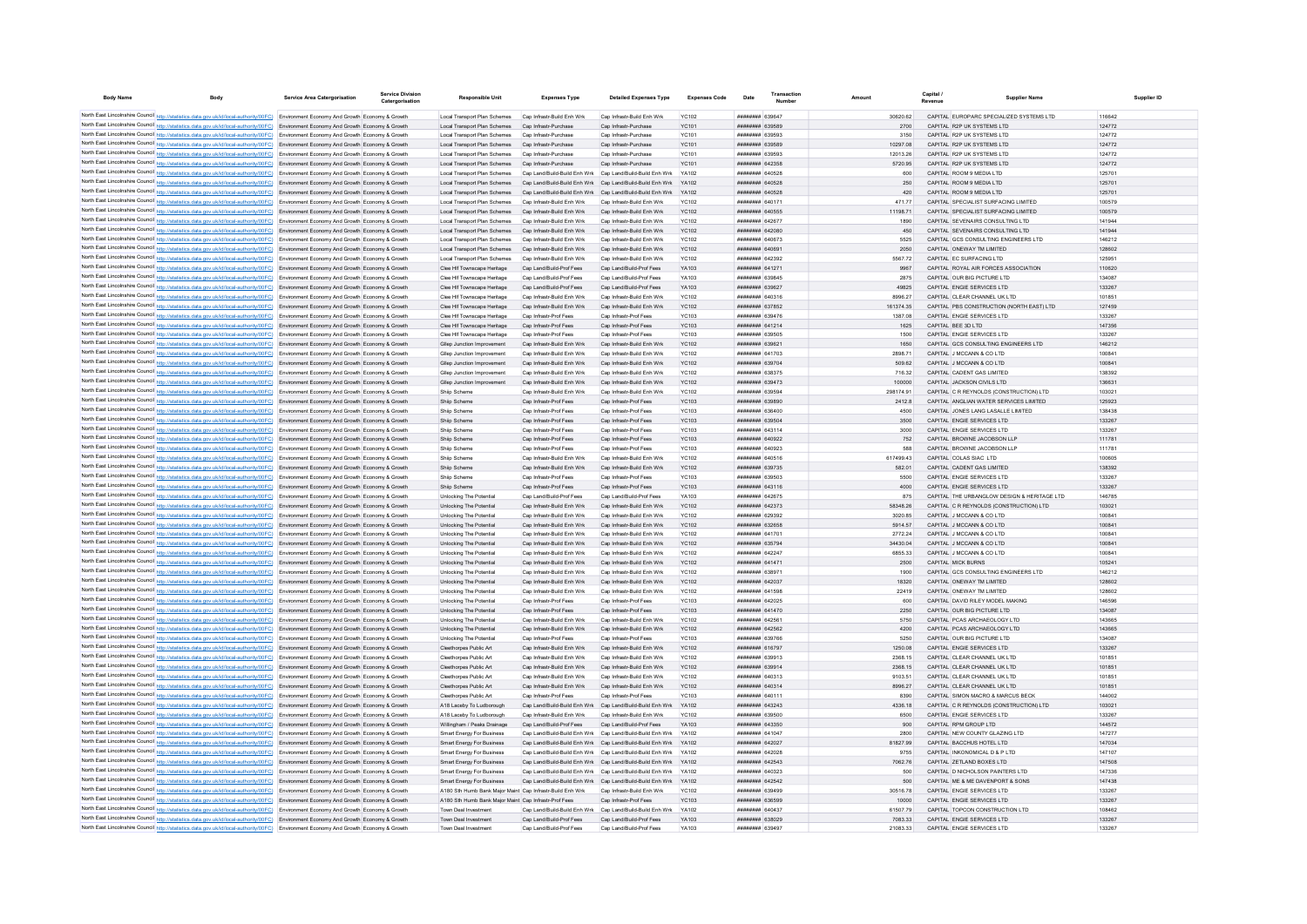| <b>Body Name</b>                            | Body                                                                                                                                                                                                                                                                             | Service Area Catergorisation | Service Division<br>Catergorisation        | <b>Responsible Unit</b>                              | <b>Expenses Type</b>                                                                                                                             | <b>Detailed Expenses Type</b>                                                                                                       | <b>Expenses Code</b>  | Date                                             | Number | Amount |                    | Canital<br>Revenue                                                           | <b>Supplier Name</b>                                         | Supplier ID                   |
|---------------------------------------------|----------------------------------------------------------------------------------------------------------------------------------------------------------------------------------------------------------------------------------------------------------------------------------|------------------------------|--------------------------------------------|------------------------------------------------------|--------------------------------------------------------------------------------------------------------------------------------------------------|-------------------------------------------------------------------------------------------------------------------------------------|-----------------------|--------------------------------------------------|--------|--------|--------------------|------------------------------------------------------------------------------|--------------------------------------------------------------|-------------------------------|
|                                             |                                                                                                                                                                                                                                                                                  |                              |                                            | Central Clee Regeneration                            | Cap Infrastr-Prof Fees                                                                                                                           |                                                                                                                                     |                       | BOZOSA HHHHHHH                                   |        |        | 5000               | CAPITAL ENGIE SERVICES LTD                                                   |                                                              | 133267                        |
|                                             | North East Lincolnshire Council http://statistics.data.gov.uk/id/local-authority/00FC) Environment Economy And Growth Economy & Growth<br>North East Lincolnshire Council http://statistics.data.gov.uk/id/local-authority/00FC) Environment Economy And Growth Economy & Growth |                              |                                            | Cdf - Onen For Culture                               | Can Land/Build-Prof Fees                                                                                                                         | Cap Infrastr-Prof Fees<br>Can Land/Build-Prof Fees                                                                                  | <b>YC103</b><br>YA103 | <b>плинини 639804</b>                            |        |        | 92394              | CAPITAL DONALD INSALL ASSOCIATES LTD                                         |                                                              | 146092                        |
|                                             | North East Lincolnshire Council http://statistics.data.gov.uk/id/local-authority/00FC) Environment Economy And Growth Economy & Growth                                                                                                                                           |                              |                                            | Cdf - Onen For Culture                               | Can Land/Build-Prof Fees                                                                                                                         | Can Land/Build-Prof Fees                                                                                                            | YA103                 | EAMAREA BRBBBBBB                                 |        |        | 1750               | CAPITAL CUT ITD                                                              |                                                              | 105425                        |
|                                             | North East Lincolnshire Council http://statistics.data.gov.uk/id/local-authority/00FC) Environment Economy And Growth Economy & Growth                                                                                                                                           |                              |                                            | Cdf - Open For Culture                               | Cap Land/Build-Prof Fees                                                                                                                         | Cap Land/Build-Prof Fees                                                                                                            | YA103                 | <b>HENHHHHH</b> 641464                           |        |        | 2100               | CAPITAL ELECTRIC ANGEL DESIGN LLP                                            |                                                              | 146973                        |
|                                             | North East Lincolnshire Council http://statistics.data.gov.uk/id/local-authority/00FC) Environment Economy And Growth Economy & Growth                                                                                                                                           |                              |                                            | Estate Road No. 2                                    | Cap Infrastr-Build Enh Wrk                                                                                                                       | Cap Infrastr-Build Enh Wrk                                                                                                          | <b>YC102</b>          | ######## 640703                                  |        |        | 16437.5            | CAPITAL ONEWAY TM LIMITED                                                    |                                                              | 128602                        |
|                                             | North East Lincolnshire Council http://statistics.data.gov.uk/id/local-authority/00FC) Environment Economy And Growth Economy & Growth                                                                                                                                           |                              |                                            |                                                      | Corporation Rd Bridge Refurb Cap Land/Build-Build Enh Wrk Cap Land/Build-Build Enh Wrk YA102                                                     |                                                                                                                                     |                       | ######## 640515                                  |        |        | 3145.89            | CAPITAL SOUTHAM SERVICES (LINCS) LTD                                         |                                                              | 140951                        |
|                                             | North East Lincolnshire Council http://statistics.data.gov.uk/id/local-authority/00FC) Environment Economy And Growth Housing                                                                                                                                                    |                              |                                            |                                                      | Housing Assist Grants And Loan Cap Grants To O/Side Sources Cap Grants To O/Side Sources                                                         |                                                                                                                                     | YJ101                 | ######## 643333                                  |        |        | 4110               | CAPITAL ENGIE SERVICES LTD                                                   |                                                              | 133267                        |
|                                             | North East Lincolnshire Council http://statistics.data.gov.uk/id/local-authority/00FC) Environment Economy And Growth Housing                                                                                                                                                    |                              |                                            |                                                      | Housing Assist Grants And Loan Cap Grants To O/Side Sources Cap Grants To O/Side Sources                                                         |                                                                                                                                     | Y.1101                | <b>ПЕВЕЦИИ 640625</b>                            |        |        | 3099.28            | CAPITAL ENGIE SERVICES LTD                                                   |                                                              | 133267                        |
|                                             | North East Lincolnshire Council http://statistics.data.gov.uk/id/local-authority/00FC) Environment Economy And Growth Housing                                                                                                                                                    |                              |                                            |                                                      | Housing Assist Grants And Loan Cap Grants To O/Side Sources Cap Grants To O/Side Sources YJ101                                                   |                                                                                                                                     |                       | <b>HHHHHHH</b> 641191                            |        |        | 525                | CAPITAL JACKSON GREEN & PRESTON                                              |                                                              | 111045                        |
|                                             | North East Lincolnshire Council http://statistics.data.gov.uk/id/local-authority/00FC) Environment Economy And Growth Housing                                                                                                                                                    |                              |                                            |                                                      | Housing Assist Grants And Loan Cap Grants To O/Side Sources Cap Grants To O/Side Sources                                                         |                                                                                                                                     | Y.1101                | ######## 640280                                  |        |        | 1600               | CAPITAL VALUATION OFFICE AGENCY                                              |                                                              | 146421                        |
|                                             | North East Lincolnshire Council http://statistics.data.gov.uk/id/local-authority/00FC) Environment Economy And Growth Housing                                                                                                                                                    |                              |                                            | Community Hsg Fund                                   | Cap Land/Build-Purchase                                                                                                                          | Cap Land/Build-Purchase                                                                                                             | <b>YA101</b>          | ####### 640436                                   |        |        | 420                | CAPITAL EAST MARSH COMMUNITY LIMITED                                         |                                                              | 146797                        |
|                                             | North East Lincolnshire Council http://statistics.data.gov.uk/id/local-authority/00FC) Environment Economy And Growth Housing                                                                                                                                                    |                              |                                            | Community Hsg Fund                                   | Cap Land/Build-Build Enh Wrk                                                                                                                     | Cap Land/Build-Build Enh Wrk                                                                                                        | YA102                 | ####### 639651                                   |        |        | 303                | CAPITAL EAST MARSH CONSTRUCTION CIC                                          |                                                              | 146757                        |
|                                             | North East Lincolnshire Council http://statistics.data.gov.uk/id/local-authority/00FC) Environment Economy And Growth Housing                                                                                                                                                    |                              |                                            | Community Hsg Fund                                   | Cap Land/Build-Prof Fees                                                                                                                         | Cap Land/Build-Prof Fees                                                                                                            | YA103                 | ######## 640132                                  |        |        | 9250               | CAPITAL LOCALITY (UK)                                                        |                                                              | 143783                        |
|                                             | North East Lincolnshire Council http://statistics.data.gov.uk/id/local-authority/00FC) Environment Economy And Growth Housing                                                                                                                                                    |                              |                                            | Accelerated Cons Funding                             | Can Infrastr-Build Enh Wrk                                                                                                                       | Can Infrastr-Build Enh Wrk                                                                                                          | <b>YC102</b>          | <b>пппппппп</b> 638975                           |        |        | 3950               | CAPITAL LOCAL TRANSPORT PROJECTS LTD.                                        |                                                              | 121248                        |
|                                             | North East Lincolnshire Council http://statistics.data.gov.uk/id/local-authority/00FC) Environment Economy And Growth Housing                                                                                                                                                    |                              |                                            | Accelerated Cons Funding                             | Cap Infrastr-Build Enh Wrk                                                                                                                       | Cap Infrastr-Build Enh Wrk<br>Cap Infrastr-Build Enh Wrk                                                                            | <b>YC102</b>          | ######## 638974<br>######## 638972               |        |        | 1200               | CAPITAL LOCAL TRANSPORT PROJECTS LTD<br>CAPITAL LOCAL TRANSPORT PROJECTS LTD |                                                              | 121248<br>121248              |
|                                             | North East Lincolnshire Council http://statistics.data.gov.uk/id/local-authority/00FC) Environment Economy And Growth Housing<br>North East Lincolnshire Council http://statistics.data.gov.uk/id/local-authority/00FC) Environment Economy And Growth Housing                   |                              |                                            | Accelerated Cons Funding<br>Accelerated Cons Funding | Cap Infrastr-Build Enh Wrk<br>Cap Infrastr-Build Enh Wrk                                                                                         | Cap Infrastr-Build Enh Wrk                                                                                                          | <b>YC102</b><br>YC102 | ######## 638868                                  |        |        | 950<br>1817.4      | CAPITAL COLE FASDON CONSULTANTS                                              |                                                              | 146319                        |
|                                             | North East Lincolnshire Council http://statistics.data.gov.uk/id/local-authority/00FC) Environment Economy And Growth Housing                                                                                                                                                    |                              |                                            | Accelerated Cons Funding                             | Cap Infrastr-Build Enh Wrk                                                                                                                       | Cap Infrastr-Build Enh Wrk                                                                                                          | YC102                 | <b>пппппппп</b> 642803                           |        |        | 3600               |                                                                              | CAPITAL DELTA-SIMONS ENVIRONMENTAL CONSULTANTS LTD           | 122455                        |
|                                             | North East Lincolnshire Council http://statistics.data.gov.uk/id/local-authority/00FC) Environment Economy And Growth Housing                                                                                                                                                    |                              |                                            | Accelerated Cons Funding                             | Cap Infrastr-Prof Fees                                                                                                                           | Cap Infrastr-Prof Fees                                                                                                              | YC103                 | ######## 638032                                  |        |        | 14000              | CAPITAL ENGIE SERVICES LTD                                                   |                                                              | 133267                        |
|                                             | North East Lincolnshire Council http://statistics.data.gov.uk/id/local-authority/00FC) Public Health And Leisure                                                                                                                                                                 |                              | Public Health                              | Drug & Alcohol Recovery                              |                                                                                                                                                  | Cap Land/Build-Build Enh Wrk Cap Land/Build-Build Enh Wrk                                                                           | V4102                 | <b>ПЕПИНИН 642504</b>                            |        |        | 34301.84           |                                                                              | CAPITAL CREATIVE START ARTS IN HEALTH C.L.C.                 | 119504                        |
|                                             | North East Lincolnshire Council http://statistics.data.gov.uk/id/local-authority/00FC) Public Health And Leisure                                                                                                                                                                 |                              | Public Health                              | Drug & Alcohol Recovery                              |                                                                                                                                                  | Can Land/Build-Build Enh Wrk Can Land/Build-Build Enh Wrk YA102                                                                     |                       | <b>ПППНИНИН</b> 635279                           |        |        | 3600               | CAPITAL ENGIF SERVICES LTD.                                                  |                                                              | 133267                        |
|                                             | North East Lincolnshire Council http://statistics.data.gov.uk/id/local-authority/00FC) Public Health And Leisure                                                                                                                                                                 |                              | Leisure                                    | Plaving Pitch Reprovision                            |                                                                                                                                                  | Can Land/Build-Build Enh Wrk Can Land/Build-Build Enh Wrk                                                                           | YA102                 | ######## 639681                                  |        |        | 2607               | CAPITAL ENGIF SERVICES LTD                                                   |                                                              | 133267                        |
|                                             | North East Lincolnshire Council http://statistics.data.gov.uk/id/local-authority/00FC) Public Health And Leisure                                                                                                                                                                 |                              | Leisure                                    | Plaving Pitch Reprovision                            | Cap Land/Build-Prof Fees                                                                                                                         | Cap Land/Build-Prof Fees                                                                                                            | YA103                 | <b>пппппппп</b> 641484                           |        |        | 828.52             | CAPITAL STRATEGIC LEISURE LIMITED                                            |                                                              | 132216                        |
|                                             | North East Lincolnshire Council http://statistics.data.gov.uk/id/local-authority/00FC) Public Health And Leisure                                                                                                                                                                 |                              | Leisure                                    | Plaving Pitch Reprovision                            | Cap Land/Build-Prof Fees                                                                                                                         | Cap Land/Build-Prof Fees                                                                                                            | YA103                 | <del>шаннинн</del> 641484                        |        |        | 1606.9             | CAPITAL STRATEGIC LEISURE LIMITED                                            |                                                              | 132216                        |
|                                             | North East Lincolnshire Council http://statistics.data.gov.uk/id/local-authority/00FC) Adult Services                                                                                                                                                                            |                              | Adult Services                             | Hos-Disabled Fac. Grants                             | Cap Grants To O/Side Sources Cap Grants To O/Side Sources                                                                                        |                                                                                                                                     | YJ101                 |                                                  |        |        | $-19753.74$        | CAPITAL E S RUDKIN LTD                                                       |                                                              | 100632                        |
|                                             | North East Lincolnshire Council http://statistics.data.gov.uk/id/local-authority/00FC) Adult Services                                                                                                                                                                            |                              | Adult Servicer                             | Hos-Disabled Fac. Grants                             |                                                                                                                                                  | Cap Grants To O/Side Sources Cap Grants To O/Side Sources YJ101                                                                     |                       | ######## 640662                                  |        |        | 1579774            | CAPITAL JC POMFRET CONSTRUCTION LTD                                          |                                                              | 136453                        |
|                                             | North East Lincolnshire Council http://statistics.data.gov.uk/id/local-authority/00FC) Adult Services                                                                                                                                                                            |                              | Adult Services                             | Hos-Disabled Fac Grants                              |                                                                                                                                                  | Can Grants To O/Side Sources Can Grants To O/Side Sources Y.1101                                                                    |                       | <b><i>BRENHHHH 639478</i></b>                    |        |        | 5935               | CAPITAL OBAM LIFT SERVICES LTD.                                              |                                                              | 112666                        |
|                                             | North East Lincolnshire Council http://statistics.data.gov.uk/id/local-authority/00FC) Adult Services                                                                                                                                                                            |                              | <b>Adult Services</b>                      | Hos-Disabled Fac Grants                              |                                                                                                                                                  | Can Grants To O/Side Sources Can Grants To O/Side Sources Y.1101                                                                    |                       | <b>########</b> 640541                           |        |        | 1100               | CAPITAL OBAM LIFT SERVICES LTD                                               |                                                              | 112666                        |
|                                             | North East Lincolnshire Council http://statistics.data.gov.uk/id/local-authority/00FC) Adult Services                                                                                                                                                                            |                              | Adult Services                             | Hos-Disabled Fac. Grants                             |                                                                                                                                                  | Cap Grants To O/Side Sources Cap Grants To O/Side Sources YJ101                                                                     |                       | <b>пппппппп</b> 643086                           |        |        | 9291.39            | CAPITAL HOBSON & PORTER                                                      |                                                              | 101010                        |
|                                             | North East Lincolnshire Council http://statistics.data.gov.uk/id/local-authority/00FC) Adult Services                                                                                                                                                                            |                              | <b>Adult Services</b><br>Adult Services    | Hos-Disabled Fac. Grants<br>Hos-Disabled Fac. Grants |                                                                                                                                                  | Cap Grants To O/Side Sources Cap Grants To O/Side Sources YJ101<br>Cap Grants To O/Side Sources Cap Grants To O/Side Sources YJ101  |                       | ######## 641769<br>######## 643087               |        |        | 2051.6<br>11048.15 | CAPITAL ABLE 4 ENTERPRISE LTD                                                | CAPITAL DOLPHIN MOBILITY EAST MIDLANDS LTD                   | 101317<br>120159              |
|                                             | North East Lincolnshire Council http://statistics.data.gov.uk/id/local-authority/00FC) Adult Services<br>North East Lincolnshire Council http://statistics.data.gov.uk/id/local-authority/00FC) Adult Services                                                                   |                              | Adult Services                             | Hps-Disabled Fac. Grants                             |                                                                                                                                                  | Cap Grants To O/Side Sources Cap Grants To O/Side Sources YJ101                                                                     |                       | ######## 641733                                  |        |        | 3913               |                                                                              | CAPITAL DOLPHIN MOBILITY EAST MIDLANDS LTD                   | 101317                        |
|                                             | North East Lincolnshire Council http://statistics.data.gov.uk/id/local-authority/00FC) Adult Services                                                                                                                                                                            |                              | Adult Services                             | Hos-Disabled Fac Grants                              |                                                                                                                                                  | Cap Grants To O/Side Sources Cap Grants To O/Side Sources YJ101                                                                     |                       | <b>пппппппп</b> 641735                           |        |        | 7866               | CAPITAL DH2 SOLUTIONS LTD.                                                   |                                                              | 131392                        |
|                                             | North East Lincolnshire Council http://statistics.data.gov.uk/id/local-authority/00FC) Adult Services                                                                                                                                                                            |                              | Adult Services                             | Hos-Disabled Fac. Grants                             |                                                                                                                                                  | Cap Grants To O/Side Sources Cap Grants To O/Side Sources YJ101                                                                     |                       | <b>########</b> 640554                           |        |        | 11987.78           | CAPITAL ES RUDKIN LTD.                                                       |                                                              | 100632                        |
|                                             | North East Lincolnshire Council http://statistics.data.gov.uk/id/local-authority/00FC) Adult Services                                                                                                                                                                            |                              | Adult Services                             | Hos-Disabled Fac. Grants                             |                                                                                                                                                  | Cap Grants To O/Side Sources Cap Grants To O/Side Sources YJ101                                                                     |                       | ####### 642452                                   |        |        | 4372               |                                                                              | CAPITAL DOLPHIN MOBILITY EAST MIDLANDS LTD                   | 101317                        |
|                                             | North East Lincolnshire Council http://statistics.data.gov.uk/id/local-authority/00FC) Adult Services                                                                                                                                                                            |                              | Adult Services                             | Hps-Disabled Fac. Grants                             |                                                                                                                                                  | Cap Grants To O/Side Sources Cap Grants To O/Side Sources                                                                           | YJ101                 | ######## 641766                                  |        |        | 19753.74           | CAPITAL E S RUDKIN LTD                                                       |                                                              | 100632                        |
| North East Lincolnshire Council http://stat | tics.data.gov.uk/id/local-authority/00FC) Adult Services                                                                                                                                                                                                                         |                              | Adult Services                             | Hos-Disabled Fac. Grants                             |                                                                                                                                                  | Cap Grants To O/Side Sources Cap Grants To O/Side Sources                                                                           | YJ101                 | ####### 642144                                   |        |        | 9753.74            | CAPITAL E S RUDKIN LTD                                                       |                                                              | 100632                        |
|                                             | North East Lincolnshire Council http://statistics.data.gov.uk/id/local-authority/00FC) Adult Services                                                                                                                                                                            |                              | Adult Services                             | Hps-Disabled Fac. Grant                              | Cap Grants To O/Side Sources Cap Grants To O/Side Sources                                                                                        |                                                                                                                                     |                       | ######## 643029                                  |        |        | 3256.88            | CAPITAL OBAM LIFT SERVICES LTD                                               |                                                              | 112666                        |
|                                             | North East Lincolnshire Council http://statistics.data.gov.uk/id/local-authority/00FC) Adult Services                                                                                                                                                                            |                              | Adult Services                             | Hps-Disabled Fac. Grants                             |                                                                                                                                                  | Cap Grants To O/Side Sources Cap Grants To O/Side Sources                                                                           | YJ101                 | <b>пппппппп</b> 643033                           |        |        | 10593.49           | CAPITAL ABLE 4 ENTERPRISE LTD                                                |                                                              | 120159                        |
|                                             | North East Lincolnshire Council http://statistics.data.gov.uk/id/local-authority/00FC) Adult Services                                                                                                                                                                            |                              | Adult Servicer                             | Hos-Disabled Fac. Grants                             |                                                                                                                                                  | Cap Grants To O/Side Sources Cap Grants To O/Side Sources                                                                           | Y.1101                | <b>пппппппп</b> 641619                           |        |        | 10338.5            | CAPITAL FS RUDKIN LTD.                                                       |                                                              | 100632                        |
|                                             | North East Lincolnshire Council http://statistics.data.gov.uk/id/local-authority/00FC) Adult Services                                                                                                                                                                            |                              | Adult Services                             | Hos-Disabled Fac. Grants                             |                                                                                                                                                  | Cap Grants To O/Side Sources Cap Grants To O/Side Sources YJ101                                                                     |                       | ######## 642241                                  |        |        | 8339.24            | CAPITAL ABLE 4 ENTERPRISE LTD                                                |                                                              | 120159                        |
|                                             | North East Lincolnshire Council http://statistics.data.gov.uk/id/local-authority/00FC) Adult Services                                                                                                                                                                            |                              | Adult Services                             | Hps-Disabled Fac. Grants                             |                                                                                                                                                  | Cap Grants To O/Side Sources Cap Grants To O/Side Sources YJ101                                                                     |                       | ######## 642380                                  |        |        | 9999.63            | CAPITAL ASKERTON HOMES LTD                                                   |                                                              | 145694                        |
|                                             | North East Lincolnshire Council http://statistics.data.gov.uk/id/local-authority/00FC) Adult Services                                                                                                                                                                            |                              | Adult Services                             | Hps-Disabled Fac. Grants                             |                                                                                                                                                  | Cap Grants To O/Side Sources Cap Grants To O/Side Sources YJ101                                                                     |                       | ######## 642554                                  |        |        | 10078.34           | CAPITAL ASKERTON HOMES LTD                                                   |                                                              | 145694                        |
|                                             | North East Lincolnshire Council http://statistics.data.gov.uk/id/local-authority/00FC) Adult Services                                                                                                                                                                            |                              | <b>Adult Services</b>                      | Hps-Disabled Fac. Grants                             |                                                                                                                                                  | Cap Grants To O/Side Sources Cap Grants To O/Side Sources YJ101                                                                     |                       | ######## 639844                                  |        |        | 3351               | CAPITAL OBAM LIFT SERVICES LTD                                               |                                                              | 112666                        |
|                                             | North East Lincolnshire Council http://statistics.data.gov.uk/id/local-authority/00FC) Adult Services                                                                                                                                                                            |                              | Adult Services                             | Hos-Disabled Fac. Grants                             |                                                                                                                                                  | Cap Grants To O/Side Sources Cap Grants To O/Side Sources YJ101                                                                     |                       | BAODAR MEMMERIAN                                 |        |        | 1980               | CAPITAL ORAM LIFT SERVICES LTD                                               |                                                              | 112666                        |
|                                             | North East Lincolnshire Council http://statistics.data.gov.uk/id/local-authority/00FC) Adult Services<br>North East Lincolnshire Council http://statistics.data.gov.uk/id/local-authority/00FC) Adult Services                                                                   |                              | Adult Services<br>Adult Services           | Hos-Disabled Fac. Grants<br>Hos-Disabled Fac Grants  |                                                                                                                                                  | Cap Grants To O/Side Sources Cap Grants To O/Side Sources YJ101<br>Can Grants To O/Side Sources Can Grants To O/Side Sources Y.1101 |                       | <b>пппппппп</b> 639841<br><b>######## 638377</b> |        |        | 4390<br>2792.97    | CAPITAL OBAM LIFT SERVICES LTD<br>CAPITAL F R TOWNSEND & CO LTD              |                                                              | 112666<br>104217              |
|                                             | North East Lincolnshire Council http://statistics.data.gov.uk/id/local-authority/00FC) Adult Services                                                                                                                                                                            |                              | Adult Services                             | Hos-Disabled Fac. Grants                             |                                                                                                                                                  | Cap Grants To O/Side Sources Cap Grants To O/Side Sources                                                                           | Y.1101                | <b>ППИНИНИ 640524</b>                            |        |        | 4344               |                                                                              | CAPITAL N LINCS & GOOLE HOSPITALS NHS FOUNDATION TRUS 111074 |                               |
|                                             | North East Lincolnshire Council http://statistics.data.gov.uk/id/local-authority/00FC) Adult Services                                                                                                                                                                            |                              | Adult Servicer                             | Hos-Disabled Fac. Grant                              |                                                                                                                                                  | Cap Grants To O/Side Sources Cap Grants To O/Side Sources                                                                           |                       | <b>пппппппп</b> 640625                           |        |        | 9781.29            | CAPITAL ENGIE SERVICES LTD                                                   |                                                              | 133267                        |
|                                             | North East Lincolnshire Council http://statistics.data.gov.uk/id/local-authority/00FC) Adult Services                                                                                                                                                                            |                              | Adult Services                             | Hos-Disabled Fac. Grants                             | Cap Veh Plt Ego-Purchase Cap Veh Plt Ego-Purchase                                                                                                |                                                                                                                                     | <b>YB101</b>          | ####### 643050                                   |        |        | $-500$             | CAPITAL JOERNS HEALTHCARE LTD                                                |                                                              | 126914                        |
|                                             | North East Lincolnshire Council http://statistics.data.gov.uk/id/local-authority/00FC) Children & Family Services                                                                                                                                                                |                              | Ass Dir - Education                        | <b>Access And Education Services</b>                 | Contract Hire-Operating Leases Vehicles - Contract Hire                                                                                          |                                                                                                                                     | JC101                 | <b><i><u>RHRHHHHH</u></i></b> 642540             |        |        | 468                | REVENUE DRS TAXLSERVICE                                                      |                                                              | 141083                        |
|                                             | North East Lincolnshire Council http://statistics.data.gov.uk/id/local-authority/00FC) Children & Family Services                                                                                                                                                                |                              | Ass Dir - Education                        |                                                      | Access And Education Services Contract Hire-Operating Leases Vehicles - Contract Hire                                                            |                                                                                                                                     | IC101                 | <b>пппппппп</b> 642097                           |        |        | 8942               | REVENUE GRIMSBY MINIBUSES LTD                                                |                                                              | 121524                        |
|                                             | North East Lincolnshire Council http://statistics.data.gov.uk/id/local-authority/00FC) Children & Family Services                                                                                                                                                                |                              | Ass Dir - Education                        |                                                      | Access And Education Services Contract Hire-Operating Leases Vehicles - Contract Hire                                                            |                                                                                                                                     | IC101                 | <b>пппппппп</b> 642096                           |        |        | 846.6              | REVENUE GRIMSBY MINIBUSES LTD                                                |                                                              | 121524                        |
|                                             | North East Lincolnshire Council http://statistics.data.gov.uk/id/local-authority/00FC) Children & Family Services                                                                                                                                                                |                              | Ass Dir - Education                        |                                                      | Access And Education Services Contract Hire-Operating Leases Vehicles - Contract Hire                                                            |                                                                                                                                     | JC101                 | <b>НЕННИИН 639096</b>                            |        |        | 624                | REVENUE DRS TAXI SERVICE                                                     |                                                              | 141083                        |
|                                             | North East Lincolnshire Council http://statistics.data.gov.uk/id/local-authority/00FC) Children & Family Services                                                                                                                                                                |                              | Ass Dir - Education                        |                                                      | Access And Education Services Contract Hire-Operating Leases Vehicles - Contract Hire                                                            |                                                                                                                                     | JC101                 | ####### 641482                                   |        |        | 724.6              | REVENUE REDACTED PERSONAL INFORMATION                                        |                                                              | REDACTED PERSONAL INFORMATION |
|                                             | North East Lincolnshire Council http://statistics.data.gov.uk/id/local-authority/00FC) Children & Family Services                                                                                                                                                                |                              | Ass Dir - Education                        |                                                      | Access And Education Services Contract Hire-Operating Leases Vehicles - Contract Hire                                                            |                                                                                                                                     | JC101                 | ######## 640975                                  |        |        | 790                | <b>REVENUE LINKS TAXIS</b>                                                   |                                                              | 100546                        |
|                                             | North East Lincolnshire Council http://statistics.data.gov.uk/id/local-authority/00FC) Children & Family Services                                                                                                                                                                |                              | Ass Dir - Education                        |                                                      | Access And Education Services Contract Hire-Operating Leases Vehicles - Contract Hire                                                            |                                                                                                                                     | JC101                 | ######## 639098                                  |        |        | 946.8              | REVENUE GRIMSBY MINIBUSES LTD                                                |                                                              | 121524                        |
|                                             | North East Lincolnshire Council http://statistics.data.gov.uk/id/local-authority/00FC) Children & Family Services                                                                                                                                                                |                              | Ass Dir - Education                        |                                                      | Access And Education Services Contract Hire-Operating Leases Vehicles - Contract Hire                                                            |                                                                                                                                     | JC101                 | <b>HUHHHHH 639099</b>                            |        |        | 8964               | REVENUE GRIMSBY MINIBUSES LTD                                                |                                                              | 121524                        |
|                                             | North East Lincolnshire Council http://statistics.data.gov.uk/id/local-authority/00FC) Children & Family Services                                                                                                                                                                |                              | Ass Dir - Education                        |                                                      | Access And Education Services Contract Hire-Operating Leases Vehicles - Contract Hire                                                            |                                                                                                                                     | JC101                 | <b>HHHHHHH 640559</b>                            |        |        | 350                | <b>REVENUE LINKS TAXIS</b>                                                   |                                                              | 100546                        |
|                                             | North East Lincolnshire Council http://statistics.data.gov.uk/id/local-authority/00FC) Children & Family Services                                                                                                                                                                |                              | Ass Dir - Education                        |                                                      | Access And Education Services Contract Hire-Operating Leases Vehicles - Contract Hire                                                            |                                                                                                                                     | JC101                 | ######## 640979                                  |        |        | 1126               | <b>REVENUE LINKS TAXIS</b>                                                   |                                                              | 100546                        |
|                                             | North East Lincolnshire Council http://statistics.data.gov.uk/id/local-authority/00FC) Children & Family Services                                                                                                                                                                |                              | Ass Dir - Education                        |                                                      | Access And Education Services Contract Hire-Operating Leases Vehicles - Contract Hire                                                            |                                                                                                                                     | JC101                 |                                                  |        |        | 420                | REVENUE WATAXIS                                                              |                                                              | 141297                        |
|                                             | North East Lincolnshire Council http://statistics.data.gov.uk/id/local-authority/00FC) Children & Family Services<br>North East Lincolnshire Council http://statistics.data.gov.uk/id/local-authority/00FC) Children & Family Services                                           |                              | Ass Dir - Education<br>Ass Dir - Education | Access And Education Services                        | Access And Education Services  Contract Hire-Operating Leases  Vehicles - Contract Hire                                                          |                                                                                                                                     | JC101                 | ######## 640281<br>######## 642094               |        |        | 490<br>957.1       | REVENUE LINKS TAXIS<br>REVENUE GRIMSBY MINIBUSES LTD                         |                                                              | 100546<br>121524              |
|                                             | North East Lincolnshire Council http://statistics.data.gov.uk/id/local-authority/00FC) Children & Family Services                                                                                                                                                                |                              | Ass Dir - Education                        |                                                      | Contract Hire-Operating Leases Vehicles - Contract Hire<br>Access And Education Services Contract Hire-Operating Leases Vehicles - Contract Hire |                                                                                                                                     | JC101<br>JC101        | <b>########</b> 639100                           |        |        | 1126               | REVENUE GRIMSBY MINIBUSES LTD                                                |                                                              | 121524                        |
|                                             | North East Lincolnshire Council http://statistics.data.gov.uk/id/local-authority/00FC) Children & Family Services                                                                                                                                                                |                              | Ass Dir - Education                        |                                                      | Access And Education Services Contract Hire-Operating Leases Vehicles - Contract Hire                                                            |                                                                                                                                     | JC101                 | <b>HUHHHHH 640511</b>                            |        |        | 630                | <b>REVENUE LINKS TAXIS</b>                                                   |                                                              | 100546                        |
|                                             | North East Lincolnshire Council http://statistics.data.gov.uk/id/local-authority/00FC) Children & Family Services                                                                                                                                                                |                              | Ass Dir - Education                        |                                                      | Access And Education Services Contract Hire-Operating Leases Vehicles - Contract Hire                                                            |                                                                                                                                     | JC101                 | ######## 640510                                  |        |        | 1100               | <b>REVENUE LINKS TAXIS</b>                                                   |                                                              | 100546                        |
|                                             | North East Lincolnshire Council http://statistics.data.gov.uk/id/local-authority/00FC) Children & Family Services                                                                                                                                                                |                              | Ass Dir - Education                        | Access And Education Services Private Contractors    |                                                                                                                                                  | Concessionary Fares                                                                                                                 | PH104                 | ####### 641613                                   |        |        | 356.15             | REVENUE STAGECOACH SERVICES                                                  |                                                              | 101404                        |
|                                             | North East Lincolnshire Council http://statistics.data.gov.uk/id/local-authority/00FC) Children & Family Services                                                                                                                                                                |                              | Ass Dir - Education                        |                                                      | Access And Education Services Contract Hire-Operating Leases Vehicles - Contract Hire                                                            |                                                                                                                                     | JC101                 | ########### 639563                               |        |        | 291.2              | REVENUE GRIMSBY MINIBUSES LTD                                                |                                                              | 121524                        |
|                                             | North East Lincolnshire Council http://statistics.data.gov.uk/id/local-authority/00FC) Children & Family Services                                                                                                                                                                |                              | Ass Dir - Education                        |                                                      | Access And Education Services Contract Hire-Operating Leases Vehicles - Contract Hire                                                            |                                                                                                                                     | JC101                 | ######## 642095                                  |        |        | 665.6              | REVENUE GRIMSBY MINIBUSES LTD                                                |                                                              | 121524                        |
|                                             | North East Lincolnshire Council http://statistics.data.gov.uk/id/local-authority/00FC) Children & Family Services                                                                                                                                                                |                              | Ass Dir - Education                        |                                                      | Access And Education Services Contract Hire-Operating Leases Vehicles - Contract Hire                                                            |                                                                                                                                     | JC101                 | <b>НИНИНИН 640521</b>                            |        |        | 1240               | <b>REVENUE LINKS TAXIS</b>                                                   |                                                              | 100546                        |
|                                             | North East Lincolnshire Council http://statistics.data.gov.uk/id/local-authority/00FC) Children & Family Services                                                                                                                                                                |                              | Ass Dir - Education                        |                                                      | Access And Education Services Contract Hire-Operating Leases Vehicles - Contract Hire                                                            |                                                                                                                                     | JC101                 | <b>пппппппп</b> 640513                           |        |        | 1240               | <b>REVENUE LINKS TAXIS</b>                                                   |                                                              | 100546                        |
|                                             | North East Lincolnshire Council http://statistics.data.gov.uk/id/local-authority/00FC) Children & Family Services                                                                                                                                                                |                              | Ass Dir - Education                        |                                                      | Access And Education Services Contract Hire-Operating Leases Vehicles - Contract Hire                                                            |                                                                                                                                     | JC101                 | <b>########</b> 640451                           |        |        | 1160               | REVENUE LINKS TAXIS                                                          |                                                              | 100546                        |
|                                             | North East Lincolnshire Council http://statistics.data.gov.uk/id/local-authority/00FC) Children & Family Services                                                                                                                                                                |                              | Ass Dir - Education                        |                                                      | Access And Education Services    Contract Hire-Operating Leases    Vehicles - Contract Hire                                                      |                                                                                                                                     | JC101                 | <b>HEHHHHH 639919</b>                            |        |        | 2185               | REVENUE AMVALE MEDICAL TRANSPORT LTD                                         |                                                              | 130777                        |
|                                             | North East Lincolnshire Council http://statistics.data.gov.uk/id/local-authority/00FC) Children & Family Services                                                                                                                                                                |                              | Ass Dir - Education                        |                                                      | Access And Education Services Contract Hire-Operating Leases Vehicles - Contract Hire                                                            |                                                                                                                                     | JC101                 | <b>пппппппп</b> 641574                           |        |        | 3300               | REVENUE AMVALE LIMITED                                                       |                                                              | 101030                        |
|                                             | North East Lincolnshire Council http://statistics.data.gov.uk/id/local-authority/00FC) Children & Family Services                                                                                                                                                                |                              | Ass Dir - Education                        |                                                      | Access And Education Services  Contract Hire-Operating Leases  Vehicles - Contract Hire                                                          |                                                                                                                                     | JC101                 | <b>пппппппп</b> 641573                           |        |        | 3500               | REVENUE AMVALE LIMITED                                                       |                                                              | 101030                        |
|                                             | North East Lincolnshire Council http://statistics.data.gov.uk/id/local-authority/00FC) Children & Family Services                                                                                                                                                                |                              | Ass Dir - Education                        |                                                      | Access And Education Services Contract Hire-Operating Leases Vehicles - Contract Hire                                                            |                                                                                                                                     | JC101                 | <b>пппппппп</b> 641572                           |        |        | 3300               | REVENUE AMVALE LIMITED                                                       |                                                              | 101030                        |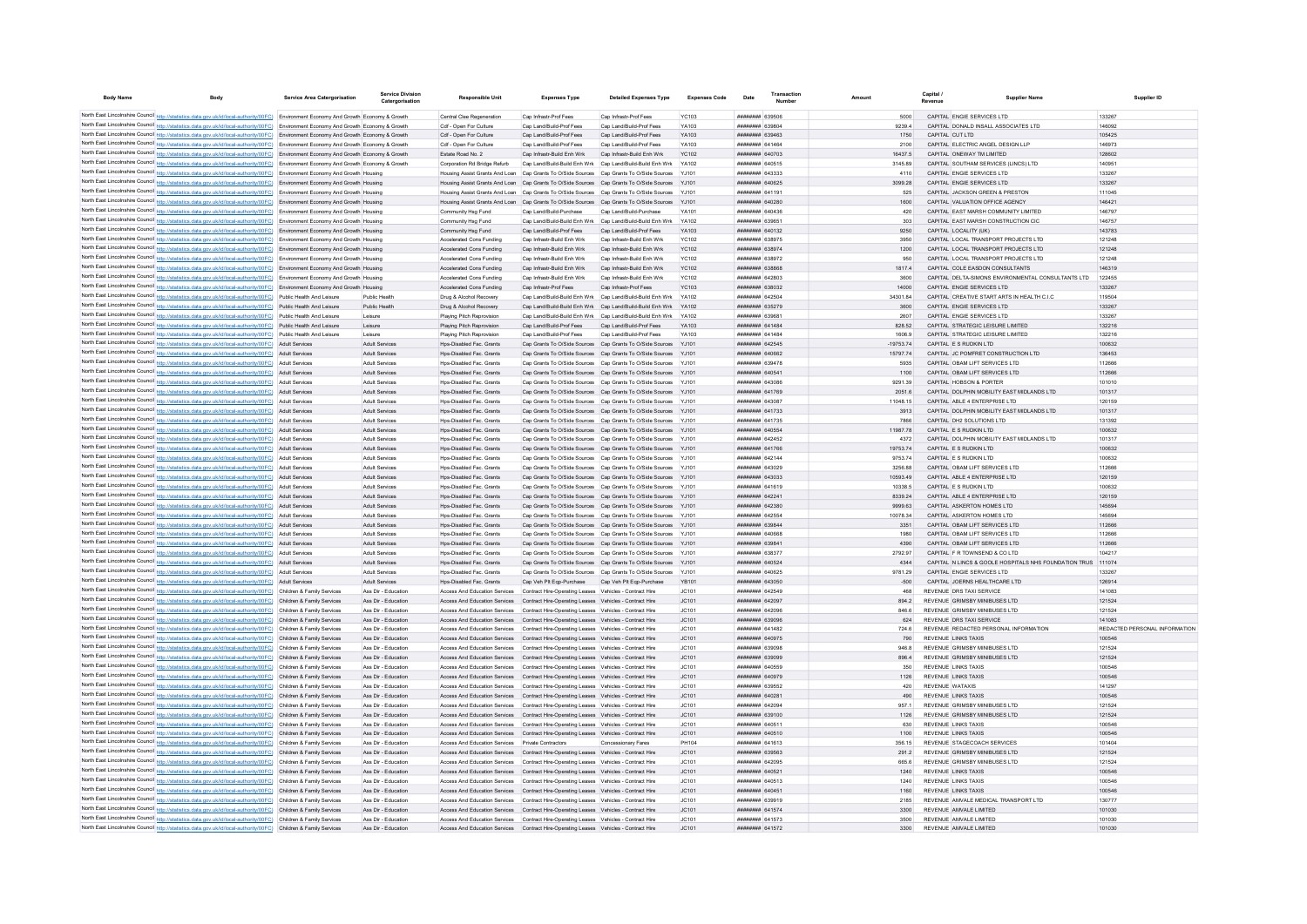| <b>Body Name</b>                                                                                                                                                                                                                       | Body | <b>Service Area Catergorisation</b> | Service Divisio<br>Catergorisation         | <b>Responsible Unit</b>                           | <b>Expenses Type</b>                                                                                                                                                               | <b>Detailed Expenses Type</b> | <b>Expenses Code</b> | Date                                      | Amoun |                  |                                                          | <b>Supplier Name</b> | Supplier ID                   |
|----------------------------------------------------------------------------------------------------------------------------------------------------------------------------------------------------------------------------------------|------|-------------------------------------|--------------------------------------------|---------------------------------------------------|------------------------------------------------------------------------------------------------------------------------------------------------------------------------------------|-------------------------------|----------------------|-------------------------------------------|-------|------------------|----------------------------------------------------------|----------------------|-------------------------------|
|                                                                                                                                                                                                                                        |      |                                     |                                            |                                                   |                                                                                                                                                                                    |                               |                      | <b>########</b> 641590                    |       |                  |                                                          |                      |                               |
| North East Lincolnshire Council http://statistics.data.gov.uk/id/local-authority/00FC) Children & Family Services<br>North East Lincolnshire Council http://statistics.data.gov.uk/id/local-authority/00FC) Children & Family Services |      |                                     | Ass Dir - Education<br>Ass Dir - Education |                                                   | Access And Education Services  Contract Hire-Operating Leases  Vehicles - Contract Hire<br>Access And Education Services Contract Hire-Operating Leases Vehicles - Contract Hire   |                               | JC101<br>JC101       | <b><i>HHHHHHHH 641571</i></b>             |       | 3100             | REVENUE AMVALE LIMITED<br>REVENUE AMVALE LIMITED         | 101030<br>101030     |                               |
| North East Lincolnshire Council http://statistics.data.gov.uk/id/local-authority/00FC) Children & Family Services                                                                                                                      |      |                                     | Ass Dir - Education                        |                                                   | Access And Education Services Contract Hire-Operating Leases Vehicles - Contract Hire                                                                                              |                               | JC101                | <b>HRHHHHH</b> 641618                     |       | 560              | REVENUE COXONS CARS LIMITED                              | 100578               |                               |
| North East Lincolnshire Council http://statistics.data.gov.uk/id/local-authority/00FC) Children & Family Services                                                                                                                      |      |                                     | Ass Dir - Education                        |                                                   | Access And Education Services Contract Hire-Operating Leases Vehicles - Contract Hire                                                                                              |                               | IC.101               | <b>######## 640526</b>                    |       | 1160             | REVENUE LINKS TAXIS                                      | 100546               |                               |
| North East Lincolnshire Council http://statistics.data.gov.uk/id/local-authority/00FC) Children & Family Services                                                                                                                      |      |                                     | Ass Dir - Education                        | Access And Education Services Private Contractors |                                                                                                                                                                                    | Concessionary Fares           | PH104                | <b>HUHHHHH 641613</b>                     |       | 356.15           | REVENUE STAGECOACH SERVICES                              | 101404               |                               |
| North East Lincolnshire Council http://statistics.data.gov.uk/id/local-authority/00FC) Children & Family Services                                                                                                                      |      |                                     | Ass Dir - Education                        |                                                   | Access And Education Services Contract Hire-Operating Leases Vehicles - Contract Hire                                                                                              |                               | JC101                | ######## 639550                           |       | 640              | <b>REVENUE WATAXIS</b>                                   | 141297               |                               |
| North East Lincolnshire Council http://statistics.data.gov.uk/id/local-authority/00FC) Children & Family Services                                                                                                                      |      |                                     | Ass Dir - Education                        |                                                   | Access And Education Services  Contract Hire-Operating Leases  Vehicles - Contract Hire                                                                                            |                               | JC101                | ######## 639587                           |       | 546              | REVENUE WATAXIS                                          | 141297               |                               |
| North East Lincolnshire Council http://statistics.data.gov.uk/id/local-authority/00FC) Children & Family Services                                                                                                                      |      |                                     | Ass Dir - Education                        |                                                   | Access And Education Services Contract Hire-Operating Leases Vehicles - Contract Hire                                                                                              |                               | JC101                | ######## 639521                           |       | 450              | REVENUE WATAXIS                                          | 141297               |                               |
| North East Lincolnshire Council http://statistics.data.gov.uk/id/local-authority/00FC) Children & Family Services<br>North East Lincolnshire Council http://statistics.data.gov.uk/id/local-authority/00FC) Children & Family Services |      |                                     | Ass Dir - Education<br>Ass Dir - Education |                                                   | Access And Education Services Contract Hire-Operating Leases Vehicles - Contract Hire<br>Access And Education Services  Contract Hire-Operating Leases  Vehicles - Contract Hire   |                               | JC101<br>JC101       | ######## 639520<br><b>пппппппп</b> 639548 |       | 1086.4<br>291    | REVENUE WATAXIS<br>REVENUE WATAXIS                       | 141297<br>141297     |                               |
| North East Lincolnshire Council http://statistics.data.gov.uk/id/local-authority/00FC) Children & Family Services                                                                                                                      |      |                                     | Ass Dir - Education                        |                                                   | Access And Education Services Contract Hire-Operating Leases Vehicles - Contract Hire                                                                                              |                               | JC101                | ######## 639097                           |       | 662.5            | REVENUE DRS TAXI SERVICE                                 | 141083               |                               |
| North East Lincolnshire Council http://statistics.data.gov.uk/id/local-authority/00FC) Children & Family Services                                                                                                                      |      |                                     | Ass Dir - Education                        |                                                   | Access And Education Services Contract Hire-Operating Leases Vehicles - Contract Hire                                                                                              |                               | JC101                | ######## 642548                           |       | 465              | REVENUE DRS TAXI SERVICE                                 | 141083               |                               |
| North East Lincolnshire Council http://statistics.data.gov.uk/id/local-authority/00FC) Children & Family Services                                                                                                                      |      |                                     | Ass Dir - Education                        |                                                   | Access And Education Services Contract Hire-Operating Leases Vehicles - Contract Hire                                                                                              |                               | JC101                | ######## 639547                           |       | 720              | REVENUE WATAXIS                                          | 141297               |                               |
| North East Lincolnshire Council http://statistics.data.gov.uk/id/local-authority/00FC) Children & Family Services                                                                                                                      |      |                                     | Ass Dir - Education                        | Access And Education Services                     | Contract Hire-Operating Leases Vehicles - Contract Hire                                                                                                                            |                               | JC101                | ######## 639552                           |       | 420              | <b>REVENUE WATAXIS</b>                                   | 141297               |                               |
| North East Lincolnshire Council http://statistics.data.gov.uk/id/local-authority/00FC) Children & Family Services                                                                                                                      |      |                                     | Ass Dir - Education                        |                                                   | Access And Education Services Contract Hire-Operating Leases Vehicles - Contract Hire                                                                                              |                               | JC101                | <b>пппппппп</b> 639546                    |       | 252              | REVENUE WATAXIS                                          | 141297               |                               |
| North East Lincolnshire Council http://statistics.data.gov.uk/id/local-authority/00FC) Children & Family Services                                                                                                                      |      |                                     | Ass Dir - Education                        |                                                   | Access And Education Services Contract Hire-Operating Leases Vehicles - Contract Hire                                                                                              |                               | JC101                | <b>пппппппп</b> 639549                    |       | 873              | REVENUE WATAXIS                                          | 141297               |                               |
| North East Lincolnshire Council http://statistics.data.gov.uk/id/local-authority/00FC) Children & Family Services                                                                                                                      |      |                                     | Ass Dir - Education                        |                                                   | Access And Education Services Contract Hire-Operating Leases Vehicles - Contract Hire                                                                                              |                               | JC101                | ######## 639923                           |       | 2380             | REVENUE AMVALE MEDICAL TRANSPORT LTD                     | 130777               |                               |
| North East Lincolnshire Council http://statistics.data.gov.uk/id/local-authority/00FC) Children & Family Services                                                                                                                      |      |                                     | Ass Dir - Education                        |                                                   | Access And Education Services Contract Hire-Operating Leases Vehicles - Contract Hire                                                                                              |                               | JC101                | ######## 640288                           |       | 873.18           | <b>REVENUE LINKS TAXIS</b>                               | 100546               |                               |
| North East Lincolnshire Council http://statistics.data.gov.uk/id/local-authority/00FC) Children & Family Services<br>North East Lincolnshire Council http://statistics.data.gov.uk/id/local-authority/00FC) Children & Family Services |      |                                     | Ass Dir - Education<br>Ass Dir - Education |                                                   | Access And Education Services Contract Hire-Operating Leases Vehicles - Contract Hire<br>Access And Education Services Contract Hire-Operating Leases Vehicles - Contract Hire     |                               | JC101<br>JC101       | ######## 640496<br>######## 640491        |       | 640<br>1926.4    | REVENUE EJ'S CARS LTD<br><b>REVENUE LINKS TAXIS</b>      | 147345<br>100546     |                               |
| North East Lincolnshire Council http://statistics.data.gov.uk/id/local-authority/00FC) Children & Family Services                                                                                                                      |      |                                     | Ass Dir - Education                        |                                                   | Access And Education Services Contract Hire-Operating Leases Vehicles - Contract Hire                                                                                              |                               | JC101                | пппппппп 640494                           |       | 740              | <b>REVENUE LINKS TAXIS</b>                               | 100546               |                               |
| North East Lincolnshire Council http://statistics.data.gov.uk/id/local-authority/00FC) Children & Family Services                                                                                                                      |      |                                     | Ass Dir - Education                        |                                                   | Access And Education Services Contract Hire-Operating Leases Vehicles - Contract Hire                                                                                              |                               | JC101                | <b>ПЕПЕННИН</b> 640492                    |       | 2125             | <b>REVENUE LINKS TAXIS</b>                               | 100546               |                               |
| North East Lincolnshire Council http://statistics.data.gov.uk/id/local-authority/00FC) Children & Family Services                                                                                                                      |      |                                     | Ass Dir - Education                        |                                                   | Access And Education Services Contract Hire-Operating Leases Vehicles - Contract Hire                                                                                              |                               | IC.101               | <b><i>BRENHHHH 640487</i></b>             |       | 780              | <b>REVENUE LINKS TAXIS</b>                               | 100546               |                               |
| North East Lincolnshire Council http://statistics.data.gov.uk/id/local-authority/00FC) Children & Family Services                                                                                                                      |      |                                     | Ass Dir - Education                        |                                                   | Access And Education Services  Contract Hire-Operating Leases  Vehicles - Contract Hire                                                                                            |                               | IC101                | ######## 642092                           |       | 1732.5           | REVENUE HANSONS AIRPORT EXPRESS                          | 111879               |                               |
| North East Lincolnshire Council http://statistics.data.gov.uk/id/local-authority/00FC) Children & Family Services                                                                                                                      |      |                                     | Ass Dir - Education                        |                                                   | Access And Education Services Contract Hire-Operating Leases Vehicles - Contract Hire                                                                                              |                               | JC101                | <b>НЕННИНИ 642091</b>                     |       | 2393.6           | REVENUE GRIMSBY MINIBUSES LTD                            | 121524               |                               |
| North East Lincolnshire Council http://statistics.data.gov.uk/id/local-authority/00FC) Children & Family Services                                                                                                                      |      |                                     | Ass Dir - Education                        | Access And Education Services                     | Contract Hire-Operating Leases Vehicles - Contract Hire                                                                                                                            |                               | JC101                | ####### 642093                            |       | 2385.1           | REVENUE GRIMSBY MINIBUSES LTD                            | 121524               |                               |
| North East Lincolnshire Council http://statistics.data.gov.uk/id/local-authority/00FC) Children & Family Services                                                                                                                      |      |                                     | Ass Dir - Education                        |                                                   | Access And Education Services Contract Hire-Operating Leases Vehicles - Contract Hire                                                                                              |                               | JC101                | <b>НЕННИНИ 640987</b>                     |       | 4382.5           | REVENUE LINKS TAXIS                                      | 100546               |                               |
| North East Lincolnshire Council http://statistics.data.gov.uk/id/local-authority/00FC) Children & Family Services                                                                                                                      |      |                                     | Ass Dir - Education                        | Access And Education Services                     | Contract Hire-Operating Leases Vehicles - Contract Hire                                                                                                                            |                               | JC101                | <b>COOPS</b> <i>BRHBBBBBB</i>             |       | 3388             | REVENUE AMVALE MEDICAL TRANSPORT LTD                     | 130777               |                               |
| North East Lincolnshire Council http://statistics.data.gov.uk/id/local-authority/00FC) Children & Family Services                                                                                                                      |      |                                     | Ass Dir - Education                        |                                                   | Access And Education Services Contract Hire-Operating Leases Vehicles - Contract Hire                                                                                              |                               | IC.101               | <b><i>BRENHHHH 641570</i></b>             |       | 3890             | REVENUE E HUNT (COACH HIRE) I TD                         | 104034               |                               |
| North East Lincolnshire Council http://statistics.data.gov.uk/id/local-authority/00FC) Children & Family Services<br>North East Lincolnshire Council http://statistics.data.gov.uk/id/local-authority/00FC) Children & Family Services |      |                                     | Ass Dir - Education                        |                                                   | Access And Education Services  Contract Hire-Operating Leases  Vehicles - Contract Hire                                                                                            |                               | JC101<br>JC101       | <b>пппппппп</b> 639928<br>######## 639518 |       | 6000             | REVENUE AMVALE MEDICAL TRANSPORT LTD<br>REVENUE WATAXIS  | 130777<br>141297     |                               |
| North East Lincolnshire Council http://statistics.data.gov.uk/id/local-authority/00FC) Children & Family Services                                                                                                                      |      |                                     | Ass Dir - Education<br>Ass Dir - Education |                                                   | Access And Education Services Contract Hire-Operating Leases Vehicles - Contract Hire<br>Access And Education Services  Contract Hire-Operating Leases  Vehicles - Contract Hire   |                               | JC101                | ######## 639924                           |       | 2242.5<br>3847.5 | REVENUE AMVALE MEDICAL TRANSPORT LTD                     | 130777               |                               |
| North East Lincolnshire Council http://statistics.data.gov.uk/id/local-authority/00FC) Children & Family Services                                                                                                                      |      |                                     | Ass Dir - Education                        |                                                   | Access And Education Services Contract Hire-Operating Leases Vehicles - Contract Hire                                                                                              |                               | JC101                | ######## 639925                           |       | 4340             | REVENUE AMVALE MEDICAL TRANSPORT LTD                     | 130777               |                               |
| North East Lincolnshire Council http://statistics.data.gov.uk/id/local-authority/00FC) Children & Family Services                                                                                                                      |      |                                     | Ass Dir - Education                        |                                                   | Access And Education Services Contract Hire-Operating Leases Vehicles - Contract Hire                                                                                              |                               | JC101                | ######## 639926                           |       | 4300             | REVENUE AMVALE MEDICAL TRANSPORT LTD                     | 130777               |                               |
| North East Lincolnshire Council http://statistics.data.gov.uk/id/local-authority/00FC) Children & Family Services                                                                                                                      |      |                                     | Ass Dir - Education                        |                                                   | Access And Education Services  Contract Hire-Operating Leases  Vehicles - Contract Hire                                                                                            |                               | JC101                | ######## 639530                           |       | 1500             | REVENUE REDACTED PERSONAL INFORMATION                    |                      | REDACTED PERSONAL INFORMATION |
| North East Lincolnshire Council http://statistics.data.gov.uk/id/local-authority/00FC) Children & Family Services                                                                                                                      |      |                                     | Ass Dir - Education                        |                                                   | Access And Education Services Contract Hire-Operating Leases Vehicles - Contract Hire                                                                                              |                               | JC101                | ####### 641578                            |       | 1200             | REVENUE FON A CAR LTD                                    | 140517               |                               |
| North East Lincolnshire Council http://statistics.data.gov.uk/id/local-authority/00FC) Children & Family Services                                                                                                                      |      |                                     | Ass Dir - Education                        |                                                   | Access And Education Services  Contract Hire-Operating Leases  Vehicles - Contract Hire                                                                                            |                               | JC101                | ######## 640519                           |       | 2137.5           | REVENUE LINKS TAXIS                                      | 100546               |                               |
| North East Lincolnshire Council http://statistics.data.gov.uk/id/local-authority/00FC) Children & Family Services                                                                                                                      |      |                                     | Ass Dir - Education                        |                                                   | Access And Education Services  Contract Hire-Operating Leases  Vehicles - Contract Hire                                                                                            |                               | JC101                | ######## 639936                           |       | 1560             | REVENUE MINICABS CLEETHORPES (LINCS) LTD                 | 102124               |                               |
| North East Lincolnshire Council http://statistics.data.gov.uk/id/local-authority/00FC) Children & Family Services                                                                                                                      |      |                                     | Ass Dir - Education                        | Access And Education Services                     | Contract Hire-Operating Leases Vehicles - Contract Hire                                                                                                                            |                               | JC101                | ######## 641576                           |       | 1440             | REVENUE DJ TAXIS SCUNTHORPE LIMITED                      | 144612               |                               |
| North East Lincolnshire Council http://statistics.data.gov.uk/id/local-authority/00FC) Children & Family Services                                                                                                                      |      |                                     | Ass Dir - Education                        | Access And Education Services                     | Contract Hire-Operating Leases Vehicles - Contract Hire                                                                                                                            |                               | JC101                | ####### 641615                            |       |                  | REVENUE COXONS CARS LIMITED                              | 100578               |                               |
| North East Lincolnshire Council http://statistics.data.gov.uk/id/local-authority/00FC) Children & Family Services<br>North East Lincolnshire Council http://statistics.data.gov.uk/id/local-authority/00FC) Children & Family Services |      |                                     | Ass Dir - Education<br>Ass Dir - Education |                                                   | Access And Education Services  Contract Hire-Operating Leases  Vehicles - Contract Hire<br>Access And Education Services  Contract Hire-Operating Leases  Vehicles - Contract Hire |                               | JC101<br>JC101       | <b>HHHHHHH 640508</b><br>######## 640495  |       | 640<br>800       | <b>REVENUE LINKS TAXIS</b><br><b>REVENUE LINKS TAXIS</b> | 100546<br>100546     |                               |
| North East Lincolnshire Council http://statistics.data.gov.uk/id/local-authority/00FC) Children & Family Services                                                                                                                      |      |                                     | Ass Dir - Education                        |                                                   | Access And Education Services Contract Hire-Operating Leases Vehicles - Contract Hire                                                                                              |                               | JC101                | ######## 641461                           |       | 2410             | REVENUE THE BUS RUN                                      | 101522               |                               |
| North East Lincolnshire Council http://statistics.data.gov.uk/id/local-authority/00FC) Children & Family Services                                                                                                                      |      |                                     | Ass Dir - Education                        |                                                   | Access And Education Services Contract Hire-Operating Leases Vehicles - Contract Hire                                                                                              |                               | JC101                | ######## 63910                            |       | 2816             | REVENUE GRIMSBY MINIBUSES LTD                            | 121524               |                               |
| North East Lincolnshire Council http://statistics.data.gov.uk/id/local-authority/00FC) Children & Family Services                                                                                                                      |      |                                     | Ass Dir - Education                        |                                                   | Access And Education Services Contract Hire-Operating Leases Vehicles - Contract Hire                                                                                              |                               | JC101                | ######## 639103                           |       | 2806             | REVENUE GRIMSBY MINIBUSES LTD                            | 121524               |                               |
| North East Lincolnshire Council http://statistics.data.gov.uk/id/local-authority/00FC) Children & Family Services                                                                                                                      |      |                                     | Ass Dir - Education                        |                                                   | Access And Education Services Contract Hire-Operating Leases Vehicles - Contract Hire                                                                                              |                               | JC101                | ######## 640506                           |       | 840              | <b>REVENUE LINKS TAXIS</b>                               | 100546               |                               |
| North East Lincolnshire Council http://statistics.data.gov.uk/id/local-authority/00FC) Children & Family Services                                                                                                                      |      |                                     | Ass Dir - Education                        |                                                   | Access And Education Services  Contract Hire-Operating Leases  Vehicles - Contract Hire                                                                                            |                               | JC101                | <b>########</b> 640450                    |       | 1360             | <b>REVENUE LINKS TAXIS</b>                               | 100546               |                               |
| North East Lincolnshire Council http://statistics.data.gov.uk/id/local-authority/00FC) Children & Family Services                                                                                                                      |      |                                     | Ass Dir - Education                        |                                                   | Access And Education Services Contract Hire-Operating Leases Vehicles - Contract Hire                                                                                              |                               | IC101                | <b>########</b> 640509                    |       | 1360             | <b>REVENUE LINKS TAXIS</b>                               | 100546               |                               |
| North East Lincolnshire Council http://statistics.data.gov.uk/id/local-authority/00FC) Children & Family Services                                                                                                                      |      |                                     | Ass Dir - Education                        |                                                   | Access And Education Services Contract Hire-Operating Leases Vehicles - Contract Hire                                                                                              |                               | JC101                | <b>########</b> 640517                    |       | 640              | <b>REVENUE LINKS TAXIS</b>                               | 100546               |                               |
| North East Lincolnshire Council http://statistics.data.gov.uk/id/local-authority/00FC) Children & Family Services                                                                                                                      |      |                                     | Ass Dir - Education                        |                                                   | Access And Education Services  Contract Hire-Operating Leases  Vehicles - Contract Hire                                                                                            |                               | JC101                | <b>пппппппп</b> 640489                    |       | 900              | <b>REVENUE LINKS TAXIS</b>                               | 100546               |                               |
| North East Lincolnshire Council http://statistics.data.gov.uk/id/local-authority/00FC) Children & Family Services                                                                                                                      |      |                                     | Ass Dir - Education                        | Access And Education Services                     | Contract Hire-Operating Leases Vehicles - Contract Hire                                                                                                                            |                               | JC101<br>JC101       | ####### 641620<br><b>HHHHHHH</b> 640512   |       |                  | REVENUE COXONS CARS LIMITED<br>REVENUE LINKS TAXIS       | 100578<br>100546     |                               |
| North East Lincolnshire Council http://statistics.data.gov.uk/id/local-authority/00FC) Children & Family Services<br>North East Lincolnshire Council http://statistics.data.gov.uk/id/local-authority/00FC) Children & Family Services |      |                                     | Ass Dir - Education<br>Ass Dir - Education |                                                   | Access And Education Services Contract Hire-Operating Leases Vehicles - Contract Hire<br>Access And Education Services Contract Hire-Operating Leases Vehicles - Contract Hire     |                               | JC101                | FALLAR HHHHHHH                            |       | 727              | REVENUE COXONS CARS LIMITED                              | 100578               |                               |
| North East Lincolnshire Council http://statistics.data.gov.uk/id/local-authority/00FC) Children & Family Services                                                                                                                      |      |                                     | Ass Dir - Education                        |                                                   | Access And Education Services  Contract Hire-Operating Leases  Vehicles - Contract Hire                                                                                            |                               | IC101                | <b>ППИНИНИ 641622</b>                     |       | 1000             | REVENUE COXONS CARS LIMITED                              | 100578               |                               |
| North East Lincolnshire Council http://statistics.data.gov.uk/id/local-authority/00FC) Children & Family Services                                                                                                                      |      |                                     | Ass Dir - Education                        |                                                   | Access And Education Services Contract Hire-Operating Leases Vehicles - Contract Hire                                                                                              |                               | JC101                | ######## 640514                           |       | 900              | <b>REVENUE LINKS TAXIS</b>                               | 100546               |                               |
| North East Lincolnshire Council http://statistics.data.gov.uk/id/local-authority/00FC) Children & Family Services                                                                                                                      |      |                                     | Ass Dir - Education                        |                                                   | Access And Education Services  Contract Hire-Operating Leases  Vehicles - Contract Hire                                                                                            |                               | JC101                | <b>########</b> 640518                    |       | 1500             | <b>REVENUE LINKS TAXIS</b>                               | 100546               |                               |
| North East Lincolnshire Council http://statistics.data.gov.uk/id/local-authority/00FC) Children & Family Services                                                                                                                      |      |                                     | Ass Dir - Education                        |                                                   | Access And Education Services Contract Hire-Operating Leases Vehicles - Contract Hire                                                                                              |                               | JC101                | ####### 641465                            |       | 2100             | REVENUE HANSONS AIRPORT EXPRESS                          | 111879               |                               |
| North East Lincolnshire Council http://statistics.data.gov.uk/id/local-authority/00FC) Children & Family Services                                                                                                                      |      |                                     | Ass Dir - Education                        |                                                   | Access And Education Services Contract Hire-Operating Leases Vehicles - Contract Hire                                                                                              |                               | JC101                | ######## 641466                           |       | 2100             | REVENUE HANSONS AIRPORT EXPRESS                          | 111879               |                               |
| North East Lincolnshire Council http://statistics.data.gov.uk/id/local-authority/00FC) Children & Family Services                                                                                                                      |      |                                     | Ass Dir - Education                        |                                                   | Access And Education Services Contract Hire-Operating Leases Vehicles - Contract Hire                                                                                              |                               | JC101                | ######## 639922                           |       | 2580             | REVENUE AMVALE MEDICAL TRANSPORT LTD                     | 130777               |                               |
| North East Lincolnshire Council http://statistics.data.gov.uk/id/local-authority/00FC) Children & Family Services                                                                                                                      |      |                                     | Ass Dir - Education                        |                                                   | Access And Education Services  Contract Hire-Operating Leases  Vehicles - Contract Hire                                                                                            |                               | JC101                | <b><i>BREADER BACKSON</i></b>             |       | 1300             | REVENUE MINICARS CLEETHORPES (LINCS) LTD                 | 102124               |                               |
| North East Lincolnshire Council http://statistics.data.gov.uk/id/local-authority/00FC) Children & Family Services                                                                                                                      |      |                                     | Ass Dir - Education                        |                                                   | Access And Education Services Contract Hire-Operating Leases Vehicles - Contract Hire                                                                                              |                               | JC101                | ######## 639120                           |       | 820              | REVENUE AMVALE LIMITED                                   | 101030               |                               |
| North East Lincolnshire Council http://statistics.data.gov.uk/id/local-authority/00FC) Children & Family Services                                                                                                                      |      |                                     | Ass Dir - Education                        |                                                   | Access And Education Services  Contract Hire-Operating Leases  Vehicles - Contract Hire                                                                                            |                               | JC101                | ####### 639123                            |       | 820              | REVENUE AMVALE LIMITED                                   | 101030               |                               |
| North East Lincolnshire Council http://statistics.data.gov.uk/id/local-authority/00FC) Children & Family Services<br>North East Lincolnshire Council http://statistics.data.gov.uk/id/local-authority/00FC) Children & Family Services |      |                                     | Ass Dir - Education<br>Ass Dir - Education | Access And Education Services                     | Access And Education Services Contract Hire-Operating Leases Vehicles - Contract Hire<br>Contract Hire-Operating Leases Vehicles - Contract Hire                                   |                               | JC101<br>JC101       | ####### 639125<br><b>BREADER RADATI</b>   |       | 820<br>2280      | REVENUE AMVALE LIMITED<br><b>REVENUE LINKS TAXIS</b>     | 101030<br>100546     |                               |
| North East Lincolnshire Council http://statistics.data.gov.uk/id/local-authority/00FC) Children & Family Services                                                                                                                      |      |                                     | Ass Dir - Education                        | Access And Education Services                     | Contract Hire-Operating Leases Vehicles - Contract Hire                                                                                                                            |                               | JC101                | ######## 640525                           |       | 840              | <b>REVENUE LINKS TAXIS</b>                               | 100546               |                               |
| North East Lincolnshire Council http://statistics.data.gov.uk/id/local-authority/00FC) Children & Family Services                                                                                                                      |      |                                     | Ass Dir - Education                        |                                                   | Access And Education Services Contract Hire-Operating Leases Vehicles - Contract Hire                                                                                              |                               | JC101                | <b>плинини 639929</b>                     |       | 1176             | REVENUE MINICABS CLEETHORPES (LINCS) LTD                 | 102124               |                               |
| North East Lincolnshire Council http://statistics.data.gov.uk/id/local-authority/00FC) Children & Family Services                                                                                                                      |      |                                     | Ass Dir - Education                        |                                                   | Access And Education Services Contract Hire-Operating Leases Vehicles - Contract Hire                                                                                              |                               | JC101                | ######## 639519                           |       | 960              | REVENUE WATAXIS                                          | 141297               |                               |
| North East Lincolnshire Council http://statistics.data.gov.uk/id/local-authority/00FC) Children & Family Services                                                                                                                      |      |                                     | Ass Dir - Education                        |                                                   | Access And Education Services  Contract Hire-Operating Leases  Vehicles - Contract Hire                                                                                            |                               | JC101                | ######## 639930                           |       | 1332             | REVENUE MINICABS CLEETHORPES (LINCS) LTD                 | 102124               |                               |
| North East Lincolnshire Council http://statistics.data.gov.uk/id/local-authority/00FC) Children & Family Services                                                                                                                      |      |                                     | Ass Dir - Education                        |                                                   | Access And Education Services Contract Hire-Operating Leases Vehicles - Contract Hire                                                                                              |                               | JC101                | ######## 639931                           |       | 2278             | REVENUE MINICABS CLEETHORPES (LINCS) LTD                 | 102124               |                               |
| North East Lincolnshire Council http://statistics.data.gov.uk/id/local-authority/00FC) Children & Family Services                                                                                                                      |      |                                     | Ass Dir - Education                        |                                                   | Access And Education Services Contract Hire-Operating Leases Vehicles - Contract Hire                                                                                              |                               | JC101                | <b>########</b> 640505                    |       | 2956             | <b>REVENUE LINKS TAXIS</b>                               | 100546               |                               |
| North East Lincolnshire Council http://statistics.data.gov.uk/id/local-authority/00FC) Children & Family Services                                                                                                                      |      |                                     | Ass Dir - Education                        |                                                   | Access And Education Services Contract Hire-Operating Leases Vehicles - Contract Hire                                                                                              |                               | JC101                | ######## 640449                           |       | 3100             | <b>REVENUE LINKS TAXIS</b>                               | 100546               |                               |
| North East Lincolnshire Council http://statistics.data.gov.uk/id/local-authority/00FC) Children & Family Services                                                                                                                      |      |                                     | Ass Dir - Education                        |                                                   | Access And Education Services Contract Hire-Operating Leases Vehicles - Contract Hire                                                                                              |                               | JC101                | <b>пппппппп</b> 639582                    |       | 2250             | REVENUE WATAXIS                                          | 141297               |                               |
| North East Lincolnshire Council http://statistics.data.gov.uk/id/local-authority/00FC) Children & Family Services                                                                                                                      |      |                                     | Ass Dir - Education                        |                                                   | Access And Education Services  Contract Hire-Operating Leases  Vehicles - Contract Hire                                                                                            |                               | JC101                | <b><i>BRENHHHH 641577</i></b>             |       | 487.5            | REVENUE FON A CAR LTD                                    | 140517               |                               |
| North East Lincolnshire Council http://statistics.data.gov.uk/id/local-authority/00FC) Children & Family Services                                                                                                                      |      |                                     | Ass Dir - Education                        |                                                   | Access And Education Services Contract Hire-Operating Leases Vehicles - Contract Hire                                                                                              |                               | IC.101               | ######## 641617                           |       | 456              | REVENUE COXONS CARS LIMITED<br>REVENUE AA RADIO CARS ITD | 100578               |                               |
| North East Lincolnshire Council http://statistics.data.gov.uk/id/local-authority/00FC) Children & Family Services<br>North East Lincolnshire Council http://statistics.data.gov.uk/id/local-authority/00FC) Children & Family Services |      |                                     | Ass Dir - Education<br>Ass Dir - Education | Access And Education Services                     | Access And Education Services  Contract Hire-Operating Leases  Vehicles - Contract Hire<br>Contract Hire-Operating Leases Vehicles - Contract Hire                                 |                               | JC101<br>JC101       | <b>пппппппп</b> 641181<br>######## 639932 |       | 1060<br>1500     | REVENUE MINICABS CLEETHORPES (LINCS) LTD                 | 101222<br>102124     |                               |
|                                                                                                                                                                                                                                        |      |                                     |                                            |                                                   |                                                                                                                                                                                    |                               |                      |                                           |       |                  |                                                          |                      |                               |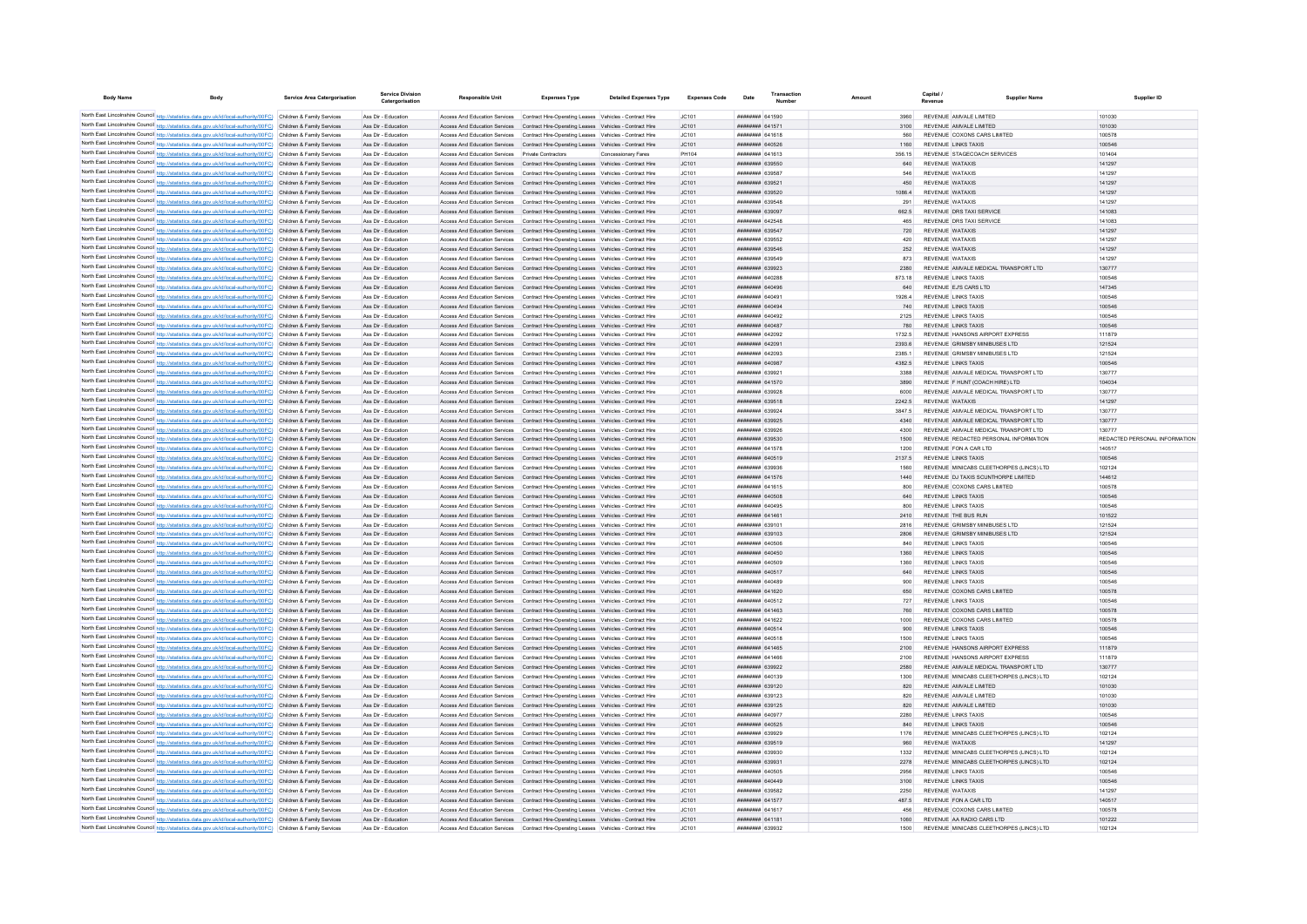| <b>Body Name</b> | <b>Body</b>                                                                                                                                                                                                                            | Service Area Catergorisation | <b>Service Division</b><br>Catergorisation | Responsible Unit                                                                                                     | <b>Expenses Type</b>                                                                                                                                                           | <b>Detailed Expenses Type</b>                              | <b>Expenses Code</b> | Date                                                    | Transaction | Amount |                | Capital                                                                               | <b>Supplier Name</b> | Supplier ID                                                    |
|------------------|----------------------------------------------------------------------------------------------------------------------------------------------------------------------------------------------------------------------------------------|------------------------------|--------------------------------------------|----------------------------------------------------------------------------------------------------------------------|--------------------------------------------------------------------------------------------------------------------------------------------------------------------------------|------------------------------------------------------------|----------------------|---------------------------------------------------------|-------------|--------|----------------|---------------------------------------------------------------------------------------|----------------------|----------------------------------------------------------------|
|                  | North East Lincolnshire Council http://statistics.data.gov.uk/id/local-authority/00FC) Children & Family Services                                                                                                                      |                              | Ass Dir - Education                        |                                                                                                                      | Access And Education Services Contract Hire-Operating Leases Vehicles - Contract Hire                                                                                          |                                                            | JC101                | ######## 639933                                         |             |        | 1200           | REVENUE MINICABS CLEETHORPES (LINCS) LTD                                              |                      | 102124                                                         |
|                  | North East Lincolnshire Council http://statistics.data.gov.uk/id/local-authority/00FC) Children & Family Services                                                                                                                      |                              | Ass Dir - Education                        |                                                                                                                      | Access And Education Services  Contract Hire-Operating Leases  Vehicles - Contract Hire                                                                                        |                                                            | JC101                | ######## 639581                                         |             |        | 3200           | <b>REVENUE WATAXIS</b>                                                                |                      | 141297                                                         |
|                  | North East Lincolnshire Council http://statistics.data.gov.uk/id/local-authority/00FC) Children & Family Services                                                                                                                      |                              | Ass Dir - Education                        |                                                                                                                      | Access And Education Services Contract Hire-Operating Leases Vehicles - Contract Hire                                                                                          |                                                            | JC101                | ######## 639927                                         |             |        | 2380           | REVENUE AMVALE MEDICAL TRANSPORT LTD                                                  |                      | 130777                                                         |
|                  | North East Lincolnshire Council http://statistics.data.gov.uk/id/local-authority/00FC) Children & Family Services                                                                                                                      |                              | Ass Dir - Education                        |                                                                                                                      | Access And Education Services Contract Hire-Operating Leases Vehicles - Contract Hire                                                                                          |                                                            | JC101                | <b>HERHHHH GAOAOO</b>                                   |             |        | 676            | <b>REVENUE LINKS TAXIS</b>                                                            |                      | 100546                                                         |
|                  | North East Lincolnshire Council http://statistics.data.gov.uk/id/local-authority/00FC) Children & Family Services                                                                                                                      |                              | Ass Dir - Education                        |                                                                                                                      | Access And Education Services Contract Hire-Operating Leases Vehicles - Contract Hire                                                                                          |                                                            | IC101                | EPAOSA BERREER                                          |             |        | 1260           | <b>REVENUE LINKS TAXIS</b>                                                            |                      | 100546                                                         |
|                  | North East Lincolnshire Council http://statistics.data.gov.uk/id/local-authority/00FC) Children & Family Services                                                                                                                      |                              | Ass Dir - Education                        |                                                                                                                      | Access And Education Services Contract Hire-Operating Leases Vehicles - Contract Hire                                                                                          |                                                            | IC101                | <b>плинини 639580</b>                                   |             |        | 960            | <b>REVENUE WATAXIS</b>                                                                |                      | 141297                                                         |
|                  | North East Lincolnshire Council http://statistics.data.gov.uk/id/local-authority/00FC) Children & Family Services                                                                                                                      |                              | Ass Dir - Education                        |                                                                                                                      | Access And Education Services Contract Hire-Operating Leases Vehicles - Contract Hire                                                                                          |                                                            | JC101                | <b>НЕННИИН 640279</b>                                   |             |        | 1240           | REVENUE LINKS TAXIS                                                                   |                      | 100546                                                         |
|                  | North East Lincolnshire Council http://statistics.data.gov.uk/id/local-authority/00FC) Children & Family Services                                                                                                                      |                              | Ass Dir - Education                        |                                                                                                                      | Access And Education Services  Contract Hire-Operating Leases  Vehicles - Contract Hire                                                                                        |                                                            | JC101                | ######## 639586                                         |             |        | 1000           | REVENUE WATAXIS                                                                       |                      | 141297                                                         |
|                  | North East Lincolnshire Council http://statistics.data.gov.uk/id/local-authority/00FC) Children & Family Services<br>North East Lincolnshire Council http://statistics.data.gov.uk/id/local-authority/00FC) Children & Family Services |                              | Ass Dir - Education<br>Ass Dir - Education |                                                                                                                      | Access And Education Services Contract Hire-Operating Leases Vehicles - Contract Hire<br>Access And Education Services Contract Hire-Operating Leases Vehicles - Contract Hire |                                                            | JC101<br>JC101       | ######## 640507<br>######## 641462                      |             |        | 624<br>420     | <b>REVENUE LINKS TAXIS</b><br>REVENUE COXONS CARS LIMITED                             |                      | 100546<br>100578                                               |
|                  | North East Lincolnshire Council http://statistics.data.gov.uk/id/local-authority/00FC) Children & Family Services                                                                                                                      |                              | Ass Dir - Education                        |                                                                                                                      | Access And Education Services  Contract Hire-Operating Leases  Vehicles - Contract Hire                                                                                        |                                                            | JC101                | <b>плинини 639934</b>                                   |             |        | 1155           | REVENUE MINICARS CLEETHORPES (LINCS) LTD                                              |                      | 102124                                                         |
|                  | North East Lincolnshire Council http://statistics.data.gov.uk/id/local-authority/00FC) Children & Family Services                                                                                                                      |                              | Ass Dir - Education                        |                                                                                                                      | Access And Education Services  Contract Hire-Operating Leases  Vehicles - Contract Hire                                                                                        |                                                            | JC101                | ######## 640556                                         |             |        | 490            | <b>REVENUE LINKS TAXIS</b>                                                            |                      | 100546                                                         |
|                  | North East Lincolnshire Council http://statistics.data.gov.uk/id/local-authority/00FC) Children & Family Services                                                                                                                      |                              | Ass Dir - Education                        |                                                                                                                      | Access And Education Services  Contract Hire-Operating Leases  Vehicles - Contract Hire                                                                                        |                                                            | JC101                | ######## 640522                                         |             |        | 729            | <b>REVENUE LINKS TAXIS</b>                                                            |                      | 100546                                                         |
|                  | North East Lincolnshire Council http://statistics.data.gov.uk/id/local-authority/00FC) Children & Family Services                                                                                                                      |                              | Ass Dir - Education                        |                                                                                                                      | Access And Education Services  Contract Hire-Operating Leases  Vehicles - Contract Hire                                                                                        |                                                            | JC101                |                                                         |             |        | 2877           | REVENUE LINKS TAXIS                                                                   |                      | 100546                                                         |
|                  | North East Lincolnshire Council http://statistics.data.gov.uk/id/local-authority/00FC) Children & Family Services                                                                                                                      |                              | Ass Dir - Education                        |                                                                                                                      | Access And Education Services Contract Hire-Operating Leases Vehicles - Contract Hire                                                                                          |                                                            | JC101                | ######## 641467                                         |             |        | 1935           | REVENUE REDACTED PERSONAL INFORMATION                                                 |                      | REDACTED PERSONAL INFORMATION                                  |
|                  | North East Lincolnshire Council http://statistics.data.gov.uk/id/local-authority/00FC) Children & Family Services                                                                                                                      |                              | Ass Dir - Education                        |                                                                                                                      | Access And Education Services Contract Hire-Operating Leases Vehicles - Contract Hire                                                                                          |                                                            | JC101                | <b>пппппппп</b> 639935                                  |             |        | 1146.6         | REVENUE MINICABS CLEETHORPES (LINCS) LTD                                              |                      | 102124                                                         |
|                  | North East Lincolnshire Council http://statistics.data.gov.uk/id/local-authority/00FC) Children & Family Services                                                                                                                      |                              | Ass Dir - Education                        |                                                                                                                      | Access And Education Services  Contract Hire-Operating Leases  Vehicles - Contract Hire                                                                                        |                                                            | JC101                | <b>пппппппп</b> 641203                                  |             |        | 757            | REVENUE AA RADIO CARS LTD                                                             |                      | 101222                                                         |
|                  | North East Lincolnshire Council http://statistics.data.gov.uk/id/local-authority/00FC) Children & Family Services                                                                                                                      |                              | Ass Dir - Education                        |                                                                                                                      | Access And Education Services Contract Hire-Operating Leases Vehicles - Contract Hire                                                                                          |                                                            | JC101                | ######## 641204<br>######## 641205                      |             |        | 846            | REVENUE AA RADIO CARS LTD<br>REVENUE AA RADIO CARS LTD                                |                      | 101222                                                         |
|                  | North East Lincolnshire Council http://statistics.data.gov.uk/id/local-authority/00FC) Children & Family Services<br>North East Lincolnshire Council http://statistics.data.gov.uk/id/local-authority/00FC) Children & Family Services |                              | Ass Dir - Education<br>Ass Dir - Education |                                                                                                                      | Access And Education Services Contract Hire-Operating Leases Vehicles - Contract Hire<br>Access And Education Services Contract Hire-Operating Leases Vehicles - Contract Hire |                                                            | JC101<br>JC101       | ####### 641206                                          |             |        | 658<br>855     | REVENUE AA RADIO CARS LTD                                                             |                      | 101222<br>101222                                               |
|                  | North East Lincolnshire Council http://statistics.data.gov.uk/id/local-authority/00FC) Children & Family Services                                                                                                                      |                              | Ass Dir - Education                        |                                                                                                                      | Access And Education Services Contract Hire-Operating Leases Vehicles - Contract Hire                                                                                          |                                                            | JC101                | ######## 640523                                         |             |        | 1597.5         | <b>REVENUE LINKS TAXIS</b>                                                            |                      | 100546                                                         |
|                  | North East Lincolnshire Council http://statistics.data.gov.uk/id/local-authority/00FC) Children & Family Services                                                                                                                      |                              | Ass Dir - Education                        |                                                                                                                      | Access And Education Services Contract Hire-Operating Leases Vehicles - Contract Hire                                                                                          |                                                            | JC101                | ######## 640558                                         |             |        | 272            | <b>REVENUE LINKS TAXIS</b>                                                            |                      | 100546                                                         |
|                  | North East Lincolnshire Council http://statistics.data.gov.uk/id/local-authority/00FC) Children & Family Services                                                                                                                      |                              | Ass Dir - Education                        |                                                                                                                      | Access And Education Services  Contract Hire-Operating Leases  Vehicles - Contract Hire                                                                                        |                                                            | JC101                | <b>ПЕПЕННИН</b> 640520                                  |             |        | 2311           | <b>REVENUE LINKS TAXIS</b>                                                            |                      | 100546                                                         |
|                  | North East Lincolnshire Council http://statistics.data.gov.uk/id/local-authority/00FC) Children & Family Services                                                                                                                      |                              | Ass Dir - Education                        | Access And Education Services  Direct Employee Expenses                                                              |                                                                                                                                                                                | Agency Supply Teachers                                     | FA104                | <b><i>BRENHHHH 642059</i></b>                           |             |        | 300            | REVENUE KEVIN ROGERS                                                                  |                      | 101480                                                         |
|                  | North East Lincolnshire Council http://statistics.data.gov.uk/id/local-authority/00FC) Children & Family Services                                                                                                                      |                              | Ass Dir - Education                        | Access And Education Services Direct Employee Expenses                                                               |                                                                                                                                                                                | Anency Supply Teachers                                     | FA104                | ######## 639539                                         |             |        | 720            | REVENUE ADRIAN CLARKE                                                                 |                      | 132706                                                         |
|                  | North East Lincolnshire Council http://statistics.data.gov.uk/id/local-authority/00FC) Children & Family Services                                                                                                                      |                              | Ass Dir - Education                        | Access And Education Services  Direct Employee Expenses                                                              |                                                                                                                                                                                | Agency Supply Teachers                                     | FA104                | <b>пппппппп</b> 639472                                  |             |        | 960            | REVENUE ZOE EVERATT                                                                   |                      | 106842                                                         |
|                  | North East Lincolnshire Council http://statistics.data.gov.uk/id/local-authority/00FC) Children & Family Services                                                                                                                      |                              | Ass Dir - Education                        | Access And Education Services   Direct Employee Expenses                                                             |                                                                                                                                                                                | Agency Supply Teachers                                     | EA104                | ######## 640533                                         |             |        | 306.25         | <b>REVENUE KEVIN ROGERS</b>                                                           |                      | 101480                                                         |
|                  | North East Lincolnshire Council http://statistics.data.gov.uk/id/local-authority/00FC) Children & Family Services                                                                                                                      |                              | Ass Dir - Education                        | Access And Education Services                                                                                        | Direct Employee Expenses                                                                                                                                                       | Agency Supply Teachers                                     | EA104                | ######## 639540                                         |             |        | 2400           | REVENUE JACQUELINE KIRWIN                                                             |                      | 107311                                                         |
|                  | North East Lincolnshire Council http://statistics.data.gov.uk/id/local-authority/00FC) Children & Family Services<br>North East Lincolnshire Council http://statistics.data.gov.uk/id/local-authority/00FC) Children & Family Services |                              | Ass Dir - Education                        | Access And Education Services   Direct Employee Expenses                                                             |                                                                                                                                                                                | Agency Supply Teachers                                     | EA104<br>FA104       | BRENAN HERBEH<br>######## 639765                        |             |        | 518<br>355     | REVENUE KIM GOODEY<br>REVENUE KIM GOODEY                                              |                      | 134788<br>134788                                               |
|                  | North East Lincolnshire Council http://statistics.data.gov.uk/id/local-authority/00FC) Children & Family Services                                                                                                                      |                              | Ass Dir - Education<br>Ass Dir - Education | Access And Education Services   Direct Employee Expenses<br>Access And Education Services   Direct Employee Expenses |                                                                                                                                                                                | Agency Supply Teachers<br>Agency Supply Teachers           | FA104                | <b>HUHHHHH 639579</b>                                   |             |        | 300            | REVENUE STEVE WALKER                                                                  |                      | 103219                                                         |
|                  | North East Lincolnshire Council http://statistics.data.gov.uk/id/local-authority/00FC) Children & Family Services                                                                                                                      |                              | Ass Dir - Education                        | Access And Education Services Rents                                                                                  |                                                                                                                                                                                | Rent                                                       | GC101                | ######## 639846                                         |             |        | 1250           | REVENUE JOHN WHITGIFT ACADEMY                                                         |                      | 106898                                                         |
|                  | North East Lincolnshire Council http://statistics.data.gov.uk/id/local-authority/00FC) Children & Family Services                                                                                                                      |                              | Ass Dir - Education                        | Access And Education Services    Print Stationery / Gen Off Exp                                                      |                                                                                                                                                                                | Publicity                                                  | LD105                | ######## 640735                                         |             |        | 600            | REVENUE EMMA MIDDLETON                                                                |                      | 105103                                                         |
|                  | North East Lincolnshire Council http://statistics.data.gov.uk/id/local-authority/00FC) Children & Family Services                                                                                                                      |                              | Ass Dir - Education                        | Access And Education Services Print Stationery / Gen Off Exp                                                         |                                                                                                                                                                                | Publicity                                                  | LD105                | ######## 642639                                         |             |        | 600            | REVENUE EMMA MIDDLETON                                                                |                      | 105103                                                         |
|                  | North East Lincolnshire Council http://statistics.data.gov.uk/id/local-authority/00FC) Children & Family Services                                                                                                                      |                              | Ass Dir - Education                        | Access And Education Services   Other Agencies                                                                       |                                                                                                                                                                                | Other                                                      | PJ121                | ######## 640734                                         |             |        | 420            | REVENUE EMMA MIDDLETON                                                                |                      | 105103                                                         |
|                  | North East Lincolnshire Council http://statistics.data.gov.uk/id/local-authority/00FC) Children & Family Services                                                                                                                      |                              | Ass Dir - Education                        | Access And Education Services   Other Agencies                                                                       |                                                                                                                                                                                | Other                                                      | P.1121               | ниннини 642638                                          |             |        | 420            | REVENUE EMMA MIDDLETON                                                                |                      | 105103                                                         |
|                  | North East Lincolnshire Council http://statistics.data.gov.uk/id/local-authority/00FC) Children & Family Services                                                                                                                      |                              | Ass Dir - Education                        | Access And Education Services   Other Agencies                                                                       |                                                                                                                                                                                | Other                                                      | P.1121               | <b>пппппппп</b> 639764                                  |             |        | 4200           | REVENUE SUE BAKER                                                                     |                      | 103216                                                         |
|                  | North East Lincolnshire Council http://statistics.data.gov.uk/id/local-authority/00FC) Children & Family Services                                                                                                                      |                              | Ass Dir - Education                        | Access And Education Services   Other Agencies                                                                       |                                                                                                                                                                                | Performers                                                 | PJ101                | ######## 640664                                         |             |        | 380            | REVENUE SUSAN J BOOTH                                                                 |                      | 103257<br>REDACTED PERSONAL INFORMATION                        |
|                  | North East Lincolnshire Council http://statistics.data.gov.uk/id/local-authority/00FC) Children & Family Services                                                                                                                      |                              | Ass Dir - Education                        | Access And Education Services   Direct Transport Costs                                                               |                                                                                                                                                                                | Voluntary Drivers Expenses                                 | JA107                | ######## 845037                                         |             |        | 563.76         | REVENUE REDACTED PERSONAL INFORMATION<br>REVENUE REDACTED PERSONAL INFORMATION        |                      | REDACTED PERSONAL INFORMATION                                  |
|                  | North East Lincolnshire Council http://statistics.data.gov.uk/id/local-authority/00FC) Children & Family Services<br>North East Lincolnshire Council http://statistics.data.gov.uk/id/local-authority/00FC) Children & Family Services |                              | Ass Dir - Education<br>Ass Dir - Education | Access And Education Services   Other Agencies<br>Access And Education Services                                      | Other Agencies                                                                                                                                                                 | Tuition                                                    | PJ112                | ######## 843582<br>######## 845695                      |             |        | 250<br>450     | REVENUE REDACTED PERSONAL INFORMATION                                                 |                      | REDACTED PERSONAL INFORMATION                                  |
|                  | North East Lincolnshire Council http://statistics.data.gov.uk/id/local-authority/00FC) Children & Family Services                                                                                                                      |                              | Ass Dir - Education                        | Access And Education Services Other Agencies                                                                         |                                                                                                                                                                                | Tuition<br>Tuition                                         | PJ112<br>PJ112       | <b>НИНИНИН 845762</b>                                   |             |        | 275            | REVENUE REDACTED PERSONAL INFORMATION                                                 |                      | REDACTED PERSONAL INFORMATION                                  |
|                  | North East Lincolnshire Council http://statistics.data.gov.uk/id/local-authority/00FC). Children & Family Services                                                                                                                     |                              | Ass Dir - Education                        | Access And Education Services   Other Agencies                                                                       |                                                                                                                                                                                | Tuition                                                    | PJ112                | <b>HUHHHHH 845755</b>                                   |             |        | 450            | REVENUE REDACTED PERSONAL INFORMATION                                                 |                      | REDACTED PERSONAL INFORMATION                                  |
|                  | North East Lincolnshire Council http://statistics.data.gov.uk/id/local-authority/00FC) Children & Family Services                                                                                                                      |                              | Ass Dir - Education                        | Access And Education Services  Other Agencies                                                                        |                                                                                                                                                                                | Tuition                                                    | PJ112                | ######## 845759                                         |             |        | 450            | REVENUE REDACTED PERSONAL INFORMATION                                                 |                      | REDACTED PERSONAL INFORMATION                                  |
|                  | North East Lincolnshire Council http://statistics.data.gov.uk/id/local-authority/00FC) Children & Family Services                                                                                                                      |                              | Ass Dir - Education                        | Access And Education Services   Other Agencies                                                                       |                                                                                                                                                                                | Tuition                                                    | PJ112                | ######## 845756                                         |             |        | 450            | REVENUE REDACTED PERSONAL INFORMATION                                                 |                      | REDACTED PERSONAL INFORMATION                                  |
|                  | North East Lincolnshire Council http://statistics.data.gov.uk/id/local-authority/00FC) Children & Family Services                                                                                                                      |                              | Ass Dir - Education                        | Access And Education Services Other Agencies                                                                         |                                                                                                                                                                                | Tuition                                                    | PJ112                | ######## 845757                                         |             |        | 450            | REVENUE REDACTED PERSONAL INFORMATION                                                 |                      | REDACTED PERSONAL INFORMATION                                  |
|                  | North East Lincolnshire Council http://statistics.data.gov.uk/id/local-authority/00FC) Children & Family Services                                                                                                                      |                              | Ass Dir - Education                        | Access And Education Services                                                                                        | Other Agencie                                                                                                                                                                  | Tuition                                                    | PJ112                | <b>HUHHHHH 845752</b>                                   |             |        | 375            | REVENUE REDACTED PERSONAL INFORMATION                                                 |                      | REDACTED PERSONAL INFORMATION                                  |
|                  | North East Lincolnshire Council http://statistics.data.gov.uk/id/local-authority/00FC) Children & Family Services                                                                                                                      |                              | Ass Dir - Education                        | Access And Education Services   Other Agencies                                                                       |                                                                                                                                                                                | Tuition                                                    | PJ112                | <b>НИНИНИН 845758</b>                                   |             |        | 275            | REVENUE REDACTED PERSONAL INFORMATION                                                 |                      | REDACTED PERSONAL INFORMATION                                  |
|                  | North East Lincolnshire Council http://statistics.data.gov.uk/id/local-authority/00FC) Children & Family Services                                                                                                                      |                              | Ass Dir - Education                        | Access And Education Services Other Agencies                                                                         |                                                                                                                                                                                | Tuition                                                    | P.I112               | пппннннн 838882                                         |             |        | 250            | <b>REVENUE REDACTED PERSONAL INFORMATION</b><br>REVENUE REDACTED PERSONAL INFORMATION |                      | REDACTED PERSONAL INFORMATION<br>REDACTED PERSONAL INFORMATION |
|                  | North East Lincolnshire Council http://statistics.data.gov.uk/id/local-authority/00FC) Children & Family Services                                                                                                                      |                              | Ass Dir - Education                        | Access And Education Services Other Agencies<br>Access And Education Services Other Agencies                         |                                                                                                                                                                                | Tuition<br>Tuition                                         | P.I112<br>P.I112     | <b><i>BRENHBHH</i></b> 845713<br><b>пппппппп</b> 845747 |             |        | 450<br>250     | REVENUE REDACTED PERSONAL INFORMATION                                                 |                      | REDACTED PERSONAL INFORMATION                                  |
|                  | North East Lincolnshire Council http://statistics.data.gov.uk/id/local-authority/00FC) Children & Family Services<br>North East Lincolnshire Council http://statistics.data.gov.uk/id/local-authority/00FC) Children & Family Services |                              | Ass Dir - Education<br>Ass Dir - Education | Access And Education Services                                                                                        | Other Agencie                                                                                                                                                                  | Tuition                                                    | PJ112                | ######## 845753                                         |             |        |                | REVENUE REDACTED PERSONAL INFORMATION                                                 |                      | REDACTED PERSONAL INFORMATION                                  |
|                  | North East Lincolnshire Council http://statistics.data.gov.uk/id/local-authority/00FC) Children & Family Services                                                                                                                      |                              | Ass Dir - Education                        | Access And Education Services                                                                                        | Other Agencie                                                                                                                                                                  | Tuition                                                    | PJ112                | пппппппп 843584                                         |             |        | 358.96         | REVENUE REDACTED PERSONAL INFORMATION                                                 |                      | REDACTED PERSONAL INFORMATION                                  |
|                  | North East Lincolnshire Council http://statistics.data.gov.uk/id/local-authority/00FC) Children & Family Services                                                                                                                      |                              | Ass Dir - Education                        | Access And Education Services   Other Agencies                                                                       |                                                                                                                                                                                | Tuition                                                    | PJ112                | пппппппп 838882                                         |             |        | 250            | REVENUE REDACTED PERSONAL INFORMATION                                                 |                      | REDACTED PERSONAL INFORMATION                                  |
|                  | North East Lincolnshire Council http://statistics.data.gov.uk/id/local-authority/00FC) Children & Family Services                                                                                                                      |                              | Ass Dir - Education                        | Access And Education Services Other Agencies                                                                         |                                                                                                                                                                                | Tuition                                                    | P.I112               | <b>BETOCA MARBARA</b>                                   |             |        | 1176           | REVENUE AA RADIO CARS LTD                                                             |                      | 101222                                                         |
|                  | North East Lincolnshire Council http://statistics.data.gov.uk/id/local-authority/00FC) Children & Family Services                                                                                                                      |                              | Ass Dir - Education                        | Access And Education Services Other Agencies                                                                         |                                                                                                                                                                                | Tuition                                                    | P.I112               | <b>HUHHHHH 641648</b>                                   |             |        | 998.25         | REVENUE ST GILES NURSERY SCHOOL                                                       |                      | 147468                                                         |
|                  | North East Lincolnshire Council http://statistics.data.gov.uk/id/local-authority/00FC) Children & Family Services                                                                                                                      |                              | Ass Dir - Education                        | Access And Education Services   Other Agencies                                                                       |                                                                                                                                                                                | Tuition                                                    | PJ112                | <b>HHHHHHH</b> 642108                                   |             |        | 2660           | REVENUE EDUCLA                                                                        |                      | 147507                                                         |
|                  | North East Lincolnshire Council http://statistics.data.gov.uk/id/local-authority/00FC) Children & Family Services                                                                                                                      |                              | Ass Dir - Education                        | Access And Education Services   Other Agencies                                                                       |                                                                                                                                                                                | Tuition                                                    | PJ112                | ######## 642107                                         |             |        | 477            | REVENUE NATALIE HARDIE TUITION                                                        |                      | 147513                                                         |
|                  | North East Lincolnshire Council http://statistics.data.gov.uk/id/local-authority/00FC) Children & Family Services                                                                                                                      |                              | Ass Dir - Education                        | Sen/Inclusion                                                                                                        | Contributions To Provisions                                                                                                                                                    | Contributions - Other                                      | LK103                | ######## 640607                                         |             |        | 10000          | REVENUE NISAI VIRTUAL ACADEMY                                                         |                      | 133416                                                         |
|                  | North East Lincolnshire Council http://statistics.data.gov.uk/id/local-authority/00FC) Children & Family Services<br>North East Lincolnshire Council http://statistics.data.gov.uk/id/local-authority/00FC) Children & Family Services |                              | Ass Dir - Education                        | Sen/Inclusion<br>Sen/Inclusion                                                                                       | Contributions To Provisions                                                                                                                                                    | Contributions - Other                                      | LK103                | ######## 640608<br><b>пппппппп</b> 641793               |             |        | 29760<br>8550  | REVENUE NISAI VIRTUAL ACADEMY<br>REVENUE THE CAMBRIDGE PARK ACADEMY                   |                      | 133416                                                         |
|                  | North East Lincolnshire Council http://statistics.data.gov.uk/id/local-authority/00FC) Children & Family Services                                                                                                                      |                              | Ass Dir - Education<br>Ass Dir - Education | Sen/Inclusion                                                                                                        | Miscellaneous Expenses<br>Contributions To Provisions                                                                                                                          | Contingency Reserve<br>Contributions - Other               | LL123<br>LK103       | ######## 641031                                         |             |        | 560            | REVENUE ASHLEY LORD                                                                   |                      | 107472<br>139751                                               |
|                  | North East Lincolnshire Council http://statistics.data.gov.uk/id/local-authority/00FC) Children & Family Services                                                                                                                      |                              | Ass Dir - Education                        | Sen/Inclusion                                                                                                        | Indirect Employee Expenses                                                                                                                                                     | Staff Training                                             | EB122                | ######## 639670                                         |             |        | 360            | REVENUE FORUM BUSINESS MEDIA LTD                                                      |                      | 101592                                                         |
|                  | North East Lincolnshire Council http://statistics.data.gov.uk/id/local-authority/00FC) Children & Family Services                                                                                                                      |                              | Ass Dir - Education                        | Sen/Inclusion                                                                                                        | Equip / Furniture / Materials                                                                                                                                                  | <b>Teaching Materials</b>                                  | LA117                | ######## 641734                                         |             |        | 367.49         | REVENUE ANN ARBOR PUBLISHERS LTD                                                      |                      | 105547                                                         |
|                  | North East Lincolnshire Council http://statistics.data.gov.uk/id/local-authority/00FC) Children & Family Services                                                                                                                      |                              | Ass Dir - Education                        | Sen/Inclusion                                                                                                        | Direct Employee Expenses                                                                                                                                                       | Pay Teachers Supply Cover                                  | EA106                | ######## 640736                                         |             |        | 372            | REVENUE TEACH LINCS LIMITED                                                           |                      | 142059                                                         |
|                  | North East Lincolnshire Council http://statistics.data.gov.uk/id/local-authority/00FC) Children & Family Services                                                                                                                      |                              | Ass Dir - Education                        | Sen/Inclusion                                                                                                        | Direct Employee Expenses                                                                                                                                                       | Pay Teachers Supply Cover                                  | EA106                | HHHHHHH 640484                                          |             |        | 500            | REVENUE TEACH LINCS LIMITED                                                           |                      | 142059                                                         |
|                  | North East Lincolnshire Council http://statistics.data.gov.uk/id/local-authority/00FC) Children & Family Services                                                                                                                      |                              | Ass Dir - Education                        | Sen/Inclusion                                                                                                        | Other Local Authorities                                                                                                                                                        | Third Po - Other Local Auth                                | PC101                | HHHHHHH 640209                                          |             |        | 7233.66        | REVENUE REDACTED PERSONAL INFORMATION                                                 |                      | REDACTED PERSONAL INFORMATION                                  |
|                  | North East Lincolnshire Council http://statistics.data.gov.uk/id/local-authority/00FC) Children & Family Services                                                                                                                      |                              | Ass Dir - Education                        | Sen/Inclusion                                                                                                        | Other Local Authorities                                                                                                                                                        | Third Pp - Other Local Auth                                | PC101                | <b>НЕННИИН 640207</b>                                   |             |        | 5994.66        | REVENUE REDACTED PERSONAL INFORMATION                                                 |                      | REDACTED PERSONAL INFORMATION                                  |
|                  | North East Lincolnshire Council http://statistics.data.gov.uk/id/local-authority/00FC) Children & Family Services                                                                                                                      |                              | Ass Dir - Education                        | Sen/Inclusion                                                                                                        | Other Local Authorities                                                                                                                                                        | Third Po - Other Local Auth                                | PC101                | ######## 640208                                         |             |        | 5463.66        | REVENUE REDACTED PERSONAL INFORMATION                                                 |                      | REDACTED PERSONAL INFORMATION                                  |
|                  | North East Lincolnshire Council http://statistics.data.gov.uk/id/local-authority/00FC) Children & Family Services                                                                                                                      |                              | Ass Dir - Education                        | Sen/Inclusion                                                                                                        | Other Local Authorities                                                                                                                                                        | Third Pp - Other Local Auth                                | PC101                | ######## 640308                                         |             |        | 715.68         | REVENUE REDACTED PERSONAL INFORMATION                                                 |                      | REDACTED PERSONAL INFORMATION                                  |
|                  | North East Lincolnshire Council http://statistics.data.gov.uk/id/local-authority/00FC) Children & Family Services<br>North East Lincolnshire Council http://statistics.data.gov.uk/id/local-authority/00FC) Children & Family Services |                              | Ass Dir - Education<br>Ass Dir - Education | Sen/Inclusion<br>Sen/Inclusion                                                                                       | Other Local Authorities<br>Other Local Authorities                                                                                                                             | Third Pp - Other Local Auth<br>Third Pp - Other Local Auth | PC101<br>PC101       | ######## 640307<br><b>BREEZER MARGARIT</b>              |             |        | 500.04<br>8055 | REVENUE REDACTED PERSONAL INFORMATION<br>REVENUE REDACTED PERSONAL INFORMATION        |                      | REDACTED PERSONAL INFORMATION<br>REDACTED PERSONAL INFORMATION |
|                  | North East Lincolnshire Council http://statistics.data.gov.uk/id/local-authority/00FC) Children & Family Services                                                                                                                      |                              | Ass Dir - Education                        | Sen/Inclusion                                                                                                        | Private Contractors                                                                                                                                                            | Third Party Prov - Private                                 | PH101                | <b>HENNHHHH</b> 841755                                  |             |        | 620.36         | REVENUE REDACTED PERSONAL INFORMATION                                                 |                      | REDACTED PERSONAL INFORMATION                                  |
|                  | North East Lincolnshire Council http://statistics.data.gov.uk/id/local-authority/00FC) Children & Family Services                                                                                                                      |                              | Ass Dir - Education                        | Sen/Inclusion                                                                                                        | <b>Private Contractors</b>                                                                                                                                                     | Third Party Prov - Private                                 | PH101                | ######## 639558                                         |             |        | 1400.25        | REVENUE LEARNING4LIFE-GY-CIC                                                          |                      | 144120                                                         |
|                  | North East Lincolnshire Council http://statistics.data.gov.uk/id/local-authority/00FC) Children & Family Services                                                                                                                      |                              | Ass Dir - Education                        | Sen/Inclusion                                                                                                        | Private Contractors                                                                                                                                                            | Third Party Prov - Private                                 | PH101                | ######## 639560                                         |             |        | 1129           | REVENUE LEARNING4LIFE-GY-CIC                                                          |                      | 144120                                                         |
|                  | North East Lincolnshire Council http://statistics.data.gov.uk/id/local-authority/00FC) Children & Family Services                                                                                                                      |                              | Ass Dir - Education                        | Sen/Inclusion                                                                                                        | <b>Private Contractors</b>                                                                                                                                                     | Third Party Prov - Private                                 | PH101                | ######## 63955                                          |             |        | 1269           | REVENUE LEARNING4LIFE-GY-CIO                                                          |                      | 144120                                                         |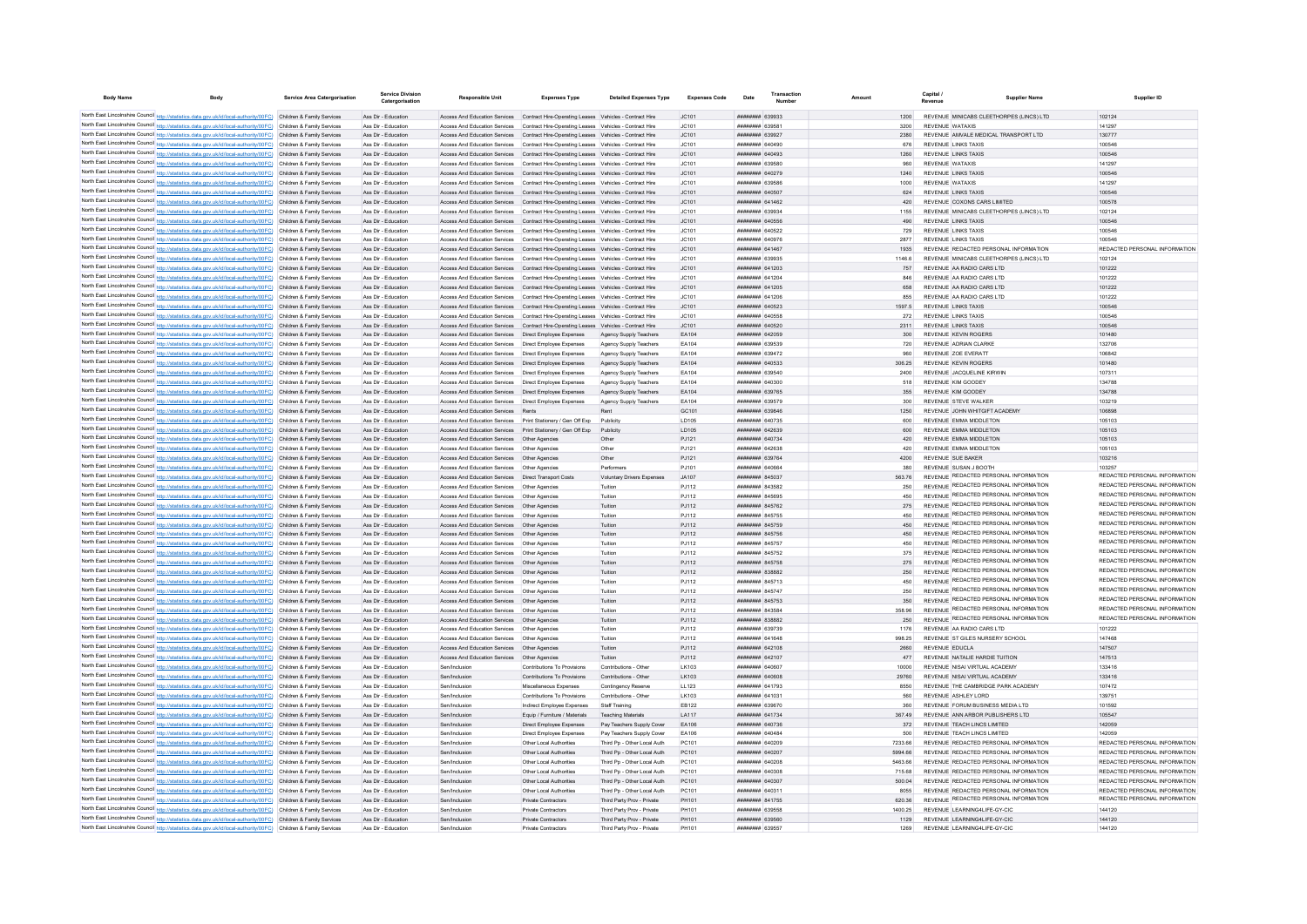| <b>Body Name</b> | <b>Body</b>                                                                                                                                                                                                                            | Service Area Catergorisation | <b>Service Division</b><br>Catergorisation                     | Responsible Unit                                                                 | <b>Expenses Type</b>                                       | <b>Detailed Expenses Type</b>                                | <b>Expenses Code</b> | Date                                             | Transaction | Amount             | Capital /<br><b>Supplier Name</b>                                              | Supplier ID                                                    |
|------------------|----------------------------------------------------------------------------------------------------------------------------------------------------------------------------------------------------------------------------------------|------------------------------|----------------------------------------------------------------|----------------------------------------------------------------------------------|------------------------------------------------------------|--------------------------------------------------------------|----------------------|--------------------------------------------------|-------------|--------------------|--------------------------------------------------------------------------------|----------------------------------------------------------------|
|                  | North East Lincolnshire Council http://statistics.data.gov.uk/id/local-authority/00FC) Children & Family Services                                                                                                                      |                              | Ass Dir - Education                                            | Sen/Inclusion                                                                    | Private Contractors                                        | Third Party Prov - Private                                   | PH101                | ######## 639559                                  |             | 1400.5             | REVENUE I FARNING4LIFE-GY-CIC                                                  | 144120                                                         |
|                  | North East Lincolnshire Council http://statistics.data.gov.uk/id/local-authority/00FC) Children & Family Services                                                                                                                      |                              | Ass Dir - Education                                            | Sen/Inclusion                                                                    | Miscellaneous Expenses                                     | Contingency Reserve                                          | LL123                | <b>ПЕПЕЦИИ 641801</b>                            |             | 1392               | REVENUE PHOENIX PARK ACADEMY                                                   | 126685                                                         |
|                  | North East Lincolnshire Council http://statistics.data.gov.uk/id/local-authority/00FC) Children & Family Services                                                                                                                      |                              | Ass Dir - Education                                            | Sen/Inclusion                                                                    | Miscellaneous Expenser                                     | Contingency Reserve                                          | LL123                | FORT BASEMENT                                    |             | 16700              | REVENUE PHOENIX PARK ACADEMY                                                   | 126685                                                         |
|                  | North East Lincolnshire Council http://statistics.data.gov.uk/id/local-authority/00FC) Children & Family Services                                                                                                                      |                              | Ass Dir - Education                                            | Sen/Inclusion                                                                    | Miscellaneous Expenser                                     | Contingency Reserve                                          | LL123                | <b>ПЕПЕЦИИ 641802</b>                            |             | 47317              | REVENUE PHOENIX PARK ACADEMY                                                   | 126685                                                         |
|                  | North East Lincolnshire Council http://statistics.data.gov.uk/id/local-authority/00FC) Children & Family Services                                                                                                                      |                              | Ass Dir - Education                                            | Sen/Inclusion                                                                    | Miscellaneous Expenses                                     | Contingency Reserve                                          | 11123                | <b>пппппппп</b> 641804                           |             | 27833              | REVENUE SEVENHILLS ACADEMY                                                     | 128660                                                         |
|                  | North East Lincolnshire Council http://statistics.data.gov.uk/id/local-authority/00FC) Children & Family Services                                                                                                                      |                              | Ass Dir - Education                                            | Sen/Inclusion                                                                    | Miscellaneous Expenses                                     | Contingency Reserve                                          | 11 123               | <b>HHHHHHH 641805</b>                            |             | 27833              | REVENUE SEVENHILLS ACADEMY                                                     | 128660                                                         |
|                  | North East Lincolnshire Council http://statistics.data.gov.uk/id/local-authority/00FC) Children & Family Services                                                                                                                      |                              | Ass Dir - Education                                            | Sen/Inclusion                                                                    | Contributions To Provisions                                | Contributions - Other                                        | LK103                | <b>HHHHHHHH</b> 641794                           |             | 1700               | REVENUE THE CAMBRIDGE PARK ACADEMY                                             | 107472                                                         |
|                  | North East Lincolnshire Council http://statistics.data.gov.uk/id/local-authority/00FC) Children & Family Services                                                                                                                      |                              | Ass Dir - Education                                            | Sen/Inclusion                                                                    | Contributions To Provisions                                | Contributions - Other                                        | LK103                | ######## 638958                                  |             | 18394              | REVENUE THE CHILDRENS HOUSE                                                    | 101141<br>REDACTED PERSONAL INFORMATION                        |
|                  | North East Lincolnshire Council http://statistics.data.gov.uk/id/local-authority/00FC) Children & Family Services                                                                                                                      |                              | Ass Dir - Education                                            | Sen/Inclusion                                                                    | Contributions To Provisions                                | Contributions - Third Sector                                 | LK102                | ######## 840751                                  |             | 1053.33            | REVENUE REDACTED PERSONAL INFORMATION<br>REVENUE REDACTED PERSONAL INFORMATION | REDACTED PERSONAL INFORMATION                                  |
|                  | North East Lincolnshire Council http://statistics.data.gov.uk/id/local-authority/00FC) Children & Family Services<br>North East Lincolnshire Council http://statistics.data.gov.uk/id/local-authority/00FC) Children & Family Services |                              | Ass Dir - Education<br>Ass Dir - Education                     | Sen/Inclusion<br>Sen/Inclusion                                                   | Contributions To Provisions<br>Contributions To Provisions | Contributions - Third Sector<br>Contributions - Third Sector | LK102<br>I K102      | <b>НЕННИНИИ</b> 840787<br>######## 640205        |             | 1094.94<br>1709.62 | REVENUE REDACTED PERSONAL INFORMATION                                          | REDACTED PERSONAL INFORMATION                                  |
|                  | North East Lincolnshire Council http://statistics.data.gov.uk/id/local-authority/00FC) Children & Family Services                                                                                                                      |                              | Ass Dir - Education                                            | Sen/Inclusion                                                                    | Contributions To Provisions                                | Contributions - Third Sector                                 | I K102               | <b>пппппппп</b> 640310                           |             | 1059.4             | REVENUE R Y FIDI FR                                                            | 142906                                                         |
|                  | North East Lincolnshire Council http://statistics.data.gov.uk/id/local-authority/00FC) Children & Family Services                                                                                                                      |                              | Ass Dir - Education                                            | Sen/Inclusion                                                                    | Contributions To Provisions                                | Contributions - Third Sector                                 | I K102               | <b>НЕННИИН 640189</b>                            |             | 2010 75            | REVENUE TEACHING PERSONNEL LTD                                                 | 101305                                                         |
|                  | North East Lincolnshire Council http://statistics.data.gov.uk/id/local-authority/00FC) Children & Family Services                                                                                                                      |                              | Ass Dir - Education                                            | Sen/Inclusio                                                                     | Contributions To Provisions                                | Contributions - Third Sector                                 | LK102                | ######## 640190                                  |             | 1559.75            | REVENUE TEACHING PERSONNEL LTD                                                 | 101305                                                         |
|                  | North East Lincolnshire Council http://statistics.data.gov.uk/id/local-authority/00FC) Children & Family Services                                                                                                                      |                              | Ass Dir - Education                                            | Sen/Inclusion                                                                    | Contributions To Provisions                                | Contributions - Third Sector                                 | LK102                | пппппппп 642483                                  |             | 868                | REVENUE SOUTHPAW                                                               | 147394                                                         |
|                  | North East Lincolnshire Council http://statistics.data.gov.uk/id/local-authority/00FC) Children & Family Services                                                                                                                      |                              | Ass Dir - Education                                            | Sen/Inclusion                                                                    | Contributions To Provisions                                | Contributions - Third Sector                                 | LK102                | <b>HRHHHHH</b> GAOGAS                            |             | 2010.75            | REVENUE TEACHING PERSONNEL LTD                                                 | 101305                                                         |
|                  | North East Lincolnshire Council http://statistics.data.gov.uk/id/local-authority/00FC) Children & Family Services                                                                                                                      |                              | Ass Dir - Education                                            | Sen/Inclusion                                                                    | Contributions To Provisions                                | Contributions - Third Sector                                 | LK102                | <b>ПППНИНИН</b> 642515                           |             | 1559 75            | REVENUE TEACHING PERSONNEL LTD                                                 | 101305                                                         |
|                  | North East Lincolnshire Council http://statistics.data.gov.uk/id/local-authority/00FC) Children & Family Services                                                                                                                      |                              | Ass Dir - Education                                            | Sen/Inclusion                                                                    | Miscellaneous Expenses                                     | Contingency Reserve                                          | LL123                | <b>пппппппп</b> 641795                           |             | 152934             | REVENUE THE CAMBRIDGE PARK ACADEMY                                             | 107472                                                         |
|                  | North East Lincolnshire Council http://statistics.data.gov.uk/id/local-authority/00FC) Children & Family Services                                                                                                                      |                              | Ass Dir - Education                                            | Sen/Inclusion                                                                    | Miscellaneous Expenses                                     | Contingency Reserve                                          | LL123                | ######## 641792                                  |             | 9533               | REVENUE THE CAMBRIDGE PARK ACADEMY                                             | 107472                                                         |
|                  | North East Lincolnshire Council http://statistics.data.gov.uk/id/local-authority/00FC) Children & Family Services                                                                                                                      |                              | Ass Dir - Education                                            | Sen/Inclusion                                                                    | Miscellaneous Expenses                                     | Contingency Reserve                                          | LL123                | ######## 641796                                  |             | 9533               | REVENUE HUMBERSTON PARK SPECIAL SCHOOL                                         | 10791                                                          |
|                  | North East Lincolnshire Council http://statistics.data.gov.uk/id/local-authority/00FC) Children & Family Services                                                                                                                      |                              | Ass Dir - Education                                            | Sen/Inclusion                                                                    | Miscellaneous Expenses                                     | Contingency Reserve                                          | LL123                | ######## 641797                                  |             | 120667             | REVENUE HUMBERSTON PARK SPECIAL SCHOOL                                         | 107911                                                         |
|                  | North East Lincolnshire Council http://statistics.data.gov.uk/id/local-authority/00FC) Children & Family Services                                                                                                                      |                              | Ass Dir - Education                                            | Sen/Inclusion                                                                    | Miscellaneous Expenser                                     | Other Expenses General                                       | LL119                | ####### 641799                                   |             | 5933               | REVENUE EASTFIELD PRIMARY ACADEMY                                              | 121907                                                         |
|                  | North East Lincolnshire Council http://statistics.data.gov.uk/id/local-authority/00FC) Children & Family Services                                                                                                                      |                              | Ass Dir - Education                                            | Sen/Inclusion                                                                    | Miscellaneous Expenses                                     | Other Expenses General                                       | LL119                | <b>ПЛИНИНИ 641800</b>                            |             | 1944 92            | REVENUE FASTEIELD PRIMARY ACADEMY                                              | 121907                                                         |
|                  | North East Lincolnshire Council http://statistics.data.gov.uk/id/local-authority/00FC) Children & Family Services                                                                                                                      |                              | Ass Dir - Education                                            | Sen/Inclusion                                                                    | Miscellaneous Expenses                                     | Other Expenses General                                       | LL119                | <b>пппппппп</b> 641798                           |             | 8900               | REVENUE EASTFIELD PRIMARY ACADEMY                                              | 121907                                                         |
|                  | North East Lincolnshire Council http://statistics.data.gov.uk/id/local-authority/00FC) Children & Family Services                                                                                                                      |                              | Ass Dir - Education                                            | Sen/Inclusion                                                                    | Other Local Authorities                                    | Third Pp - Other Local Auth                                  | PC101                | ######## 639197                                  |             | 1092.14            | REVENUE REDACTED PERSONAL INFORMATION                                          | REDACTED PERSONAL INFORMATION                                  |
|                  | North East Lincolnshire Council http://statistics.data.gov.uk/id/local-authority/00FC) Children & Family Services                                                                                                                      |                              | Ass Dir - Educatio                                             | Sen/Inclusion                                                                    | Other Local Authorities                                    | Third Pp - Other Local Auth                                  | PC101                | ####### 640187                                   |             | 5729               | REVENUE REDACTED PERSONAL INFORMATION                                          | REDACTED PERSONAL INFORMATION                                  |
|                  | North East Lincolnshire Council http://statistics.data.gov.uk/id/local-authority/00FC) Children & Family Services                                                                                                                      |                              | Ass Dir - Education                                            | Sen/Inclusion                                                                    | Other Local Authorities                                    | Third Pp - Other Local Auth                                  | PC101                | ####### 640186                                   |             | 5729               | REVENUE REDACTED PERSONAL INFORMATION                                          | REDACTED PERSONAL INFORMATION                                  |
|                  | North East Lincolnshire Council http://statistics.data.gov.uk/id/local-authority/00FC) Children & Family Services                                                                                                                      |                              | Ass Dir - Education                                            | Sen/Inclusion<br>Sen/Inclusion                                                   | Other Local Authorities                                    | Third Pp - Other Local Auth                                  | PC101<br>PC101       | <b>пппппппп</b> 639654<br><b>пппппппп</b> 639653 |             | 4991               | REVENUE REDACTED PERSONAL INFORMATION<br>REVENUE REDACTED PERSONAL INFORMATION | REDACTED PERSONAL INFORMATION<br>REDACTED PERSONAL INFORMATION |
|                  | North East Lincolnshire Council http://statistics.data.gov.uk/id/local-authority/00FC) Children & Family Services<br>North East Lincolnshire Council http://statistics.data.gov.uk/id/local-authority/00FC) Children & Family Services |                              | Ass Dir - Education<br>Ass Dir - Education                     | Sen/Inclusion                                                                    | Other Local Authorities<br>Other Local Authorities         | Third Po - Other Local Auth<br>Third Pp - Other Local Auth   | PC101                | ####### 639659                                   |             | 3968<br>9420       | REVENUE REDACTED PERSONAL INFORMATION                                          | REDACTED PERSONAL INFORMATION                                  |
|                  | North East Lincolnshire Council http://statistics.data.gov.uk/id/local-authority/00FC) Children & Family Services                                                                                                                      |                              | Ass Dir - Education                                            | Sen/Inclusion                                                                    | Other Local Authorities                                    | Third Po - Other Local Auth                                  | PC101                | ######## 640212                                  |             | 175075.95          | REVENUE REDACTED PERSONAL INFORMATION                                          | REDACTED PERSONAL INFORMATION                                  |
|                  | North East Lincolnshire Council http://statistics.data.gov.uk/id/local-authority/00FC) Children & Family Services                                                                                                                      |                              | Ass Dir - Education                                            | Sen/Inclusion                                                                    | Other Local Authorities                                    | Third Pp - Other Local Auth                                  | PC101                | ####### 640256                                   |             | 13320              | REVENUE REDACTED PERSONAL INFORMATION                                          | REDACTED PERSONAL INFORMATION                                  |
|                  | North East Lincolnshire Council http://statistics.data.gov.uk/id/local-authority/00FC) Children & Family Services                                                                                                                      |                              | Ass Dir - Education                                            | Sen/Inclusion                                                                    | Other Local Authorities                                    | Third Pp - Other Local Auth                                  | PC101                | ######## 640252                                  |             | 13764              | REVENUE REDACTED PERSONAL INFORMATION                                          | REDACTED PERSONAL INFORMATION                                  |
|                  | North East Lincolnshire Council http://statistics.data.gov.uk/id/local-authority/00FC) Children & Family Services                                                                                                                      |                              | Ass Dir - Education                                            | Sen/Inclusion                                                                    | Other Local Authorities                                    | Third Pp - Other Local Auth                                  | PC101                | ######## 640255                                  |             | 3552               | REVENUE REDACTED PERSONAL INFORMATION                                          | REDACTED PERSONAL INFORMATION                                  |
|                  | North East Lincolnshire Council http://statistics.data.gov.uk/id/local-authority/00FC) Children & Family Services                                                                                                                      |                              | Ass Dir - Education                                            | Sen/Inclusion                                                                    | Other Local Authorities                                    | Third Pp - Other Local Auth                                  | PC101                | ######## 640188                                  |             | 8321 25            | REVENUE REDACTED PERSONAL INFORMATION                                          | REDACTED PERSONAL INFORMATION                                  |
|                  | North East Lincolnshire Council http://statistics.data.gov.uk/id/local-authority/00FC) Children & Family Services                                                                                                                      |                              | Ass Dir - Education                                            | Sen/Inclusion                                                                    | Other Local Authorities                                    | Third Pp - Other Local Auth                                  | PC101                | ######## 640651                                  |             | 4830               | REVENUE REDACTED PERSONAL INFORMATION                                          | REDACTED PERSONAL INFORMATION                                  |
|                  | North East Lincolnshire Council http://statistics.data.gov.uk/id/local-authority/00FC) Children & Family Services                                                                                                                      |                              | Ass Dir - Education                                            | Sen/Inclusion                                                                    | Other Local Authorities                                    | Third Pp - Other Local Auth                                  | PC101                | ######## 640649                                  |             | 3840               | REVENUE REDACTED PERSONAL INFORMATION                                          | REDACTED PERSONAL INFORMATION                                  |
|                  | North East Lincolnshire Council http://statistics.data.gov.uk/id/local-authority/00FC) Children & Family Services                                                                                                                      |                              | Ass Dir - Education                                            | Sen/Inclusion                                                                    | Other Local Authorities                                    | Third Po - Other Local Auth                                  | PC101                | ######## 642513                                  |             | 5366.25            | REVENUE REDACTED PERSONAL INFORMATION                                          | REDACTED PERSONAL INFORMATION                                  |
|                  | North East Lincolnshire Council http://statistics.data.gov.uk/id/local-authority/00FC) Children & Family Services                                                                                                                      |                              | Ass Dir - Education                                            | Sen/Inclusion                                                                    | Other Local Authorities                                    | Third Pp - Other Local Auth                                  | PC101                | ######## 642514                                  |             | 5366.25            | REVENUE REDACTED PERSONAL INFORMATION                                          | REDACTED PERSONAL INFORMATION                                  |
|                  | North East Lincolnshire Council http://statistics.data.gov.uk/id/local-authority/00FC) Children & Family Services                                                                                                                      |                              | Ass Dir - Education                                            | Sen/Inclusion                                                                    | Other Local Authorities                                    | Third Pp - Other Local Auth                                  | PC101                | ######## 642512                                  |             | 5366.25            | REVENUE REDACTED PERSONAL INFORMATION                                          | REDACTED PERSONAL INFORMATION                                  |
|                  | North East Lincolnshire Council http://statistics.data.gov.uk/id/local-authority/00FC) Children & Family Services                                                                                                                      |                              | Ass Dir - Education                                            | Sen/Inclusion                                                                    | Other Local Authorities                                    | Third Po - Other Local Auth                                  | PC101                | <b>ППИНИНИН</b> 642511                           |             | 5366.25            | REVENUE REDACTED PERSONAL INFORMATION                                          | REDACTED PERSONAL INFORMATION                                  |
|                  | North East Lincolnshire Council http://statistics.data.gov.uk/id/local-authority/00FC) Children & Family Services                                                                                                                      |                              | Ass Dir - Education                                            | Sen/Inclusion                                                                    | Other Local Authorities                                    | Third Po - Other Local Auth                                  | PC101                | ######## 642509                                  |             | 5366.25            | REVENUE REDACTED PERSONAL INFORMATION                                          | REDACTED PERSONAL INFORMATION                                  |
|                  | North East Lincolnshire Council http://statistics.data.gov.uk/id/local-authority/00FC) Children & Family Services                                                                                                                      |                              | Ass Dir - Education                                            | Sen/Inclusion                                                                    | Other Local Authorities                                    | Third Po - Other Local Auth                                  | PC101                | ######## 642510                                  |             | 5366.25            | REVENUE REDACTED PERSONAL INFORMATION                                          | REDACTED PERSONAL INFORMATION                                  |
|                  | North East Lincolnshire Council http://statistics.data.gov.uk/id/local-authority/00FC) Children & Family Services                                                                                                                      |                              | Ass Dir - Education                                            | Sen/Inclusion                                                                    | Other Local Authorities                                    | Third Pp - Other Local Auth                                  | PC101                | ####### 642411                                   |             | 37616.25           | REVENUE REDACTED PERSONAL INFORMATION                                          | REDACTED PERSONAL INFORMATION                                  |
|                  | North East Lincolnshire Council http://statistics.data.gov.uk/id/local-authority/00FC) Children & Family Services                                                                                                                      |                              | Ass Dir - Education                                            | Sen/Inclusion                                                                    | Other Local Authorities                                    | Third Pp - Other Local Auth                                  | PC101                | ######## 640298                                  |             | 270                | REVENUE REDACTED PERSONAL INFORMATION                                          | REDACTED PERSONAL INFORMATION                                  |
|                  | North East Lincolnshire Council http://statistics.data.gov.uk/id/local-authority/00FC) Children & Family Services                                                                                                                      |                              | Ass Dir - Education                                            | Sen/Inclusion                                                                    | Other Local Authorities                                    | Third Pp - Other Local Auth                                  | PC101                | ######## 640318                                  |             | 7225               | REVENUE REDACTED PERSONAL INFORMATION                                          | REDACTED PERSONAL INFORMATION                                  |
|                  | North East Lincolnshire Council http://statistics.data.gov.uk/id/local-authority/00FC) Children & Family Services                                                                                                                      |                              | Ass Dir - Education<br>Ass Dir - Education                     | Sen/Inclusion                                                                    | Private Contractors                                        | Third Party Prov - Private<br>Contributions - Other          | PH101                | ######## 639106                                  |             | 1462               | REVENUE LEARNING4LIFE-GY-CIC<br>REVENUE WALTHAM LEAS PRE-SCHOOL                | 144120<br>108236                                               |
|                  | North East Lincolnshire Council http://statistics.data.gov.uk/id/local-authority/00FC) Children & Family Services<br>North East Lincolnshire Council http://statistics.data.gov.uk/id/local-authority/00FC) Children & Family Services |                              | Ass Dir - Education                                            | School Improvement<br>School Improvement                                         | Contributions To Provisions<br>Contributions To Provisions | Contributions - Other                                        | LK103<br>LK103       | ######## 640144<br>####### 640145                |             | 872<br>348.8       | REVENUE PRECIOUS TIMES CHILDCARE SERVICES                                      | 101420                                                         |
|                  | North East Lincolnshire Council http://statistics.data.gov.uk/id/local-authority/00FC) Children & Family Services                                                                                                                      |                              | Ass Dir - Education                                            | School Improvement                                                               | Contributions To Provisions                                | Contributions - Other                                        | LK103                | ####### 640146                                   |             | 1831.2             | REVENUE WIZ KIDZ                                                               | 102424                                                         |
|                  | North East Lincolnshire Council http://statistics.data.gov.uk/id/local-authority/00FC) Children & Family Services                                                                                                                      |                              | Ass Dir - Education                                            | School Improvement                                                               | Contributions To Provisions                                | Contributions - Other                                        | LK103                | ######## 641160                                  |             | 1220.8             | REVENUE LISLE MARSDEN CHILDCARE LIMITED                                        | 110493                                                         |
|                  | North East Lincolnshire Council http://statistics.data.gov.uk/id/local-authority/00FC) Children & Family Services                                                                                                                      |                              | Ass Dir - Education                                            | School Improvement                                                               | Contributions To Provisions                                | Contributions - Other                                        | LK103                | <b>HRHHHHHH</b> GAO147                           |             | 1831.2             | REVENUE LITTLE OAKS DAY NURSERY                                                | 144718                                                         |
|                  | North East Lincolnshire Council http://statistics.data.gov.uk/id/local-authority/00FC) Children & Family Services                                                                                                                      |                              | Ass Dir - Education                                            | School Improvement                                                               | Contributions To Provisions                                | Contributions - Other                                        | LK103                | HHHHHHH GAO148                                   |             | 1308               | REVENUE THE CHILDRENS HOUSE                                                    | 101141                                                         |
|                  | North East Lincolnshire Council http://statistics.data.gov.uk/id/local-authority/00FC) Children & Family Services                                                                                                                      |                              | Ass Dir - Education                                            | School Improvement                                                               | Contributions To Provisions                                | Contributions - Other                                        | I K103               | <b>HUHHHHH 639891</b>                            |             | 750                | REVENUE BURSAR PRIMARY ACADEMY                                                 | 114977                                                         |
|                  | North East Lincolnshire Council http://statistics.data.gov.uk/id/local-authority/00FC) Children & Family Services                                                                                                                      |                              | Ass Dir - Education                                            | School Improvement                                                               | Contributions To Provisions                                | Contributions - Other                                        | I K103               | <b>плиннин</b> 641603                            |             | 750                | REVENUE WOODLANDS ACADEMY                                                      | 132649                                                         |
|                  | North East Lincolnshire Council http://statistics.data.gov.uk/id/local-authority/00FC) Children & Family Services                                                                                                                      |                              | Ass Dir - Education                                            | School Improvement                                                               | Contributions To Provisions                                | Contributions - Other                                        | I K103               | <b>пппппппп</b> 639894                           |             | 750                | REVENUE YARROROUGH ACADEMY                                                     | 112852                                                         |
|                  | North East Lincolnshire Council http://statistics.data.gov.uk/id/local-authority/00FC) Children & Family Services                                                                                                                      |                              | Ass Dir - Education                                            | School Improvement                                                               | Contributions To Provisions                                | Contributions - Other                                        | LK103                | ######## 639726                                  |             | 750                | REVENUE LACEBY ACRES ACADEMY                                                   | 124644                                                         |
|                  | North East Lincolnshire Council http://statistics.data.gov.uk/id/local-authority/00FC) Children & Family Services                                                                                                                      |                              | Ass Dir - Education                                            | School Improvement                                                               | Contributions To Provisions                                | Contributions - Other                                        | LK103                | <b>плянини 641606</b>                            |             | 750                | REVENUE LISLE MARSDEN C OF E PRIMARY ACADEMY                                   | 107922                                                         |
|                  | North East Lincolnshire Council http://statistics.data.gov.uk/id/local-authority/00FC) Children & Family Services                                                                                                                      |                              | Ass Dir - Education                                            | School Improvement                                                               | Contributions To Provisions                                | Contributions - Other                                        | LK103                | <b>пппппппп</b> 639892                           |             | 750                | REVENUE HEALING PRIMARY ACADEMY                                                | 127192                                                         |
|                  | North East Lincolnshire Council http://statistics.data.gov.uk/id/local-authority/00FC) Children & Family Services                                                                                                                      |                              | Ass Dir - Education                                            | School Improvement                                                               | Contributions To Provisions                                | Contributions - Other                                        | LK103                | <b><i>BBBBBBBB</i></b> 639725                    |             | 750                | REVENUE MIDDI ETHORPE PRIMARY ACADEMY                                          | 114833                                                         |
|                  | North East Lincolnshire Council http://statistics.data.gov.uk/id/local-authority/00FC) Children & Family Services                                                                                                                      |                              | Ass Dir - Education                                            | School Improvement                                                               | Contributions To Provisions                                | Contributions - Other                                        | LK103                | <b>пппппппп</b> 639892                           |             | 750                | REVENUE HEALING PRIMARY ACADEMY                                                | 127192                                                         |
|                  | North East Lincolnshire Council http://statistics.data.gov.uk/id/local-authority/00FC) Children & Family Services                                                                                                                      |                              | Ass Dir - Education                                            | School Improvement                                                               | Contributions To Provisions                                | Contributions - Other                                        | I K103               | <b>плинини 639893</b>                            |             | 750                | REVENUE OASIS ACADEMY NUNSTHORPE                                               | 111685                                                         |
|                  | North East Lincolnshire Council http://statistics.data.gov.uk/id/local-authority/00FC) Children & Family Services                                                                                                                      |                              | Ass Dir - Education                                            | School Improvement                                                               | Contributions To Provisions                                | Contributions - Other                                        | LK103                | ######## 640149                                  |             | 750                | REVENUE WEELSBY ACADEMY                                                        | 111161                                                         |
|                  | North East Lincolnshire Council http://statistics.data.gov.uk/id/local-authority/00FC) Children & Family Services                                                                                                                      |                              | Ass Dir - Education                                            | School Improvement                                                               | Contributions To Provisions                                | Contributions - Other                                        | LK103                | <b>пппппппп</b> 639724                           |             | 750                | REVENUE YARROROUGH ACADEMY                                                     | 112852                                                         |
|                  | North East Lincolnshire Council http://statistics.data.gov.uk/id/local-authority/00FC) Children & Family Services                                                                                                                      |                              | Ass Dir - Education                                            | Reynolds Day Care                                                                | Cleaning And Domestic Supplies Cleaning - Consumables      |                                                              | GH103                | <b>ППИНИНИ 643241</b>                            |             | 296.41             | REVENUE PETER HOGARTH & SONS LTD                                               | 100815                                                         |
|                  | North East Lincolnshire Council http://statistics.data.gov.uk/id/local-authority/00FC) Children & Family Services                                                                                                                      |                              | Ass Dir - Children & Families<br>Ass Dir - Children & Families | Head Of Child Resource & Reg<br>Head Of Child Resource & Reg                     | Private Contractors<br>Private Contractors                 | Third Party Prov - Private                                   | PH101<br>PH101       | ######## 641781<br><b>пппппппп</b> 641788        |             | 9951               | REVENUE SSCI<br>REVENUE SSCI                                                   | 134915<br>134915                                               |
|                  | North East Lincolnshire Council http://statistics.data.gov.uk/id/local-authority/00FC) Children & Family Services<br>North East Lincolnshire Council http://statistics.data.gov.uk/id/local-authority/00FC) Children & Family Services |                              |                                                                | Ass Dir - Children & Families Head Of Child Resource & Reg                       | Private Contractors                                        | Third Party Prov - Private<br>Third Party Prov - Private     | PH101                | <b>пппппппп</b> 641782                           |             | 9951<br>2247       | REVENUE SSCI                                                                   | 134915                                                         |
|                  | North East Lincolnshire Council http://statistics.data.gov.uk/id/local-authority/00FC) Children & Family Services                                                                                                                      |                              | Ass Dir - Children & Families                                  | Head Of Child Resource & Reg                                                     | Private Contractors                                        | Third Party Prov - Private                                   | PH101                | ######## 641783                                  |             | 9630               | <b>REVENUE SSCI</b>                                                            | 134915                                                         |
|                  | North East Lincolnshire Council http://statistics.data.gov.uk/id/local-authority/00FC) Children & Family Services                                                                                                                      |                              | Ass Dir - Children & Families                                  | Head Of Child Resource & Reg                                                     | Private Contractors                                        | Third Party Prov - Private                                   | PH101                | ######## 641785                                  |             | 9951               | <b>REVENUE SSCL</b>                                                            | 134915                                                         |
|                  | North East Lincolnshire Council http://statistics.data.gov.uk/id/local-authority/00FC) Children & Family Services                                                                                                                      |                              | Ass Dir - Children & Families                                  | Head Of Child Resource & Reg                                                     | Private Contractors                                        | Third Party Prov - Private                                   | PH101                | <b>пппппппп</b> 641784                           |             | 9951               | <b>REVENUE SSCI</b>                                                            | 134915                                                         |
|                  | North East Lincolnshire Council http://statistics.data.gov.uk/id/local-authority/00FC) Children & Family Services                                                                                                                      |                              | Ass Dir - Children & Families                                  | Head Of Child Resource & Reg                                                     | Private Contractors                                        | Third Party Prov - Private                                   | PH101                | <b>HHHHHHH 641789</b>                            |             | 4815               | REVENUE SSCI                                                                   | 134915                                                         |
|                  | North East Lincolnshire Council http://statistics.data.gov.uk/id/local-authority/00FC) Children & Family Services                                                                                                                      |                              | Ass Dir - Children & Families                                  | Head Of Child Resource & Reg                                                     | Private Contractors                                        | Third Party Prov - Private                                   | PH101                | <b>НИННИИН 642024</b>                            |             | 4494               | REVENUE SSCI                                                                   | 134915                                                         |
|                  | North East Lincolnshire Council http://statistics.data.gov.uk/id/local-authority/00FC) Children & Family Services                                                                                                                      |                              | Ass Dir - Children & Families                                  | Head Of Child Resource & Reg                                                     | Private Contractors                                        | Third Party Prov - Private                                   | PH101                | <b>ППИНИНИ 642750</b>                            |             | 4875               | REVENUE QUAYSIDE CHILDCARE LTD.                                                | 127974                                                         |
|                  | North East Lincolnshire Council http://statistics.data.gov.uk/id/local-authority/00FC) Children & Family Services                                                                                                                      |                              | Ass Dir - Children & Families                                  | Head Of Child Resource & Reg Catering                                            |                                                            | Provisions                                                   | LB101                | GRRR MENNING                                     |             | 419.86             | REVENUE VULNERABLE YOUNG PEOPLE PROJECT HENEAGE                                | 110637                                                         |
|                  | North East Lincolnshire Council http://statistics.data.gov.uk/id/local-authority/00FC) Children & Family Services                                                                                                                      |                              |                                                                | Ass Dir - Children & Families Head Of Child Resource & Reg Miscellaneous Expense |                                                            | Activities - Service Users                                   | LL114                | ######## 639905                                  |             | 697.57             | REVENUE VULLNERABLE VOLING PEOPLE PROJECT HENEAGE                              | 110637                                                         |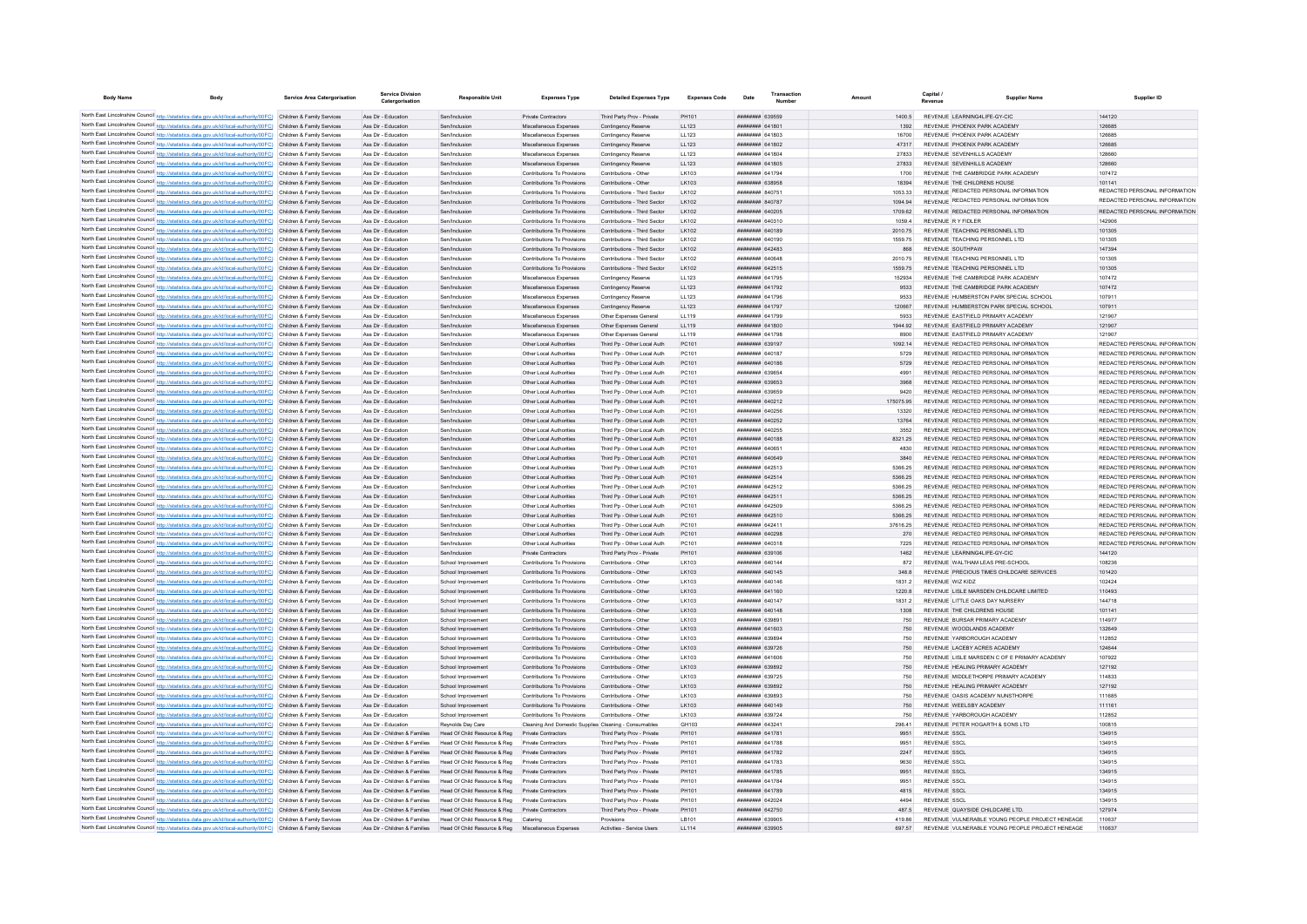| <b>Body Name</b> | <b>Body</b>                                                                                                                                                                                                                            | Service Area Catergorisation | Service Division<br>Caternorisation                            | <b>Responsible Unit</b>                                                                                                                                  | <b>Expenses Type</b>             | <b>Detailed Expenses Type</b>              | <b>Expenses Code</b> |                                                  | Transaction | <b>Amount</b> |            | Canital<br>Revenue | Supplier Name                                                                  | Supplier ID                                                    |
|------------------|----------------------------------------------------------------------------------------------------------------------------------------------------------------------------------------------------------------------------------------|------------------------------|----------------------------------------------------------------|----------------------------------------------------------------------------------------------------------------------------------------------------------|----------------------------------|--------------------------------------------|----------------------|--------------------------------------------------|-------------|---------------|------------|--------------------|--------------------------------------------------------------------------------|----------------------------------------------------------------|
|                  | North East Lincolnshire Council http://statistics.data.gov.uk/id/local-authority/00FC) Children & Family Services                                                                                                                      |                              |                                                                | Ass Dir - Children & Families Head Of Child Resource & Reg Other Agencies                                                                                |                                  | Christmas                                  | P.1109               | $mmmm$ $630005$                                  |             |               |            |                    | REVENUE VULNERABLE YOUNG PEOPLE PROJECT HENEAGE.                               | 110637                                                         |
|                  | North East Lincolnshire Council http://statistics.data.gov.uk/id/local-authority/00FC) Children & Family Services                                                                                                                      |                              |                                                                | Ass Dir - Children & Families Head Of Child Resource & Reg. Other Agencies                                                                               |                                  | Additional Cost                            | P.I114               | ######## 843361                                  |             |               |            |                    | <b>REVENUE REDACTED PERSONAL INFORMATION</b>                                   | REDACTED PERSONAL INFORMATION                                  |
|                  | North East Lincolnshire Council http://statistics.data.gov.uk/id/local-authority/00FC) Children & Family Services                                                                                                                      |                              |                                                                | Ass Dir - Children & Families Head Of Child Resource & Reg. Other Agencies                                                                               |                                  | Additional Cost                            | P.1114               | <b>HUHHHHH RAOSAS</b>                            |             |               | 259        |                    | REVENUE REDACTED PERSONAL INFORMATION                                          | REDACTED PERSONAL INFORMATION                                  |
|                  | North East Lincolnshire Council http://statistics.data.gov.uk/id/local-authority/00FC) Children & Family Services                                                                                                                      |                              |                                                                | Ass Dir - Children & Families Head Of Child Resource & Reg  Other Agencies                                                                               |                                  | Child Care Payments                        | PJ104                | ######## 843575                                  |             |               | 1651.43    |                    | REVENUE REDACTED PERSONAL INFORMATION                                          | REDACTED PERSONAL INFORMATION                                  |
|                  | North East Lincolnshire Council http://statistics.data.gov.uk/id/local-authority/00FC) Children & Family Services                                                                                                                      |                              |                                                                | Ass Dir - Children & Families Head Of Child Resource & Reg Other Agencies                                                                                |                                  | Child Care Payments                        | PJ104                | ######## 843043                                  |             |               | 364        |                    | REVENUE REDACTED PERSONAL INFORMATION                                          | REDACTED PERSONAL INFORMATION                                  |
|                  | North East Lincolnshire Council http://statistics.data.gov.uk/id/local-authority/00FC) Children & Family Services                                                                                                                      |                              |                                                                | Ass Dir - Children & Families Head Of Child Resource & Reg Other Agencies                                                                                |                                  | Child Care Payments                        | PJ104                | ######## 843162                                  |             |               | 364        |                    | REVENUE REDACTED PERSONAL INFORMATION<br>REVENUE REDACTED PERSONAL INFORMATION | REDACTED PERSONAL INFORMATION<br>REDACTED PERSONAL INFORMATION |
|                  | North East Lincolnshire Council http://statistics.data.gov.uk/id/local-authority/00FC) Children & Family Services<br>North East Lincolnshire Council http://statistics.data.gov.uk/id/local-authority/00FC) Children & Family Services |                              | Ass Dir - Children & Families                                  | Head Of Child Resource & Reg   Other Agencies<br>Ass Dir - Children & Families Head Of Child Resource & Reg Other Agencies                               |                                  | Child Care Payments<br>Child Care Payments | PJ104<br>P.1104      | ######## 84322<br><b>пппппппп</b> 843235         |             |               | 364        |                    | REVENUE REDACTED PERSONAL INFORMATION                                          | REDACTED PERSONAL INFORMATION                                  |
|                  | North East Lincolnshire Council http://statistics.data.gov.uk/id/local-authority/00FC) Children & Family Services                                                                                                                      |                              |                                                                | Ass Dir - Children & Families Head Of Child Resource & Reg Other Agencies                                                                                |                                  | Child Care Payments                        | PJ104                | ######## 843014                                  |             |               | 364        |                    | REVENUE REDACTED PERSONAL INFORMATION                                          | REDACTED PERSONAL INFORMATION                                  |
|                  | North East Lincolnshire Council http://statistics.data.gov.uk/id/local-authority/00FC) Children & Family Services                                                                                                                      |                              |                                                                | Ass Dir - Children & Families Head Of Child Resource & Reg                                                                                               | Other Agencies                   | Child Care Payments                        | PJ104                | ######## 845319                                  |             |               | 364        |                    | REVENUE REDACTED PERSONAL INFORMATION                                          | REDACTED PERSONAL INFORMATION                                  |
|                  | North East Lincolnshire Council http://statistics.data.gov.uk/id/local-authority/00FC) Children & Family Services                                                                                                                      |                              | Ass Dir - Children & Families                                  | Head Of Child Resource & Reg                                                                                                                             | Other Agencies                   | Child Care Payments                        | PJ104                | ####### 84516                                    |             |               |            |                    | REVENUE REDACTED PERSONAL INFORMATION                                          | REDACTED PERSONAL INFORMATION                                  |
|                  | North East Lincolnshire Council http://statistics.data.gov.uk/id/local-authority/00FC) Children & Family Services                                                                                                                      |                              | Ass Dir - Children & Families                                  | Head Of Child Resource & Reg                                                                                                                             | Other Agencie                    | Child Care Payments                        | PJ104                | ######## 845198                                  |             |               | 364        |                    | <b>REVENUE REDACTED PERSONAL INFORMATION</b>                                   | REDACTED PERSONAL INFORMATION                                  |
|                  | North East Lincolnshire Council http://statistics.data.gov.uk/id/local-authority/00FC) Children & Family Services                                                                                                                      |                              | Ass Dir - Children & Families                                  | Head Of Child Resource & Reg                                                                                                                             | Other Agencie                    | Child Care Payments                        | PJ104                | ######## 845379                                  |             |               | 364        |                    | REVENUE REDACTED PERSONAL INFORMATION                                          | REDACTED PERSONAL INFORMATION                                  |
|                  | North East Lincolnshire Council http://statistics.data.gov.uk/id/local-authority/00FC) Children & Family Services                                                                                                                      |                              | Ass Dir - Children & Families                                  | Head Of Child Resource & Reg                                                                                                                             | Other Agencies                   | Child Care Payments                        | P.1104               | FOFRA MUNIMUM                                    |             |               |            |                    | REVENUE REDACTED PERSONAL INFORMATION                                          | REDACTED PERSONAL INFORMATION                                  |
|                  | North East Lincolnshire Council http://statistics.data.gov.uk/id/local-authority/00FC) Children & Family Services                                                                                                                      |                              | Ass Dir - Children & Families                                  | Head Of Child Resource & Reg. Other Agencies                                                                                                             |                                  | Child Care Payments                        | P.1104               | <b>HUHHHHH 838673</b>                            |             |               | 364        |                    | REVENUE REDACTED PERSONAL INFORMATION                                          | REDACTED PERSONAL INFORMATION<br>REDACTED PERSONAL INFORMATION |
|                  | North East Lincolnshire Council http://statistics.data.gov.uk/id/local-authority/00FC) Children & Family Services                                                                                                                      |                              | Ass Dir - Children & Families                                  | Ass Dir - Children & Families Head Of Child Resource & Reg. Other Agencies<br>Head Of Child Resource & Reg                                               |                                  | Child Care Payments                        | P.1104               | <b>HUHHHHH 838733</b><br><b>пппппппп</b> 83874   |             |               | 364        |                    | REVENUE REDACTED PERSONAL INFORMATION<br>REVENUE REDACTED PERSONAL INFORMATION | REDACTED PERSONAL INFORMATION                                  |
|                  | North East Lincolnshire Council http://statistics.data.gov.uk/id/local-authority/00FC) Children & Family Services<br>North East Lincolnshire Council http://statistics.data.gov.uk/id/local-authority/00FC) Children & Family Services |                              |                                                                | Ass Dir - Children & Families Head Of Child Resource & Reg                                                                                               | Other Anencies<br>Other Agencie  | Child Care Payments<br>Child Care Payments | P.1104<br>PJ104      | ######## 838556                                  |             |               | 364        |                    | REVENUE REDACTED PERSONAL INFORMATION                                          | REDACTED PERSONAL INFORMATION                                  |
|                  | North East Lincolnshire Council http://statistics.data.gov.uk/id/local-authority/00FC) Children & Family Services                                                                                                                      |                              | Ass Dir - Children & Families                                  | Head Of Child Resource & Reg                                                                                                                             | Other Agencie                    | Child Care Payments                        | PJ104                | ######## 838526                                  |             |               | 364        |                    | REVENUE REDACTED PERSONAL INFORMATION                                          | REDACTED PERSONAL INFORMATION                                  |
|                  | North East Lincolnshire Council http://statistics.data.gov.uk/id/local-authority/00FC) Children & Family Services                                                                                                                      |                              | Ass Dir - Children & Families                                  | Head Of Child Resource & Reg                                                                                                                             | Other Agencies                   | Child Care Payments                        | PJ104                | ######## 840417                                  |             |               | 364        |                    | REVENUE REDACTED PERSONAL INFORMATION                                          | REDACTED PERSONAL INFORMATION                                  |
|                  | North East Lincolnshire Council http://statistics.data.gov.uk/id/local-authority/00FC) Children & Family Services                                                                                                                      |                              | Ass Dir - Children & Families                                  | Head Of Child Resource & Reg. Other Agencies                                                                                                             |                                  | Child Care Payments                        | P.1104               | <b>BREEZER RADS3</b>                             |             |               | 364        |                    | REVENUE REDACTED PERSONAL INFORMATION                                          | REDACTED PERSONAL INFORMATION                                  |
|                  | North East Lincolnshire Council http://statistics.data.gov.uk/id/local-authority/00FC) Children & Family Services                                                                                                                      |                              |                                                                | Ass Dir - Children & Families Head Of Child Resource & Reg                                                                                               | Other Agencies                   | Child Care Payments                        | P.1104               | ######## 840593                                  |             |               | 364        |                    | REVENUE REDACTED PERSONAL INFORMATION                                          | REDACTED PERSONAL INFORMATION                                  |
|                  | North East Lincolnshire Council http://statistics.data.gov.uk/id/local-authority/00FC) Children & Family Services                                                                                                                      |                              | Ass Dir - Children & Families                                  | Head Of Child Resource & Reg                                                                                                                             | Other Agencie                    | Child Care Payments                        | PJ104                | ######## 840387                                  |             |               | 364        |                    | REVENUE REDACTED PERSONAL INFORMATION                                          | REDACTED PERSONAL INFORMATION                                  |
|                  | North East Lincolnshire Council http://statistics.data.gov.uk/id/local-authority/00FC) Children & Family Services                                                                                                                      |                              | Ass Dir - Children & Families                                  | Head Of Child Resource & Reg                                                                                                                             | Other Agencie                    | Child Care Payments                        | PJ104                | ####### 84061                                    |             |               | 364        |                    | REVENUE REDACTED PERSONAL INFORMATION                                          | REDACTED PERSONAL INFORMATION                                  |
|                  | North East Lincolnshire Council http://statistics.data.gov.uk/id/local-authority/00FC) Children & Family Services                                                                                                                      |                              | Ass Dir - Children & Families                                  | Head Of Child Resource & Reg                                                                                                                             |                                  | Child Care Payments                        | PJ104                | ######## 83887                                   |             |               | 866.86     |                    | REVENUE REDACTED PERSONAL INFORMATION<br>REVENUE REDACTED PERSONAL INFORMATION | REDACTED PERSONAL INFORMATION<br>REDACTED PERSONAL INFORMATION |
|                  | North East Lincolnshire Council http://statistics.data.gov.uk/id/local-authority/00FC) Children & Family Services                                                                                                                      |                              | Ass Dir - Children & Families                                  | Head Of Child Resource & Reg                                                                                                                             | Other Agencies                   | Child Care Payments                        | PJ104                | ниннини взявес                                   |             |               | 284        |                    | REVENUE REDACTED PERSONAL INFORMATION                                          | REDACTED PERSONAL INFORMATION                                  |
|                  | North East Lincolnshire Council http://statistics.data.gov.uk/id/local-authority/00FC) Children & Family Services<br>North East Lincolnshire Council http://statistics.data.gov.uk/id/local-authority/00FC) Children & Family Services |                              |                                                                | Ass Dir - Children & Families Head Of Child Resource & Reg Other Agencies<br>Ass Dir - Children & Families Head Of Child Resource & Reg. Other Agencies  |                                  | Child Care Payments<br>Child Care Payments | P.1104<br>PJ104      | ######## 839007<br>RAODA HEBBERH                 |             |               | 298<br>298 |                    | REVENUE REDACTED PERSONAL INFORMATION                                          | REDACTED PERSONAL INFORMATION                                  |
|                  | North East Lincolnshire Council http://statistics.data.gov.uk/id/local-authority/00FC) Children & Family Services                                                                                                                      |                              |                                                                | Ass Dir - Children & Families Head Of Child Resource & Reg Other Agencies                                                                                |                                  | Child Care Payments                        | PJ104                | ######## 840731                                  |             |               | 284        |                    | REVENUE REDACTED PERSONAL INFORMATION                                          | REDACTED PERSONAL INFORMATION                                  |
|                  | North East Lincolnshire Council http://statistics.data.gov.uk/id/local-authority/00FC) Children & Family Services                                                                                                                      |                              |                                                                | Ass Dir - Children & Families Head Of Child Resource & Reg Other Agencies                                                                                |                                  | Child Care Payments                        | PJ104                | ######## 840737                                  |             |               | 454        |                    | REVENUE REDACTED PERSONAL INFORMATION                                          | REDACTED PERSONAL INFORMATION                                  |
|                  | North East Lincolnshire Council http://statistics.data.gov.uk/id/local-authority/00FC) Children & Family Services                                                                                                                      |                              |                                                                | Ass Dir - Children & Families Head Of Child Resource & Reg Other Agencies                                                                                |                                  | Child Care Payments                        | PJ104                | ######## 843490                                  |             |               | 298        |                    | REVENUE REDACTED PERSONAL INFORMATION                                          | REDACTED PERSONAL INFORMATION                                  |
|                  | North East Lincolnshire Council http://statistics.data.gov.uk/id/local-authority/00FC) Children & Family Services                                                                                                                      |                              |                                                                | Ass Dir - Children & Families Head Of Child Resource & Reg Other Agencies                                                                                |                                  | Child Care Payments                        | PJ104                | ######## 843355                                  |             |               | 284        |                    | REVENUE REDACTED PERSONAL INFORMATION                                          | REDACTED PERSONAL INFORMATION                                  |
|                  | North East Lincolnshire Council http://statistics.data.gov.uk/id/local-authority/00FC) Children & Family Services                                                                                                                      |                              |                                                                | Ass Dir - Children & Families Head Of Child Resource & Reg Other Agencies                                                                                |                                  | Child Care Payments                        | P.1104               | пининин 84336:                                   |             |               | A5A        |                    | REVENUE REDACTED PERSONAL INFORMATION                                          | REDACTED PERSONAL INFORMATION                                  |
|                  | North East Lincolnshire Council http://statistics.data.gov.uk/id/local-authority/00FC) Children & Family Services                                                                                                                      |                              |                                                                | Ass Dir - Children & Families Head Of Child Resource & Reg. Other Agencies                                                                               |                                  | Child Care Payments                        | P.1104               | <b>ПЕПИНИН 845649</b>                            |             |               | 208        |                    | REVENUE REDACTED PERSONAL INFORMATION                                          | REDACTED PERSONAL INFORMATION                                  |
|                  | North East Lincolnshire Council http://statistics.data.gov.uk/id/local-authority/00FC) Children & Family Services                                                                                                                      |                              |                                                                | Ass Dir - Children & Families Head Of Child Resource & Reg. Other Agencies                                                                               |                                  | Child Care Payments                        | P.1104               | <b>ППИНИНИ 845512</b>                            |             |               | 284        |                    | REVENUE REDACTED PERSONAL INFORMATION<br>REVENUE REDACTED PERSONAL INFORMATION | REDACTED PERSONAL INFORMATION<br>REDACTED PERSONAL INFORMATION |
|                  | North East Lincolnshire Council http://statistics.data.gov.uk/id/local-authority/00FC) Children & Family Services                                                                                                                      |                              | Ass Dir - Children & Families                                  | Head Of Child Resource & Reg                                                                                                                             | Other Agencie                    | Child Care Payments                        | P.1104               | <b>HHHHHHH</b> 845518                            |             |               | 454        |                    | REVENUE REDACTED PERSONAL INFORMATION                                          | REDACTED PERSONAL INFORMATION                                  |
|                  | North East Lincolnshire Council http://statistics.data.gov.uk/id/local-authority/00FC) Children & Family Services<br>North East Lincolnshire Council http://statistics.data.gov.uk/id/local-authority/00FC) Children & Family Services |                              | Ass Dir - Children & Families                                  | Ass Dir - Children & Families Head Of Child Resource & Reg<br>Head Of Child Resource & Reg                                                               | Other Agencies                   | Child Care Payments<br>Child Care Payments | P.1104<br>PJ104      | <b>пппппппп</b> 838673<br>######## 838733        |             |               | 298        |                    | REVENUE REDACTED PERSONAL INFORMATION                                          | REDACTED PERSONAL INFORMATION                                  |
|                  | North East Lincolnshire Council http://statistics.data.gov.uk/id/local-authority/00FC) Children & Family Services                                                                                                                      |                              | Ass Dir - Children & Families                                  | Head Of Child Resource & Reg  Other Agencies                                                                                                             |                                  | Child Care Payments                        | PJ104                | ######## 838747                                  |             |               | 270        |                    | REVENUE REDACTED PERSONAL INFORMATION                                          | REDACTED PERSONAL INFORMATION                                  |
|                  | North East Lincolnshire Council http://statistics.data.gov.uk/id/local-authority/00FC) Children & Family Services                                                                                                                      |                              | Ass Dir - Children & Families                                  | Head Of Child Resource & Reg                                                                                                                             | Other Agencies                   | Child Care Payments                        | PJ104                | <b>пппппппп</b> 838556                           |             |               | 340        |                    | REVENUE REDACTED PERSONAL INFORMATION                                          | REDACTED PERSONAL INFORMATION                                  |
|                  | North East Lincolnshire Council http://statistics.data.gov.uk/id/local-authority/00FC) Children & Family Services                                                                                                                      |                              | Ass Dir - Children & Families                                  | Head Of Child Resource & Reg                                                                                                                             | Other Anencies                   | Child Care Payments                        | P.1104               | <b>пппппппп</b> 838526                           |             |               | 270        |                    | REVENUE REDACTED PERSONAL INFORMATION                                          | REDACTED PERSONAL INFORMATION                                  |
|                  | North East Lincolnshire Council http://statistics.data.gov.uk/id/local-authority/00FC) Children & Family Services                                                                                                                      |                              | Ass Dir - Children & Families                                  | Head Of Child Resource & Reg                                                                                                                             | Other Agencies                   | Child Care Payments                        | PJ104                | ######## 840417                                  |             |               | 340        |                    | REVENUE REDACTED PERSONAL INFORMATION                                          | REDACTED PERSONAL INFORMATION                                  |
|                  | North East Lincolnshire Council http://statistics.data.gov.uk/id/local-authority/00FC) Children & Family Services                                                                                                                      |                              |                                                                | Ass Dir - Children & Families Head Of Child Resource & Reg                                                                                               | Other Agencies                   | Child Care Payments                        | PJ104                | <b>HHHHHHH</b> 840537                            |             |               | 298        |                    | REVENUE REDACTED PERSONAL INFORMATION                                          | REDACTED PERSONAL INFORMATION                                  |
|                  | North East Lincolnshire Council http://statistics.data.gov.uk/id/local-authority/00FC) Children & Family Services                                                                                                                      |                              | Ass Dir - Children & Families                                  | Head Of Child Resource & Reg                                                                                                                             | Other Agencie                    | Child Care Payments                        | PJ104                | ######## 840597                                  |             |               |            |                    | REVENUE REDACTED PERSONAL INFORMATION                                          | REDACTED PERSONAL INFORMATION<br>REDACTED PERSONAL INFORMATION |
|                  | North East Lincolnshire Council http://statistics.data.gov.uk/id/local-authority/00FC) Children & Family Services                                                                                                                      |                              | Ass Dir - Children & Families                                  | Head Of Child Resource & Reg                                                                                                                             | Other Agencie                    | Child Care Payments                        | PJ104                | ######## 840387                                  |             |               | 270        |                    | REVENUE REDACTED PERSONAL INFORMATION<br>REVENUE REDACTED PERSONAL INFORMATION | REDACTED PERSONAL INFORMATION                                  |
|                  | North East Lincolnshire Council http://statistics.data.gov.uk/id/local-authority/00FC) Children & Family Services<br>North East Lincolnshire Council http://statistics.data.gov.uk/id/local-authority/00FC) Children & Family Services |                              | Ass Dir - Children & Families<br>Ass Dir - Children & Families | Head Of Child Resource & Reg<br>Head Of Child Resource & Reg                                                                                             | Other Agencie<br>Other Anencie   | Child Care Payments<br>Child Care Payments | PJ104<br>PJ104       | ######## 84061<br><b>пппппппп</b> 843043         |             |               | 270<br>340 |                    | REVENUE REDACTED PERSONAL INFORMATION                                          | REDACTED PERSONAL INFORMATION                                  |
|                  | North East Lincolnshire Council http://statistics.data.gov.uk/id/local-authority/00FC) Children & Family Services                                                                                                                      |                              | Ass Dir - Children & Families                                  | Head Of Child Resource & Reg                                                                                                                             | Other Agencies                   | Child Care Payments                        | PJ104                | ######## 843162                                  |             |               | 298        |                    | REVENUE REDACTED PERSONAL INFORMATION                                          | REDACTED PERSONAL INFORMATION                                  |
|                  | North East Lincolnshire Council http://statistics.data.gov.uk/id/local-authority/00FC) Children & Family Services                                                                                                                      |                              | Ass Dir - Children & Families                                  | Head Of Child Resource & Reg                                                                                                                             | Other Agencie                    | Child Care Payments                        | PJ104                | ####### 84322                                    |             |               | 298        |                    | REVENUE REDACTED PERSONAL INFORMATION                                          | REDACTED PERSONAL INFORMATION                                  |
|                  | North East Lincolnshire Council http://statistics.data.gov.uk/id/local-authority/00FC) Children & Family Services                                                                                                                      |                              | Ass Dir - Children & Families                                  | Head Of Child Resource & Reg                                                                                                                             | Other Agencie                    | Child Care Payments                        | PJ104                | ######## 843235                                  |             |               | 270        |                    | REVENUE REDACTED PERSONAL INFORMATION                                          | REDACTED PERSONAL INFORMATION                                  |
|                  | North East Lincolnshire Council http://statistics.data.gov.uk/id/local-authority/00FC) Children & Family Services                                                                                                                      |                              | Ass Dir - Children & Families                                  | Head Of Child Resource & Reg                                                                                                                             | Other Agencies                   | Child Care Payments                        | PJ104                | ######## 843014                                  |             |               | 270        |                    | REVENUE REDACTED PERSONAL INFORMATION                                          | REDACTED PERSONAL INFORMATION                                  |
|                  | North East Lincolnshire Council http://statistics.data.gov.uk/id/local-authority/00FC) Children & Family Services                                                                                                                      |                              |                                                                | Ass Dir - Children & Families Head Of Child Resource & Reg Other Agencies                                                                                |                                  | Child Care Payments                        | P.1104               | <b>HRHHHHH</b> 845319                            |             |               | 298        |                    | REVENUE REDACTED PERSONAL INFORMATION                                          | REDACTED PERSONAL INFORMATION                                  |
|                  | North East Lincolnshire Council http://statistics.data.gov.uk/id/local-authority/00FC) Children & Family Services                                                                                                                      |                              | Ass Dir - Children & Families                                  | Head Of Child Resource & Reg                                                                                                                             | Other Anencie                    | Child Care Payments                        | P.1104               | <b><i>HHHHHHH 845167</i></b>                     |             |               | 270        |                    | REVENUE REDACTED PERSONAL INFORMATION                                          | REDACTED PERSONAL INFORMATION                                  |
|                  | North East Lincolnshire Council http://statistics.data.gov.uk/id/local-authority/00FC) Children & Family Services                                                                                                                      |                              |                                                                | Ass Dir - Children & Families Head Of Child Resource & Reg. Other Agencies                                                                               |                                  | Child Care Payments                        | P.1104               | <b>HUHHHHH 845198</b>                            |             |               |            |                    | REVENUE REDACTED PERSONAL INFORMATION<br>REVENUE REDACTED PERSONAL INFORMATION | REDACTED PERSONAL INFORMATION<br>REDACTED PERSONAL INFORMATION |
|                  | North East Lincolnshire Council http://statistics.data.gov.uk/id/local-authority/00FC) Children & Family Services                                                                                                                      |                              |                                                                | Ass Dir - Children & Families Head Of Child Resource & Reg   Other Agencies                                                                              |                                  | Child Care Payments                        | P.1104               | <b>пппппппп</b> 845379<br><b>пппппппп</b> 845393 |             |               | 298<br>270 |                    | REVENUE REDACTED PERSONAL INFORMATION                                          | REDACTED PERSONAL INFORMATION                                  |
|                  | North East Lincolnshire Council http://statistics.data.gov.uk/id/local-authority/00FC) Children & Family Services<br>North East Lincolnshire Council http://statistics.data.gov.uk/id/local-authority/00FC) Children & Family Services |                              |                                                                | Ass Dir - Children & Families Head Of Child Resource & Reg Other Agencies<br>Ass Dir - Children & Families Head Of Child Resource & Reg Other Agencies   |                                  | Child Care Payments<br>Child Care Payments | PJ104<br>PJ104       | ######## 839034                                  |             |               |            |                    | REVENUE REDACTED PERSONAL INFORMATION                                          | REDACTED PERSONAL INFORMATION                                  |
|                  | North East Lincolnshire Council http://statistics.data.gov.uk/id/local-authority/00FC) Children & Family Services                                                                                                                      |                              |                                                                | Ass Dir - Children & Families Head Of Child Resource & Reg   Other Agencies                                                                              |                                  | Child Care Payments                        | P.1104               | ######## 840896                                  |             |               | 454        |                    | REVENUE REDACTED PERSONAL INFORMATION                                          | REDACTED PERSONAL INFORMATION                                  |
|                  | North East Lincolnshire Council http://statistics.data.gov.uk/id/local-authority/00FC) Children & Family Services                                                                                                                      |                              |                                                                | Ass Dir - Children & Families Head Of Child Resource & Reg Other Agencies                                                                                |                                  | Child Care Payments                        | PJ104                | ######## 843517                                  |             |               | 454        |                    | REVENUE REDACTED PERSONAL INFORMATION                                          | REDACTED PERSONAL INFORMATION                                  |
|                  | North East Lincolnshire Council http://statistics.data.gov.uk/id/local-authority/00FC) Children & Family Services                                                                                                                      |                              |                                                                | Ass Dir - Children & Families Head Of Child Resource & Reg. Other Agencies                                                                               |                                  | Child Care Payments                        | P.1104               | <b>HHHHHHH 84567</b>                             |             |               | 454        |                    | REVENUE REDACTED PERSONAL INFORMATION                                          | REDACTED PERSONAL INFORMATION                                  |
|                  | North East Lincolnshire Council http://statistics.data.gov.uk/id/local-authority/00FC) Children & Family Services                                                                                                                      |                              | Ass Dir - Children & Families                                  | Head Of Child Resource & Reg   Other Agencies                                                                                                            |                                  | Child Care Payments                        | PJ104                | ######## 83877                                   |             |               | 364        |                    | REVENUE REDACTED PERSONAL INFORMATION                                          | REDACTED PERSONAL INFORMATION                                  |
|                  | North East Lincolnshire Council http://statistics.data.gov.uk/id/local-authority/00FC) Children & Family Services                                                                                                                      |                              |                                                                | Ass Dir - Children & Families Head Of Child Resource & Reg Other Agencies                                                                                |                                  | Child Care Payments                        | PJ104                | ######## 84064                                   |             |               | 364        |                    | REVENUE REDACTED PERSONAL INFORMATION                                          | REDACTED PERSONAL INFORMATION<br>REDACTED PERSONAL INFORMATION |
|                  | North East Lincolnshire Council http://statistics.data.gov.uk/id/local-authority/00FC) Children & Family Services                                                                                                                      |                              | Ass Dir - Children & Families                                  | Head Of Child Resource & Reg                                                                                                                             | Other Agencies                   | Child Care Payments                        | PJ104                | ######## 843265                                  |             |               |            |                    | REVENUE REDACTED PERSONAL INFORMATION<br>REVENUE REDACTED PERSONAL INFORMATION | REDACTED PERSONAL INFORMATION                                  |
|                  | North East Lincolnshire Council http://statistics.data.gov.uk/id/local-authority/00FC) Children & Family Services                                                                                                                      |                              | Ass Dir - Children & Families                                  | Head Of Child Resource & Reg                                                                                                                             | Other Agencies                   | Child Care Payments                        | PJ104                | ####### 845423                                   |             |               |            |                    | REVENUE REDACTED PERSONAL INFORMATION                                          | REDACTED PERSONAL INFORMATION                                  |
|                  | North East Lincolnshire Council http://statistics.data.gov.uk/id/local-authority/00FC) Children & Family Services<br>North East Lincolnshire Council http://statistics.data.gov.uk/id/local-authority/00FC) Children & Family Services |                              | Ass Dir - Children & Families<br>Ass Dir - Children & Families | Head Of Child Resource & Reg<br>Head Of Child Resource & Reg                                                                                             | Other Agencies<br>Other Anencies | Child Care Payments<br>Child Care Payments | PJ104<br>PJ104       | ######## 838777<br>пппппппп 84064                |             |               | 319<br>319 |                    | REVENUE REDACTED PERSONAL INFORMATION                                          | REDACTED PERSONAL INFORMATION                                  |
|                  | North East Lincolnshire Council http://statistics.data.gov.uk/id/local-authority/00FC) Children & Family Services                                                                                                                      |                              |                                                                | Ass Dir - Children & Families Head Of Child Resource & Reg Other Agencies                                                                                |                                  | Child Care Payments                        | PJ104                | ######## 843265                                  |             |               | 319        |                    | REVENUE REDACTED PERSONAL INFORMATION                                          | REDACTED PERSONAL INFORMATION                                  |
|                  | North East Lincolnshire Council http://statistics.data.gov.uk/id/local-authority/00FC) Children & Family Services                                                                                                                      |                              | Ass Dir - Children & Families                                  | Head Of Child Resource & Reg                                                                                                                             | Other Anencies                   | Child Care Payments                        | PJ104                | ######## 845423                                  |             |               | 319        |                    | REVENUE REDACTED PERSONAL INFORMATION                                          | REDACTED PERSONAL INFORMATION                                  |
|                  | North East Lincolnshire Council http://statistics.data.gov.uk/id/local-authority/00FC) Children & Family Services                                                                                                                      |                              |                                                                | Ass Dir - Children & Families Head Of Child Resource & Reg                                                                                               | Other Agencies                   | Child Care Payments                        | PJ104                | ######## 843289                                  |             |               | 1196       |                    | REVENUE REDACTED PERSONAL INFORMATION                                          | REDACTED PERSONAL INFORMATION                                  |
|                  | North East Lincolnshire Council http://statistics.data.gov.uk/id/local-authority/00FC) Children & Family Services                                                                                                                      |                              | Ass Dir - Children & Families                                  | Head Of Child Resource & Reg                                                                                                                             | Other Agencies                   | Child Care Payments                        | PJ104                | ######## 843289                                  |             |               | 1301.15    |                    | REVENUE REDACTED PERSONAL INFORMATION                                          | REDACTED PERSONAL INFORMATION                                  |
|                  | North East Lincolnshire Council http://statistics.data.gov.uk/id/local-authority/00FC) Children & Family Services                                                                                                                      |                              | Ass Dir - Children & Families                                  | Head Of Child Resource & Reg                                                                                                                             | Other Agencie                    | Child Care Payments                        | PJ104                | ######## 843200                                  |             |               | 286        |                    | REVENUE REDACTED PERSONAL INFORMATION                                          | REDACTED PERSONAL INFORMATION                                  |
|                  | North East Lincolnshire Council http://statistics.data.gov.uk/id/local-authority/00FC) Children & Family Services                                                                                                                      |                              |                                                                | Ass Dir - Children & Families Head Of Child Resource & Reg                                                                                               | Other Agencies                   | Child Care Payments                        | PJ104                | <b>плиннин</b> 83862                             |             |               | 327 86     |                    | REVENUE REDACTED PERSONAL INFORMATION                                          | REDACTED PERSONAL INFORMATION                                  |
|                  | North East Lincolnshire Council http://statistics.data.gov.uk/id/local-authority/00FC) Children & Family Services                                                                                                                      |                              |                                                                | Ass Dir - Children & Families Head Of Child Resource & Reg. Other Agencies                                                                               |                                  | Child Care Payments                        | P.1104               | <b>BREADER 843200</b>                            |             |               | 286        |                    | REVENUE REDACTED PERSONAL INFORMATION<br>REVENUE REDACTED PERSONAL INFORMATION | REDACTED PERSONAL INFORMATION<br>REDACTED PERSONAL INFORMATION |
|                  | North East Lincolnshire Council http://statistics.data.gov.uk/id/local-authority/00FC) Children & Family Services<br>North East Lincolnshire Council http://statistics.data.gov.uk/id/local-authority/00FC) Children & Family Services |                              |                                                                | Ass Dir - Children & Families Head Of Child Resource & Reg. Other Agencies<br>Ass Dir - Children & Families Head Of Child Resource & Reg. Other Agencies |                                  | Child Care Payments                        | P.1104<br>P.1104     | <b>HHHHHHH 843059</b><br><b>пппппппп</b> 84521.  |             |               | 546<br>546 |                    | REVENUE REDACTED PERSONAL INFORMATION                                          | REDACTED PERSONAL INFORMATION                                  |
|                  | North East Lincolnshire Council http://statistics.data.gov.uk/id/local-authority/00FC) Children & Family Services                                                                                                                      |                              |                                                                | Ass Dir - Children & Families Head Of Child Resource & Reg                                                                                               |                                  | Child Care Payments<br>Child Care Payments | PJ104                | <b>пппппппп</b> 83857                            |             |               |            |                    | REVENUE REDACTED PERSONAL INFORMATION                                          | REDACTED PERSONAL INFORMATION                                  |
|                  |                                                                                                                                                                                                                                        |                              |                                                                |                                                                                                                                                          |                                  |                                            |                      |                                                  |             |               |            |                    |                                                                                |                                                                |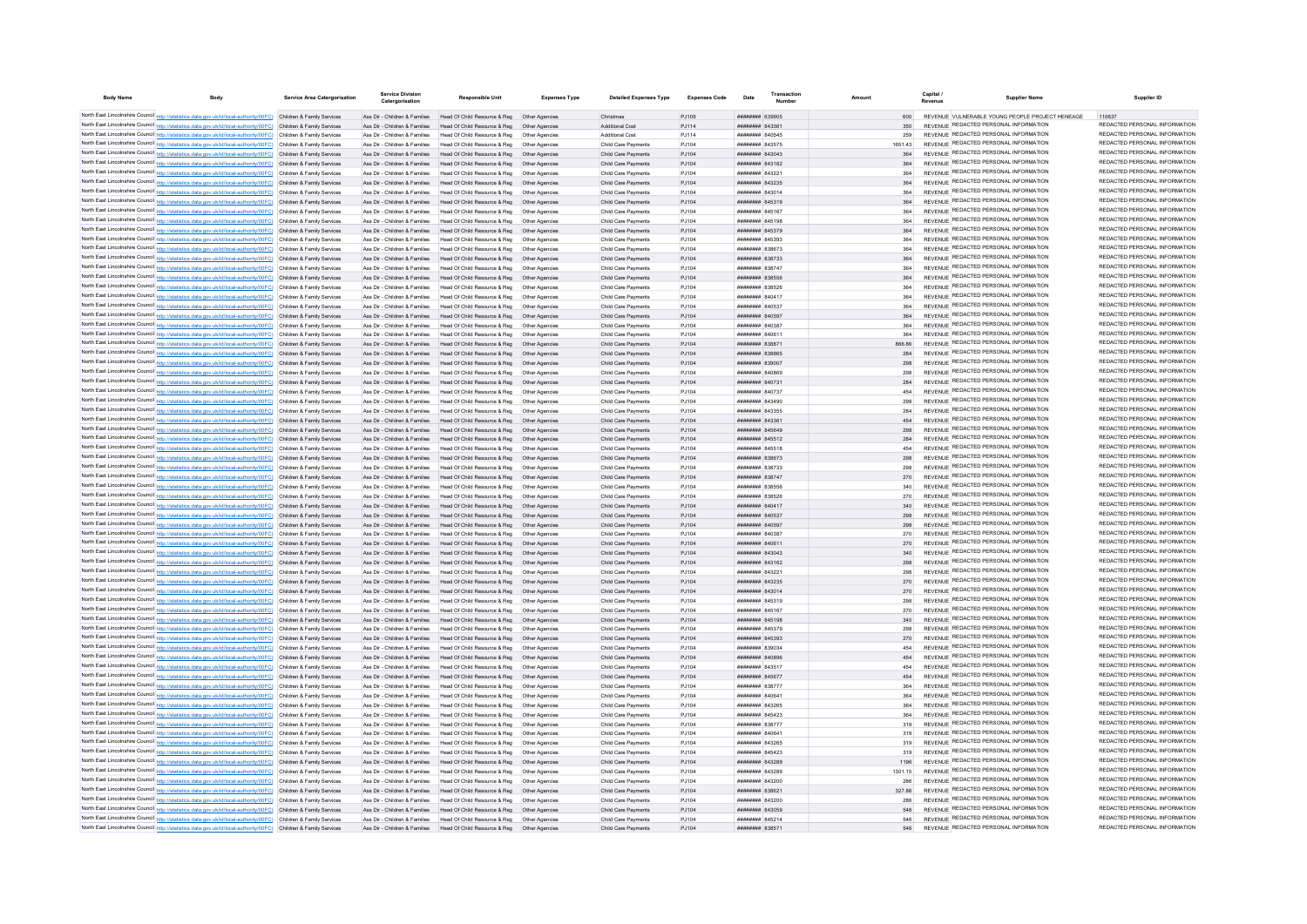| <b>Body Name</b> |                                                                                                                                                                                                                                        | Service Area Catergorisation | <b>Service Division</b><br>Catergorisation                     | <b>Responsible Unit</b>                                                                                                    | <b>Expenses Type</b>             | <b>Detailed Expenses Type</b>              | <b>Expenses Code</b> | Date                                            | Transaction |         |            | Capital /<br><b>Supplier Name</b><br>Revenue                                   | Supplier ID                                                    |
|------------------|----------------------------------------------------------------------------------------------------------------------------------------------------------------------------------------------------------------------------------------|------------------------------|----------------------------------------------------------------|----------------------------------------------------------------------------------------------------------------------------|----------------------------------|--------------------------------------------|----------------------|-------------------------------------------------|-------------|---------|------------|--------------------------------------------------------------------------------|----------------------------------------------------------------|
|                  | North East Lincolnshire Council http://statistics.data.gov.uk/id/local-authority/00FC) Children & Family Services                                                                                                                      |                              | Ass Dir - Children & Families                                  | Head Of Child Resource & Reg. Other Agencies                                                                               |                                  | Child Care Payments                        | P.1104               | <b>пппппппп</b> 840432                          |             |         | <b>546</b> | REVENUE REDACTED PERSONAL INFORMATION                                          | REDACTED PERSONAL INFORMATION                                  |
|                  | North East Lincolnshire Council http://statistics.data.gov.uk/id/local-authority/00FC) Children & Family Services                                                                                                                      |                              | Ass Dir - Children & Families                                  | Head Of Child Resource & Reg                                                                                               | Other Agencies                   | Child Care Payments                        | P.1104               | <b>пппппппп</b> 839083                          |             |         | 597 86     | REVENUE REDACTED PERSONAL INFORMATION                                          | REDACTED PERSONAL INFORMATION                                  |
|                  | North East Lincolnshire Council http://statistics.data.gov.uk/id/local-authority/00FC) Children & Family Services                                                                                                                      |                              | Ass Dir - Children & Families                                  | Head Of Child Resource & Reg                                                                                               | Other Anencies                   | Child Care Payments                        | P.1104               | ######## 83909                                  |             | 1156.57 |            | REVENUE REDACTED PERSONAL INFORMATION                                          | REDACTED PERSONAL INFORMATION                                  |
|                  | North East Lincolnshire Council http://statistics.data.gov.uk/id/local-authority/00FC) Children & Family Services                                                                                                                      |                              | Ass Dir - Children & Families                                  | Head Of Child Resource & Reg                                                                                               | Other Agencies                   | Child Care Payments                        | PJ104                | ######## 839040                                 |             |         | 1000       | REVENUE REDACTED PERSONAL INFORMATION                                          | REDACTED PERSONAL INFORMATION                                  |
|                  | North East Lincolnshire Council http://statistics.data.gov.uk/id/local-authority/00FC) Children & Family Services                                                                                                                      |                              | Ass Dir - Children & Families                                  | Head Of Child Resource & Reg                                                                                               | Other Agencies                   | Child Care Payments                        | PJ104                | <b>пппппппп</b> 840902                          |             |         | 500        | REVENUE REDACTED PERSONAL INFORMATION                                          | REDACTED PERSONAL INFORMATION                                  |
|                  | North East Lincolnshire Council http://statistics.data.gov.uk/id/local-authority/00FC) Children & Family Services                                                                                                                      |                              | Ass Dir - Children & Families                                  | Head Of Child Resource & Reg.                                                                                              | Other Agencies                   | Child Care Payments                        | PJ104                | <b>HHHHHHH</b> 840957                           |             |         | 352        | REVENUE REDACTED PERSONAL INFORMATION                                          | REDACTED PERSONAL INFORMATION                                  |
|                  | North East Lincolnshire Council http://statistics.data.gov.uk/id/local-authority/00FC) Children & Family Services                                                                                                                      |                              | Ass Dir - Children & Families                                  | Head Of Child Resource & Reg. Other Agencies                                                                               |                                  | Child Care Payments                        | P.1104               | <b>пппппппп</b> 843523                          |             |         | 500        | REVENUE REDACTED PERSONAL INFORMATION                                          | REDACTED PERSONAL INFORMATION                                  |
|                  | North East Lincolnshire Council http://statistics.data.gov.uk/id/local-authority/00FC) Children & Family Services                                                                                                                      |                              |                                                                | Ass Dir - Children & Families Head Of Child Resource & Reg Other Agencies                                                  |                                  | Child Care Payments                        | PJ104                | ######## 843579                                 |             |         | 352        | REVENUE REDACTED PERSONAL INFORMATION                                          | REDACTED PERSONAL INFORMATION                                  |
|                  | North East Lincolnshire Council http://statistics.data.gov.uk/id/local-authority/00FC) Children & Family Services                                                                                                                      |                              |                                                                | Ass Dir - Children & Families Head Of Child Resource & Reg Other Agencies                                                  |                                  | Child Care Payments                        | PJ104                | <b>иннинин</b> 845683                           |             |         | 500        | REVENUE REDACTED PERSONAL INFORMATION                                          | REDACTED PERSONAL INFORMATION                                  |
|                  | North East Lincolnshire Council http://statistics.data.gov.uk/id/local-authority/00FC) Children & Family Services                                                                                                                      |                              | Ass Dir - Children & Families                                  | Head Of Child Resource & Reg                                                                                               | Other Agencies                   | Child Care Payments                        | PJ104                | ######## 845742                                 |             |         |            | REVENUE REDACTED PERSONAL INFORMATION<br>REVENUE REDACTED PERSONAL INFORMATION | REDACTED PERSONAL INFORMATION<br>REDACTED PERSONAL INFORMATION |
|                  | North East Lincolnshire Council http://statistics.data.gov.uk/id/local-authority/00FC) Children & Family Services                                                                                                                      |                              | Ass Dir - Children & Families                                  | Head Of Child Resource & Reg                                                                                               | Other Agencies                   | Child Care Payments                        | PJ104                | ######## 845750                                 |             |         | 848.57     | REVENUE REDACTED PERSONAL INFORMATION                                          | REDACTED PERSONAL INFORMATION                                  |
|                  | North East Lincolnshire Council http://statistics.data.gov.uk/id/local-authority/00FC) Children & Family Services                                                                                                                      |                              | Ass Dir - Children & Families                                  | Head Of Child Resource & Reg                                                                                               | Other Agencies                   | Child Care Payments                        | P.1104               | E0239 RRHHHHH                                   |             |         | 284        | REVENUE REDACTED PERSONAL INFORMATION                                          | REDACTED PERSONAL INFORMATION                                  |
|                  | North East Lincolnshire Council http://statistics.data.gov.uk/id/local-authority/00FC) Children & Family Services                                                                                                                      |                              | Ass Dir - Children & Families<br>Ass Dir - Children & Families | Head Of Child Resource & Reg<br>Head Of Child Resource & Reg                                                               | Other Anencies                   | Child Care Payments<br>Child Care Payments | P.1104<br>PJ104      | <b>HRHHHHH RAOSS</b><br>####### 843514          |             |         | 284        | REVENUE REDACTED PERSONAL INFORMATION                                          | REDACTED PERSONAL INFORMATION                                  |
|                  | North East Lincolnshire Council http://statistics.data.gov.uk/id/local-authority/00FC) Children & Family Services<br>North East Lincolnshire Council http://statistics.data.gov.uk/id/local-authority/00FC) Children & Family Services |                              | Ass Dir - Children & Families                                  | Head Of Child Resource & Reg                                                                                               | Other Agencies                   | Child Care Payments                        | PJ104                | ####### 84574                                   |             |         | 284<br>270 | REVENUE REDACTED PERSONAL INFORMATION                                          | REDACTED PERSONAL INFORMATION                                  |
|                  | North East Lincolnshire Council http://statistics.data.gov.uk/id/local-authority/00FC) Children & Family Services                                                                                                                      |                              | Ass Dir - Children & Families                                  | Head Of Child Resource & Reg                                                                                               |                                  | Child Care Payments                        | PJ104                | ######## 83908                                  |             |         |            | REVENUE REDACTED PERSONAL INFORMATION                                          | REDACTED PERSONAL INFORMATION                                  |
|                  | North East Lincolnshire Council http://statistics.data.gov.uk/id/local-authority/00FC) Children & Family Services                                                                                                                      |                              | Ass Dir - Children & Families                                  | Head Of Child Resource & Reg                                                                                               | Other Agencies                   | Child Care Payments                        | PJ104                | <b>пппппппп</b> 838833                          |             |         | 352        | REVENUE REDACTED PERSONAL INFORMATION                                          | REDACTED PERSONAL INFORMATION                                  |
|                  | North East Lincolnshire Council http://statistics.data.gov.uk/id/local-authority/00FC) Children & Family Services                                                                                                                      |                              | Ass Dir - Children & Families                                  | Head Of Child Resource & Reg                                                                                               | Other Agencies                   | Child Care Payments                        | P.1104               | <b>HHHHHHH 840698</b>                           |             |         | 352        | REVENUE REDACTED PERSONAL INFORMATION                                          | REDACTED PERSONAL INFORMATION                                  |
|                  | North East Lincolnshire Council http://statistics.data.gov.uk/id/local-authority/00FC) Children & Family Services                                                                                                                      |                              | Ass Dir - Children & Families                                  | Head Of Child Resource & Reg                                                                                               | Other Agencies                   | Child Care Payments                        | PJ104                | <b>пппппппп</b> 843320                          |             |         | 352        | REVENUE REDACTED PERSONAL INFORMATION                                          | REDACTED PERSONAL INFORMATION                                  |
|                  | North East Lincolnshire Council http://statistics.data.gov.uk/id/local-authority/00FC) Children & Family Services                                                                                                                      |                              | Ass Dir - Children & Families                                  | Head Of Child Resource & Reg                                                                                               | Other Anencies                   | Child Care Payments                        | PJ104                | ####### 845477                                  |             |         | 352        | REVENUE REDACTED PERSONAL INFORMATION                                          | REDACTED PERSONAL INFORMATION                                  |
|                  | North East Lincolnshire Council http://statistics.data.gov.uk/id/local-authority/00FC) Children & Family Services                                                                                                                      |                              | Ass Dir - Children & Families                                  | Head Of Child Resource & Reg                                                                                               | Other Agencies                   | Child Care Payments                        | PJ104                | ####### 83884                                   |             |         | 298        | REVENUE REDACTED PERSONAL INFORMATION                                          | REDACTED PERSONAL INFORMATION                                  |
|                  | North East Lincolnshire Council http://statistics.data.gov.uk/id/local-authority/00FC) Children & Family Services                                                                                                                      |                              | Ass Dir - Children & Families                                  | Head Of Child Resource & Reg                                                                                               | Other Agencie                    | Child Care Payments                        | PJ104                | ######## 839006                                 |             |         | 284        | REVENUE REDACTED PERSONAL INFORMATION                                          | REDACTED PERSONAL INFORMATION                                  |
|                  | North East Lincolnshire Council http://statistics.data.gov.uk/id/local-authority/00FC) Children & Family Services                                                                                                                      |                              | Ass Dir - Children & Families                                  | Head Of Child Resource & Reg                                                                                               | Other Agencies                   | Child Care Payments                        | PJ104                | ######## 840868                                 |             |         | 284        | REVENUE REDACTED PERSONAL INFORMATION                                          | REDACTED PERSONAL INFORMATION                                  |
|                  | North East Lincolnshire Council http://statistics.data.gov.uk/id/local-authority/00FC) Children & Family Services                                                                                                                      |                              | Ass Dir - Children & Families                                  | Head Of Child Resource & Reg                                                                                               | Other Agencies                   | Child Care Payments                        | P.1104               | <b>HHHHHHH 840711</b>                           |             |         | 298        | REVENUE REDACTED PERSONAL INFORMATION                                          | REDACTED PERSONAL INFORMATION                                  |
|                  | North East Lincolnshire Council http://statistics.data.gov.uk/id/local-authority/00FC) Children & Family Services                                                                                                                      |                              | Ass Dir - Children & Families                                  | Head Of Child Resource & Reg                                                                                               | Other Agencie                    | Child Care Payments                        | P.1104               | ппинини 843489                                  |             |         | 284        | REVENUE REDACTED PERSONAL INFORMATION                                          | REDACTED PERSONAL INFORMATION<br>REDACTED PERSONAL INFORMATION |
|                  | North East Lincolnshire Council http://statistics.data.gov.uk/id/local-authority/00FC) Children & Family Services                                                                                                                      |                              | Ass Dir - Children & Families                                  | Head Of Child Resource & Reg                                                                                               | Other Agencies                   | Child Care Payments                        | PJ104                | ######## 843334                                 |             |         | 298        | REVENUE REDACTED PERSONAL INFORMATION<br>REVENUE REDACTED PERSONAL INFORMATION | REDACTED PERSONAL INFORMATION                                  |
|                  | North East Lincolnshire Council http://statistics.data.gov.uk/id/local-authority/00FC) Children & Family Services                                                                                                                      |                              | Ass Dir - Children & Families                                  | Head Of Child Resource & Reg                                                                                               | Other Agencie                    | Child Care Payments                        | PJ104                | ####### 845648                                  |             |         | 284        | REVENUE REDACTED PERSONAL INFORMATION                                          | REDACTED PERSONAL INFORMATION                                  |
|                  | North East Lincolnshire Council http://statistics.data.gov.uk/id/local-authority/00FC) Children & Family Services                                                                                                                      |                              | Ass Dir - Children & Families<br>Ass Dir - Children & Families | Head Of Child Resource & Reg                                                                                               | Other Agencie                    | Child Care Payments                        | PJ104                | ######## 845492<br>######## 838929              |             |         | 298<br>364 | REVENUE REDACTED PERSONAL INFORMATION                                          | REDACTED PERSONAL INFORMATION                                  |
|                  | North East Lincolnshire Council http://statistics.data.gov.uk/id/local-authority/00FC) Children & Family Services<br>North East Lincolnshire Council http://statistics.data.gov.uk/id/local-authority/00FC) Children & Family Services |                              | Ass Dir - Children & Families                                  | Head Of Child Resource & Reg<br>Head Of Child Resource & Reg                                                               | Other Agencies                   | Child Care Payments<br>Child Care Payments | PJ104<br>PJ104       | <b>HHHHHHH</b> 840795                           |             |         | 364        | REVENUE REDACTED PERSONAL INFORMATION                                          | REDACTED PERSONAL INFORMATION                                  |
|                  | North East Lincolnshire Council http://statistics.data.gov.uk/id/local-authority/00FC) Children & Family Services                                                                                                                      |                              | Ass Dir - Children & Families                                  | Head Of Child Resource & Reg                                                                                               | Other Anencies                   | Child Care Payments                        | PJ104                | <b>пппппппп</b> 843416                          |             |         | 364        | REVENUE REDACTED PERSONAL INFORMATION                                          | REDACTED PERSONAL INFORMATION                                  |
|                  | North East Lincolnshire Council http://statistics.data.gov.uk/id/local-authority/00FC) Children & Family Services                                                                                                                      |                              |                                                                | Ass Dir - Children & Families Head Of Child Resource & Reg. Other Agencies                                                 |                                  | Child Care Payments                        | P.1104               | <b>пппппппп</b> 845574                          |             |         | 364        | REVENUE REDACTED PERSONAL INFORMATION                                          | REDACTED PERSONAL INFORMATION                                  |
|                  | North East Lincolnshire Council http://statistics.data.gov.uk/id/local-authority/00FC) Children & Family Services                                                                                                                      |                              |                                                                | Ass Dir - Children & Families Head Of Child Resource & Reg   Other Agencies                                                |                                  | Child Care Payments                        | P.1104               | <b>иннинин</b> 838929                           |             |         | 284        | REVENUE REDACTED PERSONAL INFORMATION                                          | REDACTED PERSONAL INFORMATION                                  |
|                  | North East Lincolnshire Council http://statistics.data.gov.uk/id/local-authority/00FC) Children & Family Services                                                                                                                      |                              |                                                                | Ass Dir - Children & Families Head Of Child Resource & Reg                                                                 | Other Anencies                   | Child Care Payments                        | P.1104               | <b>HHHHHHH</b> 840795                           |             |         | 284        | REVENUE REDACTED PERSONAL INFORMATION                                          | REDACTED PERSONAL INFORMATION                                  |
|                  | North East Lincolnshire Council http://statistics.data.gov.uk/id/local-authority/00FC) Children & Family Services                                                                                                                      |                              | Ass Dir - Children & Families                                  | Head Of Child Resource & Reg                                                                                               | Other Agencies                   | Child Care Payments                        | PJ104                | ######## 843416                                 |             |         | 284        | REVENUE REDACTED PERSONAL INFORMATION                                          | REDACTED PERSONAL INFORMATION                                  |
|                  | North East Lincolnshire Council http://statistics.data.gov.uk/id/local-authority/00FC) Children & Family Services                                                                                                                      |                              |                                                                | Ass Dir - Children & Families Head Of Child Resource & Reg                                                                 | Other Agencies                   | Child Care Payments                        | P.1104               | <b>пппппппп</b> 845574                          |             |         | 284        | REVENUE REDACTED PERSONAL INFORMATION                                          | REDACTED PERSONAL INFORMATION                                  |
|                  | North East Lincolnshire Council http://statistics.data.gov.uk/id/local-authority/00FC) Children & Family Services                                                                                                                      |                              | Ass Dir - Children & Families                                  | Head Of Child Resource & Reg                                                                                               | Other Anencies                   | Child Care Payments                        | P.1104               | <b>пппппппп</b> 838522                          |             |         | 338        | REVENUE REDACTED PERSONAL INFORMATION                                          | REDACTED PERSONAL INFORMATION                                  |
|                  | North East Lincolnshire Council http://statistics.data.gov.uk/id/local-authority/00FC) Children & Family Services                                                                                                                      |                              | Ass Dir - Children & Families                                  | Head Of Child Resource & Reg                                                                                               | Other Anencies                   | Child Care Payments                        | P.1104               | <b><i>BBBBBBBB</i></b> 838522                   |             |         | 276.71     | REVENUE REDACTED PERSONAL INFORMATION                                          | REDACTED PERSONAL INFORMATION                                  |
|                  | North East Lincolnshire Council http://statistics.data.gov.uk/id/local-authority/00FC) Children & Family Services                                                                                                                      |                              | Ass Dir - Children & Families                                  | Head Of Child Resource & Reg                                                                                               | Other Agencies                   | Child Care Payments                        | P.1104               | <b>пппппппп</b> 839092                          |             |         | 995 71     | REVENUE REDACTED PERSONAL INFORMATION                                          | REDACTED PERSONAL INFORMATION                                  |
|                  | North East Lincolnshire Council http://statistics.data.gov.uk/id/local-authority/00FC) Children & Family Services                                                                                                                      |                              | Ass Dir - Children & Families                                  | Head Of Child Resource & Reg.                                                                                              | Other Anencies                   | Child Care Payments                        | P.1104               | <b>пппппппп</b> 83897                           |             |         | 340        | REVENUE REDACTED PERSONAL INFORMATION                                          | REDACTED PERSONAL INFORMATION<br>REDACTED PERSONAL INFORMATION |
|                  | North East Lincolnshire Council http://statistics.data.gov.uk/id/local-authority/00FC) Children & Family Services                                                                                                                      |                              | Ass Dir - Children & Families                                  | Head Of Child Resource & Reg                                                                                               |                                  | Child Care Payments                        | PJ104                | 84084 HERRHH                                    |             |         |            | REVENUE REDACTED PERSONAL INFORMATION<br>REVENUE REDACTED PERSONAL INFORMATION | REDACTED PERSONAL INFORMATION                                  |
|                  | North East Lincolnshire Council http://statistics.data.gov.uk/id/local-authority/00FC) Children & Family Services                                                                                                                      |                              | Ass Dir - Children & Families                                  | Head Of Child Resource & Reg                                                                                               | Other Agencies                   | Child Care Payments                        | PJ104                | <b>пппппппп</b> 843463                          |             |         | 340        | REVENUE REDACTED PERSONAL INFORMATION                                          | REDACTED PERSONAL INFORMATION                                  |
|                  | North East Lincolnshire Council http://statistics.data.gov.uk/id/local-authority/00FC) Children & Family Services                                                                                                                      |                              | Ass Dir - Children & Families                                  | Head Of Child Resource & Reg                                                                                               | Other Agencies                   | Child Care Payments                        | PJ104                | <b>пппппппп</b> 845622                          |             |         | 340        | REVENUE REDACTED PERSONAL INFORMATION                                          | REDACTED PERSONAL INFORMATION                                  |
|                  | North East Lincolnshire Council http://statistics.data.gov.uk/id/local-authority/00FC) Children & Family Services<br>North East Lincolnshire Council http://statistics.data.gov.uk/id/local-authority/00FC) Children & Family Services |                              | Ass Dir - Children & Families<br>Ass Dir - Children & Families | Head Of Child Resource & Reg<br>Head Of Child Resource & Reg                                                               | Other Anencies<br>Other Anencies | Child Care Payments<br>Child Care Payments | P.1104<br>PJ104      | <b><i>BREAGHAN 838977</i></b><br>ниннини влова- |             |         | 340<br>340 | REVENUE REDACTED PERSONAL INFORMATION                                          | REDACTED PERSONAL INFORMATION                                  |
|                  | North East Lincolnshire Council http://statistics.data.gov.uk/id/local-authority/00FC) Children & Family Services                                                                                                                      |                              | Ass Dir - Children & Families                                  | Head Of Child Resource & Reg                                                                                               | Other Agencies                   | Child Care Payments                        | PJ104                | <b>пппппппп</b> 843463                          |             |         | 340        | REVENUE REDACTED PERSONAL INFORMATION                                          | REDACTED PERSONAL INFORMATION                                  |
|                  | North East Lincolnshire Council http://statistics.data.gov.uk/id/local-authority/00FC) Children & Family Services                                                                                                                      |                              | Ass Dir - Children & Families                                  | Head Of Child Resource & Reg                                                                                               | Other Agencie                    | Child Care Payments                        | PJ104                | ######## 845622                                 |             |         |            | REVENUE REDACTED PERSONAL INFORMATION                                          | REDACTED PERSONAL INFORMATION                                  |
|                  | North East Lincolnshire Council http://statistics.data.gov.uk/id/local-authority/00FC) Children & Family Services                                                                                                                      |                              | Ass Dir - Children & Families                                  | Head Of Child Resource & Reg                                                                                               | Other Agencies                   | Child Care Payments                        | PJ104                | ######## 838902                                 |             |         | 284        | REVENUE REDACTED PERSONAL INFORMATION                                          | REDACTED PERSONAL INFORMATION                                  |
|                  | North East Lincolnshire Council http://statistics.data.gov.uk/id/local-authority/00FC) Children & Family Services                                                                                                                      |                              | Ass Dir - Children & Families                                  | Head Of Child Resource & Reg                                                                                               | Other Anencies                   | Child Care Payments                        | P.1104               | <b><i>BRENHHHH BAO768</i></b>                   |             |         | 284        | REVENUE REDACTED PERSONAL INFORMATION                                          | REDACTED PERSONAL INFORMATION                                  |
|                  | North East Lincolnshire Council http://statistics.data.gov.uk/id/local-authority/00FC) Children & Family Services                                                                                                                      |                              | Ass Dir - Children & Families                                  | Head Of Child Resource & Reg                                                                                               | Other Agencie                    | Child Care Payments                        | P.1104               | <b>пппппппп</b> 843390                          |             |         | 284        | REVENUE REDACTED PERSONAL INFORMATION                                          | REDACTED PERSONAL INFORMATION                                  |
|                  | North East Lincolnshire Council http://statistics.data.gov.uk/id/local-authority/00FC) Children & Family Services                                                                                                                      |                              | Ass Dir - Children & Families                                  | Head Of Child Resource & Reg                                                                                               | Other Agencies                   | Child Care Payments                        | PJ104                | ####### 845549                                  |             |         | 284        | REVENUE REDACTED PERSONAL INFORMATION                                          | REDACTED PERSONAL INFORMATION                                  |
|                  | North East Lincolnshire Council http://statistics.data.gov.uk/id/local-authority/00FC) Children & Family Services                                                                                                                      |                              | Ass Dir - Children & Families                                  | Head Of Child Resource & Reg                                                                                               | Other Agencie                    | Child Care Payments                        | PJ104                | ####### 845202                                  |             |         | 553.43     | REVENUE REDACTED PERSONAL INFORMATION                                          | REDACTED PERSONAL INFORMATION                                  |
|                  | North East Lincolnshire Council http://statistics.data.gov.uk/id/local-authority/00FC) Children & Family Services                                                                                                                      |                              | Ass Dir - Children & Families                                  | Head Of Child Resource & Reg                                                                                               |                                  | Child Care Payments                        | PJ104                | ####### 845168                                  |             |         | 364        | REVENUE REDACTED PERSONAL INFORMATION                                          | REDACTED PERSONAL INFORMATION                                  |
|                  | North East Lincolnshire Council http://statistics.data.gov.uk/id/local-authority/00FC) Children & Family Services                                                                                                                      |                              | Ass Dir - Children & Families                                  | Head Of Child Resource & Reg                                                                                               | Other Agencie                    | Child Care Payments                        | PJ104                | <b>HHHHHHH</b> 845168                           |             |         | 340        | REVENUE REDACTED PERSONAL INFORMATION                                          | REDACTED PERSONAL INFORMATION                                  |
|                  | North East Lincolnshire Council http://statistics.data.gov.uk/id/local-authority/00FC) Children & Family Services                                                                                                                      |                              | Ass Dir - Children & Families                                  | Head Of Child Resource & Reg  Other Agencies                                                                               |                                  | Child Care Payments                        | P.1104               | <b>HHHHHHH 845744</b>                           |             |         | 462.86     | REVENUE REDACTED PERSONAL INFORMATION                                          | REDACTED PERSONAL INFORMATION                                  |
|                  | North East Lincolnshire Council http://statistics.data.gov.uk/id/local-authority/00FC) Children & Family Services                                                                                                                      |                              |                                                                | Ass Dir - Children & Families Head Of Child Resource & Reg                                                                 | Other Agencies                   | Child Care Payments                        | P.1104               | <b>ППИНИНИ 845316</b>                           |             |         | 655 71     | REVENUE REDACTED PERSONAL INFORMATION                                          | REDACTED PERSONAL INFORMATION<br>REDACTED PERSONAL INFORMATION |
|                  | North East Lincolnshire Council http://statistics.data.gov.uk/id/local-authority/00FC) Children & Family Services                                                                                                                      |                              |                                                                | Ass Dir - Children & Families Head Of Child Resource & Reg Other Agencies                                                  |                                  | Child Care Payments                        | PJ104                | ######## 838522                                 |             |         | 338        | REVENUE REDACTED PERSONAL INFORMATION<br>REVENUE REDACTED PERSONAL INFORMATION | REDACTED PERSONAL INFORMATION                                  |
|                  | North East Lincolnshire Council http://statistics.data.gov.uk/id/local-authority/00FC) Children & Family Services                                                                                                                      |                              |                                                                | Ass Dir - Children & Families Head Of Child Resource & Reg Other Agencies                                                  |                                  | Child Care Payments                        | PJ104                | ####### 838522                                  |             |         | 276.71     | REVENUE REDACTED PERSONAL INFORMATION                                          | REDACTED PERSONAL INFORMATION                                  |
|                  | North East Lincolnshire Council http://statistics.data.gov.uk/id/local-authority/00FC) Children & Family Services                                                                                                                      |                              | Ass Dir - Children & Families                                  | Ass Dir - Children & Families Head Of Child Resource & Reg Other Agencies                                                  |                                  | Contract Plus                              | PJ135<br>PJ135       | ######## 838675<br>######## 838709              |             |         | 315        | REVENUE REDACTED PERSONAL INFORMATION                                          | REDACTED PERSONAL INFORMATION                                  |
|                  | North East Lincolnshire Council http://statistics.data.gov.uk/id/local-authority/00FC) Children & Family Services<br>North East Lincolnshire Council http://statistics.data.gov.uk/id/local-authority/00FC) Children & Family Services |                              |                                                                | Head Of Child Resource & Reg   Other Agencies<br>Ass Dir - Children & Families Head Of Child Resource & Reg Other Agencies |                                  | Contract Plus<br>Contract Plus             | PJ135                | ######## 838719                                 |             |         | 315        | REVENUE REDACTED PERSONAL INFORMATION                                          | REDACTED PERSONAL INFORMATION                                  |
|                  | North East Lincolnshire Council http://statistics.data.gov.uk/id/local-authority/00FC) Children & Family Services                                                                                                                      |                              | Ass Dir - Children & Families                                  | Head Of Child Resource & Reg  Other Agencies                                                                               |                                  | Contract Plus                              | PJ135                | <b>пппппппп</b> 838743                          |             |         | 315        | REVENUE REDACTED PERSONAL INFORMATION                                          | REDACTED PERSONAL INFORMATION                                  |
|                  | North East Lincolnshire Council http://statistics.data.gov.uk/id/local-authority/00FC) Children & Family Services                                                                                                                      |                              |                                                                | Ass Dir - Children & Families Head Of Child Resource & Reg                                                                 | Other Agencies                   | Contract Plus                              | PJ135                | ######## 838587                                 |             |         | 315        | REVENUE REDACTED PERSONAL INFORMATION                                          | REDACTED PERSONAL INFORMATION                                  |
|                  | North East Lincolnshire Council http://statistics.data.gov.uk/id/local-authority/00FC) Children & Family Services                                                                                                                      |                              | Ass Dir - Children & Families                                  | Head Of Child Resource & Reg                                                                                               | Other Agencie                    | Contract Plus                              | PJ135                | ####### 83859                                   |             |         | 315        | REVENUE REDACTED PERSONAL INFORMATION                                          | REDACTED PERSONAL INFORMATION                                  |
|                  | North East Lincolnshire Council http://statistics.data.gov.uk/id/local-authority/00FC) Children & Family Services                                                                                                                      |                              | Ass Dir - Children & Families                                  | Head Of Child Resource & Reg                                                                                               | Other Agencies                   | Contract Plus                              | PJ135                | ######## 838604                                 |             |         | 315        | REVENUE REDACTED PERSONAL INFORMATION                                          | REDACTED PERSONAL INFORMATION                                  |
|                  | North East Lincolnshire Council http://statistics.data.gov.uk/id/local-authority/00FC) Children & Family Services                                                                                                                      |                              | Ass Dir - Children & Families                                  | Head Of Child Resource & Reg                                                                                               |                                  | Contract Plus                              | PJ135                | ######## 838617                                 |             |         |            | <b>REVENUE REDACTED PERSONAL INFORMATION</b>                                   | REDACTED PERSONAL INFORMATION                                  |
|                  | North East Lincolnshire Council http://statistics.data.gov.uk/id/local-authority/00FC) Children & Family Services                                                                                                                      |                              | Ass Dir - Children & Families                                  | Head Of Child Resource & Reg   Other Agencies                                                                              |                                  | Contract Plus                              | PJ135                | <b><i>HHHHHHH 838621</i></b>                    |             |         | 315        | REVENUE REDACTED PERSONAL INFORMATION                                          | REDACTED PERSONAL INFORMATION                                  |
|                  | North East Lincolnshire Council http://statistics.data.gov.uk/id/local-authority/00FC). Children & Family Services                                                                                                                     |                              | Ass Dir - Children & Families                                  | Head Of Child Resource & Reg                                                                                               | Other Anencies                   | Contract Plus                              | PJ135                | HHHHHHH R38842                                  |             |         | 315        | REVENUE REDACTED PERSONAL INFORMATION                                          | REDACTED PERSONAL INFORMATION                                  |
|                  | North East Lincolnshire Council http://statistics.data.gov.uk/id/local-authority/00FC) Children & Family Services                                                                                                                      |                              |                                                                | Ass Dir - Children & Families Head Of Child Resource & Reg. Other Agencies                                                 |                                  | Contract Plus                              | P.1135               | <b><i>BRENHHHH</i></b> 838557                   |             |         | 315        | REVENUE REDACTED PERSONAL INFORMATION                                          | REDACTED PERSONAL INFORMATION                                  |
|                  | North East Lincolnshire Council http://statistics.data.gov.uk/id/local-authority/00FC) Children & Family Services                                                                                                                      |                              | Ass Dir - Children & Families                                  | Head Of Child Resource & Reg.                                                                                              | Other Agencies                   | Contract Plus                              | P.1135               | <b>пппппппп</b> 838524                          |             |         | 315        | REVENUE REDACTED PERSONAL INFORMATION                                          | REDACTED PERSONAL INFORMATION                                  |
|                  | North East Lincolnshire Council http://statistics.data.gov.uk/id/local-authority/00FC) Children & Family Services                                                                                                                      |                              |                                                                | Ass Dir - Children & Families Head Of Child Resource & Reg. Other Agencies                                                 |                                  | Contract Plus                              | PJ135                | ######## 838537                                 |             |         | 315        | REVENUE REDACTED PERSONAL INFORMATION                                          | REDACTED PERSONAL INFORMATION                                  |
|                  | North East Lincolnshire Council http://statistics.data.gov.uk/id/local-authority/00FC) Children & Family Services                                                                                                                      |                              | Ass Dir - Children & Families                                  | Head Of Child Resource & Reg                                                                                               | Other Agencie                    | Contract Plus                              | PJ135                | ######## 838572                                 |             |         | 315        | REVENUE REDACTED PERSONAL INFORMATION                                          | REDACTED PERSONAL INFORMATION<br>REDACTED PERSONAL INFORMATION |
|                  | North East Lincolnshire Council http://statistics.data.gov.uk/id/local-authority/00FC) Children & Family Services                                                                                                                      |                              |                                                                | Ass Dir - Children & Families Head Of Child Resource & Reg Other Agencies                                                  |                                  | Contract Plus                              | PJ135                | <b><i>BRENHHHH 838573</i></b>                   |             |         | 315        | REVENUE REDACTED PERSONAL INFORMATION                                          | REDACTED PERSONAL INFORMATION                                  |
|                  | North East Lincolnshire Council http://statistics.data.gov.uk/id/local-authority/00FC) Children & Family Services                                                                                                                      |                              | Ass Dir - Children & Families                                  | Head Of Child Resource & Reg                                                                                               | Other Agencie                    | Contract Plus                              | PJ135                | <b>ПЕВЕННИЯ</b> 840418                          |             |         | 315        | REVENUE REDACTED PERSONAL INFORMATION<br>REVENUE REDACTED PERSONAL INFORMATION | REDACTED PERSONAL INFORMATION                                  |
|                  | North East Lincolnshire Council http://statistics.data.gov.uk/id/local-authority/00FC) Children & Family Services<br>North East Lincolnshire Council http://statistics.data.gov.uk/id/local-authority/00FC) Children & Family Services |                              | Ass Dir - Children & Families                                  | Ass Dir - Children & Families Head Of Child Resource & Reg. Other Agencies<br>Head Of Child Resource & Reg                 | Other Anencie                    | Contract Plus<br>Contract Plus             | P.1135<br>P.1135     | <b>пппппппп</b> 840433<br>ниннини вараза        |             |         | 315<br>315 | REVENUE REDACTED PERSONAL INFORMATION                                          | REDACTED PERSONAL INFORMATION                                  |
|                  |                                                                                                                                                                                                                                        |                              |                                                                |                                                                                                                            |                                  |                                            |                      |                                                 |             |         |            |                                                                                |                                                                |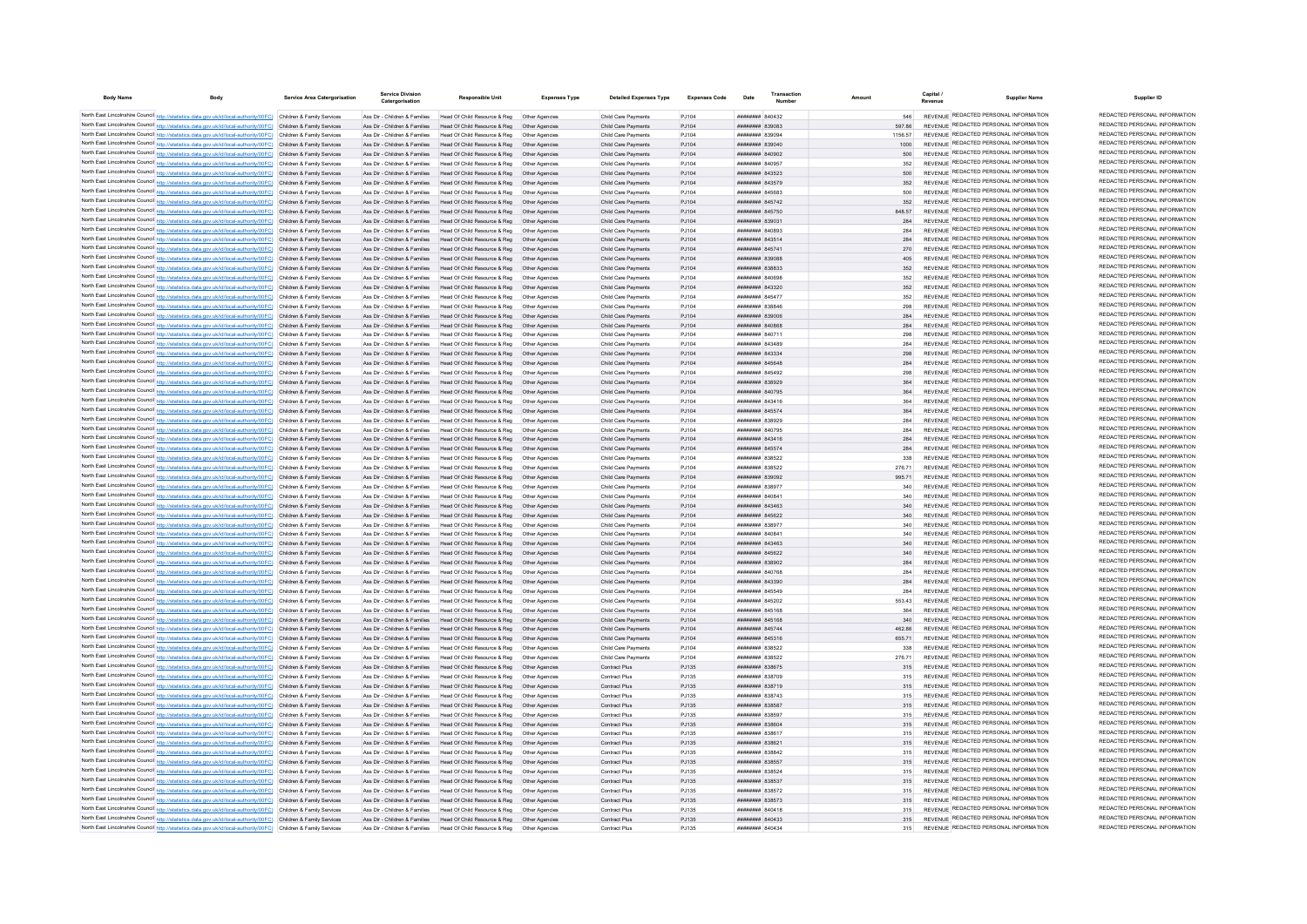| <b>Body Name</b> |                                                                                                                                                                                                                                        | Service Area Catergorisation | <b>Service Division</b><br>Catergorisation                     | <b>Responsible Unit</b>                                                                                                                                 | <b>Expenses Type</b> | <b>Detailed Expenses Type</b>                      | <b>Expenses Code</b> | Date                                            | Transaction |                  | Capital /<br><b>Supplier Name</b><br>Revenue                                   | Supplier ID                                                    |
|------------------|----------------------------------------------------------------------------------------------------------------------------------------------------------------------------------------------------------------------------------------|------------------------------|----------------------------------------------------------------|---------------------------------------------------------------------------------------------------------------------------------------------------------|----------------------|----------------------------------------------------|----------------------|-------------------------------------------------|-------------|------------------|--------------------------------------------------------------------------------|----------------------------------------------------------------|
|                  | North East Lincolnshire Council http://statistics.data.gov.uk/id/local-authority/00FC) Children & Family Services                                                                                                                      |                              |                                                                | Ass Dir - Children & Families Head Of Child Resource & Reg. Other Agencies                                                                              |                      | Contract Plus                                      | P.1135               | HHHHHHH 840448                                  |             | 315              | REVENUE REDACTED PERSONAL INFORMATION                                          | REDACTED PERSONAL INFORMATION                                  |
|                  | North East Lincolnshire Council http://statistics.data.gov.uk/id/local-authority/00FC) Children & Family Services                                                                                                                      |                              | Ass Dir - Children & Families                                  | Head Of Child Resource & Reg. Other Agencies                                                                                                            |                      | Contract Plus                                      | P.1135               | <b>########</b> 840458                          |             | 315              | REVENUE REDACTED PERSONAL INFORMATION                                          | REDACTED PERSONAL INFORMATION                                  |
|                  | North East Lincolnshire Council http://statistics.data.gov.uk/id/local-authority/00FC) Children & Family Services                                                                                                                      |                              | Ass Dir - Children & Families                                  | Head Of Child Resource & Reg. Other Agencies                                                                                                            |                      | Contract Plus                                      | P.1135               | <b>HHHHHHH</b> 840465                           |             |                  | REVENUE REDACTED PERSONAL INFORMATION                                          | REDACTED PERSONAL INFORMATION                                  |
|                  | North East Lincolnshire Council http://statistics.data.gov.uk/id/local-authority/00FC) Children & Family Services                                                                                                                      |                              | Ass Dir - Children & Families                                  | Head Of Child Resource & Reg                                                                                                                            | Other Agencies       | Contract Plus                                      | PJ135                | <b>HHHHHHH 840479</b>                           |             |                  | REVENUE REDACTED PERSONAL INFORMATION                                          | REDACTED PERSONAL INFORMATION                                  |
|                  | North East Lincolnshire Council http://statistics.data.gov.uk/id/local-authority/00FC) Children & Family Services                                                                                                                      |                              | Ass Dir - Children & Families                                  | Head Of Child Resource & Reg  Other Agencies                                                                                                            |                      | Contract Plus                                      | PJ135                | HHHHHHH 840482                                  |             | 315              | REVENUE REDACTED PERSONAL INFORMATION                                          | REDACTED PERSONAL INFORMATION                                  |
|                  | North East Lincolnshire Council http://statistics.data.gov.uk/id/local-authority/00FC) Children & Family Services                                                                                                                      |                              | Ass Dir - Children & Families                                  | Head Of Child Resource & Reg                                                                                                                            | Other Anencies       | Contract Plus                                      | PJ135                | BEZONA HHHHHHH                                  |             | 315              | REVENUE REDACTED PERSONAL INFORMATION                                          | REDACTED PERSONAL INFORMATION                                  |
|                  | North East Lincolnshire Council http://statistics.data.gov.uk/id/local-authority/00FC) Children & Family Services                                                                                                                      |                              |                                                                | Ass Dir - Children & Families Head Of Child Resource & Reg Other Agencies                                                                               |                      | Contract Plus                                      | P.1135               | <b>пппппппп</b> 840386                          |             | 315              | REVENUE REDACTED PERSONAL INFORMATION                                          | REDACTED PERSONAL INFORMATION                                  |
|                  | North East Lincolnshire Council http://statistics.data.gov.uk/id/local-authority/00FC) Children & Family Services                                                                                                                      |                              |                                                                | Ass Dir - Children & Families Head Of Child Resource & Reg  Other Agencies                                                                              |                      | Contract Plus                                      | PJ135                | ######## 840573                                 |             | 315              | REVENUE REDACTED PERSONAL INFORMATION                                          | REDACTED PERSONAL INFORMATION                                  |
|                  | North East Lincolnshire Council http://statistics.data.gov.uk/id/local-authority/00FC) Children & Family Services                                                                                                                      |                              |                                                                | Ass Dir - Children & Families Head Of Child Resource & Reg Other Agencies                                                                               |                      | Contract Plus                                      | PJ135                | ######## 840583                                 |             | 315              | REVENUE REDACTED PERSONAL INFORMATION                                          | REDACTED PERSONAL INFORMATION                                  |
|                  | North East Lincolnshire Council http://statistics.data.gov.uk/id/local-authority/00FC) Children & Family Services                                                                                                                      |                              | Ass Dir - Children & Families                                  | Head Of Child Resource & Reg  Other Agencies                                                                                                            |                      | Contract Plus                                      | PJ135                | ######## 840399                                 |             | 315              | REVENUE REDACTED PERSONAL INFORMATION                                          | REDACTED PERSONAL INFORMATION<br>REDACTED PERSONAL INFORMATION |
|                  | North East Lincolnshire Council http://statistics.data.gov.uk/id/local-authority/00FC) Children & Family Services                                                                                                                      |                              |                                                                | Ass Dir - Children & Families Head Of Child Resource & Reg Other Agencies                                                                               |                      | <b>Contract Plus</b>                               | PJ135                | ######## 840607                                 |             | 315              | REVENUE REDACTED PERSONAL INFORMATION<br>REVENUE REDACTED PERSONAL INFORMATION | REDACTED PERSONAL INFORMATION                                  |
|                  | North East Lincolnshire Council http://statistics.data.gov.uk/id/local-authority/00FC) Children & Family Services                                                                                                                      |                              | Ass Dir - Children & Families                                  | Head Of Child Resource & Reg  Other Agencies                                                                                                            |                      | Contract Plus                                      | P.1135               | <b>HHHHHHH 84070</b>                            |             | 315              | REVENUE REDACTED PERSONAL INFORMATION                                          | REDACTED PERSONAL INFORMATION                                  |
|                  | North East Lincolnshire Council http://statistics.data.gov.uk/id/local-authority/00FC) Children & Family Services<br>North East Lincolnshire Council http://statistics.data.gov.uk/id/local-authority/00FC) Children & Family Services |                              | Ass Dir - Children & Families                                  | Ass Dir - Children & Families Head Of Child Resource & Reg. Other Agencies<br>Head Of Child Resource & Reg                                              | Other Anencies       | Contract Plus                                      | P.1135<br>P.1135     | <b>пппнннн</b> 843044<br><b>иннинин</b> 843060  |             | 315<br>315       | REVENUE REDACTED PERSONAL INFORMATION                                          | REDACTED PERSONAL INFORMATION                                  |
|                  | North East Lincolnshire Council http://statistics.data.gov.uk/id/local-authority/00FC) Children & Family Services                                                                                                                      |                              | Ass Dir - Children & Families                                  | Head Of Child Resource & Reg                                                                                                                            |                      | Contract Plus<br>Contract Plus                     | PJ135                | ######## 84306                                  |             |                  | REVENUE REDACTED PERSONAL INFORMATION                                          | REDACTED PERSONAL INFORMATION                                  |
|                  | North East Lincolnshire Council http://statistics.data.gov.uk/id/local-authority/00FC) Children & Family Services                                                                                                                      |                              | Ass Dir - Children & Families                                  | Head Of Child Resource & Reg                                                                                                                            |                      | Contract Plus                                      | PJ135                | ######## 843075                                 |             |                  | REVENUE REDACTED PERSONAL INFORMATION                                          | REDACTED PERSONAL INFORMATION                                  |
|                  | North East Lincolnshire Council http://statistics.data.gov.uk/id/local-authority/00FC) Children & Family Services                                                                                                                      |                              | Ass Dir - Children & Families                                  | Head Of Child Resource & Reg                                                                                                                            | Other Agencies       | Contract Plus                                      | PJ135                | <b>пппппппп</b> 843085                          |             | 315              | REVENUE REDACTED PERSONAL INFORMATION                                          | REDACTED PERSONAL INFORMATION                                  |
|                  | North East Lincolnshire Council http://statistics.data.gov.uk/id/local-authority/00FC) Children & Family Services                                                                                                                      |                              | Ass Dir - Children & Families                                  | Head Of Child Resource & Reg. Other Agencies                                                                                                            |                      | Contract Plus                                      | P.1135               | <b>пппппппп</b> 843092                          |             | 315              | REVENUE REDACTED PERSONAL INFORMATION                                          | REDACTED PERSONAL INFORMATION                                  |
|                  | North East Lincolnshire Council http://statistics.data.gov.uk/id/local-authority/00FC) Children & Family Services                                                                                                                      |                              | Ass Dir - Children & Families                                  | Head Of Child Resource & Reg                                                                                                                            | Other Agencies       | Contract Plus                                      | PJ135                | <b>HHHHHHH 843105</b>                           |             | 315              | REVENUE REDACTED PERSONAL INFORMATION                                          | REDACTED PERSONAL INFORMATION                                  |
|                  | North East Lincolnshire Council http://statistics.data.gov.uk/id/local-authority/00FC) Children & Family Services                                                                                                                      |                              | Ass Dir - Children & Families                                  | Head Of Child Resource & Reg                                                                                                                            | Other Agencies       | Contract Plus                                      | PJ135                | <b>HUHHHHH 843109</b>                           |             | 315              | REVENUE REDACTED PERSONAL INFORMATION                                          | REDACTED PERSONAL INFORMATION                                  |
|                  | North East Lincolnshire Council http://statistics.data.gov.uk/id/local-authority/00FC) Children & Family Services                                                                                                                      |                              | Ass Dir - Children & Families                                  | Head Of Child Resource & Reg  Other Agencies                                                                                                            |                      | Contract Plus                                      | PJ135                | ####### 84316                                   |             | 315              | REVENUE REDACTED PERSONAL INFORMATION                                          | REDACTED PERSONAL INFORMATION                                  |
|                  | North East Lincolnshire Council http://statistics.data.gov.uk/id/local-authority/00FC) Children & Family Services                                                                                                                      |                              | Ass Dir - Children & Families                                  | Head Of Child Resource & Reg                                                                                                                            | Other Agencie        | Contract Plus                                      | PJ135                | ####### 843197                                  |             | 315              | REVENUE REDACTED PERSONAL INFORMATION                                          | REDACTED PERSONAL INFORMATION                                  |
|                  | North East Lincolnshire Council http://statistics.data.gov.uk/id/local-authority/00FC) Children & Family Services                                                                                                                      |                              | Ass Dir - Children & Families                                  | Head Of Child Resource & Reg                                                                                                                            | Other Agencies       | Contract Plus                                      | PJ135                | ######## 843207                                 |             | 315              | REVENUE REDACTED PERSONAL INFORMATION                                          | REDACTED PERSONAL INFORMATION                                  |
|                  | North East Lincolnshire Council http://statistics.data.gov.uk/id/local-authority/00FC) Children & Family Services                                                                                                                      |                              | Ass Dir - Children & Families                                  | Head Of Child Resource & Reg                                                                                                                            | Other Agencies       | Contract Plus                                      | P.1135               | <b>пппппппп</b> 843231                          |             | 315              | REVENUE REDACTED PERSONAL INFORMATION                                          | REDACTED PERSONAL INFORMATION                                  |
|                  | North East Lincolnshire Council http://statistics.data.gov.uk/id/local-authority/00FC) Children & Family Services                                                                                                                      |                              | Ass Dir - Children & Families                                  | Head Of Child Resource & Reg                                                                                                                            | Other Agencies       | Contract Plus                                      | PJ135                | ######## 843330                                 |             | 315              | REVENUE REDACTED PERSONAL INFORMATION                                          | REDACTED PERSONAL INFORMATION<br>REDACTED PERSONAL INFORMATION |
|                  | North East Lincolnshire Council http://statistics.data.gov.uk/id/local-authority/00FC) Children & Family Services                                                                                                                      |                              | Ass Dir - Children & Families                                  | Head Of Child Resource & Reg                                                                                                                            | Other Agencies       | Contract Plus                                      | PJ135                | ####### 843012                                  |             | 315              | REVENUE REDACTED PERSONAL INFORMATION<br>REVENUE REDACTED PERSONAL INFORMATION | REDACTED PERSONAL INFORMATION                                  |
|                  | North East Lincolnshire Council http://statistics.data.gov.uk/id/local-authority/00FC) Children & Family Services                                                                                                                      |                              | Ass Dir - Children & Families                                  | Head Of Child Resource & Reg                                                                                                                            | Other Agencies       | Contract Plus                                      | PJ135                | ####### 843025                                  |             | 315              | REVENUE REDACTED PERSONAL INFORMATION                                          | REDACTED PERSONAL INFORMATION                                  |
|                  | North East Lincolnshire Council http://statistics.data.gov.uk/id/local-authority/00FC) Children & Family Services                                                                                                                      |                              | Ass Dir - Children & Families                                  | Head Of Child Resource & Reg                                                                                                                            | Other Agencie        | Contract Plus                                      | PJ135                | ####### 845240<br>######## 845247               |             | 315              | REVENUE REDACTED PERSONAL INFORMATION                                          | REDACTED PERSONAL INFORMATION                                  |
|                  | North East Lincolnshire Council http://statistics.data.gov.uk/id/local-authority/00FC) Children & Family Services<br>North East Lincolnshire Council http://statistics.data.gov.uk/id/local-authority/00FC) Children & Family Services |                              | Ass Dir - Children & Families<br>Ass Dir - Children & Families | Head Of Child Resource & Reg<br>Head Of Child Resource & Reg                                                                                            | Other Anencies       | Contract Plus<br>Contract Plus                     | PJ135<br>PJ135       | <b>HHHHHHH</b> 845260                           |             | 315              | REVENUE REDACTED PERSONAL INFORMATION                                          | REDACTED PERSONAL INFORMATION                                  |
|                  | North East Lincolnshire Council http://statistics.data.gov.uk/id/local-authority/00FC) Children & Family Services                                                                                                                      |                              | Ass Dir - Children & Femilies                                  | Head Of Child Resource & Reg                                                                                                                            | Other Anencies       | Contract Plus                                      | PJ135                | <b>HHHHHHH</b> 845264                           |             | 315              | REVENUE REDACTED PERSONAL INFORMATION                                          | REDACTED PERSONAL INFORMATION                                  |
|                  | North East Lincolnshire Council http://statistics.data.gov.uk/id/local-authority/00FC) Children & Family Services                                                                                                                      |                              |                                                                | Ass Dir - Children & Families Head Of Child Resource & Reg. Other Agencies                                                                              |                      | Contract Plus                                      | P.1135               | <b>иннинин</b> 845321                           |             | 315              | REVENUE REDACTED PERSONAL INFORMATION                                          | REDACTED PERSONAL INFORMATION                                  |
|                  | North East Lincolnshire Council http://statistics.data.gov.uk/id/local-authority/00FC) Children & Family Services                                                                                                                      |                              |                                                                | Ass Dir - Children & Families Head Of Child Resource & Reg Other Agencies                                                                               |                      | Contract Plus                                      | P.1135               | <b>HHHHHHH</b> 845165                           |             | 315              | REVENUE REDACTED PERSONAL INFORMATION                                          | REDACTED PERSONAL INFORMATION                                  |
|                  | North East Lincolnshire Council http://statistics.data.gov.uk/id/local-authority/00FC) Children & Family Services                                                                                                                      |                              |                                                                | Ass Dir - Children & Families Head Of Child Resource & Reg. Other Agencies                                                                              |                      | Contract Plus                                      | P.1135               | <b>####### 845180</b>                           |             | 315              | REVENUE REDACTED PERSONAL INFORMATION                                          | REDACTED PERSONAL INFORMATION                                  |
|                  | North East Lincolnshire Council http://statistics.data.gov.uk/id/local-authority/00FC) Children & Family Services                                                                                                                      |                              |                                                                | Ass Dir - Children & Families Head Of Child Resource & Reg  Other Agencies                                                                              |                      | Contract Plus                                      | PJ135                | ####### 845355                                  |             |                  | REVENUE REDACTED PERSONAL INFORMATION                                          | REDACTED PERSONAL INFORMATION                                  |
|                  | North East Lincolnshire Council http://statistics.data.gov.uk/id/local-authority/00FC) Children & Family Services                                                                                                                      |                              | Ass Dir - Children & Families                                  | Head Of Child Resource & Reg  Other Agencies                                                                                                            |                      | Contract Plus                                      | P.1135               | <b>пппппппп</b> 845365                          |             | 315              | REVENUE REDACTED PERSONAL INFORMATION                                          | REDACTED PERSONAL INFORMATION                                  |
|                  | North East Lincolnshire Council http://statistics.data.gov.uk/id/local-authority/00FC) Children & Family Services                                                                                                                      |                              |                                                                | Ass Dir - Children & Families Head Of Child Resource & Reg. Other Agencies                                                                              |                      | Contract Plus                                      | P.1135               | <b>HHHHHHH 845199</b>                           |             | 315              | REVENUE REDACTED PERSONAL INFORMATION                                          | REDACTED PERSONAL INFORMATION                                  |
|                  | North East Lincolnshire Council http://statistics.data.gov.uk/id/local-authority/00FC) Children & Family Services                                                                                                                      |                              | Ass Dir - Children & Families                                  | Head Of Child Resource & Reg. Other Agencies                                                                                                            |                      | Contract Plus                                      | P.1135               | <b><i>BREADER BASSES</i></b>                    |             | 315              | REVENUE REDACTED PERSONAL INFORMATION                                          | REDACTED PERSONAL INFORMATION                                  |
|                  | North East Lincolnshire Council http://statistics.data.gov.uk/id/local-authority/00FC) Children & Family Services                                                                                                                      |                              | Ass Dir - Children & Families                                  | Head Of Child Resource & Reg                                                                                                                            | Other Anencies       | Contract Plus                                      | P.1135               | <b>ППИНИНИ 845215</b>                           |             | 315              | REVENUE REDACTED PERSONAL INFORMATION                                          | REDACTED PERSONAL INFORMATION                                  |
|                  | North East Lincolnshire Council http://statistics.data.gov.uk/id/local-authority/00FC) Children & Family Services                                                                                                                      |                              | Ass Dir - Children & Families                                  | Head Of Child Resource & Reg                                                                                                                            | Other Anencies       | Contract Plus                                      | P.1135               | <b>ППИНИНИ 845216</b>                           |             | 315              | REVENUE REDACTED PERSONAL INFORMATION                                          | REDACTED PERSONAL INFORMATION<br>REDACTED PERSONAL INFORMATION |
|                  | North East Lincolnshire Council http://statistics.data.gov.uk/id/local-authority/00FC) Children & Family Services                                                                                                                      |                              | Ass Dir - Children & Families                                  | Head Of Child Resource & Reg                                                                                                                            |                      | Contract Plus                                      | PJ135                | ######## 845230                                 |             | 315              | REVENUE REDACTED PERSONAL INFORMATION<br>REVENUE REDACTED PERSONAL INFORMATION | REDACTED PERSONAL INFORMATION                                  |
|                  | North East Lincolnshire Council http://statistics.data.gov.uk/id/local-authority/00FC) Children & Family Services                                                                                                                      |                              | Ass Dir - Children & Families                                  | Head Of Child Resource & Reg                                                                                                                            | Other Anencies       | Contract Plus                                      | P.1135               | <b><i>BREAMAN BASAR7</i></b>                    |             | 315              | REVENUE REDACTED PERSONAL INFORMATION                                          | REDACTED PERSONAL INFORMATION                                  |
|                  | North East Lincolnshire Council http://statistics.data.gov.uk/id/local-authority/00FC) Children & Family Services                                                                                                                      |                              | Ass Dir - Children & Families                                  | Head Of Child Resource & Reg                                                                                                                            | Other Agencies       | Exceptional Task                                   | PJ113                | <b>пппппппп</b> 843231                          |             | 342.86           | REVENUE REDACTED PERSONAL INFORMATION                                          | REDACTED PERSONAL INFORMATION                                  |
|                  | North East Lincolnshire Council http://statistics.data.gov.uk/id/local-authority/00FC) Children & Family Services<br>North East Lincolnshire Council http://statistics.data.gov.uk/id/local-authority/00FC) Children & Family Services |                              | Ass Dir - Children & Families<br>Ass Dir - Children & Families | Head Of Child Resource & Reg<br>Head Of Child Resource & Reg   Other Agencies                                                                           | Other Agencies       | Holiday<br>Holidav                                 | P.1108<br>PJ108      | <b>ПППППППП 843228</b><br><b>HHHHHHH 843355</b> |             | 298<br>284       | REVENUE REDACTED PERSONAL INFORMATION                                          | REDACTED PERSONAL INFORMATION                                  |
|                  | North East Lincolnshire Council http://statistics.data.gov.uk/id/local-authority/00FC) Children & Family Services                                                                                                                      |                              | Ass Dir - Children & Families                                  | Head Of Child Resource & Reg. Other Agencies                                                                                                            |                      | Holidav                                            | PJ108                | ######## 839004                                 |             | 298              | REVENUE REDACTED PERSONAL INFORMATION                                          | REDACTED PERSONAL INFORMATION                                  |
|                  | North East Lincolnshire Council http://statistics.data.gov.uk/id/local-authority/00FC) Children & Family Services                                                                                                                      |                              | Ass Dir - Children & Families                                  | Head Of Child Resource & Reg                                                                                                                            | Other Agencie        | Holiday                                            | PJ108                | ######## 839004                                 |             |                  | REVENUE REDACTED PERSONAL INFORMATION                                          | REDACTED PERSONAL INFORMATION                                  |
|                  | North East Lincolnshire Council http://statistics.data.gov.uk/id/local-authority/00FC) Children & Family Services                                                                                                                      |                              | Ass Dir - Children & Families                                  | Head Of Child Resource & Reg                                                                                                                            | Other Agencies       | Holiday                                            | PJ108                | ######## 843457                                 |             | 270              | REVENUE REDACTED PERSONAL INFORMATION                                          | REDACTED PERSONAL INFORMATION                                  |
|                  | North East Lincolnshire Council http://statistics.data.gov.uk/id/local-authority/00FC) Children & Family Services                                                                                                                      |                              | Ass Dir - Children & Families                                  | Head Of Child Resource & Reg                                                                                                                            | Other Anencies       | Holiday                                            | P.1108               | <b>ПППННННН</b> 843228                          |             | 340              | REVENUE REDACTED PERSONAL INFORMATION                                          | REDACTED PERSONAL INFORMATION                                  |
|                  | North East Lincolnshire Council http://statistics.data.gov.uk/id/local-authority/00FC) Children & Family Services                                                                                                                      |                              | Ass Dir - Children & Families                                  | Head Of Child Resource & Reg                                                                                                                            | Other Anencies       | Holiday                                            | P.1108               | <b>BOOSS MERRERARY</b>                          |             | 270              | REVENUE REDACTED PERSONAL INFORMATION                                          | REDACTED PERSONAL INFORMATION                                  |
|                  | North East Lincolnshire Council http://statistics.data.gov.uk/id/local-authority/00FC) Children & Family Services                                                                                                                      |                              | Ass Dir - Children & Families                                  | Head Of Child Resource & Reg                                                                                                                            | Other Agencies       | Holidav                                            | PJ108                | ######## 838962                                 |             | 340              | REVENUE REDACTED PERSONAL INFORMATION                                          | REDACTED PERSONAL INFORMATION                                  |
|                  | North East Lincolnshire Council http://statistics.data.gov.uk/id/local-authority/00FC) Children & Family Services                                                                                                                      |                              | Ass Dir - Children & Families                                  | Head Of Child Resource & Reg                                                                                                                            | Other Agencie        | Setting Up                                         | PJ111                | ####### 84357                                   |             | 973.5            | REVENUE REDACTED PERSONAL INFORMATION                                          | REDACTED PERSONAL INFORMATION                                  |
|                  | North East Lincolnshire Council http://statistics.data.gov.uk/id/local-authority/00FC) Children & Family Services                                                                                                                      |                              | Ass Dir - Children & Families                                  | Head Of Child Resource & Reg                                                                                                                            |                      | Special Carer Payments                             | PJ128                | ######## 838659                                 |             | 711.58           | REVENUE REDACTED PERSONAL INFORMATION                                          | REDACTED PERSONAL INFORMATION                                  |
|                  | North East Lincolnshire Council http://statistics.data.gov.uk/id/local-authority/00FC) Children & Family Services                                                                                                                      |                              | Ass Dir - Children & Families                                  | Head Of Child Resource & Reg                                                                                                                            | Other Agencies       | Special Carer Payments                             | PJ128                | RARER MUNICIPAL                                 |             | 711.58           | REVENUE REDACTED PERSONAL INFORMATION                                          | REDACTED PERSONAL INFORMATION                                  |
|                  | North East Lincolnshire Council http://statistics.data.gov.uk/id/local-authority/00FC) Children & Family Services                                                                                                                      |                              |                                                                | Ass Dir - Children & Families Head Of Child Resource & Reg  Other Agencies                                                                              |                      | Special Carer Payments                             | PJ128                | <b>пппппппп</b> 838528                          |             | 711.58           | REVENUE REDACTED PERSONAL INFORMATION                                          | REDACTED PERSONAL INFORMATION                                  |
|                  | North East Lincolnshire Council http://statistics.data.gov.uk/id/local-authority/00FC) Children & Family Services                                                                                                                      |                              | Ass Dir - Children & Families                                  | Head Of Child Resource & Reg. Other Agencies                                                                                                            |                      | Special Carer Payments                             | P.1128               | <b>пппппппп</b> 838549                          |             | 711.58           | REVENUE REDACTED PERSONAL INFORMATION                                          | REDACTED PERSONAL INFORMATION<br>REDACTED PERSONAL INFORMATION |
|                  | North East Lincolnshire Council http://statistics.data.gov.uk/id/local-authority/00FC) Children & Family Services                                                                                                                      |                              |                                                                | Ass Dir - Children & Families Head Of Child Resource & Reg Other Agencies                                                                               |                      | Special Carer Payments                             | PJ128                | ######## 840757                                 |             | 711.58           | REVENUE REDACTED PERSONAL INFORMATION<br>REVENUE REDACTED PERSONAL INFORMATION | REDACTED PERSONAL INFORMATION                                  |
|                  | North East Lincolnshire Council http://statistics.data.gov.uk/id/local-authority/00FC) Children & Family Services                                                                                                                      |                              |                                                                | Ass Dir - Children & Families Head Of Child Resource & Reg Other Agencies                                                                               |                      | Special Carer Payments                             | PJ128                | ####### 840410                                  |             | 711.58           | REVENUE REDACTED PERSONAL INFORMATION                                          | REDACTED PERSONAL INFORMATION                                  |
|                  | North East Lincolnshire Council http://statistics.data.gov.uk/id/local-authority/00FC) Children & Family Services                                                                                                                      |                              | Ass Dir - Children & Families                                  | Ass Dir - Children & Families Head Of Child Resource & Reg Other Agencies                                                                               |                      | Special Carer Payments                             | PJ128<br>PJ128       | ######## 840522<br>######## 840389              |             | 711.58<br>711.58 | REVENUE REDACTED PERSONAL INFORMATION                                          | REDACTED PERSONAL INFORMATION                                  |
|                  | North East Lincolnshire Council http://statistics.data.gov.uk/id/local-authority/00FC) Children & Family Services<br>North East Lincolnshire Council http://statistics.data.gov.uk/id/local-authority/00FC) Children & Family Services |                              |                                                                | Head Of Child Resource & Reg   Other Agencies<br>Ass Dir - Children & Families Head Of Child Resource & Reg Other Agencies                              |                      | Special Carer Payments<br>Special Carer Payments   | PJ128                | <b>пппппппп</b> 843036                          |             | 711.58           | REVENUE REDACTED PERSONAL INFORMATION                                          | REDACTED PERSONAL INFORMATION                                  |
|                  | North East Lincolnshire Council http://statistics.data.gov.uk/id/local-authority/00FC) Children & Family Services                                                                                                                      |                              | Ass Dir - Children & Families                                  | Head Of Child Resource & Reg  Other Agencies                                                                                                            |                      | Special Carer Payments                             | PJ128                | <b>пппппппп</b> 843147                          |             | 711.58           | REVENUE REDACTED PERSONAL INFORMATION                                          | REDACTED PERSONAL INFORMATION                                  |
|                  | North East Lincolnshire Council http://statistics.data.gov.uk/id/local-authority/00FC) Children & Family Services                                                                                                                      |                              |                                                                | Ass Dir - Children & Families Head Of Child Resource & Reg                                                                                              | Other Agencies       | Special Carer Payments                             | PJ128                | ######## 843017                                 |             | 711.58           | REVENUE REDACTED PERSONAL INFORMATION                                          | REDACTED PERSONAL INFORMATION                                  |
|                  | North East Lincolnshire Council http://statistics.data.gov.uk/id/local-authority/00FC) Children & Family Services                                                                                                                      |                              | Ass Dir - Children & Families                                  | Head Of Child Resource & Reg                                                                                                                            | Other Agencies       | Special Carer Payments                             | PJ128                | <b>####### 843379</b>                           |             | 711.58           | REVENUE REDACTED PERSONAL INFORMATION                                          | REDACTED PERSONAL INFORMATION                                  |
|                  | North East Lincolnshire Council http://statistics.data.gov.uk/id/local-authority/00FC) Children & Family Services                                                                                                                      |                              | Ass Dir - Children & Families                                  | Head Of Child Resource & Reg                                                                                                                            | Other Agencies       | Special Carer Payments                             | PJ128                | ######## 845303                                 |             | 711.58           | REVENUE REDACTED PERSONAL INFORMATION                                          | REDACTED PERSONAL INFORMATION                                  |
|                  | North East Lincolnshire Council http://statistics.data.gov.uk/id/local-authority/00FC) Children & Family Services                                                                                                                      |                              | Ass Dir - Children & Families                                  | Head Of Child Resource & Reg                                                                                                                            |                      | Special Carer Payments                             | PJ128                | ######## 84517                                  |             | 711.58           | <b>REVENUE REDACTED PERSONAL INFORMATION</b>                                   | REDACTED PERSONAL INFORMATION                                  |
|                  | North East Lincolnshire Council http://statistics.data.gov.uk/id/local-authority/00FC) Children & Family Services                                                                                                                      |                              | Ass Dir - Children & Families                                  | Head Of Child Resource & Reg   Other Agencies                                                                                                           |                      | Special Carer Payments                             | PJ128                | <b>HHHHHHH</b> 845191                           |             | 711.58           | REVENUE REDACTED PERSONAL INFORMATION                                          | REDACTED PERSONAL INFORMATION                                  |
|                  | North East Lincolnshire Council http://statistics.data.gov.uk/id/local-authority/00FC) Children & Family Services                                                                                                                      |                              | Ass Dir - Children & Families                                  | Head Of Child Resource & Reg                                                                                                                            | Other Anencies       | Special Carer Payments                             | PJ128                | <b><i>BRENHHHH 845537</i></b>                   |             | 711.58           | REVENUE REDACTED PERSONAL INFORMATION                                          | REDACTED PERSONAL INFORMATION                                  |
|                  | North East Lincolnshire Council http://statistics.data.gov.uk/id/local-authority/00FC) Children & Family Services                                                                                                                      |                              |                                                                | Ass Dir - Children & Families Head Of Child Resource & Reg. Other Agencies                                                                              |                      | Custodianship/Residency                            | P.I117               | <b><i>BRENHHHH</i></b> 838767                   |             | 355 65           | REVENUE REDACTED PERSONAL INFORMATION                                          | REDACTED PERSONAL INFORMATION                                  |
|                  | North East Lincolnshire Council http://statistics.data.gov.uk/id/local-authority/00FC) Children & Family Services                                                                                                                      |                              |                                                                | Ass Dir - Children & Families Head Of Child Resource & Reg   Other Agencies                                                                             |                      | Custodianship/Residency                            | P.I117               | <b>пппппппп</b> 838982                          |             | 256.1            | REVENUE REDACTED PERSONAL INFORMATION                                          | REDACTED PERSONAL INFORMATION                                  |
|                  | North East Lincolnshire Council http://statistics.data.gov.uk/id/local-authority/00FC) Children & Family Services                                                                                                                      |                              |                                                                | Ass Dir - Children & Families Head Of Child Resource & Reg                                                                                              | Other Agencies       | Custodianship/Residency                            | P.I117               | ниннини валвае                                  |             | 256.1            | REVENUE REDACTED PERSONAL INFORMATION                                          | REDACTED PERSONAL INFORMATION                                  |
|                  | North East Lincolnshire Council http://statistics.data.gov.uk/id/local-authority/00FC) Children & Family Services                                                                                                                      |                              | Ass Dir - Children & Families                                  | Head Of Child Resource & Reg                                                                                                                            |                      | Custodianship/Residency                            | PJ117                | ######## 843468                                 |             | 256.1            | REVENUE REDACTED PERSONAL INFORMATION                                          | REDACTED PERSONAL INFORMATION<br>REDACTED PERSONAL INFORMATION |
|                  | North East Lincolnshire Council http://statistics.data.gov.uk/id/local-authority/00FC) Children & Family Services                                                                                                                      |                              | Ass Dir - Children & Families                                  | Head Of Child Resource & Reg                                                                                                                            | Other Agencies       | Custodianship/Residency                            | PJ117                | <b>пппппппп</b> 845627                          |             | 256.1            | REVENUE REDACTED PERSONAL INFORMATION<br>REVENUE REDACTED PERSONAL INFORMATION | REDACTED PERSONAL INFORMATION                                  |
|                  | North East Lincolnshire Council http://statistics.data.gov.uk/id/local-authority/00FC) Children & Family Services                                                                                                                      |                              | Ass Dir - Children & Families                                  | Head Of Child Resource & Reg                                                                                                                            | Other Anencie        | Custodianship/Residency                            | P.1117               | <b>HHHHHHH 838775</b>                           |             | 322.39           | REVENUE REDACTED PERSONAL INFORMATION                                          | REDACTED PERSONAL INFORMATION                                  |
|                  | North East Lincolnshire Council http://statistics.data.gov.uk/id/local-authority/00FC) Children & Family Services<br>North East Lincolnshire Council http://statistics.data.gov.uk/id/local-authority/00FC) Children & Family Services |                              |                                                                | Ass Dir - Children & Families Head Of Child Resource & Reg. Other Agencies<br>Ass Dir - Children & Families Head Of Child Resource & Reg Other Agencies |                      | Custodianship/Residency<br>Custodianship/Residency | P.I117<br>P.I117     | <b>ПППННННН</b> 838622<br><b>HHHHHHH 840790</b> |             | 257.6<br>404.31  | REVENUE REDACTED PERSONAL INFORMATION                                          | REDACTED PERSONAL INFORMATION                                  |
|                  |                                                                                                                                                                                                                                        |                              |                                                                |                                                                                                                                                         |                      |                                                    |                      |                                                 |             |                  |                                                                                |                                                                |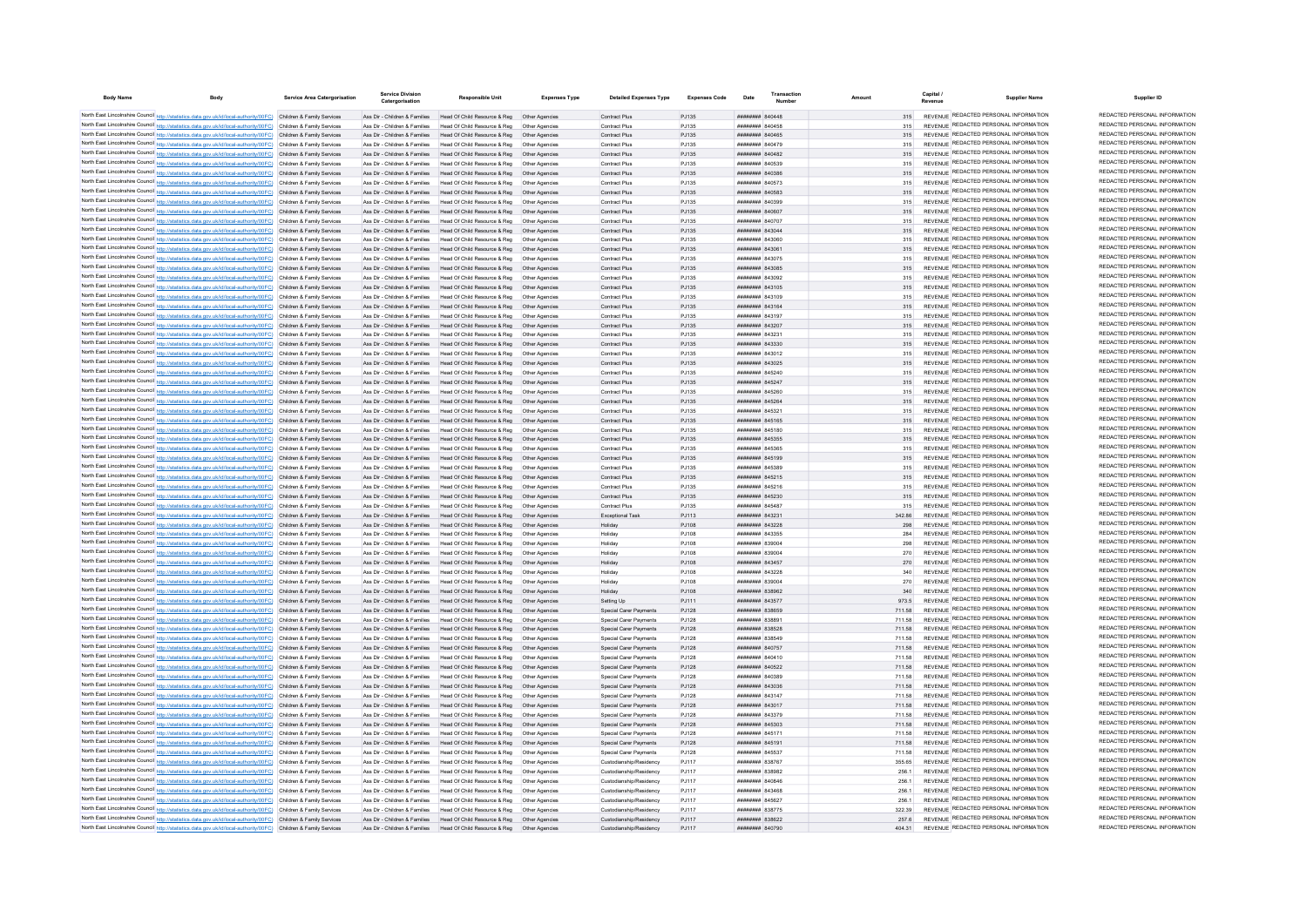| <b>Body Name</b> |                                                                                                                                                                                                                                        | Service Area Catergorisation | <b>Service Division</b><br>Catergorisation                     | Responsible Uni                                                                                                            | <b>Expenses Type</b>            | <b>Detailed Expenses Type</b>                          | <b>Expenses Code</b> |                                                        | Transaction |               | Capital /<br>Supplier Nam<br>Revenue                                           | Supplier ID                                                    |
|------------------|----------------------------------------------------------------------------------------------------------------------------------------------------------------------------------------------------------------------------------------|------------------------------|----------------------------------------------------------------|----------------------------------------------------------------------------------------------------------------------------|---------------------------------|--------------------------------------------------------|----------------------|--------------------------------------------------------|-------------|---------------|--------------------------------------------------------------------------------|----------------------------------------------------------------|
|                  | North East Lincolnshire Council http://statistics.data.gov.uk/id/local-authority/00FC) Children & Family Services                                                                                                                      |                              | Ass Dir - Children & Families                                  | Head Of Child Resource & Reg  Other Agencies                                                                               |                                 | Custodianship/Residency                                | PJ117                | BRANNE BADARA                                          |             | 257.6         | REVENUE REDACTED PERSONAL INFORMATION                                          | REDACTED PERSONAL INFORMATION                                  |
|                  | North East Lincolnshire Council http://statistics.data.gov.uk/id/local-authority/00FC) Children & Family Services                                                                                                                      |                              | Ass Dir - Children & Families                                  | Head Of Child Resource & Reg. Other Agencies                                                                               |                                 | Custodianship/Residency                                | P.I117               | PERODA MMMMMMM                                         |             | 322.39        | REVENUE REDACTED PERSONAL INFORMATION                                          | REDACTED PERSONAL INFORMATION                                  |
|                  | North East Lincolnshire Council http://statistics.data.gov.uk/id/local-authority/00FC) Children & Family Services                                                                                                                      |                              | Ass Dir - Children & Families                                  | Head Of Child Resource & Reg. Other Agencies                                                                               |                                 | Custodianship/Residency                                | P.I117               | <b>HHHHHHH 843110</b>                                  |             | 257.6         | REVENUE REDACTED PERSONAL INFORMATION                                          | REDACTED PERSONAL INFORMATION                                  |
|                  | North East Lincolnshire Council http://statistics.data.gov.uk/id/local-authority/00FC) Children & Family Services                                                                                                                      |                              | Ass Dir - Children & Families                                  | Head Of Child Resource & Reg                                                                                               | Other Anencies                  | Custodianship/Residency                                | P.I117               | <b>иннинни</b> 843263                                  |             | 322.39        | REVENUE REDACTED PERSONAL INFORMATION                                          | REDACTED PERSONAL INFORMATION                                  |
|                  | North East Lincolnshire Council http://statistics.data.gov.uk/id/local-authority/00FC) Children & Family Services                                                                                                                      |                              | Ass Dir - Children & Families                                  | Head Of Child Resource & Reg                                                                                               | Other Agencie                   | Custodianship/Residency                                | PJ117                | ######## 845265                                        |             | 257.6         | REVENUE REDACTED PERSONAL INFORMATION                                          | REDACTED PERSONAL INFORMATION<br>REDACTED PERSONAL INFORMATION |
|                  | North East Lincolnshire Council http://statistics.data.gov.uk/id/local-authority/00FC) Children & Family Services                                                                                                                      |                              | Ass Dir - Children & Families                                  | Head Of Child Resource & Reg                                                                                               |                                 | Custodianship/Residency                                | PJ117                | ######## 845421                                        |             | 322.39        | REVENUE REDACTED PERSONAL INFORMATION<br>REVENUE REDACTED PERSONAL INFORMATION | REDACTED PERSONAL INFORMATION                                  |
|                  | North East Lincolnshire Council http://statistics.data.gov.uk/id/local-authority/00FC) Children & Family Services                                                                                                                      |                              | Ass Dir - Children & Families                                  | Head Of Child Resource & Reg                                                                                               | Other Agencies                  | Custodianship/Residency                                | PJ117                | <b>пппппппп</b> 838729<br><b>пппппппп</b> 838736       |             | 270.6         | REVENUE REDACTED PERSONAL INFORMATION                                          | REDACTED PERSONAL INFORMATION                                  |
|                  | North East Lincolnshire Council http://statistics.data.gov.uk/id/local-authority/00FC) Children & Family Services<br>North East Lincolnshire Council http://statistics.data.gov.uk/id/local-authority/00FC) Children & Family Services |                              | Ass Dir - Children & Families                                  | Head Of Child Resource & Reg. Other Agencies<br>Ass Dir - Children & Eamilies Head Of Child Resource & Reg. Other Agencies |                                 | Custodianship/Residency<br>Custodianship/Residency     | P.I117<br>P.I117     | <b>пппппппп</b> 838754                                 |             | 284<br>277.48 | REVENUE REDACTED PERSONAL INFORMATION                                          | REDACTED PERSONAL INFORMATION                                  |
|                  | North East Lincolnshire Council http://statistics.data.gov.uk/id/local-authority/00FC) Children & Family Services                                                                                                                      |                              |                                                                | Ass Dir - Children & Families Head Of Child Resource & Reg Other Agencies                                                  |                                 | Custodianship/Residency                                | PJ117                | <b>пппппппп</b> 840593                                 |             | 270.6         | REVENUE REDACTED PERSONAL INFORMATION                                          | REDACTED PERSONAL INFORMATION                                  |
|                  | North East Lincolnshire Council http://statistics.data.gov.uk/id/local-authority/00FC) Children & Family Services                                                                                                                      |                              |                                                                | Ass Dir - Children & Families Head Of Child Resource & Reg Other Agencies                                                  |                                 | Custodianship/Residency                                | PJ117                | ######## 840600                                        |             | 284           | REVENUE REDACTED PERSONAL INFORMATION                                          | REDACTED PERSONAL INFORMATION                                  |
|                  | North East Lincolnshire Council http://statistics.data.gov.uk/id/local-authority/00FC) Children & Family Services                                                                                                                      |                              | Ass Dir - Children & Families                                  |                                                                                                                            |                                 | Custodianship/Residency                                | PJ117                | ####### 840618                                         |             | 277.48        | REVENUE REDACTED PERSONAL INFORMATION                                          | REDACTED PERSONAL INFORMATION                                  |
|                  | North East Lincolnshire Council http://statistics.data.gov.uk/id/local-authority/00FC) Children & Family Services                                                                                                                      |                              | Ass Dir - Children & Families                                  | Head Of Child Resource & Reg                                                                                               | Other Agencies                  | Custodianship/Residency                                | PJ117                | ######## 843217                                        |             | 270.6         | REVENUE REDACTED PERSONAL INFORMATION                                          | REDACTED PERSONAL INFORMATION                                  |
|                  | North East Lincolnshire Council http://statistics.data.gov.uk/id/local-authority/00FC) Children & Family Services                                                                                                                      |                              |                                                                | Ass Dir - Children & Families Head Of Child Resource & Reg Other Agencies                                                  |                                 | Custodianship/Residency                                | P.I117               | <b>ПППППННН</b> 843224                                 |             | 284           | REVENUE REDACTED PERSONAL INFORMATION                                          | REDACTED PERSONAL INFORMATION                                  |
|                  | North East Lincolnshire Council http://statistics.data.gov.uk/id/local-authority/00FC) Children & Family Services                                                                                                                      |                              | Ass Dir - Children & Families                                  | Head Of Child Resource & Reg                                                                                               | Other Anencies                  | Custodianship/Residency                                | P.I117               | ######## 843242                                        |             | 277.48        | REVENUE REDACTED PERSONAL INFORMATION                                          | REDACTED PERSONAL INFORMATION                                  |
|                  | North East Lincolnshire Council http://statistics.data.gov.uk/id/local-authority/00FC) Children & Family Services                                                                                                                      |                              |                                                                | Ass Dir - Children & Families Head Of Child Resource & Reg                                                                 | Other Agencies                  | Custodianship/Residency                                | P.I117               | ######## 845375                                        |             | 270.6         | REVENUE REDACTED PERSONAL INFORMATION                                          | REDACTED PERSONAL INFORMATION                                  |
|                  | North East Lincolnshire Council http://statistics.data.gov.uk/id/local-authority/00FC) Children & Family Services                                                                                                                      |                              | Ass Dir - Children & Families                                  | Head Of Child Resource & Reg                                                                                               |                                 | Custodianship/Residency                                | PJ117                | ####### 845382                                         |             | 284           | REVENUE REDACTED PERSONAL INFORMATION                                          | REDACTED PERSONAL INFORMATION                                  |
|                  | North East Lincolnshire Council http://statistics.data.gov.uk/id/local-authority/00FC) Children & Family Services                                                                                                                      |                              | Ass Dir - Children & Families                                  | Head Of Child Resource & Reg                                                                                               | Other Agencies                  | Custodianship/Residency                                | PJ117                | <b>HHHHHHH 845400</b>                                  |             | 277.48        | REVENUE REDACTED PERSONAL INFORMATION                                          | REDACTED PERSONAL INFORMATION                                  |
|                  | North East Lincolnshire Council http://statistics.data.gov.uk/id/local-authority/00FC) Children & Family Services                                                                                                                      |                              | Ass Dir - Children & Families                                  | Head Of Child Resource & Reg                                                                                               | Other Agencie                   | Custodianship/Residency                                | PJ117                | ######## 83855                                         |             | 328           | REVENUE REDACTED PERSONAL INFORMATION                                          | REDACTED PERSONAL INFORMATION<br>REDACTED PERSONAL INFORMATION |
|                  | North East Lincolnshire Council http://statistics.data.gov.uk/id/local-authority/00FC) Children & Family Services                                                                                                                      |                              | Ass Dir - Children & Families                                  | Head Of Child Resource & Reg                                                                                               | Other Agencies                  | Custodianship/Residency                                | PJ117                | <b>пппппппп</b> 840414                                 |             | 328           | REVENUE REDACTED PERSONAL INFORMATION<br>REVENUE REDACTED PERSONAL INFORMATION | REDACTED PERSONAL INFORMATION                                  |
|                  | North East Lincolnshire Council http://statistics.data.gov.uk/id/local-authority/00FC) Children & Family Services                                                                                                                      |                              |                                                                | Ass Dir - Children & Families Head Of Child Resource & Reg                                                                 | Other Agencies                  | Custodianship/Residency                                | PJ117                | ######## 843039                                        |             | 328           | REVENUE REDACTED PERSONAL INFORMATION                                          | REDACTED PERSONAL INFORMATION                                  |
|                  | North East Lincolnshire Council http://statistics.data.gov.uk/id/local-authority/00FC) Children & Family Services                                                                                                                      |                              | Ass Dir - Children & Families<br>Ass Dir - Children & Families | Head Of Child Resource & Reg<br>Head Of Child Resource & Reg                                                               | Other Anencies                  | Custodianship/Residency                                | PJ117<br>PJ117       | ####### 845194<br>######## 838683                      |             | 328<br>267.66 | REVENUE REDACTED PERSONAL INFORMATION                                          | REDACTED PERSONAL INFORMATION                                  |
|                  | North East Lincolnshire Council http://statistics.data.gov.uk/id/local-authority/00FC) Children & Family Services<br>North East Lincolnshire Council http://statistics.data.gov.uk/id/local-authority/00FC) Children & Family Services |                              | Ass Dir - Children & Families                                  |                                                                                                                            | Other Agencies                  | Custodianship/Residency<br>Custodianship/Residency     | PJ117                | ######## 838767                                        |             | 365.11        | REVENUE REDACTED PERSONAL INFORMATION                                          | REDACTED PERSONAL INFORMATION                                  |
|                  | North East Lincolnshire Council http://statistics.data.gov.uk/id/local-authority/00FC) Children & Family Services                                                                                                                      |                              | Ass Dir - Children & Families                                  | Head Of Child Resource & Reg                                                                                               | Other Agencie                   | Custodianship/Residency                                | PJ117                | ######## 838994                                        |             | 379.3         | REVENUE REDACTED PERSONAL INFORMATION                                          | REDACTED PERSONAL INFORMATION                                  |
|                  | North East Lincolnshire Council http://statistics.data.gov.uk/id/local-authority/00FC) Children & Family Services                                                                                                                      |                              | Ass Dir - Children & Families                                  | Head Of Child Resource & Reg                                                                                               | Other Agencies                  | Custodianship/Residency                                | PJ117                | ######## 840857                                        |             | 379.3         | REVENUE REDACTED PERSONAL INFORMATION                                          | REDACTED PERSONAL INFORMATION                                  |
|                  | North East Lincolnshire Council http://statistics.data.gov.uk/id/local-authority/00FC) Children & Family Services                                                                                                                      |                              | Ass Dir - Children & Families                                  | Head Of Child Resource & Reg                                                                                               | Other Agencies                  | Custodianship/Residency                                | PJ117                | ######## 843479                                        |             | 379.3         | REVENUE REDACTED PERSONAL INFORMATION                                          | REDACTED PERSONAL INFORMATION                                  |
|                  | North East Lincolnshire Council http://statistics.data.gov.uk/id/local-authority/00FC) Children & Family Services                                                                                                                      |                              | Ass Dir - Children & Families                                  | Head Of Child Resource & Reg                                                                                               | Other Agencies                  | Custodianship/Residency                                | PJ117                | ######## 845638                                        |             | 379.3         | REVENUE REDACTED PERSONAL INFORMATION                                          | REDACTED PERSONAL INFORMATION                                  |
|                  | North East Lincolnshire Council http://statistics.data.gov.uk/id/local-authority/00FC) Children & Family Services                                                                                                                      |                              | Ass Dir - Children & Families                                  | Head Of Child Resource & Reg                                                                                               | Other Agencies                  | Custodianship/Residency                                | PJ117                | ######## 839003                                        |             | 299.29        | REVENUE REDACTED PERSONAL INFORMATION                                          | REDACTED PERSONAL INFORMATION                                  |
|                  | North East Lincolnshire Council http://statistics.data.gov.uk/id/local-authority/00FC) Children & Family Services                                                                                                                      |                              | Ass Dir - Children & Families                                  | Head Of Child Resource & Reg                                                                                               |                                 | Custodianship/Residency                                | PJ117                | ######## 838609                                        |             | 469.37        | REVENUE REDACTED PERSONAL INFORMATION                                          | REDACTED PERSONAL INFORMATION                                  |
|                  | North East Lincolnshire Council http://statistics.data.gov.uk/id/local-authority/00FC) Children & Family Services                                                                                                                      |                              | Ass Dir - Children & Families                                  | Head Of Child Resource & Reg                                                                                               |                                 | Custodianship/Residency                                | PJ117                | ######## 840470                                        |             | 469.37        | REVENUE REDACTED PERSONAL INFORMATION                                          | REDACTED PERSONAL INFORMATION                                  |
|                  | North East Lincolnshire Council http://statistics.data.gov.uk/id/local-authority/00FC) Children & Family Services                                                                                                                      |                              | Ass Dir - Children & Families                                  | Head Of Child Resource & Reg                                                                                               | Other Anencies                  | Custodianship/Residency                                | PJ117                | <b>HRHHHHH RA3007</b>                                  |             | 469.37        | REVENUE REDACTED PERSONAL INFORMATION                                          | REDACTED PERSONAL INFORMATION                                  |
|                  | North East Lincolnshire Council http://statistics.data.gov.uk/id/local-authority/00FC) Children & Family Services                                                                                                                      |                              |                                                                | Ass Dir - Children & Families Head Of Child Resource & Reg Other Agencies                                                  |                                 | Custodianship/Residency                                | PJ117                | ######## 845252                                        |             | 469.37        | REVENUE REDACTED PERSONAL INFORMATION                                          | REDACTED PERSONAL INFORMATION                                  |
|                  | North East Lincolnshire Council http://statistics.data.gov.uk/id/local-authority/00FC) Children & Family Services                                                                                                                      |                              |                                                                | Ass Dir - Children & Families Head Of Child Resource & Reg    Qther Agencies                                               |                                 | Custodianship/Residency                                | PJ117                | ######## 838689                                        |             | 729.43        | REVENUE REDACTED PERSONAL INFORMATION                                          | REDACTED PERSONAL INFORMATION                                  |
|                  | North East Lincolnshire Council http://statistics.data.gov.uk/id/local-authority/00FC) Children & Family Services                                                                                                                      |                              |                                                                | Ass Dir - Children & Families Head Of Child Resource & Reg Other Agencies                                                  |                                 | Custodianship/Residency                                | P.I117               | <b>иннинни</b> 840536                                  |             | 554.51        | REVENUE REDACTED PERSONAL INFORMATION<br>REVENUE REDACTED PERSONAL INFORMATION | REDACTED PERSONAL INFORMATION<br>REDACTED PERSONAL INFORMATION |
|                  | North East Lincolnshire Council http://statistics.data.gov.uk/id/local-authority/00FC) Children & Family Services                                                                                                                      |                              | Ass Dir - Children & Families                                  | Head Of Child Resource & Reg  Other Agencies                                                                               |                                 | Custodianship/Residency                                | PJ117                | ######## 838792                                        |             | 298           | REVENUE REDACTED PERSONAL INFORMATION                                          | REDACTED PERSONAL INFORMATION                                  |
|                  | North East Lincolnshire Council http://statistics.data.gov.uk/id/local-authority/00FC) Children & Family Services                                                                                                                      |                              |                                                                | Ass Dir - Children & Families Head Of Child Resource & Reg                                                                 | Other Agencies                  | Custodianship/Residency                                | PJ117                | ######## 840656                                        |             | 298           | REVENUE REDACTED PERSONAL INFORMATION                                          | REDACTED PERSONAL INFORMATION                                  |
|                  | North East Lincolnshire Council http://statistics.data.gov.uk/id/local-authority/00FC) Children & Family Services<br>North East Lincolnshire Council http://statistics.data.gov.uk/id/local-authority/00FC) Children & Family Services |                              | Ass Dir - Children & Families                                  | Ass Dir - Children & Families Head Of Child Resource & Reg  Other Agencies<br>Head Of Child Resource & Reg. Other Agencies |                                 | Custodianship/Residency<br>Custodianship/Residency     | PJ117<br>P.I117      | <b>плинини 843280</b><br><b><i>BREAGHAN 845438</i></b> |             | 208<br>298    | REVENUE REDACTED PERSONAL INFORMATION                                          | REDACTED PERSONAL INFORMATION                                  |
|                  | North East Lincolnshire Council http://statistics.data.gov.uk/id/local-authority/00FC) Children & Family Services                                                                                                                      |                              | Ass Dir - Children & Families                                  | Head Of Child Resource & Reg. Other Agencies                                                                               |                                 | Custodianship/Residency                                | P.I117               | <b>######## 83855</b>                                  |             | 655           | REVENUE REDACTED PERSONAL INFORMATION                                          | REDACTED PERSONAL INFORMATION                                  |
|                  | North East Lincolnshire Council http://statistics.data.gov.uk/id/local-authority/00FC) Children & Family Services                                                                                                                      |                              |                                                                | Ass Dir - Children & Families Head Of Child Resource & Reg                                                                 | Other Agencies                  | Custodianship/Residency                                | P.I117               | <b>HHHHHHH 840415</b>                                  |             | 655           | REVENUE REDACTED PERSONAL INFORMATION                                          | REDACTED PERSONAL INFORMATION                                  |
|                  | North East Lincolnshire Council http://statistics.data.gov.uk/id/local-authority/00FC) Children & Family Services                                                                                                                      |                              | Ass Dir - Children & Families                                  | Head Of Child Resource & Reg                                                                                               |                                 | Custodianship/Residency                                | PJ117                | ######## 84304                                         |             |               | REVENUE REDACTED PERSONAL INFORMATION                                          | REDACTED PERSONAL INFORMATION                                  |
|                  | North East Lincolnshire Council http://statistics.data.gov.uk/id/local-authority/00FC) Children & Family Services                                                                                                                      |                              | Ass Dir - Children & Families                                  | Head Of Child Resource & Reg                                                                                               |                                 | Custodianship/Residency                                | PJ117                | ######## 845196                                        |             | 655           | REVENUE REDACTED PERSONAL INFORMATION                                          | REDACTED PERSONAL INFORMATION                                  |
|                  | North East Lincolnshire Council http://statistics.data.gov.uk/id/local-authority/00FC) Children & Family Services                                                                                                                      |                              | Ass Dir - Children & Families                                  | Head Of Child Resource & Reg                                                                                               | Other Agencies                  | Custodianship/Residency                                | PJ117                | <b>BRACK MARBARA</b>                                   |             | 328           | REVENUE REDACTED PERSONAL INFORMATION                                          | REDACTED PERSONAL INFORMATION                                  |
|                  | North East Lincolnshire Council http://statistics.data.gov.uk/id/local-authority/00FC) Children & Family Services                                                                                                                      |                              |                                                                | Ass Dir - Children & Eamilies Head Of Child Resource & Reg. Other Agencies                                                 |                                 | Custodianship/Residency                                | P.I117               | <b>HHHHHHHH</b> 840414                                 |             | 328           | REVENUE REDACTED PERSONAL INFORMATION                                          | REDACTED PERSONAL INFORMATION                                  |
|                  | North East Lincolnshire Council http://statistics.data.gov.uk/id/local-authority/00FC) Children & Family Services                                                                                                                      |                              | Ass Dir - Children & Families                                  | Head Of Child Resource & Reg                                                                                               | Other Anencies                  | Custodianship/Residency                                | P.1117               | нниннин 843039                                         |             | 328           | REVENUE REDACTED PERSONAL INFORMATION                                          | REDACTED PERSONAL INFORMATION                                  |
|                  | North East Lincolnshire Council http://statistics.data.gov.uk/id/local-authority/00FC) Children & Family Services                                                                                                                      |                              |                                                                | Ass Dir - Children & Families Head Of Child Resource & Reg Other Agencies                                                  |                                 | Custodianship/Residency                                | PJ117                | ######## 845194                                        |             | 328           | REVENUE REDACTED PERSONAL INFORMATION                                          | REDACTED PERSONAL INFORMATION                                  |
|                  | North East Lincolnshire Council http://statistics.data.gov.uk/id/local-authority/00FC) Children & Family Services                                                                                                                      |                              | Ass Dir - Children & Families                                  | Head Of Child Resource & Reg   Other Agencie                                                                               |                                 | Custodianship/Residency                                | PJ117                | ######## 838756                                        |             |               | REVENUE REDACTED PERSONAL INFORMATION                                          | REDACTED PERSONAL INFORMATION                                  |
|                  | North East Lincolnshire Council http://statistics.data.gov.uk/id/local-authority/00FC) Children & Family Services                                                                                                                      |                              | Ass Dir - Children & Families                                  | Head Of Child Resource & Reg   Other Agencies                                                                              |                                 | Custodianship/Residency                                | PJ117                | ######## 840620                                        |             | 317           | REVENUE REDACTED PERSONAL INFORMATION                                          | REDACTED PERSONAL INFORMATION                                  |
|                  | North East Lincolnshire Council http://statistics.data.gov.uk/id/local-authority/00FC) Children & Family Services                                                                                                                      |                              | Ass Dir - Children & Families                                  | Head Of Child Resource & Reg                                                                                               | Other Agencie                   | Custodianship/Residency                                | PJ117                | ######## 843244                                        |             | 317           | REVENUE REDACTED PERSONAL INFORMATION                                          | REDACTED PERSONAL INFORMATION<br>REDACTED PERSONAL INFORMATION |
|                  | North East Lincolnshire Council http://statistics.data.gov.uk/id/local-authority/00FC) Children & Family Services                                                                                                                      |                              | Ass Dir - Children & Families                                  | Head Of Child Resource & Reg                                                                                               | Other Agencies                  | Custodianship/Residency                                | PJ117                | <b>HHHHHHHH 845402</b>                                 |             | 317           | REVENUE REDACTED PERSONAL INFORMATION                                          | REDACTED PERSONAL INFORMATION                                  |
|                  | North East Lincolnshire Council http://statistics.data.gov.uk/id/local-authority/00FC) Children & Family Services                                                                                                                      |                              | Ass Dir - Children & Families                                  | Head Of Child Resource & Reg                                                                                               | Other Agencies                  | Custodianship/Residency                                | P.I117               | R3888 HUBBERT                                          |             | 3863          | REVENUE REDACTED PERSONAL INFORMATION<br>REVENUE REDACTED PERSONAL INFORMATION | REDACTED PERSONAL INFORMATION                                  |
|                  | North East Lincolnshire Council http://statistics.data.gov.uk/id/local-authority/00FC) Children & Family Services<br>North East Lincolnshire Council http://statistics.data.gov.uk/id/local-authority/00FC) Children & Family Services |                              | Ass Dir - Children & Families<br>Ass Dir - Children & Families | Head Of Child Resource & Reg<br>Head Of Child Resource & Reg                                                               | Other Agencies<br>Other Agencie | Custodianship/Residency<br>Custodianship/Residency     | PJ117<br>PJ117       | ######## 840857<br>####### 843479                      |             | 3863<br>386.3 | REVENUE REDACTED PERSONAL INFORMATION                                          | REDACTED PERSONAL INFORMATION                                  |
|                  | North East Lincolnshire Council http://statistics.data.gov.uk/id/local-authority/00FC) Children & Family Services                                                                                                                      |                              | Ass Dir - Children & Families                                  | Head Of Child Resource & Reg                                                                                               | Other Agencie                   | Custodianship/Residency                                | PJ117                | ######## 845638                                        |             | 386.3         | <b>REVENUE REDACTED PERSONAL INFORMATION</b>                                   | REDACTED PERSONAL INFORMATION                                  |
|                  | North East Lincolnshire Council http://statistics.data.gov.uk/id/local-authority/00FC) Children & Family Services                                                                                                                      |                              | Ass Dir - Children & Families                                  | Head Of Child Resource & Reg                                                                                               |                                 | Custodianship/Residency                                | PJ117                | <b>пппппппп</b> 843323                                 |             | 431.06        | REVENUE REDACTED PERSONAL INFORMATION                                          | REDACTED PERSONAL INFORMATION                                  |
|                  | North East Lincolnshire Council http://statistics.data.gov.uk/id/local-authority/00FC) Children & Family Services                                                                                                                      |                              | Ass Dir - Children & Families                                  | Head Of Child Resource & Reg                                                                                               | Other Anencies                  | Custodianship/Residency                                | PJ117                | <b>HHHHHHH 845491</b>                                  |             | 378.46        | REVENUE REDACTED PERSONAL INFORMATION                                          | REDACTED PERSONAL INFORMATION                                  |
|                  | North East Lincolnshire Council http://statistics.data.gov.uk/id/local-authority/00FC) Children & Family Services                                                                                                                      |                              | Ass Dir - Children & Families                                  | Head Of Child Resource & Reg   Other Agencies                                                                              |                                 | Adoption Allowance                                     | PJ118                | ниннини вазоло                                         |             | 333           | REVENUE REDACTED PERSONAL INFORMATION                                          | REDACTED PERSONAL INFORMATION                                  |
|                  | North East Lincolnshire Council http://statistics.data.gov.uk/id/local-authority/00FC) Children & Family Services                                                                                                                      |                              |                                                                | Ass Dir - Children & Families Head Of Child Resource & Reg Other Agencies                                                  |                                 | Adoption Allowance                                     | PJ118                | ######## 843049                                        |             | 360.42        | REVENUE REDACTED PERSONAL INFORMATION                                          | REDACTED PERSONAL INFORMATION                                  |
|                  | North East Lincolnshire Council http://statistics.data.gov.uk/id/local-authority/00FC) Children & Family Services                                                                                                                      |                              |                                                                | Ass Dir - Children & Families Head Of Child Resource & Reg Other Agencies                                                  |                                 | Adoption Allowance                                     | PJ118                | ######## 843055                                        |             | 314           | REVENUE REDACTED PERSONAL INFORMATION                                          | REDACTED PERSONAL INFORMATION                                  |
|                  | North East Lincolnshire Council http://statistics.data.gov.uk/id/local-authority/00FC) Children & Family Services                                                                                                                      |                              |                                                                | Ass Dir - Children & Families Head Of Child Resource & Reg Other Agencies                                                  |                                 | Adoption Allowance                                     | PJ118                | ######## 843065                                        |             | 333           | REVENUE REDACTED PERSONAL INFORMATION                                          | REDACTED PERSONAL INFORMATION                                  |
|                  | North East Lincolnshire Council http://statistics.data.gov.uk/id/local-authority/00FC) Children & Family Services                                                                                                                      |                              | Ass Dir - Children & Families                                  | Head Of Child Resource & Reg   Other Agencies                                                                              |                                 | Adoption Allowance                                     | PJ118                | ######## 843073                                        |             | 319           | REVENUE REDACTED PERSONAL INFORMATION                                          | REDACTED PERSONAL INFORMATION                                  |
|                  | North East Lincolnshire Council http://statistics.data.gov.uk/id/local-authority/00FC) Children & Family Services                                                                                                                      |                              | Ass Dir - Children & Families                                  | Head Of Child Resource & Reg                                                                                               | Other Agencies                  | Adoption Allowance                                     | PJ118                | <b>пппппппп</b> 843202                                 |             | 668           | REVENUE REDACTED PERSONAL INFORMATION                                          | REDACTED PERSONAL INFORMATION                                  |
|                  | North East Lincolnshire Council http://statistics.data.gov.uk/id/local-authority/00FC) Children & Family Services                                                                                                                      |                              | Ass Dir - Children & Families                                  | Head Of Child Resource & Reg                                                                                               | Other Agencies                  | Adoption Allowance                                     | PJ118                | ######## 843290                                        |             | 504           | REVENUE REDACTED PERSONAL INFORMATION                                          | REDACTED PERSONAL INFORMATION                                  |
|                  | North East Lincolnshire Council http://statistics.data.gov.uk/id/local-authority/00FC) Children & Family Services                                                                                                                      |                              |                                                                | Ass Dir - Children & Families Head Of Child Resource & Reg                                                                 | Other Agencies                  | Adoption Allowance                                     | PJ118                | ######## 845360                                        |             | 668           | REVENUE REDACTED PERSONAL INFORMATION                                          | REDACTED PERSONAL INFORMATION                                  |
|                  | North East Lincolnshire Council http://statistics.data.gov.uk/id/local-authority/00FC) Children & Family Services                                                                                                                      |                              | Ass Dir - Children & Families                                  | Head Of Child Resource & Reg                                                                                               | Other Agencies                  | Adoption Allowance                                     | PJ118                | ######## 845195                                        |             | 333           | REVENUE REDACTED PERSONAL INFORMATION                                          | REDACTED PERSONAL INFORMATION<br>REDACTED PERSONAL INFORMATION |
|                  | North East Lincolnshire Council http://statistics.data.gov.uk/id/local-authority/00FC) Children & Family Services                                                                                                                      |                              | Ass Dir - Children & Families                                  | Head Of Child Resource & Reg                                                                                               |                                 | Adoption Allowance                                     | PJ118                | ######## 845204                                        |             | 360.42        | REVENUE REDACTED PERSONAL INFORMATION<br>REVENUE REDACTED PERSONAL INFORMATION | REDACTED PERSONAL INFORMATION                                  |
|                  | North East Lincolnshire Council http://statistics.data.gov.uk/id/local-authority/00FC) Children & Family Services                                                                                                                      |                              | Ass Dir - Children & Families                                  | Head Of Child Resource & Reg                                                                                               |                                 | Adoption Allowance                                     | PJ118                | ####### 845210                                         |             | 314           | REVENUE REDACTED PERSONAL INFORMATION                                          | REDACTED PERSONAL INFORMATION                                  |
|                  | North East Lincolnshire Council http://statistics.data.gov.uk/id/local-authority/00FC) Children & Family Services<br>North East Lincolnshire Council http://statistics.data.gov.uk/id/local-authority/00FC) Children & Family Services |                              | Ass Dir - Children & Families                                  | Head Of Child Resource & Reg<br>Ass Dir - Children & Families Head Of Child Resource & Reg. Other Agencies                 | Other Anencies                  | <b>Adoption Allowance</b><br><b>Adoption Allowance</b> | PJ118<br>P.I118      | <b>HHHHHHH</b> 845220<br><b>пппппппп</b> 845228        |             | 333<br>319    | REVENUE REDACTED PERSONAL INFORMATION                                          | REDACTED PERSONAL INFORMATION                                  |
|                  | North East Lincolnshire Council http://statistics.data.gov.uk/id/local-authority/00FC) Children & Family Services                                                                                                                      |                              |                                                                | Ass Dir - Children & Families Head Of Child Resource & Reg                                                                 | Other Agencies                  | <b>Adoption Allowance</b>                              | P.I118               | ######## 845425                                        |             | 258.36        | REVENUE REDACTED PERSONAL INFORMATION                                          | REDACTED PERSONAL INFORMATION                                  |
|                  | North East Lincolnshire Council http://statistics.data.gov.uk/id/local-authority/00FC) Children & Family Services                                                                                                                      |                              |                                                                | Ass Dir - Children & Families Head Of Child Resource & Reg. Other Agencies                                                 |                                 | Adoption Allowance                                     | PJ118                | <b>HHHHHHHH</b> 845448                                 |             | 504           | REVENUE REDACTED PERSONAL INFORMATION                                          | REDACTED PERSONAL INFORMATION                                  |
|                  | North East Lincolnshire Council http://statistics.data.gov.uk/id/local-authority/00FC) Children & Family Services                                                                                                                      |                              | Ass Dir - Children & Families                                  | Head Of Child Resource & Reg                                                                                               |                                 | Adoption Allowance                                     | PJ118                | <b>HHHHHHH 838714</b>                                  |             |               | REVENUE REDACTED PERSONAL INFORMATION                                          | REDACTED PERSONAL INFORMATION                                  |
|                  | North East Lincolnshire Council http://statistics.data.gov.uk/id/local-authority/00FC) Children & Family Services                                                                                                                      |                              |                                                                | Ass Dir - Children & Families Head Of Child Resource & Reg Other Agencie                                                   |                                 | Adoption Allowance                                     | PJ118                | ######## 838577                                        |             | 333           | REVENUE REDACTED PERSONAL INFORMATION                                          | REDACTED PERSONAL INFORMATION                                  |
|                  | North East Lincolnshire Council http://statistics.data.gov.uk/id/local-authority/00FC) Children & Family Services                                                                                                                      |                              |                                                                | Ass Dir - Children & Families Head Of Child Resource & Reg Other Agencies                                                  |                                 | Adoption Allowance                                     | PJ118                | <b>ПЕПИЛИН 838779</b>                                  |             | 258.36        | REVENUE REDACTED PERSONAL INFORMATION                                          | REDACTED PERSONAL INFORMATION                                  |
|                  | North East Lincolnshire Council http://statistics.data.gov.uk/id/local-authority/00FC) Children & Family Services                                                                                                                      |                              |                                                                | Ass Dir - Children & Families Head Of Child Resource & Reg  Other Agencies                                                 |                                 | <b>Adoption Allowance</b>                              | P.I118               | <b>пппппппп</b> 838802                                 |             | 504           | REVENUE REDACTED PERSONAL INFORMATION                                          | REDACTED PERSONAL INFORMATION                                  |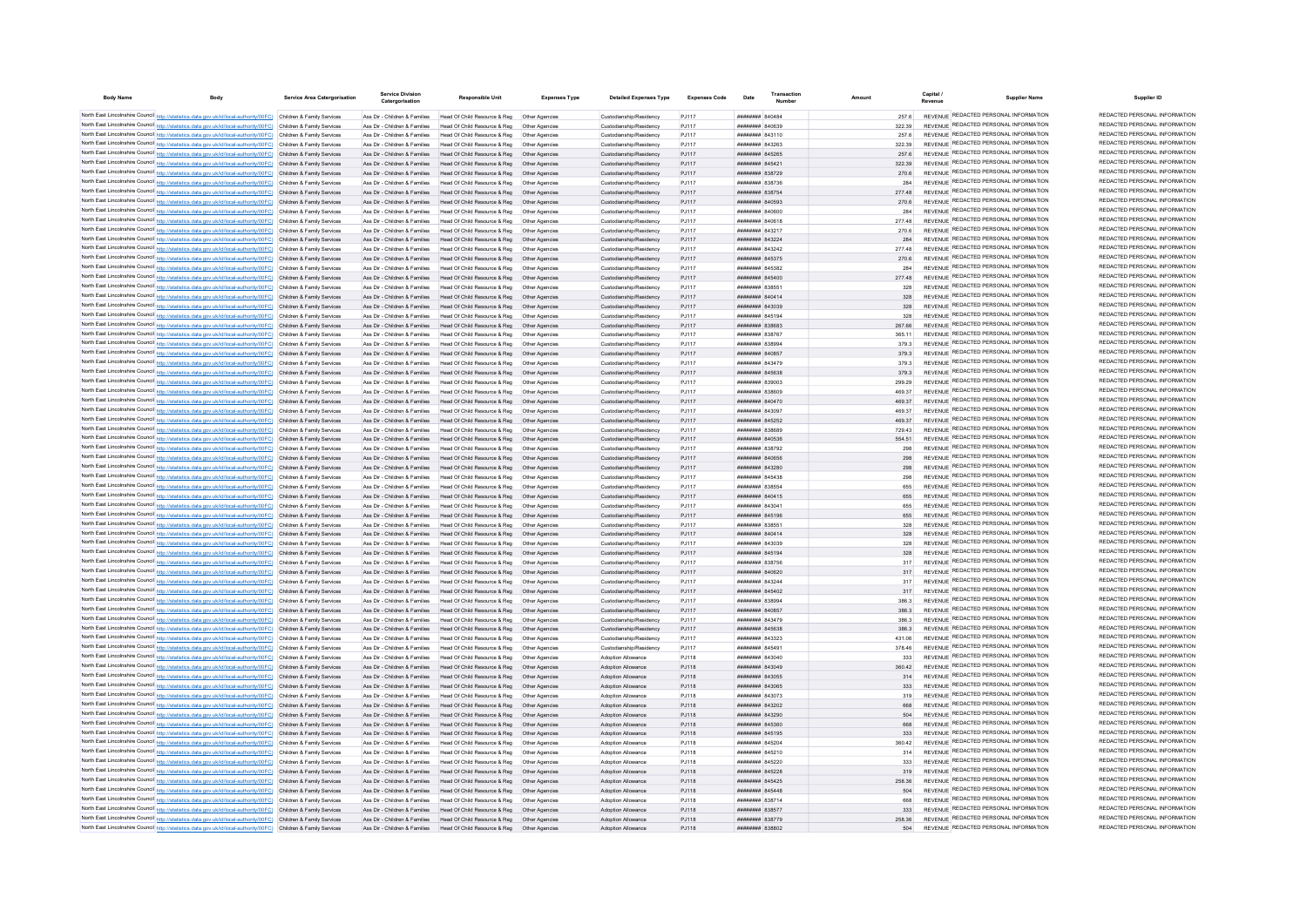| <b>Body Name</b> | <b>Body</b>                                                                                                                                                                                                                            | Service Area Catergorisation | <b>Service Division</b><br>Catergorisatio                      | Responsible Unit                                                                                                                              | <b>Expenses Type</b>                       | <b>Detailed Expenses Type</b>                            | <b>Expenses Code</b> | Date                                                    | Transaction |                   | Capital                                                         | <b>Supplier Name</b>                                                               | Supplier ID                                                    |
|------------------|----------------------------------------------------------------------------------------------------------------------------------------------------------------------------------------------------------------------------------------|------------------------------|----------------------------------------------------------------|-----------------------------------------------------------------------------------------------------------------------------------------------|--------------------------------------------|----------------------------------------------------------|----------------------|---------------------------------------------------------|-------------|-------------------|-----------------------------------------------------------------|------------------------------------------------------------------------------------|----------------------------------------------------------------|
|                  | North East Lincolnshire Council http://statistics.data.gov.uk/id/local-authority/00FC) Children & Family Services                                                                                                                      |                              |                                                                | Ass Dir - Children & Families Head Of Child Resource & Reg Other Agencies                                                                     |                                            | Adoption Allowance                                       | PJ118                | <b>ПИПИНИН</b> 838585                                   |             | 319               |                                                                 | REVENUE REDACTED PERSONAL INFORMATION                                              | REDACTED PERSONAL INFORMATION                                  |
|                  | North East Lincolnshire Council http://statistics.data.gov.uk/id/local-authority/00FC) Children & Family Services                                                                                                                      |                              | Ass Dir - Children & Families                                  | Head Of Child Resource & Reg                                                                                                                  | Other Agencies                             | Adoption Allowance                                       | PJ118                | <b>плинини 838562</b>                                   |             | 360.42            |                                                                 | REVENUE REDACTED PERSONAL INFORMATION                                              | REDACTED PERSONAL INFORMATION                                  |
|                  | North East Lincolnshire Council http://statistics.data.gov.uk/id/local-authority/00FC) Children & Family Services                                                                                                                      |                              | Ass Dir - Children & Families                                  | Head Of Child Resource & Reg                                                                                                                  |                                            | Adoption Allowance                                       | PJ118                | ######## 838567                                         |             | 314               |                                                                 | REVENUE REDACTED PERSONAL INFORMATION                                              | REDACTED PERSONAL INFORMATION                                  |
|                  | North East Lincolnshire Council http://statistics.data.gov.uk/id/local-authority/00FC) Children & Family Services                                                                                                                      |                              |                                                                | Ass Dir - Children & Families Head Of Child Resource & Reg                                                                                    | Other Agencies                             | Adoption Allowance                                       | PJ118                | <b>HHHHHHH 838552</b>                                   |             | 333               |                                                                 | REVENUE REDACTED PERSONAL INFORMATION                                              | REDACTED PERSONAL INFORMATION                                  |
|                  | North East Lincolnshire Council http://statistics.data.gov.uk/id/local-authority/00FC) Children & Family Services                                                                                                                      |                              |                                                                | Ass Dir - Children & Families Head Of Child Resource & Reg. Other Agencies                                                                    |                                            | <b>Adoption Allowance</b>                                | P.I118               | <b>BRENHHHH</b> 840413                                  |             | 333               |                                                                 | REVENUE REDACTED PERSONAL INFORMATION                                              | REDACTED PERSONAL INFORMATION                                  |
|                  | North East Lincolnshire Council http://statistics.data.gov.uk/id/local-authority/00FC) Children & Family Services                                                                                                                      |                              |                                                                | Ass Dir - Children & Families Head Of Child Resource & Reg. Other Agencies                                                                    |                                            | <b>Adoption Allowance</b>                                | PJ118                | <b>ППИНИНИ 840423</b>                                   |             | 360.42            |                                                                 | REVENUE REDACTED PERSONAL INFORMATION                                              | REDACTED PERSONAL INFORMATION<br>REDACTED PERSONAL INFORMATION |
|                  | North East Lincolnshire Council http://statistics.data.gov.uk/id/local-authority/00FC) Children & Family Services                                                                                                                      |                              |                                                                | Ass Dir - Children & Families Head Of Child Resource & Reg Other Agencies                                                                     |                                            | Adoption Allowance                                       | PJ118                | <b>НЕННИНИ ВАЛАЗВ</b>                                   |             | 314               |                                                                 | REVENUE REDACTED PERSONAL INFORMATION<br>REVENUE REDACTED PERSONAL INFORMATION     | REDACTED PERSONAL INFORMATION                                  |
|                  | North East Lincolnshire Council http://statistics.data.gov.uk/id/local-authority/00FC) Children & Family Services                                                                                                                      |                              |                                                                | Ass Dir - Children & Families Head Of Child Resource & Reg Other Agencies                                                                     |                                            | Adoption Allowance                                       | PJ118                | ######## 840438                                         |             |                   |                                                                 | REVENUE REDACTED PERSONAL INFORMATION                                              | REDACTED PERSONAL INFORMATION                                  |
|                  | North East Lincolnshire Council http://statistics.data.gov.uk/id/local-authority/00FC) Children & Family Services<br>North East Lincolnshire Council http://statistics.data.gov.uk/id/local-authority/00FC) Children & Family Services |                              |                                                                | Ass Dir - Children & Families Head Of Child Resource & Reg  Other Agencies<br>Ass Dir - Children & Families Head Of Child Resource & Reg      | Other Agencies                             | Adoption Allowance<br>Adoption Allowance                 | PJ118<br>PJ118       | ####### 840446<br>######## 840578                       |             | 319<br>668        |                                                                 | REVENUE REDACTED PERSONAL INFORMATION                                              | REDACTED PERSONAL INFORMATION                                  |
|                  | North East Lincolnshire Council http://statistics.data.gov.uk/id/local-authority/00FC) Children & Family Services                                                                                                                      |                              |                                                                | Ass Dir - Children & Families Head Of Child Resource & Reg Other Agencies                                                                     |                                            | Adoption Allowance                                       | PJ118                | <b>пппппппп</b> 840643                                  |             | 258.36            |                                                                 | REVENUE REDACTED PERSONAL INFORMATION                                              | REDACTED PERSONAL INFORMATION                                  |
|                  | North East Lincolnshire Council http://statistics.data.gov.uk/id/local-authority/00FC) Children & Family Services                                                                                                                      |                              | Ass Dir - Children & Families                                  | Head Of Child Resource & Reg                                                                                                                  | Other Agencies                             | Adoption Allowance                                       | PJ118                | 8400A BERNHER                                           |             | 504               |                                                                 | REVENUE REDACTED PERSONAL INFORMATION                                              | REDACTED PERSONAL INFORMATION                                  |
|                  | North East Lincolnshire Council http://statistics.data.gov.uk/id/local-authority/00FC) Children & Family Services                                                                                                                      |                              |                                                                | Ass Dir - Children & Families Head Of Child Resource & Reg                                                                                    | Other Agencies                             | Adoption Allowance                                       | PJ118                | ######## 838849                                         |             | 347 14            |                                                                 | REVENUE REDACTED PERSONAL INFORMATION                                              | REDACTED PERSONAL INFORMATION                                  |
|                  | North East Lincolnshire Council http://statistics.data.gov.uk/id/local-authority/00FC) Children & Family Services                                                                                                                      |                              | Ass Dir - Children & Families                                  | Head Of Child Resource & Reg                                                                                                                  | Other Agencies                             | Adoption Allowanc                                        | PJ118                | ######## 84044                                          |             | 435.69            |                                                                 | REVENUE REDACTED PERSONAL INFORMATION                                              | REDACTED PERSONAL INFORMATION                                  |
|                  | North East Lincolnshire Council http://statistics.data.gov.uk/id/local-authority/00FC) Children & Family Services                                                                                                                      |                              | Ass Dir - Children & Families                                  | Head Of Child Resource & Reg                                                                                                                  | Other Agencies                             | Setting Up                                               | PJ111                | ######## 840674                                         |             | 520               |                                                                 | <b>REVENUE REDACTED PERSONAL INFORMATION</b>                                       | REDACTED PERSONAL INFORMATION                                  |
|                  | North East Lincolnshire Council http://statistics.data.gov.uk/id/local-authority/00FC) Children & Family Services                                                                                                                      |                              | Ass Dir - Children & Families                                  | Head Of Child Resource & Reg                                                                                                                  |                                            | Setting Up                                               | PJ111                | <b>пппппппп</b> 843533                                  |             | 350               |                                                                 | REVENUE REDACTED PERSONAL INFORMATION                                              | REDACTED PERSONAL INFORMATION                                  |
|                  | North East Lincolnshire Council http://statistics.data.gov.uk/id/local-authority/00FC) Children & Family Services                                                                                                                      |                              | Ass Dir - Children & Families                                  | Head Of Child Resource & Reg                                                                                                                  | Miscellaneous Expenses                     | Other Expenses General                                   | LL119                | HHHHHHH 640936                                          |             | 625               | REVENUE HEATHER WOOD                                            |                                                                                    | 128562                                                         |
|                  | North East Lincolnshire Council http://statistics.data.gov.uk/id/local-authority/00FC) Children & Family Services                                                                                                                      |                              |                                                                | Ass Dir - Children & Families Head Of Child Resource & Reg Private Contractors                                                                |                                            | Third Party Prov - Private                               | PH101                | ######## 638939<br>######## 639827                      |             | $-810$<br>3097 12 |                                                                 | REVENUE THE NATIONAL FOSTERING AGENCY<br>REVENUE ORANGE GROVE FOSTERCARE LTD       | 112225<br>135118                                               |
|                  | North East Lincolnshire Council http://statistics.data.gov.uk/id/local-authority/00FC) Children & Family Services<br>North East Lincolnshire Council http://statistics.data.gov.uk/id/local-authority/00FC) Children & Family Services |                              | Ass Dir - Children & Families                                  | Head Of Child Resource & Reg Private Contractors<br>Ass Dir - Children & Families Head Of Child Resource & Reg Private Contractors            |                                            | Third Party Prov - Private<br>Third Party Prov - Private | PH101<br>PH101       | ######## 639826                                         |             | 5252.1            |                                                                 | REVENUE ORANGE GROVE FOSTERCARE LTD                                                | 135118                                                         |
|                  | North East Lincolnshire Council http://statistics.data.gov.uk/id/local-authority/00FC) Children & Family Services                                                                                                                      |                              | Ass Dir - Children & Families                                  | Head Of Child Resource & Reg                                                                                                                  | Private Contractors                        | Third Party Prov - Private                               | PH101                | ######## 639825                                         |             | 3155.1            |                                                                 | REVENUE ORANGE GROVE FOSTERCARE LTD                                                | 135118                                                         |
|                  | North East Lincolnshire Council http://statistics.data.gov.uk/id/local-authority/00FC) Children & Family Services                                                                                                                      |                              |                                                                | Ass Dir - Children & Families Head Of Child Resource & Reg                                                                                    | Private Contractors                        | Third Party Prov - Private                               | PH101                | ######## 639810                                         |             | 4913.7            | REVENUE UNITY FOSTER CARE LTD                                   |                                                                                    | 144562                                                         |
|                  | North East Lincolnshire Council http://statistics.data.gov.uk/id/local-authority/00FC) Children & Family Services                                                                                                                      |                              | Ass Dir - Children & Families                                  | Head Of Child Resource & Reg                                                                                                                  | Private Contractors                        | Third Party Prov - Private                               | PH101                | <b>плинини 639809</b>                                   |             | 3213              | REVENUE UNITY FOSTER CARE LTD                                   |                                                                                    | 144562                                                         |
|                  | North East Lincolnshire Council http://statistics.data.gov.uk/id/local-authority/00FC) Children & Family Services                                                                                                                      |                              | Ass Dir - Children & Families                                  | Head Of Child Resource & Reg                                                                                                                  | Private Contractors                        | Third Party Prov - Private                               | PH101                | ######## 639808                                         |             | 3169.5            |                                                                 | REVENUE TREE HOUSE CARE FOSTERING SOLUTIONS LTD                                    | 101150                                                         |
|                  | North East Lincolnshire Council http://statistics.data.gov.uk/id/local-authority/00FC) Children & Family Services                                                                                                                      |                              | Ass Dir - Children & Families                                  | Head Of Child Resource & Reg                                                                                                                  | Private Contractors                        | Third Party Prov - Private                               | PH101                | ######## 639808                                         |             | 3213.3            |                                                                 | REVENUE TREE HOUSE CARE FOSTERING SOLUTIONS LTD                                    | 101150                                                         |
|                  | North East Lincolnshire Council http://statistics.data.gov.uk/id/local-authority/00FC) Children & Family Services                                                                                                                      |                              | Ass Dir - Children & Families                                  | Head Of Child Resource & Reg                                                                                                                  | Private Contractors                        | Third Party Prov - Private                               | PH101                | ######## 639807                                         |             | 3234              |                                                                 | REVENUE TREE HOUSE CARE FOSTERING SOLUTIONS LTD                                    | 101150                                                         |
|                  | North East Lincolnshire Council http://statistics.data.gov.uk/id/local-authority/00FC) Children & Family Services                                                                                                                      |                              | Ass Dir - Children & Families                                  | Head Of Child Resource & Reg                                                                                                                  |                                            | Third Party Prov - Private                               | PH101                | <b>########</b> 63980                                   |             | 4711.2            |                                                                 | REVENUE TREE HOUSE CARE FOSTERING SOLUTIONS LTD                                    | 101150                                                         |
|                  | North East Lincolnshire Council http://statistics.data.gov.uk/id/local-authority/00FC) Children & Family Services                                                                                                                      |                              | Ass Dir - Children & Families                                  | Head Of Child Resource & Reg                                                                                                                  |                                            | Third Party Prov - Private                               | PH101                | ####### 639805                                          |             | 3435.6            |                                                                 | REVENUE TREE HOUSE CARE FOSTERING SOLUTIONS LTD                                    | 101150                                                         |
|                  | North East Lincolnshire Council http://statistics.data.gov.uk/id/local-authority/00FC) Children & Family Services                                                                                                                      |                              | Ass Dir - Children & Families                                  | Head Of Child Resource & Reg                                                                                                                  | Private Contractors                        | Third Party Prov - Private                               | <b>PH101</b>         | <b>HHHHHHH</b> 639788                                   |             | 3301.44           |                                                                 | REVENUE COMPASS FOSTERING NORTH LIMITED                                            | 128844                                                         |
|                  | North East Lincolnshire Council http://statistics.data.gov.uk/id/local-authority/00FC) Children & Family Services<br>North East Lincolnshire Council http://statistics.data.gov.uk/id/local-authority/00FC) Children & Family Services |                              |                                                                | Ass Dir - Children & Families Head Of Child Resource & Reg. Private Contractors<br>Ass Dir - Children & Families Head Of Child Resource & Reg | Private Contractors                        | Third Party Prov - Private<br>Third Party Prov - Private | PH101<br>PH101       | <b><i>BRENHHHH 639787</i></b><br><b>пппппппп</b> 639786 |             | 2917.5<br>35628   |                                                                 | REVENUE COMPASS FOSTERING NORTH LIMITED<br>REVENUE COMPASS FOSTERING NORTH LIMITED | 128844<br>128844                                               |
|                  | North East Lincolnshire Council http://statistics.data.gov.uk/id/local-authority/00FC) Children & Family Services                                                                                                                      |                              |                                                                | Ass Dir - Children & Families Head Of Child Resource & Reg Private Contractors                                                                |                                            | Third Party Prov - Private                               | PH101                | <b>пппппппп</b> 639785                                  |             | 34752             |                                                                 | REVENUE COMPASS FOSTERING NORTH LIMITED                                            | 128844                                                         |
|                  | North East Lincolnshire Council http://statistics.data.gov.uk/id/local-authority/00FC) Children & Family Services                                                                                                                      |                              |                                                                | Ass Dir - Children & Families Head Of Child Resource & Reg                                                                                    | Private Contractors                        | Third Party Prov - Private                               | PH101                | ######## 639803                                         |             | 3300              | REVENUE NEXUS FOSTERING LTD                                     |                                                                                    | 128418                                                         |
|                  | North East Lincolnshire Council http://statistics.data.gov.uk/id/local-authority/00FC) Children & Family Services                                                                                                                      |                              |                                                                | Ass Dir - Children & Families Head Of Child Resource & Reg Private Contractors                                                                |                                            | Third Party Prov - Private                               | PH101                | ######## 639802                                         |             | 3480              | REVENUE NEXUS FOSTERING LTD                                     |                                                                                    | 128418                                                         |
|                  | North East Lincolnshire Council http://statistics.data.gov.uk/id/local-authority/00FC) Children & Family Services                                                                                                                      |                              | Ass Dir - Children & Families                                  | Head Of Child Resource & Reg                                                                                                                  | Private Contractors                        | Third Party Prov - Private                               | PH101                |                                                         |             | 3480              | REVENUE NEXUS FOSTERING LTD                                     |                                                                                    | 128418                                                         |
|                  | North East Lincolnshire Council http://statistics.data.gov.uk/id/local-authority/00FC) Children & Family Services                                                                                                                      |                              |                                                                | Ass Dir - Children & Families Head Of Child Resource & Reg                                                                                    | Private Contractors                        | Third Party Prov - Private                               | PH101                | ######## 639800                                         |             | 3480              | REVENUE NEXUS FOSTERING LTD                                     |                                                                                    | 128418                                                         |
|                  | North East Lincolnshire Council http://statistics.data.gov.uk/id/local-authority/00FC) Children & Family Services                                                                                                                      |                              |                                                                | Ass Dir - Children & Families Head Of Child Resource & Reg                                                                                    | Private Contractors                        | Third Party Prov - Private                               | PH101                | ######## 639782                                         |             | 4235 66           |                                                                 | REVENUE FOSTER CARE ASSOCIATES LIMITED.                                            | 101455                                                         |
|                  | North East Lincolnshire Council http://statistics.data.gov.uk/id/local-authority/00FC) Children & Family Services                                                                                                                      |                              | Ass Dir - Children & Families                                  | Head Of Child Resource & Reg                                                                                                                  | Private Contractors                        | Third Party Prov - Private                               | PH101                | <b>пппппппп</b> 639784                                  |             | 3336.9            |                                                                 | REVENUE FOSTER CARE ASSOCIATES LIMITED                                             | 101455                                                         |
|                  | North East Lincolnshire Council http://statistics.data.gov.uk/id/local-authority/00FC) Children & Family Services                                                                                                                      |                              | Ass Dir - Children & Families                                  | Head Of Child Resource & Reg                                                                                                                  |                                            | Third Party Prov - Private                               | PH101                | ######## 639783                                         |             | 3116.4            |                                                                 | REVENUE FOSTER CARE ASSOCIATES LIMITED                                             | 101455                                                         |
|                  | North East Lincolnshire Council http://statistics.data.gov.uk/id/local-authority/00FC) Children & Family Services<br>North East Lincolnshire Council http://statistics.data.gov.uk/id/local-authority/00FC) Children & Family Services |                              | Ass Dir - Children & Families<br>Ass Dir - Children & Families | Head Of Child Resource & Reg<br>Head Of Child Resource & Reg                                                                                  | Private Contractors<br>Private Contractors | Third Party Prov - Private<br>Third Party Prov - Private | PH101<br>PH101       | ######## 63978<br><del>лллинин</del> 630780             |             | 3515.7<br>3266.7  |                                                                 | REVENUE FOSTER CARE ASSOCIATES LIMITED<br>REVENUE FOSTER CARE ASSOCIATES LIMITED.  | 101455<br>101455                                               |
|                  | North East Lincolnshire Council http://statistics.data.gov.uk/id/local-authority/00FC) Children & Family Services                                                                                                                      |                              |                                                                | Ass Dir - Children & Families Head Of Child Resource & Reg                                                                                    | Private Contractors                        | Third Party Prov - Private                               | PH101                | ######## 639779                                         |             | 35841             |                                                                 | REVENUE FOSTER CARE ASSOCIATES LIMITED                                             | 101455                                                         |
|                  | North East Lincolnshire Council http://statistics.data.gov.uk/id/local-authority/00FC) Children & Family Services                                                                                                                      |                              | Ass Dir - Children & Families                                  | Head Of Child Resource & Reg                                                                                                                  | Private Contractors                        | Third Party Prov - Private                               | PH101                | <b><i>BRENHHHH 639778</i></b>                           |             | 3375.07           |                                                                 | REVENUE FOSTER CARE ASSOCIATES LIMITED.                                            | 101455                                                         |
|                  | North East Lincolnshire Council http://statistics.data.gov.uk/id/local-authority/00FC) Children & Family Services                                                                                                                      |                              |                                                                | Ass Dir - Children & Families Head Of Child Resource & Reg Private Contractors                                                                |                                            | Third Party Prov - Private                               | PH101                | ######## 639777                                         |             | 3375.07           |                                                                 | REVENUE FOSTER CARE ASSOCIATES LIMITED                                             | 101455                                                         |
|                  | North East Lincolnshire Council http://statistics.data.gov.uk/id/local-authority/00FC) Children & Family Services                                                                                                                      |                              | Ass Dir - Children & Families                                  | Head Of Child Resource & Reg                                                                                                                  | Private Contractors                        | Third Party Prov - Private                               | PH101                | ######## 639776                                         |             | 3136.03           |                                                                 | REVENUE FOSTER CARE ASSOCIATES LIMITED                                             | 101455                                                         |
|                  | North East Lincolnshire Council http://statistics.data.gov.uk/id/local-authority/00FC) Children & Family Services                                                                                                                      |                              |                                                                | Ass Dir - Children & Families Head Of Child Resource & Reg Private Contractors                                                                |                                            | Third Party Prov - Private                               | PH101                | ######## 639775                                         |             | 3266.7            |                                                                 | REVENUE FOSTER CARE ASSOCIATES LIMITED                                             | 101455                                                         |
|                  | North East Lincolnshire Council http://statistics.data.gov.uk/id/local-authority/00FC) Children & Family Services                                                                                                                      |                              | Ass Dir - Children & Families                                  | Head Of Child Resource & Reg                                                                                                                  | Private Contractors                        | Third Party Prov - Private                               | PH101                | <b>BRENHHHH 639774</b>                                  |             | 3584 1            |                                                                 | REVENUE FOSTER CARE ASSOCIATES LIMITED                                             | 101455                                                         |
|                  | North East Lincolnshire Council http://statistics.data.gov.uk/id/local-authority/00FC) Children & Family Services                                                                                                                      |                              | Ass Dir - Children & Families                                  | Head Of Child Resource & Reg                                                                                                                  | Private Contractors                        | Third Party Prov - Private                               | PH101                | <b><i>BRENHHHH 639773</i></b>                           |             | 3428.4            |                                                                 | REVENUE FOSTER CARE ASSOCIATES LIMITED                                             | 101455                                                         |
|                  | North East Lincolnshire Council http://statistics.data.gov.uk/id/local-authority/00FC) Children & Family Services                                                                                                                      |                              | Ass Dir - Children & Families                                  | Head Of Child Resource & Reg                                                                                                                  | Private Contractors                        | Third Party Prov - Private                               | PH101                | <b>пппппппп</b> 639772                                  |             | 35157             |                                                                 | REVENUE FOSTER CARE ASSOCIATES LIMITED                                             | 101455                                                         |
|                  | North East Lincolnshire Council http://statistics.data.gov.uk/id/local-authority/00FC) Children & Family Services<br>North East Lincolnshire Council http://statistics.data.gov.uk/id/local-authority/00FC) Children & Family Services |                              | Ass Dir - Children & Families<br>Ass Dir - Children & Families | Head Of Child Resource & Reg<br>Head Of Child Resource & Reg.                                                                                 | Private Contractors<br>Private Contractors | Third Party Prov - Private<br>Third Party Prov - Private | PH101<br>PH101       | ######## 639771<br>######## 63977                       |             | 36717<br>3671.7   |                                                                 | REVENUE FOSTER CARE ASSOCIATES LIMITED<br>REVENUE FOSTER CARE ASSOCIATES LIMITED   | 101455<br>101455                                               |
|                  | North East Lincolnshire Council http://statistics.data.gov.uk/id/local-authority/00FC) Children & Family Services                                                                                                                      |                              | Ass Dir - Children & Families                                  | Head Of Child Resource & Reg                                                                                                                  | Private Contractors                        | Third Party Prov - Private                               | PH101                | ######## 639769                                         |             | 3515.7            |                                                                 | REVENUE FOSTER CARE ASSOCIATES LIMITED                                             | 101455                                                         |
|                  | North East Lincolnshire Council http://statistics.data.gov.uk/id/local-authority/00FC) Children & Family Services                                                                                                                      |                              | Ass Dir - Children & Families                                  | Head Of Child Resource & Reg                                                                                                                  | Private Contractors                        | Third Party Prov - Private                               | PH101                | <b>BRENNESS 640117</b>                                  |             | 1809              | REVENUE AMY BRIGGS                                              |                                                                                    | 146765                                                         |
|                  | North East Lincolnshire Council http://statistics.data.gov.uk/id/local-authority/00FC) Children & Family Services                                                                                                                      |                              |                                                                | Ass Dir - Children & Families Head Of Child Resource & Reg                                                                                    | Private Contractors                        | Third Party Prov - Private                               | PH101                | <b>пппппппп</b> 639837                                  |             | 630               |                                                                 | REVENUE REDACTED PERSONAL INFORMATION                                              | REDACTED PERSONAL INFORMATION                                  |
|                  | North East Lincolnshire Council http://statistics.data.gov.uk/id/local-authority/00FC) Children & Family Services                                                                                                                      |                              |                                                                | Ass Dir - Children & Families Head Of Child Resource & Reg                                                                                    | Private Contractors                        | Third Party Prov - Private                               | PH101                | <b>пппппппп</b> 639839                                  |             | 420               |                                                                 | REVENUE REDACTED PERSONAL INFORMATION                                              | REDACTED PERSONAL INFORMATION                                  |
|                  | North East Lincolnshire Council http://statistics.data.gov.uk/id/local-authority/00FC) Children & Family Services                                                                                                                      |                              |                                                                | Ass Dir - Children & Families Head Of Child Resource & Reg Private Contractors                                                                |                                            | Third Party Prov - Private                               | PH101                | ######## 639835                                         |             | 3460.2            | REVENUE FOSTERPLUS LTD                                          |                                                                                    | 145485                                                         |
|                  | North East Lincolnshire Council http://statistics.data.gov.uk/id/local-authority/00FC) Children & Family Services                                                                                                                      |                              |                                                                | Ass Dir - Children & Families Head Of Child Resource & Reg Private Contractors                                                                |                                            | Third Party Prov - Private                               | PH101                | ######## 639829                                         |             | 3467.1            | REVENUE FAMILY CARE FOSTERING LTD                               |                                                                                    | 138712                                                         |
|                  | North East Lincolnshire Council http://statistics.data.gov.uk/id/local-authority/00FC) Children & Family Services                                                                                                                      |                              |                                                                | Ass Dir - Children & Families Head Of Child Resource & Reg Private Contractors                                                                |                                            | Third Party Prov - Private                               | PH101                | ######## 63983                                          |             | 3964.29           | REVENUE FUSION FOSTERING LTD                                    |                                                                                    | 146086                                                         |
|                  | North East Lincolnshire Council http://statistics.data.gov.uk/id/local-authority/00FC) Children & Family Services                                                                                                                      |                              |                                                                | Ass Dir - Children & Families Head Of Child Resource & Reg                                                                                    | Private Contractors                        | Third Party Prov - Private                               | PH101                | ######## 639843                                         |             | 864.99            | REVENUE SWIIS FOSTER CARE LTD                                   |                                                                                    | 146857                                                         |
|                  | North East Lincolnshire Council http://statistics.data.gov.uk/id/local-authority/00FC) Children & Family Services<br>North East Lincolnshire Council http://statistics.data.gov.uk/id/local-authority/00FC) Children & Family Services |                              | Ass Dir - Children & Families                                  | Ass Dir - Children & Families Head Of Child Resource & Reg<br>Head Of Child Resource & Reg                                                    | Private Contractors<br>Private Contractors | Third Party Prov - Private<br>Third Party Prov - Private | PH101<br>PH101       | ######## 639842<br>######## 639840                      |             | 864.99<br>864.99  | REVENUE SWIIS FOSTER CARE I TD<br>REVENUE SWIIS FOSTER CARE LTD |                                                                                    | 146857<br>146857                                               |
|                  | North East Lincolnshire Council http://statistics.data.gov.uk/id/local-authority/00FC) Children & Family Services                                                                                                                      |                              |                                                                | Ass Dir - Children & Families Head Of Child Resource & Reg Private Contractors                                                                |                                            | Third Party Prov - Private                               | PH101                | ######## 639875                                         |             | 3208.8            |                                                                 | REVENUE THE NATIONAL FOSTERING AGENCY                                              | 112225                                                         |
|                  | North East Lincolnshire Council http://statistics.data.gov.uk/id/local-authority/00FC) Children & Family Services                                                                                                                      |                              | Ass Dir - Children & Families                                  | Head Of Child Resource & Reg                                                                                                                  | Private Contractors                        | Third Party Prov - Private                               | PH101                | ######## 63986                                          |             | 3355.8            |                                                                 | REVENUE THE NATIONAL FOSTERING AGENCY                                              | 112225                                                         |
|                  | North East Lincolnshire Council http://statistics.data.gov.uk/id/local-authority/00FC) Children & Family Services                                                                                                                      |                              | Ass Dir - Children & Families                                  | Head Of Child Resource & Reg                                                                                                                  |                                            | Third Party Prov - Private                               | PH101                | ######## 639874                                         |             | 3274.2            |                                                                 | REVENUE THE NATIONAL FOSTERING AGENCY                                              | 112225                                                         |
|                  | North East Lincolnshire Council http://statistics.data.gov.uk/id/local-authority/00FC) Children & Family Services                                                                                                                      |                              | Ass Dir - Children & Families                                  | Head Of Child Resource & Reg                                                                                                                  |                                            | Third Party Prov - Private                               | PH101                | ######## 639869                                         |             | 3274.2            |                                                                 | REVENUE THE NATIONAL FOSTERING AGENCY                                              | 112225                                                         |
|                  | North East Lincolnshire Council http://statistics.data.gov.uk/id/local-authority/00FC) Children & Family Services                                                                                                                      |                              | Ass Dir - Children & Families                                  | Head Of Child Resource & Reg                                                                                                                  | Private Contractors                        | Third Party Prov - Private                               | PH101                | <b>HHHHHHH G30878</b>                                   |             | 31761             |                                                                 | REVENUE THE NATIONAL EOSTERING AGENCY                                              | 112225                                                         |
|                  | North East Lincolnshire Council http://statistics.data.gov.uk/id/local-authority/00FC) Children & Family Services                                                                                                                      |                              |                                                                | Ass Dir - Children & Families Head Of Child Resource & Reg                                                                                    | Private Contractors                        | Third Party Prov - Private                               | PH101                | ######## 639868                                         |             | 3175.97           |                                                                 | REVENUE THE NATIONAL FOSTERING AGENCY                                              | 112225                                                         |
|                  | North East Lincolnshire Council http://statistics.data.gov.uk/id/local-authority/00FC) Children & Family Services                                                                                                                      |                              |                                                                | Ass Dir - Children & Families Head Of Child Resource & Reg. Private Contractors                                                               |                                            | Third Party Prov - Private                               | PH101                | ######## 639871                                         |             | 32427             |                                                                 | REVENUE THE NATIONAL EOSTERING AGENCY                                              | 112225                                                         |
|                  | North East Lincolnshire Council http://statistics.data.gov.uk/id/local-authority/00FC) Children & Family Services                                                                                                                      |                              | Ass Dir - Children & Families                                  | Head Of Child Resource & Reg                                                                                                                  | Private Contractors                        | Third Party Prov - Private                               | PH101                | <b>пппппппп</b> 639877                                  |             | 30171             |                                                                 | REVENUE THE NATIONAL FOSTERING AGENCY                                              | 112225                                                         |
|                  | North East Lincolnshire Council http://statistics.data.gov.uk/id/local-authority/00FC) Children & Family Services                                                                                                                      |                              |                                                                | Ass Dir - Children & Families Head Of Child Resource & Reg                                                                                    | Private Contractors                        | Third Party Prov - Private                               | PH101                | ######## 639879                                         |             | 3208.72           |                                                                 | REVENUE THE NATIONAL FOSTERING AGENCY                                              | 112225                                                         |
|                  | North East Lincolnshire Council http://statistics.data.gov.uk/id/local-authority/00FC) Children & Family Services<br>North East Lincolnshire Council http://statistics.data.gov.uk/id/local-authority/00FC) Children & Family Services |                              |                                                                | Ass Dir - Children & Families Head Of Child Resource & Reg Private Contractors<br>Ass Dir - Children & Families Head Of Child Resource & Reg  | Private Contractors                        | Third Party Prov - Private                               | PH101<br>PH101       | ######## 639872<br>######## 639866                      |             | 3017.1<br>6449.31 | REVENUE BY THE BRIDGE LTD                                       | REVENUE THE NATIONAL FOSTERING AGENCY                                              | 112225<br>138312                                               |
|                  | North East Lincolnshire Council http://statistics.data.gov.uk/id/local-authority/00FC) Children & Family Services                                                                                                                      |                              | Ass Dir - Children & Families                                  | Head Of Child Resource & Reg                                                                                                                  | Private Contractors                        | Third Party Prov - Private<br>Third Party Prov - Private | PH101                | ######## 63986                                          |             | 34053             | REVENUE PARALLEL PARENTS                                        |                                                                                    | 145652                                                         |
|                  | North East Lincolnshire Council http://statistics.data.gov.uk/id/local-authority/00FC) Children & Family Services                                                                                                                      |                              |                                                                | Ass Dir - Children & Families Head Of Child Resource & Reg. Private Contractors                                                               |                                            | Third Party Prov - Private                               | PH101                | ######## 639856                                         |             | 31473             | REVENUE PARALLEL PARENTS                                        |                                                                                    | 145652                                                         |
|                  | North East Lincolnshire Council http://statistics.data.gov.uk/id/local-authority/00FC) Children & Family Services                                                                                                                      |                              |                                                                | Ass Dir - Children & Families Head Of Child Resource & Reg Private Contractors                                                                |                                            | Third Party Prov - Private                               | PH101                | ######## 639852                                         |             | 56829             | REVENUE PARALLEL PARENTS                                        |                                                                                    | 145652                                                         |
|                  | North East Lincolnshire Council http://statistics.data.gov.uk/id/local-authority/00FC) Children & Family Services                                                                                                                      |                              | Ass Dir - Children & Families                                  | Head Of Child Resource & Reg                                                                                                                  | Private Contractors                        | Third Party Prov - Private                               | PH101                | <b>######## 63985</b>                                   |             | 3405.3            | REVENUE PARALLEL PARENTS                                        |                                                                                    | 145652                                                         |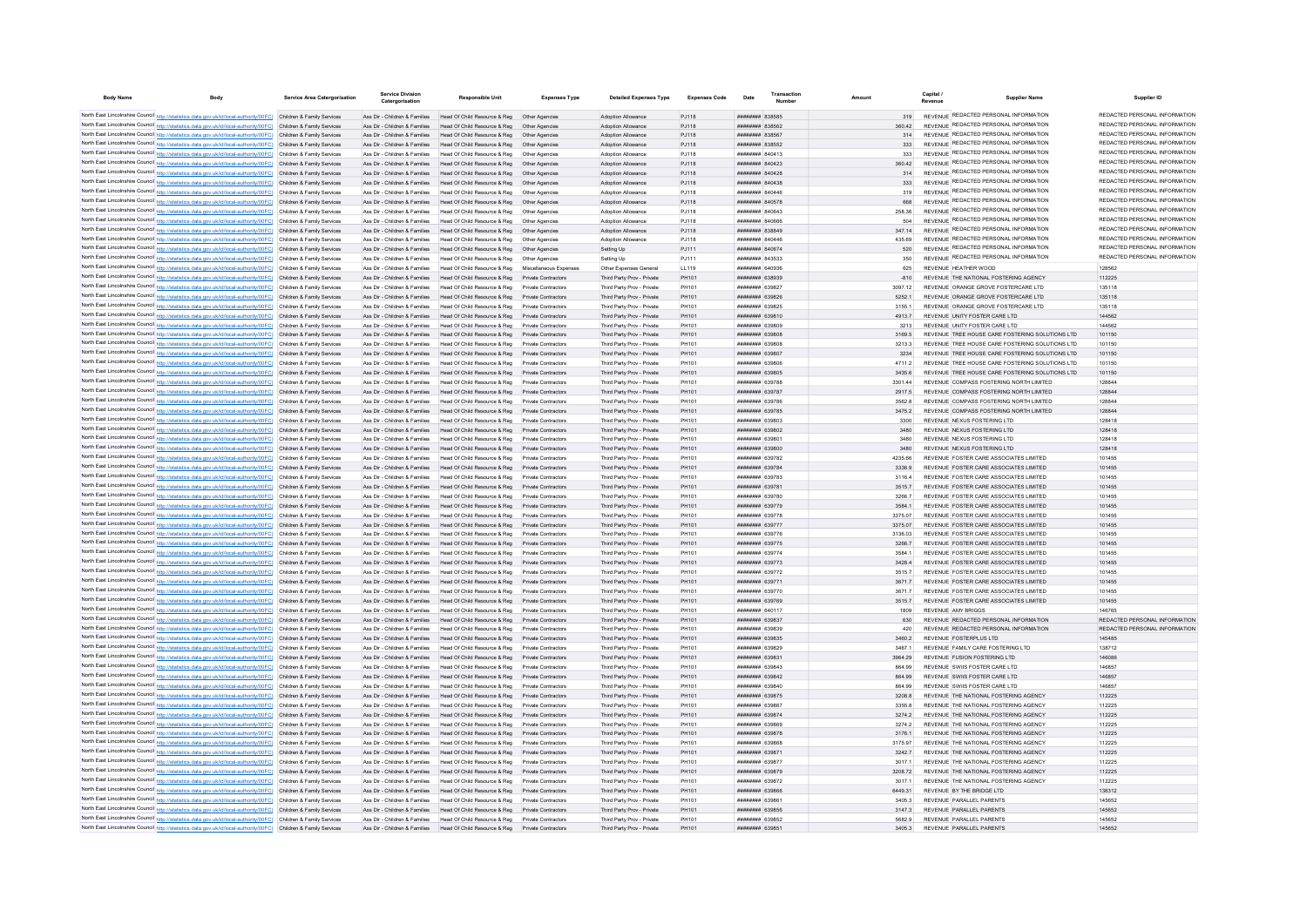| <b>Body Name</b> | Body                                                                                                                                                                                                                                   | <b>Service Area Catergorisation</b> | Catergorisation                                                | <b>Responsible Unit</b>                                                                                                                                | <b>Expenses Type</b>                                                                                                | <b>Detailed Expenses Type</b>                            | <b>Expenses Code</b>   | Date                                            | Amoun |                   | Revenue                                                                        | <b>Supplier Name</b> | Supplier ID                                                    |
|------------------|----------------------------------------------------------------------------------------------------------------------------------------------------------------------------------------------------------------------------------------|-------------------------------------|----------------------------------------------------------------|--------------------------------------------------------------------------------------------------------------------------------------------------------|---------------------------------------------------------------------------------------------------------------------|----------------------------------------------------------|------------------------|-------------------------------------------------|-------|-------------------|--------------------------------------------------------------------------------|----------------------|----------------------------------------------------------------|
|                  | North East Lincolnshire Council http://statistics.data.gov.uk/id/local-authority/00FC) Children & Family Services                                                                                                                      |                                     | Ass Dir - Children & Families                                  | Head Of Child Resource & Reg                                                                                                                           | Private Contractors                                                                                                 | Third Party Prov - Private                               | PH101                  | <b>########</b> 639858                          |       | 31473             | REVENUE PARALLEL PARENTS                                                       |                      | 145652                                                         |
|                  | North East Lincolnshire Council http://statistics.data.gov.uk/id/local-authority/00FC) Children & Family Services                                                                                                                      |                                     | Ass Dir - Children & Families                                  | Head Of Child Resource & Reg                                                                                                                           | Private Contractors                                                                                                 | Third Party Prov - Private                               | PH101                  | <b>HHHHHHH GAOSTS</b>                           |       | 630               | REVENUE REDACTED PERSONAL INFORMATION                                          |                      | REDACTED PERSONAL INFORMATION                                  |
|                  | North East Lincolnshire Council http://statistics.data.gov.uk/id/local-authority/00FC) Children & Family Services                                                                                                                      |                                     | Ass Dir - Children & Families                                  | Head Of Child Resource & Reg                                                                                                                           | Private Contractors                                                                                                 | Third Party Prov - Private                               | PH101                  | <b><i>BRRHHHHH GAOST7</i></b>                   |       | 630               | REVENUE REDACTED PERSONAL INFORMATION                                          |                      | REDACTED PERSONAL INFORMATION                                  |
|                  | North East Lincolnshire Council http://statistics.data.gov.uk/id/local-authority/00FC) Children & Family Services                                                                                                                      |                                     |                                                                | Ass Dir - Children & Families Head Of Child Resource & Reg. Private Contractors                                                                        |                                                                                                                     | Third Party Prov - Private                               | PH101                  | <b><i>BRENHHHH 640719</i></b>                   |       | 630               | REVENUE REDACTED PERSONAL INFORMATION                                          |                      | REDACTED PERSONAL INFORMATION                                  |
|                  | North East Lincolnshire Council http://statistics.data.gov.uk/id/local-authority/00FC) Children & Family Services                                                                                                                      |                                     |                                                                | Ass Dir - Children & Families Head Of Child Resource & Reg Private Contractors                                                                         |                                                                                                                     | Third Party Prov - Private                               | PH101                  | пппппппп 640938                                 |       | 3660              | REVENUE YOUNG PEOPLE AT HEART                                                  |                      | 145801                                                         |
|                  | North East Lincolnshire Council http://statistics.data.gov.uk/id/local-authority/00FC) Children & Family Services                                                                                                                      |                                     |                                                                | Ass Dir - Children & Families Head Of Child Resource & Reg Private Contractors                                                                         |                                                                                                                     | Third Party Prov - Private                               | PH101                  | <b>HUHHHHH 640939</b>                           |       | 3660              | REVENUE YOUNG PEOPLE AT HEART                                                  |                      | 145801                                                         |
|                  | North East Lincolnshire Council http://statistics.data.gov.uk/id/local-authority/00FC) Children & Family Services<br>North East Lincolnshire Council http://statistics.data.gov.uk/id/local-authority/00FC) Children & Family Services |                                     |                                                                | Ass Dir - Children & Families Head Of Child Resource & Reg<br>Ass Dir - Children & Families Head Of Child Resource & Reg                               | Private Contractors<br>Private Contractors                                                                          | Third Party Prov - Private<br>Third Party Prov - Private | PH101<br>PH101         | ######## 640940<br>######## 64094               |       | 3660<br>3660      | REVENUE YOUNG PEOPLE AT HEART<br>REVENUE YOUNG PEOPLE AT HEART                 |                      | 145801<br>145801                                               |
|                  | North East Lincolnshire Council http://statistics.data.gov.uk/id/local-authority/00FC) Children & Family Services                                                                                                                      |                                     | Ass Dir - Children & Families                                  | Head Of Child Resource & Reg                                                                                                                           | Private Contractors                                                                                                 | Third Party Prov - Private                               | PH101                  | ######## 640942                                 |       | 3660              | REVENUE YOUNG PEOPLE AT HEART                                                  |                      | 145801                                                         |
|                  | North East Lincolnshire Council http://statistics.data.gov.uk/id/local-authority/00FC) Children & Family Services                                                                                                                      |                                     |                                                                | Ass Dir - Children & Families Head Of Child Resource & Reg                                                                                             | Private Contractors                                                                                                 | Third Party Prov - Private                               | PH101                  | пянинин 640937                                  |       | 864.99            | REVENUE SWIIS FOSTER CARE LTD                                                  |                      | 146857                                                         |
|                  | North East Lincolnshire Council http://statistics.data.gov.uk/id/local-authority/00FC) Children & Family Services                                                                                                                      |                                     | Ass Dir - Children & Families                                  | Head Of Child Resource & Reg                                                                                                                           | Private Contractors                                                                                                 | Third Party Prov - Private                               | PH101                  | ####### 641763                                  |       | 812               | REVENUE REDACTED PERSONAL INFORMATION                                          |                      | REDACTED PERSONAL INFORMATION                                  |
|                  | North East Lincolnshire Council http://statistics.data.gov.uk/id/local-authority/00FC) Children & Family Services                                                                                                                      |                                     | Ass Dir - Children & Families                                  | Head Of Child Resource & Reg                                                                                                                           | Equip / Furniture / Materials                                                                                       | Equipment - Purchase                                     | LA101                  | ####### 64267                                   |       | 736.63            | REVENUE PETTY CASH                                                             |                      | REDACTED                                                       |
|                  | North East Lincolnshire Council http://statistics.data.gov.uk/id/local-authority/00FC) Children & Family Services                                                                                                                      |                                     | Ass Dir - Children & Families                                  | Head Of Child Resource & Reg                                                                                                                           | Equip / Furniture / Materials                                                                                       | Equipment - Purchase                                     | <b>LA101</b>           | ######## 642755                                 |       | 332.5             | REVENUE DAVID BURY LTD                                                         |                      | 103135                                                         |
|                  | North East Lincolnshire Council http://statistics.data.gov.uk/id/local-authority/00FC) Children & Family Services                                                                                                                      |                                     | Ass Dir - Children & Families                                  | Head Of Child Resource & Reg                                                                                                                           |                                                                                                                     | Provision                                                | LB101                  | пппппппн 64267                                  |       | 250.09            | REVENUE PETTY CASH                                                             |                      | REDACTED                                                       |
|                  | North East Lincolnshire Council http://statistics.data.gov.uk/id/local-authority/00FC) Children & Family Services                                                                                                                      |                                     | Ass Dir - Children & Families                                  | Head Of Child Resource & Reg                                                                                                                           | Other Anencies                                                                                                      | Pocket Money                                             | PJ105                  | <b>ППИНИНИ 642671</b>                           |       | 390.5             | REVENUE PETTY CASH                                                             |                      | <b>REDACTED</b>                                                |
|                  | North East Lincolnshire Council http://statistics.data.gov.uk/id/local-authority/00FC) Children & Family Services<br>North East Lincolnshire Council http://statistics.data.gov.uk/id/local-authority/00FC) Children & Family Services |                                     | Ass Dir - Children & Families<br>Ass Dir - Children & Families | Head Of Child Resource & Reg<br>Head Of Child Resource & Reg  Other Agencies                                                                           | Caterin                                                                                                             | Provision<br>Clothing                                    | I B101<br>PJ106        | <b>ПЕПЕЦИИ 642606</b><br>######## 642606        |       | 1520 83<br>605.26 | REVENUE PETTY CASH<br>REVENUE PETTY CASH                                       |                      | <b>REDACTED</b><br>REDACTED                                    |
|                  | North East Lincolnshire Council http://statistics.data.gov.uk/id/local-authority/00FC) Children & Family Services                                                                                                                      |                                     | Ass Dir - Children & Families                                  | Head Of Child Resource & Reg Rep Alterations Maint Building                                                                                            |                                                                                                                     | Buildings - Repairs And Maint                            | GA102                  | ######## 642607                                 |       | 850               | REVENUE PETTY CASH                                                             |                      | REDACTED                                                       |
|                  | North East Lincolnshire Council http://statistics.data.gov.uk/id/local-authority/00FC) Children & Family Services                                                                                                                      |                                     | Ass Dir - Children & Families                                  | Head Of Child Resource & Reg Equip / Furniture / Materials                                                                                             |                                                                                                                     | Foujoment - Purchase                                     | LA101                  | ######## 639536                                 |       | 258               | REVENUE I YRECO UK LIMITED                                                     |                      | 101120                                                         |
|                  | North East Lincolnshire Council http://statistics.data.gov.uk/id/local-authority/00FC) Children & Family Services                                                                                                                      |                                     | Ass Dir - Children & Families                                  | Head Of Child Resource & Reg Catering                                                                                                                  |                                                                                                                     | Provisions                                               | LB101                  | ######## 642607                                 |       | 365.61            | REVENUE PETTY CASH                                                             |                      | <b>REDACTE</b>                                                 |
|                  | North East Lincolnshire Council http://statistics.data.gov.uk/id/local-authority/00FC) Children & Family Services                                                                                                                      |                                     | Ass Dir - Children & Families                                  | Head Of Child Resource & Reg                                                                                                                           | Miscellaneous Expenses                                                                                              | Legal Fees - General                                     | LL103                  | <b>пппппппп</b> 641732                          |       | 852.5             | REVENUE M.IC.I AW                                                              |                      | 142455                                                         |
|                  | North East Lincolnshire Council http://statistics.data.gov.uk/id/local-authority/00FC) Children & Family Services                                                                                                                      |                                     | Ass Dir - Children & Families                                  | Head Of Child Resource & Reg                                                                                                                           | Private Contractors                                                                                                 | Third Party Prov - Private                               | PH101                  | <b>пппппппп</b> 643324                          |       | 6650              | REVENUE LEARNING4LIFE-GY-CIC                                                   |                      | 144120                                                         |
|                  | North East Lincolnshire Council http://statistics.data.gov.uk/id/local-authority/00FC) Children & Family Services                                                                                                                      |                                     | Ass Dir - Children & Families                                  | Head Of Child Resource & Reg                                                                                                                           | Private Contractors                                                                                                 | Translation & Internreter Serv                           | PH113                  | <b>HHHHHHH 641748</b>                           |       | 255               | REVENUE HE WORDS                                                               |                      | 122711                                                         |
|                  | North East Lincolnshire Council http://statistics.data.gov.uk/id/local-authority/00FC) Children & Family Services                                                                                                                      |                                     | Ass Dir - Children & Families                                  | Head Of Child Resource & Reg                                                                                                                           | Other Anencies                                                                                                      | Clothing                                                 | P.1106                 | <b>пппппппп</b> 642399                          |       | 500               | REVENUE PARK RETAIL LTD - LOVE2REWARD                                          |                      | 111869                                                         |
|                  | North East Lincolnshire Council http://statistics.data.gov.uk/id/local-authority/00FC) Children & Family Services                                                                                                                      |                                     | Ass Dir - Children & Families                                  | Head Of Child Resource & Reg                                                                                                                           | Other Anencie                                                                                                       | <b>Housing Benefit</b>                                   | P.1134                 | виннини 64334 <sup>-</sup>                      |       | 2706.96           | REVENUE REDACTED PERSONAL INFORMATION                                          |                      | REDACTED PERSONAL INFORMATION                                  |
|                  | North East Lincolnshire Council http://statistics.data.gov.uk/id/local-authority/00FC) Children & Family Services<br>North East Lincolnshire Council http://statistics.data.gov.uk/id/local-authority/00FC) Children & Family Services |                                     | Ass Dir - Children & Families<br>Ass Dir - Children & Families | Head Of Child Resource & Reg                                                                                                                           | Other Agencie                                                                                                       | Leaving Care Grant                                       | PJ116                  | ######## 640729<br><b>ПЕПИЛИН 641685</b>        |       | 279.2             | REVENUE ARGOS BUSINESS SOLUTIONS<br>REVENUE CARPET WORLD (MIDLANDS) LTD        |                      | 101032<br>147498                                               |
|                  | North East Lincolnshire Council http://statistics.data.gov.uk/id/local-authority/00FC) Children & Family Services                                                                                                                      |                                     | Ass Dir - Children & Families                                  | Head Of Child Resource & Reg<br>Head Of Child Resource & Reg                                                                                           | Other Agencies<br>Other Agencies                                                                                    | Leaving Care Grant<br>Personal Allowance                 | PJ116<br>PJ122         | н <del>иннини</del> взовая                      |       | 1090<br>502.9     | REVENUE 16+ SERVICES                                                           |                      | 100943                                                         |
|                  | North East Lincolnshire Council http://statistics.data.gov.uk/id/local-authority/00FC) Children & Family Services                                                                                                                      |                                     | Ass Dir - Children & Families                                  | Head Of Child Resource & Reg                                                                                                                           | Other Agencies                                                                                                      | Personal Allowance                                       | P.1122                 | <b><i>BRENHHHH</i></b> 641771                   |       | 481               | REVENUE 16+ SERVICES                                                           |                      | 100943                                                         |
|                  | North East Lincolnshire Council http://statistics.data.gov.uk/id/local-authority/00FC) Children & Family Services                                                                                                                      |                                     |                                                                | Ass Dir - Children & Families Head Of Child Resource & Reg Private Contractors                                                                         |                                                                                                                     | Third Party Prov - Private                               | PH101                  | пппппппп 838839                                 |       | 270               | REVENUE REDACTED PERSONAL INFORMATION                                          |                      | REDACTED PERSONAL INFORMATION                                  |
|                  | North East Lincolnshire Council http://statistics.data.gov.uk/id/local-authority/00FC) Children & Family Services                                                                                                                      |                                     |                                                                | Ass Dir - Children & Families Head Of Child Resource & Reg Private Contractors                                                                         |                                                                                                                     | Third Party Prov - Private                               | PH101                  | <b>НЕННИНИ 840704</b>                           |       | 270               | REVENUE REDACTED PERSONAL INFORMATION                                          |                      | REDACTED PERSONAL INFORMATION                                  |
|                  | North East Lincolnshire Council http://statistics.data.gov.uk/id/local-authority/00FC) Children & Family Services                                                                                                                      |                                     | Ass Dir - Children & Families                                  | Head Of Child Resource & Reg                                                                                                                           | Private Contractors                                                                                                 | Third Party Prov - Private                               | PH101                  | ######## 843327                                 |       | 270               | REVENUE REDACTED PERSONAL INFORMATION                                          |                      | REDACTED PERSONAL INFORMATION                                  |
|                  | North East Lincolnshire Council http://statistics.data.gov.uk/id/local-authority/00FC) Children & Family Services                                                                                                                      |                                     | Ass Dir - Children & Families                                  | Head Of Child Resource & Reg                                                                                                                           | Private Contractors                                                                                                 | Third Party Prov - Private                               | PH101                  | ######## 845484                                 |       | 270               | REVENUE REDACTED PERSONAL INFORMATION                                          |                      | REDACTED PERSONAL INFORMATION                                  |
|                  | North East Lincolnshire Council http://statistics.data.gov.uk/id/local-authority/00FC) Children & Family Services                                                                                                                      |                                     |                                                                | Ass Dir - Children & Families Head Of Child Resource & Reg                                                                                             | Private Contractors                                                                                                 | Third Party Prov - Private                               | PH101                  | ######## 845754                                 |       | 412.93            | REVENUE REDACTED PERSONAL INFORMATION                                          |                      | REDACTED PERSONAL INFORMATION                                  |
|                  | North East Lincolnshire Council http://statistics.data.gov.uk/id/local-authority/00FC) Children & Family Services                                                                                                                      |                                     | Ass Dir - Children & Families                                  | Head Of Child Resource & Reg                                                                                                                           | Private Contractors                                                                                                 | Third Party Prov - Private                               | PH101                  | <b>плинини 838915</b>                           |       | 2945              | REVENUE REDACTED PERSONAL INFORMATION<br>REVENUE REDACTED PERSONAL INFORMATION |                      | REDACTED PERSONAL INFORMATION<br>REDACTED PERSONAL INFORMATION |
|                  | North East Lincolnshire Council http://statistics.data.gov.uk/id/local-authority/00FC) Children & Family Services<br>North East Lincolnshire Council http://statistics.data.gov.uk/id/local-authority/00FC) Children & Family Services |                                     | Ass Dir - Children & Families<br>Ass Dir - Children & Families | Head Of Child Resource & Reg<br>Head Of Child Resource & Reg                                                                                           | Private Contractors<br>Private Contractors                                                                          | Third Party Prov - Private<br>Third Party Prov - Private | PH101<br>PH101         | ######## 838643<br>######## 845286              |       | 1050<br>900       | REVENUE REDACTED PERSONAL INFORMATION                                          |                      | REDACTED PERSONAL INFORMATION                                  |
|                  | North East Lincolnshire Council http://statistics.data.gov.uk/id/local-authority/00FC) Children & Family Services                                                                                                                      |                                     | Ass Dir - Children & Families                                  | Head Of Child Resource & Reg                                                                                                                           | Private Contractors                                                                                                 | Third Party Prov - Private                               | PH101                  | ####### 83864:                                  |       | 540               | REVENUE REDACTED PERSONAL INFORMATION                                          |                      | REDACTED PERSONAL INFORMATION                                  |
|                  | North East Lincolnshire Council http://statistics.data.gov.uk/id/local-authority/00FC) Children & Family Services                                                                                                                      |                                     | Ass Dir - Children & Families                                  | Head Of Child Resource & Reg                                                                                                                           |                                                                                                                     | Third Party Prov - Private                               | PH101                  | ######## 845286                                 |       | 600               | REVENUE REDACTED PERSONAL INFORMATION                                          |                      | REDACTED PERSONAL INFORMATION                                  |
|                  | North East Lincolnshire Council http://statistics.data.gov.uk/id/local-authority/00FC) Children & Family Services                                                                                                                      |                                     | Ass Dir - Children & Families                                  | Head Of Child Resource & Reg                                                                                                                           |                                                                                                                     | Third Party Prov - Private                               | PH101                  | <b>CORER NUMBER</b>                             |       |                   | REVENUE REDACTED PERSONAL INFORMATION                                          |                      | REDACTED PERSONAL INFORMATION                                  |
|                  | North East Lincolnshire Council http://statistics.data.gov.uk/id/local-authority/00FC) Children & Family Services                                                                                                                      |                                     | Ass Dir - Children & Families                                  | Head Of Child Resource & Reg                                                                                                                           | Private Contractors                                                                                                 | Third Party Prov - Private                               | PH101                  | <b>HUHHHHH 845751</b>                           |       | 388.57            | REVENUE REDACTED PERSONAL INFORMATION                                          |                      | REDACTED PERSONAL INFORMATION                                  |
|                  | North East Lincolnshire Council http://statistics.data.gov.uk/id/local-authority/00FC) Children & Family Services                                                                                                                      |                                     | Ass Dir - Children & Families                                  | Head Of Child Resource & Reg                                                                                                                           | Private Contractors                                                                                                 | Third Party Prov - Private                               | PH101                  | ######## 838643                                 |       | 1080              | REVENUE REDACTED PERSONAL INFORMATION                                          |                      | REDACTED PERSONAL INFORMATION                                  |
|                  | North East Lincolnshire Council http://statistics.data.gov.uk/id/local-authority/00FC) Children & Family Services                                                                                                                      |                                     | Ass Dir - Children & Families                                  | Head Of Child Resource & Reg                                                                                                                           | Private Contractors                                                                                                 | Third Party Prov - Private                               | PH101                  | ######## 845286                                 |       | 1290              | REVENUE REDACTED PERSONAL INFORMATION                                          |                      | REDACTED PERSONAL INFORMATION                                  |
|                  | North East Lincolnshire Council http://statistics.data.gov.uk/id/local-authority/00FC) Children & Family Services                                                                                                                      |                                     | Ass Dir - Children & Families                                  | Head Of Child Resource & Reg                                                                                                                           | Private Contractors                                                                                                 | Third Party Prov - Private                               | PH101                  | ####### 838643                                  |       | 1395              | REVENUE REDACTED PERSONAL INFORMATION<br>REVENUE REDACTED PERSONAL INFORMATION |                      | REDACTED PERSONAL INFORMATION<br>REDACTED PERSONAL INFORMATION |
|                  | North East Lincolnshire Council http://statistics.data.gov.uk/id/local-authority/00FC) Children & Family Services<br>North East Lincolnshire Council http://statistics.data.gov.uk/id/local-authority/00FC) Children & Family Services |                                     | Ass Dir - Children & Families                                  | Head Of Child Resource & Reg                                                                                                                           | Private Contractors                                                                                                 | Third Party Prov - Private                               | PH101                  | ####### 845286                                  |       | 1425              | REVENUE REDACTED PERSONAL INFORMATION                                          |                      | REDACTED PERSONAL INFORMATION                                  |
|                  | North East Lincolnshire Council http://statistics.data.gov.uk/id/local-authority/00FC) Children & Family Services                                                                                                                      |                                     | Ass Dir - Children & Families<br>Ass Dir - Children & Families | Head Of Child Resource & Reg<br>Head Of Child Resource & Reg                                                                                           | Private Contractors<br>Private Contractors                                                                          | Third Party Prov - Private<br>Third Party Prov - Private | PH101<br>PH101         | ####### 840485<br><b>пппппппп</b> 838643        |       | 2500<br>300       | REVENUE REDACTED PERSONAL INFORMATION                                          |                      | REDACTED PERSONAL INFORMATION                                  |
|                  | North East Lincolnshire Council http://statistics.data.gov.uk/id/local-authority/00FC) Children & Family Services                                                                                                                      |                                     | Ass Dir - Children & Families                                  | Head Of Child Resource & Reg.                                                                                                                          | Private Contractors                                                                                                 | Third Party Prov - Private                               | PH101                  | <b><i>BRENHHHH 840720</i></b>                   |       | 221142            | REVENUE REDACTED PERSONAL INFORMATION                                          |                      | REDACTED PERSONAL INFORMATION                                  |
|                  | North East Lincolnshire Council http://statistics.data.gov.uk/id/local-authority/00FC) Children & Family Services                                                                                                                      |                                     | Ass Dir - Children & Families                                  | Head Of Child Resource & Reg                                                                                                                           | Other Agencies                                                                                                      | Additional Cost                                          | P.I114                 | <b>HEHHHHH 640659</b>                           |       | 1625              | REVENUE GRAVITY RED LTD                                                        |                      | 122793                                                         |
|                  | North East Lincolnshire Council http://statistics.data.gov.uk/id/local-authority/00FC) Children & Family Services                                                                                                                      |                                     | Ass Dir - Children & Families                                  | Head Of Child Resource & Reg                                                                                                                           | Other Agencies                                                                                                      | <b>Additional Cost</b>                                   | PJ114                  | валья нинных                                    |       | 800               | REVENUE GRAVITY RED LTD                                                        |                      | 122793                                                         |
|                  | North East Lincolnshire Council http://statistics.data.gov.uk/id/local-authority/00FC) Children & Family Services                                                                                                                      |                                     | Ass Dir - Children & Families                                  | Head Of Child Resource & Reg                                                                                                                           |                                                                                                                     | Additional Cost                                          | PJ114                  | <b>BRENHAMM 640151</b>                          |       | 4412.62           | REVENUE CARE4ALI                                                               |                      | 143867                                                         |
|                  | North East Lincolnshire Council http://statistics.data.gov.uk/id/local-authority/00FC) Children & Family Services                                                                                                                      |                                     | Ass Dir - Children & Families                                  | Head Of Child Resource & Reg                                                                                                                           | Other Agencie                                                                                                       | <b>Additional Cost</b>                                   | PJ114                  | <b>ПЕПЕЦИИ 640192</b>                           |       | 4243.2            | REVENUE CARE4AU                                                                |                      | 143867                                                         |
|                  | North East Lincolnshire Council http://statistics.data.gov.uk/id/local-authority/00FC) Children & Family Services                                                                                                                      |                                     | Ass Dir - Children & Families                                  | Head Of Child Resource & Reg                                                                                                                           | Other Agencie                                                                                                       | Additional Cost                                          | PJ114                  | FOTOLA HHHHHHH                                  |       | 3985.8            | REVENUE CARE4AU                                                                |                      | 143867                                                         |
|                  | North East Lincolnshire Council http://statistics.data.gov.uk/id/local-authority/00FC) Children & Family Services                                                                                                                      |                                     |                                                                | Ass Dir - Children & Families Head Of Child Resource & Reg. Other Agencies                                                                             |                                                                                                                     | Additional Cost                                          | PJ114                  | <b>ПППППППП</b> 640312<br><b>BREEZER BAD191</b> |       | 3744              | REVENUE CARE4ALL                                                               |                      | 143867                                                         |
|                  | North East Lincolnshire Council http://statistics.data.gov.uk/id/local-authority/00FC) Children & Family Services<br>North East Lincolnshire Council http://statistics.data.gov.uk/id/local-authority/00FC) Children & Family Services |                                     |                                                                | Ass Dir - Children & Families Head Of Child Resource & Reg Other Agencies<br>Ass Dir - Children & Families Head Of Child Resource & Reg Other Agencies |                                                                                                                     | Additional Cost<br><b>Additional Cost</b>                | PJ114<br>PJ114         | <b>ПЕПЕННИН 643268</b>                          |       | 374.4<br>3447.6   | REVENUE CARE4ALL<br>REVENUE CARE4ALL                                           |                      | 143867<br>143867                                               |
|                  | North East Lincolnshire Council http://statistics.data.gov.uk/id/local-authority/00FC) Children & Family Services                                                                                                                      |                                     | Ass Dir - Children & Families                                  | Head Of Child Resource & Reg  Other Agencies                                                                                                           |                                                                                                                     | Additional Cost                                          | PJ114                  | ######## 643240                                 |       | 627               | REVENUE MARK BATES LTD                                                         |                      | 102688                                                         |
|                  | North East Lincolnshire Council http://statistics.data.gov.uk/id/local-authority/00FC) Children & Family Services                                                                                                                      |                                     |                                                                | Ass Dir - Children & Families Head Of Child Resource & Reg Energy Costs                                                                                |                                                                                                                     | Electricity                                              | GB102                  | ######## 643319                                 |       | 582.6             | REVENUE MA & JE PROPERTIES LTD                                                 |                      | 138948                                                         |
|                  | North East Lincolnshire Council http://statistics.data.gov.uk/id/local-authority/00FC) Children & Family Services                                                                                                                      |                                     |                                                                | Ass Dir - Children & Families Head Of Child Resource & Reg Energy Costs                                                                                |                                                                                                                     | Electricity                                              | GB102                  | ######## 640714                                 |       | 302.79            | REVENUE BRITISH GAS                                                            |                      | 101712                                                         |
|                  | North East Lincolnshire Council http://statistics.data.gov.uk/id/local-authority/00FC) Children & Family Services                                                                                                                      |                                     | Ass Dir - Children & Families                                  | Head Of Child Resource & Reg                                                                                                                           |                                                                                                                     | Rent                                                     | GC101                  | ######## 641621                                 |       | 738.7             | REVENUE I INCOLNSHIRE HOUSING PARTNERSHIP                                      |                      | 140117                                                         |
|                  | North East Lincolnshire Council http://statistics.data.gov.uk/id/local-authority/00FC) Children & Family Services                                                                                                                      |                                     | Ass Dir - Children & Families                                  | Head Of Child Resource & Reg                                                                                                                           | Rents                                                                                                               | Rent                                                     | GC <sub>101</sub>      | ######## 639073                                 |       | 844.32            | REVENUE LINCOLNSHIRE HOUSING PARTNERSHIP                                       |                      | 140117                                                         |
|                  | North East Lincolnshire Council http://statistics.data.gov.uk/id/local-authority/00FC) Children & Family Services                                                                                                                      |                                     | Ass Dir - Children & Families                                  | Head Of Child Resource & Reg                                                                                                                           | Water Services                                                                                                      | Water                                                    | GF101                  | ######## 64204                                  |       | 351.07            | REVENUE ANGLIAN WATER                                                          |                      | 100508                                                         |
|                  | North East Lincolnshire Council http://statistics.data.gov.uk/id/local-authority/00FC) Children & Family Services                                                                                                                      |                                     | Ass Dir - Children & Families                                  | Head Of Child Resource & Reg                                                                                                                           |                                                                                                                     | Water                                                    | GE101                  | ####### 64050                                   |       | 571.19            | REVENUE ANGLIAN WATER                                                          |                      | 100508                                                         |
|                  | North East Lincolnshire Council http://statistics.data.gov.uk/id/local-authority/00FC) Children & Family Services                                                                                                                      |                                     | Ass Dir - Children & Families                                  | Head Of Child Resource & Reg                                                                                                                           | Energy Costs                                                                                                        | Electricity                                              | GB102                  | ######## 643043                                 |       | 475.3             | REVENUE STAYING CLOSE PROJECT                                                  |                      | 139584                                                         |
|                  | North East Lincolnshire Council http://statistics.data.gov.uk/id/local-authority/00FC) Children & Family Services<br>North East Lincolnshire Council http://statistics.data.gov.uk/id/local-authority/00FC) Children & Family Services |                                     | Ass Dir - Children & Families<br>Ass Dir - Children & Families | Head Of Child Resource & Reg<br>Head Of Child Resource & Reg                                                                                           | Miscellaneous Expenses<br>Equip / Furniture / Materials                                                             | Activities - Service Users<br>Equipment - Purchase       | LL114<br>LA101         | пппппппп 643043<br><b>ПЕПЕЦИИ 641686</b>        |       | 257.17<br>1731.09 | REVENUE STAYING CLOSE PROJECT<br>REVENUE ENGIE SERVICES I TD                   |                      | 139584<br>133267                                               |
|                  | North East Lincolnshire Council http://statistics.data.gov.uk/id/local-authority/00FC) Children & Family Services                                                                                                                      |                                     |                                                                | Ass Dir - Children & Families Head Of Child Resource & Reg Miscellaneous Expenses                                                                      |                                                                                                                     | Other Expenses General                                   | LL119                  | ######## 640564                                 |       | 1254              | REVENUE DJ TAXIS SCUNTHORPE LIMITED                                            |                      | 144612                                                         |
|                  | North East Lincolnshire Council http://statistics.data.gov.uk/id/local-authority/00FC) Children & Family Services                                                                                                                      |                                     | Ass Dir - Children & Families                                  | Head Of Child Resource & Reg Miscellaneous Expenses                                                                                                    |                                                                                                                     | Other Expenses General                                   | LL119                  | ######## 641029                                 |       | 574.86            | REVENUE AA RADIO CARS LTD                                                      |                      | 101222                                                         |
|                  | North East Lincolnshire Council http://statistics.data.gov.uk/id/local-authority/00FC) Children & Family Services                                                                                                                      |                                     | Ass Dir - Children & Families                                  | Head Of Child Resource & Reg                                                                                                                           | Miscellaneous Expenses                                                                                              | Other Expenses General                                   | LL119                  | ######## 640995                                 |       | 846.3             | REVENUE 57 TAXIS I TD                                                          |                      | 142264                                                         |
|                  | North East Lincolnshire Council http://statistics.data.gov.uk/id/local-authority/00FC) Children & Family Services                                                                                                                      |                                     |                                                                | Ass Dir - Children & Families Head Of Child Resource & Reg Private Contractors                                                                         |                                                                                                                     | Third Party Prov - Private                               | PH101                  | ######## 64207                                  |       | 17851.1           | REVENUE LINKS TAXIS                                                            |                      | 100546                                                         |
|                  | North East Lincolnshire Council http://statistics.data.gov.uk/id/local-authority/00FC) Children & Family Services                                                                                                                      |                                     | Ass Dir - Children & Families                                  | Head Of Child Resource & Reg                                                                                                                           | Private Contractors                                                                                                 | Third Party Prov - Private                               | PH101                  | ######## 642077                                 |       | 852.94            | REVENUE LINKS TAXIS                                                            |                      | 100546                                                         |
|                  | North East Lincolnshire Council http://statistics.data.gov.uk/id/local-authority/00FC) Children & Family Services                                                                                                                      |                                     | Ass Dir - Safer Nel                                            | Young And Safe                                                                                                                                         | <b>Direct Transport Costs</b>                                                                                       | Hired Transport - Employees                              | JA101                  | <b>ПЕПЕННИН</b> 641486                          |       | 4325              | REVENUE READY RENT A CAR                                                       |                      | 100557                                                         |
|                  | North East Lincolnshire Council http://statistics.data.gov.uk/id/local-authority/00FC) Children & Family Services                                                                                                                      |                                     | Ass Dir - Safer Nel                                            | Young And Safe                                                                                                                                         | Fouin / Furniture / Materials                                                                                       | Equipment - Maintenance                                  | <b>1A104</b>           | <b>BRENHHHH 641644</b>                          |       | 270               | REVENUE J MCCANN & CO LTD                                                      |                      | 100841                                                         |
|                  | North East Lincolnshire Council http://statistics.data.gov.uk/id/local-authority/00FC) Children & Family Services                                                                                                                      |                                     | Ass Dir - Safer Nel                                            | Young And Safe                                                                                                                                         | Fouio / Furniture / Materials                                                                                       | Foujoment - Purchase                                     | I A101                 | ######## 639572                                 |       | 309.88            | REVENUE I YRECO UK LIMITED<br>REVENUE XMA LIMITED                              |                      | 101120                                                         |
|                  | North East Lincolnshire Council http://statistics.data.gov.uk/id/local-authority/00FC) Children & Family Services<br>North East Lincolnshire Council http://statistics.data.gov.uk/id/local-authority/00FC) Children & Family Services |                                     | Ass Dir - Safer Nel<br>Ass Dir - Safer Nel                     | Young And Safe<br>Young And Safe                                                                                                                       | Communications And Computing Computer H/Ware - Purchases<br>Communications And Computing Computer S/Ware - Licences |                                                          | I F105<br><b>LE103</b> | ######## 639917<br><b><i>BREADER BAD172</i></b> |       | 689.66<br>4999    | REVENUE EDU FOCUS LTD                                                          |                      | 100699<br>111169                                               |
|                  |                                                                                                                                                                                                                                        |                                     |                                                                |                                                                                                                                                        |                                                                                                                     |                                                          |                        |                                                 |       |                   |                                                                                |                      |                                                                |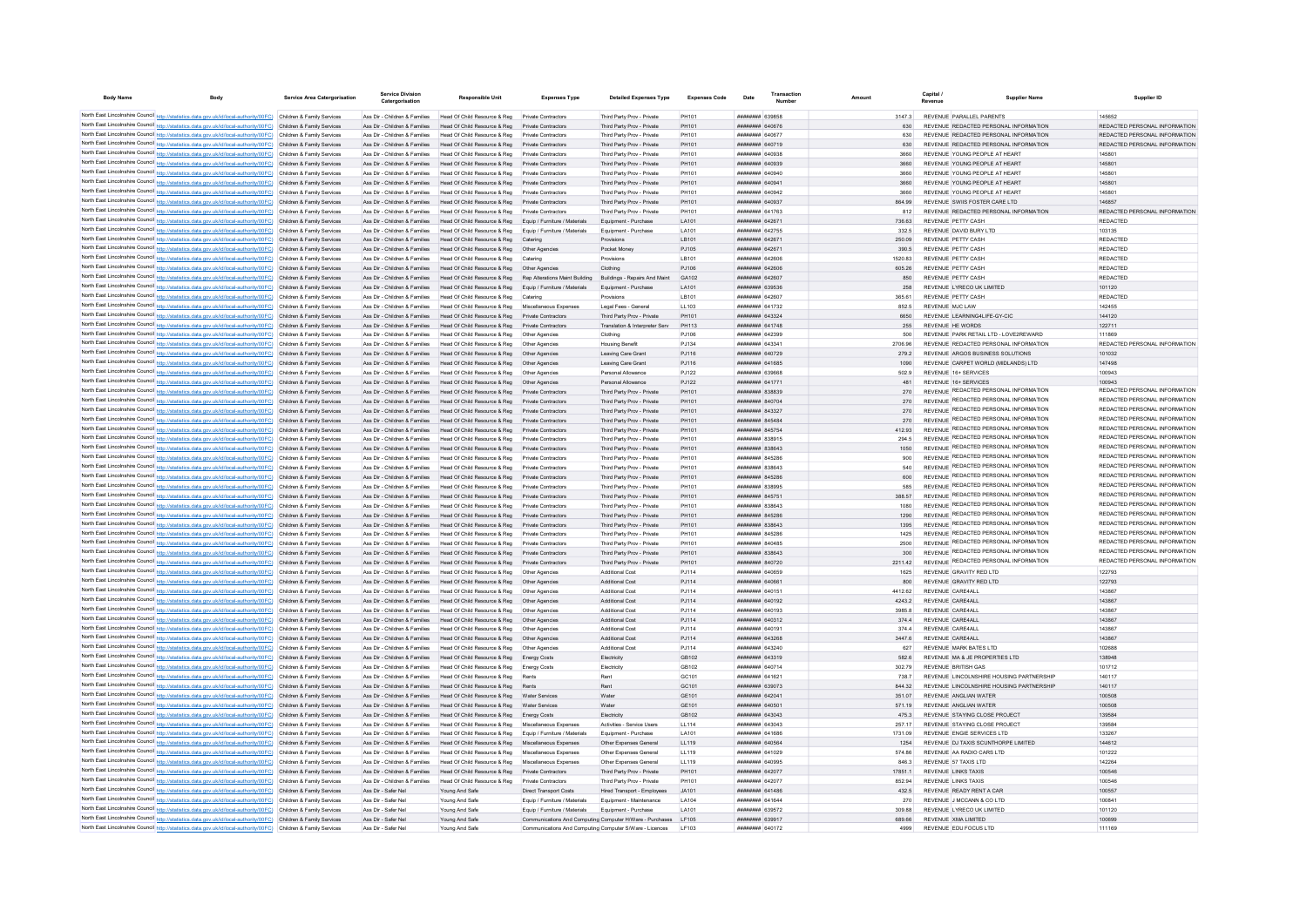| <b>Body Name</b>                                                                                                                                                                                                                       | <b>Body</b> | Service Area Catergorisation | <b>Service Division</b><br>Catergorisation                                                                                  | Responsible Unit                                                                                        | <b>Expenses Type</b>                                     | <b>Detailed Expenses Type</b>                                                | <b>Expenses Code</b> | Date                                      | Transaction | Amoun |                    | Capital                                                                            | <b>Supplier Name</b>                                         | Supplier ID                             |
|----------------------------------------------------------------------------------------------------------------------------------------------------------------------------------------------------------------------------------------|-------------|------------------------------|-----------------------------------------------------------------------------------------------------------------------------|---------------------------------------------------------------------------------------------------------|----------------------------------------------------------|------------------------------------------------------------------------------|----------------------|-------------------------------------------|-------------|-------|--------------------|------------------------------------------------------------------------------------|--------------------------------------------------------------|-----------------------------------------|
| North East Lincolnshire Council http://statistics.data.gov.uk/id/local-authority/00FC) Children & Family Services                                                                                                                      |             |                              | Ass Dir - Safer Nel                                                                                                         | Young And Safe                                                                                          | Miscellaneous Expenses                                   | Other Supplies & Services                                                    | 11110                | <b>ППИНИНИ 642235</b>                     |             |       | 1500               | REVENUE CACLETD                                                                    |                                                              | 110598                                  |
| North East Lincolnshire Council http://statistics.data.gov.uk/id/local-authority/00FC) Children & Family Services                                                                                                                      |             |                              | Ass Dir - Safer Nel                                                                                                         | <b>Troubled Families</b>                                                                                | <b>Private Contractors</b>                               | Third Party Prov - Private                                                   | PH101                | <b>плинини 639848</b>                     |             |       |                    | REVENUE COMMUNITY PRESS OFFICE LTD                                                 |                                                              | 101728                                  |
| North East Lincolnshire Council http://statistics.data.gov.uk/id/local-authority/00FC) Children & Family Services                                                                                                                      |             |                              | Ass Dir - Safer Nel                                                                                                         | Safeguard Board / Dom Violence Private Contractors                                                      |                                                          | <b>Contract Payments</b>                                                     | PH105                | ######## 639644                           |             |       | 10000              | REVENUE THE BLUE DOOR                                                              |                                                              | 146428                                  |
| North East Lincolnshire Council http://statistics.data.gov.uk/id/local-authority/00FC) Children & Family Services                                                                                                                      |             |                              | Ass Dir - Women & Children                                                                                                  | Childrens Health                                                                                        | Private Contractors                                      | <b>Contract Payments</b>                                                     | PH105                | <b>ПЕНИНИН 641198</b>                     |             |       | 1110               |                                                                                    | REVENUE N LINCS & GOOLE HOSPITALS NHS FOUNDATION TRUS 111074 |                                         |
| North East Lincolnshire Council http://statistics.data.gov.uk/id/local-authority/00FC) Children & Family Services                                                                                                                      |             |                              | Ass Dir - Women & Children                                                                                                  | Childrens Health                                                                                        | Private Contractors                                      | Third Party Prov - Private                                                   | PH101                | <b>BRENHHHH 641684</b>                    |             |       | 15000              | REVENUE F4 IT I TD                                                                 |                                                              | 146832                                  |
| North East Lincolnshire Council http://statistics.data.gov.uk/id/local-authority/00FC) Children & Family Services                                                                                                                      |             |                              | Ass Dir - Women & Children                                                                                                  | Childrens Health                                                                                        | Indirect Employee Expenses                               | Staff Training                                                               | FR122                | <b><i>BRENHHHH 641651</i></b>             |             |       | 250                | REVENUE FOREFRONT TRAINING LTD.                                                    |                                                              | 105501                                  |
| North East Lincolnshire Council http://statistics.data.gov.uk/id/local-authority/00FC) Children & Family Services                                                                                                                      |             |                              | Ass Dir - Women & Children                                                                                                  | Childrens Health                                                                                        | Indirect Employee Expenses                               | Staff Training                                                               | EB122                | <b>пининин</b> 643330                     |             |       | 250                | REVENUE FOREFRONT TRAINING LTD                                                     |                                                              | 105501                                  |
| North East Lincolnshire Council http://statistics.data.gov.uk/id/local-authority/00FC) Children & Family Services                                                                                                                      |             |                              | Ass Dir - Women & Children                                                                                                  | Palliative / Complex Care                                                                               | Equip / Furniture / Materials                            | Equipment - Maintenance                                                      | LA104                | ######## 63974                            |             |       | 1200               | REVENUE RESMED (UK) LIMITED                                                        |                                                              | 138460                                  |
| North East Lincolnshire Council http://statistics.data.gov.uk/id/local-authority/00FC) Children & Family Services<br>North East Lincolnshire Council http://statistics.data.gov.uk/id/local-authority/00FC) Children & Family Services |             |                              | Ass Dir - Women & Children<br>Ass Dir - Women & Children                                                                    | Palliative / Complex Care<br>Palliative / Complex Care                                                  | Private Contractors<br><b>Private Contractors</b>        | Third Party Prov - Private<br>Third Party Prov - Private                     | PH101<br>PH101       | ######## 639093<br>######## 639092        |             |       | 2971.06<br>892.02  | REVENUE AK Payroll Services Ltd.<br>REVENUE AK Pavroll Services Ltd.               |                                                              | 145106<br>145106                        |
| North East Lincolnshire Council http://statistics.data.gov.uk/id/local-authority/00FC) Children & Family Services                                                                                                                      |             |                              | Ass Dir - Women & Children                                                                                                  | Palliative / Complex Care                                                                               | Private Contractors                                      | Third Party Prov - Private                                                   | PH101                | ######## 639091                           |             |       | 3298.1             | REVENUE AK Payroll Services Ltd.                                                   |                                                              | 145106                                  |
| North East Lincolnshire Council http://statistics.data.gov.uk/id/local-authority/00FC) Children & Family Services                                                                                                                      |             |                              | Ass Dir - Women & Children                                                                                                  | Palliative / Complex Care                                                                               | <b>Private Contractors</b>                               | Third Party Prov - Private                                                   | PH101                | ######## 639090                           |             |       | 962.1              | REVENUE AK Pavroll Services Ltd                                                    |                                                              | 145106                                  |
| North East Lincolnshire Council http://statistics.data.gov.uk/id/local-authority/00FC) Children & Family Services                                                                                                                      |             |                              | Ass Dir - Women & Children                                                                                                  | Palliative / Complex Care                                                                               | Private Contractors                                      | Third Party Prov - Private                                                   | PH101                | ####### 639089                            |             |       | 1896.5             | REVENUE AK Payroll Services Ltd.                                                   |                                                              | 145106                                  |
| North East Lincolnshire Council http://statistics.data.gov.uk/id/local-authority/00FC) Children & Family Services                                                                                                                      |             |                              | Ass Dir - Women & Children                                                                                                  | Palliative / Complex Care                                                                               | <b>Private Contractors</b>                               | Third Party Prov - Private                                                   | PH101                | ######## 63909                            |             |       | 588.34             | REVENUE AK Payroll Services Ltd                                                    |                                                              | 145106                                  |
| North East Lincolnshire Council http://statistics.data.gov.uk/id/local-authority/00FC) Children & Family Services                                                                                                                      |             |                              | Ass Dir - Women & Children                                                                                                  | Palliative / Complex Care                                                                               | Private Contractors                                      | Third Party Prov - Private                                                   | PH101                | ######## 639088                           |             |       | 705.14             | REVENUE AK Pavroll Services Ltd                                                    |                                                              | 145106                                  |
| North East Lincolnshire Council http://statistics.data.gov.uk/id/local-authority/00FC)                                                                                                                                                 |             | Children & Family Services   | Ass Dir - Women & Children                                                                                                  | Palliative / Complex Care                                                                               | <b>Private Contractors</b>                               | Third Party Prov - Private                                                   | PH101                | ######## 639087                           |             |       | 1644 54            | REVENUE AK Payroll Services Ltd                                                    |                                                              | 145106                                  |
| North East Lincolnshire Council http://statistics.data.gov.uk/id/local-authority/00FC) Children & Family Services                                                                                                                      |             |                              | Ass Dir - Women & Children                                                                                                  | Childrens Mental & Emot Health                                                                          | <b>Health Authorities</b>                                | Third Pn - Health Auth                                                       | PD101                | <b>########</b> 641659                    |             |       | 1012.5             | REVENUE FORTIS THERAPY & TRAINING                                                  |                                                              | 120445                                  |
| North East Lincolnshire Council http://statistics.data.gov.uk/id/local-authority/00FC) Children & Family Services<br>North East Lincolnshire Council http://statistics.data.gov.uk/id/local-authority/00FC) Children & Family Services |             |                              | Ass Dir - Women & Children<br>Ass Dir - Women & Children                                                                    | Childrens Mental & Emot Health Health Authorities<br>Childrens Mental & Emot Health Private Contractors |                                                          | Third Pp - Health Auth                                                       | PD101                | ######## 642079<br><b>HENHHHH 640106</b>  |             |       | 487.5<br>226557.67 | REVENUE FORTIS THERAPY & TRAINING                                                  | REVENUE LINCOLNSHIRE PARTNERSHIP NHS FOUNDATION TRUST 105021 | 120445                                  |
| North East Lincolnshire Council http://statistics.data.gov.uk/id/local-authority/00FC) Children & Family Services                                                                                                                      |             |                              | Ass Dir - Women & Children                                                                                                  | Childrens Mental & Emot Health Private Contractors                                                      |                                                          | <b>Contract Payments</b><br>Third Party Prov - Private                       | PH105<br>PH101       | ######## 642076                           |             |       | 1858.66            | REVENUE XENZONE LTD                                                                |                                                              | 13594                                   |
| North East Lincolnshire Council http://statistics.data.gov.uk/id/local-authority/00FC) Children & Family Services                                                                                                                      |             |                              | Ass Dir - Women & Children                                                                                                  | Childrens Mental & Emot Health Private Contractors                                                      |                                                          | Third Party Prov - Private                                                   | PH101                | ######## 641171                           |             |       | 12174.24           | REVENUE NHS NORTH EAST LINCOLNSHIRE CCG                                            |                                                              | 121549                                  |
| North East Lincolnshire Council http://statistics.data.gov.uk/id/local-authority/00FC) Children & Family Services                                                                                                                      |             |                              | Ass Dir - Women & Children                                                                                                  | Childrens Mental & Emot Health                                                                          | Private Contractors                                      | Contract Payments                                                            | PH105                | ######## 640679                           |             |       | 56821              |                                                                                    | REVENUE COMPASS SERVICES TO TACKLE PROBLEM DRUG USE 145810   |                                         |
| North East Lincolnshire Council http://statistics.data.gov.uk/id/local-authority/00FC) Children & Family Services                                                                                                                      |             |                              | Director - Children / Fam Serv Director Children & Fam Serv                                                                 |                                                                                                         | Direct Employee Expenses                                 | Agency Staff                                                                 | FA105                | <b>пипинин</b> 640340                     |             |       | 4200               | REVENUE ATTENTI CONSULTING                                                         |                                                              | 146503                                  |
| North East Lincolnshire Council http://statistics.data.gov.uk/id/local-authority/00FC) Children & Family Services                                                                                                                      |             |                              | Director - Children / Fam Serv  Director Children & Fam Serv                                                                |                                                                                                         | Direct Employee Expenses                                 | Agency Staff                                                                 | EA105                | ######## 639128                           |             |       | 4200               | REVENUE ATTENTI CONSULTING                                                         |                                                              | 146503                                  |
| North East Lincolnshire Council http://statistics.data.gov.uk/id/local-authority/00FC) Children & Family Services                                                                                                                      |             |                              | Director - Children / Fam Serv  Director Children & Fam Serv                                                                |                                                                                                         | <b>Private Contractors</b>                               | <b>Contract Payments</b>                                                     | <b>PH105</b>         | ####### 641787                            |             |       | 2291.66            | REVENUE SIGNIS LTD                                                                 |                                                              | 145139                                  |
| North East Lincolnshire Council http://statistics.data.gov.uk/id/local-authority/00FC) Children & Family Services                                                                                                                      |             |                              | Director - Children / Fam Serv                                                                                              | Director Children & Fam Serv                                                                            | Consultancy                                              | Consultancy                                                                  | PL101                | ######## 640173                           |             |       | 125908.74          | REVENUE IMPOWER CONSULTING LIMITED                                                 |                                                              | 133446                                  |
| North East Lincolnshire Council http://statistics.data.gov.uk/id/local-authority/00FC) Children & Family Services                                                                                                                      |             |                              | Director - Children / Fam Serv                                                                                              | Director Children & Fam Ser                                                                             | Consultancy                                              | Consultancy                                                                  | PL101                | <b>пппппппп</b> 639104                    |             |       | 2500               | REVENUE GRAVITAS RECRUITMENT GROUP LTD                                             |                                                              | 143484                                  |
| North East Lincolnshire Council http://statistics.data.gov.uk/id/local-authority/00FC) Children & Family Services                                                                                                                      |             |                              | Director - Children / Fam Serv                                                                                              | Director Children & Fam Serv                                                                            | Consultancy                                              | Consultancy                                                                  | PL101                | <b>ПЛИНИНИ 640627</b>                     |             |       | 1500               | REVENUE GRAVITAS RECRUITMENT GROUP LTD                                             |                                                              | 143484                                  |
| North East Lincolnshire Council http://statistics.data.gov.uk/id/local-authority/00FC) Children & Family Services<br>North East Lincolnshire Council http://statistics.data.gov.uk/id/local-authority/00FC) Children & Family Services |             |                              | Director - Children / Fam Serv Director Children & Fam Serv<br>Director - Children / Fam Serv  Director Children & Fam Serv |                                                                                                         | Consultancy<br>Consultancy                               | Consultancy<br>Consultancy                                                   | PL101<br>PL101       | <b>пппппппп</b> 641538<br>######## 642369 |             |       | 3500<br>2500       | REVENUE GRAVITAS RECRUITMENT GROUP LTD<br>REVENUE GRAVITAS RECRUITMENT GROUP LTD   |                                                              | 143484<br>143484                        |
| North East Lincolnshire Council http://statistics.data.gov.uk/id/local-authority/00FC) Children & Family Services                                                                                                                      |             |                              | Director - Children / Fam Serv  Director Children & Fam Serv                                                                |                                                                                                         | Consultancy                                              | Consultancy                                                                  | PL101                | <b>пппппппп</b> 642802                    |             |       | 2500               | REVENUE GRAVITAS RECRUITMENT GROUP LTD                                             |                                                              | 143484                                  |
| North East Lincolnshire Council http://statistics.data.gov.uk/id/local-authority/00FC) Children & Family Services                                                                                                                      |             |                              | Ass Dir - Assess / Safeguard Family Hubs                                                                                    |                                                                                                         | Other Agencies                                           | Section 17                                                                   | PJ125                | ######## 641673                           |             |       | 258.33             | REVENUE CLARKESON RECYCLING LTD                                                    |                                                              | 143567                                  |
| North East Lincolnshire Council http://statistics.data.gov.uk/id/local-authority/00FC) Children & Family Services                                                                                                                      |             |                              | Ass Dir - Assess / Safeguard                                                                                                | Head Of Safeguarding                                                                                    | Direct Employee Expenses                                 | Agency Staff                                                                 | EA105                | ######## 640970                           |             |       | 1600.5             | REVENUE NONSTOP RECRUITMENT                                                        |                                                              | 120715                                  |
| North East Lincolnshire Council http://statistics.data.gov.uk/id/local-authority/00FC) Children & Family Services                                                                                                                      |             |                              | Ass Dir - Assess / Safeguard                                                                                                | Head Of Safeguarding                                                                                    | Direct Employee Expenses                                 | Agency Staff                                                                 | EA105                | ######## 640973                           |             |       | 1749.88            | REVENUE NONSTOP RECRUITMENT                                                        |                                                              | 120715                                  |
| North East Lincolnshire Council http://statistics.data.gov.uk/id/local-authority/00FC) Children & Family Services                                                                                                                      |             |                              | Ass Dir - Assess / Safeguard                                                                                                | Head Of Safeguarding                                                                                    | Direct Employee Expenses                                 | Agency Staff                                                                 | EA105                | <b>HUHHHHH 641489</b>                     |             |       | 970.55             | REVENUE ATTENTI CONSULTING                                                         |                                                              | 146503                                  |
| North East Lincolnshire Council http://statistics.data.gov.uk/id/local-authority/00FC) Children & Family Services                                                                                                                      |             |                              | Ass Dir - Assess / Safeguard                                                                                                | Head Of Safeguarding                                                                                    | Direct Employee Expenses                                 | Agency Staff                                                                 | EA105                | ######## 641490                           |             |       | 1982.4             | REVENUE ATTENTI CONSULTING                                                         |                                                              | 146503                                  |
| North East Lincolnshire Council http://statistics.data.gov.uk/id/local-authority/00FC) Children & Family Services                                                                                                                      |             |                              | Ass Dir - Assess / Safeguard                                                                                                | Head Of Safeguarding                                                                                    | Direct Employee Expenses                                 | Agency Staff                                                                 | EA105                | ######## 642535                           |             |       | 1600.5             | REVENUE NONSTOP RECRUITMENT                                                        |                                                              | 120715                                  |
| North East Lincolnshire Council http://statistics.data.gov.uk/id/local-authority/00FC) Children & Family Services                                                                                                                      |             |                              | Ass Dir - Assess / Safeguard                                                                                                | Head Of Safeguarding                                                                                    | Direct Employee Expenses                                 | Agency Staff                                                                 | EA105                | ######## 64254                            |             |       | 1600.5             | REVENUE NONSTOP RECRUITMENT                                                        |                                                              | 120715                                  |
| North East Lincolnshire Council http://statistics.data.gov.uk/id/local-authority/00FC) Children & Family Services                                                                                                                      |             |                              | Ass Dir - Assess / Safeguard                                                                                                | Head Of Safeguarding                                                                                    | Direct Employee Expenses                                 | Agency Staff                                                                 | EA105                | ####### 639127                            |             |       | 3245               | REVENUE ATTENTI CONSULTING                                                         |                                                              | 146503                                  |
| North East Lincolnshire Council http://statistics.data.gov.uk/id/local-authority/00FC) Children & Family Services<br>North East Lincolnshire Council http://statistics.data.gov.uk/id/local-authority/00FC) Children & Family Services |             |                              | Ass Dir - Assess / Safeguard<br>Ass Dir - Assess / Safeguard                                                                | Head Of Safeguarding<br>Head Of Safeguarding                                                            | Direct Employee Expenses<br>Direct Employee Expenses     | Agency Staff<br>Agency Staff                                                 | EA105<br>FA105       | ######## 640229<br><b>пппппппп</b> 641188 |             |       | 3245<br>3245       | REVENUE ATTENTI CONSULTING<br>REVENUE ATTENTI CONSULTING                           |                                                              | 146503<br>146503                        |
| North East Lincolnshire Council http://statistics.data.gov.uk/id/local-authority/00FC) Children & Family Services                                                                                                                      |             |                              | Ass Dir - Assess / Safeguard                                                                                                | Head Of Safeguarding                                                                                    | Indirect Employee Expenses                               | Staff Advertising                                                            | EB113                | ######## 642556                           |             |       | 420                | REVENUE KINETIC MARKETING & DESIGN LTD                                             |                                                              | 147062                                  |
| North East Lincolnshire Council http://statistics.data.gov.uk/id/local-authority/00FC) Children & Family Services                                                                                                                      |             |                              | Ass Dir - Assess / Safeguard                                                                                                | Head Of Safeguarding                                                                                    | Public Transport                                         | Public Transport - Serv User                                                 | JD102                | ######## 639060                           |             |       | 880                | REVENUE LINCOLNSHIRE COUNTY COUNCIL                                                |                                                              | 130779                                  |
| North East Lincolnshire Council http://statistics.data.gov.uk/id/local-authority/00FC) Children & Family Services                                                                                                                      |             |                              | Ass Dir - Assess / Safeguard                                                                                                | Head Of Safeguarding                                                                                    | Public Transport                                         | Public Transport - Serv User                                                 | JD102                | ######## 641224                           |             |       | 1382.4             | REVENUE LINCOLNSHIRE COUNTY COUNCIL                                                |                                                              | 100389                                  |
| North East Lincolnshire Council http://statistics.data.gov.uk/id/local-authority/00FC) Children & Family Services                                                                                                                      |             |                              | Ass Dir - Assess / Safeguard                                                                                                | Head Of Safeguarding                                                                                    | Public Transport                                         | Public Transport - Serv User                                                 | JD102                | ######## 642532                           |             |       | 550                | REVENUE REDACTED PERSONAL INFORMATION                                              |                                                              | REDACTED PERSONAL INFORMATION           |
| North East Lincolnshire Council http://statistics.data.gov.uk/id/local-authority/00FC) Children & Family Services                                                                                                                      |             |                              | Ass Dir - Assess / Safeguard                                                                                                | Head Of Safeguarding                                                                                    | Communications And Computing Computer H/Ware - Purchases |                                                                              | LF105                | ######## 641474                           |             |       | 250                | REVENUE TOTAL COMPUTER NETWORKS LTD                                                |                                                              | 141310                                  |
| North East Lincolnshire Council http://statistics.data.gov.uk/id/local-authority/00FC) Children & Family Services                                                                                                                      |             |                              | Ass Dir - Assess / Safeguard                                                                                                | Head Of Safeguarding                                                                                    | Miscellaneous Expenses                                   | Legal Fees - General                                                         | LL103                | ######## 640968                           |             |       | 500                | REVENUE RIDLEY & HALL SOLICITORS                                                   |                                                              | 127524                                  |
| North East Lincolnshire Council http://statistics.data.gov.uk/id/local-authority/00FC) Children & Family Services                                                                                                                      |             |                              | Ass Dir - Assess / Safeguard                                                                                                | Head Of Safeguarding                                                                                    | Private Contractors                                      | Third Party Prov - Private                                                   | PH101                | ######## 642560                           |             |       | 35000              | REVENUE SAFE FAMILIES FOR CHILDREN                                                 |                                                              | 138122                                  |
| North East Lincolnshire Council http://statistics.data.gov.uk/id/local-authority/00FC) Children & Family Services                                                                                                                      |             |                              | Ass Dir - Assess / Safeguard                                                                                                | <b>Head Of Safeguarding</b><br>Head Of Safeguarding                                                     | Other Agencies                                           | Childminders/Nurseries/Playgrp PJ127                                         |                      | ####### 640157<br>######## 642528         |             |       | 258.3<br>1540      | REVENUE FIRST STEPS GRIMSBY LTD<br>REVENUE CLAIRE FLEMING                          |                                                              | 142322<br>143219                        |
| North East Lincolnshire Council http://statistics.data.gov.uk/id/local-authority/00FC) Children & Family Services<br>North East Lincolnshire Council http://statistics.data.gov.uk/id/local-authority/00FC) Children & Family Services |             |                              | Ass Dir - Assess / Safeguard<br>Ass Dir - Assess / Safeguard                                                                | <b>Head Of Safeguarding</b>                                                                             | Other Agencies<br>Other Agencie                          | Childminders/Nurseries/Playgrp PJ127<br>Childminders/Nurseries/Playgrp PJ127 |                      | ####### 642580                            |             |       | 373.76             | REVENUE LITTLE GREEN RASCALS - FLAXTON                                             |                                                              | 143416                                  |
| North East Lincolnshire Council http://statistics.data.gov.uk/id/local-authority/00FC) Children & Family Services                                                                                                                      |             |                              | Ass Dir - Assess / Safeguard                                                                                                | Head Of Safeguarding                                                                                    | Other Agencies                                           | Section 17                                                                   | PJ125                | <b><i><u>HHHHHHH</u></i></b> 642732       |             |       | 467.62             | REVENUE CUCK TRAVEL                                                                |                                                              | 127476                                  |
| North East Lincolnshire Council http://statistics.data.gov.uk/id/local-authority/00FC) Children & Family Services                                                                                                                      |             |                              | Ass Dir - Assess / Safeguard                                                                                                | Head Of Safeguarding                                                                                    | Other Agencie                                            | Section 17                                                                   | PJ125                | HUHHHHH BAD308                            |             |       | 725                | REVENUE REDACTED PERSONAL INFORMATION                                              |                                                              | REDACTED PERSONAL INFORMATION           |
| North East Lincolnshire Council http://statistics.data.gov.uk/id/local-authority/00FC) Children & Family Services                                                                                                                      |             |                              | Ass Dir - Assess / Saferward                                                                                                | Head Of Safeguarding                                                                                    | Other Agencies                                           | Section 17                                                                   | P.I125               | <b>HHHHHHHH 642117</b>                    |             |       | 632                | REVENUE FAMILY SAFEGUARDING SERVICE                                                |                                                              | 110640                                  |
| North East Lincolnshire Council http://statistics.data.gov.uk/id/local-authority/00FC) Children & Family Services                                                                                                                      |             |                              | Ass Dir - Assess / Safeguard                                                                                                | Head Of Safeguarding                                                                                    | Other Agencies                                           | Section 17                                                                   | PJ125                | ######## 639465                           |             |       | 10963              | REVENUE FAMILY SAFEGUARDING SERVICE                                                |                                                              | 110640                                  |
| North East Lincolnshire Council http://statistics.data.gov.uk/id/local-authority/00FC) Children & Family Services                                                                                                                      |             |                              | Ass Dir - Assess / Safeguard                                                                                                | Head Of Safeguarding                                                                                    | Other Agencies                                           | Section 17                                                                   | PJ125                | <b>ппининн</b> 64022-                     |             |       | 420                | REVENUE REDACTED PERSONAL INFORMATION                                              |                                                              | REDACTED PERSONAL INFORMATION           |
| North East Lincolnshire Council http://statistics.data.gov.uk/id/local-authority/00FC) Children & Family Services                                                                                                                      |             |                              | Ass Dir - Assess / Safeguard                                                                                                | Head Of Safeguarding                                                                                    | Other Agencies                                           | Section 17                                                                   | PJ125                | ######## 640222                           |             |       | 420                | REVENUE REDACTED PERSONAL INFORMATION                                              |                                                              | REDACTED PERSONAL INFORMATION           |
| North East Lincolnshire Council http://statistics.data.gov.uk/id/local-authority/00FC) Children & Family Services                                                                                                                      |             |                              | Ass Dir - Assess / Safeguard                                                                                                | Head Of Safeguarding                                                                                    | Other Agencies                                           | Section 17                                                                   | P.1125               | ####### 640561                            |             |       | 300                | REVENUE CLAIRE WILSON CONSULTING LTD                                               |                                                              | 143986                                  |
| North East Lincolnshire Council http://statistics.data.gov.uk/id/local-authority/00FC) Children & Family Services<br>North East Lincolnshire Council http://statistics.data.gov.uk/id/local-authority/00FC) Children & Family Services |             |                              | Ass Dir - Assess / Safeguard<br>Ass Dir - Assess / Safeguard                                                                | Head Of Safeguarding<br>Head Of Safeguarding                                                            | Other Agencies<br>Other Anencies                         | Section 17<br>Section 17                                                     | PJ125<br>P.1125      | <b>HHHHHHH 640569</b><br>######## 640597  |             |       | 520<br>1568.7      | REVENUE YORKSHIRE PSYCHOLOGY PRACTICE LTD<br>REVENUE REDACTED PERSONAL INFORMATION |                                                              | 147416<br>REDACTED PERSONAL INFORMATION |
| North East Lincolnshire Council http://statistics.data.gov.uk/id/local-authority/00FC) Children & Family Services                                                                                                                      |             |                              | Ass Dir - Assess / Safeguard                                                                                                | <b>Head Of Safeguarding</b>                                                                             | Other Agencies                                           | Section 17                                                                   | PJ125                | HHHHHHH 640600                            |             |       | 1351.98            | REVENUE REDACTED PERSONAL INFORMATION                                              |                                                              | REDACTED PERSONAL INFORMATION           |
| North East Lincolnshire Council http://statistics.data.gov.uk/id/local-authority/00FC) Children & Family Services                                                                                                                      |             |                              | Ass Dir - Assess / Safeguard                                                                                                | Head Of Safeguarding                                                                                    | Other Agencies                                           | Section 17                                                                   | PJ125                | <b>инниннин</b> 642530                    |             |       | 450                | REVENUE CLAIRE WILSON CONSULTING LTD                                               |                                                              | 143986                                  |
| North East Lincolnshire Council http://statistics.data.gov.uk/id/local-authority/00FC) Children & Family Services                                                                                                                      |             |                              | Ass Dir - Assess / Safeguard                                                                                                | <b>Head Of Safeguarding</b>                                                                             | Other Agencies                                           | Section 17                                                                   | PJ125                | ######## 64253                            |             |       | 300                | REVENUE FORTIS THERAPY & TRAINING                                                  |                                                              | 120445                                  |
| North East Lincolnshire Council http://statistics.data.gov.uk/id/local-authority/00FC) Children & Family Services                                                                                                                      |             |                              | Ass Dir - Assess / Safeguard                                                                                                | Head Of Safeguarding                                                                                    | Other Agencies                                           | Section 17                                                                   | PJ125                | CFOFAR HHHHHHH                            |             |       | 1014.99            | REVENUE REDACTED PERSONAL INFORMATION                                              |                                                              | REDACTED PERSONAL INFORMATION           |
| North East Lincolnshire Council http://statistics.data.gov.uk/id/local-authority/00FC) Children & Family Services                                                                                                                      |             |                              | Ass Dir - Assess / Safeguard                                                                                                | Head Of Safeguarding                                                                                    | Other Agencies                                           | Section 17                                                                   | PJ125                | ######## 641245                           |             |       | 461 15             | REVENUE ARGOS BUSINESS SOLUTIONS                                                   |                                                              | 101032                                  |
| North East Lincolnshire Council http://statistics.data.gov.uk/id/local-authority/00FC) Children & Family Services                                                                                                                      |             |                              | Ass Dir - Assess / Safeguard                                                                                                | Head Of Safeguarding                                                                                    | Direct Employee Expenses                                 | Anency Staff                                                                 | FA105                | <b>######## 639679</b>                    |             |       | 1746.4             | REVENUE ATTENTI CONSULTING                                                         |                                                              | 146503                                  |
| North East Lincolnshire Council http://statistics.data.gov.uk/id/local-authority/00FC) Children & Family Services                                                                                                                      |             |                              | Ass Dir - Assess / Safeguard                                                                                                | <b>Head Of Safeguarding</b>                                                                             | Direct Employee Expenses                                 | Agency Staff                                                                 | EA105                | ######## 641190                           |             |       | 1746.4             | REVENUE ATTENTI CONSULTING                                                         |                                                              | 146503                                  |
| North East Lincolnshire Council http://statistics.data.gov.uk/id/local-authority/00FC) Children & Family Services                                                                                                                      |             |                              | Ass Dir - Assess / Safeguard                                                                                                | Head Of Safeguarding                                                                                    | Direct Employee Expenses                                 | Agency Staff                                                                 | EA105                | <b>пппппппп</b> 641187                    |             |       | 1746.4             | REVENUE ATTENTI CONSULTING                                                         |                                                              | 146503                                  |
| North East Lincolnshire Council http://statistics.data.gov.uk/id/local-authority/00FC) Children & Family Services                                                                                                                      |             |                              | Ass Dir - Assess / Safeguard                                                                                                | Head Of Safeguarding                                                                                    | Direct Employee Expenses                                 | Agency Staff                                                                 | EA105                | ######## 642189<br><b>ПЕПЕЦИИ 639126</b>  |             |       | 1746.4             | REVENUE ATTENTI CONSULTING<br>REVENUE ATTENTI CONSULTING                           |                                                              | 146503<br>146503                        |
| North East Lincolnshire Council http://statistics.data.gov.uk/id/local-authority/00FC) Children & Family Services<br>North East Lincolnshire Council http://statistics.data.gov.uk/id/local-authority/00FC) Children & Family Services |             |                              | Ass Dir - Assess / Safeguard<br>Ass Dir - Assess / Safeguard                                                                | Head Of Safeguarding<br>Head Of Safeguarding                                                            | Direct Employee Expenses<br>Direct Employee Expenses     | Agency Staff<br>Agency Staff                                                 | EA105<br>EA105       | ######## 640230                           |             |       | 3245<br>3245       | REVENUE ATTENTI CONSULTING                                                         |                                                              | 146503                                  |
| North East Lincolnshire Council http://statistics.data.gov.uk/id/local-authority/00FC) Children & Family Services                                                                                                                      |             |                              | Ass Dir - Assess / Safeguard                                                                                                | Head Of Safeguarding                                                                                    | Direct Employee Expenses                                 | Agency Staff                                                                 | FA105                | <b><i>BRENHHHH 642185</i></b>             |             |       | 3245               | REVENUE ATTENTI CONSULTING                                                         |                                                              | 146503                                  |
| North East Lincolnshire Council http://statistics.data.gov.uk/id/local-authority/00FC) Children & Family Services                                                                                                                      |             |                              | Ass Dir - Assess / Safeguard                                                                                                | Head Of Safeguarding                                                                                    | Direct Employee Expenses                                 | Agency Staff                                                                 | EA105                | <b>ППИНИНИ 642188</b>                     |             |       | 3245               | REVENUE ATTENTI CONSULTING                                                         |                                                              | 146503                                  |
| North East Lincolnshire Council http://statistics.data.gov.uk/id/local-authority/00FC) Children & Family Services                                                                                                                      |             |                              | Ass Dir - Assess / Safeguard                                                                                                | Head Of Safeguarding                                                                                    | Direct Employee Expenses                                 | Agency Staff                                                                 | EA105                | ######## 639135                           |             |       | 1443               | REVENUE EDEN BROWN LTD                                                             |                                                              | 101356                                  |
| North East Lincolnshire Council http://statistics.data.gov.uk/id/local-authority/00FC) Children & Family Services                                                                                                                      |             |                              | Ass Dir - Assess / Safeguard                                                                                                | Head Of Safeguarding                                                                                    | Direct Employee Expenses                                 | Agency Staff                                                                 | EA105                | ####### 639140                            |             |       | 1443               | REVENUE EDEN BROWN LTD                                                             |                                                              | 101356                                  |
| North East Lincolnshire Council http://statistics.data.gov.uk/id/local-authority/00FC) Children & Family Services                                                                                                                      |             |                              | Ass Dir - Assess / Safeguard                                                                                                | Head Of Safeguardin                                                                                     | Direct Employee Expenses                                 | Agency Staff                                                                 | EA105                | <b>HHHHHHH</b> 630120                     |             |       | 1443               | REVENUE EDEN BROWN LTD                                                             |                                                              | 101356                                  |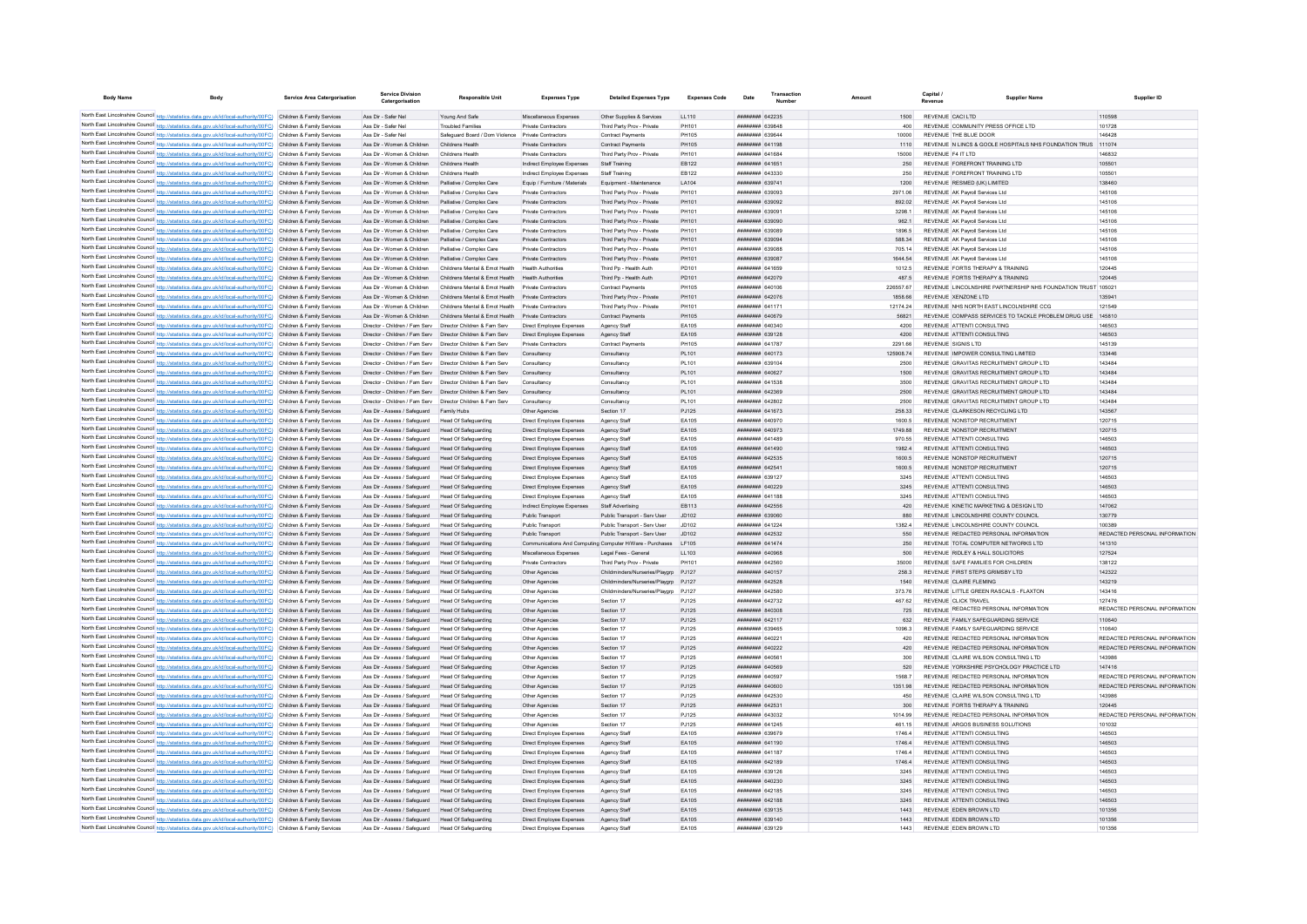| <b>Body Name</b> | Body                                                                                                                                                                                                                                   | Service Area Catergorisation | <b>Service Division</b><br>Catergorisation                                                             | <b>Responsible Uni</b>                              | <b>Expenses Type</b>                                 | <b>Detailed Expenses Type</b>                    | <b>Expenses Code</b> | Date                   | Number                                   | Amount |                    | Canital<br>Revenue                                                                             | <b>Supplier Name</b>                             | Supplier ID                                                    |
|------------------|----------------------------------------------------------------------------------------------------------------------------------------------------------------------------------------------------------------------------------------|------------------------------|--------------------------------------------------------------------------------------------------------|-----------------------------------------------------|------------------------------------------------------|--------------------------------------------------|----------------------|------------------------|------------------------------------------|--------|--------------------|------------------------------------------------------------------------------------------------|--------------------------------------------------|----------------------------------------------------------------|
|                  | North East Lincolnshire Council http://statistics.data.gov.uk/id/local-authority/00FC) Children & Family Services                                                                                                                      |                              |                                                                                                        |                                                     |                                                      |                                                  | FA105                |                        | <b>HRHHHHHH 630130</b>                   |        | 1443               | REVENUE EDEN BROWN LTD                                                                         |                                                  | 101356                                                         |
|                  | North East Lincolnshire Council http://statistics.data.gov.uk/id/local-authority/00FC) Children & Family Services                                                                                                                      |                              | Ass Dir - Assess / Safeguard Head Of Safeguarding<br>Ass Dir - Assess / Safeguard Head Of Safeguarding |                                                     | Direct Employee Expenses<br>Direct Employee Expenses | Agency Staff<br>Agency Staff                     | FA105                |                        | <b>пппппппп</b> 639132                   |        | 1443               | REVENUE EDEN BROWN LTD                                                                         |                                                  | 101356                                                         |
|                  | North East Lincolnshire Council http://statistics.data.gov.uk/id/local-authority/00FC) Children & Family Services                                                                                                                      |                              | Ass Dir - Assess / Safeguard Head Of Safeguarding                                                      |                                                     | Direct Employee Expenses                             | Anency Staff                                     | FA105                |                        | ######## 639691                          |        | 1443               | REVENUE FDEN BROWN LTD                                                                         |                                                  | 101356                                                         |
|                  | North East Lincolnshire Council http://statistics.data.gov.uk/id/local-authority/00FC) Children & Family Services                                                                                                                      |                              | Ass Dir - Assess / Safeguard Head Of Safeguarding                                                      |                                                     | Direct Employee Expenses                             | Agency Staff                                     | EA105                |                        | ######## 639131                          |        | 1628               | REVENUE EDEN BROWN LTD                                                                         |                                                  | 101356                                                         |
|                  | North East Lincolnshire Council http://statistics.data.gov.uk/id/local-authority/00FC) Children & Family Services                                                                                                                      |                              | Ass Dir - Assess / Safeguard                                                                           | Head Of Safeguarding                                | Direct Employee Expenses                             | Agency Staff                                     | EA105                |                        | ######## 639689                          |        | 1443               | REVENUE EDEN BROWN LTD                                                                         |                                                  | 101356                                                         |
|                  | North East Lincolnshire Council http://statistics.data.gov.uk/id/local-authority/00FC) Children & Family Services                                                                                                                      |                              | Ass Dir - Assess / Safeguard Head Of Safeguarding                                                      |                                                     | Direct Employee Expenses                             | Agency Staff                                     | EA105                |                        | ######## 639690                          |        | 1443               | REVENUE EDEN BROWN LTD                                                                         |                                                  | 101356                                                         |
|                  | North East Lincolnshire Council http://statistics.data.gov.uk/id/local-authority/00FC) Children & Family Services                                                                                                                      |                              | Ass Dir - Assess / Safeguard                                                                           | <b>Head Of Safeguarding</b>                         | Direct Employee Expenses                             | Agency Staff                                     | EA105                |                        | ####### 640460                           |        | 1443               | REVENUE EDEN BROWN LTD                                                                         |                                                  | 101356                                                         |
|                  | North East Lincolnshire Council http://statistics.data.gov.uk/id/local-authority/00FC) Children & Family Services                                                                                                                      |                              | Ass Dir - Assess / Safeguard                                                                           | Head Of Safeguarding                                | Direct Employee Expenses                             | Agency Staff                                     | EA105                | <b>BRANCH HERBERT</b>  |                                          |        | 1443               | REVENUE EDEN BROWN LTD                                                                         |                                                  | 101356                                                         |
|                  | North East Lincolnshire Council http://statistics.data.gov.uk/id/local-authority/00FC) Children & Family Services                                                                                                                      |                              | Ass Dir - Assess / Safeguard                                                                           | Head Of Safeguarding                                | Direct Employee Expenses                             | Agency Staff                                     | EA105                |                        | ппинини 640463                           |        | 1443               | REVENUE FDEN BROWN LTD                                                                         |                                                  | 101356                                                         |
|                  | North East Lincolnshire Council http://statistics.data.gov.uk/id/local-authority/00FC) Children & Family Services                                                                                                                      |                              | Ass Dir - Assess / Safeguard                                                                           | Head Of Safeguarding                                | Direct Employee Expenses                             | Agency Staff                                     | EA105                |                        | ######## 640464                          |        | 1443               | REVENUE EDEN BROWN LTD                                                                         |                                                  | 101356                                                         |
|                  | North East Lincolnshire Council http://statistics.data.gov.uk/id/local-authority/00FC) Children & Family Services                                                                                                                      |                              | Ass Dir - Assess / Safeguard                                                                           | <b>Head Of Safeguarding</b>                         | Direct Employee Expenses                             | Agency Staff                                     | EA105                |                        | ####### 640465                           |        | 1628               | REVENUE EDEN BROWN LTD                                                                         |                                                  | 101356                                                         |
|                  | North East Lincolnshire Council http://statistics.data.gov.uk/id/local-authority/00FC) Children & Family Services                                                                                                                      |                              | Ass Dir - Assess / Safeguard                                                                           | <b>Head Of Safeguarding</b>                         | Direct Employee Expenses                             | Agency Staff                                     | EA105                |                        | <b>плиннин</b> 640462                    |        | 1443               | REVENUE EDEN BROWN LTD<br>REVENUE EDEN BROWN LTD                                               |                                                  | 101356                                                         |
|                  | North East Lincolnshire Council http://statistics.data.gov.uk/id/local-authority/00FC) Children & Family Services<br>North East Lincolnshire Council http://statistics.data.gov.uk/id/local-authority/00FC) Children & Family Services |                              | Ass Dir - Assess / Safeguard<br>Ass Dir - Assess / Safeguard                                           | <b>Head Of Safeguarding</b><br>Head Of Safeguarding | Direct Employee Expenses<br>Direct Employee Expenses | Agency Staff<br>Agency Staff                     | EA105<br>EA105       |                        | ######## 641497<br><b>HUHHHHH 641491</b> |        | 1443<br>1628       | REVENUE FDEN BROWN LTD                                                                         |                                                  | 101356<br>101356                                               |
|                  | North East Lincolnshire Council http://statistics.data.gov.uk/id/local-authority/00FC) Children & Family Services                                                                                                                      |                              | Ass Dir - Assess / Safeguard                                                                           | <b>Head Of Safeguarding</b>                         | Direct Employee Expenses                             | Agency Staff                                     | EA105                |                        | ######## 641493                          |        | 1443               | REVENUE EDEN BROWN LTD                                                                         |                                                  | 101356                                                         |
|                  | North East Lincolnshire Council http://statistics.data.gov.uk/id/local-authority/00FC) Children & Family Services                                                                                                                      |                              | Ass Dir - Assess / Safeguard                                                                           | Head Of Safeguarding                                | Direct Employee Expenses                             | Agency Staff                                     | EA105                | ######## 641496        |                                          |        | 1443               | REVENUE EDEN BROWN LTD                                                                         |                                                  | 101356                                                         |
|                  | North East Lincolnshire Council http://statistics.data.gov.uk/id/local-authority/00FC) Children & Family Services                                                                                                                      |                              | Ass Dir - Assess / Safeguard                                                                           | Head Of Safeguarding                                | Direct Employee Expenses                             | Agency Staff                                     | EA105                | ######## 641499        |                                          |        | 1443               | REVENUE EDEN BROWN LTD                                                                         |                                                  | 101356                                                         |
|                  | North East Lincolnshire Council http://statistics.data.gov.uk/id/local-authority/00FC) Children & Family Services                                                                                                                      |                              | Ass Dir - Assess / Safeguard                                                                           | <b>Head Of Safeguarding</b>                         | Direct Employee Expenses                             | Agency Staff                                     | FA105                |                        | <b>пппппппп</b> 642404                   |        | 1443               | REVENUE FDEN BROWN LTD                                                                         |                                                  | 101356                                                         |
|                  | North East Lincolnshire Council http://statistics.data.gov.uk/id/local-authority/00FC) Children & Family Services                                                                                                                      |                              | Ass Dir - Assess / Safeguard                                                                           | Head Of Safeguarding                                | Direct Employee Expenses                             | Agency Staff                                     | EA105                | ######## 642447        |                                          |        | 1443               | REVENUE EDEN BROWN LTD                                                                         |                                                  | 101356                                                         |
|                  | North East Lincolnshire Council http://statistics.data.gov.uk/id/local-authority/00FC) Children & Family Services                                                                                                                      |                              | Ass Dir - Assess / Safeguard                                                                           | Head Of Safeguarding                                | Direct Employee Expenses                             | Agency Staff                                     | FA105                |                        | <b>HRHHHHH 642415</b>                    |        | 1443               | REVENUE FDEN BROWN LTD                                                                         |                                                  | 101356                                                         |
|                  | North East Lincolnshire Council http://statistics.data.gov.uk/id/local-authority/00FC) Children & Family Services                                                                                                                      |                              | Ass Dir - Assess / Safeguard                                                                           | Head Of Safeguarding                                | Direct Employee Expenses                             | Agency Staff                                     | FA105                |                        | <b>пппппппп</b> 642445                   |        | 936                | REVENUE EDEN BROWN LTD                                                                         |                                                  | 101356                                                         |
|                  | North East Lincolnshire Council http://statistics.data.gov.uk/id/local-authority/00FC) Children & Family Services                                                                                                                      |                              | Ass Dir - Assess / Safeguard                                                                           | Head Of Safeguarding                                | Direct Employee Expenses                             | Anency Staff                                     | FA105                |                        | пппппппп 642446                          |        | 1189.5             | REVENUE FDEN BROWN LTD                                                                         |                                                  | 101356                                                         |
|                  | North East Lincolnshire Council http://statistics.data.gov.uk/id/local-authority/00FC) Children & Family Services                                                                                                                      |                              | Ass Dir - Assess / Safeguard                                                                           | Head Of Safeguarding                                | Direct Employee Expenses                             | Agency Staff                                     | EA105                |                        | <b>пппппппп</b> 642448                   |        | 1443               | REVENUE FDEN BROWN I TD                                                                        |                                                  | 101356                                                         |
|                  | North East Lincolnshire Council http://statistics.data.gov.uk/id/local-authority/00FC) Children & Family Services                                                                                                                      |                              | Ass Dir - Assess / Safeguard                                                                           | Head Of Safeguarding                                | Direct Employee Expenses                             | Agency Staff                                     | EA105                |                        | ######## 642449                          |        | 1628               | REVENUE EDEN BROWN LTD                                                                         |                                                  | 101356                                                         |
|                  | North East Lincolnshire Council http://statistics.data.gov.uk/id/local-authority/00FC) Children & Family Services                                                                                                                      |                              | Ass Dir - Assess / Safeguard                                                                           | Head Of Safeguarding                                | Direct Employee Expenses                             | Agency Staff                                     | EA105                |                        | ######## 642451                          |        | 507                | REVENUE FDEN BROWN LTD                                                                         |                                                  | 101356                                                         |
|                  | North East Lincolnshire Council http://statistics.data.gov.uk/id/local-authority/00FC) Children & Family Services<br>North East Lincolnshire Council http://statistics.data.gov.uk/id/local-authority/00FC) Children & Family Services |                              | Ass Dir - Assess / Safeguard                                                                           | Head Of Safeguarding                                | Direct Employee Expenses                             | Agency Staff                                     | EA105                |                        | RAODAR MEMMERIAN                         |        | 15421              | REVENUE PARADIGM PROFESSIONAL CONSULTANCY LTD<br>REVENUE PARADIGM PROFESSIONAL CONSULTANCY LTD |                                                  | 129224                                                         |
|                  | North East Lincolnshire Council http://statistics.data.gov.uk/id/local-authority/00FC) Children & Family Services                                                                                                                      |                              | Ass Dir - Assess / Safeguard<br>Ass Dir - Assess / Safeguard                                           | Head Of Safeguarding<br>Head Of Safeguarding        | Direct Employee Expenses                             | Agency Staff                                     | FA105<br>FA105       |                        | ######## 640967<br><b>HHHHHHH 642186</b> |        | 1480<br>3245       | REVENUE ATTENTI CONSULTING                                                                     |                                                  | 129224<br>146503                                               |
|                  | North East Lincolnshire Council http://statistics.data.gov.uk/id/local-authority/00FC) Children & Family Services                                                                                                                      |                              | Ass Dir - Assess / Safeguard                                                                           | Head Of Safeguarding                                | Direct Employee Expenses<br>Direct Employee Expenses | Agency Staff<br>Agency Staff                     | EA105                | <b>пппппппп</b> 642237 |                                          |        | 1298               | REVENUE ATTENTI CONSULTING                                                                     |                                                  | 146503                                                         |
|                  | North East Lincolnshire Council http://statistics.data.gov.uk/id/local-authority/00FC) Children & Family Services                                                                                                                      |                              | Ass Dir - Assess / Safeguard                                                                           | Head Of Safeguarding                                | Direct Employee Expenses                             | Agency Staff                                     | EA105                |                        | ####### 642558                           |        | 72538.7            | REVENUE PARADIGM PROFESSIONAL CONSULTANCY LTD                                                  |                                                  | 129224                                                         |
|                  | North East Lincolnshire Council http://statistics.data.gov.uk/id/local-authority/00FC) Children & Family Services                                                                                                                      |                              | Ass Dir - Assess / Safeguard                                                                           | Head Of Safeguarding                                | Direct Employee Expenses                             | Agency Staff                                     | EA105                | ######## 642557        |                                          |        | 79619.45           | REVENUE PARADIGM PROFESSIONAL CONSULTANCY LTD                                                  |                                                  | 129224                                                         |
|                  | North East Lincolnshire Council http://statistics.data.gov.uk/id/local-authority/00FC) Children & Family Services                                                                                                                      |                              | Ass Dir - Assess / Safeguard                                                                           | <b>Head Of Safeguarding</b>                         | Private Contractors                                  | Third Party Prov - Private                       | PH101                |                        | ######## 640930                          |        | 18789.09           |                                                                                                | REVENUE GRIMSBY CLEETHORPES & HUMBER REGION YMCA | 100305                                                         |
|                  | North East Lincolnshire Council http://statistics.data.gov.uk/id/local-authority/00FC) Children & Family Services                                                                                                                      |                              | Ass Dir - Assess / Safeguard                                                                           | Head Of Safeguarding                                | Private Contractors                                  | Third Party Prov - Private                       | PH101                |                        | <b>НЕННИИН 640929</b>                    |        | 185764             |                                                                                                | REVENUE GRIMSBY CLEETHORPES & HUMBER REGION YMCA | 100305                                                         |
|                  | North East Lincolnshire Council http://statistics.data.gov.uk/id/local-authority/00FC) Children & Family Services                                                                                                                      |                              | Ass Dir - Assess / Safeguard                                                                           | Head Of Safeguarding                                | Private Contractors                                  | Third Party Prov - Private                       | PH101                |                        | <b>HHHHHHH 641251</b>                    |        | 4290.09            | REVENUE HUMBERCARE LTD                                                                         |                                                  | 100311                                                         |
|                  | North East Lincolnshire Council http://statistics.data.gov.uk/id/local-authority/00FC) Children & Family Services                                                                                                                      |                              | Ass Dir - Assess / Safeguard                                                                           | Head Of Safeguarding                                | Private Contractors                                  | Third Party Prov - Private                       | PH101                |                        | ######## 640932                          |        | 5795.25            | REVENUE HUMBERCARE LTD                                                                         |                                                  | 100311                                                         |
|                  | North East Lincolnshire Council http://statistics.data.gov.uk/id/local-authority/00FC) Children & Family Services                                                                                                                      |                              | Ass Dir - Assess / Safeguard                                                                           | Head Of Safeguarding                                | Other Agencies                                       | Clothing                                         | PJ106                |                        | ######## 642399                          |        | 250                | REVENUE PARK RETAIL LTD - LOVE2REWARD                                                          |                                                  | 111869                                                         |
|                  | North East Lincolnshire Council http://statistics.data.gov.uk/id/local-authority/00FC) Children & Family Services                                                                                                                      |                              | Ass Dir - Assess / Safeguard                                                                           | <b>Head Of Safeguarding</b>                         | Other Agencies                                       | <b>Driving Lessons</b>                           | PJ132                |                        | ######## 642120                          |        | 450                | REVENUE ELIZABETH HUGHES                                                                       |                                                  | 147486                                                         |
|                  | North East Lincolnshire Council http://statistics.data.gov.uk/id/local-authority/00FC) Children & Family Services                                                                                                                      |                              | Ass Dir - Assess / Safeguard                                                                           | <b>Head Of Safeguarding</b>                         | Other Agencies                                       | <b>Housing Benefit</b>                           | PJ134                |                        | <b>иннинин</b> 838525                    |        | 257                | REVENUE REDACTED PERSONAL INFORMATION                                                          |                                                  | REDACTED PERSONAL INFORMATION<br>REDACTED PERSONAL INFORMATION |
|                  | North East Lincolnshire Council http://statistics.data.gov.uk/id/local-authority/00FC) Children & Family Services                                                                                                                      |                              | Ass Dir - Assess / Safeguard                                                                           | Head Of Safeguarding                                | Other Agencies                                       | <b>Housing Benefit</b>                           | PJ134                |                        | <b>пппппппп</b> 840385                   |        | 257                | REVENUE REDACTED PERSONAL INFORMATION<br>REVENUE REDACTED PERSONAL INFORMATION                 |                                                  | REDACTED PERSONAL INFORMATION                                  |
|                  | North East Lincolnshire Council http://statistics.data.gov.uk/id/local-authority/00FC) Children & Family Services                                                                                                                      |                              | Ass Dir - Assess / Safeguard                                                                           | Head Of Safeguarding                                | Other Agencies                                       | <b>Housing Benefit</b>                           | PJ134                |                        | <b>пппппппп</b> 843013                   |        | 257                | REVENUE REDACTED PERSONAL INFORMATION                                                          |                                                  | REDACTED PERSONAL INFORMATION                                  |
|                  | North East Lincolnshire Council http://statistics.data.gov.uk/id/local-authority/00FC) Children & Family Services<br>North East Lincolnshire Council http://statistics.data.gov.uk/id/local-authority/00FC) Children & Family Services |                              | Ass Dir - Assess / Safeguard<br>Ass Dir - Assess / Safeguard                                           | Head Of Safeguarding<br>Head Of Safeguarding        | Other Agencies                                       | <b>Housing Benefit</b>                           | PJ134<br>PJ134       |                        | ######## 845166<br>######## 838532       |        | 257<br>257         | REVENUE REDACTED PERSONAL INFORMATION                                                          |                                                  | REDACTED PERSONAL INFORMATION                                  |
|                  | North East Lincolnshire Council http://statistics.data.gov.uk/id/local-authority/00FC) Children & Family Services                                                                                                                      |                              | Ass Dir - Assess / Safeguard                                                                           | Head Of Safeguarding                                | Other Agencies<br>Other Agencies                     | <b>Housing Benefit</b><br><b>Housing Benefit</b> | PJ134                |                        | ######## 840393                          |        | 257                | REVENUE REDACTED PERSONAL INFORMATION                                                          |                                                  | REDACTED PERSONAL INFORMATION                                  |
|                  | North East Lincolnshire Council http://statistics.data.gov.uk/id/local-authority/00FC) Children & Family Services                                                                                                                      |                              | Ass Dir - Assess / Safeguard                                                                           | <b>Head Of Safeguarding</b>                         | Other Agencies                                       | <b>Housing Benefi</b>                            | PJ134                |                        | <b>пппппппп</b> 843020                   |        | 257                | REVENUE REDACTED PERSONAL INFORMATION                                                          |                                                  | REDACTED PERSONAL INFORMATION                                  |
|                  | North East Lincolnshire Council http://statistics.data.gov.uk/id/local-authority/00FC) Children & Family Services                                                                                                                      |                              | Ass Dir - Assess / Safeguard                                                                           | Head Of Safeguarding                                | Other Agencies                                       | <b>Housing Benefit</b>                           | PJ134                |                        | <b>HUHHHHH 845174</b>                    |        | 257                | REVENUE REDACTED PERSONAL INFORMATION                                                          |                                                  | REDACTED PERSONAL INFORMATION                                  |
|                  | North East Lincolnshire Council http://statistics.data.gov.uk/id/local-authority/00FC) Children & Family Services                                                                                                                      |                              | Ass Dir - Assess / Safeguard                                                                           | Head Of Safeguarding                                | Other Agencies                                       | <b>Housing Benefit</b>                           | PJ134                |                        | <b>пппппппп</b> 838578                   |        | 257                | REVENUE REDACTED PERSONAL INFORMATION                                                          |                                                  | REDACTED PERSONAL INFORMATION                                  |
|                  | North East Lincolnshire Council http://statistics.data.gov.uk/id/local-authority/00FC) Children & Family Services                                                                                                                      |                              | Ass Dir - Assess / Safeguard                                                                           | Head Of Safeguarding                                | Other Anencies                                       | <b>Housing Benefit</b>                           | P.1134               |                        | <b>BELODS</b> <i>BEBBBBBB</i>            |        | 257                | REVENUE REDACTED PERSONAL INFORMATION                                                          |                                                  | REDACTED PERSONAL INFORMATION                                  |
|                  | North East Lincolnshire Council http://statistics.data.gov.uk/id/local-authority/00FC) Children & Family Services                                                                                                                      |                              | Ass Dir - Assess / Safeguard                                                                           | Head Of Safeguarding                                | Other Agencies                                       | <b>Housing Benefit</b>                           | P.1134               |                        | <b>иннинин</b> 843066                    |        | 257                | REVENUE REDACTED PERSONAL INFORMATION                                                          |                                                  | REDACTED PERSONAL INFORMATION                                  |
|                  | North East Lincolnshire Council http://statistics.data.gov.uk/id/local-authority/00FC) Children & Family Services                                                                                                                      |                              | Ass Dir - Assess / Safeguard                                                                           | <b>Head Of Safeguarding</b>                         | Other Agencies                                       | <b>Housing Benefit</b>                           | PJ134                |                        | ######## 845221                          |        | 257                | <b>REVENUE REDACTED PERSONAL INFORMATION</b>                                                   |                                                  | REDACTED PERSONAL INFORMATION                                  |
|                  | North East Lincolnshire Council http://statistics.data.gov.uk/id/local-authority/00FC) Children & Family Services                                                                                                                      |                              | Ass Dir - Assess / Safeguard                                                                           | <b>Head Of Safeguarding</b>                         | Other Agencie                                        | <b>Housing Benefi</b>                            | PJ134                |                        | <b>HHHHHHH 840507</b>                    |        | 257                | REVENUE REDACTED PERSONAL INFORMATION                                                          |                                                  | REDACTED PERSONAL INFORMATION                                  |
|                  | North East Lincolnshire Council http://statistics.data.gov.uk/id/local-authority/00FC) Children & Family Services                                                                                                                      |                              | Ass Dir - Assess / Safeguard                                                                           | Head Of Safeguarding                                | Other Agencies                                       | <b>Housing Benefit</b>                           | PJ134                |                        | ######## 843132                          |        | 257                | REVENUE REDACTED PERSONAL INFORMATION                                                          |                                                  | REDACTED PERSONAL INFORMATION                                  |
|                  | North East Lincolnshire Council http://statistics.data.gov.uk/id/local-authority/00FC) Children & Family Services                                                                                                                      |                              | Ass Dir - Assess / Safeguard                                                                           | Head Of Safeguarding                                | Other Agencies                                       | <b>Housing Benefit</b>                           | P.1134               |                        | <b>ППИНИНИ 845288</b>                    |        | 257                | REVENUE REDACTED PERSONAL INFORMATION                                                          |                                                  | REDACTED PERSONAL INFORMATION                                  |
|                  | North East Lincolnshire Council http://statistics.data.gov.uk/id/local-authority/00FC) Children & Family Services                                                                                                                      |                              | Ass Dir - Assess / Safeguard                                                                           | Head Of Safeguarding                                | Other Agencies                                       | <b>Housing Benefit</b>                           | P.1134               |                        | <b>ПЛИНИНИ 639817</b>                    |        | 1560               | REVENUE REDACTED PERSONAL INFORMATION                                                          |                                                  | REDACTED PERSONAL INFORMATION                                  |
|                  | North East Lincolnshire Council http://statistics.data.gov.uk/id/local-authority/00FC) Children & Family Services                                                                                                                      |                              | Ass Dir - Assess / Safeguard Head Of Safeguarding                                                      |                                                     | Other Agencies                                       | <b>Housing Benefit</b>                           | PJ134                |                        | <b>ПЕПЕННИН</b> 639819                   |        | 1574.1             | REVENUE REDACTED PERSONAL INFORMATION                                                          |                                                  | REDACTED PERSONAL INFORMATION                                  |
|                  | North East Lincolnshire Council http://statistics.data.gov.uk/id/local-authority/00FC) Children & Family Services                                                                                                                      |                              | Ass Dir - Assess / Safeguard<br>Ass Dir - Assess / Safeguard                                           | Head Of Safeguarding<br>Head Of Safeguarding        | Other Agencies<br>Other Agencies                     | <b>Housing Benefit</b><br>Housing Benefit        | PJ134<br>PJ134       |                        | ######## 639820<br>######## 639795       |        | 1574.1<br>385      | REVENUE REDACTED PERSONAL INFORMATION<br>REVENUE REDACTED PERSONAL INFORMATION                 |                                                  | REDACTED PERSONAL INFORMATION<br>REDACTED PERSONAL INFORMATION |
|                  | North East Lincolnshire Council http://statistics.data.gov.uk/id/local-authority/00FC) Children & Family Services<br>North East Lincolnshire Council http://statistics.data.gov.uk/id/local-authority/00FC) Children & Family Services |                              | Ass Dir - Assess / Safeguard                                                                           | <b>Head Of Safeguarding</b>                         | Other Agencies                                       | <b>Housing Benefit</b>                           | PJ134                |                        | ######## 639796                          |        | 420                | REVENUE REDACTED PERSONAL INFORMATION                                                          |                                                  | REDACTED PERSONAL INFORMATION                                  |
|                  | North East Lincolnshire Council http://statistics.data.gov.uk/id/local-authority/00FC) Children & Family Services                                                                                                                      |                              | Ass Dir - Assess / Safeguard                                                                           | Head Of Safeguarding                                | Other Agencies                                       | <b>Housing Benefit</b>                           | P.1134               |                        | <b>пппппппп</b> 639798                   |        | 420                | REVENUE REDACTED PERSONAL INFORMATION                                                          |                                                  | REDACTED PERSONAL INFORMATION                                  |
|                  | North East Lincolnshire Council http://statistics.data.gov.uk/id/local-authority/00FC) Children & Family Services                                                                                                                      |                              | Ass Dir - Assess / Safeguard                                                                           | Head Of Safeguarding                                | Other Agencies                                       | <b>Housing Benefit</b>                           | P.1134               |                        |                                          |        | 420                | REVENUE REDACTED PERSONAL INFORMATION                                                          |                                                  | REDACTED PERSONAL INFORMATION                                  |
|                  | North East Lincolnshire Council http://statistics.data.gov.uk/id/local-authority/00FC) Children & Family Services                                                                                                                      |                              | Ass Dir - Assess / Safeguard                                                                           | Head Of Safeguarding                                | Other Agencies                                       | Leaving Care Grant                               | PJ116                |                        | ####### 641646                           |        | 324.4              | REVENUE LONGHURST & HAVELOCK HOMES                                                             |                                                  | 103092                                                         |
|                  | North East Lincolnshire Council http://statistics.data.gov.uk/id/local-authority/00FC) Children & Family Services                                                                                                                      |                              | Ass Dir - Assess / Safeguard                                                                           | Head Of Safeguarding                                | Other Agencies                                       | Leaving Care Grant                               | PJ116                |                        | ######## 640727                          |        | 382.79             | REVENUE ARGOS BUSINESS SOLUTIONS                                                               |                                                  | 101032                                                         |
|                  | North East Lincolnshire Council http://statistics.data.gov.uk/id/local-authority/00FC) Children & Family Services                                                                                                                      |                              | Ass Dir - Assess / Safeguard                                                                           | Head Of Safeguarding                                | Other Agencies                                       | Leaving Care Grant                               | PJ116                |                        | ######## 641722                          |        | 357.79             | REVENUE ARGOS BUSINESS SOLUTIONS                                                               |                                                  | 101032                                                         |
|                  | North East Lincolnshire Council http://statistics.data.gov.uk/id/local-authority/00FC) Children & Family Services                                                                                                                      |                              | Ass Dir - Assess / Safeguard                                                                           | <b>Head Of Safeguarding</b>                         | Other Agencies                                       | Leaving Care Grant                               | PJ116                | <b>пппппппп</b> 638214 |                                          |        | 487.5              | REVENUE GRIMSBY CARPET WAREHOUSE                                                               |                                                  | 100159                                                         |
|                  | North East Lincolnshire Council http://statistics.data.gov.uk/id/local-authority/00FC) Children & Family Services                                                                                                                      |                              | Ass Dir - Assess / Safeguard                                                                           | Head Of Safeguarding                                | Other Agencies                                       | Personal Allowance                               | PJ122                |                        | <b>BASPER MANUFACTURER</b>               |        | 939.6              | REVENUE 16+ SERVICES                                                                           |                                                  | 100943                                                         |
|                  | North East Lincolnshire Council http://statistics.data.gov.uk/id/local-authority/00FC) Children & Family Services                                                                                                                      |                              | Ass Dir - Assess / Safeguard                                                                           | Head Of Safeguarding                                | Other Agencies                                       | Personal Allowance                               | PJ122                |                        | <b>НЕНИНИН 641771</b>                    |        | 889.69             | REVENUE 16+ SERVICES                                                                           |                                                  | 100943                                                         |
|                  | North East Lincolnshire Council http://statistics.data.gov.uk/id/local-authority/00FC) Children & Family Services                                                                                                                      |                              | Ass Dir - Assess / Safeguard                                                                           | Head Of Safeguarding                                | Other Agencies                                       | University                                       | PJ129                | ######## 840474        |                                          |        | 500                | REVENUE REDACTED PERSONAL INFORMATION                                                          |                                                  | REDACTED PERSONAL INFORMATION                                  |
|                  | North East Lincolnshire Council http://statistics.data.gov.uk/id/local-authority/00FC) Children & Family Services                                                                                                                      |                              | Ass Dir - Assess / Safeguard                                                                           | Head Of Safeguarding                                | Other Agencies                                       | University                                       | PJ129                |                        | ######## 843580                          |        | 1054.5             | REVENUE REDACTED PERSONAL INFORMATION                                                          |                                                  | REDACTED PERSONAL INFORMATION                                  |
|                  | North East Lincolnshire Council http://statistics.data.gov.uk/id/local-authority/00FC) Children & Family Services                                                                                                                      |                              | Ass Dir - Assess / Safeguard                                                                           | Head Of Safeguarding                                | Other Agencies                                       | University                                       | PJ129                | ######## 640548        |                                          |        | 1805.13            | REVENUE UNIVERSITY OF LINCOLN                                                                  |                                                  | 101299                                                         |
|                  | North East Lincolnshire Council http://statistics.data.gov.uk/id/local-authority/00FC) Children & Family Services                                                                                                                      |                              | Ass Dir - Assess / Safeguard                                                                           | <b>Head Of Safeguarding</b>                         | Direct Employee Expenses                             | Agency Staff                                     | EA105                |                        | <b>пппппппп</b> 639643                   |        | 1687.38            | REVENUE FRONTLINE STAFFING                                                                     |                                                  | 140978                                                         |
|                  | North East Lincolnshire Council http://statistics.data.gov.uk/id/local-authority/00FC) Children & Family Services<br>North East Lincolnshire Council http://statistics.data.gov.uk/id/local-authority/00FC) Children & Family Services |                              | Ass Dir - Assess / Safeguard                                                                           | Head Of Safeguarding                                | Direct Employee Expenses                             | Agency Staff                                     | EA105                |                        | <b>######## 639908</b><br>HHHHHHH GAOGRO |        | 1688 73            | REVENUE FRONTLINE STAFFING<br>REVENUE FRONTLINE STAFFING                                       |                                                  | 140978<br>140978                                               |
|                  | North East Lincolnshire Council http://statistics.data.gov.uk/id/local-authority/00FC) Children & Family Services                                                                                                                      |                              | Ass Dir - Assess / Safeguard<br>Ass Dir - Assess / Safeguard                                           | Head Of Safeguarding<br>Head Of Safeguarding        | Direct Employee Expenses<br>Direct Employee Expenses | Agency Staff<br>Agency Staff                     | EA105<br>FA105       |                        | <b>ППИНИНИ 641263</b>                    |        | 1690 53<br>1785 03 | REVENUE FRONTLINE STAFFING                                                                     |                                                  | 140978                                                         |
|                  | North East Lincolnshire Council http://statistics.data.gov.uk/id/local-authority/00FC) Children & Family Services                                                                                                                      |                              | Ass Dir - Assess / Safeguard                                                                           | Head Of Safeguarding                                | Direct Employee Expenses                             | Agency Staff                                     | EA105                | <b>ПЕПИНИН 642111</b>  |                                          |        | 1657 23            | REVENUE FRONTLINE STAFFING                                                                     |                                                  | 140978                                                         |
|                  | North East Lincolnshire Council http://statistics.data.gov.uk/id/local-authority/00FC) Children & Family Services                                                                                                                      |                              | Ass Dir - Assess / Safeguard                                                                           | Head Of Safeguarding                                | Direct Employee Expenses                             | Agency Staff                                     | FA105                |                        | пппппппп 643348                          |        | 14112              | REVENUE FRONTLINE STAFFING                                                                     |                                                  | 140978                                                         |
|                  | North East Lincolnshire Council http://statistics.data.gov.uk/id/local-authority/00FC) Children & Family Services                                                                                                                      |                              | Ass Dir - Assess / Safeguard                                                                           | <b>Head Of Safeguarding</b>                         | Other Agencies                                       | <b>Additional Cos</b>                            | PJ114                |                        | <b>HHHHHHH 639737</b>                    |        | 3285.99            | REVENUE AA RADIO CARS LTD                                                                      |                                                  | 101222                                                         |
|                  | North East Lincolnshire Council http://statistics.data.gov.uk/id/local-authority/00FC) Children & Family Services                                                                                                                      |                              | Ass Dir - Assess / Safeguard                                                                           | Head Of Safeguarding                                | <b>Direct Employee Expenses</b>                      | Agency Staff                                     | FA105                |                        | <b><i>HHHHHHH 640071</i></b>             |        | 1579 16            | REVENUE NONSTOP RECRUITMENT                                                                    |                                                  | 120715                                                         |
|                  |                                                                                                                                                                                                                                        |                              |                                                                                                        |                                                     |                                                      |                                                  |                      |                        |                                          |        |                    |                                                                                                |                                                  |                                                                |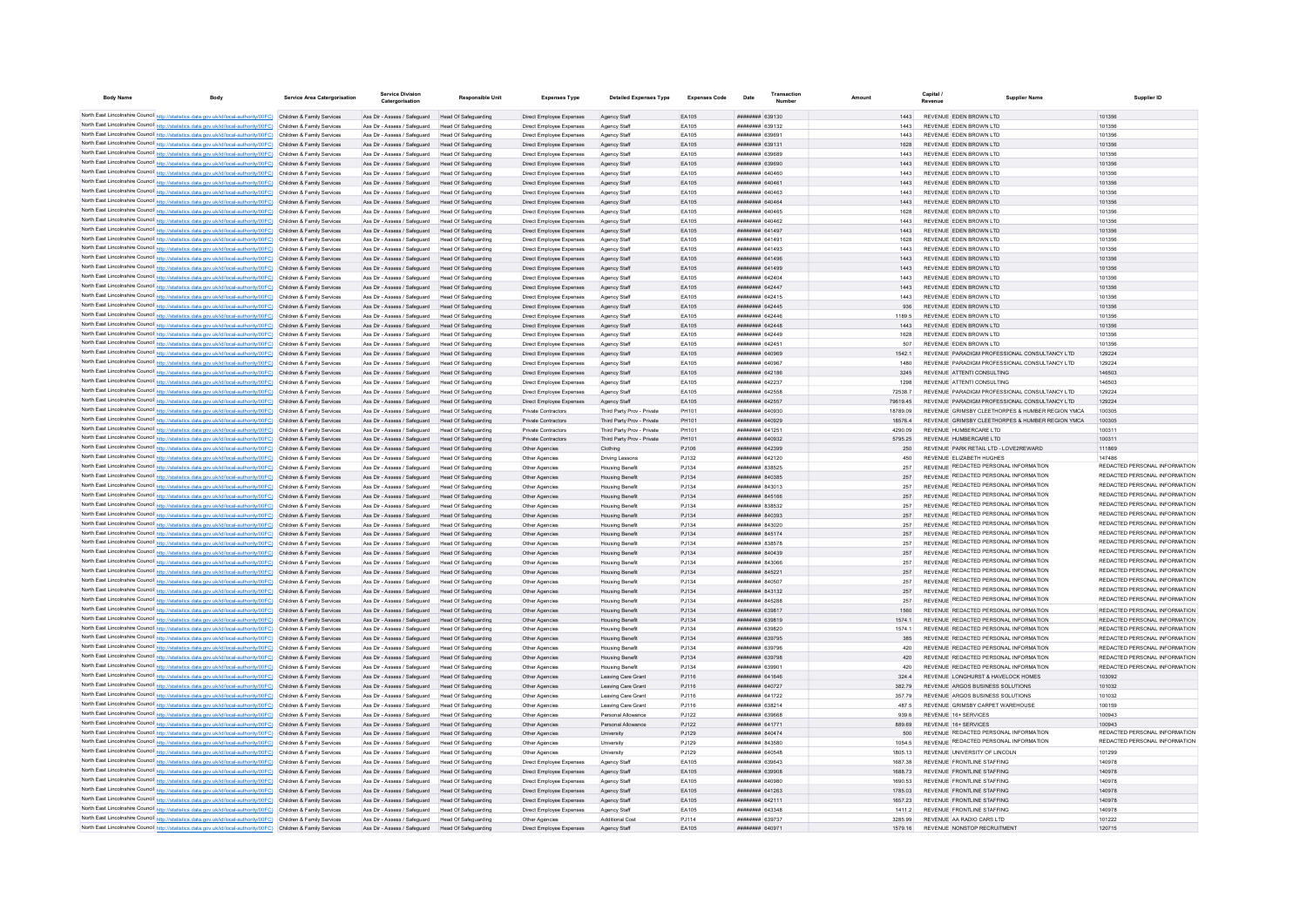| <b>Body Name</b> | Body                                                                                                                                                                                                                                   | Service Area Catergorisation | <b>Service Division</b><br>Catergorisation                                                             | <b>Responsible Unit</b>                                                               | <b>Expenses Type</b>                                                                            | <b>Detailed Expenses Type</b>                            | <b>Expenses Code</b> | Date                                             | Number | Amount              | Canital<br>Supplier Name<br>Revenue                                            | Supplier ID                                                    |
|------------------|----------------------------------------------------------------------------------------------------------------------------------------------------------------------------------------------------------------------------------------|------------------------------|--------------------------------------------------------------------------------------------------------|---------------------------------------------------------------------------------------|-------------------------------------------------------------------------------------------------|----------------------------------------------------------|----------------------|--------------------------------------------------|--------|---------------------|--------------------------------------------------------------------------------|----------------------------------------------------------------|
|                  |                                                                                                                                                                                                                                        |                              |                                                                                                        |                                                                                       |                                                                                                 |                                                          |                      |                                                  |        |                     |                                                                                |                                                                |
|                  | North East Lincolnshire Council http://statistics.data.gov.uk/id/local-authority/00FC) Children & Family Services<br>North East Lincolnshire Council http://statistics.data.gov.uk/id/local-authority/00FC) Children & Family Services |                              | Ass Dir - Assess / Safeguard Head Of Safeguarding<br>Ass Dir - Assess / Safeguard Head Of Safeguarding |                                                                                       | Direct Employee Expenses<br>Direct Employee Expenses                                            | Agency Staff                                             | EA105<br>FA105       | HHHHHHH GAOG72<br><b>пппппппп</b> 642533         |        | 1579 16<br>1579 16  | REVENUE NONSTOP RECRUITMENT<br>REVENUE NONSTOP RECRUITMENT                     | 120715<br>120715                                               |
|                  | North East Lincolnshire Council http://statistics.data.gov.uk/id/local-authority/00FC) Children & Family Services                                                                                                                      |                              | Ass Dir - Assess / Safeguard                                                                           | Head Of Safeguarding                                                                  | Direct Employee Expenses                                                                        | Agency Staff<br>Anency Staff                             | FA105                | <b>HHHHHHH 642559</b>                            |        | 1480                | REVENUE PARADIGM PROFESSIONAL CONSULTANCY LTD.                                 | 129224                                                         |
|                  | North East Lincolnshire Council http://statistics.data.gov.uk/id/local-authority/00FC) Children & Family Services                                                                                                                      |                              | Ass Dir - Assess / Safeguard Head Of Safeguarding                                                      |                                                                                       | Direct Employee Expenses                                                                        | Agency Staff                                             | FA105                | пппппппп 642539                                  |        | 1579.16             | REVENUE NONSTOP RECRUITMENT                                                    | 120715                                                         |
|                  | North East Lincolnshire Council http://statistics.data.gov.uk/id/local-authority/00FC) Children & Family Services                                                                                                                      |                              | Ass Dir - Assess / Safeguard                                                                           | Head Of Safeguarding                                                                  | Miscellaneous Expenses                                                                          | Activities - Service Users                               | LL114                | ######## 639465                                  |        | 307.81              | REVENUE FAMILY SAFEGUARDING SERVICE                                            | 110640                                                         |
|                  | North East Lincolnshire Council http://statistics.data.gov.uk/id/local-authority/00FC) Children & Family Services                                                                                                                      |                              | Ass Dir - Assess / Safeguard                                                                           | Agency Placements                                                                     | Private Contractors                                                                             | Third Party Prov - Private                               | PH101                | ######## 633375                                  |        | 19499.97            | REVENUE REDACTED PERSONAL INFORMATION                                          | REDACTED PERSONAL INFORMATION                                  |
|                  | North East Lincolnshire Council http://statistics.data.gov.uk/id/local-authority/00FC) Children & Family Services                                                                                                                      |                              | Ass Dir - Assess / Safeguard                                                                           | Agency Placements                                                                     | Private Contractors                                                                             | Third Party Prov - Private                               | PH101                | ######## 639654                                  |        | 15996               | REVENUE REDACTED PERSONAL INFORMATION                                          | REDACTED PERSONAL INFORMATION                                  |
|                  | North East Lincolnshire Council http://statistics.data.gov.uk/id/local-authority/00FC) Children & Family Services                                                                                                                      |                              | Ass Dir - Assess / Safeguard                                                                           | Anency Placements                                                                     | Private Contractors                                                                             | Third Party Prov - Private                               | PH101                | ######## 639653                                  |        | 15500               | REVENUE REDACTED PERSONAL INFORMATION                                          | REDACTED PERSONAL INFORMATION                                  |
|                  | North East Lincolnshire Council http://statistics.data.gov.uk/id/local-authority/00FC) Children & Family Services                                                                                                                      |                              | Ass Dir - Assess / Saferward                                                                           | Anency Placements                                                                     | Private Contractors                                                                             | Third Party Prov - Private                               | PH101                | <b>######## 639656</b>                           |        | 6950                | REVENUE REDACTED PERSONAL INFORMATION                                          | REDACTED PERSONAL INFORMATION                                  |
|                  | North East Lincolnshire Council http://statistics.data.gov.uk/id/local-authority/00FC) Children & Family Services                                                                                                                      |                              | Ass Dir - Assess / Safeguard                                                                           | Anency Placements                                                                     | <b>Private Contractors</b>                                                                      | Third Party Prov - Private                               | PH101                | ######## 639655                                  |        | 6950                | REVENUE REDACTED PERSONAL INFORMATION                                          | REDACTED PERSONAL INFORMATION                                  |
|                  | North East Lincolnshire Council http://statistics.data.gov.uk/id/local-authority/00FC) Children & Family Services                                                                                                                      |                              | Ass Dir - Assess / Safeguard                                                                           | Agency Placements                                                                     | Private Contractors                                                                             | Third Party Prov - Private                               | PH101                | ######## 63965                                   |        | 6950                | REVENUE REDACTED PERSONAL INFORMATION                                          | REDACTED PERSONAL INFORMATION                                  |
|                  | North East Lincolnshire Council http://statistics.data.gov.uk/id/local-authority/00FC) Children & Family Services                                                                                                                      |                              | Ass Dir - Assess / Safeguard                                                                           | Agency Placements                                                                     | <b>Private Contractors</b>                                                                      | Third Party Prov - Private                               | PH101                | ######## 639659                                  |        | 15428.57            | REVENUE REDACTED PERSONAL INFORMATION                                          | REDACTED PERSONAL INFORMATION                                  |
|                  | North East Lincolnshire Council http://statistics.data.gov.uk/id/local-authority/00FC) Children & Family Services                                                                                                                      |                              | Ass Dir - Assess / Safeguard                                                                           | Agency Placement                                                                      | Private Contractors                                                                             | Third Party Prov - Private                               | PH101                | ######## 639658                                  |        | 6428.57             | REVENUE REDACTED PERSONAL INFORMATION                                          | REDACTED PERSONAL INFORMATION                                  |
|                  | North East Lincolnshire Council http://statistics.data.gov.uk/id/local-authority/00FC) Children & Family Services                                                                                                                      |                              | Ass Dir - Assess / Safeguard                                                                           | Agency Placements                                                                     | Private Contractors                                                                             | Third Party Prov - Private                               | PH101                | плинини 639663                                   |        | 5400                | REVENUE REDACTED PERSONAL INFORMATION                                          | REDACTED PERSONAL INFORMATION                                  |
|                  | North East Lincolnshire Council http://statistics.data.gov.uk/id/local-authority/00FC) Children & Family Services                                                                                                                      |                              | Ass Dir - Assess / Safeguard                                                                           | Agency Placements                                                                     | Private Contractors                                                                             | Third Party Prov - Private                               | PH101                | 183958 ########                                  |        | 1483286             | REVENUE REDACTED PERSONAL INFORMATION                                          | REDACTED PERSONAL INFORMATION                                  |
|                  | North East Lincolnshire Council http://statistics.data.gov.uk/id/local-authority/00FC) Children & Family Services                                                                                                                      |                              | Ass Dir - Assess / Safeguard                                                                           | Anency Placements                                                                     | Private Contractors                                                                             | Third Party Prov - Private                               | PH101                | ######## 640256                                  |        | 2571.43             | REVENUE REDACTED PERSONAL INFORMATION                                          | REDACTED PERSONAL INFORMATION                                  |
|                  | North East Lincolnshire Council http://statistics.data.gov.uk/id/local-authority/00FC) Children & Family Services                                                                                                                      |                              | Ass Dir - Assess / Safeguard                                                                           | Agency Placements                                                                     | Private Contractors                                                                             | Third Party Prov - Private                               | PH101                | ####### 640252                                   |        | 2657.14             | REVENUE REDACTED PERSONAL INFORMATION                                          | REDACTED PERSONAL INFORMATION                                  |
|                  | North East Lincolnshire Council http://statistics.data.gov.uk/id/local-authority/00FC) Children & Family Services                                                                                                                      |                              | Ass Dir - Assess / Safeguard                                                                           | Agency Placements                                                                     | Private Contractors                                                                             | Third Party Prov - Private                               | PH101                | ######## 640255                                  |        | 685.71              | REVENUE REDACTED PERSONAL INFORMATION                                          | REDACTED PERSONAL INFORMATION                                  |
|                  | North East Lincolnshire Council http://statistics.data.gov.uk/id/local-authority/00FC) Children & Family Services                                                                                                                      |                              | Ass Dir - Assess / Safeguard                                                                           | Agency Placements                                                                     | Private Contractors                                                                             | Third Party Prov - Private                               | PH101                | ######## 640251                                  |        | 18586.07            | REVENUE REDACTED PERSONAL INFORMATION                                          | REDACTED PERSONAL INFORMATION                                  |
|                  | North East Lincolnshire Council http://statistics.data.gov.uk/id/local-authority/00FC) Children & Family Services                                                                                                                      |                              | Ass Dir - Assess / Safeguard                                                                           | Agency Placements                                                                     | Private Contractors                                                                             | Third Party Prov - Private                               | PH101                | пппппппп 640249                                  |        | 957 14              | REVENUE REDACTED PERSONAL INFORMATION                                          | REDACTED PERSONAL INFORMATION                                  |
|                  | North East Lincolnshire Council http://statistics.data.gov.uk/id/local-authority/00FC) Children & Family Services                                                                                                                      |                              | Ass Dir - Assess / Safeguard                                                                           | Agency Placements                                                                     | <b>Private Contractors</b>                                                                      | Third Party Prov - Private                               | PH101                | ######## 640250                                  |        | 13671.43            | REVENUE REDACTED PERSONAL INFORMATION                                          | REDACTED PERSONAL INFORMATION                                  |
|                  | North East Lincolnshire Council http://statistics.data.gov.uk/id/local-authority/00FC) Children & Family Services                                                                                                                      |                              | Ass Dir - Assess / Safeguard                                                                           | Agency Placements                                                                     | Private Contractors                                                                             | Third Party Prov - Private                               | PH101                | ######## 640247                                  |        | 16928.4             | REVENUE REDACTED PERSONAL INFORMATION                                          | REDACTED PERSONAL INFORMATION                                  |
|                  | North East Lincolnshire Council http://statistics.data.gov.uk/id/local-authority/00FC) Children & Family Services                                                                                                                      |                              | Ass Dir - Assess / Safeguard                                                                           | Agency Placement                                                                      | Private Contractors                                                                             | Third Party Prov - Private                               | PH101                | ######## 640248                                  |        | 17121.3             | REVENUE REDACTED PERSONAL INFORMATION                                          | REDACTED PERSONAL INFORMATION                                  |
|                  | North East Lincolnshire Council http://statistics.data.gov.uk/id/local-authority/00FC) Children & Family Services                                                                                                                      |                              | Ass Dir - Assess / Safeguard                                                                           | <b>Agency Placements</b>                                                              | Private Contractors                                                                             | Third Party Prov - Private                               | PH101                | ######## 640304                                  |        | 5000                | REVENUE REDACTED PERSONAL INFORMATION                                          | REDACTED PERSONAL INFORMATION                                  |
|                  | North East Lincolnshire Council http://statistics.data.gov.uk/id/local-authority/00FC) Children & Family Services<br>North East Lincolnshire Council http://statistics.data.gov.uk/id/local-authority/00FC) Children & Family Services |                              | Ass Dir - Assess / Safeguard<br>Ass Dir - Assess / Safeguard                                           | Anency Placements                                                                     | Private Contractors<br>Private Contractors                                                      | Third Party Prov - Private                               | PH101<br>PH101       | <b>пппппппп</b> 640305<br><b>НЕННИИН 640647</b>  |        | 8571.42<br>15632.68 | REVENUE REDACTED PERSONAL INFORMATION<br>REVENUE REDACTED PERSONAL INFORMATION | REDACTED PERSONAL INFORMATION<br>REDACTED PERSONAL INFORMATION |
|                  | North East Lincolnshire Council http://statistics.data.gov.uk/id/local-authority/00FC) Children & Family Services                                                                                                                      |                              | Ass Dir - Assess / Safeguard                                                                           | Agency Placements                                                                     | Private Contractors                                                                             | Third Party Prov - Private<br>Third Party Prov - Private | PH101                | ######## 640652                                  |        | 27147.14            | REVENUE REDACTED PERSONAL INFORMATION                                          | REDACTED PERSONAL INFORMATION                                  |
|                  | North East Lincolnshire Council http://statistics.data.gov.uk/id/local-authority/00FC) Children & Family Services                                                                                                                      |                              | Ass Dir - Assess / Safeguard                                                                           | Agency Placements                                                                     | Private Contractors                                                                             | Third Party Prov - Private                               | PH101                | ######## 640650                                  |        | 26271.43            | REVENUE REDACTED PERSONAL INFORMATION                                          | REDACTED PERSONAL INFORMATION                                  |
|                  | North East Lincolnshire Council http://statistics.data.gov.uk/id/local-authority/00FC) Children & Family Services                                                                                                                      |                              | Ass Dir - Assess / Safeguard                                                                           | Agency Placements                                                                     | Private Contractors                                                                             | Third Party Prov - Private                               | PH101                | ####### 640651                                   |        | 15480               | REVENUE REDACTED PERSONAL INFORMATION                                          | REDACTED PERSONAL INFORMATION                                  |
|                  | North East Lincolnshire Council http://statistics.data.gov.uk/id/local-authority/00FC) Children & Family Services                                                                                                                      |                              | Ass Dir - Assess / Safeguard                                                                           | Agency Placements                                                                     | Private Contractors                                                                             | Third Party Prov - Private                               | PH101                | ######## 640649                                  |        | 15000               | REVENUE REDACTED PERSONAL INFORMATION                                          | REDACTED PERSONAL INFORMATION                                  |
|                  | North East Lincolnshire Council http://statistics.data.gov.uk/id/local-authority/00FC) Children & Family Services                                                                                                                      |                              | Ass Dir - Assess / Safeguard                                                                           | Agency Placements                                                                     | Private Contractors                                                                             | Third Party Prov - Private                               | PH101                | ####### 642507                                   |        | 9285.7              | REVENUE REDACTED PERSONAL INFORMATION                                          | REDACTED PERSONAL INFORMATION                                  |
|                  | North East Lincolnshire Council http://statistics.data.gov.uk/id/local-authority/00FC) Children & Family Services                                                                                                                      |                              | Ass Dir - Assess / Safeguard                                                                           | Agency Placements                                                                     | Private Contractors                                                                             | Third Party Prov - Private                               | PH101                | ######## 642508                                  |        | 18428.7             | REVENUE REDACTED PERSONAL INFORMATION                                          | REDACTED PERSONAL INFORMATION                                  |
|                  | North East Lincolnshire Council http://statistics.data.gov.uk/id/local-authority/00FC) Children & Family Services                                                                                                                      |                              | Ass Dir - Assess / Safeguard                                                                           | Agency Placements                                                                     | <b>Private Contractors</b>                                                                      | Third Party Prov - Private                               | PH101                | ######## 642409                                  |        | 6950                | REVENUE REDACTED PERSONAL INFORMATION                                          | REDACTED PERSONAL INFORMATION                                  |
|                  | North East Lincolnshire Council http://statistics.data.gov.uk/id/local-authority/00FC) Children & Family Services                                                                                                                      |                              | Ass Dir - Assess / Safeguard                                                                           | Agency Placements                                                                     | Private Contractors                                                                             | Third Party Prov - Private                               | PH101                | ######## 642408                                  |        | 3971.43             | REVENUE REDACTED PERSONAL INFORMATION                                          | REDACTED PERSONAL INFORMATION                                  |
|                  | North East Lincolnshire Council http://statistics.data.gov.uk/id/local-authority/00FC) Children & Family Services                                                                                                                      |                              | Ass Dir - Assess / Safeguard                                                                           | Agency Placements                                                                     | Private Contractors                                                                             | Third Party Prov - Private                               | PH101                | ######## 642403                                  |        | 32512               | REVENUE REDACTED PERSONAL INFORMATION                                          | REDACTED PERSONAL INFORMATION                                  |
|                  | North East Lincolnshire Council http://statistics.data.gov.uk/id/local-authority/00FC) Other Corporate Budgets                                                                                                                         |                              | Other Corp Budgets - Financing Borrowing Costs                                                         |                                                                                       | Other Agencies                                                                                  | <b>Housing Benefi</b>                                    | PJ134                | ######## 639626                                  |        | 650                 | REVENUE PSLIVE LTD                                                             | 125043                                                         |
|                  | North East Lincolnshire Council http://statistics.data.gov.uk/id/local-authority/00FC) Communities                                                                                                                                     |                              | Communities                                                                                            | Registrars & Civic Services                                                           | Miscellaneous Expenser                                                                          | Civic Regalia And Events                                 | <b>LL117</b>         | ######## 639592                                  |        | 2024                | REVENUE ENGIE SERVICES LTD                                                     | 133267                                                         |
|                  | North East Lincolnshire Council http://statistics.data.gov.uk/id/local-authority/00FC) Communities                                                                                                                                     |                              | Communities                                                                                            | Registrars & Civic Services                                                           | Miscellaneous Expenses                                                                          | Other Expenses General                                   | LL119                | <b>НЕННИИН 640134</b>                            |        | 342.65              | REVENUE ENGIE SERVICES LTD                                                     | 133267                                                         |
|                  | North East Lincolnshire Council http://statistics.data.gov.uk/id/local-authority/00FC) Communities                                                                                                                                     |                              | Communities                                                                                            | Registrars & Civic Services                                                           | Rents                                                                                           | Rent                                                     | GC101                | ######## 640592                                  |        | 650                 | REVENUE CLEETHORPES CHARTER TRUSTEES                                           | 101604                                                         |
|                  | North East Lincolnshire Council http://statistics.data.gov.uk/id/local-authority/00FC) Communities                                                                                                                                     |                              | Communities                                                                                            | Emergency Planning                                                                    | Contributions To Provisions                                                                     | Contributions - Communities                              | LK101                | ######## 838090                                  |        | 10000               | REVENUE REDACTED PERSONAL INFORMATION                                          | REDACTED PERSONAL INFORMATION                                  |
|                  | North East Lincolnshire Council http://statistics.data.gov.uk/id/local-authority/00FC) Communities                                                                                                                                     |                              | Communities                                                                                            | Emergency Planning                                                                    | Contributions To Provisions                                                                     | Contributions - Communities                              | LK101                | ######## 838091                                  |        | 5000                | REVENUE REDACTED PERSONAL INFORMATION                                          | REDACTED PERSONAL INFORMATION                                  |
|                  | North East Lincolnshire Council http://statistics.data.gov.uk/id/local-authority/00FC) Communities                                                                                                                                     |                              | Communitie                                                                                             | <b>Director Communities</b>                                                           | Contributions To Provisions                                                                     | Contributions - Third Sector                             | LK102                | ######## 642222                                  |        | 25000               | REVENUE NHS NORTH EAST LINCOLNSHIRE CCG                                        | 121549                                                         |
|                  | North East Lincolnshire Council http://statistics.data.gov.uk/id/local-authority/00FC) Communities                                                                                                                                     |                              | Communities                                                                                            | <b>Director Communities</b>                                                           | Private Contractors                                                                             | Third Party Prov - Private                               | PH101                | ######## 641193                                  |        | 40000               | REVENUE GY/CLEE & DIST CITIZENS                                                | 101013                                                         |
|                  | North East Lincolnshire Council http://statistics.data.gov.uk/id/local-authority/00FC) Communities                                                                                                                                     |                              | Communities                                                                                            | <b>Director Communities</b>                                                           | Equip / Furniture / Materials                                                                   | Equipment - Purchase                                     | LA101                | <b>HRRHHHHH</b> 640605                           |        | anno                | REVENUE PLANTCRAFT LTD                                                         | 145133                                                         |
|                  | North East Lincolnshire Council http://statistics.data.gov.uk/id/local-authority/00FC) Communities                                                                                                                                     |                              | Communities                                                                                            | Communications And Marketing Rep Alterations Maint Building Sponsorship - Roundabouts |                                                                                                 |                                                          | GA114                | ######## 640455                                  |        | 1410                | REVENUE J MCCANN & CO LTD                                                      | 100841                                                         |
|                  | North East Lincolnshire Council http://statistics.data.gov.uk/id/local-authority/00FC) Communities                                                                                                                                     |                              | Communities                                                                                            |                                                                                       | Communications And Marketing Rep Alterations Maint Building Sponsorship - Roundabouts           |                                                          | GA114                | ######## 641234                                  |        | 310                 | REVENUE J MCCANN & CO LTD                                                      | 100841                                                         |
|                  | North East Lincolnshire Council http://statistics.data.gov.uk/id/local-authority/00FC) Communities                                                                                                                                     |                              | Communities                                                                                            | Communications And Marketing                                                          | Rep Alterations Maint Building                                                                  | Sponsorship - Roundabouts                                | GA114                | <b>пппппппп</b> 641233                           |        | 620                 | REVENUE J MCCANN & CO LTD                                                      | 100841                                                         |
|                  | North East Lincolnshire Council http://statistics.data.gov.uk/id/local-authority/00FC) Communities                                                                                                                                     |                              | Communitie                                                                                             | Communications And Marketing  Rep Alterations Maint Building                          |                                                                                                 | Sponsorship - Roundabouts                                | GA114                | <b>пппппппп</b> 641225                           |        | 620                 | REVENUE J MCCANN & CO LTD                                                      | 100841                                                         |
|                  | North East Lincolnshire Council http://statistics.data.gov.uk/id/local-authority/00FC) Communities                                                                                                                                     |                              | Communities                                                                                            | <b>Flections Team</b>                                                                 | Fouin / Furniture / Materials                                                                   | <b>Books</b>                                             | LA121                | <b>HRHHHHHH</b> 640709                           |        | 265                 | REVENUE THOMSON REUTERS                                                        | 110059                                                         |
|                  | North East Lincolnshire Council http://statistics.data.gov.uk/id/local-authority/00FC) Communities                                                                                                                                     |                              | Communities                                                                                            | Elections Team                                                                        | Print Stationery / Gen Off Exp                                                                  | Printing And Stationery                                  | <b>ID103</b>         | <b>HRRHHHHH</b> 640706                           |        | 3503.07             | REVENUE PRINT IMAGE NETWORK I TD                                               | 103724                                                         |
|                  | North East Lincolnshire Council http://statistics.data.gov.uk/id/local-authority/00FC) Communities                                                                                                                                     |                              | Communities                                                                                            | <b>Flections Team</b>                                                                 | Print Stationery / Gen Off Exp. Printing And Stationery                                         |                                                          | <b>ID103</b>         | <b>пппппппп</b> 640707<br><b>пппппппп</b> 640717 |        | 11914               | REVENUE PRINT IMAGE NETWORK I TD                                               | 103724                                                         |
|                  | North East Lincolnshire Council http://statistics.data.gov.uk/id/local-authority/00FC) Communities                                                                                                                                     |                              | Communities                                                                                            | Elections Team                                                                        | Communications And Computing Computer S/Ware - Licences                                         |                                                          | LF103<br>I F103      | <b>HERHHHHH</b> 640711                           |        | 475748<br>1562      | REVENUE IDOX SOFTWARE LTD<br>REVENUE IDOX SOFTWARE LTD                         | 109848<br>109848                                               |
|                  | North East Lincolnshire Council http://statistics.data.gov.uk/id/local-authority/00FC) Communities<br>North East Lincolnshire Council http://statistics.data.gov.uk/id/local-authority/00FC) Communities                               |                              | Communities<br>Communities                                                                             | Elections Team<br>Elections Team                                                      | Communications And Computing Computer S/Ware - Licences<br>Communications And Computing Postage |                                                          | LF111                | ######## 640723                                  |        | 1014.72             | REVENUE ROYAL MAIL GROUP PLC                                                   | 101082                                                         |
|                  | North East Lincolnshire Council http://statistics.data.gov.uk/id/local-authority/00FC) Communities                                                                                                                                     |                              | Communities                                                                                            | Shared Print Hub                                                                      | Print Stationery / Gen Off Exp    Photocopier - Acquistion                                      |                                                          | <b>ID101</b>         | <b>HUHHHHH 638969</b>                            |        | 546.91              | REVENUE ELLIOTT BAXTER & COMPANY LIMITED                                       | 101996                                                         |
|                  | North East Lincolnshire Council http://statistics.data.gov.uk/id/local-authority/00FC) Communities                                                                                                                                     |                              | Communities                                                                                            | Shared Print Hub                                                                      | Print Stationery / Gen Off Exp                                                                  | Printing And Stationery                                  | LD103                | <b>пппппппп</b> 640675                           |        | 543.16              | REVENUE XEROX (UK) LIMITED                                                     | 100953                                                         |
|                  | North East Lincolnshire Council http://statistics.data.gov.uk/id/local-authority/00FC) Communities                                                                                                                                     |                              | Communities                                                                                            | Shared Print Hub                                                                      | Private Contractors                                                                             | Third Party Prov - Private                               | PH101                | <b><i>BRENHHHH</i></b> 641768                    |        | 380                 | REVENUE COMPRINT & MEDIA SOLUTIONS                                             | 134586                                                         |
|                  | North East Lincolnshire Council http://statistics.data.gov.uk/id/local-authority/00FC) Communities                                                                                                                                     |                              | Communities                                                                                            | Shared Print Hub                                                                      | <b>Private Contractors</b>                                                                      | Third Party Prov - Private                               | PH101                | <b>пппппппп</b> 641737                           |        | 484                 | REVENUE COM PRINT & MEDIA SOLUTIONS                                            | 134586                                                         |
|                  | North East Lincolnshire Council http://statistics.data.gov.uk/id/local-authority/00FC) Communities                                                                                                                                     |                              | Communities                                                                                            | Shared Print Hub                                                                      | Private Contractors                                                                             | Third Party Prov - Private                               | PH101                | <b>пппппппп</b> 634775                           |        | 5129.75             | REVENUE SYSTEMATIC PRINT MANAGEMENT I TD                                       | 101147                                                         |
|                  | North East Lincolnshire Council http://statistics.data.gov.uk/id/local-authority/00FC) Communities                                                                                                                                     |                              | Communities                                                                                            | Shared Print Hub                                                                      | Private Contractors                                                                             | Third Party Prov - Private                               | PH101                | ######## 641267                                  |        |                     | REVENUE SYSTEMATIC PRINT MANAGEMENT LTD                                        | 101147                                                         |
|                  | North East Lincolnshire Council http://statistics.data.gov.uk/id/local-authority/00FC) Communities                                                                                                                                     |                              | Communities                                                                                            | Shared Print Hub                                                                      | Private Contractors                                                                             | Third Party Prov - Private                               | PH101                | <b>плиннин</b> 641634                            |        | 1498                | REVENUE SYSTEMATIC PRINT MANAGEMENT LTD                                        | 101147                                                         |
|                  | North East Lincolnshire Council http://statistics.data.gov.uk/id/local-authority/00FC) Communities                                                                                                                                     |                              | Communities                                                                                            | Shared Print Hub                                                                      | Private Contractors                                                                             | Third Party Prov - Private                               | PH101                | <b>НЕННИИИ 640629</b>                            |        | 639                 | REVENUE SYSTEMATIC PRINT MANAGEMENT I TD                                       | 101147                                                         |
|                  | North East Lincolnshire Council http://statistics.data.gov.uk/id/local-authority/00FC) Communities                                                                                                                                     |                              | Communities                                                                                            | Shared Print Hub                                                                      | Private Contractors                                                                             | Third Party Prov - Private                               | PH101                | <b>BRENHAMM 641739</b>                           |        | 484                 | REVENUE COMPRINT & MEDIA SOLUTIONS                                             | 134586                                                         |
|                  | North East Lincolnshire Council http://statistics.data.gov.uk/id/local-authority/00FC) Communities                                                                                                                                     |                              | Communities                                                                                            | Shared Print Hub                                                                      | Private Contractors                                                                             | Third Party Prov - Private                               | PH101                | ######## 641738                                  |        | 484                 | REVENUE CCM PRINT & MEDIA SOLUTIONS                                            | 134586                                                         |
|                  | North East Lincolnshire Council http://statistics.data.gov.uk/id/local-authority/00FC) Resources And Governance                                                                                                                        |                              | Resources                                                                                              | Chief Finance Officer                                                                 | Private Contractors                                                                             | Third Party Prov - Private                               | PH101                | <b>пппппппп</b> 642766                           |        | 750                 | REVENUE REBECCA DARNELL                                                        | 144555                                                         |
|                  | North East Lincolnshire Council http://statistics.data.gov.uk/id/local-authority/00FC) Resources And Governance                                                                                                                        |                              | Resources                                                                                              | Chief Finance Office                                                                  | Private Contractors                                                                             | Third Party Prov - Private                               | PH101                | ######## 642767                                  |        | 1540                | REVENUE IAN GIRDLEY                                                            | 137191                                                         |
|                  | North East Lincolnshire Council http://statistics.data.gov.uk/id/local-authority/00FC) Resources And Governance                                                                                                                        |                              | Resources                                                                                              | Chief Finance Officer                                                                 | Private Contractors                                                                             | Third Party Prov - Private                               | PH101                | <b>НЕВИНИИ 642768</b>                            |        | 1905                | REVENUE SARAH BRATTAN                                                          | 134910                                                         |
|                  | North East Lincolnshire Council http://statistics.data.gov.uk/id/local-authority/00FC) Resources And Governance                                                                                                                        |                              | Resources                                                                                              | Chief Finance Officer                                                                 | Private Contractors                                                                             | Third Party Prov - Private                               | PH101                | ######## 642793                                  |        | 787.5               | REVENUE ANTHONY WINN BUSINESS CONSULTANCY LTD                                  | 134636                                                         |
|                  | North East Lincolnshire Council http://statistics.data.gov.uk/id/local-authority/00FC) Resources And Governance                                                                                                                        |                              | Resources                                                                                              | Chief Exec & Sunnor                                                                   | Contributions To Provisions                                                                     | Contributions - Communities                              | I K101               | ######## 639601                                  |        | 425                 | REVENUE HODSON ARCHITECTS LTD.                                                 | 101328                                                         |
|                  | North East Lincolnshire Council http://statistics.data.gov.uk/id/local-authority/00FC) Resources And Governance                                                                                                                        |                              | Resources                                                                                              | Chief Exec & Support                                                                  | Contributions To Provisions                                                                     | Contributions - Communities                              | LK101                | ######## 639604                                  |        | 1000                | REVENUE GRIMSBY BOROUGH PANTHERS                                               | 147397                                                         |
|                  | North East Lincolnshire Council http://statistics.data.gov.uk/id/local-authority/00FC) Resources And Governance                                                                                                                        |                              | Resources                                                                                              | Chief Exec & Support                                                                  | Contributions To Provisions                                                                     | Contributions - Communities                              | I K101               | ######## 639723                                  |        | 500                 | REVENUE LACEBY IN BLOOM                                                        | 133330                                                         |
|                  | North East Lincolnshire Council http://statistics.data.gov.uk/id/local-authority/00FC) Resources And Governance                                                                                                                        |                              | Resources                                                                                              | Chief Exec & Support                                                                  | Contributions To Provisions                                                                     | Contributions - Communities                              | LK101                | ######## 639727                                  |        | 600                 | REVENUE STANFORD CENTRE GROUP                                                  | 135252                                                         |
|                  | North East Lincolnshire Council http://statistics.data.gov.uk/id/local-authority/00FC) Resources And Governance                                                                                                                        |                              |                                                                                                        | Cfs Assets & Pc Programme                                                             | Rep Alterations Maint Building                                                                  | Buildings - Repairs And Maint                            | GA102                | ######## 639687                                  |        | 411.05              | REVENUE ENGIE SERVICES LTD                                                     | 133267                                                         |
|                  | North East Lincolnshire Council http://statistics.data.gov.uk/id/local-authority/00FC) Resources And Governance                                                                                                                        |                              |                                                                                                        | Cfs Assets & Pc Programme                                                             | Print Stationery / Gen Off Exp                                                                  |                                                          | LD104                | ######## 639108                                  |        | 1037.5              | REVENUE SCOTTS PROPERTY LLF                                                    | 103513                                                         |
|                  | North East Lincolnshire Council http://statistics.data.gov.uk/id/local-authority/00FC) Resources And Governance                                                                                                                        |                              | Resources                                                                                              | <b>Facilities Management</b>                                                          | Rep Alterations Maint Building Buildings - Regulations / Insp                                   |                                                          | GA103                | <b>ПЕПЕННИИ</b> 642592                           |        | 323.69              | REVENUE ENGIE SERVICES LTD                                                     | 133267                                                         |
|                  | North East Lincolnshire Council http://statistics.data.gov.uk/id/local-authority/00FC) Resources And Governance                                                                                                                        |                              | Resources                                                                                              | Facilities Management                                                                 | Rep Alterations Maint Building Buildings - Repairs And Maint                                    |                                                          | GA102                | <b>пппппппп</b> 642592                           |        | 3236.9              | REVENUE ENGIE SERVICES LTD                                                     | 133267                                                         |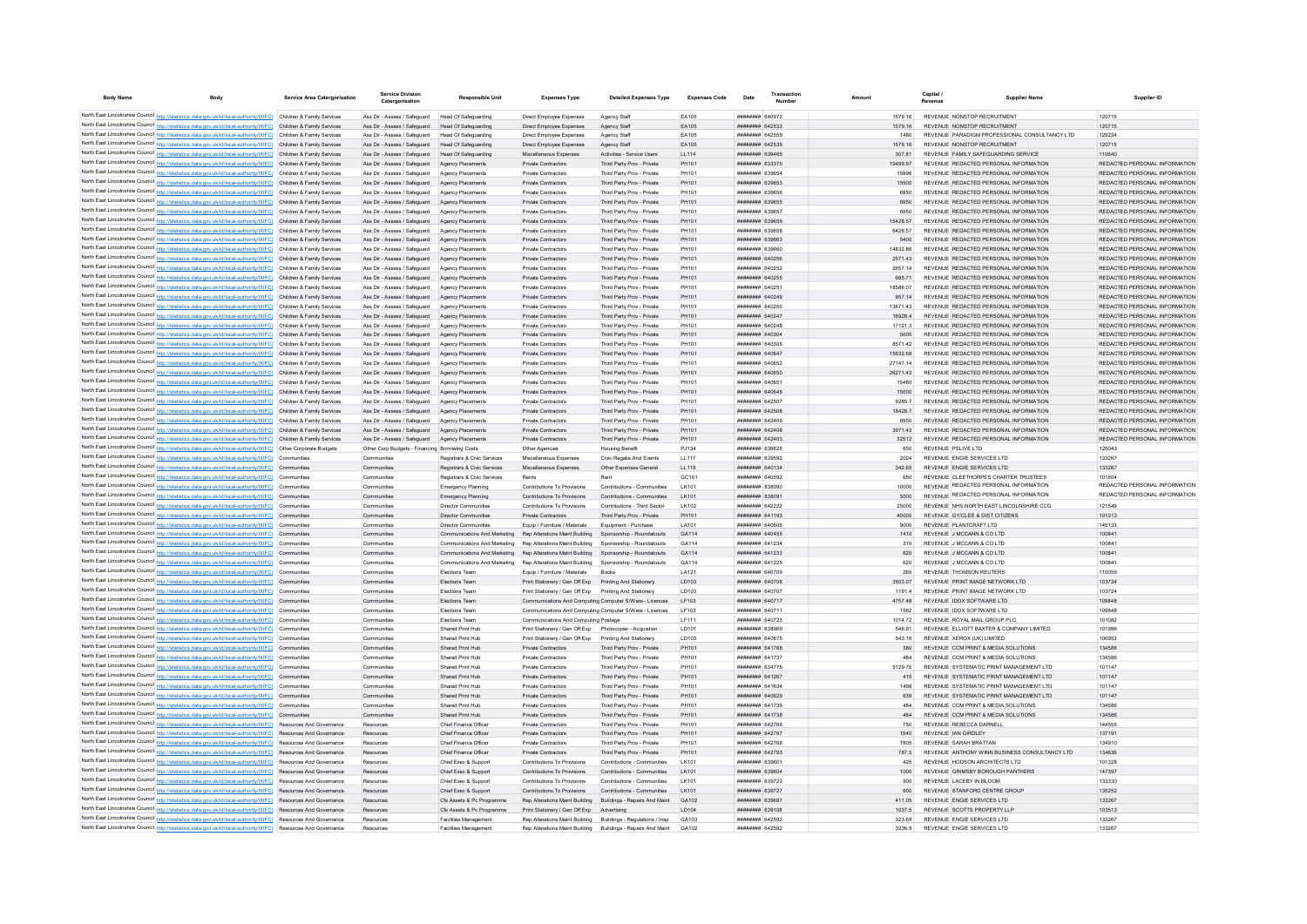| <b>Body Name</b> | Body                                                                                                                                                                                                                               | Service Area Catergorisation    | Service Division<br>Catergorisation | <b>Responsible Unit</b>                                      | <b>Expenses Type</b>                                                                                     | <b>Detailed Expenses Type</b>                                      | <b>Expenses Code</b>       | Date                                            | Transactio<br>Numbe          |                   | <b>Canital</b><br><b>Supplier Name</b><br>Revenue         | Supplier ID      |
|------------------|------------------------------------------------------------------------------------------------------------------------------------------------------------------------------------------------------------------------------------|---------------------------------|-------------------------------------|--------------------------------------------------------------|----------------------------------------------------------------------------------------------------------|--------------------------------------------------------------------|----------------------------|-------------------------------------------------|------------------------------|-------------------|-----------------------------------------------------------|------------------|
|                  |                                                                                                                                                                                                                                    |                                 |                                     |                                                              |                                                                                                          |                                                                    |                            |                                                 |                              |                   |                                                           |                  |
|                  | North East Lincolnshire Council http://statistics.data.gov.uk/id/local-authority/00FC) Resources And Governance<br>North East Lincolnshire Council http://statistics.data.gov.uk/id/local-authority/00FC) Resources And Governance |                                 | Resources                           | Facilities Management                                        |                                                                                                          | Rep Alterations Maint Building Buildings - Repairs And Maint GA102 |                            | <b>ННИНИНИ БАЗБАВ</b><br><b>ППИНИНИ 642487</b>  |                              | 440.34            | REVENUE ENGIE SERVICES LTD<br>REVENUE ENGIE SERVICES LTD  | 133267<br>133267 |
|                  | North East Lincolnshire Council http://statistics.data.gov.uk/id/local-authority/00FC) Resources And Governance                                                                                                                    |                                 | Resources                           | Facilities Management                                        | Ren Alterations Maint Building Buildings - Renairs And Maint                                             |                                                                    | GA102                      |                                                 |                              | 408.73            |                                                           |                  |
|                  | North East Lincolnshire Council http://statistics.data.gov.uk/id/local-authority/00FC) Resources And Governance                                                                                                                    |                                 | Resources                           | <b>Eacilities Management</b><br>Facilities Management        | Rep Alterations Maint Building Buildings - Repairs And Maint                                             |                                                                    | GA102<br>GH102             | <b>HUBHHHHH 642658</b><br>######## 642429       |                              | 2749<br>977       | REVENUE ENGIE SERVICES LTD<br>REVENUE FOR UNDER FIVES LTD | 133267<br>100647 |
|                  | North East Lincolnshire Council http://statistics.data.gov.uk/id/local-authority/00FC) Resources And Governance                                                                                                                    |                                 | Resources<br>Resources              | <b>Facilities Management</b>                                 | Cleaning And Domestic Supplies Cleaning - Services<br>Cleaning And Domestic Supplies Cleaning - Services |                                                                    | GH102                      |                                                 | ####### 642430               | 977               | REVENUE FOR UNDER FIVES LTD                               | 100647           |
|                  | North East Lincolnshire Council http://statistics.data.gov.uk/id/local-authority/00FC) Resources And Governance                                                                                                                    |                                 | Resources                           | <b>Facilities Management</b>                                 |                                                                                                          | Rep Alterations Maint Building Buildings - Repairs And Maint       | GA102                      | ######## 642661                                 |                              | 1011.05           | REVENUE ENGIE SERVICES LTD                                | 133267           |
|                  | North East Lincolnshire Council http://statistics.data.gov.uk/id/local-authority/00FC) Resources And Governance                                                                                                                    |                                 | Resources                           | <b>Facilities Management</b>                                 | <b>Water Services</b>                                                                                    | Water                                                              | GF101                      | ######## 642135                                 |                              | 459 73            | REVENUE ADVANCED DEMAND SIDE MANAGEMENT LTD               | 140103           |
|                  | North East Lincolnshire Council http://statistics.data.gov.uk/id/local-authority/00FC) Resources And Governance                                                                                                                    |                                 | Resources                           | <b>Facilities Management</b>                                 | Rep Alterations Maint Building Buildings - Repairs And Maint                                             |                                                                    | GA102                      | <b>ПЕПИЛИН 642596</b>                           |                              | 549.8             | REVENUE ENGIE SERVICES LTD                                | 133267           |
|                  | North East Lincolnshire Council http://statistics.data.gov.uk/id/local-authority/00FC) Resources And Governance                                                                                                                    |                                 | Resources                           | <b>Facilities Management</b>                                 | Rep Alterations Maint Building Buildings - Repairs And Maint                                             |                                                                    | GA102                      | <b>######## 642650</b>                          |                              | 432               | REVENUE ENGIE SERVICES LTD                                | 133267           |
|                  | North East Lincolnshire Council http://statistics.data.gov.uk/id/local-authority/00FC) Resources And Governance                                                                                                                    |                                 | Resources                           | <b>Facilities Management</b>                                 | Equip / Furniture / Materials                                                                            | Equipment - Hire                                                   | LA102                      |                                                 | ######## 641676              | 268.4             | REVENUE AQUAID (SOUTH YORKSHIRE)                          | 101842           |
|                  | North East Lincolnshire Council http://statistics.data.gov.uk/id/local-authority/00FC) Resources And Governance                                                                                                                    |                                 | <b>Resources</b>                    | Facilities Management                                        | Rep Alterations Maint Building                                                                           | Buildings - Repairs And Maint                                      | GA102                      | ######## 64264                                  |                              | 268.99            | REVENUE ENGIE SERVICES LTD                                | 133267           |
|                  | North East Lincolnshire Council http://statistics.data.gov.uk/id/local-authority/00FC) Resources And Governance                                                                                                                    |                                 | Resources                           | Facilities Managemen                                         | Rep Alterations Maint Building                                                                           | Security Alarms And Cctv                                           | GA101                      | <b>пппппппп</b> 642421                          |                              | 262.43            | REVENUE THRUNSCOE PRIMARY AND NURSERY ACADEMY             | 118749           |
|                  | North East Lincolnshire Council http://statistics.data.gov.uk/id/local-authority/00FC) Resources And Governance                                                                                                                    |                                 | Resources                           | Facilities Management                                        | Rates                                                                                                    |                                                                    | GD101                      | ######## 642421                                 |                              | 501.99            | REVENUE THRUNSCOE PRIMARY AND NURSERY ACADEMY             | 118749           |
|                  | North East Lincolnshire Council http://statistics.data.gov.uk/id/local-authority/00FC) Resources And Governance                                                                                                                    |                                 | Resources                           | <b>Facilities Management</b>                                 | Cleaning And Domestic Supplies Cleaning - Services                                                       |                                                                    | GH102                      | <b>ПППППППП 642421</b>                          |                              | 989 35            | REVENUE THRUNSCOF PRIMARY AND NURSERY ACADEMY             | 118749           |
|                  | North East Lincolnshire Council http://statistics.data.gov.uk/id/local-authority/00FC) Resources And Governance                                                                                                                    |                                 | Resources                           | Facilities Management                                        | Rep Alterations Maint Building Buildings - Repairs And Maint                                             |                                                                    | GA102                      | ######## 642649                                 |                              | 875.43            | REVENUE ENGIE SERVICES LTD                                | 133267           |
|                  | North East Lincolnshire Council http://statistics.data.gov.uk/id/local-authority/00FC) Resources And Governance                                                                                                                    |                                 | Resources                           | <b>Facilities Management</b>                                 | Energy Costs                                                                                             | Electricity                                                        | GR102                      | ######## 642083                                 |                              | 268.43            | REVENUE WILLOWS PRIMARY ACADEMY                           | 120478           |
|                  | North East Lincolnshire Council http://statistics.data.gov.uk/id/local-authority/00FC) Resources And Governance                                                                                                                    |                                 | Resources                           | Facilities Management                                        | Energy Costs                                                                                             | Electricity                                                        | GB102                      | ######## 642083                                 |                              | 315.13            | REVENUE WILLOWS PRIMARY ACADEMY                           | 120478           |
|                  | North East Lincolnshire Council http://statistics.data.gov.uk/id/local-authority/00FC) Resources And Governance                                                                                                                    |                                 | Resources                           | <b>Facilities Management</b>                                 | <b>Energy Costs</b>                                                                                      | Electricity                                                        | GB102                      | ######## 642083                                 |                              | 353.93            | REVENUE WILLOWS PRIMARY ACADEMY                           | 120478           |
|                  | North East Lincolnshire Council http://statistics.data.gov.uk/id/local-authority/00FC) Resources And Governance                                                                                                                    |                                 | Resources                           | <b>Facilities Management</b>                                 | <b>Energy Costs</b>                                                                                      | Electricity                                                        | GB102                      | ######## 642083                                 |                              | 363.1             | REVENUE WILLOWS PRIMARY ACADEMY                           | 120478           |
|                  | North East Lincolnshire Council http://statistics.data.gov.uk/id/local-authority/00FC) Resources And Governance                                                                                                                    |                                 | Resources                           | <b>Facilities Management</b>                                 | <b>Energy Costs</b>                                                                                      | Electricity                                                        | GR102                      | ппинини 642083                                  |                              | 659.54            | REVENUE WILLOWS PRIMARY ACADEMY                           | 120478           |
|                  | North East Lincolnshire Council http://statistics.data.gov.uk/id/local-authority/00FC) Resources And Governance                                                                                                                    |                                 | Resources                           | <b>Facilities Management</b>                                 | <b>Energy Costs</b>                                                                                      | Electricity                                                        | GB102                      |                                                 | ######## 642083              | 291               | REVENUE WILLOWS PRIMARY ACADEMY                           | 120478           |
|                  | North East Lincolnshire Council http://statistics.data.gov.uk/id/local-authority/00FC) Resources And Governance                                                                                                                    |                                 | Resources                           | <b>Facilities Management</b>                                 | Cleaning And Domestic Supplies Cleaning - Services                                                       |                                                                    | GH102                      |                                                 | ######## 641678              | 953.4             | REVENUE BIDVEST NOONAN (UK) LTD                           | 146901           |
|                  | North East Lincolnshire Council http://statistics.data.gov.uk/id/local-authority/00FC)                                                                                                                                             | Resources And Governance        | Resources                           | <b>Facilities Management</b>                                 | Rep Alterations Maint Building Buildings - Repairs And Maint                                             |                                                                    | GA102                      | ######## 642652                                 |                              | 333.48            | REVENUE ENGIE SERVICES LTD                                | 133267           |
|                  | North East Lincolnshire Council http://statistics.data.gov.uk/id/local-authority/00FC)                                                                                                                                             | Resources And Governance        | Resources                           | Facilities Managemen                                         | Water Services                                                                                           | Water                                                              | GE101                      | ######## 642754                                 |                              | 574.27            | REVENUE YARBOROUGH ACADEMY                                | 112852           |
|                  | North East Lincolnshire Council http://statistics.data.gov.uk/id/local-authority/00FC) Resources And Governance                                                                                                                    |                                 | Resources                           | <b>Facilities Managemen</b>                                  | Cleaning And Domestic Supplies Cleaning - Services                                                       |                                                                    | GH102                      | ####### 642431                                  |                              | 1187.12           | REVENUE BIDVEST NOONAN (UK) LTD                           | 146901           |
|                  | North East Lincolnshire Council http://statistics.data.gov.uk/id/local-authority/00FC) Resources And Governance                                                                                                                    |                                 | Resources                           | <b>Facilities Management</b>                                 | Cleaning And Domestic Supplies Cleaning - Services                                                       |                                                                    | GH102                      | HHHHHHH 643049                                  |                              | $-356, 14$        | REVENUE BIDVEST NOONAN (UK) LTD                           | 146901           |
|                  | North East Lincolnshire Council http://statistics.data.gov.uk/id/local-authority/00FC) Resources And Governance                                                                                                                    |                                 | Resources                           | Facilities Management                                        | Rep Alterations Maint Building Buildings - Repairs And Maint                                             |                                                                    | GA102                      | <b>HUHHHHH 642653</b>                           |                              | 419.81            | REVENUE ENGIE SERVICES LTD                                | 133267           |
|                  | North East Lincolnshire Council http://statistics.data.gov.uk/id/local-authority/00FC) Resources And Governance                                                                                                                    |                                 | Resources                           | Facilities Management                                        | Cleaning And Domestic Supplies Cleaning - Services                                                       |                                                                    | GH102                      | ######## 641681                                 |                              | 451.66            | REVENUE BIDVEST NOONAN (UK) I TD                          | 146901           |
|                  | North East Lincolnshire Council http://statistics.data.gov.uk/id/local-authority/00FC) Resources And Governance                                                                                                                    |                                 | Resources                           | <b>Facilities Management</b>                                 | Rep Alterations Maint Building Buildings - Repairs And Maint                                             |                                                                    | GA102                      | <b>ппинини 639629</b>                           |                              | 17700             | REVENUE ENGIE SERVICES LTD                                | 133267           |
|                  | North East Lincolnshire Council http://statistics.data.gov.uk/id/local-authority/00FC) Resources And Governance                                                                                                                    |                                 | Resources                           | <b>Facilities Management</b>                                 | Cleaning And Domestic Supplies Cleaning - Services                                                       |                                                                    | GH102                      | ######## 642805                                 |                              | 42201.01          | REVENUE KINGDOM SERVICES GROUP LTD                        | 138536           |
|                  | North East Lincolnshire Council http://statistics.data.gov.uk/id/local-authority/00FC) Resources And Governance                                                                                                                    |                                 | Resources                           | <b>Facilities Management</b>                                 | Cleaning And Domestic Supplies Cleaning - Services                                                       |                                                                    | GH102                      |                                                 | ######## 643039              | 1736.65           | REVENUE PHS GROUP LTD                                     | 100554           |
|                  | North East Lincolnshire Council http://statistics.data.gov.uk/id/local-authority/00FC) Resources And Governance                                                                                                                    |                                 | Resources                           | <b>Facilities Management</b>                                 | <b>Water Services</b>                                                                                    | Water                                                              | GF101                      | <b>HUBHHHHH 641612</b>                          |                              | 259.65            | REVENUE ANGLIAN WATER                                     | 100508           |
|                  | North East Lincolnshire Council http://statistics.data.gov.uk/id/local-authority/00FC) Resources And Governance                                                                                                                    |                                 | Resources                           | <b>Facilities Management</b>                                 | Cleaning And Domestic Supplies Cleaning - Services                                                       |                                                                    | GH102                      | <b>BREAZER 640297</b>                           |                              | 1764              | REVENUE KINGDOM SERVICES GROUP LTD.                       | 138536           |
|                  | North East Lincolnshire Council http://statistics.data.gov.uk/id/local-authority/00FC) Resources And Governance                                                                                                                    |                                 | Resources                           | <b>Eacilities Management</b>                                 | <b>Enemy Costs</b>                                                                                       | Heating Fuel                                                       | GR <sub>103</sub><br>PH105 | <b><i>BREEZER 642585</i></b><br>######## 640531 |                              | 801<br>2618.67    | REVENUE OIL NRG                                           | 138198           |
|                  | North East Lincolnshire Council http://statistics.data.gov.uk/id/local-authority/00FC) Resources And Governance<br>North East Lincolnshire Council http://statistics.data.gov.uk/id/local-authority/00FC)                          | Resources And Governance        | Resources                           | <b>Facilities Management</b><br><b>Facilities Management</b> | Private Contractors<br>Private Contractors                                                               | <b>Contract Payments</b><br>Contract Payment                       | PH105                      | ######## 64053                                  |                              | 4185.08           | REVENUE DANFO (UK) LIMITED<br>REVENUE DANFO (UK) LIMITED  | 142148<br>142148 |
|                  | North East Lincolnshire Council http://statistics.data.gov.uk/id/local-authority/00FC).                                                                                                                                            | Resources And Governance        | Resources                           | Facilities Management                                        | Private Contractors                                                                                      | Contract Payment                                                   | PH105                      | ####### 64053                                   |                              | 2200.92           | REVENUE DANFO (UK) LIMITED                                | 142148           |
|                  | North East Lincolnshire Council http://statistics.data.gov.uk/id/local-authority/00FC) Resources And Governance                                                                                                                    |                                 | Resources                           | <b>Facilities Management</b>                                 | Private Contractors                                                                                      | <b>Contract Payments</b>                                           | PH105                      | ######## 640531                                 |                              | 2184.42           | REVENUE DANFO (UK) LIMITED                                | 142148           |
|                  | North East Lincolnshire Council http://statistics.data.gov.uk/id/local-authority/00FC) Resources And Governance                                                                                                                    |                                 | Resources<br>Resources              | Facilities Management                                        | <b>Water Services</b>                                                                                    | Water                                                              | GF101                      | <b>BRENHAMM 641699</b>                          |                              | 366 15            | REVENUE ANGLIAN WATER                                     | 100508           |
|                  | North East Lincolnshire Council http://statistics.data.gov.uk/id/local-authority/00FC) Resources And Governance                                                                                                                    |                                 | Resources                           | <b>Facilities Management</b>                                 | Water Services                                                                                           | Water                                                              | GF101                      | <b>BREEZER 641697</b>                           |                              | 328.58            | REVENUE ANGLIAN WATER                                     | 100508           |
|                  | North East Lincolnshire Council http://statistics.data.gov.uk/id/local-authority/00FC) Resources And Governance                                                                                                                    |                                 | Resources                           | Facilities Management                                        | Rep Alterations Maint Building Buildings - Repairs And Maint                                             |                                                                    | GA102                      | ####### 642651                                  |                              | 366.08            | REVENUE ENGIE SERVICES LTD                                | 133267           |
|                  | North East Lincolnshire Council http://statistics.data.gov.uk/id/local-authority/00FC) Resources And Governance                                                                                                                    |                                 | Resources                           | Facilities Management                                        | Energy Costs                                                                                             | <b>Heating Fuel</b>                                                | GB103                      | ######## 640722                                 |                              | 391.42            | REVENUE OIL NRG                                           | 138198           |
|                  | North East Lincolnshire Council http://statistics.data.gov.uk/id/local-authority/00FC) Resources And Governance                                                                                                                    |                                 | Resources                           | <b>Facilities Management</b>                                 | Water Services                                                                                           | Wate                                                               | GE101                      | ######## 639211                                 |                              | 311.32            | REVENUE ANGLIAN WATER                                     | 100508           |
|                  | North East Lincolnshire Council http://statistics.data.gov.uk/id/local-authority/00FC) Resources And Governance                                                                                                                    |                                 | Resources                           | <b>Facilities Management</b>                                 | <b>Energy Costs</b>                                                                                      | Gas                                                                | GB101                      | ######## 642752                                 |                              | 1151.83           | REVENUE BULB ENERGY LTD                                   | 147568           |
|                  | North East Lincolnshire Council http://statistics.data.gov.uk/id/local-authority/00FC) Resources And Governance                                                                                                                    |                                 | Resources                           | Security                                                     | Private Contractors                                                                                      | Contract Payments                                                  | PH105                      | ######## 639632                                 |                              | 218892            | REVENUE ENGIE SERVICES LTD                                | 133267           |
|                  | North East Lincolnshire Council http://statistics.data.gov.uk/id/local-authority/00FC) Resources And Governance                                                                                                                    |                                 | Resources                           | Commercial Estate                                            | Grounds Maintenance Costs Grounds Maintenance                                                            |                                                                    | G.1101                     | <b>######## 639628</b>                          |                              | 418284            | REVENUE ENGIE SERVICES LTD                                | 133267           |
|                  | North East Lincolnshire Council http://statistics.data.gov.uk/id/local-authority/00FC) Resources And Governance                                                                                                                    |                                 | Resources                           | Commercial Estate                                            | Cleaning And Domestic Supplies Refuse Collection                                                         |                                                                    | GH104                      | ######## 639792                                 |                              | 309               | REVENUE ELLGIA LIMITED                                    | 101433           |
|                  | North East Lincolnshire Council http://statistics.data.gov.uk/id/local-authority/00FC)                                                                                                                                             | Resources And Governance        | Resources                           | Commercial Estate                                            | Cleaning And Domestic Supplies Refuse Collectio                                                          |                                                                    | GH104                      |                                                 |                              | 549.3             | REVENUE ELLGIA LIMITED                                    | 101433           |
|                  | North East Lincolnshire Council http://statistics.data.gov.uk/id/local-authority/00FC)                                                                                                                                             | Resources And Governance        | Resources                           | Commercial Estate                                            | Cleaning And Domestic Supplies Refuse Collection                                                         |                                                                    | GH104                      | <b>HUHHHHH 639789</b>                           |                              | 489               | REVENUE ELLGIA LIMITED                                    | 101433           |
|                  | North East Lincolnshire Council http://statistics.data.gov.uk/id/local-authority/00FC) Resources And Governance                                                                                                                    |                                 | Resources                           | Commercial Estate                                            | Cleaning And Domestic Supplies Refuse Collection                                                         |                                                                    | GH104                      | ######## 639210                                 |                              | 438.2             | REVENUE ELLGIA LIMITED                                    | 101433           |
|                  | North East Lincolnshire Council http://statistics.data.gov.uk/id/local-authority/00FC) Resources And Governance                                                                                                                    |                                 | Resources                           | Commercial Estate                                            | Cleaning And Domestic Supplies Refuse Collection                                                         |                                                                    | GH104                      | ######## 639791                                 |                              | 390               | REVENUE ELLGIA LIMITED                                    | 101433           |
|                  | North East Lincolnshire Council http://statistics.data.gov.uk/id/local-authority/00FC) Resources And Governance                                                                                                                    |                                 | Resources                           | Commercial Estate                                            | Communications And Computing Internet Connection                                                         |                                                                    | LF110                      | ######## 639555                                 |                              | 4864              | REVENUE ENGIE SERVICES LTD                                | 133267           |
|                  | North East Lincolnshire Council http://statistics.data.gov.uk/id/local-authority/00FC) Resources And Governance                                                                                                                    |                                 | Resources                           | Commercial Estate                                            | Water Services                                                                                           | Water                                                              | GE101                      | ######## 639145                                 |                              | 2903.11           | REVENUE ASSOCIATED BRITISH PORTS                          | 100834           |
|                  | North East Lincolnshire Council http://statistics.data.gov.uk/id/local-authority/00FC) Resources And Governance                                                                                                                    |                                 | Resources                           | Commercial Estate                                            | Water Services                                                                                           | Water                                                              | GE101                      |                                                 | ######## 639150              | 1404.34           | REVENUE ASSOCIATED BRITISH PORTS                          | 100834           |
|                  | North East Lincolnshire Council http://statistics.data.gov.uk/id/local-authority/00FC) Resources And Governance                                                                                                                    |                                 | Resources                           | Bus Support & Customer Serv                                  | Print Stationery / Gen Off Exp Printing And Stationery                                                   |                                                                    | LD103                      | ######## 639532                                 |                              | 708.81            | REVENUE LYRECO UK LIMITED                                 | 101120           |
|                  | North East Lincolnshire Council http://statistics.data.gov.uk/id/local-authority/00FC) Resources And Governance                                                                                                                    |                                 | Resources                           | Bus Support & Customer Serv                                  | Miscellaneous Expenses                                                                                   | Other Expenses Genera                                              | LL119                      | ######## 640296                                 |                              | 2945.44           | REVENUE STOR-A-FILE LTD                                   | 124466           |
|                  | North East Lincolnshire Council http://statistics.data.gov.uk/id/local-authority/00FC) Resources And Governance                                                                                                                    |                                 | Resources                           | Bus Support & Customer Serv                                  | Equip / Furniture / Materials                                                                            | Goods For Resale                                                   | LA123                      |                                                 | <b>пппппппп</b> 643313       | 685.85            | REVENUE ALLIED PUBLICITY SERVICES (MANCHESTER LTD)        | 142186           |
|                  | North East Lincolnshire Council http://statistics.data.gov.uk/id/local-authority/00FC) Resources And Governance                                                                                                                    |                                 | Resources                           | Bus Support & Customer Serv                                  | Equip / Furniture / Materials                                                                            | Goods For Resale                                                   | LA123                      | ######## 639662                                 |                              | 311.75            | REVENUE VALTECH LTD                                       | 142370           |
|                  | North East Lincolnshire Council http://statistics.data.gov.uk/id/local-authority/00FC) Resources And Governance                                                                                                                    |                                 | Resources                           | Bus Support & Customer Serv                                  | Equip / Furniture / Materials                                                                            | Goods For Resale                                                   | LA123                      |                                                 | ####### 643310               | 355.25            | REVENUE VALTECH LTD                                       | 142370           |
|                  | North East Lincolnshire Council http://statistics.data.gov.uk/id/local-authority/00FC) Resources And Governance                                                                                                                    |                                 | <b>Resources</b>                    | Bus Support & Customer Serv                                  | Miscellaneous Expenses                                                                                   | Medical Supplies And Services                                      | LL109                      |                                                 | ######## 641790              | 405               | REVENUE PHYSIO-WORKS                                      | 105269           |
|                  | North East Lincolnshire Council http://statistics.data.gov.uk/id/local-authority/00FC)                                                                                                                                             | <b>Resources And Governance</b> |                                     | Bus Support & Customer Serv                                  | Private Contractors                                                                                      | <b>External Security Services</b>                                  | PH103                      | <b>ПЕВЕЦИЕ 640626</b>                           |                              | 519.69            | REVENUE G4S CASH SERVICES (UK) LIMITED                    | 100952           |
|                  | North East Lincolnshire Council http://statistics.data.gov.uk/id/local-authority/00FC)                                                                                                                                             | Resources And Governance        | Resources                           | Bus Support & Customer Serv                                  | Communications And Computing Postage                                                                     |                                                                    | LF111                      | ######## 641269                                 |                              | 800.4             | REVENUE QUADIENT UK LIMITED                               | 100822           |
|                  | North East Lincolnshire Council http://statistics.data.gov.uk/id/local-authority/00FC) Resources And Governance                                                                                                                    |                                 | Resources                           | <b>Bus Support &amp; Customer Serv</b>                       | Communications And Computing Postage                                                                     |                                                                    | LF111                      | <b>HRHHHHHH</b> 641057                          |                              | 1159.56           | REVENUE ROYAL MAIL GROUP PLC                              | 101082           |
|                  | North East Lincolnshire Council http://statistics.data.gov.uk/id/local-authority/00FC) Resources And Governance                                                                                                                    |                                 | Resources                           | Bus Support & Customer Serv                                  | Communications And Computing Postage                                                                     |                                                                    | IF111                      | EFOREB RRHHHHH                                  |                              | 2405.99           | REVENUE WHISTLUK ITD                                      | 135925           |
|                  | North East Lincolnshire Council http://statistics.data.gov.uk/id/local-authority/00FC) Resources And Governance                                                                                                                    |                                 | Resources                           | Bus Support & Customer Serv                                  | Communications And Computing Postage                                                                     |                                                                    | IF111                      | <b>HENHHHHH 641477</b>                          |                              | 1005 27           | REVENUE WHISTLUK ITD                                      | 135925           |
|                  | North East Lincolnshire Council http://statistics.data.gov.uk/id/local-authority/00FC) Resources And Governance                                                                                                                    |                                 | Resources<br>Resources              | Bus Support & Customer Serv<br>Bus Support & Customer Serv   | Communications And Computing Postage<br>Communications And Computing Postage                             |                                                                    | LF111<br>LF111             | <b>ппинини 641481</b><br>######## 642217        |                              | 1331 78<br>628.66 | REVENUE WHISTLUK ITD<br>REVENUE WHISTL UK LTD             | 135925<br>135925 |
|                  | North East Lincolnshire Council http://statistics.data.gov.uk/id/local-authority/00FC) Resources And Governance                                                                                                                    |                                 |                                     |                                                              |                                                                                                          |                                                                    |                            |                                                 |                              |                   |                                                           |                  |
|                  | North East Lincolnshire Council http://statistics.data.gov.uk/id/local-authority/00FC) Resources And Governance                                                                                                                    |                                 | Resources                           | Bus Support & Customer Serv<br>Bus Support & Customer Serv   | Communications And Computing Postage<br>Communications And Computing Postage                             |                                                                    | LF111                      | ######## 642219<br><b>ппиннин</b> 643244        |                              | 700.5<br>306.8    | REVENUE WHISTL UK LTD<br>REVENUE WHISTL UK LTD            | 135925<br>135925 |
|                  | North East Lincolnshire Council http://statistics.data.gov.uk/id/local-authority/00FC) Resources And Governance<br>North East Lincolnshire Council http://statistics.data.gov.uk/id/local-authority/00FC) Resources And Governance |                                 | Resources<br>Resources              | Bus Support & Customer Serv                                  | Communications And Computing Postage                                                                     |                                                                    | LF111<br>IF111             | <i>ппининин</i> 642688                          |                              | 333               | REVENUE ROYAL MAIL GROUP PLC                              | 101082           |
|                  | North East Lincolnshire Council http://statistics.data.gov.uk/id/local-authority/00FC) Resources And Governance                                                                                                                    |                                 | Resources                           | Bus Support & Customer Serv                                  | Communications And Computing Postage                                                                     |                                                                    | LF111                      | ######## 635215                                 |                              | 432               | REVENUE ROYAL MAIL GROUP PLC                              | 101082           |
|                  | North East Lincolnshire Council http://statistics.data.gov.uk/id/local-authority/00FC) Resources And Governance                                                                                                                    |                                 | Resources                           | Bus Support & Customer Serv                                  | Communications And Computing Postage                                                                     |                                                                    | LF111                      |                                                 | <i><b>ПЕНИНИН 641056</b></i> | 319 32            | REVENUE ROYAL MAIL GROUP PLC                              | 101082           |
|                  | North East Lincolnshire Council http://statistics.data.gov.uk/id/local-authority/00FC)                                                                                                                                             | Resources And Governance        | Resources                           | Bus Support & Customer Serv                                  | Communications And Computing Postage                                                                     |                                                                    | LF111                      |                                                 | ######## 641055              | 264.79            | REVENUE ROYAL MAIL GROUP PLC                              | 101082           |
|                  | North East Lincolnshire Council http://statistics.data.gov.uk/id/local-authority/00FC) Resources And Governance                                                                                                                    |                                 | Resources                           | Bus Support & Customer Serv                                  | Communications And Computing Postage                                                                     |                                                                    | LF111                      |                                                 | ####### 641715               | 593.12            | REVENUE ROYAL MAIL GROUP PLO                              | 101082           |
|                  | North East Lincolnshire Council http://statistics.data.gov.uk/id/local-authority/00FC) Resources And Governance                                                                                                                    |                                 | Resources                           |                                                              | Bus Support & Customer Serv Communications And Computing Postage                                         |                                                                    | LF111                      | ######## 635215                                 |                              | 350 25            | REVENUE ROYAL MAIL GROUP PLC                              | 101082           |
|                  | North East Lincolnshire Council http://statistics.data.gov.uk/id/local-authority/00FC) Resources And Governance                                                                                                                    |                                 | Resources                           | Bus Support & Customer Serv                                  | Communications And Computing Postage                                                                     |                                                                    | <b>IF111</b>               | <b>BRANCH BA3239</b>                            |                              | 456.58            | REVENUE ROYAL MAIL GROUP PLC                              | 101082           |
|                  |                                                                                                                                                                                                                                    |                                 |                                     |                                                              |                                                                                                          |                                                                    |                            |                                                 |                              |                   |                                                           |                  |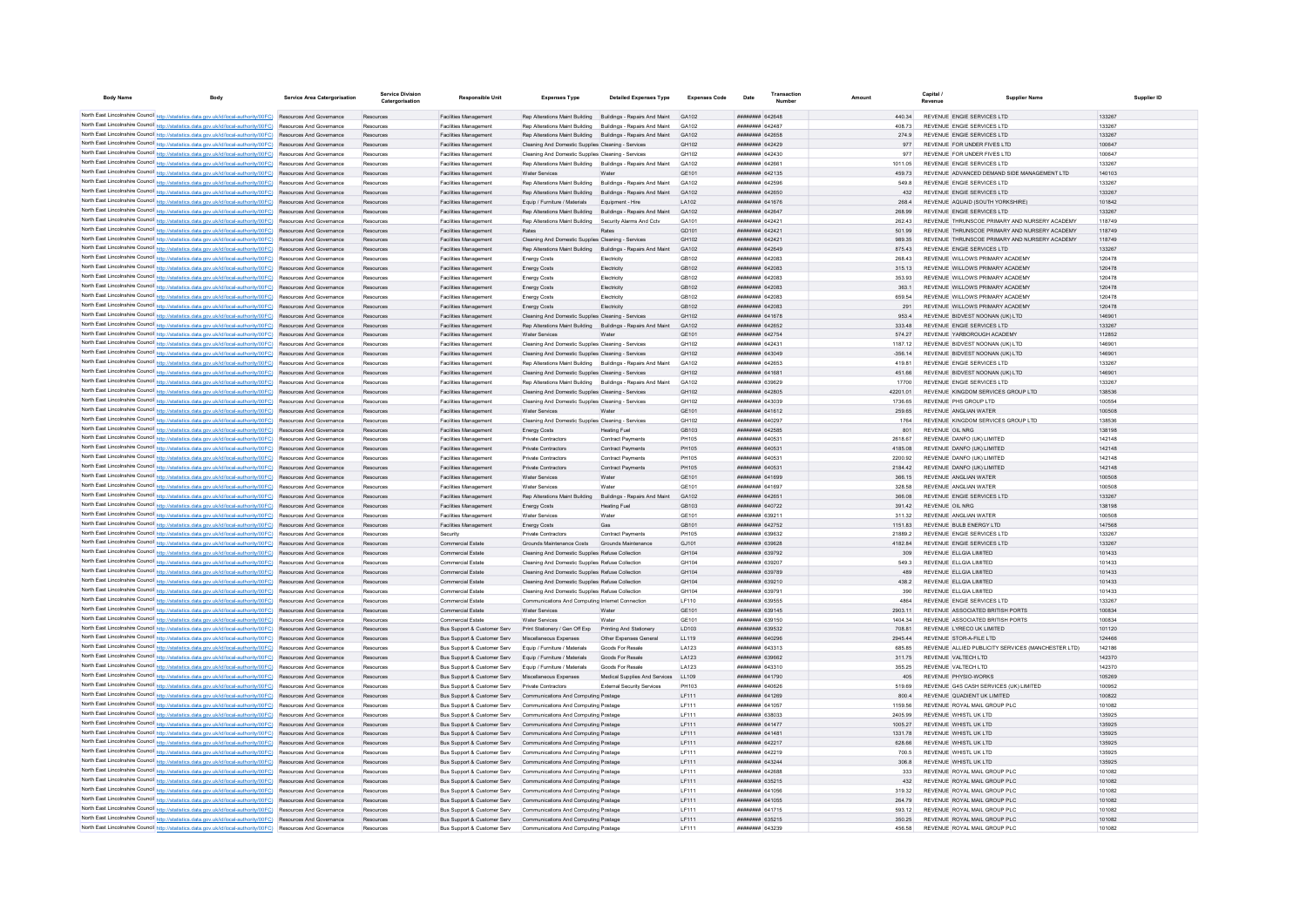| <b>Body Name</b>                            | Body                                                                                                                                                                                                                               | Service Area Catergorisation | <b>Service Division</b><br>Catergorisation | <b>Responsible Uni</b>                                                                                                     | <b>Expenses Type</b>                                                                       | <b>Detailed Expenses Type</b>                                   | <b>Expenses Code</b> | Date                                            | Transaction | Amount          | Canital<br><b>Supplier Name</b><br>Revenue                                             | Supplier ID                                                    |
|---------------------------------------------|------------------------------------------------------------------------------------------------------------------------------------------------------------------------------------------------------------------------------------|------------------------------|--------------------------------------------|----------------------------------------------------------------------------------------------------------------------------|--------------------------------------------------------------------------------------------|-----------------------------------------------------------------|----------------------|-------------------------------------------------|-------------|-----------------|----------------------------------------------------------------------------------------|----------------------------------------------------------------|
|                                             | North East Lincolnshire Council http://statistics.data.gov.uk/id/local-authority/00FC) Resources And Governance                                                                                                                    |                              | Resources                                  |                                                                                                                            | Bus Support & Customer Serv Communications And Computing Computer H/Ware - Purchases LF105 |                                                                 |                      | <b>ATODER HUBBBBBB</b>                          |             | 1379 32         | REVENUE XMA LIMITED                                                                    | 100699                                                         |
|                                             | North East Lincolnshire Council http://statistics.data.gov.uk/id/local-authority/00FC) Resources And Governance                                                                                                                    |                              | Resources                                  | Bus Support & Customer Serv Miscellaneous Expenses                                                                         |                                                                                            | Other Expenses General                                          | 119                  | <b>ПППНИНИН</b> 638412                          |             | 269.46          | REVENUE ON LINE PEOPLE LTD                                                             | 144850                                                         |
|                                             | North East Lincolnshire Council http://statistics.data.gov.uk/id/local-authority/00FC) Resources And Governance                                                                                                                    |                              | Resources                                  | Bus Support & Customer Serv Miscellaneous Expenses                                                                         |                                                                                            | Other Expenses General                                          | 11119                | <b>PAREA MMMMMM</b>                             |             | 269.46          | REVENUE ON LINE PEOPLE LTD                                                             | 144850                                                         |
|                                             | North East Lincolnshire Council http://statistics.data.gov.uk/id/local-authority/00FC) Resources And Governance                                                                                                                    |                              | Resources                                  | Bus Support & Customer Serv Miscellaneous Expenses                                                                         |                                                                                            | Other Expenses General                                          | LL119                | ######## 639517                                 |             | 269.46          | REVENUE ON LINE PEOPLE LTD                                                             | 144850                                                         |
|                                             | North East Lincolnshire Council http://statistics.data.gov.uk/id/local-authority/00FC) Resources And Governance                                                                                                                    |                              | Resources                                  |                                                                                                                            | Comm & Strategic Support Unit Rep Alterations Maint Building Buildings - Repairs And Maint |                                                                 | GA102                | ######## 643332                                 |             | 8679.82         | REVENUE ENGIE SERVICES LTD                                                             | 133267                                                         |
|                                             | North East Lincolnshire Council http://statistics.data.gov.uk/id/local-authority/00FC) Resources And Governance                                                                                                                    |                              | Resources                                  | Comm & Strategic Support Unit Equip / Furniture / Materials                                                                |                                                                                            | Health & Safety Supplies                                        | LA116                | ######## 637483                                 |             | 48442.06        | REVENUE YORKSHIRE PURCHASING ORGANISATION                                              | 100573                                                         |
|                                             | North East Lincolnshire Council http://statistics.data.gov.uk/id/local-authority/00FC) Resources And Governance                                                                                                                    |                              | Resources                                  | Comm & Strategic Support Unit Equip / Furniture / Materials                                                                |                                                                                            | Health & Safety Supplies                                        | LA116                | ######## 637483                                 |             | 71852.94        | REVENUE YORKSHIRE PURCHASING ORGANISATION                                              | 100573                                                         |
|                                             | North East Lincolnshire Council http://statistics.data.gov.uk/id/local-authority/00FC) Resources And Governance                                                                                                                    |                              | Resources                                  | Comm & Strategic Support Unit Equip / Furniture / Materials                                                                |                                                                                            | Health & Safety Supplies                                        | LA116                | <b>пппппппп</b> 637483                          |             | 24550           | REVENUE YORKSHIRE PURCHASING ORGANISATION                                              | 100573                                                         |
|                                             | North East Lincolnshire Council http://statistics.data.gov.uk/id/local-authority/00FC) Resources And Governance                                                                                                                    |                              | Resources                                  | Comm & Strategic Support Unit Equip / Furniture / Materials                                                                |                                                                                            | Health & Safety Sunnlies                                        | LA116                | <b>пппппппп</b> 639673                          |             | 14730           | REVENUE YORKSHIRE PURCHASING ORGANISATION                                              | 100573                                                         |
|                                             | North East Lincolnshire Council http://statistics.data.gov.uk/id/local-authority/00FC) Resources And Governance<br>North East Lincolnshire Council http://statistics.data.gov.uk/id/local-authority/00FC) Resources And Governance |                              | Resources<br>Resources                     | Comm & Strategic Support Unit Equip / Furniture / Materials<br>Comm & Strategic Support Unit Equip / Furniture / Materials |                                                                                            | Health & Safety Supplies<br><b>Health &amp; Safety Supplies</b> | LA116<br>LA116       | ######## 642795<br>####### 64280                |             | 834.7<br>7610.5 | REVENUE YORKSHIRE PURCHASING ORGANISATION<br>REVENUE YORKSHIRE PURCHASING ORGANISATION | 100573<br>100573                                               |
|                                             | North East Lincolnshire Council http://statistics.data.gov.uk/id/local-authority/00FC) Resources And Governance                                                                                                                    |                              | Resources                                  | Comm & Strategic Support Unit                                                                                              | Equip / Furniture / Materials                                                              | <b>Health &amp; Safety Supplies</b>                             | LA116                | ######## 639671                                 |             | 48442.06        | REVENUE YORKSHIRE PURCHASING ORGANISATION                                              | 100573                                                         |
|                                             | North East Lincolnshire Council http://statistics.data.gov.uk/id/local-authority/00FC) Resources And Governance                                                                                                                    |                              | Resources                                  | Comm & Strategic Support Unit                                                                                              | Equip / Furniture / Materials                                                              | <b>Health &amp; Safety Supplies</b>                             | LA116                | ######## 639661                                 |             | 315             | REVENUE PETER HOGARTH & SONS LTD                                                       | 100815                                                         |
|                                             | North East Lincolnshire Council http://statistics.data.gov.uk/id/local-authority/00FC) Resources And Governance                                                                                                                    |                              | Resources                                  | Comm & Strategic Support Unit Equip / Furniture / Materials                                                                |                                                                                            | Health & Safety Supplies                                        | LA116                | <b>########</b> 635908                          |             | 1197            | REVENUE YORKSHIRE PURCHASING ORGANISATION                                              | 100573                                                         |
|                                             | North East Lincolnshire Council http://statistics.data.gov.uk/id/local-authority/00FC) Resources And Governance                                                                                                                    |                              | Resources                                  | Comm & Strategic Support Unit Equip / Furniture / Materials                                                                |                                                                                            | Health & Safety Supplies                                        | LA116                | ######## 639610                                 |             | 314             | <b>REVENUE ASPIRE GB</b>                                                               | 147029                                                         |
|                                             | North East Lincolnshire Council http://statistics.data.gov.uk/id/local-authority/00FC) Resources And Governance                                                                                                                    |                              | Resources                                  | Comm & Strategic Support Unit Equip / Furniture / Materials                                                                |                                                                                            | Health & Safety Supplies                                        | LA116                | ######## 639611                                 |             | 515             | REVENUE PETER HOGARTH & SONS LTD                                                       | 100815                                                         |
|                                             | North East Lincolnshire Council http://statistics.data.gov.uk/id/local-authority/00FC) Resources And Governance                                                                                                                    |                              | Resources                                  | Comm & Strategic Support Unit Equip / Furniture / Materials                                                                |                                                                                            | Health & Safety Sunnlies                                        | LA116                | <b>########</b> 641714                          |             | 466.2           | REVENUE PETER HOGARTH & SONS ITD                                                       | 100815                                                         |
|                                             | North East Lincolnshire Council http://statistics.data.gov.uk/id/local-authority/00FC) Resources And Governance                                                                                                                    |                              | Resources                                  | Comm & Strategic Support Unit Equip / Furniture / Materials                                                                |                                                                                            | <b>Health &amp; Safety Supplies</b>                             | LA116                | <b>HUHHHHH 641717</b>                           |             | 252             | REVENUE PETER HOGARTH & SONS LTD                                                       | 100815                                                         |
|                                             | North East Lincolnshire Council http://statistics.data.gov.uk/id/local-authority/00FC) Resources And Governance                                                                                                                    |                              | Resources                                  | Comm & Strategic Support Unit Equip / Furniture / Materials                                                                |                                                                                            | Health & Safety Supplies                                        | LA116                | ######## 641713<br><b>пппппппп</b> 627463       |             | 4275            | REVENUE ASPIRE GR<br>REVENUE YORKSHIRE PURCHASING ORGANISATION                         | 147029<br>100573                                               |
|                                             | North East Lincolnshire Council http://statistics.data.gov.uk/id/local-authority/00FC) Resources And Governance<br>North East Lincolnshire Council http://statistics.data.gov.uk/id/local-authority/00FC) Resources And Governance |                              | Resources<br>Resources                     | Comm & Strategic Support Unit Equip / Furniture / Materials<br>Comm & Strategic Support Unit Foujo / Furniture / Materials |                                                                                            | Health & Safety Supplies<br>Health & Safety Sunnlies            | LA116<br>LA116       | <b>ПЕПЕЦИИ 636626</b>                           |             | 595<br>981.54   | REVENUE YORKSHIRE PURCHASING ORGANISATION                                              | 100573                                                         |
|                                             | North East Lincolnshire Council http://statistics.data.gov.uk/id/local-authority/00FC) Resources And Governance                                                                                                                    |                              | Resources                                  | Comm & Strategic Support Unit Miscellaneous Expenses                                                                       |                                                                                            | Other Sunnlies & Services                                       | 11110                | <b>ппининин</b> 639672                          |             | 5703.6          | REVENUE YORKSHIRE PURCHASING ORGANISATION                                              | 100573                                                         |
|                                             | North East Lincolnshire Council http://statistics.data.gov.uk/id/local-authority/00FC) Resources And Governance                                                                                                                    |                              | <b>Shared Services</b>                     | <b>Local Taxation &amp; Benefits</b>                                                                                       | Communications And Computing Internet Connection                                           |                                                                 | I F110               | <b>НЕННИНИИ</b> 642072                          |             | 3000            | REVENUE VICTORIA SOLUTIONS (T/A VICTORIA FORMS)                                        | 129023                                                         |
|                                             | North East Lincolnshire Council http://statistics.data.gov.uk/id/local-authority/00FC) Resources And Governance                                                                                                                    |                              | <b>Shared Service</b>                      | <b>Local Taxation &amp; Benefits</b>                                                                                       | Communications And Computing Postage                                                       |                                                                 | LF111                | HHHHHHH 640488                                  |             | 6466.68         | REVENUE CAPITA BUSINESS SERVICES LTD                                                   | 102314                                                         |
|                                             | North East Lincolnshire Council http://statistics.data.gov.uk/id/local-authority/00FC) Resources And Governance                                                                                                                    |                              | <b>Shared Services</b>                     | <b>Local Taxation &amp; Benefits</b>                                                                                       | Private Contractors                                                                        | External Security Services                                      | PH103                | ####### 640182                                  |             | 3268.52         | REVENUE ALLPAY LIMITED                                                                 | 112919                                                         |
|                                             | North East Lincolnshire Council http://statistics.data.gov.uk/id/local-authority/00FC) Resources And Governance                                                                                                                    |                              | Shared Services                            | Local Taxation & Benefits                                                                                                  | Miscellaneous Expenses                                                                     | Debt Recovery Costs                                             | LL111                | <b>ПЕННИНИ 642786</b>                           |             | 600             | REVENUE WILKIN CHAPMAN I LP                                                            | 110675                                                         |
|                                             | North East Lincolnshire Council http://statistics.data.gov.uk/id/local-authority/00FC) Resources And Governance                                                                                                                    |                              | Shared Services                            | Local Taxation & Benefits                                                                                                  | Contributions To Provisions                                                                | Contributions - Communities                                     | I K101               | <b>ПППНИНИН</b> 842021                          |             | 500             | REVENUE REDACTED PERSONAL INFORMATION                                                  | REDACTED PERSONAL INFORMATION                                  |
|                                             | North East Lincolnshire Council http://statistics.data.gov.uk/id/local-authority/00FC) Resources And Governance                                                                                                                    |                              | Shared Services                            | Local Taxation & Benefits                                                                                                  | Contributions To Provisions                                                                | Contributions - Communities                                     | <b>IK101</b>         | пппнинни 842928                                 |             | 500             | REVENUE REDACTED PERSONAL INFORMATION                                                  | REDACTED PERSONAL INFORMATION                                  |
|                                             | North East Lincolnshire Council http://statistics.data.gov.uk/id/local-authority/00FC) Resources And Governance                                                                                                                    |                              | <b>Shared Services</b>                     | Local Taxation & Benefits                                                                                                  | Contributions To Provisions                                                                | Contributions - Communities                                     | I K101               | <b>ПЕНИНИН 842929</b>                           |             | 500             | REVENUE REDACTED PERSONAL INFORMATION<br>REVENUE REDACTED PERSONAL INFORMATION         | REDACTED PERSONAL INFORMATION<br>REDACTED PERSONAL INFORMATION |
|                                             | North East Lincolnshire Council http://statistics.data.gov.uk/id/local-authority/00FC) Resources And Governance                                                                                                                    |                              | <b>Shared Services</b>                     | <b>Local Taxation &amp; Benefits</b>                                                                                       | Contributions To Provisions                                                                | Contributions - Communities                                     | LK101                | ######## 842930                                 |             | 500             | REVENUE REDACTED PERSONAL INFORMATION                                                  | REDACTED PERSONAL INFORMATION                                  |
|                                             | North East Lincolnshire Council http://statistics.data.gov.uk/id/local-authority/00FC) Resources And Governance<br>North East Lincolnshire Council http://statistics.data.gov.uk/id/local-authority/00FC) Resources And Governance |                              | <b>Shared Services</b><br>Shared Services  | <b>Local Taxation &amp; Benefits</b><br><b>Local Taxation &amp; Benefits</b>                                               | Contributions To Provisions<br>Contributions To Provisions                                 | Contributions - Communities<br>Contributions - Communities      | LK101<br>LK101       | ######## 842965<br>######## 842966              |             | 500             | REVENUE REDACTED PERSONAL INFORMATION                                                  | REDACTED PERSONAL INFORMATION                                  |
|                                             | North East Lincolnshire Council http://statistics.data.gov.uk/id/local-authority/00FC) Resources And Governance                                                                                                                    |                              | Shared Services                            | <b>Local Taxation &amp; Benefits</b>                                                                                       | Contributions To Provisions                                                                | Contributions - Communities                                     | I K101               | <b>ПЕВЕЦИИ 842990</b>                           |             | 500             | REVENUE REDACTED PERSONAL INFORMATION                                                  | REDACTED PERSONAL INFORMATION                                  |
|                                             | North East Lincolnshire Council http://statistics.data.gov.uk/id/local-authority/00FC) Resources And Governance                                                                                                                    |                              | Shared Services                            | <b>Local Taxation &amp; Benefits</b>                                                                                       | Contributions To Provisions                                                                | Contributions - Communities                                     | I K101               | HHHHHHH 842991                                  |             | 500             | REVENUE REDACTED PERSONAL INFORMATION                                                  | REDACTED PERSONAL INFORMATION                                  |
|                                             | North East Lincolnshire Council http://statistics.data.gov.uk/id/local-authority/00FC) Resources And Governance                                                                                                                    |                              | <b>Shared Services</b>                     | <b>Local Taxation &amp; Benefits</b>                                                                                       | Contributions To Provisions                                                                | Contributions - Communities                                     | I K101               | ######## 842992                                 |             | 500             | REVENUE REDACTED PERSONAL INFORMATION                                                  | REDACTED PERSONAL INFORMATION                                  |
|                                             | North East Lincolnshire Council http://statistics.data.gov.uk/id/local-authority/00FC) Resources And Governance                                                                                                                    |                              | <b>Shared Services</b>                     | <b>Local Taxation &amp; Benefits</b>                                                                                       | Contributions To Provisions                                                                | Contributions - Communities                                     | LK101                |                                                 |             |                 | REVENUE REDACTED PERSONAL INFORMATION                                                  | REDACTED PERSONAL INFORMATION                                  |
| North East Lincolnshire Council http://stat | tics.data.gov.uk/id/local-authority/00FC) Resources And Governance                                                                                                                                                                 |                              | <b>Shared Services</b>                     | <b>Local Taxation &amp; Benefits</b>                                                                                       | Contributions To Provisions                                                                | Contributions - Communities                                     | LK101                | ######## 842994                                 |             | 500             | REVENUE REDACTED PERSONAL INFORMATION                                                  | REDACTED PERSONAL INFORMATION                                  |
|                                             | North East Lincolnshire Council http://statistics.data.gov.uk/id/local-authority/00FC) Resources And Governance                                                                                                                    |                              | <b>Shared Services</b>                     | <b>Local Taxation &amp; Benefits</b>                                                                                       | Contributions To Provisions                                                                | Contributions - Communities                                     | LK101                | ######## 842995                                 |             |                 | REVENUE REDACTED PERSONAL INFORMATION                                                  | REDACTED PERSONAL INFORMATION                                  |
|                                             | North East Lincolnshire Council http://statistics.data.gov.uk/id/local-authority/00FC) Resources And Governance                                                                                                                    |                              | <b>Shared Services</b>                     | <b>Local Taxation &amp; Benefits</b>                                                                                       | Contributions To Provisions                                                                | Contributions - Communities                                     | I K101               | <b>ПЕПИЛИН 842996</b>                           |             | 500             | REVENUE REDACTED PERSONAL INFORMATION                                                  | REDACTED PERSONAL INFORMATION                                  |
|                                             | North East Lincolnshire Council http://statistics.data.gov.uk/id/local-authority/00FC) Resources And Governance                                                                                                                    |                              | <b>Shared Services</b>                     | <b>Local Taxation &amp; Benefits</b>                                                                                       | Contributions To Provisions                                                                | Contributions - Communities                                     | I K101               | <b>пппппппп</b> 842997                          |             | 500             | REVENUE REDACTED PERSONAL INFORMATION<br>REVENUE REDACTED PERSONAL INFORMATION         | REDACTED PERSONAL INFORMATION<br>REDACTED PERSONAL INFORMATION |
|                                             | North East Lincolnshire Council http://statistics.data.gov.uk/id/local-authority/00FC) Resources And Governance                                                                                                                    |                              | <b>Shared Services</b>                     | Local Taxation & Benefits                                                                                                  | Contributions To Provisions                                                                | Contributions - Communities                                     | LK101                | ######## 844743                                 |             | 500             | REVENUE REDACTED PERSONAL INFORMATION                                                  | REDACTED PERSONAL INFORMATION                                  |
|                                             | North East Lincolnshire Council http://statistics.data.gov.uk/id/local-authority/00FC) Resources And Governance<br>North East Lincolnshire Council http://statistics.data.gov.uk/id/local-authority/00FC) Resources And Governance |                              | Shared Services<br>Shared Services         | Local Taxation & Benefits<br>Local Taxation & Benefits                                                                     | Contributions To Provisions<br>Contributions To Provisions                                 | Contributions - Communities<br>Contributions - Communities      | LK101<br>LK101       | ######## 844744<br>######## 844800              |             | 500<br>500      | REVENUE REDACTED PERSONAL INFORMATION                                                  | REDACTED PERSONAL INFORMATION                                  |
|                                             | North East Lincolnshire Council http://statistics.data.gov.uk/id/local-authority/00FC) Resources And Governance                                                                                                                    |                              | <b>Shared Services</b>                     | <b>Local Taxation &amp; Benefits</b>                                                                                       | Contributions To Provisions                                                                | Contributions - Communities                                     | LK101                | ######## 844801                                 |             | 500             | REVENUE REDACTED PERSONAL INFORMATION                                                  | REDACTED PERSONAL INFORMATION                                  |
|                                             | North East Lincolnshire Council http://statistics.data.gov.uk/id/local-authority/00FC) Resources And Governance                                                                                                                    |                              | <b>Shared Services</b>                     | <b>Local Taxation &amp; Benefits</b>                                                                                       | Contributions To Provisions                                                                | Contributions - Communities                                     | I K101               | <b>пппппппп</b> 844802                          |             | 500             | REVENUE REDACTED PERSONAL INFORMATION                                                  | REDACTED PERSONAL INFORMATION                                  |
|                                             | North East Lincolnshire Council http://statistics.data.gov.uk/id/local-authority/00FC) Resources And Governance                                                                                                                    |                              | <b>Shared Services</b>                     | <b>Local Taxation &amp; Benefits</b>                                                                                       | Contributions To Provisions                                                                | Contributions - Communities                                     | I K101               | <b>пппппппп</b> 844803                          |             | 500             | REVENUE REDACTED PERSONAL INFORMATION                                                  | REDACTED PERSONAL INFORMATION                                  |
|                                             | North East Lincolnshire Council http://statistics.data.gov.uk/id/local-authority/00FC) Resources And Governance                                                                                                                    |                              | Shared Services                            | Local Taxation & Benefits                                                                                                  | Contributions To Provisions                                                                | Contributions - Communities                                     | I K101               | <b>HHHHHHHH</b> 844804                          |             | 500             | REVENUE REDACTED PERSONAL INFORMATION                                                  | REDACTED PERSONAL INFORMATION                                  |
|                                             | North East Lincolnshire Council http://statistics.data.gov.uk/id/local-authority/00FC) Resources And Governance                                                                                                                    |                              | Shared Services                            | Local Taxation & Benefits                                                                                                  | Contributions To Provisions                                                                | Contributions - Communities                                     | I K101               | <b>пппппппп</b> 845032                          |             | 500             | REVENUE REDACTED PERSONAL INFORMATION                                                  | REDACTED PERSONAL INFORMATION                                  |
|                                             | North East Lincolnshire Council http://statistics.data.gov.uk/id/local-authority/00FC) Resources And Governance                                                                                                                    |                              | <b>Shared Services</b>                     | <b>Local Taxation &amp; Benefits</b>                                                                                       | Contributions To Provisions                                                                | Contributions - Communities                                     | LK101                | ######## 845033                                 |             | 500             | REVENUE REDACTED PERSONAL INFORMATION                                                  | REDACTED PERSONAL INFORMATION                                  |
|                                             | North East Lincolnshire Council http://statistics.data.gov.uk/id/local-authority/00FC) Resources And Governance                                                                                                                    |                              | Shared Service                             | <b>Local Taxation &amp; Benefits</b>                                                                                       | Contributions To Provisions                                                                | Contributions - Communities                                     | LK101                | <b>HERHER RASOS</b>                             |             | 500             | REVENUE REDACTED PERSONAL INFORMATION                                                  | REDACTED PERSONAL INFORMATION<br>REDACTED PERSONAL INFORMATION |
|                                             | North East Lincolnshire Council http://statistics.data.gov.uk/id/local-authority/00FC) Resources And Governance                                                                                                                    |                              | <b>Shared Services</b>                     | <b>Local Taxation &amp; Benefits</b>                                                                                       | Contributions To Provisions                                                                | Contributions - Communities                                     | LK101                | 845068 HHHHHH                                   |             | 500             | REVENUE REDACTED PERSONAL INFORMATION<br>REVENUE REDACTED PERSONAL INFORMATION         | REDACTED PERSONAL INFORMATION                                  |
|                                             | North East Lincolnshire Council http://statistics.data.gov.uk/id/local-authority/00FC) Resources And Governance                                                                                                                    |                              | Shared Services                            | Local Taxation & Benefits                                                                                                  | Contributions To Provisions                                                                | Contributions - Communities                                     | <b>IK101</b>         | <b>BRENHHHH 845067</b>                          |             | 500<br>500      | REVENUE REDACTED PERSONAL INFORMATION                                                  | REDACTED PERSONAL INFORMATION                                  |
|                                             | North East Lincolnshire Council http://statistics.data.gov.uk/id/local-authority/00FC) Resources And Governance<br>North East Lincolnshire Council http://statistics.data.gov.uk/id/local-authority/00FC) Resources And Governance |                              | Shared Services<br>Shared Services         | Local Taxation & Benefits<br><b>Local Taxation &amp; Benefits</b>                                                          | Contributions To Provisions<br>Contributions To Provisions                                 | Contributions - Communities<br>Contributions - Communities      | I K101<br>I K101     | <b>######## 845068</b><br><b>HUHHHHH 845069</b> |             | 500             | REVENUE REDACTED PERSONAL INFORMATION                                                  | REDACTED PERSONAL INFORMATION                                  |
|                                             | North East Lincolnshire Council http://statistics.data.gov.uk/id/local-authority/00FC) Resources And Governance                                                                                                                    |                              | Shared Services                            | <b>Local Taxation &amp; Benefits</b>                                                                                       | Contributions To Provisions                                                                | Contributions - Communities                                     | LK101                | ######## 845070                                 |             |                 | REVENUE REDACTED PERSONAL INFORMATION                                                  | REDACTED PERSONAL INFORMATION                                  |
|                                             | North East Lincolnshire Council http://statistics.data.gov.uk/id/local-authority/00FC) Resources And Governance                                                                                                                    |                              | <b>Shared Services</b>                     | <b>Local Taxation &amp; Benefits</b>                                                                                       | Contributions To Provisions                                                                | Contributions - Communities                                     | LK101                | ####### 845137                                  |             | 500             | REVENUE REDACTED PERSONAL INFORMATION                                                  | REDACTED PERSONAL INFORMATION                                  |
|                                             | North East Lincolnshire Council http://statistics.data.gov.uk/id/local-authority/00FC) Resources And Governance                                                                                                                    |                              | <b>Shared Services</b>                     | <b>Local Taxation &amp; Benefits</b>                                                                                       | Contributions To Provisions                                                                | Contributions - Communities                                     | LK101                | ######## 845138                                 |             | 500             | REVENUE REDACTED PERSONAL INFORMATION                                                  | REDACTED PERSONAL INFORMATION                                  |
|                                             | North East Lincolnshire Council http://statistics.data.gov.uk/id/local-authority/00FC) Resources And Governance                                                                                                                    |                              | Shared Services                            | Local Taxation & Benefits                                                                                                  | Contributions To Provisions                                                                | Contributions - Communities                                     | I K101               | <b>пппппппп</b> 845139                          |             | 500             | REVENUE REDACTED PERSONAL INFORMATION                                                  | REDACTED PERSONAL INFORMATION                                  |
|                                             | North East Lincolnshire Council http://statistics.data.gov.uk/id/local-authority/00FC) Resources And Governance                                                                                                                    |                              | Shared Services                            | <b>Local Taxation &amp; Benefits</b>                                                                                       | Contributions To Provisions                                                                | Contributions - Communities                                     | I K101               | <b>HUHHHHH 845140</b>                           |             | 500             | REVENUE REDACTED PERSONAL INFORMATION                                                  | REDACTED PERSONAL INFORMATION                                  |
|                                             | North East Lincolnshire Council http://statistics.data.gov.uk/id/local-authority/00FC) Resources And Governance                                                                                                                    |                              | <b>Shared Services</b>                     | <b>Local Taxation &amp; Benefits</b>                                                                                       | Contributions To Provisions                                                                | Contributions - Communities                                     | I K101               | ######## 845141                                 |             | 500             | REVENUE REDACTED PERSONAL INFORMATION                                                  | REDACTED PERSONAL INFORMATION                                  |
|                                             | North East Lincolnshire Council http://statistics.data.gov.uk/id/local-authority/00FC) Resources And Governance                                                                                                                    |                              | <b>Shared Services</b>                     | <b>Local Taxation &amp; Benefits</b>                                                                                       | Contributions To Provisions                                                                | Contributions - Communities                                     | LK101                | ######## 845142                                 |             | 500             | REVENUE REDACTED PERSONAL INFORMATION                                                  | REDACTED PERSONAL INFORMATION<br>REDACTED PERSONAL INFORMATION |
|                                             | North East Lincolnshire Council http://statistics.data.gov.uk/id/local-authority/00FC) Resources And Governance                                                                                                                    |                              | <b>Shared Services</b>                     | <b>Local Taxation &amp; Benefits</b>                                                                                       | Contributions To Provisions                                                                | Contributions - Communities                                     | LK101                | ####### 845143                                  |             | 500             | REVENUE REDACTED PERSONAL INFORMATION<br>REVENUE REDACTED PERSONAL INFORMATION         | REDACTED PERSONAL INFORMATION                                  |
|                                             | North East Lincolnshire Council http://statistics.data.gov.uk/id/local-authority/00FC) Resources And Governance                                                                                                                    |                              | <b>Shared Services</b>                     | <b>Local Taxation &amp; Benefits</b><br>Local Taxation & Benefits                                                          | Contributions To Provisions<br>Contributions To Provisions                                 | Contributions - Communities<br>Contributions - Communities      | LK101<br>I K101      | ######## 845144<br><b>HUHHHHH 845145</b>        |             | 500<br>500      | REVENUE REDACTED PERSONAL INFORMATION                                                  | REDACTED PERSONAL INFORMATION                                  |
|                                             | North East Lincolnshire Council http://statistics.data.gov.uk/id/local-authority/00FC) Resources And Governance<br>North East Lincolnshire Council http://statistics.data.gov.uk/id/local-authority/00FC) Resources And Governance |                              | Shared Services<br>Shared Services         | <b>Local Taxation &amp; Benefits</b>                                                                                       | Contributions To Provisions                                                                | Contributions - Communities                                     | I K101               | <b>ПЕПИЛИН 845146</b>                           |             | 500             | REVENUE REDACTED PERSONAL INFORMATION                                                  | REDACTED PERSONAL INFORMATION                                  |
|                                             | North East Lincolnshire Council http://statistics.data.gov.uk/id/local-authority/00FC) Resources And Governance                                                                                                                    |                              | <b>Shared Services</b>                     | <b>Local Taxation &amp; Benefits</b>                                                                                       | Contributions To Provisions                                                                | Contributions - Communities                                     | LK101                | ######## 845147                                 |             | 500             | REVENUE REDACTED PERSONAL INFORMATION                                                  | REDACTED PERSONAL INFORMATION                                  |
|                                             | North East Lincolnshire Council http://statistics.data.gov.uk/id/local-authority/00FC) Resources And Governance                                                                                                                    |                              | Shared Services                            | Local Taxation & Benefits                                                                                                  | Contributions To Provisions                                                                | Contributions - Communities                                     | LK101                | ######## 845148                                 |             | 500             | REVENUE REDACTED PERSONAL INFORMATION                                                  | REDACTED PERSONAL INFORMATION                                  |
|                                             | North East Lincolnshire Council http://statistics.data.gov.uk/id/local-authority/00FC) Resources And Governance                                                                                                                    |                              | Shared Services                            | <b>Local Taxation &amp; Benefits</b>                                                                                       | Contributions To Provisions                                                                | Contributions - Communities                                     | LK101                | ######## 846614                                 |             | 500             | REVENUE REDACTED PERSONAL INFORMATION                                                  | REDACTED PERSONAL INFORMATION                                  |
|                                             | North East Lincolnshire Council http://statistics.data.gov.uk/id/local-authority/00FC) Resources And Governance                                                                                                                    |                              | <b>Shared Services</b>                     | <b>Local Taxation &amp; Benefits</b>                                                                                       | Contributions To Provisions                                                                | Contributions - Communities                                     | LK101                | ######## 846615                                 |             | 500             | REVENUE REDACTED PERSONAL INFORMATION                                                  | REDACTED PERSONAL INFORMATION                                  |
|                                             | North East Lincolnshire Council http://statistics.data.gov.uk/id/local-authority/00FC) Resources And Governance                                                                                                                    |                              | Shared Services                            | Local Taxation & Benefits                                                                                                  | Contributions To Provisions                                                                | Contributions - Communities                                     | I K101               | <b>HRRHHHHH</b> RAGG16                          |             | 500             | REVENUE REDACTED PERSONAL INFORMATION                                                  | REDACTED PERSONAL INFORMATION                                  |
|                                             | North East Lincolnshire Council http://statistics.data.gov.uk/id/local-authority/00FC) Resources And Governance                                                                                                                    |                              | Shared Services                            | Local Taxation & Benefits                                                                                                  | Contributions To Provisions                                                                | Contributions - Communities                                     | I K101               | <b>ПЕНИНИН</b> 846617                           |             | 500             | REVENUE REDACTED PERSONAL INFORMATION                                                  | REDACTED PERSONAL INFORMATION                                  |
|                                             | North East Lincolnshire Council http://statistics.data.gov.uk/id/local-authority/00FC) Resources And Governance                                                                                                                    |                              | Shared Services                            | Local Taxation & Benefits                                                                                                  | Contributions To Provisions                                                                | Contributions - Communities                                     | I K101               | <b>HEEHEHH RAGG18</b>                           |             | 500             | REVENUE REDACTED PERSONAL INFORMATION                                                  | REDACTED PERSONAL INFORMATION<br>REDACTED PERSONAL INFORMATION |
|                                             | North East Lincolnshire Council http://statistics.data.gov.uk/id/local-authority/00FC) Resources And Governance                                                                                                                    |                              | <b>Shared Services</b>                     | <b>Local Taxation &amp; Benefits</b>                                                                                       | Contributions To Provisions                                                                | Contributions - Communities                                     | I K101               | <b>иннинин</b> 846619                           |             | 500             | REVENUE REDACTED PERSONAL INFORMATION<br>REVENUE REDACTED PERSONAL INFORMATION         | REDACTED PERSONAL INFORMATION                                  |
|                                             | North East Lincolnshire Council http://statistics.data.gov.uk/id/local-authority/00FC) Resources And Governance                                                                                                                    |                              | Shared Services                            | <b>Local Taxation &amp; Benefits</b>                                                                                       | Contributions To Provisions                                                                | Contributions - Communities                                     | 1 K101               | пенинин вассот                                  |             | 500<br>500      | REVENUE REDACTED PERSONAL INFORMATION                                                  | REDACTED PERSONAL INFORMATION                                  |
|                                             | North East Lincolnshire Council http://statistics.data.gov.uk/id/local-authority/00FC) Resources And Governance<br>North East Lincolnshire Council http://statistics.data.gov.uk/id/local-authority/00FC) Resources And Governance |                              | <b>Shared Services</b><br>Shared Service   | <b>Local Taxation &amp; Benefits</b><br>Local Taxation & Benefits                                                          | Contributions To Provisions<br>Contributions To Provisions                                 | Contributions - Communities<br>Contributions - Communities      | LK101<br>I K101      | ######## 846621<br><b>HHHHHHH RAGG22</b>        |             | 500             | REVENUE REDACTED PERSONAL INFORMATION                                                  | REDACTED PERSONAL INFORMATION                                  |
|                                             |                                                                                                                                                                                                                                    |                              |                                            |                                                                                                                            |                                                                                            |                                                                 |                      |                                                 |             |                 |                                                                                        |                                                                |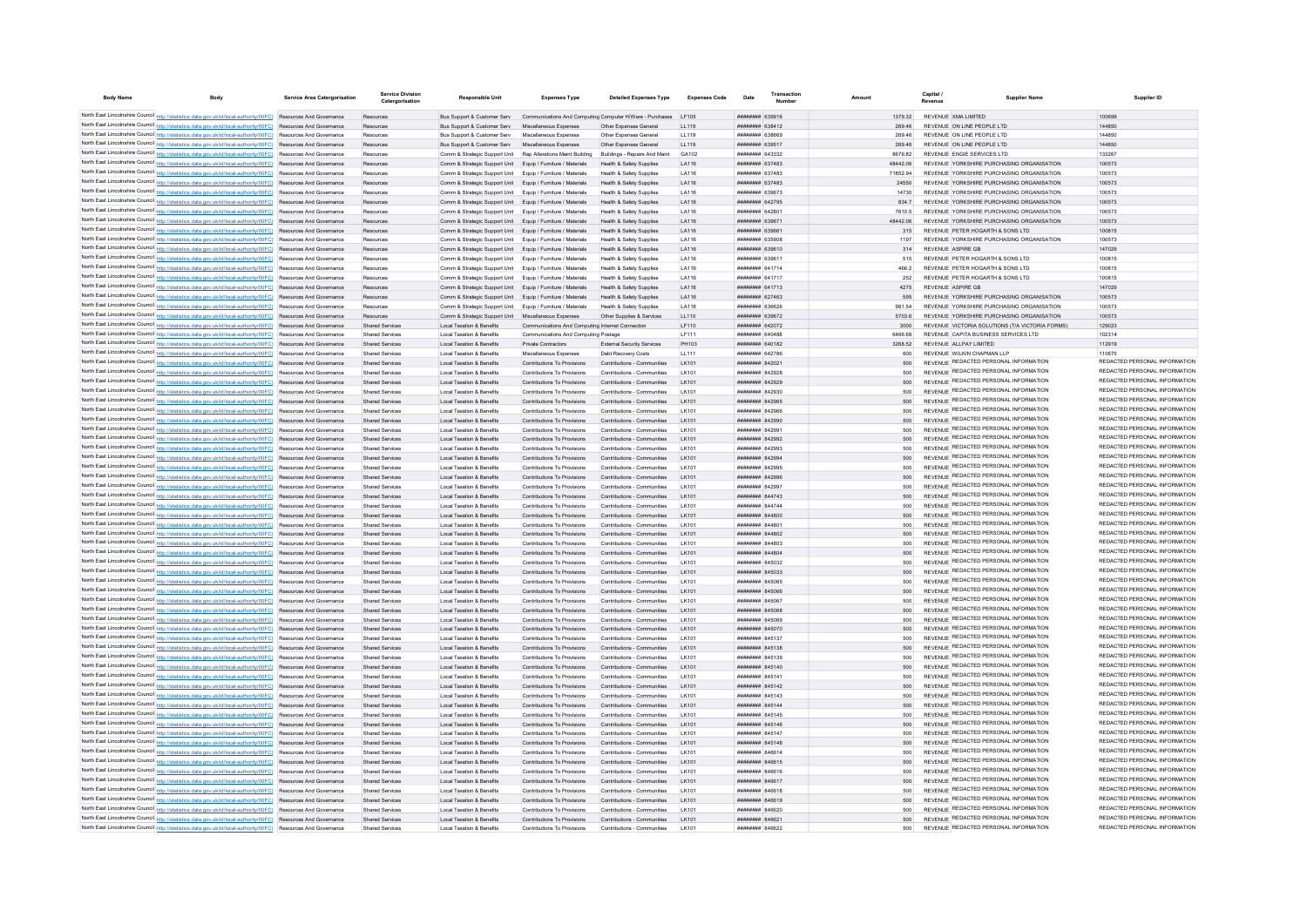| <b>Body Name</b> | <b>Body</b>                                                                                                                                                                                                                        | Service Area Catergorisation | <b>Service Division</b><br>Catergorisation       | Responsible Unit                                                  | <b>Expenses Type</b>                                                              | <b>Detailed Expenses Type</b>                                     | <b>Expenses Code</b> | Date                                             | Transaction | Amount             |             | Capital<br><b>Supplier Name</b>                                                        | Supplier ID                                                    |
|------------------|------------------------------------------------------------------------------------------------------------------------------------------------------------------------------------------------------------------------------------|------------------------------|--------------------------------------------------|-------------------------------------------------------------------|-----------------------------------------------------------------------------------|-------------------------------------------------------------------|----------------------|--------------------------------------------------|-------------|--------------------|-------------|----------------------------------------------------------------------------------------|----------------------------------------------------------------|
|                  | North East Lincolnshire Council http://statistics.data.gov.uk/id/local-authority/00FC) Resources And Governance                                                                                                                    |                              | <b>Shared Services</b>                           | <b>Local Taxation &amp; Benefits</b>                              | Contributions To Provisions                                                       | Contributions - Communities                                       | I K101               | <b>плиннин</b> 846623                            |             |                    | 500         | REVENUE REDACTED PERSONAL INFORMATION                                                  | REDACTED PERSONAL INFORMATION                                  |
|                  | North East Lincolnshire Council http://statistics.data.gov.uk/id/local-authority/00FC) Resources And Governance                                                                                                                    |                              | Shared Service                                   | <b>Local Taxation &amp; Benefits</b>                              | Contributions To Provisions                                                       | Contributions - Communities                                       | I K101               | BASSAS HERBEHER                                  |             |                    |             | REVENUE REDACTED PERSONAL INFORMATION                                                  | REDACTED PERSONAL INFORMATION                                  |
|                  | North East Lincolnshire Council http://statistics.data.gov.uk/id/local-authority/00FC) Resources And Governance                                                                                                                    |                              | <b>Shared Services</b>                           | <b>Local Taxation &amp; Benefits</b>                              | Contributions To Provisions                                                       | Contributions - Communities                                       | LK101                |                                                  |             |                    |             | REVENUE REDACTED PERSONAL INFORMATION                                                  | REDACTED PERSONAL INFORMATION                                  |
|                  | North East Lincolnshire Council http://statistics.data.gov.uk/id/local-authority/00FC) Resources And Governance                                                                                                                    |                              | <b>Shared Services</b>                           | Local Taxation & Benefits                                         | Contributions To Provisions                                                       | Contributions - Communities                                       | I K101               | DZSAN <del>HEEBERHEE</del>                       |             |                    | 500         | REVENUE REDACTED PERSONAL INFORMATION                                                  | REDACTED PERSONAL INFORMATION                                  |
|                  | North East Lincolnshire Council http://statistics.data.gov.uk/id/local-authority/00FC) Resources And Governance                                                                                                                    |                              | Shared Services                                  | Local Taxation & Benefits                                         | Contributions To Provisions                                                       | Contributions - Communities                                       | I K101               | <b>######## 846651</b>                           |             |                    | 500         | REVENUE REDACTED PERSONAL INFORMATION                                                  | REDACTED PERSONAL INFORMATION                                  |
|                  | North East Lincolnshire Council http://statistics.data.gov.uk/id/local-authority/00FC) Resources And Governance                                                                                                                    |                              | Shared Services                                  | Local Taxation & Benefits                                         | Contributions To Provisions                                                       | Contributions - Communities                                       | I K101               | пининни васс52                                   |             |                    | 500         | REVENUE REDACTED PERSONAL INFORMATION                                                  | REDACTED PERSONAL INFORMATION                                  |
|                  | North East Lincolnshire Council http://statistics.data.gov.uk/id/local-authority/00FC) Resources And Governance                                                                                                                    |                              | <b>Shared Services</b>                           | Local Taxation & Benefits                                         | Contributions To Provisions                                                       | Contributions - Communities                                       | I K101               | <b>НЕННИНИИ</b> 847379                           |             |                    | 500         | REVENUE REDACTED PERSONAL INFORMATION                                                  | REDACTED PERSONAL INFORMATION                                  |
|                  | North East Lincolnshire Council http://statistics.data.gov.uk/id/local-authority/00FC) Resources And Governance                                                                                                                    |                              | <b>Shared Services</b>                           | <b>Local Taxation &amp; Benefits</b>                              | Contributions To Provisions                                                       | Contributions - Communities                                       | LK101                | ######## 847380                                  |             |                    |             | REVENUE REDACTED PERSONAL INFORMATION                                                  | REDACTED PERSONAL INFORMATION<br>REDACTED PERSONAL INFORMATION |
|                  | North East Lincolnshire Council http://statistics.data.gov.uk/id/local-authority/00FC) Resources And Governance                                                                                                                    |                              | <b>Shared Services</b>                           | <b>Local Taxation &amp; Benefits</b>                              | Contributions To Provisions                                                       | Contributions - Communities                                       | LK101                | ######## 84738                                   |             |                    | 500         | REVENUE REDACTED PERSONAL INFORMATION<br>REVENUE REDACTED PERSONAL INFORMATION         | REDACTED PERSONAL INFORMATION                                  |
|                  | North East Lincolnshire Council http://statistics.data.gov.uk/id/local-authority/00FC) Resources And Governance                                                                                                                    |                              | <b>Shared Services</b>                           | <b>Local Taxation &amp; Benefits</b>                              | Contributions To Provisions                                                       | Contributions - Communities                                       | LK101                | <b>пппппппп</b> 847382                           |             |                    | 500         | REVENUE REDACTED PERSONAL INFORMATION                                                  | REDACTED PERSONAL INFORMATION                                  |
|                  | North East Lincolnshire Council http://statistics.data.gov.uk/id/local-authority/00FC) Resources And Governance<br>North East Lincolnshire Council http://statistics.data.gov.uk/id/local-authority/00FC) Resources And Governance |                              | Shared Services<br>Shared Services               | Local Taxation & Benefits<br><b>Local Taxation &amp; Benefits</b> | Contributions To Provisions<br>Contributions To Provisions                        | Contributions - Communities<br>Contributions - Communities        | I K101<br>I K101     | <b><i>BRENHHHH 847383</i></b><br>пппппппп 847384 |             |                    | 500<br>500  | REVENUE REDACTED PERSONAL INFORMATION                                                  | REDACTED PERSONAL INFORMATION                                  |
|                  | North East Lincolnshire Council http://statistics.data.gov.uk/id/local-authority/00FC) Resources And Governance                                                                                                                    |                              | <b>Shared Services</b>                           | <b>Local Taxation &amp; Benefits</b>                              | Contributions To Provisions                                                       | Contributions - Communities                                       | I K101               | <b>пппппппп</b> 847385                           |             |                    | 500         | REVENUE REDACTED PERSONAL INFORMATION                                                  | REDACTED PERSONAL INFORMATION                                  |
|                  | North East Lincolnshire Council http://statistics.data.gov.uk/id/local-authority/00FC) Resources And Governance                                                                                                                    |                              | <b>Shared Servicer</b>                           | <b>Local Taxation &amp; Benefits</b>                              | Contributions To Provisions                                                       | Contributions - Communities                                       | LK101                | <b>пппппппп</b> 847386                           |             |                    |             | REVENUE REDACTED PERSONAL INFORMATION                                                  | REDACTED PERSONAL INFORMATION                                  |
|                  | North East Lincolnshire Council http://statistics.data.gov.uk/id/local-authority/00FC) Resources And Governance                                                                                                                    |                              | <b>Shared Services</b>                           | <b>Local Taxation &amp; Benefits</b>                              | Contributions To Provisions                                                       | Contributions - Communities                                       | LK101                | <b>пппппппп</b> 847387                           |             |                    | 500         | REVENUE REDACTED PERSONAL INFORMATION                                                  | REDACTED PERSONAL INFORMATION                                  |
|                  | North East Lincolnshire Council http://statistics.data.gov.uk/id/local-authority/00FC) Resources And Governance                                                                                                                    |                              | <b>Shared Services</b>                           | <b>Local Taxation &amp; Benefits</b>                              | Contributions To Provisions                                                       | Contributions - Communities                                       | I K101               | <b><i>BREAMANH</i></b> 847467                    |             |                    | 500         | REVENUE REDACTED PERSONAL INFORMATION                                                  | REDACTED PERSONAL INFORMATION                                  |
|                  | North East Lincolnshire Council http://statistics.data.gov.uk/id/local-authority/00FC) Resources And Governance                                                                                                                    |                              | Shared Services                                  | Local Taxation & Benefits                                         | Contributions To Provisions                                                       | Contributions - Communities                                       | I K101               | <b><i>BRENHHHH</i></b> 847468                    |             |                    | 500         | REVENUE REDACTED PERSONAL INFORMATION                                                  | REDACTED PERSONAL INFORMATION                                  |
|                  | North East Lincolnshire Council http://statistics.data.gov.uk/id/local-authority/00FC) Resources And Governance                                                                                                                    |                              | Shared Services                                  | <b>Local Taxation &amp; Benefits</b>                              | Contributions To Provisions                                                       | Contributions - Communities                                       | I K101               | <b>пппппппп</b> 847469                           |             |                    | 500         | REVENUE REDACTED PERSONAL INFORMATION                                                  | REDACTED PERSONAL INFORMATION                                  |
|                  | North East Lincolnshire Council http://statistics.data.gov.uk/id/local-authority/00FC) Resources And Governance                                                                                                                    |                              | <b>Shared Services</b>                           | Local Taxation & Benefits                                         | Contributions To Provisions                                                       | Contributions - Communities                                       | LK101                | ######## 847470                                  |             |                    | 500         | REVENUE REDACTED PERSONAL INFORMATION                                                  | REDACTED PERSONAL INFORMATION                                  |
|                  | North East Lincolnshire Council http://statistics.data.gov.uk/id/local-authority/00FC) Resources And Governance                                                                                                                    |                              | <b>Shared Services</b>                           | <b>Local Taxation &amp; Benefits</b>                              | Contributions To Provisions                                                       | Contributions - Communities                                       | LK101                | ######## 847471                                  |             |                    |             | REVENUE REDACTED PERSONAL INFORMATION                                                  | REDACTED PERSONAL INFORMATION                                  |
|                  | North East Lincolnshire Council http://statistics.data.gov.uk/id/local-authority/00FC) Resources And Governance                                                                                                                    |                              | <b>Shared Services</b>                           | Local Taxation & Benefits                                         | Contributions To Provisions                                                       | Contributions - Communities                                       | LK101                | ######## 847472                                  |             |                    | 500         | REVENUE REDACTED PERSONAL INFORMATION                                                  | REDACTED PERSONAL INFORMATION                                  |
|                  | North East Lincolnshire Council http://statistics.data.gov.uk/id/local-authority/00FC) Resources And Governance                                                                                                                    |                              | <b>Shared Services</b>                           | I.T Shared Service                                                | Communications And Computing Telephone                                            |                                                                   | LF112                | ######## 639715                                  |             | 1003.58            |             | REVENUE VIRGIN MEDIA                                                                   | 107612                                                         |
|                  | North East Lincolnshire Council http://statistics.data.gov.uk/id/local-authority/00FC) Resources And Governance                                                                                                                    |                              | Shared Services                                  | I.T Shared Service                                                | Communications And Computing Telephones                                           |                                                                   | IF112                | <b>HENGHHAM 639714</b>                           |             | 6094.76            |             | REVENUE VODAEONE LIMITED                                                               | 101324                                                         |
|                  | North East Lincolnshire Council http://statistics.data.gov.uk/id/local-authority/00FC) Resources And Governance                                                                                                                    |                              | <b>Shared Services</b>                           | I.T Shared Service                                                | Communications And Computing Telephones                                           |                                                                   | LF112                | ######## 639711                                  |             | 1790.66            |             | REVENUE GAMMA BUSINESS COMMUNICATIONS LTD                                              | 108104                                                         |
|                  | North East Lincolnshire Council http://statistics.data.gov.uk/id/local-authority/00FC) Resources And Governance                                                                                                                    |                              | Shared Services                                  | I.T Shared Service                                                | Communications And Computing Telephones                                           |                                                                   | LF112                | ######## 639710                                  |             | 1816 49            |             | REVENUE GAMMA BUSINESS COMMUNICATIONS LTD                                              | 108104                                                         |
|                  | North East Lincolnshire Council http://statistics.data.gov.uk/id/local-authority/00FC) Resources And Governance<br>North East Lincolnshire Council http://statistics.data.gov.uk/id/local-authority/00FC) Resources And Governance |                              | <b>Shared Services</b><br>Shared Service         | I.T Shared Service<br>I.T Shared Service                          | Communications And Computing Telephones<br>Communications And Computing Telephone |                                                                   | LF112<br>LF112       | ######## 639709<br>######## 639712               |             | 1705.78<br>1630.57 |             | REVENUE GAMMA BUSINESS COMMUNICATIONS LTD<br>REVENUE GAMMA BUSINESS COMMUNICATIONS LTD | 108104<br>108104                                               |
|                  | North East Lincolnshire Council http://statistics.data.gov.uk/id/local-authority/00FC) Resources And Governance                                                                                                                    |                              | <b>Shared Services</b>                           | I.T Shared Service                                                | Communications And Computing Telephone                                            |                                                                   | LF112                | ######## 639713                                  |             | 1705.24            |             | REVENUE GAMMA BUSINESS COMMUNICATIONS LTD                                              | 108104                                                         |
|                  | North East Lincolnshire Council http://statistics.data.gov.uk/id/local-authority/00FC) Resources And Governance                                                                                                                    |                              | Shared Services                                  | <b>IT Shared Service</b>                                          | Communications And Computing Telephones                                           |                                                                   | LF112                | <b>ппинини 643031</b>                            |             | 6070.58            |             | REVENUE VODAEONE LIMITED                                                               | 101324                                                         |
|                  | North East Lincolnshire Council http://statistics.data.gov.uk/id/local-authority/00FC) Resources And Governance                                                                                                                    |                              | <b>Shared Services</b>                           | I.T Shared Service                                                | Communications And Computing Telephones                                           |                                                                   | LF112                | ######## 643338                                  |             | 1751.88            |             | REVENUE GAMMA BUSINESS COMMUNICATIONS LTD                                              | 108104                                                         |
|                  | North East Lincolnshire Council http://statistics.data.gov.uk/id/local-authority/00FC) Resources And Governance                                                                                                                    |                              | <b>Shared Services</b>                           | I.T Shared Service                                                | Communications And Computing Telephones                                           |                                                                   | LF112                | ######## 639696                                  |             | 1110.17            |             | REVENUE INSIGHT DIRECT (UK) LTD                                                        | 101011                                                         |
|                  | North East Lincolnshire Council http://statistics.data.gov.uk/id/local-authority/00FC) Resources And Governance                                                                                                                    |                              | <b>Shared Services</b>                           | I.T Shared Service                                                |                                                                                   | Communications And Computing Computer H/Ware - Purchases LF105    |                      | ######## 639715                                  |             | 1478.79            |             | REVENUE VIRGIN MEDIA                                                                   | 107612                                                         |
|                  | North East Lincolnshire Council http://statistics.data.gov.uk/id/local-authority/00FC) Resources And Governance                                                                                                                    |                              | Shared Services                                  | I.T Shared Service                                                | Communications And Computing Computer H/Ware - Purchases                          |                                                                   | LF105                | ######## 643331                                  |             | 1355.74            |             | REVENUE VODAFONE LIMITED                                                               | 103661                                                         |
|                  | North East Lincolnshire Council http://statistics.data.gov.uk/id/local-authority/00FC) Resources And Governance                                                                                                                    |                              | <b>Shared Services</b>                           | I.T Shared Service                                                | Communications And Computing Computer H/Ware - Purchases                          |                                                                   | I F105               | ######## 639028                                  |             | 1101.17            |             | REVENUE XMA LIMITED                                                                    | 100699                                                         |
|                  | North East Lincolnshire Council http://statistics.data.gov.uk/id/local-authority/00FC) Resources And Governance                                                                                                                    |                              | Shared Services                                  | I.T Shared Service                                                |                                                                                   | Communications And Computing Computer H/Ware - Purchases LF105    |                      | RESP.639619                                      |             | 1920.62            |             | REVENUE XMA LIMITED                                                                    | 100699                                                         |
|                  | North East Lincolnshire Council http://statistics.data.gov.uk/id/local-authority/00FC) Resources And Governance                                                                                                                    |                              | <b>Shared Services</b>                           | I.T Shared Service                                                | Communications And Computing Computer S/Ware - Licences                           |                                                                   | LE103                | ######## 643048                                  |             | 13420.12           |             | REVENUE CIVICA UK LIMITED                                                              | 103029                                                         |
|                  | North East Lincolnshire Council http://statistics.data.gov.uk/id/local-authority/00FC) Resources And Governance                                                                                                                    |                              | <b>Shared Services</b>                           | I.T Shared Service                                                |                                                                                   | Communications And Computing Computer S/Ware - Maintenance LF102  |                      | ######## 642757                                  |             |                    | 4356        | REVENUE ORACLE CORPORATION UK LTD                                                      | 100696                                                         |
|                  | North East Lincolnshire Council http://statistics.data.gov.uk/id/local-authority/00FC) Resources And Governance                                                                                                                    |                              | <b>Shared Services</b>                           | I.T Shared Service                                                |                                                                                   | Communications And Computing Computer S/Ware - Maintenance LF102  |                      | ######## 641778                                  |             |                    | 7500        | REVENUE LEARNING POOL LIMITED                                                          | 101834                                                         |
|                  | North East Lincolnshire Council http://statistics.data.gov.uk/id/local-authority/00FC) Resources And Governance                                                                                                                    |                              | <b>Shared Services</b>                           | I.T Shared Servio                                                 |                                                                                   | Communications And Computing Computer S/Ware - Maintenance LF102  |                      | ######## 638660                                  |             | 9871.05            |             | REVENUE TRUSTMARQUE SOLUTIONS LTD                                                      | 101275                                                         |
|                  | North East Lincolnshire Council http://statistics.data.gov.uk/id/local-authority/00FC) Resources And Governance                                                                                                                    |                              | <b>Shared Services</b>                           | I.T Shared Service                                                |                                                                                   | Communications And Computing Computer S/Ware - Maintenance LF102  |                      | ######## 639736                                  |             |                    | 1178        | REVENUE ALTMAN INFORMATION MANAGEMENT LTD                                              | 145194                                                         |
|                  | North East Lincolnshire Council http://statistics.data.gov.uk/id/local-authority/00FC) Resources And Governance                                                                                                                    |                              | Shared Services                                  | <b>IT Shared Service</b><br>I.T Shared Service                    |                                                                                   | Communications And Computing Computer S/Ware - Maintenance   F102 |                      | <b>пппппппп</b> 639736<br>######## 639736        |             |                    | 5518        | REVENUE ALTMAN INFORMATION MANAGEMENT LTD<br>REVENUE ALTMAN INFORMATION MANAGEMENT LTD | 145194<br>145194                                               |
|                  | North East Lincolnshire Council http://statistics.data.gov.uk/id/local-authority/00FC) Resources And Governance<br>North East Lincolnshire Council http://statistics.data.gov.uk/id/local-authority/00FC) Resources And Governance |                              | <b>Shared Services</b><br><b>Shared Services</b> | I.T Shared Service                                                | Communications And Computing Computer S/Ware - Maintenance LF102                  | Communications And Computing Computer S/Ware - Maintenance LF102  |                      | ######## 642796                                  |             |                    | 349<br>1144 | REVENUE GLORY GLOBAL SOLUTIONS INT LTD                                                 | 102762                                                         |
|                  | North East Lincolnshire Council http://statistics.data.gov.uk/id/local-authority/00FC) Resources And Governance                                                                                                                    |                              | Shared Services                                  | I.T Shared Service                                                |                                                                                   | Communications And Computing Computer S/Ware - Maintenance LF102  |                      | ######## 640739                                  |             |                    | 672         | REVENUE TRUSTMARQUE SOLUTIONS LTD                                                      | 101275                                                         |
|                  | North East Lincolnshire Council http://statistics.data.gov.uk/id/local-authority/00FC) Resources And Governance                                                                                                                    |                              | <b>Shared Services</b>                           | I.T Shared Service                                                |                                                                                   | Communications And Computing Computer S/Ware - Purchases LF101    |                      | ######## 641007                                  |             |                    | 875         | REVENUE TOTAL COMPUTER NETWORKS LTD                                                    | 141310                                                         |
|                  | North East Lincolnshire Council http://statistics.data.gov.uk/id/local-authority/00FC) Resources And Governance                                                                                                                    |                              | <b>Shared Services</b>                           | I.T Shared Service                                                | <b>Grants And Subscriptions</b>                                                   | Subscriptions                                                     | LJ101                | ######## 642637                                  |             |                    | 500         | REVENUE CITY OF BRADFORD MDC                                                           | 121133                                                         |
|                  | North East Lincolnshire Council http://statistics.data.gov.uk/id/local-authority/00FC) Resources And Governance                                                                                                                    |                              | Shared Services                                  | People And Culture                                                | Direct Employee Expenses                                                          | Agency Staff                                                      | EA105                | <b>плинини 639468</b>                            |             | 1499.24            |             | REVENUE COMENSURA LTD                                                                  | 145197                                                         |
|                  | North East Lincolnshire Council http://statistics.data.gov.uk/id/local-authority/00FC) Resources And Governance                                                                                                                    |                              | <b>Shared Services</b>                           | People And Culture                                                | Direct Employee Expenses                                                          | Agency Staff                                                      | EA105                | ######## 639469                                  |             | 34100.64           |             | REVENUE COMENSURA LTD                                                                  | 145197                                                         |
|                  | North East Lincolnshire Council http://statistics.data.gov.uk/id/local-authority/00FC) Resources And Governance                                                                                                                    |                              | <b>Shared Services</b>                           | People And Culture                                                | Direct Employee Expenses                                                          | Agency Staff                                                      | EA105                | ####### 642147                                   |             | 27881.86           |             | REVENUE COMENSURA LTD                                                                  | 145197                                                         |
|                  | North East Lincolnshire Council http://statistics.data.gov.uk/id/local-authority/00FC) Resources And Governance                                                                                                                    |                              | <b>Shared Services</b>                           | People And Culture                                                | Direct Employee Expenses                                                          | Agency Staff                                                      | EA105                | ####### 642148                                   |             | 32402.76           |             | REVENUE COMENSURA LTD                                                                  | 145197                                                         |
|                  | North East Lincolnshire Council http://statistics.data.gov.uk/id/local-authority/00FC) Resources And Governance                                                                                                                    |                              | Shared Services                                  | People And Culture                                                | Direct Employee Expenses                                                          | Agency Staff                                                      | EA105                | ######## 642150                                  |             | 19952.1            |             | REVENUE COMENSURA LTD                                                                  | 145197                                                         |
|                  | North East Lincolnshire Council http://statistics.data.gov.uk/id/local-authority/00FC) Resources And Governance                                                                                                                    |                              | <b>Shared Services</b>                           | People And Culture                                                | Direct Employee Expenses                                                          | Agency Staff                                                      | EA105                | ######## 643311                                  |             | 25829.45           |             | REVENUE COMENSURA LTD                                                                  | 145197                                                         |
|                  | North East Lincolnshire Council http://statistics.data.gov.uk/id/local-authority/00FC) Resources And Governance                                                                                                                    |                              | <b>Shared Services</b>                           | People And Culture                                                | Indirect Employee Expenses                                                        | <b>Disclosure Checks</b>                                          | EB124                | <b><i><u>HHHHHHH</u></i></b> 642181              |             |                    | 2440        | REVENUE DISCLOSURE & BARRING SERVICE                                                   | 110180<br>REDACTED PERSONAL INFORMATION                        |
|                  | North East Lincolnshire Council http://statistics.data.gov.uk/id/local-authority/00FC) Resources And Governance                                                                                                                    |                              | Shared Services                                  | People And Culture                                                | Indirect Employee Expenses                                                        | Staff Training                                                    | FR122<br>FR122       | <b>плинини</b> 840310<br><b>пппппппп</b> 840311  |             | 1416.64            |             | <b>REVENUE REDACTED PERSONAL INFORMATION</b>                                           | REDACTED PERSONAL INFORMATION                                  |
|                  | North East Lincolnshire Council http://statistics.data.gov.uk/id/local-authority/00FC) Resources And Governance                                                                                                                    |                              | Shared Services<br>Shared Services               | People And Culture                                                | Indirect Employee Expenses                                                        | Staff Training<br>Staff Training                                  | FR122                | <b>пппппппп</b> 640738                           |             | 1416.64            | 7380        | REVENUE REDACTED PERSONAL INFORMATION<br>REVENUE TEAM TEACH LTD                        | 103320                                                         |
|                  | North East Lincolnshire Council http://statistics.data.gov.uk/id/local-authority/00FC) Resources And Governance<br>North East Lincolnshire Council http://statistics.data.gov.uk/id/local-authority/00FC) Resources And Governance |                              | Shared Services                                  | People And Culture<br>People And Culture                          | Indirect Employee Expenses<br>Indirect Employee Expenses                          | Staff Training                                                    | FR122                | ####### 642804                                   |             |                    | 3500        | REVENUE VIRTUAL COLLEGE LTD                                                            | 105926                                                         |
|                  | North East Lincolnshire Council http://statistics.data.gov.uk/id/local-authority/00FC) Resources And Governance                                                                                                                    |                              | Shared Services                                  | People And Culture                                                | Indirect Employee Expenses                                                        | Medical Expenses - Employees                                      | FR112                | <b>НЕННИИН 642055</b>                            |             |                    | 300         | REVENUE PBC MEDICAL SERVICES LTD                                                       | 134740                                                         |
|                  | North East Lincolnshire Council http://statistics.data.gov.uk/id/local-authority/00FC) Resources And Governance                                                                                                                    |                              | <b>Shared Services</b>                           | People And Culture                                                | Indirect Employee Expenses                                                        | Medical Expenses - Employees                                      | FR112                | <b>пппппппп</b> 642054                           |             |                    | 395         | REVENUE PBC MEDICAL SERVICES LTD                                                       | 134740                                                         |
|                  | North East Lincolnshire Council http://statistics.data.gov.uk/id/local-authority/00FC) Resources And Governance                                                                                                                    |                              | Shared Services                                  | People And Culture                                                | Indirect Employee Expenses                                                        | Medical Expenses - Employees                                      | FR112                | пппннннн 642049                                  |             | 1164 32            |             | REVENUE ROXTON OCCUPATIONAL HEALTH LIMITED                                             | 135376                                                         |
|                  | North East Lincolnshire Council http://statistics.data.gov.uk/id/local-authority/00FC) Resources And Governance                                                                                                                    |                              | Shared Services                                  | People And Culture                                                | Indirect Employee Expenses                                                        | Medical Expenses - Employees                                      | FR112                | <b>иннинин</b> 642052                            |             | 1428 33            |             | REVENUE ROXTON OCCUPATIONAL HEALTH LIMITED                                             | 135376                                                         |
|                  | North East Lincolnshire Council http://statistics.data.gov.uk/id/local-authority/00FC) Resources And Governance                                                                                                                    |                              | Shared Services                                  | People And Culture                                                | Indirect Employee Expenses                                                        | Medical Expenses - Employees                                      | FR112                | <b>пппппппп</b> 642053                           |             |                    | 1678        | REVENUE ROXTON OCCUPATIONAL HEALTH LIMITED                                             | 135376                                                         |
|                  | North East Lincolnshire Council http://statistics.data.gov.uk/id/local-authority/00FC) Resources And Governance                                                                                                                    |                              | Shared Service                                   | People And Culture                                                | <b>Grants And Subscriptions</b>                                                   | Subscriptions                                                     | LJ101                | <b>ПЕВЕЦИИ 642056</b>                            |             |                    | 1000        | REVENUE WELL BEING SOLUTIONS MANAGEMENT                                                | 132439                                                         |
|                  | North East Lincolnshire Council http://statistics.data.gov.uk/id/local-authority/00FC) Resources And Governance                                                                                                                    |                              | Sharad Senices                                   | People And Culture                                                | Miscellaneous Expenses                                                            | Legal Fees - Genera                                               | LL103                | FROCA HHHHHH                                     |             |                    | 300         | REVENUE RRIDGE MCFARLAND                                                               | 122150                                                         |
|                  | North East Lincolnshire Council http://statistics.data.gov.uk/id/local-authority/00FC) Resources And Governance                                                                                                                    |                              |                                                  | Coroners                                                          | Services                                                                          | Alternative Provision                                             | LE103                | <b>пппппппп</b> 639682                           |             |                    | 550         | REVENUE WILKIN CHAPMAN LLP SOLICITORS                                                  | 109470                                                         |
|                  | North East Lincolnshire Council http://statistics.data.gov.uk/id/local-authority/00FC) Resources And Governance                                                                                                                    |                              | I aw                                             | Coroners                                                          | Other Anencies                                                                    | Mortuary Storage Charges                                          | P.1156               | <b><i>BRAHHHHH 641534</i></b>                    |             |                    | 3651        | REVENUE N LINCS & GOOLE HOSPITALS NHS FOUNDATION TRUS 111074                           |                                                                |
|                  | North East Lincolnshire Council http://statistics.data.gov.uk/id/local-authority/00FC) Resources And Governance                                                                                                                    |                              | I aw                                             | Coroners                                                          | Other Agencies                                                                    | Post Mortems                                                      | P.1148               | <b>пппппппп</b> 642110                           |             |                    | 553.8       | REVENUE REDACTED PERSONAL INFORMATION                                                  | REDACTED PERSONAL INFORMATION                                  |
|                  | North East Lincolnshire Council http://statistics.data.gov.uk/id/local-authority/00FC) Resources And Governance                                                                                                                    |                              | Law                                              | Coroners                                                          | Other Agencies                                                                    | Post Mortems                                                      | PJ148                | <b>пппппппп</b> 642360                           |             |                    | 591.9       | REVENUE REDACTED PERSONAL INFORMATION                                                  | REDACTED PERSONAL INFORMATION                                  |
|                  | North East Lincolnshire Council http://statistics.data.gov.uk/id/local-authority/00FC) Resources And Governance                                                                                                                    |                              | Law                                              | Coroners                                                          | Other Agencies                                                                    | Post Mortems                                                      | PJ148                | ######## 642361                                  |             |                    | 591.9       | REVENUE REDACTED PERSONAL INFORMATION                                                  | REDACTED PERSONAL INFORMATION                                  |
|                  | North East Lincolnshire Council http://statistics.data.gov.uk/id/local-authority/00FC) Resources And Governance                                                                                                                    |                              | Law                                              | Coroners                                                          | Other Agencies                                                                    | Post Mortems                                                      | PJ148                | <b>НЕННИИН 642362</b>                            |             |                    | 591.9       | REVENUE REDACTED PERSONAL INFORMATION                                                  | REDACTED PERSONAL INFORMATION                                  |
|                  | North East Lincolnshire Council http://statistics.data.gov.uk/id/local-authority/00FC) Resources And Governance                                                                                                                    |                              | Law                                              | Legal Services                                                    | <b>Grants And Subscriptions</b>                                                   | Subscriptions                                                     | LJ101                | <b>плиннин</b> 638030                            |             | 422.16             |             | REVENUE LEXISNEXIS UK<br>REVENUE LAW SOCIETY                                           | 101447                                                         |
|                  | North East Lincolnshire Council http://statistics.data.gov.uk/id/local-authority/00FC) Resources And Governance<br>North East Lincolnshire Council http://statistics.data.gov.uk/id/local-authority/00FC) Resources And Governance |                              | 1 aw<br>Law                                      | Legal Services<br>Legal Services                                  | <b>Grants And Subscriptions</b><br>Miscellaneous Expenses                         | Subscriptions<br>Legal Fees - Genera                              | 1.1101<br>LL103      | <b>ПППНИНИН</b> 642540<br><b>лининин 638030</b>  |             | 440.83             | 4920        | REVENUE LEXISNEXIS UK                                                                  | 123683<br>101447                                               |
|                  | North East Lincolnshire Council http://statistics.data.gov.uk/id/local-authority/00FC) Resources And Governance                                                                                                                    |                              | Law                                              | Legal Services                                                    | Services                                                                          | Alternative Provision                                             | LE103                | пппппппп 640926                                  |             | 520.83             |             | REVENUE TOM HUGHES                                                                     | 147153                                                         |
|                  | North East Lincolnshire Council http://statistics.data.gov.uk/id/local-authority/00FC) Resources And Governance                                                                                                                    |                              | Law                                              | Legal Service                                                     | Miscellaneous Expenses                                                            | Legal Fees - Genera                                               | LL103                | <b>пппппппп</b> 639708                           |             | 2652.35            |             | REVENUE BG SOLICITORS LLF                                                              | 100514                                                         |
|                  | North East Lincolnshire Council http://statistics.data.gov.uk/id/local-authority/00FC) Resources And Governance                                                                                                                    |                              |                                                  | Legal Service                                                     | Miscellaneous Expenser                                                            | Legal Fees - Genera                                               | LL103                | <b>HHHHHHH</b> 638085                            |             |                    | 700         | REVENUE MISS JOANNE E JENKINS                                                          | 139686                                                         |
|                  |                                                                                                                                                                                                                                    |                              |                                                  |                                                                   |                                                                                   |                                                                   |                      |                                                  |             |                    |             |                                                                                        |                                                                |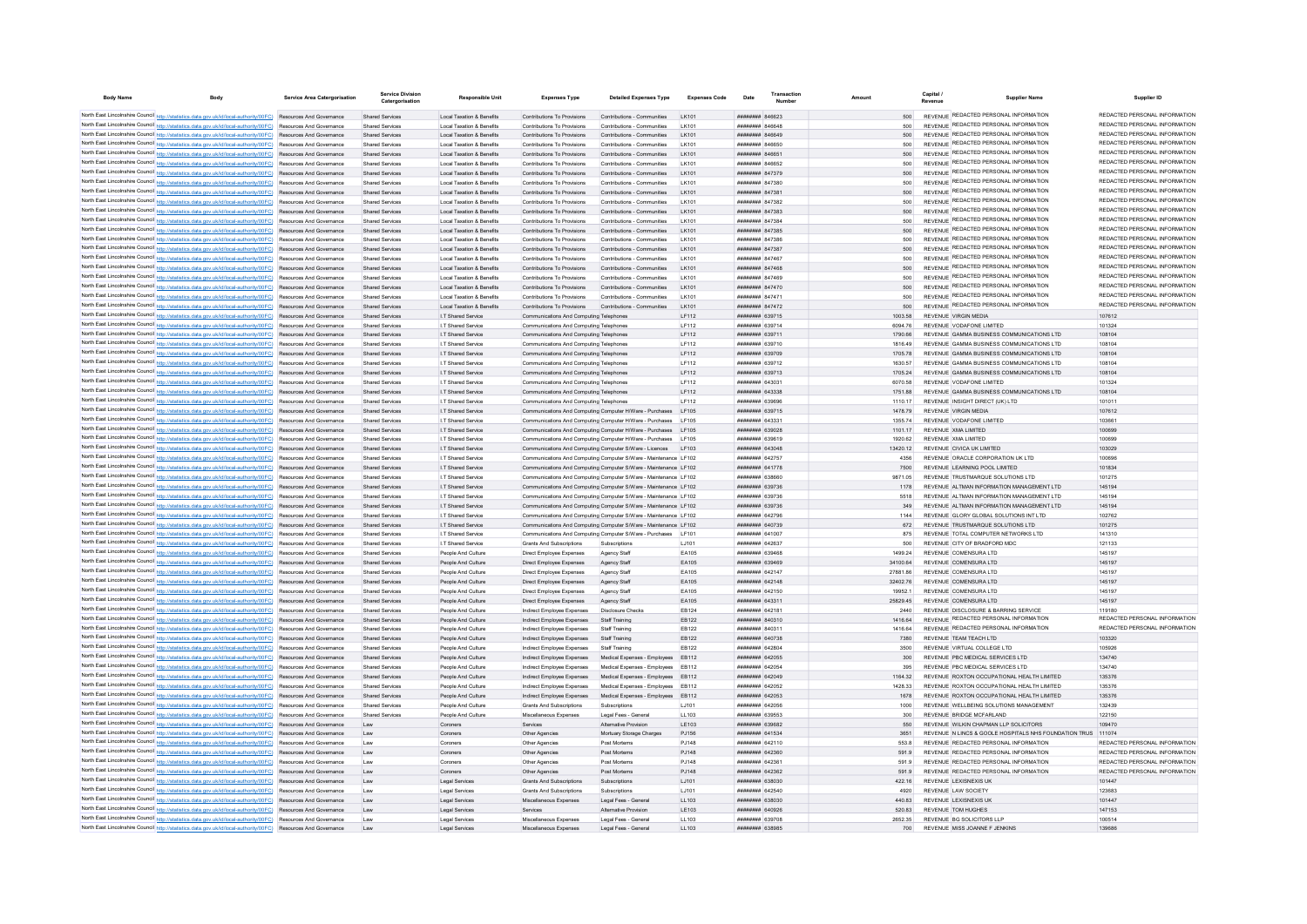| <b>Body Name</b>                                                                                                                                                                                                                                                      | <b>Body</b> | Service Area Catergorisation                         | Service Division<br>Catergorisation | <b>Responsible Unit</b>                                                                                                      | <b>Expenses Type</b>                             | <b>Detailed Expenses Type</b>                          | <b>Expenses Code</b> | Date                                      | Transactio<br>Number |                   | Canital<br>Revenue | <b>Supplier Name</b>                                                           | Supplier ID      |
|-----------------------------------------------------------------------------------------------------------------------------------------------------------------------------------------------------------------------------------------------------------------------|-------------|------------------------------------------------------|-------------------------------------|------------------------------------------------------------------------------------------------------------------------------|--------------------------------------------------|--------------------------------------------------------|----------------------|-------------------------------------------|----------------------|-------------------|--------------------|--------------------------------------------------------------------------------|------------------|
|                                                                                                                                                                                                                                                                       |             |                                                      |                                     |                                                                                                                              |                                                  |                                                        |                      |                                           |                      |                   |                    |                                                                                |                  |
| North East Lincolnshire Council http://statistics.data.gov.uk/id/local-authority/00FC) Resources And Governance<br>North East Lincolnshire Council http://statistics.data.gov.uk/id/local-authority/00FC) Resources And Governance                                    |             |                                                      | 1.8W                                | Legal Services<br>Legal Services                                                                                             | Miscellaneous Expenses<br>Miscellaneous Expenses | Legal Fees - General<br>Legal Fees - General           | LL103<br>11 103      | FATOPA MMMMMM<br>######## 639756          |                      | 525<br>1055       |                    | REVENUE MR ANDREW WYNNE<br>REVENUE SILLS & BETTERIDGE LINCOLN                  | 146668<br>143536 |
| North East Lincolnshire Council http://statistics.data.gov.uk/id/local-authority/00FC) Resources And Governance                                                                                                                                                       |             |                                                      | 18W                                 | Legal Services                                                                                                               | Miscellaneous Expenses                           | Legal Fees - General                                   | 11 103               | ######## 639757                           |                      | 588               |                    | REVENUE CROWN CHAMBERS                                                         | 147197           |
| North East Lincolnshire Council http://statistics.data.gov.uk/id/local-authority/00FC) Resources And Governance                                                                                                                                                       |             |                                                      | Law                                 | Legal Services                                                                                                               | Miscellaneous Expenses                           | Legal Fees - General                                   | LL103                | ######## 639758                           |                      | 714               |                    | REVENUE CROWN CHAMBERS                                                         | 147197           |
| North East Lincolnshire Council http://statistics.data.gov.uk/id/local-authority/00FC) Resources And Governance                                                                                                                                                       |             |                                                      | Law                                 | Legal Services                                                                                                               | Miscellaneous Expenses                           | Legal Fees - General                                   | LL103                | ######## 639752                           |                      | 1020              |                    | REVENUE CROWN CHAMBERS                                                         | 147197           |
| North East Lincolnshire Council http://statistics.data.gov.uk/id/local-authority/00FC) Resources And Governance                                                                                                                                                       |             |                                                      | Law                                 | Legal Services                                                                                                               | Miscellaneous Expenses                           | Legal Fees - General                                   | LL103                | ######## 639748                           |                      | 250               |                    | REVENUE PEPPERELLS SOLICITORS                                                  | 112808           |
| North East Lincolnshire Council http://statistics.data.gov.uk/id/local-authority/00FC) Resources And Governance                                                                                                                                                       |             |                                                      | Law                                 | Legal Services                                                                                                               | Miscellaneous Expenses                           | Legal Fees - General                                   | LL103                | ######## 639754                           |                      | 350               |                    | REVENUE MISS CHLOE LEE                                                         | 146667           |
| North East Lincolnshire Council http://statistics.data.gov.uk/id/local-authority/00FC) Resources And Governance                                                                                                                                                       |             |                                                      | Law                                 | Legal Services                                                                                                               | Miscellaneous Expenses                           | Legal Fees - General                                   | LL103                | ######## 639750                           |                      | 280               |                    | REVENUE MISS CHLOF LEE                                                         | 146667           |
| North East Lincolnshire Council http://statistics.data.gov.uk/id/local-authority/00FC) Resources And Governance                                                                                                                                                       |             |                                                      | 1 sw                                | Legal Services                                                                                                               | Miscellaneous Expenses                           | Legal Fees - General                                   | 11 103               | <b>HHHHHHH 639745</b>                     |                      | 2730              |                    | REVENUE MR MICHAEL S BURDON                                                    | 104432           |
| North East Lincolnshire Council http://statistics.data.gov.uk/id/local-authority/00FC) Resources And Governance                                                                                                                                                       |             |                                                      | Law                                 | Legal Services                                                                                                               | Miscellaneous Expenses                           | Legal Fees - General                                   | LL103                | ######## 639794                           |                      | 350               |                    | REVENUE MISS TAHNEET IRSHAD                                                    | 146043           |
| North East Lincolnshire Council http://statistics.data.gov.uk/id/local-authority/00FC)                                                                                                                                                                                |             | Resources And Governance                             | Law                                 | Legal Services                                                                                                               | Miscellaneous Expenses                           | Legal Fees - General                                   | LL103                | ####### 639849                            |                      | 385               |                    | REVENUE MISS TAHNEET IRSHAD                                                    | 146043           |
| North East Lincolnshire Council http://statistics.data.gov.uk/id/local-authority/00FC)<br>North East Lincolnshire Council http://statistics.data.gov.uk/id/local-authority/00FC)                                                                                      |             | Resources And Governance<br>Resources And Governance |                                     | Legal Services                                                                                                               | Miscellaneous Expenses                           | Legal Fees - General                                   | LL103                | ######## 639886<br>######## 639887        |                      | 792.94<br>1090.54 |                    | REVENUE JOHN BARKER SOLICITORS<br>REVENUE JOHN BARKER SOLICITORS               | 146152<br>146152 |
| North East Lincolnshire Council http://statistics.data.gov.uk/id/local-authority/00FC) Resources And Governance                                                                                                                                                       |             |                                                      | Law<br>1.8W                         | Legal Services<br>Legal Services                                                                                             | Miscellaneous Expenses<br>Miscellaneous Expenses | Legal Fees - General<br>Legal Fees - General           | LL103<br>LL103       | ######## 639830                           |                      | 1510              |                    | REVENUE DAVID PHILLIPS                                                         | 103505           |
| North East Lincolnshire Council http://statistics.data.gov.uk/id/local-authority/00FC) Resources And Governance                                                                                                                                                       |             |                                                      | Law                                 | Legal Services                                                                                                               | Miscellaneous Expenses                           | Legal Fees - General                                   | LL103                | ######## 640944                           |                      | 350               |                    | REVENUE MISS ALISON DAVENPORT                                                  | 143374           |
| North East Lincolnshire Council http://statistics.data.gov.uk/id/local-authority/00FC) Resources And Governance                                                                                                                                                       |             |                                                      | Law                                 | Legal Services                                                                                                               | Miscellaneous Expenses                           | Legal Fees - General                                   | LL103                | ####### 640945                            |                      | 350               |                    | REVENUE MISS CONNIE ELIZABETH PURDY                                            | 146666           |
| North East Lincolnshire Council http://statistics.data.gov.uk/id/local-authority/00FC)                                                                                                                                                                                |             | Resources And Governance                             | Law                                 | Legal Services                                                                                                               | Miscellaneous Expenses                           | Legal Fees - General                                   | LL103                | ####### 640946                            |                      | 350               |                    | REVENUE MISS CONNIE ELIZABETH PURDY                                            | 146666           |
| North East Lincolnshire Council http://statistics.data.gov.uk/id/local-authority/00FC) Resources And Governance                                                                                                                                                       |             |                                                      | Law                                 | Legal Services                                                                                                               | Miscellaneous Expenses                           | Legal Fees - General                                   | LL103                | ######## 640960                           |                      | 450               |                    | REVENUE DAVID PHILLIPS                                                         | 103505           |
| North East Lincolnshire Council http://statistics.data.gov.uk/id/local-authority/00FC) Resources And Governance                                                                                                                                                       |             |                                                      | Law                                 | Legal Services                                                                                                               | Miscellaneous Expenses                           | Legal Fees - General                                   | LL103                | ######## 640958                           |                      | 592.5             |                    | REVENUE MISS SARAH BLACKMORE                                                   | 102325           |
| North East Lincolnshire Council http://statistics.data.gov.uk/id/local-authority/00FC) Resources And Governance                                                                                                                                                       |             |                                                      | Law                                 | Legal Services                                                                                                               | Miscellaneous Expenses                           | Legal Fees - General                                   | LL103                | ERRODA BERREER                            |                      | 1020              |                    | REVENUE CROWN CHAMBERS                                                         | 147197           |
| North East Lincolnshire Council http://statistics.data.gov.uk/id/local-authority/00FC) Resources And Governance                                                                                                                                                       |             |                                                      | Law                                 | Legal Services                                                                                                               | Miscellaneous Expenses                           | Legal Fees - General                                   | LL103                | ######## 642573                           |                      | 665               |                    | REVENUE RICHARD LEE                                                            | 145182           |
| North East Lincolnshire Council http://statistics.data.gov.uk/id/local-authority/00FC) Resources And Governance                                                                                                                                                       |             |                                                      | Law                                 | Legal Services                                                                                                               | Miscellaneous Expenses                           | Legal Fees - General                                   | LL103                | ######## 642577                           |                      | 525               |                    | REVENUE JULIE RICHARDSON                                                       | 147493           |
| North East Lincolnshire Council http://statistics.data.gov.uk/id/local-authority/00FC)                                                                                                                                                                                |             | Resources And Governance                             | Law                                 | Legal Service                                                                                                                | Miscellaneous Expenses                           | Legal Fees - General                                   | LL103                | ######## 642582                           |                      | 2340              |                    | REVENUE CROWN CHAMBERS                                                         | 147197           |
| North East Lincolnshire Council http://statistics.data.gov.uk/id/local-authority/00FC)<br>North East Lincolnshire Council http://statistics.data.gov.uk/id/local-authority/00FC)                                                                                      |             | Resources And Governance<br>Resources And Governance | Law                                 | Legal Services                                                                                                               | Miscellaneous Expenses                           | Legal Fees - General                                   | LL103                | ######## 642575<br>######## 642730        |                      | 679<br>750        |                    | REVENUE CROWN CHAMBERS<br>REVENUE CROWN CHAMBERS                               | 147197<br>147197 |
| North East Lincolnshire Council http://statistics.data.gov.uk/id/local-authority/00FC) Resources And Governance                                                                                                                                                       |             |                                                      | Law<br>Law                          | Legal Service<br>Legal Services                                                                                              | Miscellaneous Expenser<br>Miscellaneous Expenses | Legal Fees - General<br>Legal Fees - General           | LL103<br>LL103       | ######## 642572                           |                      | 1050              |                    | REVENUE CROWN CHAMBERS                                                         | 147197           |
| North East Lincolnshire Council http://statistics.data.gov.uk/id/local-authority/00FC) Resources And Governance                                                                                                                                                       |             |                                                      | Law                                 | Legal Services                                                                                                               | Miscellaneous Expenses                           | Legal Fees - General                                   | LL103                | ######## 642565                           |                      | 700               |                    | REVENUE MISS CONNIE ELIZABETH PURDY                                            | 146666           |
| North East Lincolnshire Council http://statistics.data.gov.uk/id/local-authority/00FC) Resources And Governance                                                                                                                                                       |             |                                                      | Law                                 | Legal Services                                                                                                               | Miscellaneous Expenses                           | Legal Fees - General                                   | LL103                | ######## 642563                           |                      | 563.33            |                    | REVENUE HELAL AHMED                                                            | 145962           |
| North East Lincolnshire Council http://statistics.data.gov.uk/id/local-authority/00FC) Resources And Governance                                                                                                                                                       |             |                                                      | Law                                 | Legal Services                                                                                                               | Miscellaneous Expenses                           | Legal Fees - General                                   | LL103                | ######## 642569                           |                      | 436               |                    | REVENUE JOHN BARKER SOLICITORS                                                 | 146152           |
| North East Lincolnshire Council http://statistics.data.gov.uk/id/local-authority/00FC) Resources And Governance                                                                                                                                                       |             |                                                      | Law                                 | Legal Services                                                                                                               | Miscellaneous Expenses                           | Legal Fees - General                                   | LL103                | ######## 642567                           |                      | 652.5             |                    | REVENUE JULIE RICHARDSON                                                       | 147493           |
| North East Lincolnshire Council http://statistics.data.gov.uk/id/local-authority/00FC) Resources And Governance                                                                                                                                                       |             |                                                      | Law                                 | Legal Services                                                                                                               | Miscellaneous Expenses                           | Legal Fees - General                                   | LL103                | ######## 643136                           |                      | 585               |                    | REVENUE MISS CONNIE ELIZABETH PURDY                                            | 146666           |
| North East Lincolnshire Council http://statistics.data.gov.uk/id/local-authority/00FC) Resources And Governance                                                                                                                                                       |             |                                                      | Law                                 | Legal Services                                                                                                               | Miscellaneous Expenses                           | Legal Fees - General                                   | LL103                | ######## 643137                           |                      | 1100              |                    | REVENUE DAVID PHILLIPS                                                         | 103505           |
| North East Lincolnshire Council http://statistics.data.gov.uk/id/local-authority/00FC) Resources And Governance                                                                                                                                                       |             |                                                      | Law                                 | Legal Services                                                                                                               | Miscellaneous Expenses                           | Other Supplies & Services                              | LL110                | ######## 640103                           |                      | 349.25            |                    | REVENUE DNA LEGAL                                                              | 141816           |
| North East Lincolnshire Council http://statistics.data.gov.uk/id/local-authority/00FC) Resources And Governance                                                                                                                                                       |             |                                                      | Law                                 | Legal Services                                                                                                               | Miscellaneous Expenses                           | Other Supplies & Services                              | LL110                | ######## 639760                           |                      | 288.6             |                    | REVENUE DAVID BRIGGS ASSOCIATES LTD                                            | 108259           |
| North East Lincolnshire Council http://statistics.data.gov.uk/id/local-authority/00FC) Resources And Governance                                                                                                                                                       |             |                                                      | Law                                 | Legal Services                                                                                                               | Miscellaneous Expenses                           | Other Supplies & Services                              | LL110                | ######## 639885                           |                      | 526.61            |                    | REVENUE LEXTOX DRUG & ALCOHOL TESTING                                          | 125634           |
| North East Lincolnshire Council http://statistics.data.gov.uk/id/local-authority/00FC)                                                                                                                                                                                |             | Resources And Governance                             | Law                                 | Legal Services                                                                                                               | Miscellaneous Expenses                           | Other Supplies & Services                              | LL110                | ######## 639888                           |                      | 479               |                    | REVENUE DNA LEGAL                                                              | 141816           |
| North East Lincolnshire Council http://statistics.data.gov.uk/id/local-authority/00FC)<br>North East Lincolnshire Council http://statistics.data.gov.uk/id/local-authority/00FC)                                                                                      |             | Resources And Governance<br>Resources And Governance | Law<br>Law                          | Legal Services<br>Legal Service                                                                                              | Miscellaneous Expenses<br>Miscellaneous Expenses | Other Supplies & Services<br>Other Supplies & Services | LL110<br>LL110       | ######## 639865<br>######## 639853        |                      | 630.<br>1023 72   |                    | REVENUE REFLECTIVE MINDS LTD<br>REVENUE CARTER BROWN THE EXPERT SERVICE        | 136501<br>106320 |
| North East Lincolnshire Council http://statistics.data.gov.uk/id/local-authority/00FC) Resources And Governance                                                                                                                                                       |             |                                                      | Law                                 | <b>Legal Services</b>                                                                                                        | Miscellaneous Expenses                           | Other Supplies & Services                              | LL110                | ######## 640136                           |                      | 3896.7            |                    | REVENUE CARTER BROWN THE EXPERT SERVICE                                        | 106320           |
| North East Lincolnshire Council http://statistics.data.gov.uk/id/local-authority/00FC) Resources And Governance                                                                                                                                                       |             |                                                      | Law                                 | Legal Services                                                                                                               | Miscellaneous Expenses                           | Other Supplies & Services                              | LL110                | ######## 640981                           |                      | 432               |                    | <b>REVENUE CYFOR</b>                                                           | 141822           |
| North East Lincolnshire Council http://statistics.data.gov.uk/id/local-authority/00FC) Resources And Governance                                                                                                                                                       |             |                                                      | Law                                 | Legal Services                                                                                                               | Miscellaneous Expenses                           | Other Supplies & Services                              | LL110                | ######## 642568                           |                      | 1190              |                    | REVENUE OLSEN RADIOLOGY                                                        | 147495           |
| North East Lincolnshire Council http://statistics.data.gov.uk/id/local-authority/00FC) Resources And Governance                                                                                                                                                       |             |                                                      | Law                                 | Legal Services                                                                                                               | Miscellaneous Expenses                           | Other Supplies & Services                              | LL110                | ######## 642634                           |                      | 703.8             |                    | REVENUE MEWA LLP                                                               | 143651           |
| North East Lincolnshire Council http://statistics.data.gov.uk/id/local-authority/00FC) Environment Economy And Growth Environment                                                                                                                                     |             |                                                      |                                     | Grounds & Bereavement Services Cleaning And Domestic Supplies Refuse Collection                                              |                                                  |                                                        | GH104                | ######## 639205                           |                      | 549.3             |                    | REVENUE ELLGIA LIMITED                                                         | 101433           |
| North East Lincolnshire Council http://statistics.data.gov.uk/id/local-authority/00FC) Environment Economy And Growth Environment                                                                                                                                     |             |                                                      |                                     | Grounds & Bereavement Services Cleaning And Domestic Supplies Refuse Collection                                              |                                                  |                                                        | GH104                | ######## 639790                           |                      | 489               |                    | REVENUE ELLGIA LIMITED                                                         | 101433           |
| North East Lincolnshire Council http://statistics.data.gov.uk/id/local-authority/00FC) Environment Economy And Growth Environment                                                                                                                                     |             |                                                      |                                     | Grounds & Bereavement Services Grounds Maintenance Costs                                                                     |                                                  | Grounds Maintenance                                    | GJ101                | ######## 642379                           |                      | 1005              |                    | REVENUE ENGIE SERVICES LTD                                                     | 133267           |
| North East Lincolnshire Council http://statistics.data.gov.uk/id/local-authority/00FC) Environment Economy And Growth Environment                                                                                                                                     |             |                                                      |                                     | Grounds & Bereavement Services Direct Transport Costs                                                                        |                                                  | Hired Transport - Employees                            | JA101                | ######## 639813                           |                      | 480               |                    | REVENUE READY RENT A CAR                                                       | 100557           |
| North East Lincolnshire Council http://statistics.data.gov.uk/id/local-authority/00FC) Environment Economy And Growth Environment<br>North East Lincolnshire Council http://statistics.data.gov.uk/id/local-authority/00FC)                                           |             |                                                      |                                     | Grounds & Bereavement Services Direct Transport Costs                                                                        |                                                  | Hired Transport - Employees                            | .14101               | 839814 E39814                             |                      | 480<br>6285       |                    | REVENUE READY RENT A CAR                                                       | 100557           |
| North East Lincolnshire Council http://statistics.data.gov.uk/id/local-authority/00FC) Environment Economy And Growth Environment                                                                                                                                     |             | Environment Economy And Growth Environmen            |                                     | Grounds & Bereavement Services Equip / Furniture / Materials<br>Grounds & Bereavement Services Equip / Furniture / Materials |                                                  | Equipment - Maintenance<br>Equipment - Maintenance     | LA104<br>LA104       | ######## 641050<br><b>ППИНИНИ 642101</b>  |                      | 1462.86           |                    | REVENUE FACULTATIEVE TECHNOLOGIES LTD<br>REVENUE FACULTATIEVE TECHNOLOGIES LTD | 101165<br>101165 |
| North East Lincolnshire Council http://statistics.data.gov.uk/id/local-authority/00FC) Environment Economy And Growth Environment                                                                                                                                     |             |                                                      |                                     | Grounds & Bereavement Services Equip / Furniture / Materials                                                                 |                                                  | Equipment - Purchase                                   | LA101                | <b>HHHHHHH</b> 641501                     |                      | 345               |                    | REVENUE S P DAVIS MEMORIALS LIMITED                                            | 130000           |
| North East Lincolnshire Council http://statistics.data.gov.uk/id/local-authority/00FC) Environment Economy And Growth Environment                                                                                                                                     |             |                                                      |                                     | Grounds & Bereavement Services Foujo / Furniture / Materials                                                                 |                                                  | Foujoment - Purchase                                   | I A101               | <b>HHHHHHH 641258</b>                     |                      | 426.64            |                    | REVENUE E G MARSHALL LTD                                                       | 100549           |
| North East Lincolnshire Council http://statistics.data.gov.uk/id/local-authority/00FC) Environment Economy And Growth Environment                                                                                                                                     |             |                                                      |                                     | Grounds & Bereavement Services Equip / Furniture / Materials                                                                 |                                                  | Equipment - Purchase                                   | LA101                | <b><i>BREERERH</i></b> 641605             |                      | 621               |                    | REVENUE S P DAVIS MEMORIALS LIMITED                                            | 130000           |
| North East Lincolnshire Council http://statistics.data.gov.uk/id/local-authority/00FC) Environment Economy And Growth Environment                                                                                                                                     |             |                                                      |                                     | Grounds & Bereavement Services Other Agencies                                                                                |                                                  | <b>Statutory Burials</b>                               | P.1147               | ######## 638981                           |                      | 1231              |                    | REVENUE LINCOLNSHIRE CO-OP FUNERAL SERVICES                                    | 130721           |
| North East Lincolnshire Council http://statistics.data.gov.uk/id/local-authority/00FC) Environment Economy And Growth Environment                                                                                                                                     |             |                                                      |                                     | Grounds & Bereavement Services Other Agencies                                                                                |                                                  | <b>Statutory Burials</b>                               | PJ147                | ######## 642744                           |                      |                   |                    | REVENUE LINCOLNSHIRE CO-OP FUNERAL SERVICES                                    | 130721           |
| North East Lincolnshire Council http://statistics.data.gov.uk/id/local-authority/00FC) Environment Economy And Growth Environment                                                                                                                                     |             |                                                      |                                     | Grounds & Bereavement Services Rep Alterations Maint Building                                                                |                                                  | Buildings - Repairs And Maint                          | GA102                | <b>пппппппп</b> 642182                    |                      | 790               |                    | REVENUE BCJ CONSTRUCTION LTD                                                   | 112224           |
| North East Lincolnshire Council http://statistics.data.gov.uk/id/local-authority/00FC) Environment Economy And Growth Environment                                                                                                                                     |             |                                                      |                                     | Grounds & Bereavement Services Rep Alterations Maint Building Buildings - Repairs And Maint                                  |                                                  |                                                        | GA102                | <b>пппппппп</b> 641596                    |                      | 320               |                    | REVENUE E K M LTD                                                              | 101926           |
| North East Lincolnshire Council http://statistics.data.gov.uk/id/local-authority/00FC) Environment Economy And Growth Environment                                                                                                                                     |             |                                                      |                                     | Grounds & Bereavement Services Ren Alterations Maint Building                                                                |                                                  | Buildings - Repairs And Maint                          | GA102                | <b>ПЕПЕННИН 642406</b>                    |                      | 3246              |                    | REVENUE HARROOUIP PUMP SYSTEMS                                                 | 103412           |
| North East Lincolnshire Council http://statistics.data.gov.uk/id/local-authority/00FC) Environment Economy And Growth Environment                                                                                                                                     |             |                                                      |                                     | Grounds & Bereavement Services Rep Alterations Maint Building                                                                |                                                  | Buildings - Repairs And Maint                          | GA102                | ######## 642393                           |                      | 1500              |                    | REVENUE BCJ CONSTRUCTION LTD                                                   | 112224           |
| North East Lincolnshire Council http://statistics.data.gov.uk/id/local-authority/00FC) Environment Economy And Growth Environment                                                                                                                                     |             |                                                      |                                     | Grounds & Bereavement Services Grounds Maintenance Costs<br>Grounds & Bereavement Services Grounds Maintenance Costs         |                                                  | Grounds Maintenance<br>Grounds Maintenance             | G.1101<br>GJ101      | ######## 639095<br><b>########</b> 642171 |                      | 880<br>850        |                    | REVENUE KRN HOUSE PLANTS<br>REVENUE GROUNDSMAN TOOLS & SUPPLIERS LLP           | 100540<br>131754 |
| North East Lincolnshire Council http://statistics.data.gov.uk/id/local-authority/00FC) Environment Economy And Growth Environment<br>North East Lincolnshire Council http://statistics.data.gov.uk/id/local-authority/00FC)                                           |             | Environment Economy And Growth Environment           |                                     | Grounds & Bereavement Services Grounds Maintenance Costs                                                                     |                                                  | Grounds Maintenance                                    | GJ101                | ######## 639077                           |                      | 350               |                    | REVENUE J MELTON TREE SERVICES LTD                                             | 101809           |
| North East Lincolnshire Council http://statistics.data.gov.uk/id/local-authority/00FC)                                                                                                                                                                                |             | Environment Economy And Growth Environment           |                                     | Grounds & Bereavement Services Grounds Maintenance Costs                                                                     |                                                  | Grounds Maintenance                                    | GJ101                | ######## 639564                           |                      | 469 19            |                    | REVENUE HONEY BROTHERS LTD                                                     | 147119           |
| North East Lincolnshire Council http://statistics.data.gov.uk/id/local-authority/00FC)                                                                                                                                                                                |             | Environment Economy And Growth Environment           |                                     | Grounds & Bereavement Services Direct Transport Costs                                                                        |                                                  | Vehicles - Running Costs                               | JA104                | <b>########</b> 640435                    |                      | 898.97            |                    | REVENUE ALLSTAR BUSINESS SOLUTIONS LTD.                                        | 108278           |
| North East Lincolnshire Council http://statistics.data.gov.uk/id/local-authority/00FC) Environment Economy And Growth Environment                                                                                                                                     |             |                                                      |                                     | Grounds & Bereavement Services Equip / Furniture / Materials                                                                 |                                                  | Equipment - Purchase                                   | LA101                | ######## 637138                           |                      | 2539.21           |                    | REVENUE GB SPORT & LEISURE UK LTD                                              | 145790           |
| North East Lincolnshire Council http://statistics.data.gov.uk/id/local-authority/00FC) Environment Economy And Growth Environment                                                                                                                                     |             |                                                      |                                     | Grounds & Bereavement Services Equip / Furniture / Materials                                                                 |                                                  | Equipment - Purchase                                   | LA101                | ######## 637009                           |                      | 1851.75           |                    | REVENUE TUDOR (UK) LTD T/A TUDOR ENVIRONMENT                                   | 138362           |
| North East Lincolnshire Council http://statistics.data.gov.uk/id/local-authority/00FC) Environment Economy And Growth Environment                                                                                                                                     |             |                                                      |                                     | Grounds & Bereavement Services Equip / Furniture / Materials                                                                 |                                                  | Equipment - Purchase                                   | LA101                | ######## 637484                           |                      | 595               |                    | REVENUE TUDOR (UK) LTD T/A TUDOR ENVIRONMENT                                   | 138362           |
| North East Lincolnshire Council http://statistics.data.gov.uk/id/local-authority/00FC) Environment Economy And Growth Environment                                                                                                                                     |             |                                                      |                                     | Grounds & Bereavement Services Equip / Furniture / Materials                                                                 |                                                  | Equipment - Purchase                                   | LA101                | ######## 641252                           |                      | 1380              |                    | REVENUE FLEET LINE MARKERS LIMITED                                             | 100595           |
| North East Lincolnshire Council http://statistics.data.gov.uk/id/local-authority/00FC) Environment Economy And Growth Environment                                                                                                                                     |             |                                                      |                                     | Grounds & Bereavement Services Equip / Furniture / Materials                                                                 |                                                  | Equipment - Purchase                                   | LA101                | ######## 638512                           |                      | 535.5             |                    | REVENUE TUDOR (UK) LTD T/A TUDOR ENVIRONMENT                                   | 138362           |
| North East Lincolnshire Council http://statistics.data.gov.uk/id/local-authority/00FC) Environment Economy And Growth Environment                                                                                                                                     |             |                                                      |                                     | Grounds & Bereavement Services Equip / Furniture / Materials                                                                 |                                                  | Equipment - Purchase                                   | LA101                | <b>######## 638648</b>                    |                      | 654.5             |                    | REVENUE TUDOR (UK) LTD T/A TUDOR ENVIRONMENT                                   | 138362           |
| North East Lincolnshire Council http://statistics.data.gov.uk/id/local-authority/00FC) Environment Economy And Growth Environment                                                                                                                                     |             |                                                      |                                     | Grounds & Bereavement Services Equip / Furniture / Materials                                                                 |                                                  | Equipment - Purchase                                   | LA101                | ######## 639032                           |                      | 4688              |                    | REVENUE TUDOR (UK) LTD T/A TUDOR ENVIRONMENT                                   | 138362           |
| North East Lincolnshire Council http://statistics.data.gov.uk/id/local-authority/00FC) Environment Economy And Growth Environment<br>North East Lincolnshire Council http://statistics.data.gov.uk/id/local-authority/00FC) Environment Economy And Growth Environmen |             |                                                      |                                     | Grounds & Bereavement Services Equip / Furniture / Materials<br>Grounds & Bereavement Services Clothes Uniforms And Laundry  |                                                  | Equipment - Purchase<br>Protective Clothing            | LA101<br>LC101       | ######## 639590<br>####### 642170         |                      | 253.98<br>1079.12 |                    | REVENUE BLUE DIAMOND STL<br><b>REVENUE SM</b>                                  | 100516<br>134794 |
| North East Lincolnshire Council http://statistics.data.gov.uk/id/local-authority/00FC) Environment Economy And Growth Environment                                                                                                                                     |             |                                                      |                                     | Grounds & Bereavement Services Clothes Uniforms And Laundry Protective Clothing                                              |                                                  |                                                        | LC101                | ######## 642173                           |                      | 303.48            |                    | <b>REVENUE SMI</b>                                                             | 134794           |
| North East Lincolnshire Council http://statistics.data.gov.uk/id/local-authority/00FC) Environment Economy And Growth Environment                                                                                                                                     |             |                                                      |                                     | Grounds & Bereavement Services Communications And Computing Telephones                                                       |                                                  |                                                        | LF112                | ######## 640933                           |                      | 348               |                    | REVENUE RADPHONE LTD                                                           | 101671           |
| North East Lincolnshire Council http://statistics.data.gov.uk/id/local-authority/00FC) Environment Economy And Growth Environment                                                                                                                                     |             |                                                      |                                     | Grounds & Bereavement Services Private Contractors                                                                           |                                                  | Contract Payments                                      | PH105                | <b>######## 640567</b>                    |                      | 1488              |                    | REVENUE GREAT COATES VILLAGE COUNCIL                                           | 145708           |
| North East Lincolnshire Council http://statistics.data.gov.uk/id/local-authority/00FC) Environment Economy And Growth Environment                                                                                                                                     |             |                                                      |                                     | Grounds & Bereavement Services Private Contractors                                                                           |                                                  | Third Party Prov - Private                             | PH101                | ####### 640457                            |                      | 2425.5            |                    | REVENUE PLAYSAFETY LIMITED                                                     | 106455           |
|                                                                                                                                                                                                                                                                       |             |                                                      |                                     |                                                                                                                              |                                                  |                                                        |                      |                                           |                      |                   |                    |                                                                                |                  |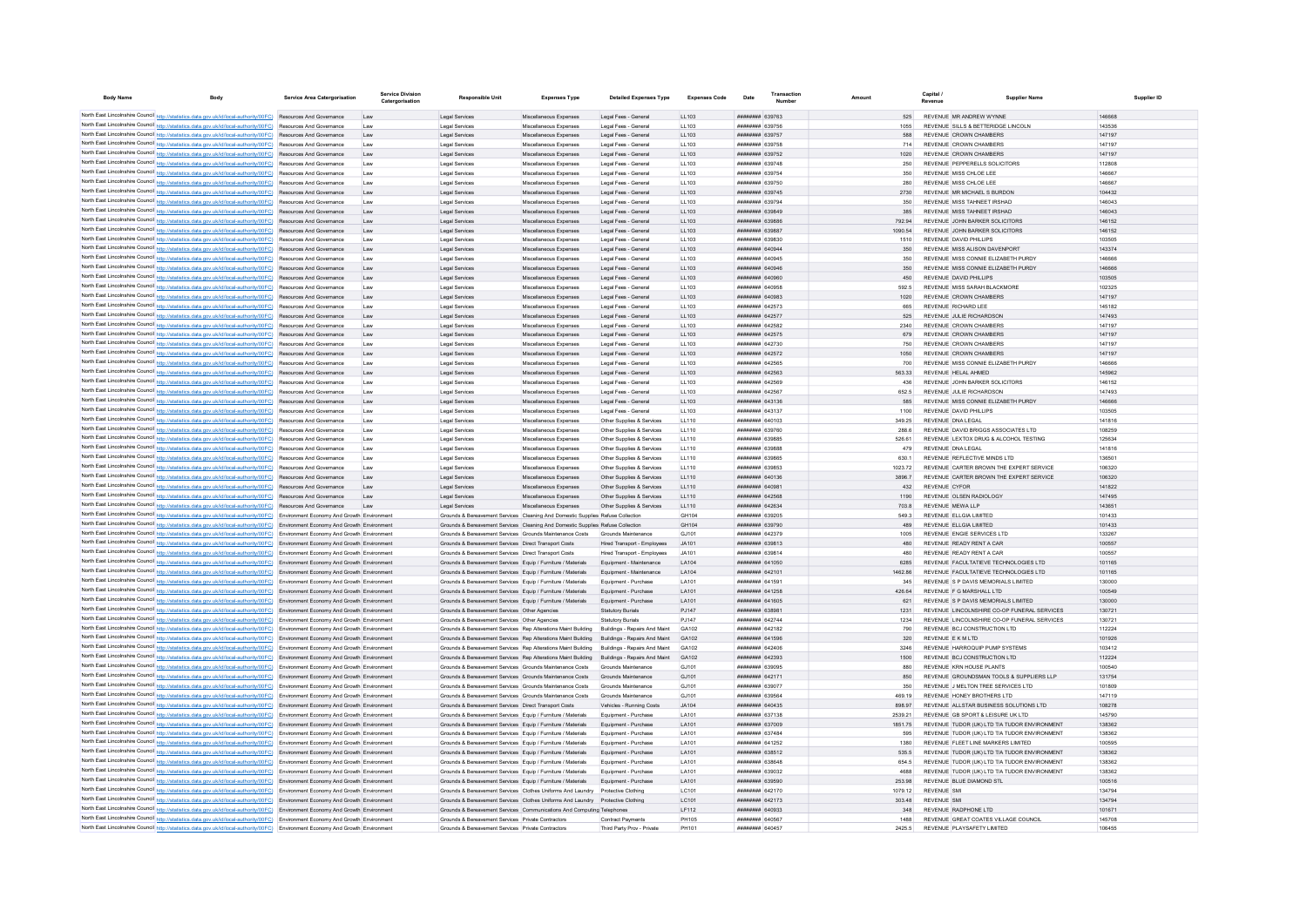| <b>Body Name</b>                            | <b>Body</b>                                                                                                                                                                                                                                                            | <b>Service Area Catergorisation</b> | Service Divisio<br>Catergorisation | <b>Responsible Unit</b>                                                                                  | <b>Expenses Type</b>                                                              | <b>Detailed Expenses Type</b>                                | <b>Expenses Code</b> | Date                                      | Amount                          | Capital                                                                      | <b>Supplier Name</b> | Supplier ID |
|---------------------------------------------|------------------------------------------------------------------------------------------------------------------------------------------------------------------------------------------------------------------------------------------------------------------------|-------------------------------------|------------------------------------|----------------------------------------------------------------------------------------------------------|-----------------------------------------------------------------------------------|--------------------------------------------------------------|----------------------|-------------------------------------------|---------------------------------|------------------------------------------------------------------------------|----------------------|-------------|
|                                             |                                                                                                                                                                                                                                                                        |                                     |                                    |                                                                                                          |                                                                                   |                                                              |                      |                                           |                                 |                                                                              |                      |             |
|                                             | North East Lincolnshire Council http://statistics.data.gov.uk/id/local-authority/00FC) Environment Economy And Growth Environment<br>North East Lincolnshire Council http://statistics.data.gov.uk/id/local-authority/00FC) Environment Economy And Growth Environment |                                     |                                    | Grounds & Bereavement Services Private Contractors<br>Grounds & Bereavement Services Private Contractors |                                                                                   | Third Party Prov - Private<br>Third Party Prov - Private     | PH101<br>PH101       | ######## 639649<br><b>HHHHHHHH 642179</b> | 1141.84                         | REVENUE ONEWAY TM LIMITED<br>REVENUE GRIMSBY OPERATIONS LTD                  | 128602<br>101116     |             |
|                                             | North East Lincolnshire Council http://statistics.data.gov.uk/id/local-authority/00FC) Environment Economy And Growth Environment                                                                                                                                      |                                     |                                    | Grounds & Bereavement Services Private Contractors                                                       |                                                                                   | Third Party Prov - Private                                   | PH101                | ######## 639515                           | <b>564.8</b>                    | REVENUE ENGIE SERVICES LTD                                                   | 133267               |             |
|                                             | North East Lincolnshire Council http://statistics.data.gov.uk/id/local-authority/00FC) Environment Economy And Growth Environment                                                                                                                                      |                                     |                                    | Grounds & Bereavement Services Ren Alterations Maint Building Buildings - Renairs And Maint              |                                                                                   |                                                              | GA102                | <b>ПППНИНИН</b> 642180                    | 350                             | REVENUE BCJ CONSTRUCTION LTD                                                 | 112224               |             |
|                                             | North East Lincolnshire Council http://statistics.data.gov.uk/id/local-authority/00FC) Environment Economy And Growth Environment                                                                                                                                      |                                     |                                    | Grounds & Bereavement Services Rep Alterations Maint Building Buildings - Repairs And Maint              |                                                                                   |                                                              | GA102                | ######## 642183                           | 540                             | REVENUE BCJ CONSTRUCTION LTD                                                 | 112224               |             |
|                                             | North East Lincolnshire Council http://statistics.data.gov.uk/id/local-authority/00FC) Environment Economy And Growth Environment                                                                                                                                      |                                     |                                    | Grounds & Bereavement Services Rep Alterations Maint Building Buildings - Repairs And Maint              |                                                                                   |                                                              | GA102                | ######## 639509                           | 350                             | REVENUE ENGIE SERVICES LTD                                                   | 133267               |             |
|                                             | North East Lincolnshire Council http://statistics.data.gov.uk/id/local-authority/00FC) Environment Economy And Growth Environment                                                                                                                                      |                                     |                                    | Garage & Fleet Strategy                                                                                  | <b>Direct Transport Costs</b>                                                     | Vehicles - Repairs And Maint                                 | JA105                | ######## 639107                           | 448                             | REVENUE B A BUSH & SON LTD                                                   | 101828               |             |
|                                             | North East Lincolnshire Council http://statistics.data.gov.uk/id/local-authority/00FC) Environment Economy And Growth Environment                                                                                                                                      |                                     |                                    | Garage & Fleet Strategy                                                                                  | <b>Direct Transport Costs</b>                                                     | Vehicles - Repairs And Maint                                 | JA105                | ######## 639002                           | 3574.9                          | REVENUE HARRIS & GARROD LTD                                                  | 100604               |             |
|                                             | North East Lincolnshire Council http://statistics.data.gov.uk/id/local-authority/00FC) Environment Economy And Growth Environment                                                                                                                                      |                                     |                                    | Garage & Fleet Strategy                                                                                  | <b>Direct Transport Costs</b>                                                     | Vehicles - Repairs And Maint                                 | JA105                | ######## 639080                           | 409.85                          | REVENUE B A BUSH & SON LTD                                                   | 101828               |             |
|                                             | North East Lincolnshire Council http://statistics.data.gov.uk/id/local-authority/00FC) Environment Economy And Growth Environment                                                                                                                                      |                                     |                                    | Garage & Fleet Strategy                                                                                  | <b>Direct Transport Costs</b>                                                     | Vehicles - Repairs And Maint                                 | .14105<br>.14105     | ######## 639083                           | 1980<br>2090.8                  | REVENUE B A BUSH & SON LTD<br>REVENUE B A BUSH & SON LTD                     | 101828<br>101828     |             |
|                                             | North East Lincolnshire Council http://statistics.data.gov.uk/id/local-authority/00FC) Environment Economy And Growth Environment<br>North East Lincolnshire Council http://statistics.data.gov.uk/id/local-authority/00FC) Environment Economy And Growth Environment |                                     |                                    | Garage & Fleet Strategy<br>Garage & Fleet Strategy                                                       | <b>Direct Transport Costs</b><br>Direct Transport Costs                           | Vehicles - Repairs And Maint<br>Vehicles - Repairs And Maint |                      | ######## 63908<br>####### 640262          | 1693.61                         | REVENUE FLEET FACTORS LTD                                                    | 100886               |             |
|                                             | North East Lincolnshire Council http://statistics.data.gov.uk/id/local-authority/00FC) Environment Economy And Growth Environment                                                                                                                                      |                                     |                                    | Garage & Fleet Strategy                                                                                  | <b>Direct Transport Costs</b>                                                     | Vehicles - Repairs And Maint                                 |                      | ####### 640263                            | 255.2                           | REVENUE FLEET FACTORS LTD                                                    | 100886               |             |
|                                             | North East Lincolnshire Council http://statistics.data.gov.uk/id/local-authority/00FC) Environment Economy And Growth Environment                                                                                                                                      |                                     |                                    | Garage & Fleet Strategy                                                                                  | <b>Direct Transport Costs</b>                                                     | Vehicles - Repairs And Maint                                 | JA105                | ######## 640265                           | 6861.68                         | REVENUE FLEET FACTORS LTD                                                    | 100886               |             |
|                                             | North East Lincolnshire Council http://statistics.data.gov.uk/id/local-authority/00FC) Environment Economy And Growth Environment                                                                                                                                      |                                     |                                    | Garage & Fleet Strategy                                                                                  | <b>Direct Transport Costs</b>                                                     | Vehicles - Repairs And Maint                                 | .14105               | <b>######## 640266</b>                    | 2329.11                         | REVENUE FLEET FACTORS LTD                                                    | 100886               |             |
|                                             | North East Lincolnshire Council http://statistics.data.gov.uk/id/local-authority/00FC) Environment Economy And Growth Environment                                                                                                                                      |                                     |                                    | Garage & Fleet Strategy                                                                                  | <b>Direct Transport Costs</b>                                                     | Vehicles - Repairs And Maint                                 | .14105               | пппппппп 640267                           | 2576.21                         | REVENUE ELEFT FACTORS LTD                                                    | 100886               |             |
|                                             | North East Lincolnshire Council http://statistics.data.gov.uk/id/local-authority/00FC) Environment Economy And Growth Environment                                                                                                                                      |                                     |                                    | Garage & Fleet Strategy                                                                                  | <b>Direct Transport Costs</b>                                                     | Vehicles - Repairs And Maint                                 | .14105               | ######## 641034                           | 898.6                           | REVENUE ECON ENGINEERING LTD                                                 | 103943               |             |
|                                             | North East Lincolnshire Council http://statistics.data.gov.uk/id/local-authority/00FC) Environment Economy And Growth Environment                                                                                                                                      |                                     |                                    | Garage & Fleet Strategy                                                                                  | <b>Direct Transport Costs</b>                                                     | Vehicles - Repairs And Maint                                 | JA105                | ######## 641036                           | 5098.76                         | REVENUE FLEET FACTORS LTD                                                    | 100886               |             |
|                                             | North East Lincolnshire Council http://statistics.data.gov.uk/id/local-authority/00FC) Environment Economy And Growth Environment                                                                                                                                      |                                     |                                    | Garage & Fleet Strategy                                                                                  | <b>Direct Transport Costs</b>                                                     | Vehicles - Repairs And Maint                                 | JA105                | ######## 641038                           | 3940.24                         | REVENUE FLEET FACTORS LTD                                                    | 100886               |             |
|                                             | North East Lincolnshire Council http://statistics.data.gov.uk/id/local-authority/00FC) Environment Economy And Growth Environment<br>North East Lincolnshire Council http://statistics.data.gov.uk/id/local-authority/00FC) Environment Economy And Growth Environment |                                     |                                    | Garage & Fleet Strategy<br>Garage & Fleet Strategy                                                       | <b>Direct Transport Costs</b><br><b>Direct Transport Costs</b>                    | Vehicles - Repairs And Maint<br>Vehicles - Repairs And Maint | JA105<br>.14105      | ######## 641761<br><b>пппппппп</b> 641742 | 430<br>250.98                   | REVENUE B A BUSH & SON LTD<br>REVENUE TERRERG MATEC UK I TD                  | 101828<br>101293     |             |
|                                             | North East Lincolnshire Council http://statistics.data.gov.uk/id/local-authority/00FC) Environment Economy And Growth Environment                                                                                                                                      |                                     |                                    | Garage & Fleet Strategy                                                                                  | <b>Direct Transport Costs</b>                                                     | Vehicles - Repairs And Maint                                 | .14105               | <b>ПЕПИНИН 641762</b>                     | 407.15                          | REVENUE VMOVES FLEET SOLUTIONS                                               | 147295               |             |
|                                             | North East Lincolnshire Council http://statistics.data.gov.uk/id/local-authority/00FC) Environment Economy And Growth Environment                                                                                                                                      |                                     |                                    | Garage & Fleet Strategy                                                                                  | <b>Direct Transport Costs</b>                                                     | Vehicles - Repairs And Maint                                 | .14105               | ######## 642142                           | 1296.62                         | REVENUE VEHICLE WEIGHING SOLUTIONS LTD                                       | 111453               |             |
|                                             | North East Lincolnshire Council http://statistics.data.gov.uk/id/local-authority/00FC) Environment Economy And Growth Environment                                                                                                                                      |                                     |                                    | Garage & Fleet Strategy                                                                                  | Direct Transport Costs                                                            | Vehicles - Repairs And Maint                                 | JA105                | ######## 641747                           | 399                             | REVENUE FLEET FACTORS LTD                                                    | 100886               |             |
| North East Lincolnshire Council http://stat | tics.data.gov.uk/id/local-authority/00FC) Environment Economy And Growth Environment                                                                                                                                                                                   |                                     |                                    | Garage & Fleet Strategy                                                                                  | Direct Transport Costs                                                            | Vehicles - Repairs And Maint                                 | JA105                | ######## 641747                           | 585.16                          | REVENUE FLEET FACTORS LTD                                                    | 100886               |             |
|                                             | North East Lincolnshire Council http://statistics.data.gov.uk/id/local-authority/00FC) Environment Economy And Growth Environment                                                                                                                                      |                                     |                                    | Garage & Fleet Strategy                                                                                  | <b>Direct Transport Costs</b>                                                     | Vehicles - Repairs And Maint                                 | JA105                | ####### 641750                            | 3556.9                          | REVENUE FLEET FACTORS LTD                                                    | 100886               |             |
|                                             | North East Lincolnshire Council http://statistics.data.gov.uk/id/local-authority/00FC) Environment Economy And Growth Environment                                                                                                                                      |                                     |                                    | Garage & Fleet Strategy                                                                                  | <b>Direct Transport Costs</b>                                                     | Vehicles - Repairs And Maint                                 | .14105               | <b><i>HHHHHHHH 641758</i></b>             | 1037 89                         | REVENUE ELEFT FACTORS LTD                                                    | 100886               |             |
|                                             | North East Lincolnshire Council http://statistics.data.gov.uk/id/local-authority/00FC) Environment Economy And Growth Environment                                                                                                                                      |                                     |                                    | Garage & Fleet Strategy                                                                                  | <b>Direct Transport Costs</b>                                                     | Vehicles - Repairs And Maint                                 | 14105                | <b>HHHHHHH 642495</b>                     | 430                             | REVENUE B A BUSH & SON LTD                                                   | 101828               |             |
|                                             | North East Lincolnshire Council http://statistics.data.gov.uk/id/local-authority/00FC) Environment Economy And Growth Environment                                                                                                                                      |                                     |                                    | Garage & Fleet Strategy                                                                                  | Direct Transport Costs                                                            | Vehicles - Renairs And Maint                                 | 14105                | <b>ПЕПЕННИН 642496</b>                    | 430                             | REVENUE B A BUSH & SON LTD                                                   | 101828               |             |
|                                             | North East Lincolnshire Council http://statistics.data.gov.uk/id/local-authority/00FC) Environment Economy And Growth Environment                                                                                                                                      |                                     |                                    | Garage & Fleet Strategy                                                                                  | <b>Direct Transport Costs</b>                                                     | Vehicles - Repairs And Maint                                 | .14105               | <b>ППИНИНИ 642501</b>                     | 642.3                           | REVENUE B A BUSH & SON LTD                                                   | 101828               |             |
|                                             | North East Lincolnshire Council http://statistics.data.gov.uk/id/local-authority/00FC) Environment Economy And Growth Environment<br>North East Lincolnshire Council http://statistics.data.gov.uk/id/local-authority/00FC) Environment Economy And Growth Environment |                                     |                                    | Garage & Fleet Strategy<br>Garage & Fleet Strategy                                                       | Direct Transport Costs<br><b>Direct Transport Costs</b>                           | Vehicles - Repairs And Maint<br>Vehicles - Repairs And Maint | IAA105<br>JA105      | <b>пппппппп</b> 642743<br>####### 642724  | 7157<br>270.54                  | REVENUE B A BUSH & SON LTD<br>REVENUE FLEET FACTORS LTD                      | 101828<br>100886     |             |
|                                             | North East Lincolnshire Council http://statistics.data.gov.uk/id/local-authority/00FC) Environment Economy And Growth Environment                                                                                                                                      |                                     |                                    | Garage & Fleet Strategy                                                                                  | <b>Direct Transport Costs</b>                                                     | Vehicles - Repairs And Maint                                 | .14105               | ######## 642729                           | 7150.92                         | REVENUE FLEET FACTORS LTD                                                    | 100886               |             |
|                                             | North East Lincolnshire Council http://statistics.data.gov.uk/id/local-authority/00FC) Environment Economy And Growth Environment                                                                                                                                      |                                     |                                    | Garage & Fleet Strategy                                                                                  | <b>Direct Transport Costs</b>                                                     | Vehicles - Repairs And Maint                                 | .14105               | <b>ППИНИНИ 642725</b>                     | 1375.14                         | REVENUE FLEET FACTORS LTD                                                    | 100886               |             |
|                                             | North East Lincolnshire Council http://statistics.data.gov.uk/id/local-authority/00FC) Environment Economy And Growth Environment                                                                                                                                      |                                     |                                    | Garage & Fleet Strategy                                                                                  | Direct Transport Costs                                                            | Vehicles - Repairs And Maint                                 | .14105               | <b>ПППНИНИН</b> 642726                    | 4638.04                         | REVENUE ELEFT FACTORS LTD                                                    | 100886               |             |
|                                             | North East Lincolnshire Council http://statistics.data.gov.uk/id/local-authority/00FC) Environment Economy And Growth Environment                                                                                                                                      |                                     |                                    | Garage & Fleet Strategy                                                                                  | <b>Direct Transport Costs</b>                                                     | Vehicles - Repairs And Maint                                 | IAA105               | <b>пппппппп</b> 643036                    | 3522                            | REVENUE DENNIS FAGLE LTD                                                     | 100627               |             |
|                                             | North East Lincolnshire Council http://statistics.data.gov.uk/id/local-authority/00FC) Environment Economy And Growth Environment                                                                                                                                      |                                     |                                    | Garage & Fleet Strategy                                                                                  | Clothes Uniforms And Laundry Laundry                                              |                                                              | LC103                | <b>ПЕВЕЦИЕ 640226</b>                     | 301.76                          | REVENUE JOHNSONS APPARELMASTER                                               | 100810               |             |
|                                             | North East Lincolnshire Council http://statistics.data.gov.uk/id/local-authority/00FC) Environment Economy And Growth Environment                                                                                                                                      |                                     |                                    | <b>Street Cleansing</b>                                                                                  | Direct Employee Expenses                                                          | Agency Staff                                                 | EA105                | ####### 640154                            | 1494.68                         | REVENUE ETHICAL RECRUITMENT AGENCY (GRIMSBY) LTD                             | 147051               |             |
|                                             | North East Lincolnshire Council http://statistics.data.gov.uk/id/local-authority/00FC) Environment Economy And Growth Environment                                                                                                                                      |                                     |                                    | <b>Street Cleansing</b>                                                                                  | Equip / Furniture / Materials                                                     | Equipment - Purchase                                         | LA101                | <b><i>BRENHHHH</i></b> 640470             | 684 12                          | <b>REVENUE SMI</b>                                                           | 134794               |             |
|                                             | North East Lincolnshire Council http://statistics.data.gov.uk/id/local-authority/00FC) Environment Economy And Growth Environment                                                                                                                                      |                                     |                                    | <b>Street Cleansing</b>                                                                                  | Equip / Furniture / Materials                                                     | Equipment - Purchase                                         | LA101                | ######## 641255                           | 651.67                          | <b>REVENUE SMI</b>                                                           | 134794               |             |
|                                             | North East Lincolnshire Council http://statistics.data.gov.uk/id/local-authority/00FC) Environment Economy And Growth Environment                                                                                                                                      |                                     |                                    | Street Cleansing                                                                                         | Foujo / Furniture / Materials                                                     | Foujoment - Purchase                                         | <b>LA101</b>         | <b>HHHHHHHH 640542</b>                    | 1023 75                         | REVENUE NORTHERN MUNICIPAL SPARES LTD                                        | 103102               |             |
|                                             | North East Lincolnshire Council http://statistics.data.gov.uk/id/local-authority/00FC) Environment Economy And Growth Environment<br>North East Lincolnshire Council http://statistics.data.gov.uk/id/local-authority/00FC) Environment Economy And Growth Environment |                                     |                                    | <b>Street Cleansing</b><br><b>Street Cleansing</b>                                                       | Equip / Furniture / Materials<br>Communications And Computing Telephones          | Equipment - Purchase                                         | LA101<br>LF112       | ####### 640542<br>######## 638804         | 1583 71<br>1430                 | REVENUE NORTHERN MUNICIPAL SPARES LTD<br>REVENUE TOTAL COMPUTER NETWORKS LTD | 103102<br>141310     |             |
|                                             | North East Lincolnshire Council http://statistics.data.gov.uk/id/local-authority/00FC) Environment Economy And Growth Environment                                                                                                                                      |                                     |                                    | <b>Street Cleansing</b>                                                                                  | Private Contractors                                                               | Third Party Prov - Private                                   | PH101                | ####### 642160                            | 1033.27                         | <b>REVENUE SRCL LTD</b>                                                      | 102009               |             |
|                                             | North East Lincolnshire Council http://statistics.data.gov.uk/id/local-authority/00FC) Environment Economy And Growth Environment                                                                                                                                      |                                     |                                    | Waste Services                                                                                           | Direct Employee Expenses                                                          | Agency Staff                                                 | EA105                | ######## 638376                           | 2003.09                         | REVENUE ON LINE PEOPLE LTD                                                   | 144850               |             |
|                                             | North East Lincolnshire Council http://statistics.data.gov.uk/id/local-authority/00FC) Environment Economy And Growth Environment                                                                                                                                      |                                     |                                    | Waste Services                                                                                           | Direct Employee Expenses                                                          | Agency Staff                                                 | EA105                | ######## 638401                           | 797.4                           | REVENUE ON LINE PEOPLE LTD                                                   | 144850               |             |
|                                             | North East Lincolnshire Council http://statistics.data.gov.uk/id/local-authority/00FC) Environment Economy And Growth Environment                                                                                                                                      |                                     |                                    | Waste Services                                                                                           | Direct Employee Expenses                                                          | Agency Staff                                                 | FA105                | <b>BREAD MANAGEMENT</b>                   | 725.06                          | REVENUE ON LINE PEOPLE LTD                                                   | 144850               |             |
|                                             | North East Lincolnshire Council http://statistics.data.gov.uk/id/local-authority/00FC) Environment Economy And Growth Environment                                                                                                                                      |                                     |                                    | Waste Services                                                                                           | Direct Employee Expenses                                                          | Agency Staff                                                 | EA105                | ######## 639599                           | 750 44                          | REVENUE ON LINE PEOPLE LTD                                                   | 144850               |             |
|                                             | North East Lincolnshire Council http://statistics.data.gov.uk/id/local-authority/00FC) Environment Economy And Growth Environment                                                                                                                                      |                                     |                                    | Waste Services                                                                                           | Direct Employee Expenses                                                          | Agency Staff                                                 | EA105                | ####### 641632                            | 750.44                          | REVENUE ON LINE PEOPLE LTD                                                   | 144850               |             |
|                                             | North East Lincolnshire Council http://statistics.data.gov.uk/id/local-authority/00FC) Environment Economy And Growth Environment                                                                                                                                      |                                     |                                    | Waste Services                                                                                           | Direct Employee Expenses                                                          | Agency Staff                                                 | EA105                | ####### 64164                             | 1719.9                          | REVENUE ETHICAL RECRUITMENT AGENCY (GRIMSBY) LTD                             | 147051               |             |
|                                             | North East Lincolnshire Council http://statistics.data.gov.uk/id/local-authority/00FC) Environment Economy And Growth Environment<br>North East Lincolnshire Council http://statistics.data.gov.uk/id/local-authority/00FC) Environment Economy And Growth Environment |                                     |                                    | Waste Service<br>Waste Services                                                                          | Equip / Furniture / Materials<br>Clothes Uniforms And Laundry Protective Clothing | Equipment - Purchase                                         | LA101<br>LC101       | ####### 641580<br><b>######## 639598</b>  | 900<br>1624 79                  | REVENUE ARCO LTD<br><b>REVENUE SMI</b>                                       | 100509<br>134794     |             |
|                                             | North East Lincolnshire Council http://statistics.data.gov.uk/id/local-authority/00FC) Environment Economy And Growth Environment                                                                                                                                      |                                     |                                    | Waste Services                                                                                           | Private Contractors                                                               | Third Party Prov - Private                                   | PH101                | <b>ппинини</b> 641581                     | 312                             | REVENUE SIGN OF THE TIMES                                                    | 100575               |             |
|                                             | North East Lincolnshire Council http://statistics.data.gov.uk/id/local-authority/00FC) Environment Economy And Growth Environment                                                                                                                                      |                                     |                                    | Waste Services                                                                                           | Private Contractors                                                               | Third Party Prov - Private                                   | PH101                | ####### 642145                            | 1537                            | REVENUE ENGIE SERVICES LTD                                                   | 133267               |             |
|                                             | North East Lincolnshire Council http://statistics.data.gov.uk/id/local-authority/00FC) Environment Economy And Growth Environment                                                                                                                                      |                                     |                                    | Waste Services                                                                                           | Private Contractors                                                               | Third Party Prov - Private                                   | PH101                | ####### 642145                            | 1463                            | REVENUE ENGIE SERVICES LTD                                                   | 133267               |             |
|                                             | North East Lincolnshire Council http://statistics.data.gov.uk/id/local-authority/00FC) Environment Economy And Growth Environment                                                                                                                                      |                                     |                                    | Waste Disposal And Strategy                                                                              | Private Contractors                                                               | Contract Payments                                            | <b>PH105</b>         | ####### 640669                            | REDACTED COMMERCIALLY SENSITIVE | REVENUE NEWLINCS DEVELOPMENT LTD                                             | 101125               |             |
|                                             | North East Lincolnshire Council http://statistics.data.gov.uk/id/local-authority/00FC) Environment Economy And Growth Environment                                                                                                                                      |                                     |                                    | Waste Disposal And Strategy                                                                              | Private Contractors                                                               | Contract Payments Landfill Tax                               | PH106                | ######## 640669                           | REDACTED COMMERCIALLY SENSITIVE | REVENUE NEWLINCS DEVELOPMENT LTD                                             | 101125               |             |
|                                             | North East Lincolnshire Council http://statistics.data.gov.uk/id/local-authority/00FC) Environment Economy And Growth Environment                                                                                                                                      |                                     |                                    | Waste Disposal And Strategy                                                                              | Private Contractors                                                               | Third Party Prov - Private                                   | PH101                | 8139623 BRB#####                          | 2084.43                         | REVENUE GRIMSBY OPERATIONS LTD                                               | 101116               |             |
|                                             | North East Lincolnshire Council http://statistics.data.gov.uk/id/local-authority/00FC) Environment Economy And Growth Environment                                                                                                                                      |                                     |                                    | Waste Disposal And Strategy                                                                              | Customer And Client Receipts Sales - Std Vat 7                                    |                                                              | VC101                | ######## 640669                           | REDACTED COMMERCIALLY SENSITIVE | REVENUE NEWLINCS DEVELOPMENT LTD                                             | 101125               |             |
|                                             | North East Lincolnshire Council http://statistics.data.gov.uk/id/local-authority/00FC) Environment Economy And Growth Environment                                                                                                                                      |                                     |                                    | Waste Disposal And Strategy                                                                              | Private Contractors                                                               | <b>Contract Payments</b>                                     | <b>PH105</b>         | ######## 640670                           | REDACTED COMMERCIALLY SENSITIVE | REVENUE NEWLINCS DEVELOPMENT LTD                                             | 101125               |             |
|                                             | North East Lincolnshire Council http://statistics.data.gov.uk/id/local-authority/00FC) Environment Economy And Growth Environment                                                                                                                                      |                                     |                                    | Waste Disposal And Strategy                                                                              | Private Contractors                                                               | Contract Payments Landfill Tax                               | PH106                | ######## 640670                           | REDACTED COMMERCIALLY SENSITIVE | REVENUE NEWLINCS DEVELOPMENT LTD                                             | 101125               |             |
|                                             | North East Lincolnshire Council http://statistics.data.gov.uk/id/local-authority/00FC) Environment Economy And Growth Environment                                                                                                                                      |                                     |                                    | Regulatory Services                                                                                      | Direct Employee Expenses                                                          | Agency Staff                                                 | EA105                | ####### 641640                            | 482.3                           | REVENUE THE BEST CONNECTION                                                  | 143357               |             |
|                                             | North East Lincolnshire Council http://statistics.data.gov.uk/id/local-authority/00FC) Environment Economy And Growth Environment<br>North East Lincolnshire Council http://statistics.data.gov.uk/id/local-authority/00FC) Environment Economy And Growth Environment |                                     |                                    | <b>Regulatory Services</b><br>Regulatory Services                                                        | Direct Employee Expenses<br>Direct Employee Expenses                              | Agency Staff<br>Agency Staff                                 | EA105<br>FA105       | ######## 641645<br><b>HHHHHHH 642169</b>  | 476.19<br>463.98                | REVENUE THE BEST CONNECTION<br>REVENUE THE REST CONNECTION                   | 143357<br>143357     |             |
|                                             | North East Lincolnshire Council http://statistics.data.gov.uk/id/local-authority/00FC) Environment Economy And Growth Environment                                                                                                                                      |                                     |                                    | <b>Regulatory Services</b>                                                                               | Car Allowances                                                                    | Travel - Employee                                            | JF101                | <b><i><u>RHRHHHH</u></i></b> 642732       | 308.52                          | REVENUE CLICK TRAVEL                                                         | 127476               |             |
|                                             | North East Lincolnshire Council http://statistics.data.gov.uk/id/local-authority/00FC) Environment Economy And Growth Environment                                                                                                                                      |                                     |                                    | Regulatory Services                                                                                      | Communications And Computing Computer H/Ware - Purchases                          |                                                              | I F105               | <b>ППИНИНИН</b> 640177                    | 331 74                          | REVENUE XMA LIMITED                                                          | 100699               |             |
|                                             | North East Lincolnshire Council http://statistics.data.gov.uk/id/local-authority/00FC) Environment Economy And Growth Environment                                                                                                                                      |                                     |                                    | Regulatory Services                                                                                      | Communications And Computing Telephones                                           |                                                              | IF112                | <b>ШИНИНИН</b> 640692                     | 260                             | REVENUE TOTAL COMPUTER NETWORKS LTD                                          | 141310               |             |
|                                             | North East Lincolnshire Council http://statistics.data.gov.uk/id/local-authority/00FC) Environment Economy And Growth Environment                                                                                                                                      |                                     |                                    | Regulatory Services                                                                                      | Miscellaneous Expenses                                                            | Environmental/Health Analysis                                | 11120                | ######## 638873                           | 835                             | REVENUE FERA SCIENCE LTD                                                     | 131671               |             |
|                                             | North East Lincolnshire Council http://statistics.data.gov.uk/id/local-authority/00FC) Environment Economy And Growth Environment                                                                                                                                      |                                     |                                    | Regulatory Services                                                                                      | Miscellaneous Expenses                                                            | Environmental/Health Analysis                                | LL120                | ######## 638872                           |                                 | REVENUE FERA SCIENCE LTD                                                     | 131671               |             |
|                                             | North East Lincolnshire Council http://statistics.data.gov.uk/id/local-authority/00FC) Environment Economy And Growth Environment                                                                                                                                      |                                     |                                    | Regulatory Services                                                                                      | Other Local Authorities                                                           | Third Pp - Other Local Auth                                  | PC101                | <b>пппппппп</b> 642174                    | 1796                            | REVENUE EAST RIDING OF YORKSHIRE COUNCIL                                     | 100377               |             |
|                                             | North East Lincolnshire Council http://statistics.data.gov.uk/id/local-authority/00FC) Environment Economy And Growth Environment                                                                                                                                      |                                     |                                    | Regulatory Services                                                                                      | Miscellaneous Expenses                                                            | Environmental/Health Analysis                                | LL120                | ######## 641643                           | 321.8                           | REVENUE ALS ENVIRONMENTAL LIMITED                                            | 139898               |             |
|                                             | North East Lincolnshire Council http://statistics.data.gov.uk/id/local-authority/00FC) Environment Economy And Growth Environment                                                                                                                                      |                                     |                                    | Regulatory Services                                                                                      | Miscellaneous Expenses                                                            | Fnyironmental/Health Analysis                                | 11120                | ######## 641635                           | 265                             | REVENUE FRESH PHARMA                                                         | 143071               |             |
|                                             | North East Lincolnshire Council http://statistics.data.gov.uk/id/local-authority/00FC) Environment Economy And Growth Environment                                                                                                                                      |                                     |                                    | <b>Regulatory Services</b>                                                                               | <b>Private Contractors</b>                                                        | Third Party Prov - Private                                   | PH101                | ######## 641764                           | 250                             | REVENUE LANDMARK INFORMATION GROUP LTD                                       | 106593<br>103270     |             |
|                                             | North East Lincolnshire Council http://statistics.data.gov.uk/id/local-authority/00FC) Environment Economy And Growth Environment<br>North East Lincolnshire Council http://statistics.data.gov.uk/id/local-authority/00FC) Environment Economy And Growth Environment |                                     |                                    | Regulatory Services<br>Regulatory Services                                                               | <b>Private Contractors</b><br>Private Contractors                                 | Third Party Prov - Private<br>Third Party Prov - Private     | PH101<br>PH101       | ######## 640153<br>####### 642405         | 2964<br>7080.5                  | REVENUE SANGREAT KENNELS<br>REVENUE HODSON & KAUSS                           | 100620               |             |
|                                             | North East Lincolnshire Council http://statistics.data.gov.uk/id/local-authority/00FC) Environment Economy And Growth Economy & Growth                                                                                                                                 |                                     |                                    | Events                                                                                                   | Cleaning And Domestic Supplies Cleaning - Services                                |                                                              | GH102                | <b>ппппппнн</b> 643027                    | 968                             | REVENUE ES INDUSTRIAL CLEANING                                               | 139234               |             |
|                                             |                                                                                                                                                                                                                                                                        |                                     |                                    |                                                                                                          |                                                                                   |                                                              |                      |                                           |                                 |                                                                              |                      |             |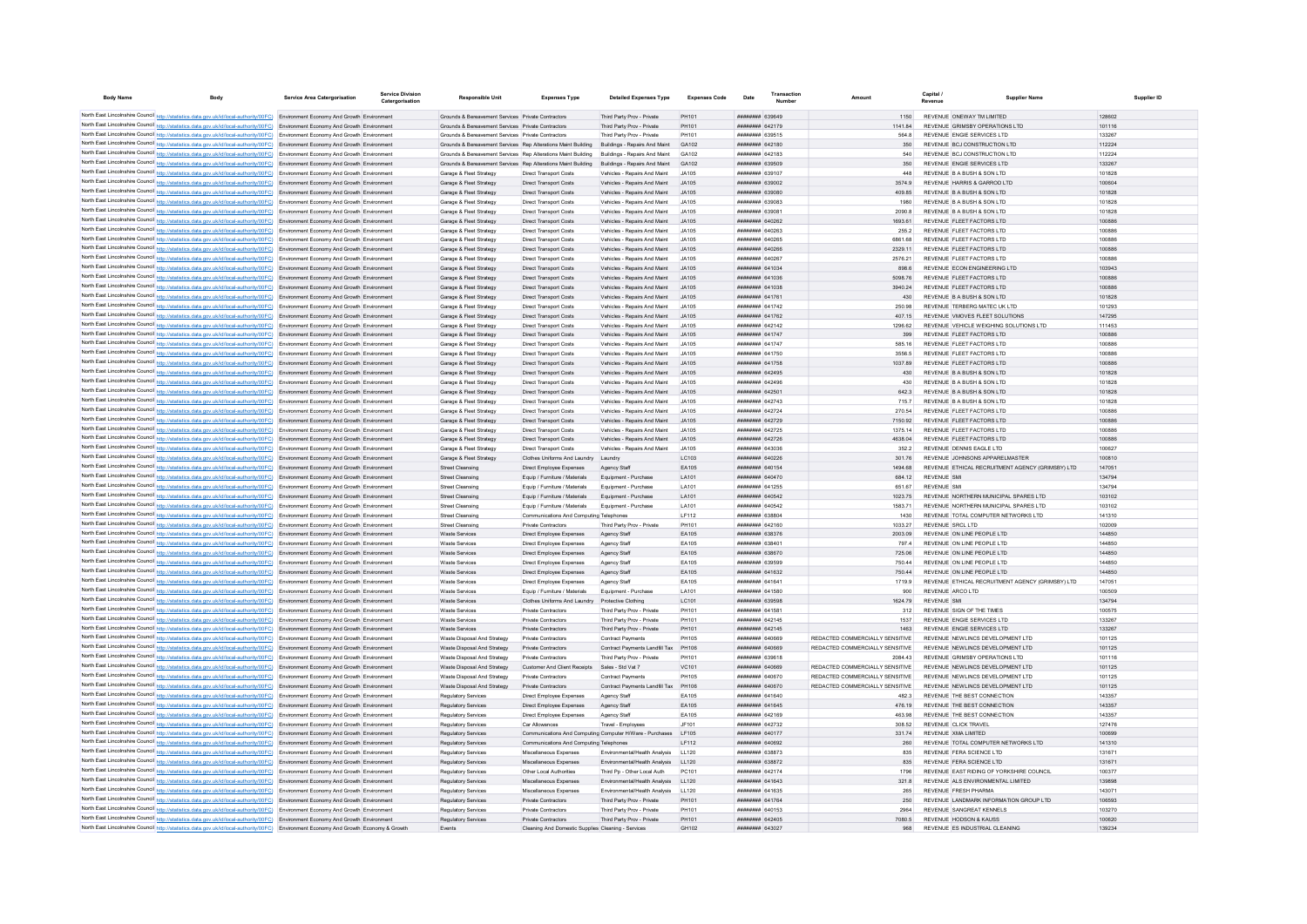| <b>Body Name</b> | <b>Body</b>                                                                                                                                                                                                                                                                      | Service Area Catergorisation | Service Division<br>Catergorisation | <b>Responsible Unit</b>                                               | <b>Expenses Type</b>                                   | <b>Detailed Expenses Type</b>                                  | <b>Expenses Code</b>  | Date                                             | Amount                                                             |                                                                                      | Supplier Name    | Supplier ID                             |
|------------------|----------------------------------------------------------------------------------------------------------------------------------------------------------------------------------------------------------------------------------------------------------------------------------|------------------------------|-------------------------------------|-----------------------------------------------------------------------|--------------------------------------------------------|----------------------------------------------------------------|-----------------------|--------------------------------------------------|--------------------------------------------------------------------|--------------------------------------------------------------------------------------|------------------|-----------------------------------------|
|                  |                                                                                                                                                                                                                                                                                  |                              |                                     |                                                                       |                                                        |                                                                |                       |                                                  |                                                                    |                                                                                      |                  |                                         |
|                  | North East Lincolnshire Council http://statistics.data.gov.uk/id/local-authority/00FC) Environment Economy And Growth Economy & Growth<br>North East Lincolnshire Council http://statistics.data.gov.uk/id/local-authority/00FC) Environment Economy And Growth Economy & Growth |                              |                                     | Events<br>Museums & N F Heritage Centre Equip / Furniture / Materials | Customer And Client Receipts                           | Fees/Chros-O/Side Scope Vat 4 VC125<br>Goods For Resale        | I A123                | <b>пппппппп</b> 641162<br><b>ПЕННИНИ 641228</b>  | 1000<br>265.59                                                     | <b>REVENUE FUN PARKS</b><br>REVENUE JOHN TURNER                                      | 100921           | 140050                                  |
|                  | North East Lincolnshire Council http://statistics.data.gov.uk/id/local-authority/00FC) Environment Economy And Growth Economy & Growth                                                                                                                                           |                              |                                     | Museums & N F Heritage Centre Equip / Furniture / Materials           |                                                        | Foujoment - Purchase                                           | LA101                 | <b>ППИНИНИ САЗАВЕ</b>                            | 350                                                                | REVENUE REE 3D LTD                                                                   | 147356           |                                         |
|                  | North East Lincolnshire Council http://statistics.data.gov.uk/id/local-authority/00FC) Environment Economy And Growth Economy & Growth                                                                                                                                           |                              |                                     | Community Investment Team                                             | Other Agencies                                         | Grants Pd Over To Third Party P.I138                           |                       | <b>ППИНИНИ 642388</b>                            | 4634                                                               | REVENUE E BACON & CO LTD                                                             | 104090           |                                         |
|                  | North East Lincolnshire Council http://statistics.data.gov.uk/id/local-authority/00FC) Environment Economy And Growth Economy & Growth                                                                                                                                           |                              |                                     | Community Investment Team                                             | Other Agencies                                         | Grants Pd Over To Third Party PJ138                            |                       | <b>пппппппп</b> 642026                           | 9122.5                                                             | REVENUE KINGSTON CARTON COMPANY LTD                                                  | 124434           |                                         |
|                  | North East Lincolnshire Council http://statistics.data.gov.uk/id/local-authority/00FC) Environment Economy And Growth Economy & Growth                                                                                                                                           |                              |                                     | Community Investment Team                                             | Other Agencies                                         | Grants Pd Over To Third Party                                  | P.1138                | ниннини 642389                                   | 7998                                                               | REVENUE E BACON & CO LTD                                                             |                  | 104090                                  |
|                  | North East Lincolnshire Council http://statistics.data.gov.uk/id/local-authority/00FC) Environment Economy And Growth Economy & Growth                                                                                                                                           |                              |                                     | Community Investment Team                                             | Other Agencies                                         | Grants Pd Over To Third Party                                  | PJ138                 | ####### 642036                                   | 6357                                                               | REVENUE ENERTEK INTERNATIONAL LIMITED                                                |                  | 128132                                  |
|                  | North East Lincolnshire Council http://statistics.data.gov.uk/id/local-authority/00FC) Environment Economy And Growth Economy & Growth                                                                                                                                           |                              |                                     | Community Investment Team                                             | Other Agencies                                         | Grants Pd Over To Third Party                                  | PJ138                 | ######## 642383                                  | 7828.19                                                            | REVENUE HAWK FURNITURE LTD                                                           | 143056           |                                         |
|                  | North East Lincolnshire Council http://statistics.data.gov.uk/id/local-authority/00FC) Environment Economy And Growth Economy & Growth                                                                                                                                           |                              |                                     | Community Investment Team                                             | Other Agencies                                         | Grants Pd Over To Third Party                                  | PJ138                 | пппппппп 642385                                  | 19822.59                                                           | REVENUE SHEPCOTE DISTIBUTORS LTD                                                     |                  | 143579                                  |
|                  | North East Lincolnshire Council http://statistics.data.gov.uk/id/local-authority/00FC) Environment Economy And Growth Economy & Growth                                                                                                                                           |                              |                                     | Community Investment Team                                             | Other Agencies                                         | Grants Pd Over To Third Party                                  | P.1138                | <b>HHHHHHHH 642401</b><br>пппппппп 642384        | 4801.25<br>5005 52                                                 | REVENUE IDEAL BUILDING SYSTEMS HOLDINGS LTD                                          | 130835           | 127598                                  |
|                  | North East Lincolnshire Council http://statistics.data.gov.uk/id/local-authority/00FC) Environment Economy And Growth Economy & Growth<br>North East Lincolnshire Council http://statistics.data.gov.uk/id/local-authority/00FC) Environment Economy And Growth Economy & Growth |                              |                                     | Community Investment Team<br>Community Investment Team                | Other Agencies<br>Other Agencies                       | Grants Pd Over To Third Party<br>Grants Pd Over To Third Party | P.1138<br>PJ138       | ######## 641773                                  | 37657.4                                                            | REVENUE FAST-FORM SYSTEMS LTD<br>REVENUE MOULDED FIBRE PRODUCTS LTD                  |                  | 139360                                  |
|                  | North East Lincolnshire Council http://statistics.data.gov.uk/id/local-authority/00FC) Environment Economy And Growth Economy & Growth                                                                                                                                           |                              |                                     | Community Investment Team                                             | Other Agencie                                          | Grants Pd Over To Third Party                                  | PJ138                 | ####### 64274                                    | 259188.21                                                          | REVENUE ARCO LTD                                                                     |                  | 100509                                  |
|                  | North East Lincolnshire Council http://statistics.data.gov.uk/id/local-authority/00FC) Environment Economy And Growth Economy & Growth                                                                                                                                           |                              |                                     | Community Investment Team                                             | Other Agencies                                         | Grants Pd Over To Third Party                                  | PJ138                 | ######## 640156                                  | 54212.08                                                           | REVENUE SUPERCRAFT ITD                                                               |                  | 146051                                  |
|                  | North East Lincolnshire Council http://statistics.data.gov.uk/id/local-authority/00FC) Environment Economy And Growth Economy & Growth                                                                                                                                           |                              |                                     | Community Investment Team                                             | Other Agencies                                         | Grants Pd Over To Third Party                                  | P.1138                | <b>BRENHHHH</b> 641774                           | 6957                                                               | REVENUE METAL COATING SERVICES LTD                                                   |                  | 146310                                  |
|                  | North East Lincolnshire Council http://statistics.data.gov.uk/id/local-authority/00FC) Environment Economy And Growth Economy & Growth                                                                                                                                           |                              |                                     | <b>Retained Function</b>                                              | Direct Employee Expenses                               | Agency Staff                                                   | FA105                 | <b>ПППНИНИН</b> 64121                            | 6345                                                               | REVENUE SOLACE IN BUSINESS                                                           |                  | 100785                                  |
|                  | North East Lincolnshire Council http://statistics.data.gov.uk/id/local-authority/00FC) Environment Economy And Growth Economy & Growth                                                                                                                                           |                              |                                     | <b>Retained Function</b>                                              | Direct Employee Expenses                               | Agency Staff                                                   | EA105                 | BAODA BERREEF                                    | 14175                                                              | REVENUE SOLACE IN BUSINESS                                                           | 100785           |                                         |
|                  | North East Lincolnshire Council http://statistics.data.gov.uk/id/local-authority/00FC) Environment Economy And Growth Economy & Growth                                                                                                                                           |                              |                                     | Retained Function                                                     | <b>Grants And Subscriptions</b>                        | Subscriptions                                                  | LJ101                 | ######## 642689                                  | 3291.3                                                             | REVENUE SPRINGBOARD RESEARCH LTD                                                     | 102452           |                                         |
|                  | North East Lincolnshire Council http://statistics.data.gov.uk/id/local-authority/00FC) Environment Economy And Growth Economy & Growth                                                                                                                                           |                              |                                     | <b>Retained Function</b>                                              | Miscellaneous Expenses                                 | Other Expenses General                                         | LL119                 | ######## 639612                                  | 455                                                                | REVENUE EAST TRANSPORTATION LTD                                                      | 122833           |                                         |
|                  | North East Lincolnshire Council http://statistics.data.gov.uk/id/local-authority/00FC) Environment Economy And Growth Economy & Growth                                                                                                                                           |                              |                                     | Retained Function                                                     | Private Contractors                                    | Third Party Prov - Private                                     | PH101                 | ######## 639623                                  | 37369                                                              | REVENUE ENGIE SERVICES LTD                                                           | 133267           |                                         |
|                  | North East Lincolnshire Council http://statistics.data.gov.uk/id/local-authority/00FC) Environment Economy And Growth Economy & Growth                                                                                                                                           |                              |                                     | Retained Function                                                     | Consultancy                                            | Consultancy                                                    | PI 101                | <b>пппппппп</b> 641235                           | 9250                                                               | REVENUE BRADSHAW COMMUNICATIONS LTD                                                  | 146727           | 106464                                  |
|                  | North East Lincolnshire Council http://statistics.data.gov.uk/id/local-authority/00FC) Environment Economy And Growth Economy & Growth<br>North East Lincolnshire Council http://statistics.data.gov.uk/id/local-authority/00FC) Environment Economy And Growth Economy & Growth |                              |                                     | <b>Retained Function</b><br>Retained Function                         | Consultancy<br>Miscellaneous Expenses                  | Consultancy<br>Civic Regalia And Events                        | PL101<br>LL117        | <b><i>BRENHHHH</i></b> 640179<br>######## 642242 | 42616.67<br>286                                                    | REVENUE OVE ARUP & PARTNERS INTERNATIONAL LTD.<br>REVENUE THE PAINT BOX CERAMIC CAFE | 107761           |                                         |
|                  | North East Lincolnshire Council http://statistics.data.gov.uk/id/local-authority/00FC) Environment Economy And Growth Economy & Growth                                                                                                                                           |                              |                                     | <b>Retained Function</b>                                              | Consultancy                                            | Consultancy                                                    | <b>PL101</b>          | ######## 639652                                  | 2500                                                               | REVENUE WNC LTD                                                                      | 138884           |                                         |
|                  | North East Lincolnshire Council http://statistics.data.gov.uk/id/local-authority/00FC) Environment Economy And Growth Economy & Growth                                                                                                                                           |                              |                                     | <b>Retained Function</b>                                              | Print Stationery / Gen Off Exp                         | Printing And Stationery                                        | LD103                 | ######## 639470                                  | 2576                                                               | REVENUE GSB PRINT & DESIGN LTD                                                       |                  | 101553                                  |
|                  | North East Lincolnshire Council http://statistics.data.gov.uk/id/local-authority/00FC) Environment Economy And Growth Economy & Growth                                                                                                                                           |                              |                                     | <b>Retained Function</b>                                              | Print Stationery / Gen Off Exp                         | Printing And Stationery                                        | LD103                 | <b>HRHHHHHH</b> 641026                           | 348                                                                | REVENUE GSB PRINT & DESIGN LTD                                                       | 101553           |                                         |
|                  | North East Lincolnshire Council http://statistics.data.gov.uk/id/local-authority/00FC) Environment Economy And Growth Economy & Growth                                                                                                                                           |                              |                                     | <b>Retained Function</b>                                              | Print Stationery / Gen Off Exp Printing And Stationery |                                                                | <b>ID103</b>          | <b>ППППППППП</b> 641025                          | 1199                                                               | REVENUE GSB PRINT & DESIGN LTD                                                       |                  | 101553                                  |
|                  | North East Lincolnshire Council http://statistics.data.gov.uk/id/local-authority/00FC) Environment Economy And Growth Economy & Growth                                                                                                                                           |                              |                                     | Car Parks                                                             | Miscellaneous Expenses                                 | Other Expenses General                                         | 11119                 | ######## 63896F                                  | 300288                                                             | REVENUE ELOWBIRD SMART CITY UK LIMITED                                               | 134124           |                                         |
|                  | North East Lincolnshire Council http://statistics.data.gov.uk/id/local-authority/00FC) Environment Economy And Growth Economy & Growth                                                                                                                                           |                              |                                     | Planning                                                              | Private Contractors                                    | Third Party Prov - Private                                     | PH101                 | <b>пппппппп</b> 642456                           | 5396.34                                                            | REVENUE ENGIE SERVICES LTD                                                           | 133267           |                                         |
|                  | North East Lincolnshire Council http://statistics.data.gov.uk/id/local-authority/00FC) Environment Economy And Growth Economy & Growth                                                                                                                                           |                              |                                     | Planning                                                              | Consultancy                                            | Consultancy                                                    | <b>PL101</b>          | ######## 643046                                  | 6000                                                               | REVENUE BIDWELLS LLP NO 2 ACCOUNT                                                    |                  | 147402                                  |
|                  | North East Lincolnshire Council http://statistics.data.gov.uk/id/local-authority/00FC) Environment Economy And Growth Economy & Growth                                                                                                                                           |                              |                                     | Planning                                                              | Consultancy                                            | Consultancy                                                    | <b>PL101</b>          | ######## 643047                                  | 3300                                                               | REVENUE BIDWELLS LLP NO 2 ACCOUNT                                                    |                  | 147402<br>REDACTED PERSONAL INFORMATION |
|                  | North East Lincolnshire Council http://statistics.data.gov.uk/id/local-authority/00FC) Environment Economy And Growth Economy & Growth                                                                                                                                           |                              |                                     | Planning                                                              | <b>Customer And Client Receipts</b>                    | Fees/Chrgs-O/Side Scope Vat 4 VC125                            |                       | ######## 842023                                  | 462                                                                | REVENUE REDACTED PERSONAL INFORMATION<br>REVENUE OIL NRG                             | 138198           |                                         |
|                  | North East Lincolnshire Council http://statistics.data.gov.uk/id/local-authority/00FC) Environment Economy And Growth Economy & Growth<br>North East Lincolnshire Council http://statistics.data.gov.uk/id/local-authority/00FC) Environment Economy And Growth Economy & Growth |                              |                                     | Highways Dso<br>Highways Dso                                          | Dio Holding<br>Dio Holding                             | Depot Fuel Holding Account<br>Depot Fuel Holding Account       | <b>IM101</b><br>IM101 | ######## 639064<br>######## 639065               | 1547687<br>15411 18                                                | REVENUE OIL NRC                                                                      | 138198           |                                         |
|                  | North East Lincolnshire Council http://statistics.data.gov.uk/id/local-authority/00FC) Environment Economy And Growth Economy & Growth                                                                                                                                           |                              |                                     | Highways Dso                                                          | Dlo Holding                                            | Depot Fuel Holding Account                                     | IM101                 | ######## 640277                                  | 986                                                                | REVENUE OIL NRG                                                                      | 138198           |                                         |
|                  | North East Lincolnshire Council http://statistics.data.gov.uk/id/local-authority/00FC) Environment Economy And Growth Economy & Growth                                                                                                                                           |                              |                                     | Highways Dso                                                          | Dlo Holding                                            | Depot Fuel Holding Account                                     | LM101                 | ####### 641023                                   | 15419.91                                                           | REVENUE OIL NRG                                                                      | 138198           |                                         |
|                  | North East Lincolnshire Council http://statistics.data.gov.uk/id/local-authority/00FC) Environment Economy And Growth Economy & Growth                                                                                                                                           |                              |                                     | Highways Dso                                                          | Dlo Holding                                            | Depot Fuel Holding Account                                     | LM101                 | ######## 641024                                  | 15462                                                              | REVENUE OIL NRG                                                                      |                  | 138198                                  |
|                  | North East Lincolnshire Council http://statistics.data.gov.uk/id/local-authority/00FC) Environment Economy And Growth Economy & Growth                                                                                                                                           |                              |                                     | <b>Street Lighting</b>                                                | Private Contractors                                    | Third Party Prov - Private                                     | PH101                 | <b>BBBBBBBB</b> 64206                            | 1196.49                                                            | REVENUE NORTHERN POWERGRID (YORKSHIRE) PLC                                           |                  | 108328                                  |
|                  | North East Lincolnshire Council http://statistics.data.gov.uk/id/local-authority/00FC) Environment Economy And Growth Economy & Growth                                                                                                                                           |                              |                                     | Street Lighting                                                       | Ren Alterations Maint Building                         | Street Light-Irrecoverable Dam                                 | GA112                 | <b>пппппппп</b> 642062                           | 621.94                                                             | REVENUE YORKSHIRE ELECTRICITY DISTRIBUTION PLC                                       | 103647           |                                         |
|                  | North East Lincolnshire Council http://statistics.data.gov.uk/id/local-authority/00FC) Environment Economy And Growth Economy & Growth                                                                                                                                           |                              |                                     | Street Lighting                                                       | Ren Alterations Maint Building                         | Street Light-Irrecoverable Dam                                 | GA112                 | <b>HHHHHHH 642063</b>                            | 691.92                                                             | REVENUE NORTHERN POWERGRID (YORKSHIRE) PLC.                                          | 108328           |                                         |
|                  | North East Lincolnshire Council http://statistics.data.gov.uk/id/local-authority/00FC) Environment Economy And Growth Economy & Growth                                                                                                                                           |                              |                                     | Street Lighting                                                       | Private Contractors                                    | Third Party Prov - Private                                     | PH101                 | <b>пппппппп</b> 640445                           | 1324.12                                                            | REVENUE NORTHERN POWERGRID (YORKSHIRE) PLC.                                          | 108328           |                                         |
|                  | North East Lincolnshire Council http://statistics.data.gov.uk/id/local-authority/00FC) Environment Economy And Growth Economy & Growth                                                                                                                                           |                              |                                     | <b>Transport Policy</b>                                               | Private Contractors                                    | Concessionary Fares                                            | PH104                 | ######## 642685                                  | REDACTED COMMERCIALLY SENSITIVE                                    | REVENUE GRAYSCROFT BUS SERVICES LIMITED                                              | 101786           |                                         |
|                  | North East Lincolnshire Council http://statistics.data.gov.uk/id/local-authority/00FC) Environment Economy And Growth Economy & Growth                                                                                                                                           |                              |                                     | <b>Transport Policy</b>                                               | Private Contractors                                    | Concessionary Fares                                            | PH104                 | ######## 642679                                  | REDACTED COMMERCIALLY SENSITIVE                                    | REVENUE GY CLPS & DISTRICT DIAL A RIDE                                               | 100980           |                                         |
|                  | North East Lincolnshire Council http://statistics.data.gov.uk/id/local-authority/00FC) Environment Economy And Growth Economy & Growth<br>North East Lincolnshire Council http://statistics.data.gov.uk/id/local-authority/00FC) Environment Economy And Growth Economy & Growth |                              |                                     | <b>Transport Policy</b><br><b>Transport Policy</b>                    | Private Contractors<br>Private Contractors             | Concessionary Fares<br>Concessionary Fares                     | PH104<br><b>PH104</b> | ######## 642680<br><b>ПЕПЕННИИ</b> 642686        | REDACTED COMMERCIALLY SENSITIVE<br>REDACTED COMMERCIALLY SENSITIVE | REVENUE GY CLPS & DISTRICT DIAL A RIDE<br>REVENUE STAGECOACH SERVICES                | 101404           | 100980                                  |
|                  | North East Lincolnshire Council http://statistics.data.gov.uk/id/local-authority/00FC) Environment Economy And Growth Economy & Growth                                                                                                                                           |                              |                                     | <b>Transport Policy</b>                                               | Private Contractors                                    | Concessionary Fares                                            | <b>PH104</b>          | <b><i>BRENHHHH</i></b> 640741                    | 3208.03                                                            | REVENUE ESP SYSTEX LTD                                                               |                  | 102062                                  |
|                  | North East Lincolnshire Council http://statistics.data.gov.uk/id/local-authority/00FC) Environment Economy And Growth Economy & Growth                                                                                                                                           |                              |                                     | <b>Transport Policy</b>                                               | <b>Private Contractors</b>                             | Concessionary Fares                                            | PH104                 | ######## 639544                                  | 1062                                                               | REVENUE ESP SYSTEX LTD                                                               | 102062           |                                         |
|                  | North East Lincolnshire Council http://statistics.data.gov.uk/id/local-authority/00FC) Environment Economy And Growth Economy & Growth                                                                                                                                           |                              |                                     | <b>Transport Policy</b>                                               | Private Contractor                                     | Subsidie                                                       | PH102                 | ######## 639474                                  | REDACTED COMMERCIALLY SENSITIVE                                    | REVENUE STAGECOACH SERVICES                                                          | 101404           |                                         |
|                  | North East Lincolnshire Council http://statistics.data.gov.uk/id/local-authority/00FC) Environment Economy And Growth Economy & Growth                                                                                                                                           |                              |                                     | <b>Transport Policy</b>                                               | Private Contractors                                    | Subsidies                                                      | PH102                 | ######## 642678                                  | REDACTED COMMERCIALLY SENSITIVE                                    | REVENUE STAGECOACH SERVICES                                                          | 101404           |                                         |
|                  | North East Lincolnshire Council http://statistics.data.gov.uk/id/local-authority/00FC) Environment Economy And Growth Economy & Growth                                                                                                                                           |                              |                                     | <b>Transport Polic</b>                                                | Private Contractors                                    | Third Party Prov - Private                                     | PH101                 | <b>HRRHHHHH</b> 641654                           | 9000                                                               | REVENUE STAGECOACH SERVICES                                                          | 101404           |                                         |
|                  | North East Lincolnshire Council http://statistics.data.gov.uk/id/local-authority/00FC) Environment Economy And Growth Economy & Growth                                                                                                                                           |                              |                                     | <b>Transport Policy</b>                                               | Private Contractors                                    | Contract Payments                                              | PH105                 | <b>ПЕПЕННИН 640724</b>                           | 2752.92                                                            | REVENUE STAGECOACH SERVICES                                                          | 101404           |                                         |
|                  | North East Lincolnshire Council http://statistics.data.gov.uk/id/local-authority/00FC) Environment Economy And Growth Economy & Growth                                                                                                                                           |                              |                                     | <b>Transport Policy</b>                                               | Private Contractors                                    | Contract Payments                                              | PH105                 | <b>ПЕПЕННИН</b> 640725                           | 18652.03                                                           | REVENUE STAGECOACH SERVICES                                                          |                  | 101404                                  |
|                  | North East Lincolnshire Council http://statistics.data.gov.uk/id/local-authority/00FC) Environment Economy And Growth Economy & Growth                                                                                                                                           |                              |                                     | <b>Transport Policy</b>                                               | Private Contractors                                    | Contract Payments                                              | PH105                 | <b>пппппппп</b> 641775                           | 13988.59                                                           | REVENUE TRAPEZE GROUP UK LTD                                                         |                  | 101970                                  |
|                  | North East Lincolnshire Council http://statistics.data.gov.uk/id/local-authority/00FC) Environment Economy And Growth Economy & Growth<br>North East Lincolnshire Council http://statistics.data.gov.uk/id/local-authority/00FC) Environment Economy And Growth Economy & Growth |                              |                                     | <b>Transport Policy</b><br><b>Transport Policy</b>                    | Contributions To Provisions<br>Miscellaneous Expenses  | Contributions - Communities<br>Other Expenses General          | LK101<br>LL119        | ######## 640133<br>######## 639646               | 1194<br>15493                                                      | REVENUE CYCLEPODS LTD<br>REVENUE ENGIE SERVICES LTD                                  | 133267           | 109419                                  |
|                  | North East Lincolnshire Council http://statistics.data.gov.uk/id/local-authority/00FC) Environment Economy And Growth Economy & Growth                                                                                                                                           |                              |                                     | Transport Policy                                                      | Miscellaneous Expenses                                 | Other Expenses General                                         | LL119                 | ######## 639646                                  | 4507                                                               | REVENUE ENGIE SERVICES LTD                                                           | 133267           |                                         |
|                  | North East Lincolnshire Council http://statistics.data.gov.uk/id/local-authority/00FC) Environment Economy And Growth Economy & Growth                                                                                                                                           |                              |                                     | <b>Transport Policy</b>                                               | Private Contractors                                    | Subsidies                                                      | PH102                 | <b>########</b> 641695                           | 4332.36                                                            | REVENUE R2P UK SYSTEMS LTD                                                           |                  | 124772                                  |
|                  | North East Lincolnshire Council http://statistics.data.gov.uk/id/local-authority/00FC) Environment Economy And Growth Economy & Growth                                                                                                                                           |                              |                                     | <b>Transport Policy</b>                                               | Consultancy                                            | Consultancy                                                    | <b>PL101</b>          | ######## 640110                                  | 1990                                                               | REVENUE CYCLEPODS LTD                                                                |                  | 109419                                  |
|                  | North East Lincolnshire Council http://statistics.data.gov.uk/id/local-authority/00FC) Environment Economy And Growth Economy & Growth                                                                                                                                           |                              |                                     | <b>Transport Policy</b>                                               | Consultancy                                            | Consultancy                                                    | <b>PL101</b>          | ######## 639646                                  | 27025                                                              | REVENUE ENGIE SERVICES LTD                                                           | 133267           |                                         |
|                  | North East Lincolnshire Council http://statistics.data.gov.uk/id/local-authority/00FC) Environment Economy And Growth Economy & Growth                                                                                                                                           |                              |                                     | <b>Transport Policy</b>                                               | Consultancy                                            | Consultancy                                                    | <b>PL101</b>          | ######## 63964                                   | 27025                                                              | REVENUE ENGIE SERVICES LTD                                                           | 133267           |                                         |
|                  | North East Lincolnshire Council http://statistics.data.gov.uk/id/local-authority/00FC) Environment Economy And Growth Economy & Growth                                                                                                                                           |                              |                                     | <b>Transport Policy</b>                                               | Consultancy                                            | Consultancy                                                    | PL101                 | ######## 639646                                  | 8840                                                               | REVENUE ENGIE SERVICES LTD                                                           |                  | 133267                                  |
|                  | North East Lincolnshire Council http://statistics.data.gov.uk/id/local-authority/00FC) Environment Economy And Growth Economy & Growth                                                                                                                                           |                              |                                     | <b>Transport Polic</b>                                                | Consultancy                                            | Consultance                                                    | <b>PL101</b>          | ######## 639614                                  | 796                                                                | REVENUE CYCLEPODS LTD                                                                |                  | 109419                                  |
|                  | North East Lincolnshire Council http://statistics.data.gov.uk/id/local-authority/00FC) Environment Economy And Growth Economy & Growth                                                                                                                                           |                              |                                     | <b>Energy Project</b>                                                 | Print Stationery / Gen Off Exp                         | Advertising                                                    | <b>ID104</b>          | <b><i>BREERERH</i></b> 639753                    | 1000                                                               | REVENUE LINCOLNSHIRE CHAMBER OF COMMERCE & INDUSTRY                                  | 138451           |                                         |
|                  | North East Lincolnshire Council http://statistics.data.gov.uk/id/local-authority/00FC) Environment Economy And Growth Economy & Growth                                                                                                                                           |                              |                                     | <b>Energy Project</b>                                                 | Miscellaneous Expenses                                 | Other Supplies & Services                                      | LL110                 | ######## 640529                                  | 810                                                                | REVENUE NORFOLK & WAVENEY ENTERPRISE SERVICES LTD                                    | 145349           |                                         |
|                  | North East Lincolnshire Council http://statistics.data.gov.uk/id/local-authority/00FC) Environment Economy And Growth Economy & Growth<br>North East Lincolnshire Council http://statistics.data.gov.uk/id/local-authority/00FC) Environment Economy And Growth Economy & Growth |                              |                                     | <b>Energy Project</b>                                                 | Miscellaneous Expenses<br>Miscellaneous Expenses       | Other Supplies & Services<br>Other Supplies & Services         | LL110<br>LL110        | ######## 642371<br>######## 64237                | 364 14<br>1600                                                     | REVENUE ELMHURST ENERGY SYSTEMS LTD<br>REVENUE ELMHURST ENERGY SYSTEMS LTD           | 147521<br>147521 |                                         |
|                  | North East Lincolnshire Council http://statistics.data.gov.uk/id/local-authority/00FC) Environment Economy And Growth Economy & Growth                                                                                                                                           |                              |                                     | Energy Project<br><b>Energy Project</b>                               | Private Contractors                                    | Contract Payments                                              | <b>PH105</b>          | ######## 640453                                  | 1580                                                               | REVENUE NEP ENERGY SERVICES LTD                                                      | 144602           |                                         |
|                  | North East Lincolnshire Council http://statistics.data.gov.uk/id/local-authority/00FC) Environment Economy And Growth Housing                                                                                                                                                    |                              |                                     | Supporting People                                                     | Other Agencies                                         | Third Pp - Block Gross                                         | PJ103                 | ######## 642736                                  | 21567                                                              | REVENUE DOORSTEP                                                                     |                  | 100310                                  |
|                  | North East Lincolnshire Council http://statistics.data.gov.uk/id/local-authority/00FC) Environment Economy And Growth Housing                                                                                                                                                    |                              |                                     | Supporting People                                                     | Other Agencies                                         | Third Pp - Block Gross                                         | P.1103                | <b>пппппппп</b> 642735                           | 6825                                                               | REVENUE DOORSTEP                                                                     |                  | 100310                                  |
|                  | North East Lincolnshire Council http://statistics.data.gov.uk/id/local-authority/00FC) Environment Economy And Growth Housing                                                                                                                                                    |                              |                                     | Supporting People                                                     | Other Agencies                                         | Third Pp - Block Gross                                         | PJ103                 | ######## 642740                                  | 5165.16                                                            | REVENUE LONGHURST AND HAVELOK HOMES LTD                                              |                  | 100342                                  |
|                  | North East Lincolnshire Council http://statistics.data.gov.uk/id/local-authority/00FC) Environment Economy And Growth Housing                                                                                                                                                    |                              |                                     | Supporting People                                                     | Other Agencies                                         | Third Pp - Block Gross                                         | PJ103                 | ######## 642742                                  | 16630.25                                                           | REVENUE LONGHURST AND HAVELOK HOMES LTD                                              |                  | 100342                                  |
|                  | North East Lincolnshire Council http://statistics.data.gov.uk/id/local-authority/00FC) Environment Economy And Growth Housing                                                                                                                                                    |                              |                                     | Supporting People                                                     | Other Agencies                                         | Third Pp - Block Gross                                         | PJ103                 | ####### 64274                                    | 4214.86                                                            | REVENUE LONGHURST AND HAVELOK HOMES LTD                                              |                  | 100342                                  |
|                  | North East Lincolnshire Council http://statistics.data.gov.uk/id/local-authority/00FC) Environment Economy And Growth Housing                                                                                                                                                    |                              |                                     | <b>Supporting People</b>                                              | Other Agencie                                          | Third Pp - Block Gross                                         | PJ103                 | ######## 642738                                  | 30745                                                              | REVENUE LONGHURST AND HAVELOK HOMES LTD                                              |                  | 100342                                  |
|                  | North East Lincolnshire Council http://statistics.data.gov.uk/id/local-authority/00FC) Environment Economy And Growth Housing                                                                                                                                                    |                              |                                     | Supporting People                                                     | Other Agencies                                         | Third Pp - Block Gross                                         | PJ103                 | ######## 642739                                  | 34238.75                                                           | REVENUE LONGHURST AND HAVELOK HOMES LTD                                              |                  | 100342                                  |
|                  | North East Lincolnshire Council http://statistics.data.gov.uk/id/local-authority/00FC) Environment Economy And Growth Housing                                                                                                                                                    |                              |                                     | Supporting People                                                     | Other Agencies                                         | Third Pp - Block Gross                                         | P.1103                | пппппппп 642734                                  | 9555                                                               | REVENUE THE SALVATION ARMY                                                           |                  | 100309                                  |
|                  | North East Lincolnshire Council http://statistics.data.gov.uk/id/local-authority/00FC) Environment Economy And Growth Housing                                                                                                                                                    |                              |                                     | Supporting People                                                     | Other Agencies                                         | Third Pp - Block Gross                                         | PJ103                 | ######## 642737                                  | 13195                                                              | REVENUE WOMENS AID                                                                   | 100326           |                                         |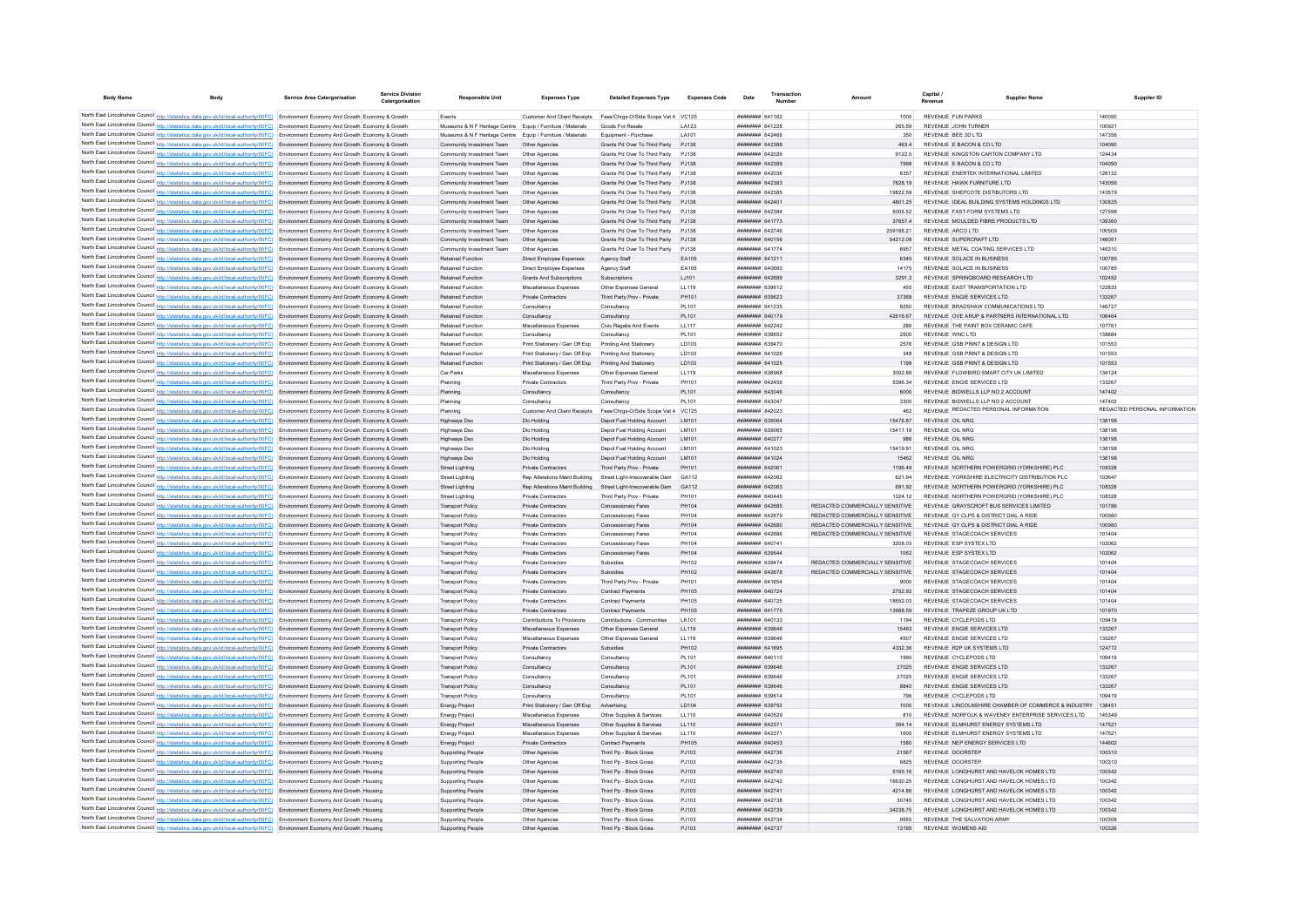| <b>Body Name</b> | Body                                                                                                                                                                                                                                                           | Service Area Catergorisation | Service Divisio<br>Catergorisation | <b>Responsible Unit</b>                                                                              | <b>Expenses Type</b>                                            | <b>Detailed Expenses Type</b>                            | <b>Expenses Code</b>  | Date                                      | Numbe | Amount           |                       | <b>Supplier Name</b>                                                                      | Supplier ID                                                    |
|------------------|----------------------------------------------------------------------------------------------------------------------------------------------------------------------------------------------------------------------------------------------------------------|------------------------------|------------------------------------|------------------------------------------------------------------------------------------------------|-----------------------------------------------------------------|----------------------------------------------------------|-----------------------|-------------------------------------------|-------|------------------|-----------------------|-------------------------------------------------------------------------------------------|----------------------------------------------------------------|
|                  | North East Lincolnshire Council http://statistics.data.gov.uk/id/local-authority/00FC) Environment Economy And Growth Housing                                                                                                                                  |                              |                                    | Supporting People                                                                                    | Other Agencies                                                  | Third Pp - Block Gross                                   | PJ103                 | <b>HERHEAD RA1586</b>                     |       |                  |                       | REVENUE NHS NORTH EAST LINCOLNSHIRE CCG                                                   | 121549                                                         |
|                  | North East Lincolnshire Council http://statistics.data.gov.uk/id/local-authority/00FC) Environment Economy And Growth Housing                                                                                                                                  |                              |                                    | <b>Supporting People</b>                                                                             | Other Agencies                                                  | Third Pp - Block Gross                                   | PJ103                 | <b>HHHHHHHH</b> 641587                    |       |                  |                       | REVENUE NHS NORTH FAST LINCOLNSHIRE CCG                                                   | 121549                                                         |
|                  | North East Lincolnshire Council http://statistics.data.gov.uk/id/local-authority/00FC) Environment Economy And Growth Housing                                                                                                                                  |                              |                                    | <b>Supporting People</b>                                                                             | Other Agencies                                                  | Third Pp - Block Gross                                   | PJ103                 | <b>HHHHHHH</b> 641588                     |       | 3705             |                       | REVENUE NHS NORTH FAST LINCOLNSHIRE CCG                                                   | 121549                                                         |
|                  | North East Lincolnshire Council http://statistics.data.gov.uk/id/local-authority/00FC) Environment Economy And Growth Housing                                                                                                                                  |                              |                                    | Supporting People                                                                                    | Other Agencies                                                  | Third Pp - Block Gross                                   | P.1103                | <b>HHHHHHH</b> 641597                     |       | 2610             |                       | REVENUE NHS NORTH FAST LINCOLNSHIRE CCG.                                                  | 121549                                                         |
|                  | North East Lincolnshire Council http://statistics.data.gov.uk/id/local-authority/00FC) Environment Economy And Growth Housing                                                                                                                                  |                              |                                    | Supporting People                                                                                    | Other Agencies                                                  | Third Pp - Block Gross                                   | PJ103                 | ####### 642465                            |       | 5826             |                       | REVENUE NHS NORTH EAST LINCOLNSHIRE CCG                                                   | 121549                                                         |
|                  | North East Lincolnshire Council http://statistics.data.gov.uk/id/local-authority/00FC) Environment Economy And Growth Housing<br>North East Lincolnshire Council http://statistics.data.gov.uk/id/local-authority/00FC) Environment Economy And Growth Housing |                              |                                    | Supporting People<br>Supporting People                                                               | Other Agencies<br>Private Contractors                           | Third Po - Block Gross<br>Third Party Prov - Private     | PJ103<br>PH101        | ######## 642733<br><b>UNUNUNUN</b> 641730 |       | 19814.52<br>1330 |                       | REVENUE GRIMSBY CLEETHORPES & HUMBER REGION YMCA<br>REVENUE REDACTED PERSONAL INFORMATION | 100305<br>REDACTED PERSONAL INFORMATION                        |
|                  | North East Lincolnshire Council http://statistics.data.gov.uk/id/local-authority/00FC) Environment Economy And Growth Housing                                                                                                                                  |                              |                                    | Supporting People                                                                                    | Private Contractors                                             | Third Party Prov - Private                               | PH101                 | ######## 643325                           |       | 2026             |                       | REVENUE LEARNING4LIFE-GY-CIC                                                              | 144120                                                         |
|                  | North East Lincolnshire Council http://statistics.data.gov.uk/id/local-authority/00FC) Environment Economy And Growth Housing                                                                                                                                  |                              |                                    | Home Options & Hous Rel Supp Private Contractors                                                     |                                                                 | Third Party Prov - Private                               | PH101                 | ####### 640584                            |       | 354.48           |                       | REVENUE HOME OPTIONS TEAM                                                                 | 120550                                                         |
|                  | North East Lincolnshire Council http://statistics.data.gov.uk/id/local-authority/00FC) Environment Economy And Growth Housing                                                                                                                                  |                              |                                    | Home Options & Hous Rel Supp Private Contractors                                                     |                                                                 | Third Party Prov - Private                               | PH101                 | <b>HHHHHHH 640497</b>                     |       | 533.4            |                       | REVENUE REDACTED PERSONAL INFORMATION                                                     | REDACTED PERSONAL INFORMATION                                  |
|                  | North East Lincolnshire Council http://statistics.data.gov.uk/id/local-authority/00FC) Environment Economy And Growth Housing                                                                                                                                  |                              |                                    | Home Options & Hous Rel Supp Private Contractors                                                     |                                                                 | Third Party Prov - Private                               | PH101                 | ######## 641688                           |       | 266.7            |                       | REVENUE REDACTED PERSONAL INFORMATION                                                     | REDACTED PERSONAL INFORMATION                                  |
|                  | North East Lincolnshire Council http://statistics.data.gov.uk/id/local-authority/00FC) Environment Economy And Growth Housing                                                                                                                                  |                              |                                    | Home Options & Hous Rel Supp Private Contractors                                                     |                                                                 | Third Party Prov - Private                               | PH101                 |                                           |       | 533.4            |                       | REVENUE REDACTED PERSONAL INFORMATION                                                     | REDACTED PERSONAL INFORMATION                                  |
|                  | North East Lincolnshire Council http://statistics.data.gov.uk/id/local-authority/00FC) Environment Economy And Growth Housing                                                                                                                                  |                              |                                    | Home Options & Hous Rel Supp Private Contractors                                                     |                                                                 | Third Party Prov - Private                               | PH101                 | ######## 638496                           |       | 325              |                       | REVENUE REDACTED PERSONAL INFORMATION                                                     | REDACTED PERSONAL INFORMATION                                  |
|                  | North East Lincolnshire Council http://statistics.data.gov.uk/id/local-authority/00FC) Environment Economy And Growth Housing                                                                                                                                  |                              |                                    | Home Options & Hous Rel Supp                                                                         | Private Contractors                                             | Third Party Prov - Private                               | PH101                 | ######## 638828                           |       | 455              |                       | REVENUE REDACTED PERSONAL INFORMATION                                                     | REDACTED PERSONAL INFORMATION                                  |
|                  | North East Lincolnshire Council http://statistics.data.gov.uk/id/local-authority/00FC) Environment Economy And Growth Housing                                                                                                                                  |                              |                                    | Home Options & Hous Rel Supp Private Contractors                                                     |                                                                 | Third Party Prov - Private                               | PH101                 | <b>HHHHHHH 638797</b>                     |       | 700              |                       | REVENUE REDACTED PERSONAL INFORMATION                                                     | REDACTED PERSONAL INFORMATION                                  |
|                  | North East Lincolnshire Council http://statistics.data.gov.uk/id/local-authority/00FC) Environment Economy And Growth Housing                                                                                                                                  |                              |                                    | Home Options & Hous Rel Supp Private Contractors                                                     |                                                                 | Third Party Prov - Private                               | PH101                 | ######## 638875                           |       | 668.33           |                       | REVENUE REDACTED PERSONAL INFORMATION                                                     | REDACTED PERSONAL INFORMATION                                  |
|                  | North East Lincolnshire Council http://statistics.data.gov.uk/id/local-authority/00FC) Environment Economy And Growth Housing<br>North East Lincolnshire Council http://statistics.data.gov.uk/id/local-authority/00FC) Environment Economy And Growth Housing |                              |                                    | Home Options & Hous Rel Supp Private Contractors                                                     |                                                                 | Third Party Prov - Private                               | PH101<br>PH101        | ######## 641767<br>######## 640276        |       | 400<br>325       |                       | REVENUE REDACTED PERSONAL INFORMATION<br>REVENUE REDACTED PERSONAL INFORMATION            | REDACTED PERSONAL INFORMATION<br>REDACTED PERSONAL INFORMATION |
|                  | North East Lincolnshire Council http://statistics.data.gov.uk/id/local-authority/00FC) Environment Economy And Growth Housing                                                                                                                                  |                              |                                    | Home Options & Hous Rel Supp Private Contractors<br>Home Options & Hous Rel Supp Private Contractors |                                                                 | Third Party Prov - Private<br>Third Party Prov - Private | PH101                 | ######## 640109                           |       | 800              |                       | REVENUE REDACTED PERSONAL INFORMATION                                                     | REDACTED PERSONAL INFORMATION                                  |
|                  | North East Lincolnshire Council http://statistics.data.gov.uk/id/local-authority/00FC) Environment Economy And Growth Housing                                                                                                                                  |                              |                                    | Home Options & Hous Rel Supp Private Contractors                                                     |                                                                 | Third Party Prov - Private                               | PH101                 | ######## 643216                           |       | 433              |                       | REVENUE REDACTED PERSONAL INFORMATION                                                     | REDACTED PERSONAL INFORMATION                                  |
|                  | North East Lincolnshire Council http://statistics.data.gov.uk/id/local-authority/00FC) Environment Economy And Growth Housing                                                                                                                                  |                              |                                    | Home Options & Hous Rel Supp Private Contractors                                                     |                                                                 | Third Party Prov - Private                               | <b>PH101</b>          | <b>пппппппп</b> 641537                    |       | 325              |                       | REVENUE REDACTED PERSONAL INFORMATION                                                     | REDACTED PERSONAL INFORMATION                                  |
|                  | North East Lincolnshire Council http://statistics.data.gov.uk/id/local-authority/00FC) Environment Economy And Growth Housing                                                                                                                                  |                              |                                    | Home Options & Hous Rel Supp Private Contractors                                                     |                                                                 | Third Party Prov - Private                               | PH101                 | <b>ПЕВЕЦИИ 642657</b>                     |       | 4140.24          |                       | REVENUE REDACTED PERSONAL INFORMATION                                                     | REDACTED PERSONAL INFORMATION                                  |
|                  | North East Lincolnshire Council http://statistics.data.gov.uk/id/local-authority/00FC) Environment Economy And Growth Housing                                                                                                                                  |                              |                                    | Home Options & Hous Rel Supp Private Contractors                                                     |                                                                 | Third Party Prov - Private                               | PH101                 | <b>ПППННННН</b> 642641                    |       | 4533.36          |                       | REVENUE REDACTED PERSONAL INFORMATION                                                     | REDACTED PERSONAL INFORMATION                                  |
|                  | North East Lincolnshire Council http://statistics.data.gov.uk/id/local-authority/00FC) Environment Economy And Growth Housing                                                                                                                                  |                              |                                    | Home Options & Hous Rel Supp Private Contractors                                                     |                                                                 | Third Party Prov - Private                               | PH101                 | пппппппп 642640                           |       | 4631.64          |                       | REVENUE REDACTED PERSONAL INFORMATION                                                     | REDACTED PERSONAL INFORMATION                                  |
|                  | North East Lincolnshire Council http://statistics.data.gov.uk/id/local-authority/00FC) Environment Economy And Growth Housing                                                                                                                                  |                              |                                    | Home Options & Hous Rel Supp Private Contractors                                                     |                                                                 | Third Party Prov - Private                               | PH101                 | <b>ППИНИНИ 643217</b>                     |       | 990              |                       | REVENUE REDACTED PERSONAL INFORMATION                                                     | REDACTED PERSONAL INFORMATION                                  |
|                  | North East Lincolnshire Council http://statistics.data.gov.uk/id/local-authority/00FC) Environment Economy And Growth Housing                                                                                                                                  |                              |                                    | Home Options & Hous Rel Supp Private Contractor                                                      |                                                                 | Third Party Prov - Private                               | PH101                 | ######## 642806                           |       | 700              |                       | REVENUE REDACTED PERSONAL INFORMATION                                                     | REDACTED PERSONAL INFORMATION                                  |
|                  | North East Lincolnshire Council http://statistics.data.gov.uk/id/local-authority/00FC) Environment Economy And Growth Housing                                                                                                                                  |                              |                                    | Home Options & Hous Rel Supp    Qther Agencies                                                       |                                                                 | Grants Pd Over To Third Party                            | P.1138                | <b>CEALDA HERBERT</b>                     |       | 8750             | REVENUE THE BLUE DOOR |                                                                                           | 146428                                                         |
|                  | North East Lincolnshire Council http://statistics.data.gov.uk/id/local-authority/00FC) Environment Economy And Growth Housing                                                                                                                                  |                              |                                    | Home Options & Hous Rel Supp  Other Agencies                                                         |                                                                 | Grants Pd Over To Third Party                            | P.1138                | <b>ПЕВЕЦИЯ</b> 641429                     |       | 17500            | REVENUE WOMENS AID    |                                                                                           | 100326                                                         |
|                  | North East Lincolnshire Council http://statistics.data.gov.uk/id/local-authority/00FC) Environment Economy And Growth Housing                                                                                                                                  |                              |                                    | Home Options & Hous Rel Supp Other Agencies                                                          |                                                                 | Grants Pd Over To Third Party P.I138                     |                       | BRACCA MMMMMMM                            |       | 7000             |                       | REVENUE WE ARE WITH YOU                                                                   | 119878                                                         |
|                  | North East Lincolnshire Council http://statistics.data.gov.uk/id/local-authority/00FC) Environment Economy And Growth Housing                                                                                                                                  |                              |                                    |                                                                                                      |                                                                 | Grants Pd Over To Third Party                            | PJ138                 | ######## 639464                           |       | 80000            |                       | REVENUE HARBOUR PLACE DAY CENTRE                                                          | 106725                                                         |
|                  | North East Lincolnshire Council http://statistics.data.gov.uk/id/local-authority/00FC) Environment Economy And Growth Housing                                                                                                                                  |                              |                                    | Home Options & Hous Rel Supp    Qther Agencies                                                       |                                                                 | Grants Pd Over To Third Party PJ138                      |                       | E1998 BURBERRE                            |       | 27187.5          |                       | REVENUE HULL & EAST YORKSHIRE MIND                                                        | 146134                                                         |
|                  | North East Lincolnshire Council http://statistics.data.gov.uk/id/local-authority/00FC) Environment Economy And Growth Housing<br>North East Lincolnshire Council http://statistics.data.gov.uk/id/local-authority/00FC) Environment Economy And Growth Housing |                              |                                    | Home Options & Hous Rel Supp Rents<br>Home Options & Hous Rel Supp Rents                             |                                                                 | Service Charge<br>Service Charge                         | GC102<br>GC102        | ######## 642039<br>######## 640653        |       | 323.77<br>306.67 |                       | REVENUE ANGLIAN WATER<br>REVENUE ELECTRIC APPLIANCES GRIMSBY                              | 100508<br>100812                                               |
|                  | North East Lincolnshire Council http://statistics.data.gov.uk/id/local-authority/00FC) Environment Economy And Growth Housing                                                                                                                                  |                              |                                    | Home Options & Hous Rel Supp Rents                                                                   |                                                                 | Service Charge                                           | GC102                 | ######## 638966                           |       | 262              |                       | REVENUE HERECO MAINTENANCE LTD                                                            | 147268                                                         |
|                  | North East Lincolnshire Council http://statistics.data.gov.uk/id/local-authority/00FC) Environment Economy And Growth Housing                                                                                                                                  |                              |                                    | Home Options & Hous Rel Supp Rents                                                                   |                                                                 | Service Charge                                           | GC102                 | <b>плинини 638802</b>                     |       | 275              |                       | REVENUE HERECO MAINTENANCE LTD                                                            | 147268                                                         |
|                  | North East Lincolnshire Council http://statistics.data.gov.uk/id/local-authority/00FC) Environment Economy And Growth Housing                                                                                                                                  |                              |                                    | Home Options & Hous Rel Supp Rents                                                                   |                                                                 | Service Charge                                           | GC102                 | ######## 643316                           |       | 1415             |                       | REVENUE ST ANDREWS HOSPICE (TRADING) LTD                                                  | 141569                                                         |
|                  | North East Lincolnshire Council http://statistics.data.gov.uk/id/local-authority/00FC) Environment Economy And Growth Housing                                                                                                                                  |                              |                                    | Home Options & Hous Rel Supp Rents                                                                   |                                                                 | Service Charge                                           | GC102                 | ######## 643317                           |       | 422              |                       | REVENUE REDACTED PERSONAL INFORMATION                                                     | REDACTED PERSONAL INFORMATION                                  |
|                  | North East Lincolnshire Council http://statistics.data.gov.uk/id/local-authority/00FC) Environment Economy And Growth Housing                                                                                                                                  |                              |                                    | Home Options & Hous Rel Supp Rents                                                                   |                                                                 | Service Charge                                           | GC102                 | ####### 641519                            |       | 267.06           |                       | REVENUE RPS LINCOLNSHIRE LIMITED                                                          | 143983                                                         |
|                  | North East Lincolnshire Council http://statistics.data.gov.uk/id/local-authority/00FC) Environment Economy And Growth Housing                                                                                                                                  |                              |                                    | Home Options & Hous Rel Supp Rents                                                                   |                                                                 | Service Charge                                           | GC102                 | ######## 641517                           |       | 410.44           |                       | REVENUE RPS LINCOLNSHIRE LIMITED                                                          | 143983                                                         |
|                  | North East Lincolnshire Council http://statistics.data.gov.uk/id/local-authority/00FC) Environment Economy And Growth Housing                                                                                                                                  |                              |                                    | Home Options & Hous Rel Supp Rents                                                                   |                                                                 | Service Charge                                           | GC102                 | ######## 641520                           |       | 377.06           |                       | REVENUE RPS LINCOLNSHIRE LIMITED                                                          | 143983                                                         |
|                  | North East Lincolnshire Council http://statistics.data.gov.uk/id/local-authority/00FC) Environment Economy And Growth Housing                                                                                                                                  |                              |                                    | Home Options & Hous Rel Supp Rents                                                                   |                                                                 | Service Charge                                           | GC102                 | <b>пппппппп</b> 641522                    |       | 280              |                       | REVENUE RPS LINCOLNSHIRE LIMITED                                                          | 143983                                                         |
|                  | North East Lincolnshire Council http://statistics.data.gov.uk/id/local-authority/00FC) Environment Economy And Growth Housing                                                                                                                                  |                              |                                    | Home Options & Hous Rel Supp Private Contractors                                                     |                                                                 | Third Party Prov - Private                               | PH101                 | ######## 639911                           |       | 633.57           |                       | REVENUE REDACTED PERSONAL INFORMATION                                                     | REDACTED PERSONAL INFORMATION                                  |
|                  | North East Lincolnshire Council http://statistics.data.gov.uk/id/local-authority/00FC) Environment Economy And Growth Housing                                                                                                                                  |                              |                                    | Home Options & Hous Rel Supp Private Contractors                                                     |                                                                 | Third Party Prov - Private                               | PH101                 | ######## 641185                           |       | 325              |                       | REVENUE REDACTED PERSONAL INFORMATION                                                     | REDACTED PERSONAL INFORMATION                                  |
|                  | North East Lincolnshire Council http://statistics.data.gov.uk/id/local-authority/00FC) Environment Economy And Growth Housing<br>North East Lincolnshire Council http://statistics.data.gov.uk/id/local-authority/00FC) Environment Economy And Growth Housing |                              |                                    | Home Options & Hous Rel Supp Private Contractors<br>Home Options & Hous Rel Supp Private Contractors |                                                                 | Third Party Prov - Private<br>Third Party Prov - Private | PH101<br>PH101        | ######## 641180<br><b>пппппппп</b> 641186 |       | 282<br>325       |                       | REVENUE REDACTED PERSONAL INFORMATION<br>REVENUE REDACTED PERSONAL INFORMATION            | REDACTED PERSONAL INFORMATION<br>REDACTED PERSONAL INFORMATION |
|                  | North East Lincolnshire Council http://statistics.data.gov.uk/id/local-authority/00FC) Environment Economy And Growth Housing                                                                                                                                  |                              |                                    | Home Options & Hous Rel Supp Private Contractors                                                     |                                                                 | Third Party Prov - Private                               | PH101                 | ######## 641535                           |       | 1260             |                       | REVENUE REDACTED PERSONAL INFORMATION                                                     | REDACTED PERSONAL INFORMATION                                  |
|                  | North East Lincolnshire Council http://statistics.data.gov.uk/id/local-authority/00FC) Environment Economy And Growth Housing                                                                                                                                  |                              |                                    | Home Options & Hous Rel Supp Private Contractors                                                     |                                                                 | Third Party Prov - Private                               | PH101                 | <b>плинини 642390</b>                     |       | 2208             |                       | REVENUE REDACTED PERSONAL INFORMATION                                                     | REDACTED PERSONAL INFORMATION                                  |
|                  | North East Lincolnshire Council http://statistics.data.gov.uk/id/local-authority/00FC) Environment Economy And Growth Housing                                                                                                                                  |                              |                                    | Home Options & Hous Rel Supp Private Contractors                                                     |                                                                 | Third Party Prov - Private                               | PH101                 | <b>ПППННННН</b> 642396                    |       | 2100             |                       | REVENUE REDACTED PERSONAL INFORMATION                                                     | REDACTED PERSONAL INFORMATION                                  |
|                  | North East Lincolnshire Council http://statistics.data.gov.uk/id/local-authority/00FC) Environment Economy And Growth Housing                                                                                                                                  |                              |                                    | Home Options & Hous Rel Supp Private Contractors                                                     |                                                                 | Third Party Prov - Private                               | PH101                 | <b>пппппппп</b> 64239-                    |       | 2100             |                       | REVENUE REDACTED PERSONAL INFORMATION                                                     | REDACTED PERSONAL INFORMATION                                  |
|                  | North East Lincolnshire Council http://statistics.data.gov.uk/id/local-authority/00FC) Environment Economy And Growth Housing                                                                                                                                  |                              |                                    | Home Options & Hous Rel Supp Private Contractors                                                     |                                                                 | Third Party Prov - Private                               | PH101                 | 641630                                    |       | 1950             |                       | REVENUE REDACTED PERSONAL INFORMATION                                                     | REDACTED PERSONAL INFORMATION                                  |
|                  | North East Lincolnshire Council http://statistics.data.gov.uk/id/local-authority/00FC) Environment Economy And Growth Housing                                                                                                                                  |                              |                                    | Home Options & Hous Rel Supp Private Contractors                                                     |                                                                 | Third Party Prov - Private                               | PH101                 | ######## 641630                           |       | 2400             |                       | REVENUE REDACTED PERSONAL INFORMATION                                                     | REDACTED PERSONAL INFORMATION                                  |
|                  | North East Lincolnshire Council http://statistics.data.gov.uk/id/local-authority/00FC) Environment Economy And Growth Housing                                                                                                                                  |                              |                                    | Home Options & Hous Rel Supp Rents                                                                   |                                                                 | Rent                                                     | GC101                 | <b>BREADAN RACESS</b>                     |       | 3276             | REVENUE DOORSTER      |                                                                                           | 100310                                                         |
|                  | North East Lincolnshire Council http://statistics.data.gov.uk/id/local-authority/00FC) Environment Economy And Growth Housing                                                                                                                                  |                              |                                    | Home Options & Hous Rel Supp Rents                                                                   |                                                                 | Rent                                                     | GC101                 | <b>плинини</b> 641653                     |       | 760              |                       | REVENUE REDACTED PERSONAL INFORMATION                                                     | REDACTED PERSONAL INFORMATION                                  |
|                  | North East Lincolnshire Council http://statistics.data.gov.uk/id/local-authority/00FC) Environment Economy And Growth Housing                                                                                                                                  |                              |                                    | Home Options & Hous Rel Supp Rents                                                                   |                                                                 | Rent                                                     | GC <sub>101</sub>     | <b><i>BREEZERE 641655</i></b>             |       | 350              |                       | REVENUE REDACTED PERSONAL INFORMATION                                                     | REDACTED PERSONAL INFORMATION                                  |
|                  | North East Lincolnshire Council http://statistics.data.gov.uk/id/local-authority/00FC) Environment Economy And Growth Housing                                                                                                                                  |                              |                                    | Home Options & Hous Rel Supp Rents                                                                   |                                                                 | Rent                                                     | GC101                 | ######## 640632                           |       | 261.45           |                       | REVENUE REDACTED PERSONAL INFORMATION                                                     | REDACTED PERSONAL INFORMATION                                  |
|                  | North East Lincolnshire Council http://statistics.data.gov.uk/id/local-authority/00FC) Environment Economy And Growth Housing                                                                                                                                  |                              |                                    | Home Options & Hous Rel Supp Rents                                                                   |                                                                 | Rent                                                     | GC101                 | <b>EFADAR MENTHER</b>                     |       | 261.45           |                       | REVENUE REDACTED PERSONAL INFORMATION                                                     | REDACTED PERSONAL INFORMATION                                  |
|                  | North East Lincolnshire Council http://statistics.data.gov.uk/id/local-authority/00FC) Environment Economy And Growth Housing                                                                                                                                  |                              |                                    | Home Options & Hous Rel Supp Rents<br>Home Options & Hous Rel Supp Rents                             |                                                                 | Rent<br>Rent                                             | GC101<br>GC101        | ######## 640634<br>######## 639074        |       | 470.61<br>360    |                       | REVENUE REDACTED PERSONAL INFORMATION<br>REVENUE REDACTED PERSONAL INFORMATION            | REDACTED PERSONAL INFORMATION<br>REDACTED PERSONAL INFORMATION |
|                  | North East Lincolnshire Council http://statistics.data.gov.uk/id/local-authority/00FC) Environment Economy And Growth Housing<br>North East Lincolnshire Council http://statistics.data.gov.uk/id/local-authority/00FC) Environment Economy And Growth Housing |                              |                                    | Home Options & Hous Rel Supp Rents                                                                   |                                                                 | Rent                                                     | GC101                 | ######## 640630                           |       | 420              |                       | REVENUE REDACTED PERSONAL INFORMATION                                                     | REDACTED PERSONAL INFORMATION                                  |
|                  | North East Lincolnshire Council http://statistics.data.gov.uk/id/local-authority/00FC) Environment Economy And Growth Housing                                                                                                                                  |                              |                                    | Home Options & Hous Rel Supp Rents                                                                   |                                                                 | Rent                                                     | GC <sub>101</sub>     | <b>HHHHHHH 640635</b>                     |       | 280              |                       | REVENUE REDACTED PERSONAL INFORMATION                                                     | REDACTED PERSONAL INFORMATION                                  |
|                  | North East Lincolnshire Council http://statistics.data.gov.uk/id/local-authority/00FC) Environment Economy And Growth Housing                                                                                                                                  |                              |                                    | Home Options & Hous Rel Supp Rents                                                                   |                                                                 | Rent                                                     | GC101                 | ####### 641656                            |       | 1820             |                       | REVENUE REDACTED PERSONAL INFORMATION                                                     | REDACTED PERSONAL INFORMATION                                  |
|                  | North East Lincolnshire Council http://statistics.data.gov.uk/id/local-authority/00FC) Environment Economy And Growth Housing                                                                                                                                  |                              |                                    | Home Options & Hous Rel Supp Rents                                                                   |                                                                 | Rent                                                     | GC101                 | ######## 641658                           |       | 2405             |                       | REVENUE REDACTED PERSONAL INFORMATION                                                     | REDACTED PERSONAL INFORMATION                                  |
|                  | North East Lincolnshire Council http://statistics.data.gov.uk/id/local-authority/00FC) Environment Economy And Growth Housing                                                                                                                                  |                              |                                    | Home Options & Hous Rel Supp Rents                                                                   |                                                                 |                                                          | GC101                 |                                           |       | 325              |                       | REVENUE REDACTED PERSONAL INFORMATION                                                     | REDACTED PERSONAL INFORMATION                                  |
|                  | North East Lincolnshire Council http://statistics.data.gov.uk/id/local-authority/00FC) Environment Economy And Growth Housing                                                                                                                                  |                              |                                    | Strategic Housing                                                                                    | Private Contractors                                             | Third Party Prov - Private                               | PH101                 | ######## 639492                           |       | 1000             |                       | REVENUE ENGIE SERVICES LTD                                                                | 133267                                                         |
|                  | North East Lincolnshire Council http://statistics.data.gov.uk/id/local-authority/00FC) Environment Economy And Growth Housing                                                                                                                                  |                              |                                    | <b>Strategic Housing</b>                                                                             | Private Contractors                                             | Third Party Prov - Private                               | PH101                 | ######## 643345                           |       | 295              |                       | REVENUE ENGIE SERVICES LTD                                                                | 133267                                                         |
|                  | North East Lincolnshire Council http://statistics.data.gov.uk/id/local-authority/00FC) Environment Economy And Growth Housing                                                                                                                                  |                              |                                    | Strategic Housing                                                                                    | Private Contractors                                             | Third Party Prov - Private                               | PH101                 | <i>ппиннин</i> 643343                     |       | 500              |                       | REVENUE ENGIE SERVICES LTD                                                                | 133267                                                         |
|                  | North East Lincolnshire Council http://statistics.data.gov.uk/id/local-authority/00FC) Environment Economy And Growth Housing                                                                                                                                  |                              |                                    | Strategic Housing                                                                                    | Private Contractors                                             | Third Party Prov - Private                               | PH101                 | ######## 643344                           |       | 975              |                       | REVENUE ENGIE SERVICES LTD                                                                | 133267                                                         |
|                  | North East Lincolnshire Council http://statistics.data.gov.uk/id/local-authority/00FC) Environment Economy And Growth Housing                                                                                                                                  |                              |                                    | Strategic Housing                                                                                    | Private Contractors                                             | Third Party Prov - Private                               | PH101                 | ######## 643346                           |       | 684              |                       | REVENUE ENGIE SERVICES LTD                                                                | 133267                                                         |
|                  | North East Lincolnshire Council http://statistics.data.gov.uk/id/local-authority/00FC) Environment Economy And Growth Housing                                                                                                                                  |                              |                                    | Strategic Housing                                                                                    | Consultancy                                                     | Consultancy                                              | PL101                 | ######## 639195                           |       | 1284.5           |                       | REVENUE CONSULT ORD LTD.                                                                  | 144156                                                         |
|                  | North East Lincolnshire Council http://statistics.data.gov.uk/id/local-authority/00FC) Dir Health And Wellbeing                                                                                                                                                |                              | Public Health                      | Director Public Health                                                                               | Indirect Employee Expenses                                      | Staff Training                                           | EB122                 | ######## 640988                           |       | 4581             |                       | REVENUE THE UNIVERSITY OF SHEFFIELD                                                       | 128707                                                         |
|                  | North East Lincolnshire Council http://statistics.data.gov.uk/id/local-authority/00FC) Dir Health And Wellbeing                                                                                                                                                |                              | Public Health<br>Public Health     | Director Public Health<br>Director Public Health                                                     | Direct Employee Expenses                                        | Agency Staff<br><b>Health &amp; Safety Supplies</b>      | EA105                 | ####### 641268<br>######## 639511         |       | 28115.78<br>1050 |                       | REVENUE ETHICAL RECRUITMENT AGENCY (GRIMSBY) LTD<br>REVENUE ENGIE SERVICES LTD            | 147051<br>133267                                               |
|                  | North East Lincolnshire Council http://statistics.data.gov.uk/id/local-authority/00FC) Dir Health And Wellbeing<br>North East Lincolnshire Council http://statistics.data.gov.uk/id/local-authority/00FC) Dir Health And Wellbeing                             |                              | Public Health                      | Director Public Health                                                                               | Equip / Furniture / Materials<br>Print Stationery / Gen Off Exp | Publicity                                                | LA116<br><b>ID105</b> | <b>HHHHHHH 640624</b>                     |       | 1200             |                       | REVENUE CLEAR CHANNEL UK LTD                                                              | 101851                                                         |
|                  | North East Lincolnshire Council http://statistics.data.gov.uk/id/local-authority/00FC) Dir Health And Wellbeing                                                                                                                                                |                              | Public Health                      | Director Public Health                                                                               | Print Stationery / Gen Off Exp. Publicity                       |                                                          | <b>ID105</b>          | <b>HHHHHHHH</b> 641607                    |       | 4394 71          |                       | REVENUE ROYAL MAIL GROUP PLC                                                              | 101082                                                         |
|                  | North East Lincolnshire Council http://statistics.data.gov.uk/id/local-authority/00FC) Dir Health And Wellbeing                                                                                                                                                |                              | Public Health                      | Drug / Alcohol Action Service                                                                        | Private Contractors                                             | <b>Contract Payments</b>                                 | <b>PH105</b>          | ######## 639523                           |       | 13809083         |                       | REVENUE WE ARE WITH YOU                                                                   | 119878                                                         |
|                  | North East Lincolnshire Council http://statistics.data.gov.uk/id/local-authority/00FC) Dir Health And Wellbeing                                                                                                                                                |                              |                                    | Drug / Alcohol Action Service                                                                        | Private Contractors                                             | Third Party Prov - Private                               | PH101                 | <b>пппппппп</b> 64249                     |       | 13550            |                       | REVENUE WE ARE WITH YOU                                                                   | 119878                                                         |